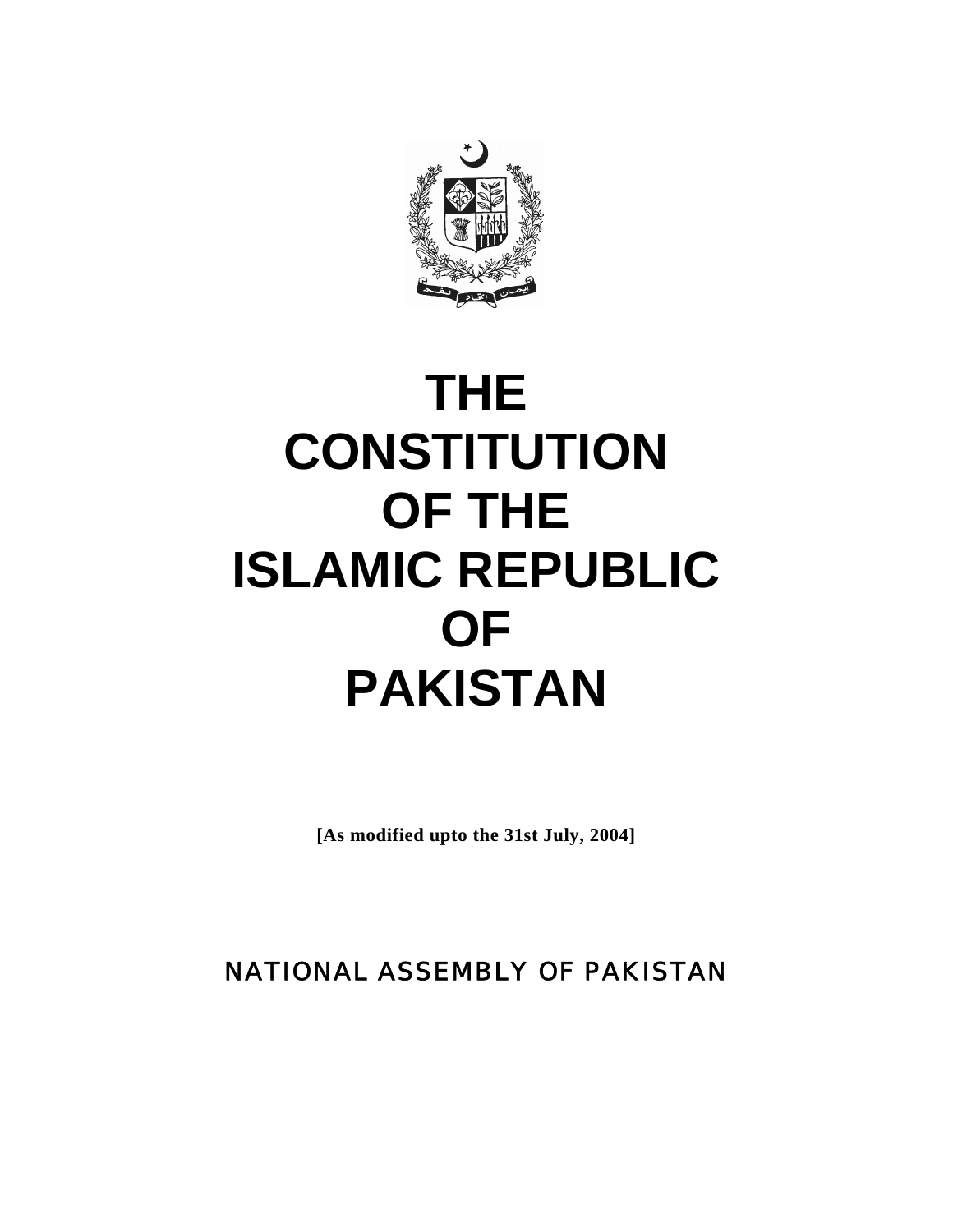# **PREFACE**

The National Assembly of Pakistan passed the Constitution on 10th April, 1973, the President of the Assembly authenticated on 12th April and the Assembly published the Constitution of the Islamic Republic of Pakistan. A number of amendments have been made and it has become necessary and expedient that an up-to-date and authentic version of the Constitution be published by the Assembly.

This Third Edition, which is intended to meet that need, incorporates all amendments made in the Constitution till date.

# MAHMOOD SALIM MAHMOOD, *Secretary, National Assembly of Pakistan.*

ISLAMABAD : *The 31st July, 2004*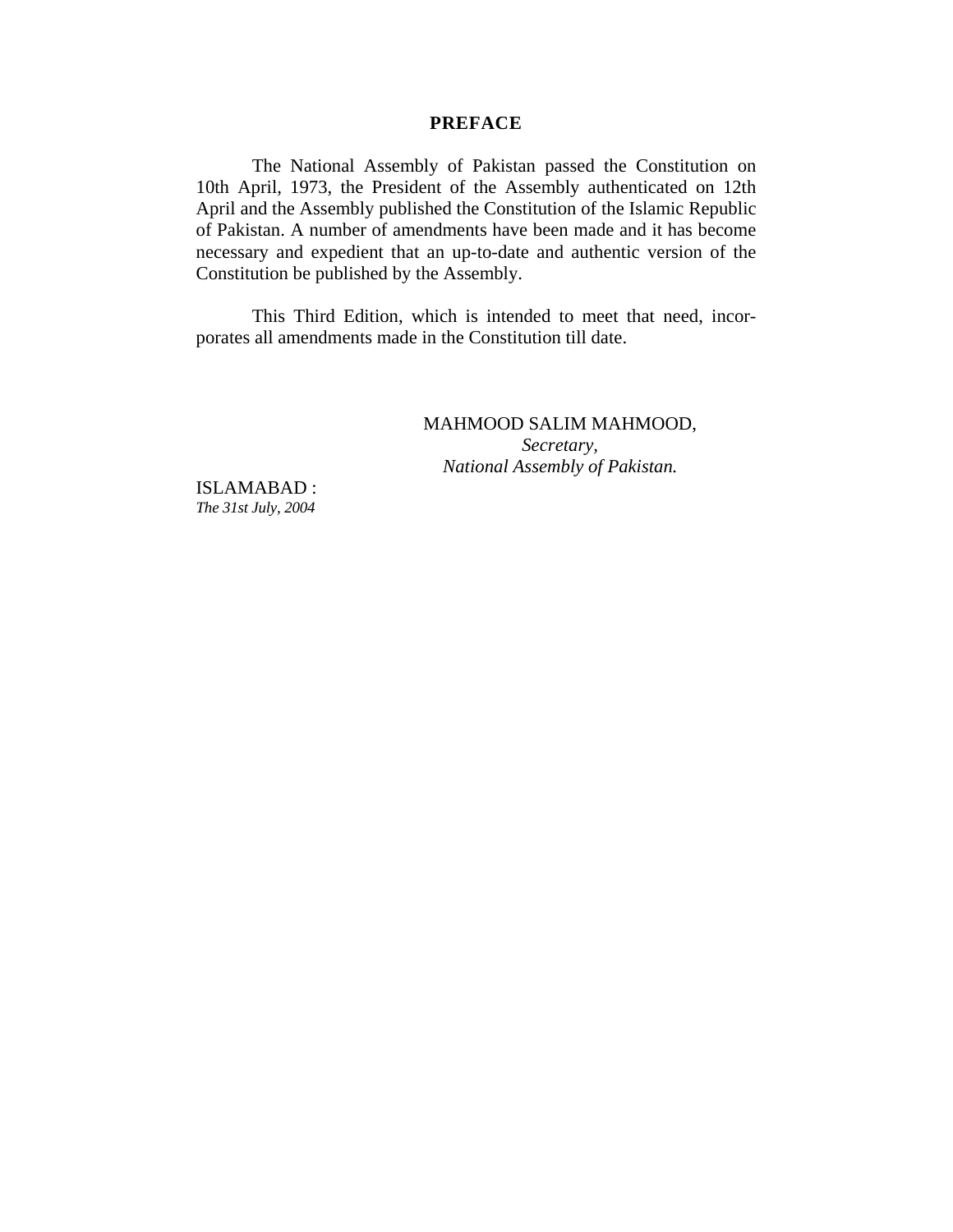# **THE CONSTITUTION OF THE ISLAMIC REPUBLIC OF PAKISTAN \_\_\_\_\_\_\_\_\_\_**

# **CONTENTS**

| <b>Articles</b>  |                                                                          | Page |
|------------------|--------------------------------------------------------------------------|------|
|                  |                                                                          |      |
|                  |                                                                          |      |
|                  |                                                                          |      |
| 1.               |                                                                          |      |
| $\overline{2}$ . |                                                                          |      |
| 2A.              | The Objectives Resolution to form part of substantive provisions3        |      |
| 3.               |                                                                          |      |
| 4.               | Right of individuals to be dealt with in accordance with law, etc 3      |      |
| 5.               | Loyalty to State and obedience to Constitution and law  4                |      |
| 6.               |                                                                          |      |
|                  |                                                                          |      |
|                  |                                                                          |      |
|                  |                                                                          |      |
| 7.               |                                                                          |      |
|                  |                                                                          |      |
|                  |                                                                          |      |
| 8.               | Laws inconsistent with or in derogation of Fundamental Rights to         |      |
|                  |                                                                          |      |
| 9.               |                                                                          |      |
| 10.              |                                                                          |      |
| 11.              |                                                                          |      |
| 12.              |                                                                          |      |
| 13.              | Protection against double punishment and self incrimination  8           |      |
| 14.              |                                                                          |      |
| 15.              |                                                                          |      |
| 16.              |                                                                          |      |
| 17.              |                                                                          |      |
| 18.              |                                                                          |      |
| 19.              |                                                                          |      |
| 20.              | Freedom to profess religion and to manage religious institutions 9       |      |
| 21.              | Safeguard against taxation for purposes of any particular religion  9    |      |
| 22.              | Safeguards as to educational institutions in respect of religion, etc 10 |      |
| 23.              |                                                                          |      |
| 24.              |                                                                          |      |
| 25.              |                                                                          |      |
| 26.              |                                                                          |      |
| 27.              |                                                                          |      |
| 28.              |                                                                          |      |
|                  |                                                                          |      |
| 29.              |                                                                          |      |
| 30.              |                                                                          |      |
| 31.              |                                                                          |      |
| 32.              |                                                                          |      |
| 33.              | Parochial and other similar prejudices to be discouraged 13              |      |
|                  |                                                                          |      |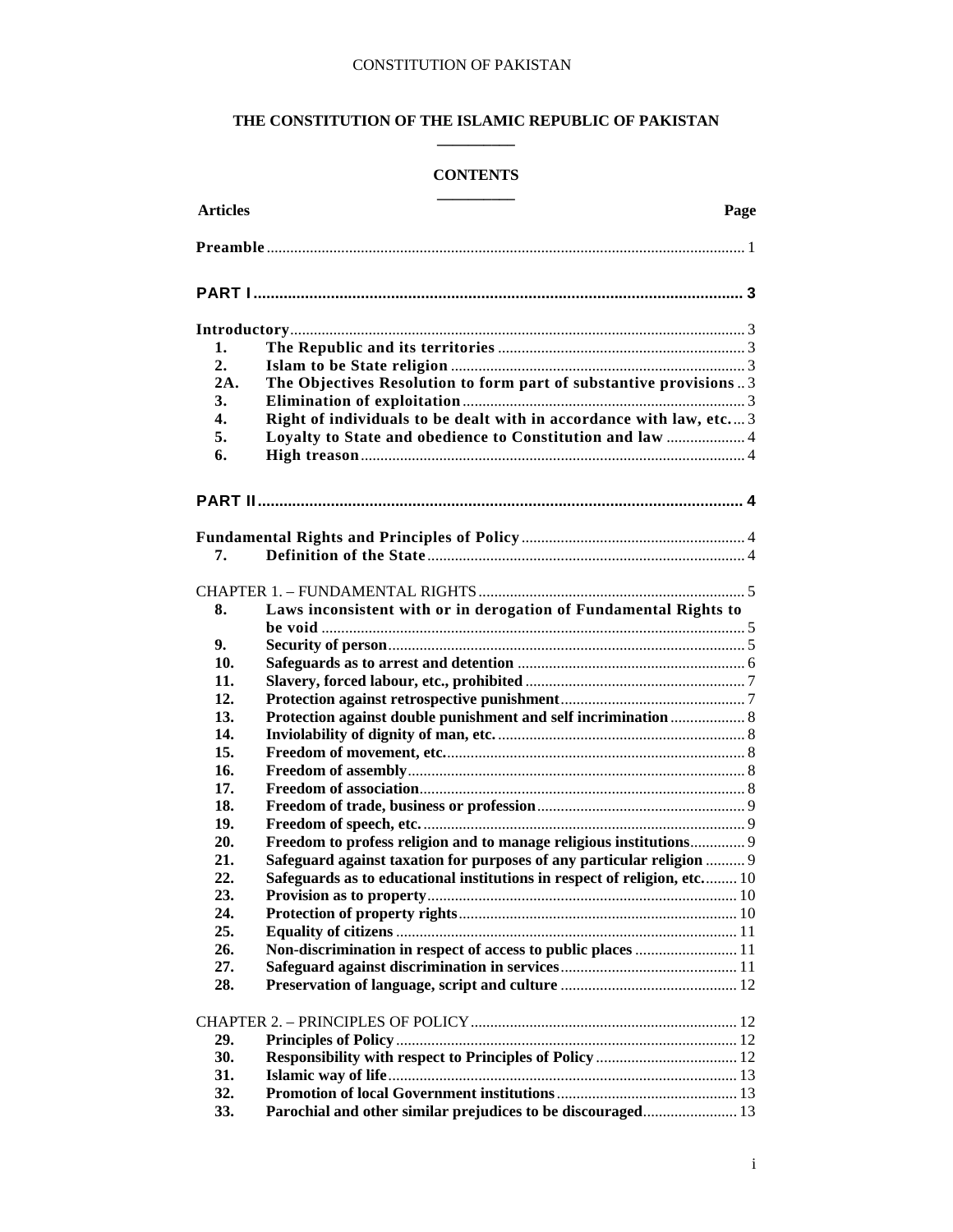| 34.  |                                                                                      |  |
|------|--------------------------------------------------------------------------------------|--|
| 35.  |                                                                                      |  |
| 36.  |                                                                                      |  |
| 37.  |                                                                                      |  |
| 38.  | Promotion of social and economic well being of the people 14                         |  |
| 39.  |                                                                                      |  |
| 40.  | Strengthening bonds with Muslim world and promoting international                    |  |
|      |                                                                                      |  |
|      |                                                                                      |  |
|      |                                                                                      |  |
|      |                                                                                      |  |
|      |                                                                                      |  |
| 41.  |                                                                                      |  |
| 42.  |                                                                                      |  |
| 43.  |                                                                                      |  |
| 44.  |                                                                                      |  |
| 45.  |                                                                                      |  |
| 46.  |                                                                                      |  |
| 47.  |                                                                                      |  |
| 48.  |                                                                                      |  |
| 49.  | Chairman or Speaker to act as, or perform functions of, President 20                 |  |
|      |                                                                                      |  |
|      |                                                                                      |  |
|      | Composition, Duration and Meetings of <sup>1</sup> [Majlis-e-Shoora (Parliament)] 20 |  |
| 50.  |                                                                                      |  |
| 51.  |                                                                                      |  |
| 52.  |                                                                                      |  |
| 53.  |                                                                                      |  |
| 54.  | Summoning and prorogation of Majlis-e-Shoora (Parliament)  23                        |  |
| 55.  |                                                                                      |  |
| 56.  |                                                                                      |  |
| 57.  |                                                                                      |  |
| 58.  |                                                                                      |  |
| 59.  |                                                                                      |  |
| 60.  |                                                                                      |  |
| 61.  |                                                                                      |  |
|      |                                                                                      |  |
|      |                                                                                      |  |
| 62.  | Qualifications for membership of Majlis-e-Shoora (Parliament)  26                    |  |
| 63.  | Disqualifications for membership of Majlis-e-Shoora (Parliament) 27                  |  |
| 63A. |                                                                                      |  |
| 64.  |                                                                                      |  |
| 65.  |                                                                                      |  |
| 66.  |                                                                                      |  |
|      |                                                                                      |  |
|      |                                                                                      |  |
| 67.  |                                                                                      |  |
| 68.  | Restriction on discussion in Majlis-e-Shoora (Parliament)  32                        |  |
| 69.  | Courts not to inquire into proceedings of Majlis-e-Shoora (Parliament) 32            |  |
|      |                                                                                      |  |
| 70.  |                                                                                      |  |
|      |                                                                                      |  |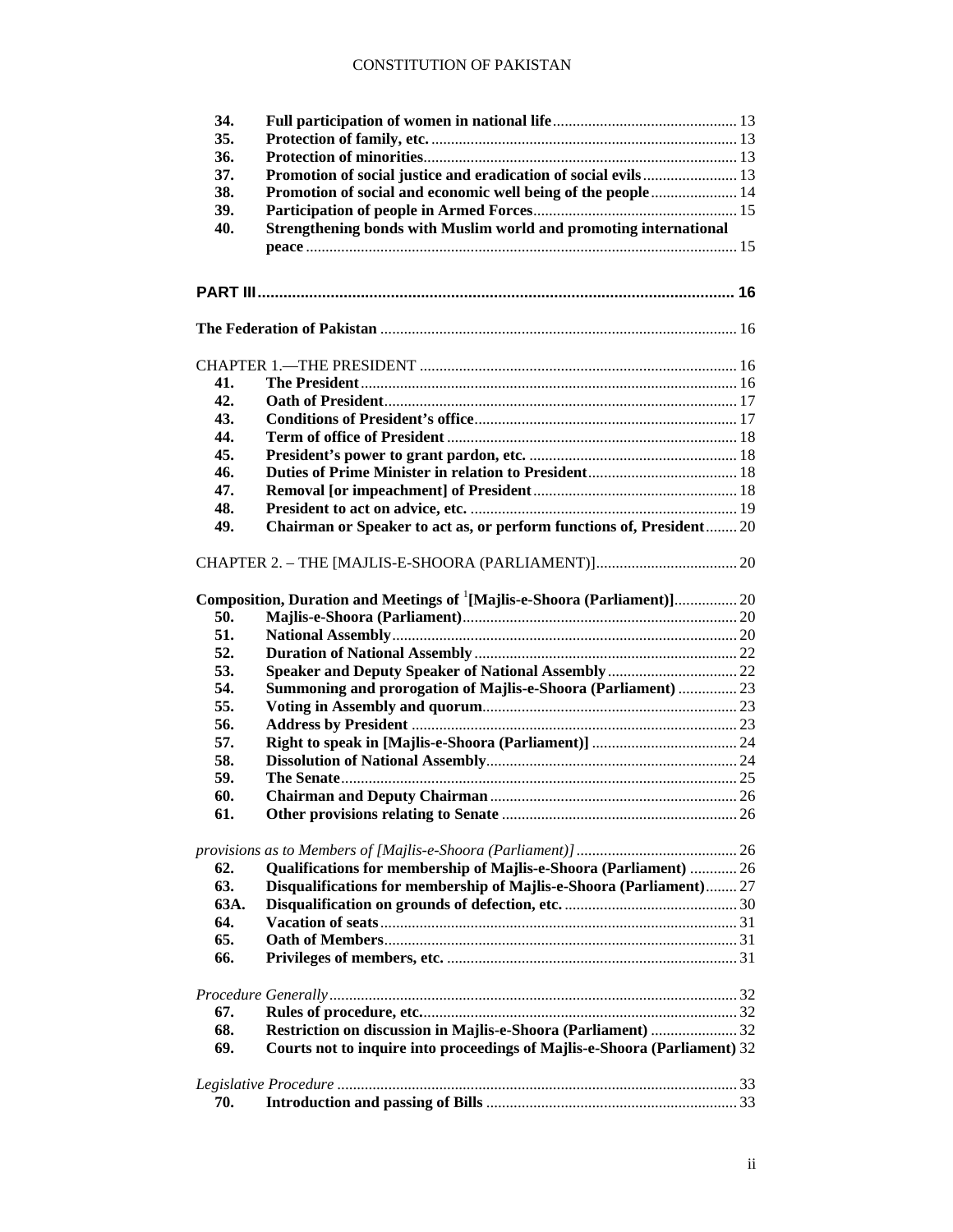| 71.  |                                                                   |  |
|------|-------------------------------------------------------------------|--|
| 72.  |                                                                   |  |
| 73.  |                                                                   |  |
| 74.  | Federal Government's consent required for financial measures  35  |  |
| 75.  |                                                                   |  |
| 76.  |                                                                   |  |
| 77.  |                                                                   |  |
|      |                                                                   |  |
|      |                                                                   |  |
| 78.  |                                                                   |  |
| 79.  | Custody, etc., of Federal Consolidated Fund and Public Account 36 |  |
| 80.  |                                                                   |  |
| 81.  |                                                                   |  |
| 82.  |                                                                   |  |
| 83.  |                                                                   |  |
| 84.  |                                                                   |  |
| 85.  |                                                                   |  |
| 86.  | Power to authorize expenditure when Assembly stands dissolved 39  |  |
| 87.  |                                                                   |  |
| 88.  |                                                                   |  |
|      |                                                                   |  |
|      |                                                                   |  |
| 89.  |                                                                   |  |
|      |                                                                   |  |
|      |                                                                   |  |
| 90.  |                                                                   |  |
| 91.  |                                                                   |  |
| 92.  |                                                                   |  |
| 93.  |                                                                   |  |
| 94.  |                                                                   |  |
| 95.  |                                                                   |  |
| 96.  |                                                                   |  |
| 97.  |                                                                   |  |
| 98.  |                                                                   |  |
| 99.  |                                                                   |  |
| 100. |                                                                   |  |
|      |                                                                   |  |
|      |                                                                   |  |
|      |                                                                   |  |
|      |                                                                   |  |
|      |                                                                   |  |
|      |                                                                   |  |
|      |                                                                   |  |
| 101. |                                                                   |  |
| 102. |                                                                   |  |
| 103. |                                                                   |  |
| 104. |                                                                   |  |
| 105. |                                                                   |  |
|      |                                                                   |  |
|      |                                                                   |  |
| 106. |                                                                   |  |
| 107. |                                                                   |  |
| 108. |                                                                   |  |
| 109. | Summoning and prorogation of Provincial Assembly  47              |  |
| 110. |                                                                   |  |
| 111. |                                                                   |  |
|      |                                                                   |  |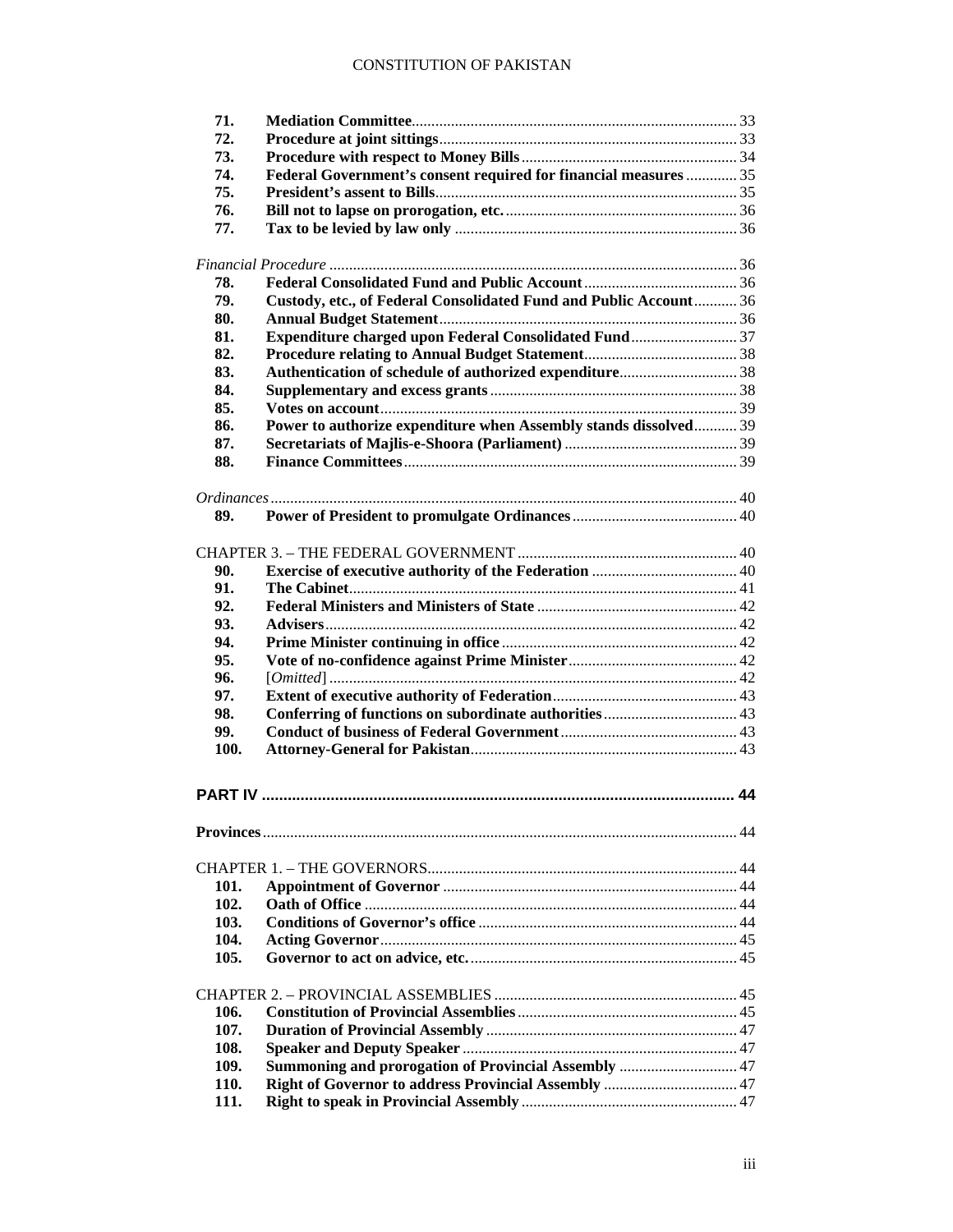| 112.  |                                                                         |  |  |  |  |
|-------|-------------------------------------------------------------------------|--|--|--|--|
| 113.  | Qualifications and disqualifications for membership of Provincial       |  |  |  |  |
| 114.  |                                                                         |  |  |  |  |
| 115.  | Provincial Government's consent required for financial measures 48      |  |  |  |  |
| 116.  |                                                                         |  |  |  |  |
| 117.  |                                                                         |  |  |  |  |
|       |                                                                         |  |  |  |  |
|       |                                                                         |  |  |  |  |
| 118.  |                                                                         |  |  |  |  |
| 119.  | Custody, etc., of Provincial Consolidated Fund and Public Account  50   |  |  |  |  |
| 120.  |                                                                         |  |  |  |  |
| 121.  | <b>Expenditure charged upon Provincial Consolidated Fund51</b>          |  |  |  |  |
| 122.  |                                                                         |  |  |  |  |
| 123.  |                                                                         |  |  |  |  |
| 124.  |                                                                         |  |  |  |  |
| 125.  |                                                                         |  |  |  |  |
| 126.  | Power to authorize expenditure when Assembly stands dissolved 52        |  |  |  |  |
| 127.  | Provisions relating to National Assembly, etc., to apply to Provincial  |  |  |  |  |
|       |                                                                         |  |  |  |  |
|       |                                                                         |  |  |  |  |
| 128.  |                                                                         |  |  |  |  |
|       |                                                                         |  |  |  |  |
|       |                                                                         |  |  |  |  |
| 129.  |                                                                         |  |  |  |  |
| 130.  |                                                                         |  |  |  |  |
| 131.  |                                                                         |  |  |  |  |
| 132.  |                                                                         |  |  |  |  |
| 133.  |                                                                         |  |  |  |  |
| 134.  |                                                                         |  |  |  |  |
| 135.  |                                                                         |  |  |  |  |
| 136.  |                                                                         |  |  |  |  |
| 137.  |                                                                         |  |  |  |  |
| 138.  |                                                                         |  |  |  |  |
| 139.  |                                                                         |  |  |  |  |
| 140.  |                                                                         |  |  |  |  |
| 140A. |                                                                         |  |  |  |  |
|       |                                                                         |  |  |  |  |
|       |                                                                         |  |  |  |  |
|       |                                                                         |  |  |  |  |
|       |                                                                         |  |  |  |  |
|       |                                                                         |  |  |  |  |
| 141.  |                                                                         |  |  |  |  |
| 142.  |                                                                         |  |  |  |  |
| 143.  |                                                                         |  |  |  |  |
| 144.  | Power of Majlis-e-Shoora (Parliament) to legislate for two or more      |  |  |  |  |
|       |                                                                         |  |  |  |  |
|       |                                                                         |  |  |  |  |
|       | <b>CHAPTER 2. - ADMINISTRATIVE RELATIONS BETWEEN FEDERATION AND</b>     |  |  |  |  |
|       |                                                                         |  |  |  |  |
| 145.  | Power of President to direct Governor to discharge certain functions as |  |  |  |  |
|       |                                                                         |  |  |  |  |
| 146.  | Power of Federation to confer powers, etc., on Provinces, in certain    |  |  |  |  |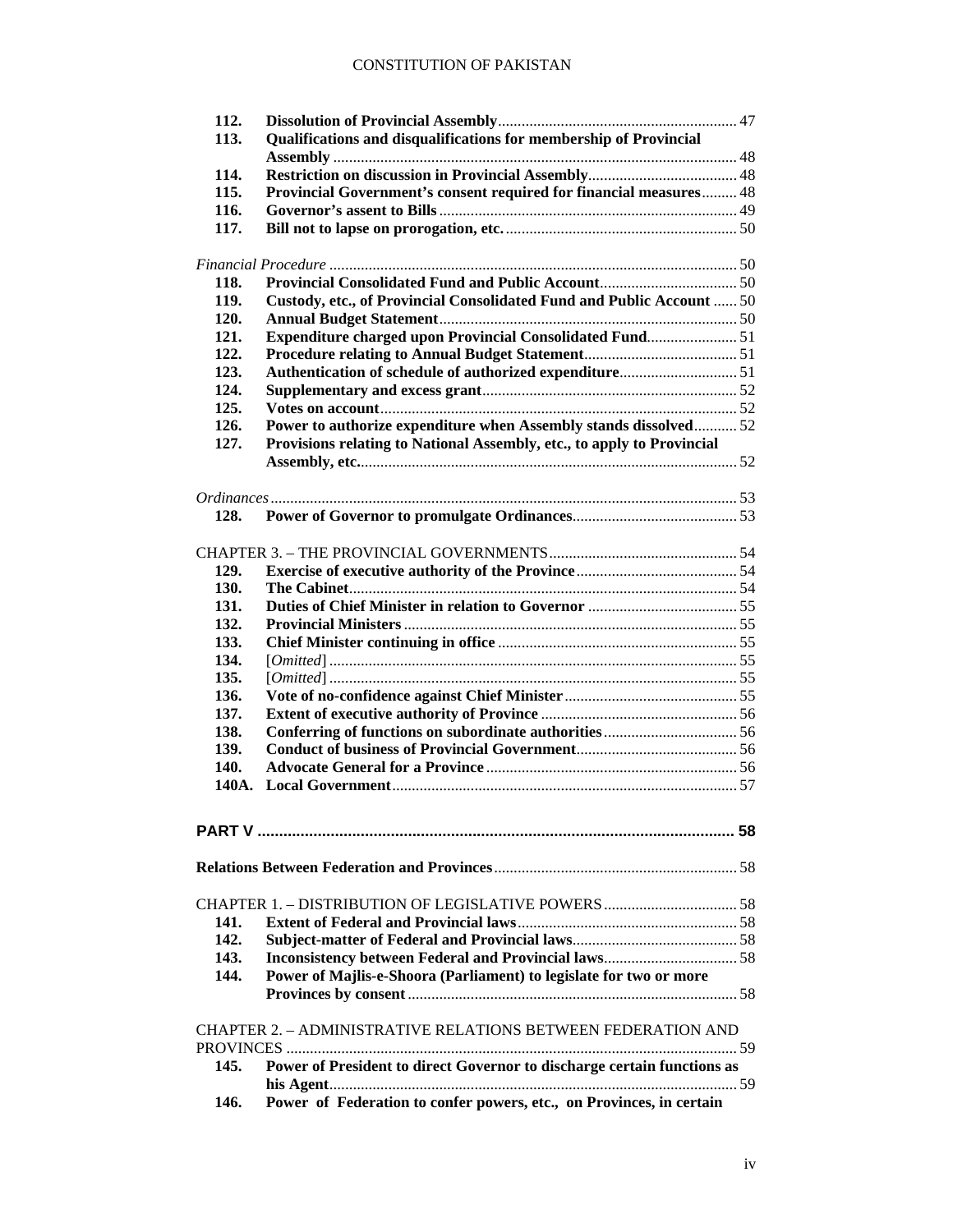| 147.  |                                                                           |  |
|-------|---------------------------------------------------------------------------|--|
| 148.  |                                                                           |  |
| 149.  |                                                                           |  |
| 150.  |                                                                           |  |
| 151.  |                                                                           |  |
| 152.  |                                                                           |  |
|       |                                                                           |  |
|       |                                                                           |  |
| 152A. |                                                                           |  |
| 153.  |                                                                           |  |
| 154.  |                                                                           |  |
| 155.  |                                                                           |  |
| 156.  |                                                                           |  |
| 157.  |                                                                           |  |
| 158.  |                                                                           |  |
| 159.  |                                                                           |  |
|       |                                                                           |  |
|       |                                                                           |  |
|       |                                                                           |  |
|       |                                                                           |  |
|       |                                                                           |  |
|       |                                                                           |  |
|       |                                                                           |  |
|       |                                                                           |  |
|       |                                                                           |  |
| 160.  |                                                                           |  |
| 161.  |                                                                           |  |
| 162.  | Prior sanction of President required to Bills affecting taxation in which |  |
|       |                                                                           |  |
| 163.  |                                                                           |  |
|       |                                                                           |  |
|       |                                                                           |  |
| 164.  |                                                                           |  |
| 165.  |                                                                           |  |
| 165A  | Power of Majlis-e-Shoora (Parliament) to impose tax on the income of      |  |
|       |                                                                           |  |
|       |                                                                           |  |
|       |                                                                           |  |
|       |                                                                           |  |
| 166.  |                                                                           |  |
| 167.  |                                                                           |  |
|       |                                                                           |  |
|       |                                                                           |  |
| 168.  |                                                                           |  |
| 169.  |                                                                           |  |
| 170.  |                                                                           |  |
| 171.  |                                                                           |  |
|       |                                                                           |  |
|       | CHAPTER 3. - PROPERTY, CONTRACTS, LIABILITIES AND SUITS  69               |  |
| 172.  |                                                                           |  |
| 173.  |                                                                           |  |
| 174.  |                                                                           |  |
|       |                                                                           |  |
|       |                                                                           |  |
|       |                                                                           |  |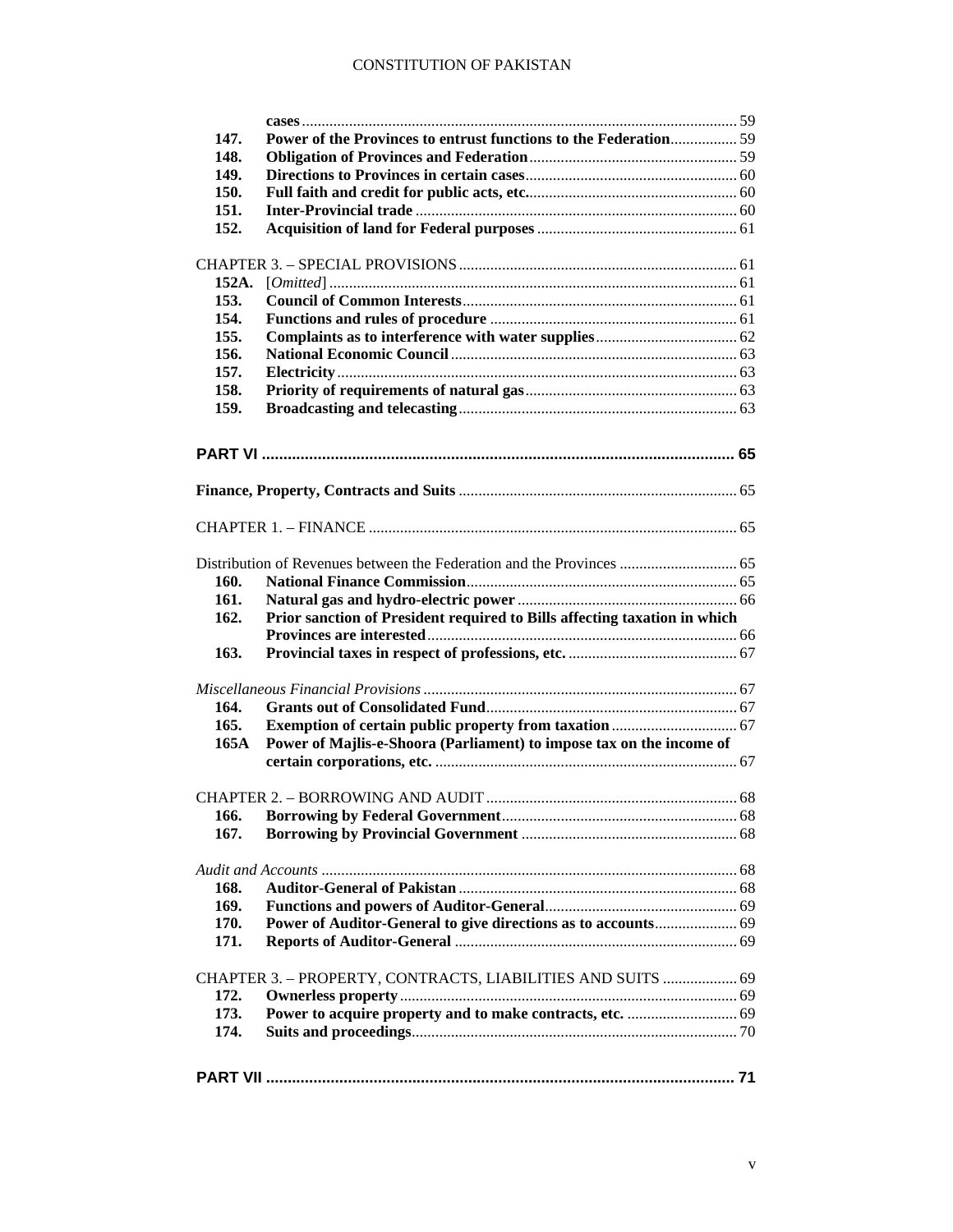| 175.  |                                                                              |  |  |  |
|-------|------------------------------------------------------------------------------|--|--|--|
|       |                                                                              |  |  |  |
| 176.  |                                                                              |  |  |  |
| 177.  |                                                                              |  |  |  |
| 178.  |                                                                              |  |  |  |
| 179.  |                                                                              |  |  |  |
| 180.  |                                                                              |  |  |  |
| 181.  |                                                                              |  |  |  |
| 182.  |                                                                              |  |  |  |
| 183.  |                                                                              |  |  |  |
| 184.  |                                                                              |  |  |  |
| 185.  |                                                                              |  |  |  |
| 186.  |                                                                              |  |  |  |
| 186A. |                                                                              |  |  |  |
| 187.  |                                                                              |  |  |  |
| 188.  |                                                                              |  |  |  |
| 189.  |                                                                              |  |  |  |
| 190.  |                                                                              |  |  |  |
| 191.  |                                                                              |  |  |  |
|       |                                                                              |  |  |  |
|       |                                                                              |  |  |  |
| 192.  |                                                                              |  |  |  |
| 193.  |                                                                              |  |  |  |
| 194.  |                                                                              |  |  |  |
| 195.  |                                                                              |  |  |  |
| 196.  |                                                                              |  |  |  |
| 197.  |                                                                              |  |  |  |
| 198.  |                                                                              |  |  |  |
| 199.  |                                                                              |  |  |  |
| 200.  |                                                                              |  |  |  |
| 201.  |                                                                              |  |  |  |
| 202.  |                                                                              |  |  |  |
| 203.  |                                                                              |  |  |  |
|       |                                                                              |  |  |  |
|       | 203A. Provisions of Chapter to override other provisions of Constitution  81 |  |  |  |
| 203B. |                                                                              |  |  |  |
| 203C. |                                                                              |  |  |  |
|       |                                                                              |  |  |  |
|       |                                                                              |  |  |  |
|       |                                                                              |  |  |  |
| 203E. |                                                                              |  |  |  |
| 203F. |                                                                              |  |  |  |
|       |                                                                              |  |  |  |
|       | 203GG.Decision of Court binding on High Court and courts subordinate to it87 |  |  |  |
|       |                                                                              |  |  |  |
| 203I. |                                                                              |  |  |  |
| 203J. |                                                                              |  |  |  |
|       |                                                                              |  |  |  |
|       | CHAPTER 4. - GENERAL PROVISIONS RELATING TO THE JUDICATURE  88               |  |  |  |
| 204.  |                                                                              |  |  |  |
| 205.  |                                                                              |  |  |  |
|       |                                                                              |  |  |  |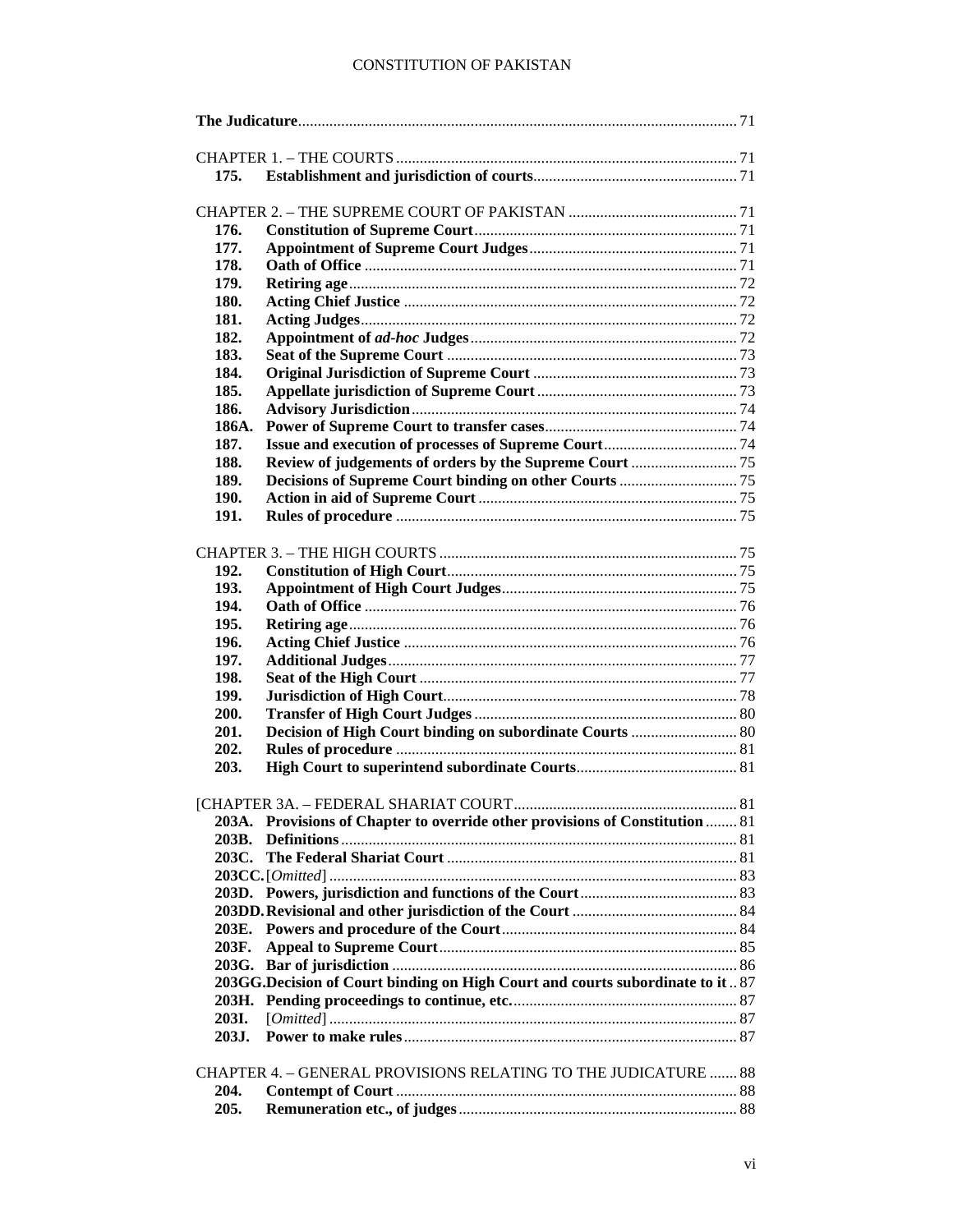| 206.  |                                                                           |  |
|-------|---------------------------------------------------------------------------|--|
| 207.  |                                                                           |  |
| 208.  |                                                                           |  |
| 209.  |                                                                           |  |
| 210.  |                                                                           |  |
| 211.  |                                                                           |  |
|       |                                                                           |  |
| 212.  |                                                                           |  |
| 212A. |                                                                           |  |
| 212B. |                                                                           |  |
|       |                                                                           |  |
|       |                                                                           |  |
|       |                                                                           |  |
|       | CHAPTER 1. – CHIEF ELECTION COMMISSIONER AND ELECTION                     |  |
|       |                                                                           |  |
| 213.  |                                                                           |  |
| 214.  |                                                                           |  |
| 215.  |                                                                           |  |
| 216.  |                                                                           |  |
| 217.  |                                                                           |  |
| 218.  |                                                                           |  |
| 219.  |                                                                           |  |
|       |                                                                           |  |
| 220.  |                                                                           |  |
| 221.  |                                                                           |  |
|       |                                                                           |  |
|       | CHAPTER 2. - ELECTORAL LAWS AND CONDUCT OF ELECTIONS 95                   |  |
| 222.  |                                                                           |  |
| 223.  |                                                                           |  |
| 224.  |                                                                           |  |
| 225.  |                                                                           |  |
| 226.  |                                                                           |  |
|       |                                                                           |  |
|       |                                                                           |  |
|       |                                                                           |  |
| 227.  |                                                                           |  |
|       |                                                                           |  |
| 229.  | Reference by [Majlis-e-Shoora (Parliament)], etc., to Islamic Council  99 |  |
| 230.  |                                                                           |  |
| 231.  |                                                                           |  |
|       |                                                                           |  |
|       |                                                                           |  |
|       |                                                                           |  |
| 232.  | Proclamation of emergency on account of war, internal disturbance,        |  |
|       |                                                                           |  |
| 233.  | Power to suspend Fundamental Rights, etc., during emergency period 103    |  |
| 234.  | Power to issue Proclamation in case of failure of Constitutional          |  |
|       |                                                                           |  |
| 235.  |                                                                           |  |
| 236.  |                                                                           |  |
| 237.  | [Majlis-e-Shoora (Parliament)] may make laws of indemnity, etc 105        |  |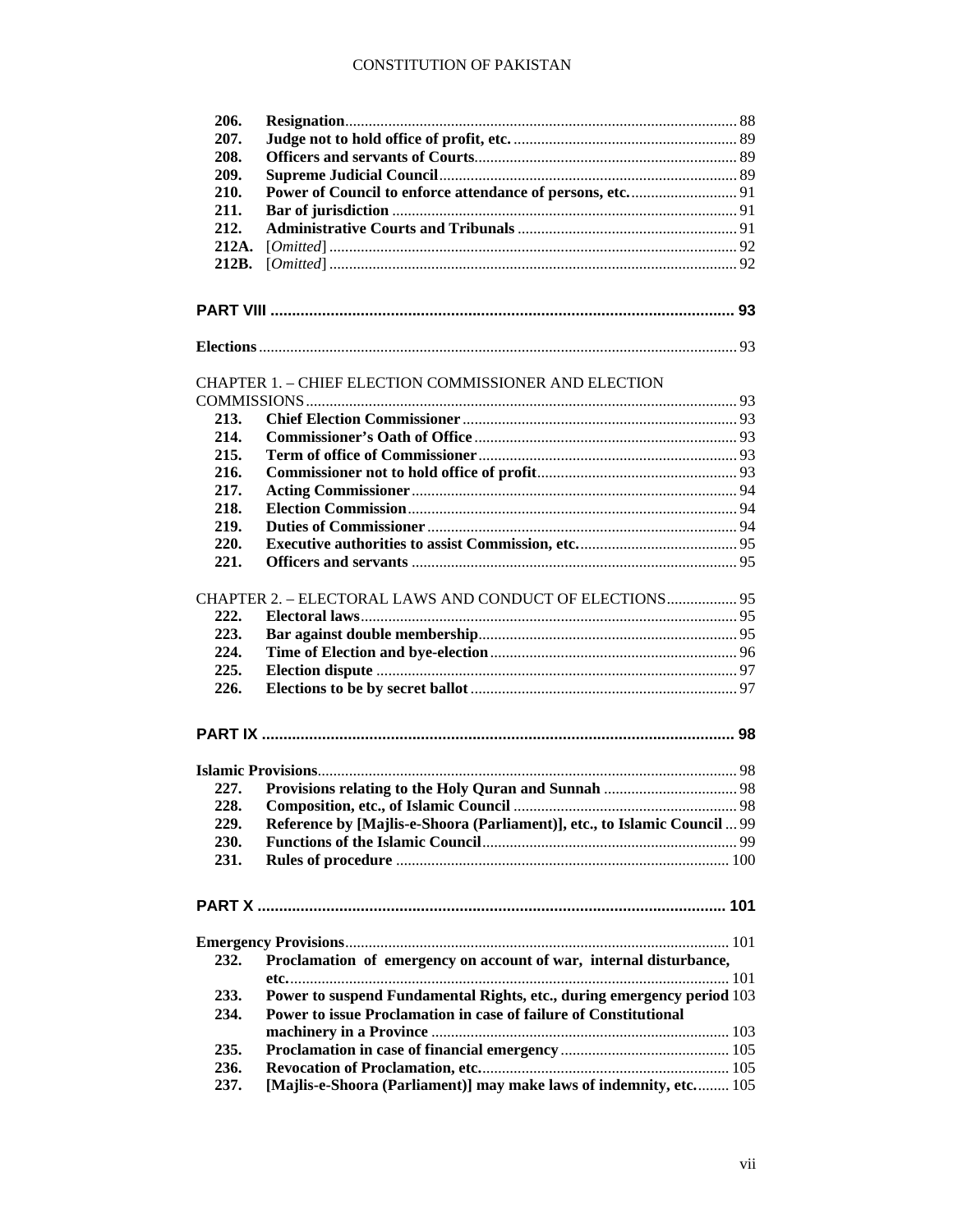| 238. |                                                                      |  |  |
|------|----------------------------------------------------------------------|--|--|
| 239. |                                                                      |  |  |
|      |                                                                      |  |  |
|      |                                                                      |  |  |
|      |                                                                      |  |  |
|      |                                                                      |  |  |
| 240. | Appointments to service of Pakistan and conditions of service 107    |  |  |
| 241. |                                                                      |  |  |
| 242. |                                                                      |  |  |
|      |                                                                      |  |  |
| 243. |                                                                      |  |  |
| 244. |                                                                      |  |  |
| 245. |                                                                      |  |  |
|      |                                                                      |  |  |
| 246. |                                                                      |  |  |
| 247. |                                                                      |  |  |
|      |                                                                      |  |  |
|      |                                                                      |  |  |
| 248. |                                                                      |  |  |
| 249. |                                                                      |  |  |
| 250. |                                                                      |  |  |
| 251. |                                                                      |  |  |
| 252. | Special provisions in relation to major ports and aerodromes 113     |  |  |
| 253. |                                                                      |  |  |
| 254. | Failure to comply with requirement as to time does not render an act |  |  |
|      |                                                                      |  |  |
| 255. |                                                                      |  |  |
| 256. |                                                                      |  |  |
| 257. | Provision relating to the State of Jammu and Kashmir 114             |  |  |
| 258. |                                                                      |  |  |
| 259. |                                                                      |  |  |
|      |                                                                      |  |  |
| 260. |                                                                      |  |  |
| 261. | Person acting in office not to be regarded as successor to previous  |  |  |
|      |                                                                      |  |  |
| 262. |                                                                      |  |  |
| 263. |                                                                      |  |  |
| 264. |                                                                      |  |  |
|      |                                                                      |  |  |
| 265. |                                                                      |  |  |
| 266. |                                                                      |  |  |
|      |                                                                      |  |  |
| 267. |                                                                      |  |  |
| 268. | Continuance in force, and adaptation of certain laws 119             |  |  |
| 269. |                                                                      |  |  |
|      |                                                                      |  |  |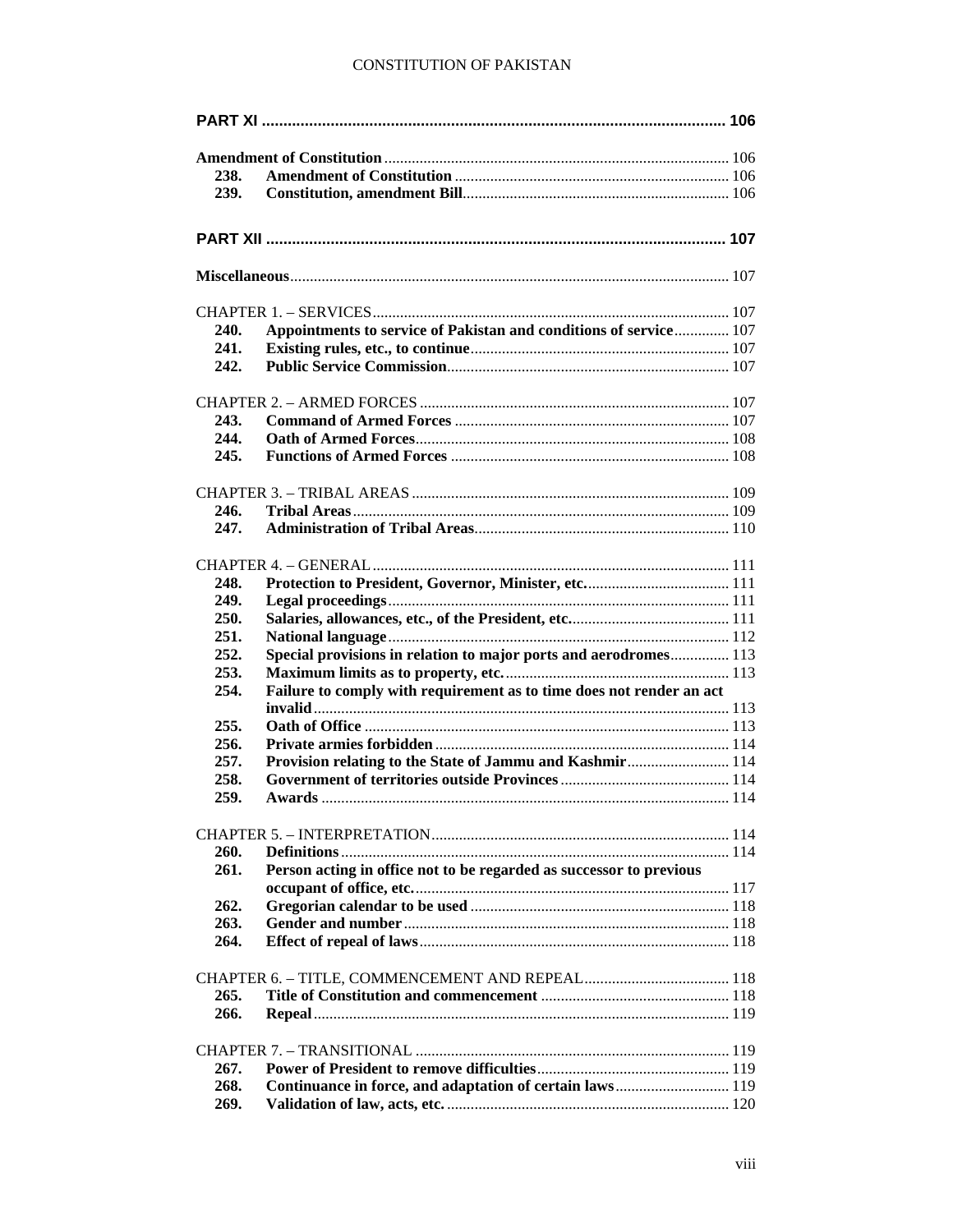| 270.  |                                                                                 |  |
|-------|---------------------------------------------------------------------------------|--|
| 270A. |                                                                                 |  |
|       |                                                                                 |  |
| 270B. | Elections to be deemed to be held under Constitution  124                       |  |
| 270C. |                                                                                 |  |
| 271.  |                                                                                 |  |
| 272.  |                                                                                 |  |
| 273.  |                                                                                 |  |
| 274.  | Vesting of property, assets, rights, liabilities and obligations 127            |  |
| 275.  | Continuance in office of persons in service of Pakistan, etc.  128              |  |
| 276.  |                                                                                 |  |
| 277.  |                                                                                 |  |
| 278.  |                                                                                 |  |
| 279.  |                                                                                 |  |
| 280.  |                                                                                 |  |
|       |                                                                                 |  |
|       |                                                                                 |  |
|       |                                                                                 |  |
|       |                                                                                 |  |
|       |                                                                                 |  |
|       |                                                                                 |  |
|       |                                                                                 |  |
|       |                                                                                 |  |
|       |                                                                                 |  |
|       |                                                                                 |  |
|       |                                                                                 |  |
|       |                                                                                 |  |
|       |                                                                                 |  |
|       |                                                                                 |  |
|       |                                                                                 |  |
|       |                                                                                 |  |
|       |                                                                                 |  |
|       |                                                                                 |  |
|       |                                                                                 |  |
|       |                                                                                 |  |
|       |                                                                                 |  |
|       | Laws to be amended in the manner provided for amendment of the Constitution.168 |  |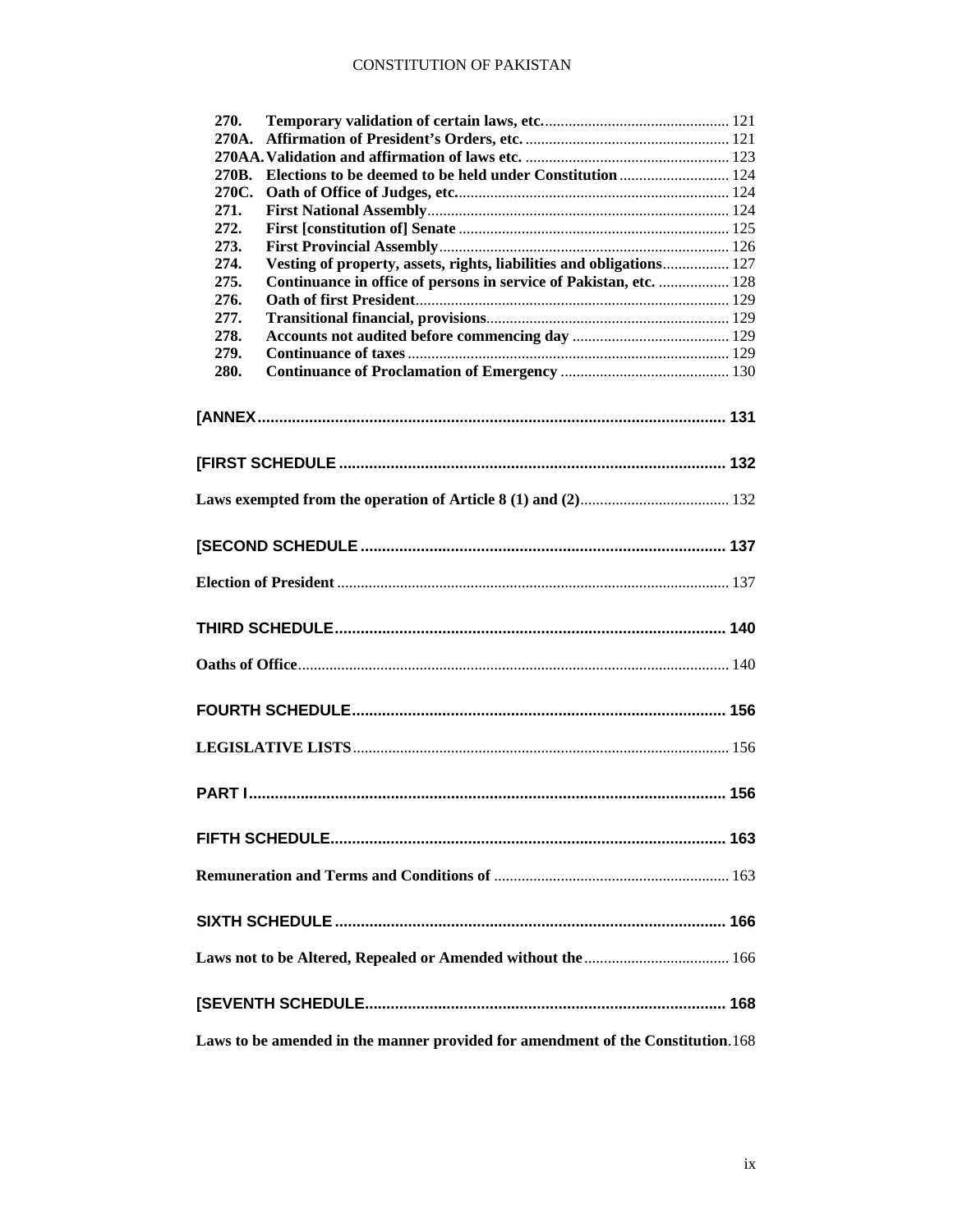<span id="page-11-0"></span>بنسسه اللوالتزخمن التنصيل *(In the name of Allah, the most Beneficent, the most Merciful.)* 

# **THE CONSTITUTION OF THE ISLAMIC REPUBLIC OF PAKISTAN**

*[12TH APRIL, 1973]* 

#### **Preamble**

Whereas sovereignty over the entire Universe belongs to Almighty Allah alone, and the authority to be exercised by the people of Pakistan within the limits prescribed by Him is a sacred trust;

And whereas it is the will of the people of Pakistan to establish an order;

Wherein the State shall exercise its powers and authority through the chosen representatives of the people;

Wherein the principles of democracy, freedom, equality, tolerance and social justice, as enunciated by Islam, shall be fully observed;

Wherein the Muslims shall be enabled to order their lives in the individual and collective spheres in accordance with the teachings and requirements of Islam as set out in the Holy Quran and Sunnah;

Wherein adequate provision shall be made for the minorities freely to profess and practise their religions and develop their cultures;

Wherein the territories now included in or in accession with Pakistan and such other territories as may hereafter be included in or accede to Pakistan shall form a Federation wherein the units will be autonomous with such boundaries and limitations on their powers and authority as may be prescribed;

Wherein shall be guaranteed fundamental rights, including equality of status, of opportunity and before law, social, economic and political justice, and freedom of thought, expression, belief, faith, worship and association, subject to law and public morality;

Wherein adequate provision shall be made to safeguard the legitimate interests of minorities and backward and depressed classes;

Wherein the independence of the judiciary shall be fully secured;

Wherein the integrity of the territories of the Federation, its independence and all its rights, including its sovereign rights on land, sea and air, shall be safeguarded;

So that the people of Pakistan may prosper and attain their rightful and honoured place amongst the nations of the World and make their full contribution towards international peace and progress and happiness of humanity;

Now, therefore, we, the people of Pakistan;

Conscious of our responsibility before Almighty Allah and men;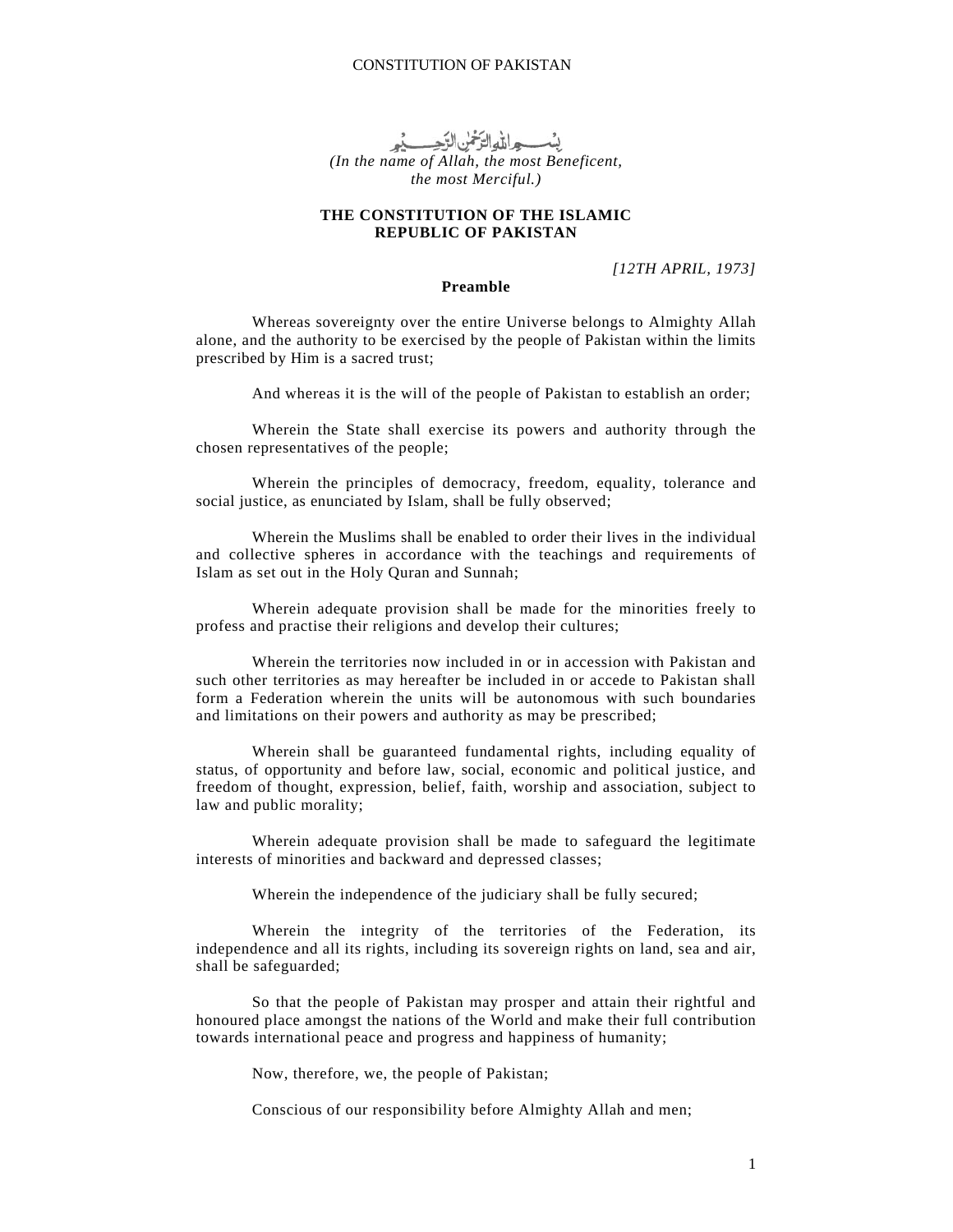Cognisant of the sacrifices made by the people in the cause of Pakistan;

Faithful to the declaration made by the Founder of Pakistan, Quaid-i-Azam Mohammad Ali Jinnah, that Pakistan would be a democratic State based on Islamic principles of social justice;

Dedicated to the preservation of democracy achieved by the unremitting struggle of the people against oppression and tyranny;

Inspired by the resolve to protect our national and political unity and solidarity by creating an egalitarian society through a new order;

Do hereby, through our representatives in the National Assembly, adopt, enact and give to ourselves, this Constitution.

\_\_\_\_\_\_\_\_\_\_\_\_\_\_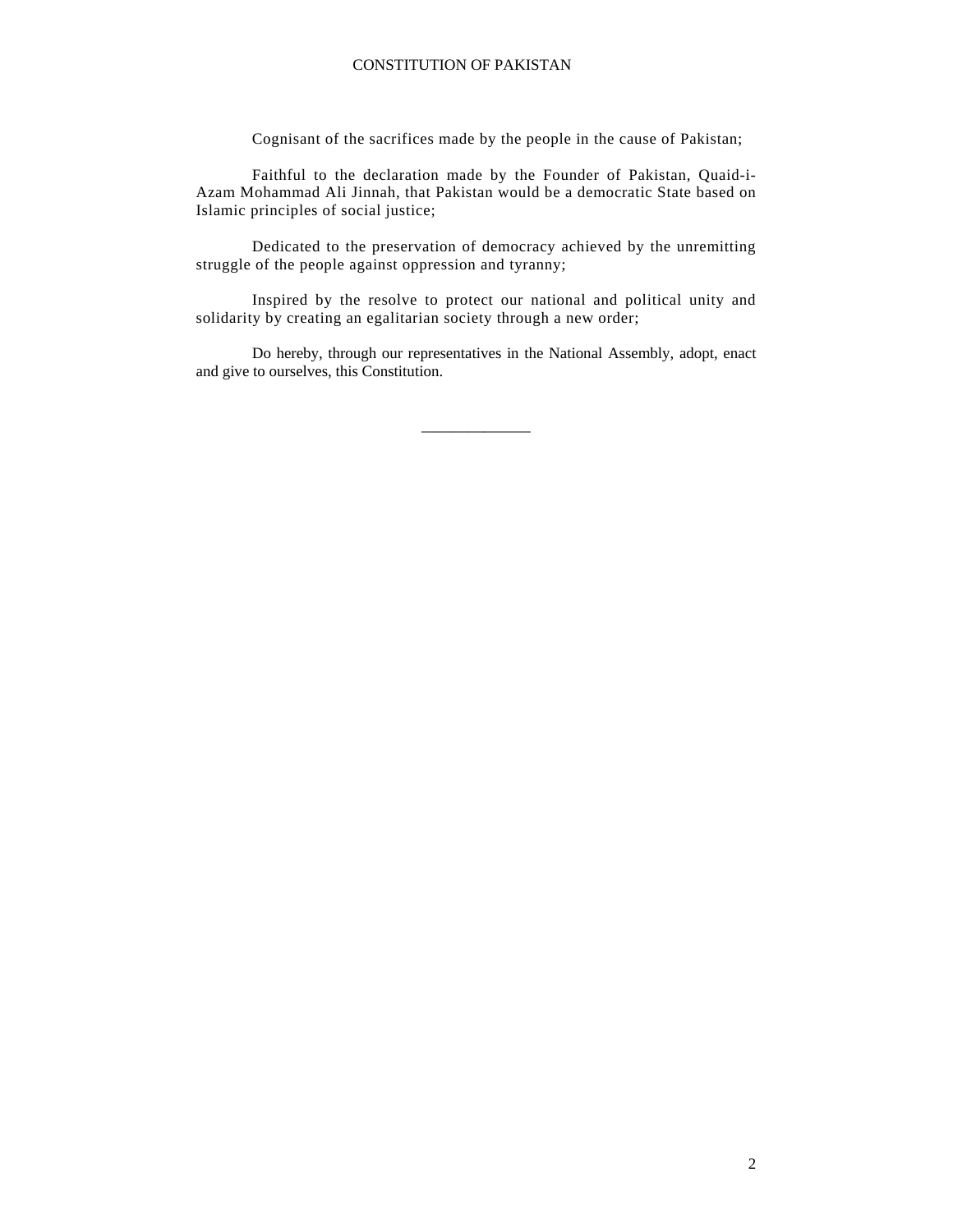## **PART I**

#### **Introductory**

#### **1. The Republic and its territories**

<span id="page-13-0"></span> $1. (1)$ Pakistan shall be Federal Republic to be known as the Islamic Republic of Pakistan, hereinafter referred to as Pakistan.

- $^{2}[(2)]$ The territories of Pakistan shall comprise—
	- (a) the Provinces of Baluchistan, the North West Frontier, the Punjab and Sind;
	- (b) the Islamabad Capital Territory, hereinafter referred to as the Federal Capital;
	- (c) the Federally Administered Tribal Areas; and
	- (d) such States and territories as are or may be included in Pakistan, whether by accession or otherwise.

 $(3)$  ${}^{3}$ [Majlis-e-Shoora (Parliament)] may by law admit into the Federation new States or areas on such terms and conditions as it thinks fit.]

#### **2. Islam to be State religion**

2. Islam shall be the State religion of Pakistan.

#### **The Objectives Resolution to form part of substantive provisions**

 $\frac{4}{2}$ [2A. The principles and provisions set out in the Objectives Resolution reproduced in the Annex are hereby made substantive part of the Constitution and shall have effect accordingly].

#### **3. Elimination of exploitation**

3. The State shall ensure the elimination of all forms of exploitation and the gradual fulfillment of the fundamental principle, from each according to his ability to each according to his work.

#### **4. Right of individuals to be dealt with in accordance with law, etc.**

4. (1) To enjoy the protection of law and to be treated in accordance with law is the inalienable right of every citizen. Wherever he may be, and of every

<sup>1</sup> The provisions of the Constitution except those of Articles 6, 8 to 28, (both inclusive), clauses 2 and (2a) of Article 101, Articles 199, 213 to 216 (both inclusive) and 270-A, brought into force with effect from 10th March, 1985, *ride* S.R.O. No. 212(I)/85. dated 10th March, 1985, Gazette of Pakistan, Extraordinary, Part-II, page 279 and the aforesaid Articles brought into force with effect from 30th December, 1985, *vide* S.R.O.

No. 1273(I)/85 dated 29th December. 1985, Gazette of Pakistan, Extraordinary, Part-I1, page 3185.<br><sup>2</sup> Subs. by the Constitution (First Amdt.) Act, 1974 (33 of 1974), s. 2, for "clauses (2), (3) and (4)" (w.e.f; the 4th May, 1974).<br><sup>3</sup> Subs. by the Revival of the Constitution of 1973 Order, 1985 (P.O. No. 14 of 1985). Art. 2 and Sch., for

<sup>&</sup>quot;Parliament". 4

<sup>&</sup>lt;sup>4</sup> Ins. *ibid.*;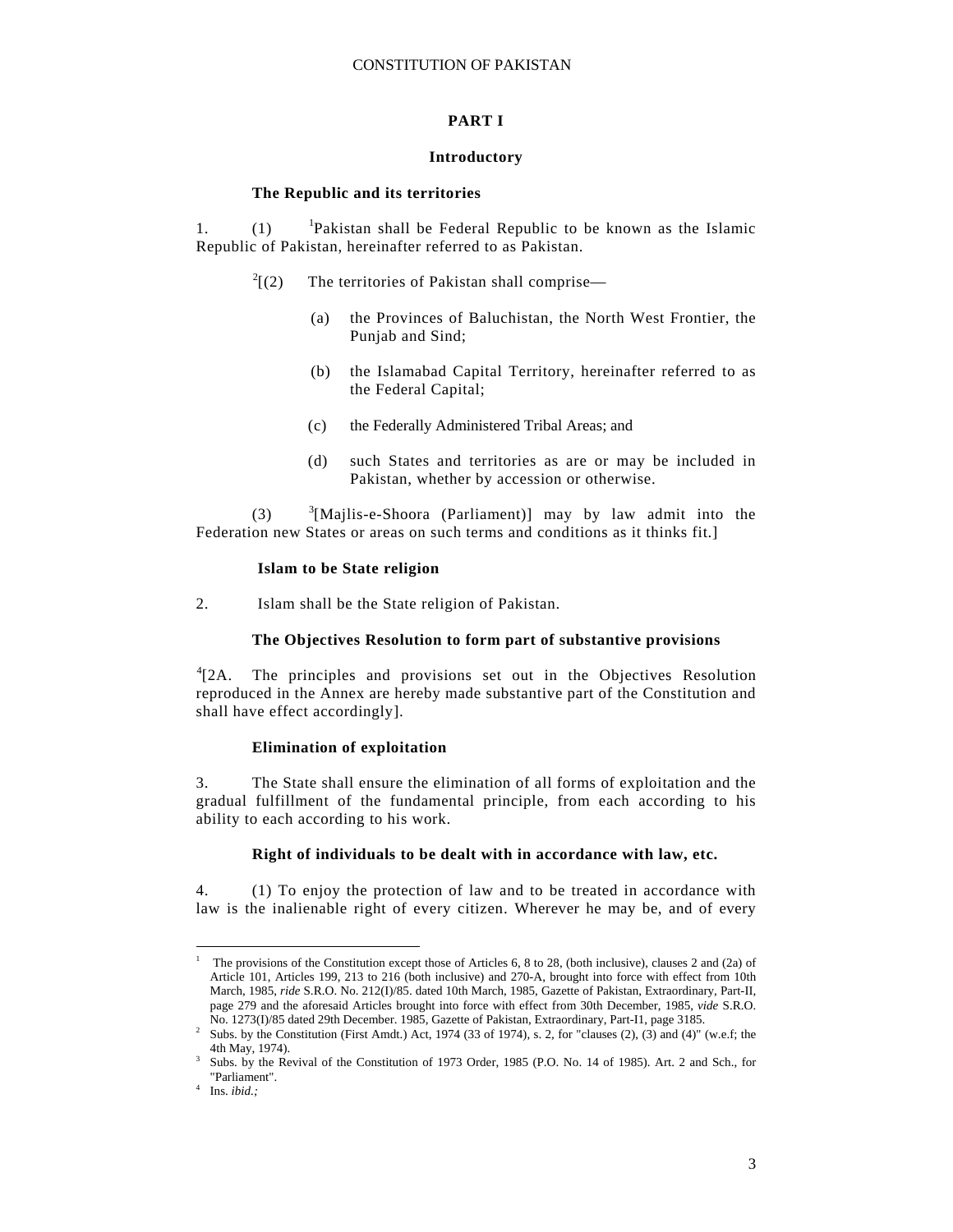<span id="page-14-0"></span>other person for the time being within Pakistan.

- (2) In particular—
	- (a) no action detrimental to the life, liberty, body, reputation or property of any person shall be taken except in accordance with law;
	- (b) no person shall be prevented from or be hindered in doing that which is not prohibited by law; and
	- (c) no person shall be compelled to do that which the law does not required him to do.

#### **5. Loyalty to State and obedience to Constitution and law**

5. (1) Loyalty to the State is the basic duty of every citizen.

(2) Obedience to the Constitution and law is the  $\frac{1}{2}$ [inviolable] obligation of every citizen wherever he may be and of every other person for the time being within Pakistan.

#### **6. High treason**

6. (1) Any person who abrogates or attempts or conspires to abrogate, subverts or attempts or conspires to subvert the Constitution by use of force or show of force or by other unconstitutional means shall be guilty of high treason.

(2) Any person aiding or abetting the acts mentioned in clause (1) shall likewise be guilty of high treason.

 $(3)$  $2$ [Majlis-e-Shoora (Parliament)] shall by law provide for the punishment of persons found guilty of high treason.

\_\_\_\_\_\_\_\_\_

#### **PART II**

#### **Fundamental Rights and Principles of Policy**

#### **7. Definition of the State**

7. In this Part, unless the context otherwise requires, "the State" means the Federal Government, <sup>3</sup>[Majlis-e-Shoora (Parliament)], a Provincial Government, a Provincial Assembly, and such local or other authorities in Pakistan as are by law empowered to impose any tax or cess.

<sup>1</sup> Subs. by P. O. No. 14 of 1985, Art. 2 and Sch., for "basic".

*See* footnote 3 on page 3*, supra.*

<sup>3</sup> *See* footnote 3 on page 3*, supra*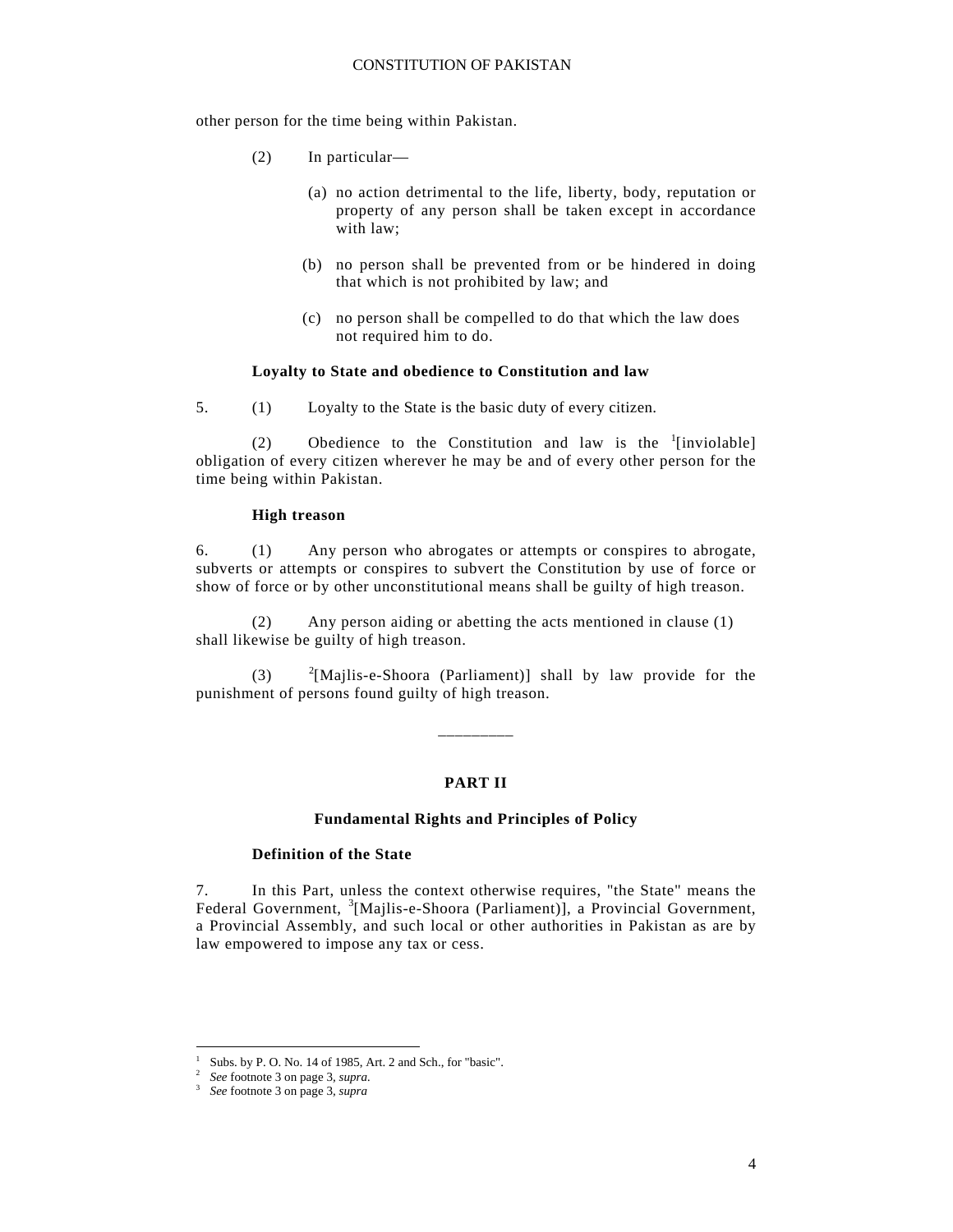#### CHAPTER 1. – FUNDAMENTAL RIGHTS

#### **8. Laws inconsistent with or in derogation of Fundamental Rights to be void**

<span id="page-15-0"></span>8. (1) Any law, or any custom or usage having the force of law, in so far as it is inconsistent with the rights conferred by this Chapter, shall, to the extent of such inconsistency, be void.

(2) The State shall not make any law which takes away or abridges the rights so conferred and any law made in contravention of this clause shall, to the extent of such contravention, be void.

- (3) The Provisions of this Article shall not apply to—
	- (a) any law relating to members of the Armed Forces, or of the police or of such other forces as are charged with the maintenance of public order, for the purpose of ensuring the proper discharge of their duties or the maintenance of discipline among them; or

 $\rm{^{1}}$ [(b) any of the —

- (i) laws specified in the First Schedule as in force immediately before the commencing day or as amended by any of the laws specified in that Schedule;
- (ii) other laws specified in Part I of the First Schedule;]

and no such law nor any provision thereof shall be void on the ground that such law or provision is inconsistent with, or repugnant to, any provision of this Chapter.

(4) Notwithstanding anything contained in paragraph (b) of clause (3), within a period of two years from the commencing day, the appropriate Legislature shall bring the laws specified in  ${}^{2}$ [Part II of the First Schedule] into conformity with the rights conferred by this Chapter :

Provided that the appropriate Legislature may by resolution extend the said period *of* two years by a period not exceeding six months.

*Explanation*. – If in respect of any law  $\frac{3}{1}$ [Majlis-e-Shoora (Parliament)] is the appropriate Legislature, such resolution shall be a resolution of the National Assembly.

(5) The rights conferred by this Chapter shall not be suspended except as expressly provided by the Constitution.

#### **9. Security of person**

9. No person shall be deprived of life or liberty save in accordance with law.

<sup>1</sup> Subs. by the Constitution (Fourth Amdt.) Act, 1975 (71 of 1975), s. 2, for "paragraph (b)", *(w.e.f* the 21st November, 1985), which was previously amended by Act 33 of 1974, s. 3, *(w.e.f* 4th May, 1974). 2

Subs. by the Constitution (Fourth Amdt.) Act, 1975 (71 of I975), s. 2, for "the First Schedule, not being a law which relates to, or is connected with, economic reforms."

*Sec* footnote 3 on page 3*, supra.*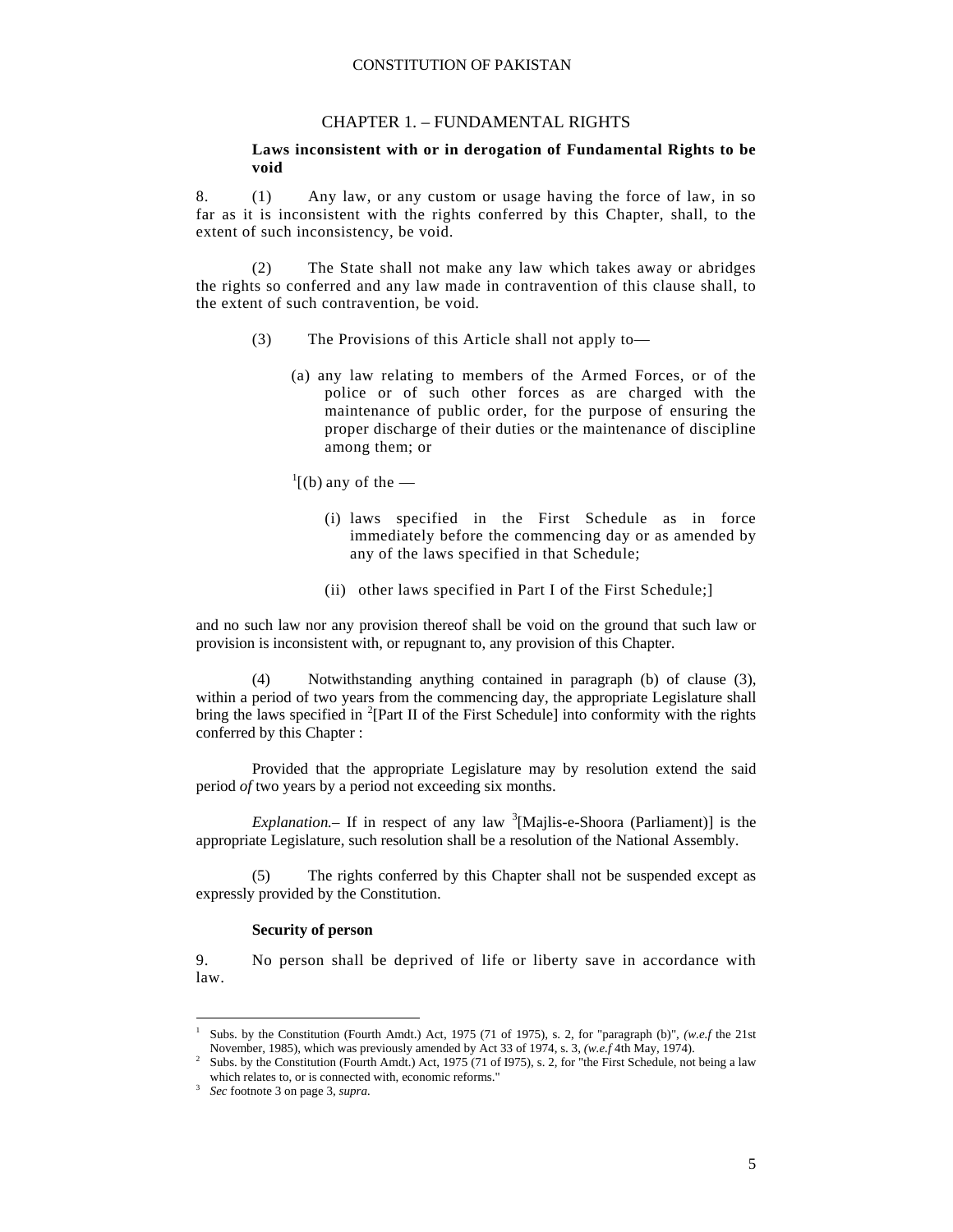#### **10. Safeguards as to arrest and detention**

<span id="page-16-0"></span>10. (1) No person who is arrested shall be detained in custody without being informed, as soon as may be, of the grounds for such arrest, nor shall he be denied the right to consult and be defended by a legal practitioner of his choice.

(2) Every person who is arrested and detained in custody shall be produced before a magistrate within a period of twenty-four hours *of* such arrest, excluding the time necessary for the journey from the place of arrest to the court of the nearest magistrate, and no such person shall be detained in custody beyond the said period with out the authority of a magistrate.

(3) Nothing in clauses (1) and (2) shall apply to any person who is arrested or detained under any law providing for preventive detention.

(4) No law providing for preventive detention shall be made except to deal with persons acting in a manner prejudicial to the integrity, security or defence of Pakistan or any part thereof, or external affairs of Pakistan, or public order, or the maintenance of supplies or services, and no such law shall authorise the detention of a person for a period exceeding <sup>1</sup>[three months] unless the appropriate Review Board has, after affording him an opportunity of being heard in person, reviewed his case and reported, before the expiration of the said period, that there is, in its opinion, sufficient cause for such detention, and, if the detention is continued after the said period of '[three months], unless the appropriate Review Board has reviewed his case and reported, before the expiration of each period of three months, that there is, in its opinion, sufficient cause for such detention.

*Explanation* I.— In this Article, " the appropriate Review Board" means,

- (i) in the case of a person detained under a Federal law, a Board appointed by the Chief Justice of Pakistan and consisting of a Chairman and two other persons, each of whom is or has been a Judge of the Supreme Court or a High Court; and
- (ii) in the case of a person detained under a Provincial law, a Board appointed by the Chief Justice of the High Court concerned and consisting of a Chairman and two other persons, each of whom is or has been a Judge of a High Court.

*Explanation* II.—The opinion of a Review Board shall be expressed in terms of the views of the majority of its members.

(5) When any person is detained in pursuance of an order made under any law providing for preventive detention, the authority making the order shall,  $^{2}$ [within fifteen days] from such detention, communicate to such person the grounds on which the order has been made, and shall afford him the earliest opportunity of making a representation against the order :

Provided that the authority making any such order may refuse to disclose facts which such authority considers it to be against the public interest to disclose.

<sup>1</sup> Subs. by the Constitution (Third Amdt.) Act, 1975 (22 of 1975), s. 2, for "one month" (w.e.,f. the 13th February. 1975). February. 1975).<br><sup>2</sup> Subs. *ibid.*, for "as soon as may be, but not later than one week" (w.e.f. the 13th February, 1975).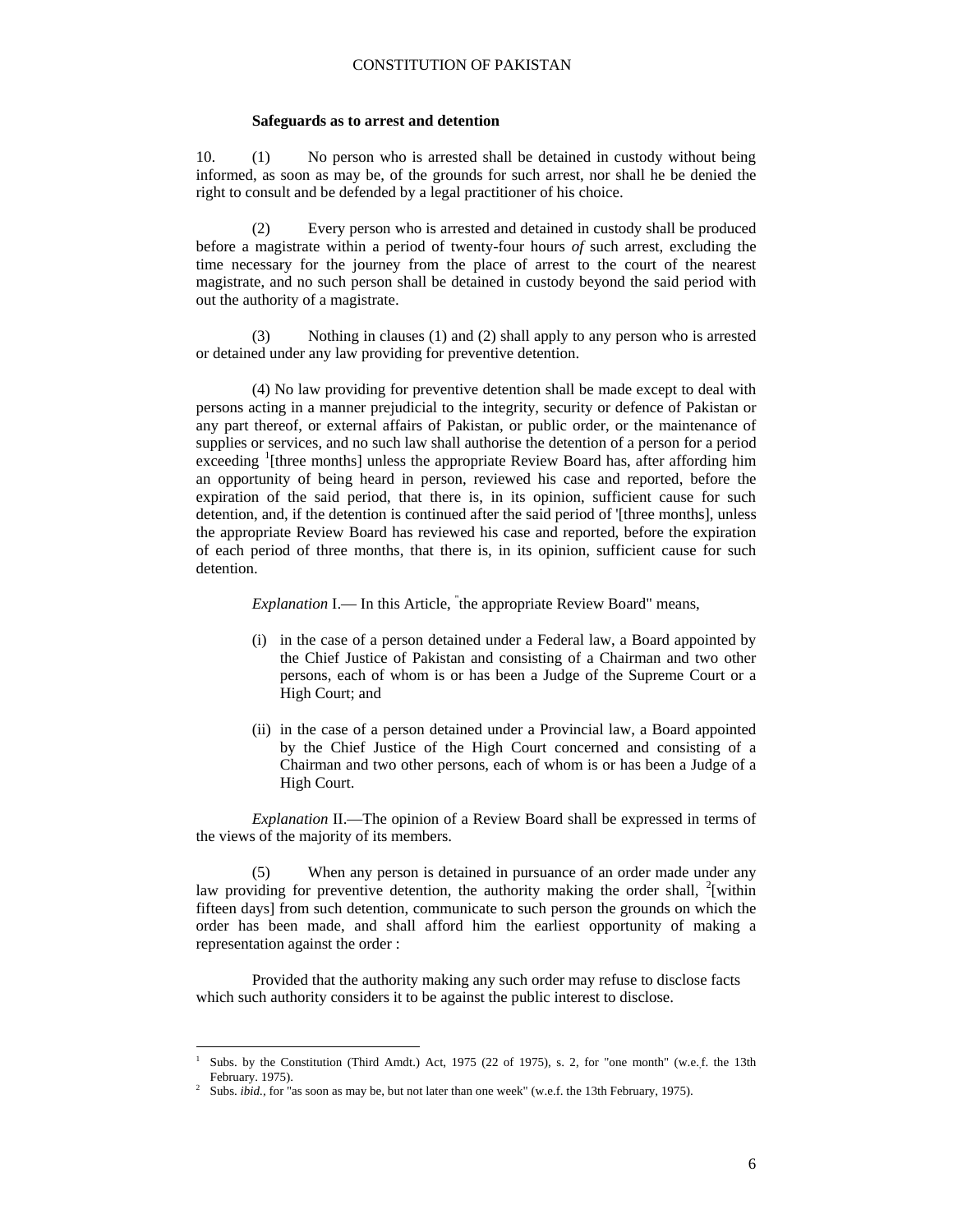<span id="page-17-0"></span>(6) The authority making the order shall furnish to the appropriate Review Board all documents relevant to the case unless a certificate, signed by a Secretary to the Government concerned, to the effect that it is not in the public interest to furnish any documents, is produced.

(7) Within a period of twenty-four months commencing on the day of his first detention in pursuance of an order made under a law providing for preventive detention, no person shall be detained in pursuance of any such order for more than a total period of eight months in the case of a person detained for acting in a manner prejudicial to public order and twelve months in any other case :

Provided that this clause shall not apply to any person who is employed by, or works for, or acts on instructions received from, the enemy  $\frac{1}{1}$ , or who is acting or attempting to act in a manner prejudicial to the integrity, security or defence of Pakistan or any part thereof or who commits or attempts to commit any act which amounts to an anti-national activity as defined in a Federal law or is a member of any association which has for its objects, or which indulges in, any such anti national activity].

(8) The appropriate Review Board shall determine the place of detention of the person detained and fix a reasonable subsistence allowance for his family.

(9) Nothing in this Article shall apply to any person who for the time being is an enemy alien.

#### **11. Slavery, forced labour, etc., prohibited**

11. (1) Slavery is non-existent and forbidden and no law shall permit or facilitate its introduction into Pakistan in any form.

(2) All forms of forced labour and traffic in human beings are prohibited.

(3) No child below the age of fourteen years shall be engaged in any factory or mine or any other hazardous employment.

(4) Nothing in this Article shall be deemed to affect compulsory service

(a) by any person undergoing punishment for an offence against any law; or

(b) required by any law for public purpose:

Provided that no compulsory service shall be of a cruel nature or incompatible with human dignity.

#### **12. Protection against retrospective punishment**

- 12. (1) No law shall authorize the punishment of a person—
	- (a) for an act or omission that was not punishable by law at the time of the act or omission; or
	- (b) for an offence by a penalty greater than, or of a kind different from, the penalty prescribed by law for that offence at the time the

<sup>1</sup> Added by the Constitution (Third Amdt.) Act, 1975 (22 of 1975), s. 2.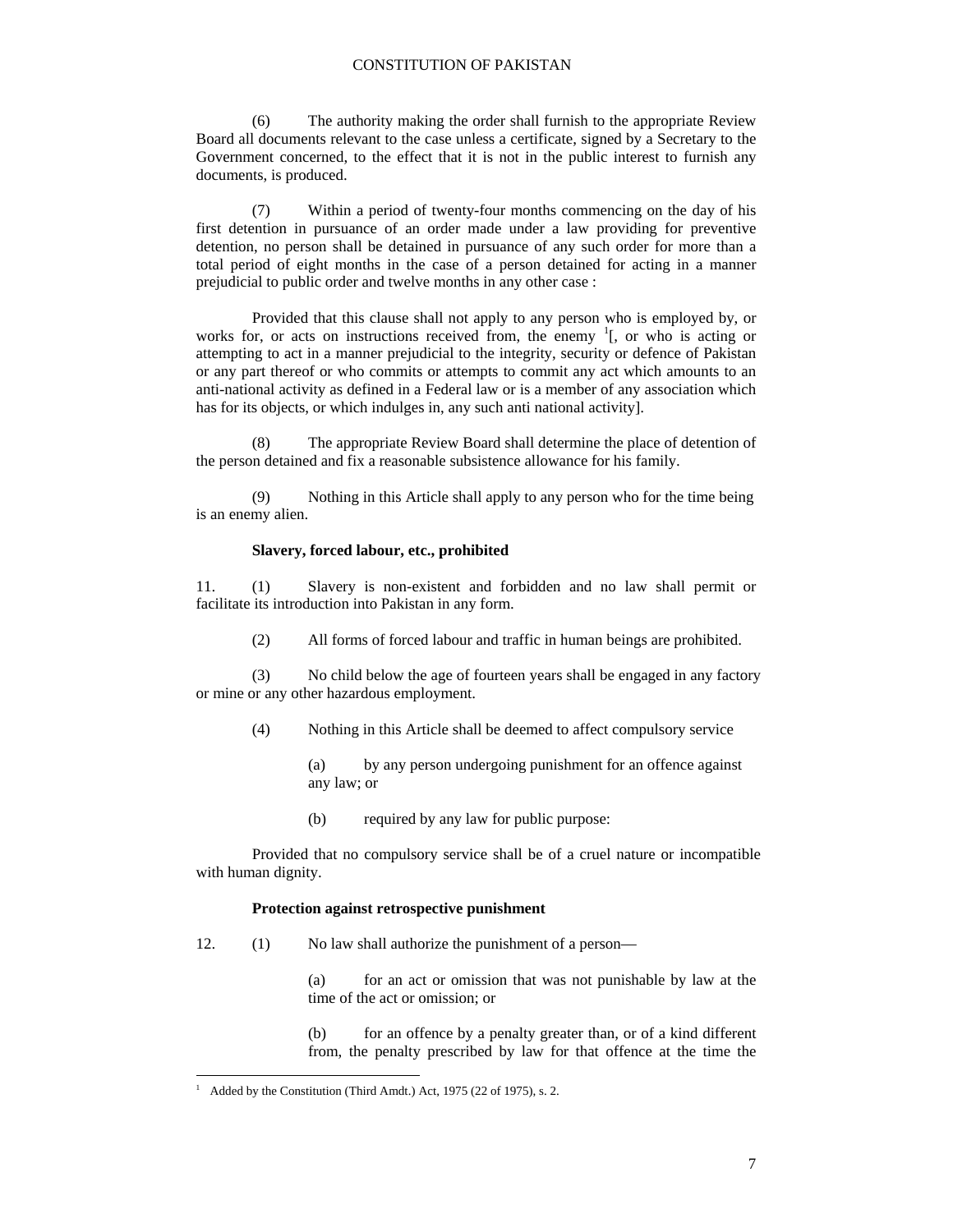offence was committed.

<span id="page-18-0"></span>(2) Nothing in clause (1) or in Article 270 shall apply to any law making acts of abrogation or subversion of a Constitution in force in Pakistan at any time since the twenty-third day of March, one thousand nine hundred and fifty-six, an offence.

#### **13. Protection against double punishment and self incrimination**

- 13. No person—
	- (a) shall be prosecuted or punished for the same offence more than once; or
	- (b) shall, when accused of an offence, be compelled to be a witness against himself.

#### **14. Inviolability of dignity of man, etc.**

14. (1) The dignity of man and, subject to law, the privacy of home, shall be inviolable.

(2) No person shall be subjected to torture for the purpose of extracting evidence.

#### **15. Freedom of movement, etc.**

15. Every citizen shall have the right to remain in, and, subject to any reasonable restriction imposed by law in the public interest, enter and move freely throughout Pakistan and to reside and settle in any part thereof.

#### **16. Freedom of assembly**

16. Every citizen shall have the right to assemble peacefully and without arms, subject to any reasonable restrictions imposed by law in the interest of public order.

#### **17. Freedom of association**

17. (1) Every citizen shall have the right to form associations or unions, subject to any reasonable restrictions imposed by law in the interest of  $\frac{1}{2}$ [sovereignty or integrity of Pakistan, public order or morality].

 $2^{2}(2)$  Every citizen, not being in the service of Pakistan, shall have the right to form or be a member of a political party, subject to any reasonable restrictions imposed by law in the interest of the sovereignty or integrity of Pakistan <sup>3</sup>[or public order] and such law shall provide that where the Federal Government declares that any political party has been formed or is operating in a manner prejudicial to the sovereignty or integrity of Pakistan [or public order], the Federal Government shall, within fifteen days of such declaration, refer the matter to the Supreme Court whose decision on such reference shall be final  $\frac{4}{1}$ :

<sup>1</sup> Subs. by the Constitution (Fourth Amdt.) Act, 1975 (71 of 1975), s. 3. for "morality or public Order" ((w.e.f. the 21st November, 1975).

Subs. by the Constitution (First Amdt.) Act, 1974 (33 of 1974), s. 4, for "clause (2)" (*w.e.f.* the 4th May, 1974).

Ins. by the Legal Framework Order, 2002 (C. E's. O. No. 24 of 2002), Art. 3 and Sch.,

<sup>4</sup> Subs. *ibid..* for full stop.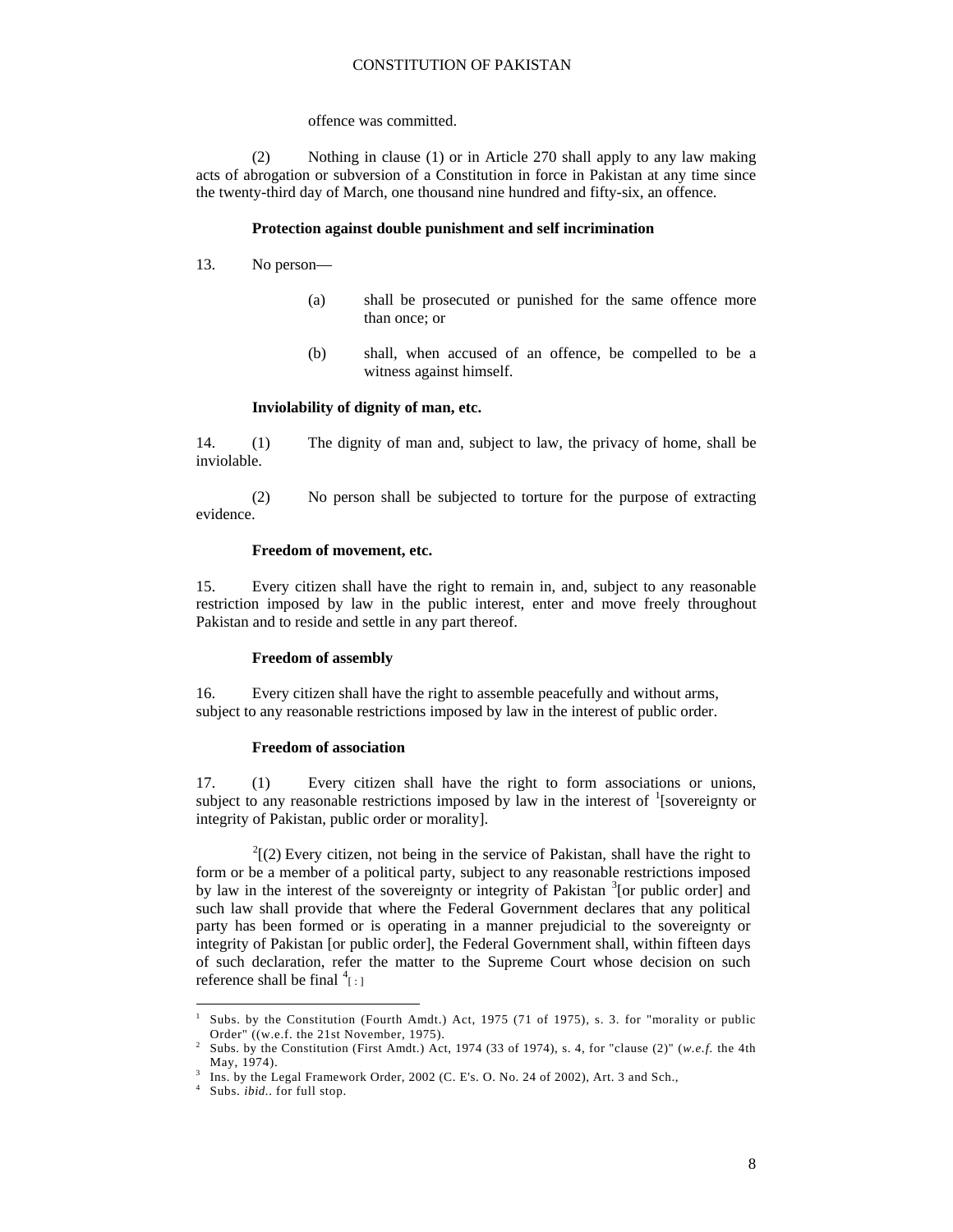<span id="page-19-0"></span><sup>1</sup>[Provided that no political party shall promote sectarian, ethnic, regional hatred or animosity, or be titled or constituted as a militant group or section.

(3) Every political party shall account for the source of its funds in accordance with law.]

 $^{2}[(4)]$ Every political party shall, subject to law, hold intra-party elections to elect its office-bearers and party leaders.]

#### **18. Freedom of trade, business or profession**

18. Subject to such qualifications, if any, as may be prescribed by law, every citizen shall have the right to enter upon any lawful profession or occupation, and to conduct any lawful trade or business:

Provided that nothing in this Article shall prevent—

- (a) the regulation of any trade or profession by a licensing system; or
- (b) the regulation of trade, commerce or industry in the interest of free competition therein; or
- (c) the carrying on, by the Federal Government or a Provincial Government, or by a corporation controlled by any such Government, of any trade, business, industry or service, to the exclusion, complete or partial, of other persons.

#### **19. Freedom of speech, etc.**

19. Every citizen shall have the right to freedom of speech and expression, and there shall be freedom of the press, subject to any reasonable restrictions imposed by law in the interest of the glory of Islam or the integrity, security or defence of Pakistan or any part thereof, friendly relations with foreign States, public order, decency or morality, or in relation to contempt of court,  $\frac{3}{2}$  [commission of] or incitement to an offence.

#### **20. Freedom to profess religion and to manage religious institutions**

- 20. Subject to law, public order and morality,—
	- (a) every citizen shall have the right to profess, practice and propagate his religion; and
	- (b) every religious denomination and every sect thereof shall have the right to establish, maintain and manage its religious institutions.

#### **21. Safeguard against taxation for purposes of any particular religion**

21. No person shall be compelled to pay any special tax the proceeds of which are to

<sup>1</sup> Proviso added *ibid.,*

<sup>2</sup> New clause (4) added *ibid.,*

<sup>3</sup> Subs. by the Constitution (Fourth Amdt.) Act, 1975 (71 of 1975), s. 4, for "defamation" *(w.e.f* the 21st November, 1975).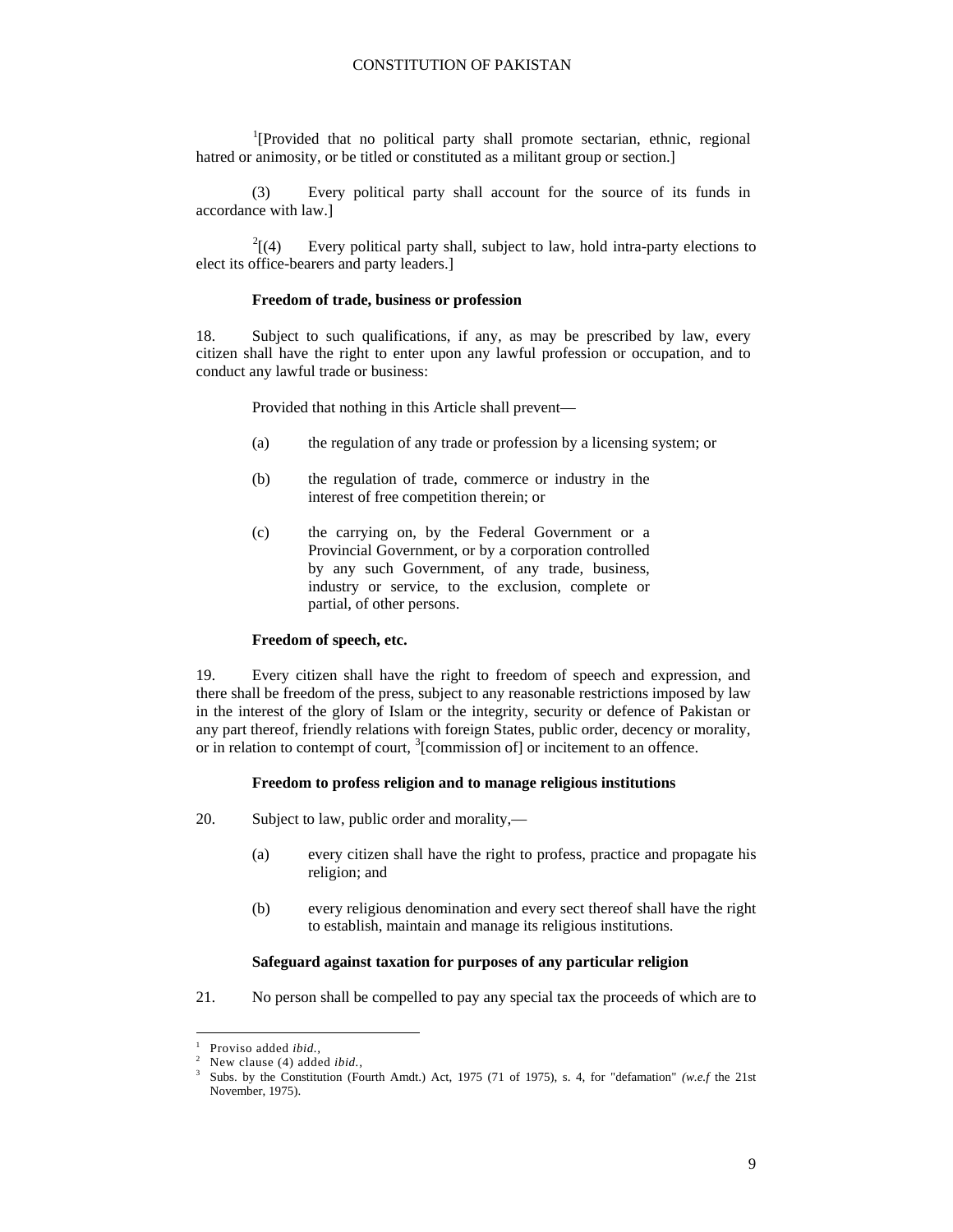<span id="page-20-0"></span>be spent on the propagation or maintenance of any religion other than his own.

#### **22. Safeguards as to educational institutions in respect of religion, etc.**

22. (1) No person attending any educational institution shall be required to receive religious instruction, or take part in any religious ceremony, or attend religious worship, if such instruction, ceremony or worship relates to a religion other than his own.

(2) In respect of any religious institution, there shall be no discrimination against any community in the granting of exemption or concession in relation to taxation.

- (3) Subject to law,
	- (a) no religious community or denomination shall be prevented from providing religious instruction for pupils of that community or denomination in any educational institution maintained wholly by that community or denomination; and
	- (b) no citizen shall be denied admission to any educational institution receiving aid from public revenues on the ground only of race, religion, caste or place of birth.

(4) Nothing in this Article shall prevent any public authority from making provision for the advancement of any socially or educationally backward class of citizens.

#### **23. Provision as to property**

23. Every citizen shall have the right to acquire, hold and dispose of property in any part of Pakistan, subject to the Constitution and any reasonable restrictions imposed by law in the public interest.

#### **24. Protection of property rights**

24. (1) No person shall be deprived of his property save in accordance with law.

(2) No property shall be compulsorily acquired or taken possession of save for a public purpose, and save by the authority of law which provides for compensation therefor and either fixes the amount of compensation or specifies the principles on and the manner in which compensation is to be determined and given.

- (3) Nothing in this Article shall affect the validity of—
	- (a) any law permitting the compulsory acquisition or taking possession of any property for preventing danger to life, property or public health; or
	- (b) any law permitting the taking over of any property which has been acquired by, or come into the possession of, any person by any unfair means, or in any manner, contrary to law; or
	- (c) any law relating to the acquisition, administration or disposal of any property which is or is deemed to be enemy property or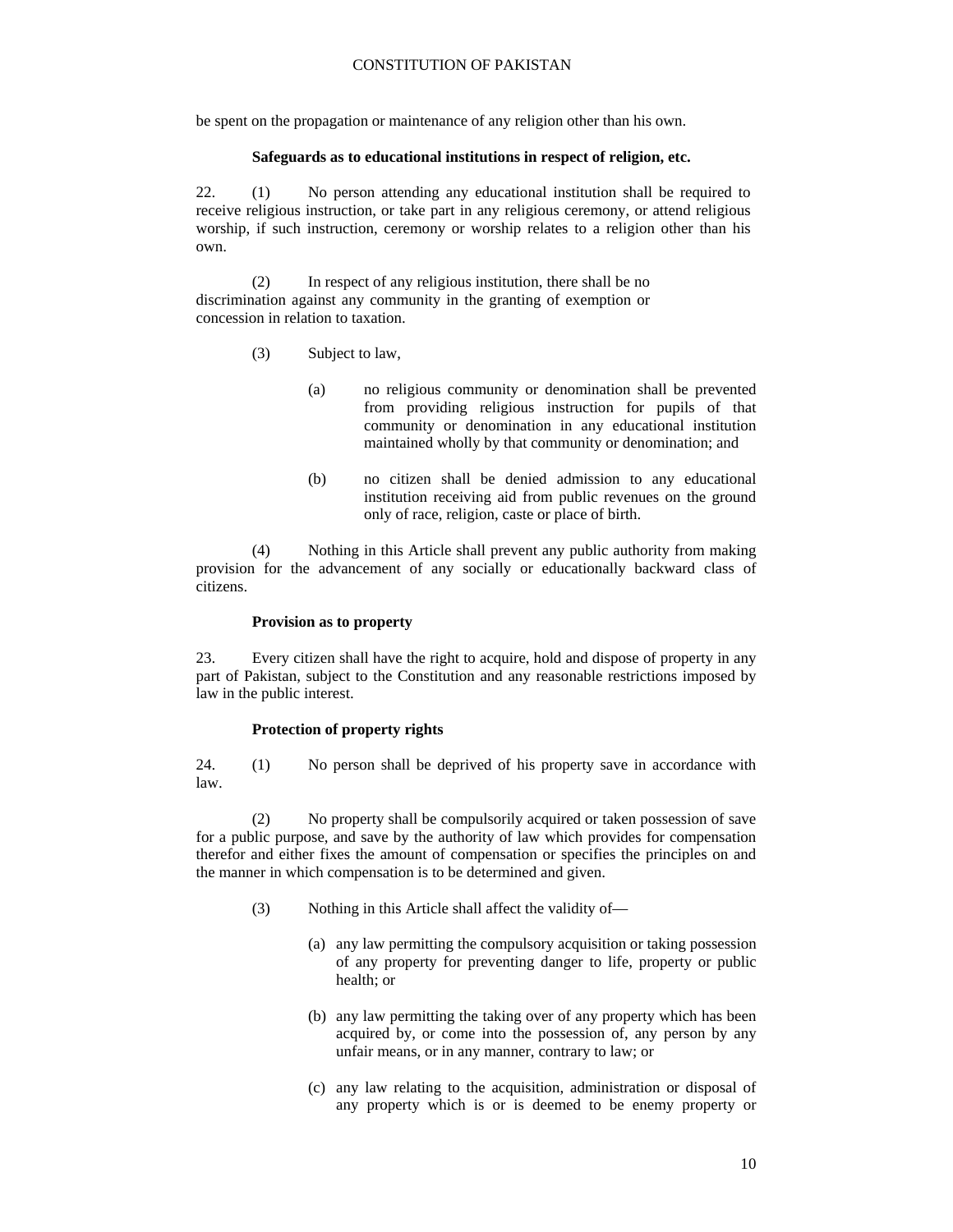evacuee property under any law (not being property which has ceased to be evacuee property under any law); or

- <span id="page-21-0"></span>(d) any law providing for the taking over of the management of any property by the State for a limited period, either in the public interest or in order to secure the proper management of the property, or for the benefit of its owner; or
- (e) any law providing for the acquisition of any class of property for the purpose of—
	- (i) providing education and medical aid to all or any specified class of citizens; or
	- (ii) providing housing and public facilities and services such as roads, water supply, sewerage, gas and electric power to all or any specified class of citizens; or
	- (iii) providing maintenance to those who, on account of unemployment, sickness, infirmity or old age, are unable to maintain themselves; or
- (f) any existing law or any law made in pursuance of Article 253.

(4) The adequacy or otherwise of any compensation provided for by any such law as is referred to in this Article, or determined in pursuance thereof, shall not be called in question in any court.

#### **25. Equality of citizens**

25. (1) All citizens are equal before law and are entitled to equal protection of law.

(2) There shall be no discrimination on the basis of sex alone.

(3) Nothing in this Article shall prevent the State from making any special provision for the protection of women and children.

#### **26. Non-discrimination in respect of access to public places**

26. (1) In respect of access to places of public entertainment or resort, not intended for religious purposes only, there shall be no discrimination against any citizen on the ground only of race, religion, caste, sex, residence or place of birth.

(2) Nothing in clause (1) shall prevent the State from making any special provision for women and children.

#### **27. Safeguard against discrimination in services**

27. (1) No citizen otherwise qualified for appointment in the service of Pakistan shall be discriminated against in respect of any such appointment on the ground only of race, religion, caste, sex, residence or place of birth: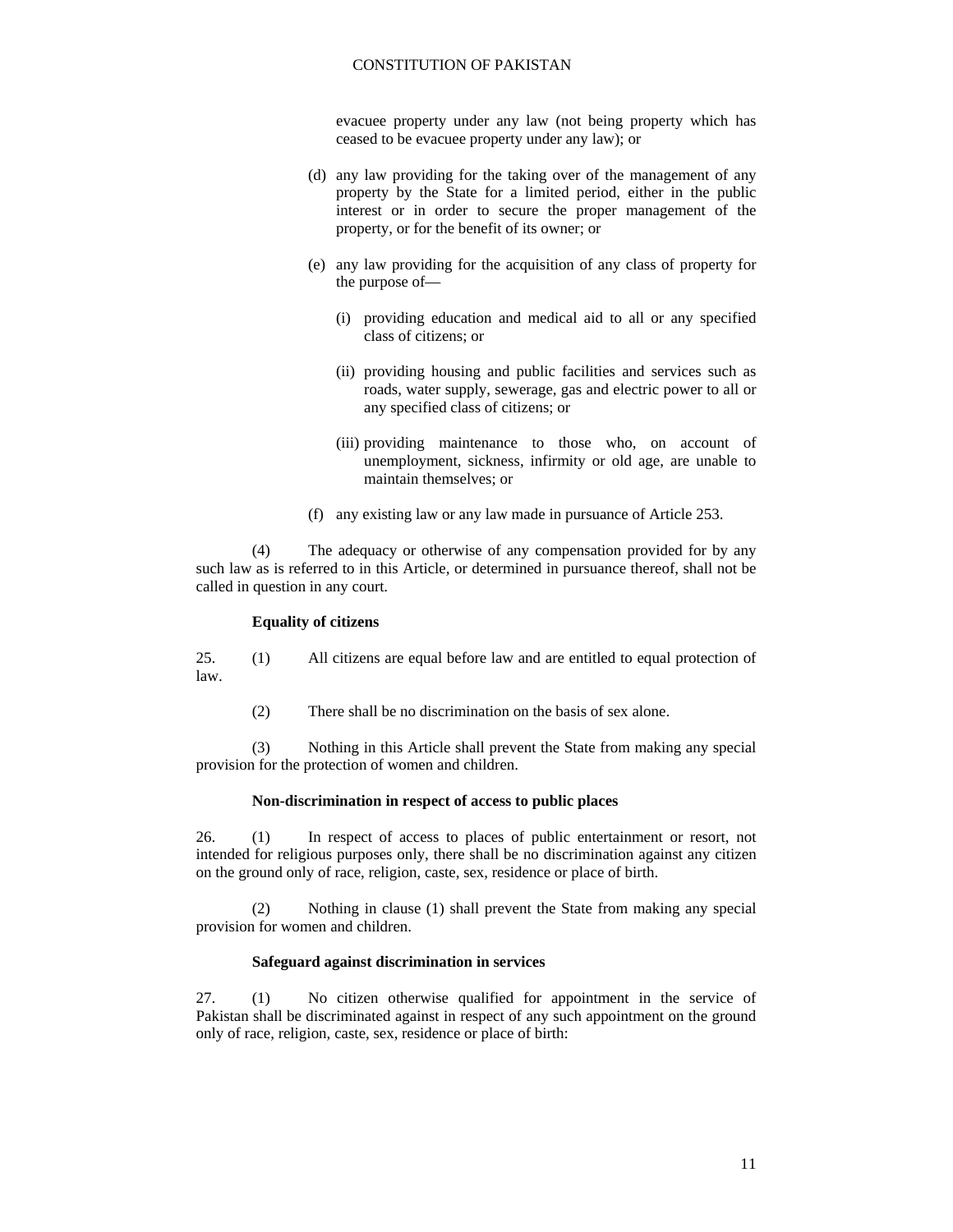<span id="page-22-0"></span>Provided that, for a period not exceeding  $\frac{1}{1}$  [forty] years from the commencing day, posts may be reserved for persons belonging to any class or area to secure their adequate representation in the service of Pakistan:

Provided further that, in the interest of the said service, specified posts or services may be reserved for members of either sex if such posts or services entail the performance of duties and functions which cannot be adequately performed by members of the other sex.

(2) Nothing in clause (1) shall prevent any Provincial Government, or any local or other authority in a Province, from prescribing, in relation to any post or class of service under that Government or authority, conditions as to residence in the Province, for a period not exceeding three years, prior to appointment under that Government or authority.

#### **28. Preservation of language, script and culture**

28. Subject to Article 251 any section of citizens having a distinct language, script or culture shall have the right to preserve and promote the same and subject to law, establish institutions for that purpose.

#### CHAPTER 2. – PRINCIPLES OF POLICY

#### **29. Principles of Policy**

 $\overline{a}$ 

29. (1) The Principles set out in this Chapter shall be known as the Principles of Policy, and it is the responsibility of each organ and authority of the State, and of each person performing functions on behalf of an organ or authority of the State, to act in accordance with those Principles in so far as they relate to the functions of the organ or authority.

(2) In so far as the observance of any particular Principle of Policy may be dependent upon resou<sup>r</sup>ces being available for the purpose, the Principle shall be regarded as being subject to the availability of resources.

(3) In respect of each year, the President in relation to the affairs of the Federation, and the Governor of each Province in relation to the affairs of his Province, shall cause to be prepared and laid before the National Assembly or, as the case may be, the Provincial Assembly. a report on the observance and implementation of the Principles of Policy, and provision shall be made in the rules of procedure of the National Assembly or, as the case may be, the Provincial Assembly, for discussion on such report.

#### **30. Responsibility with respect to Principles of Policy**

30. (1) The responsibility of deciding whether any action of an organ or authority of the State, or of a person performing functions on behalf of an organ or authority of the State, is in accordance with the Principles of Policy is that of the organ or authority of the State, or of the person, concerned.

(2) The validity of an action or of a law shall not be called in question on the ground that it is not in accordance with the Principles of Policy, and no action shall lie

<sup>1</sup> Subs. and shall be deemed always to have been so subs. by the Constitution (Sixteenth Amendment) Act, 1999 (7 of 1999), s. 2, for "twenty". which was previously subs. by PO. No. 14 of 1985, Art. 2 and Sch., for "ten".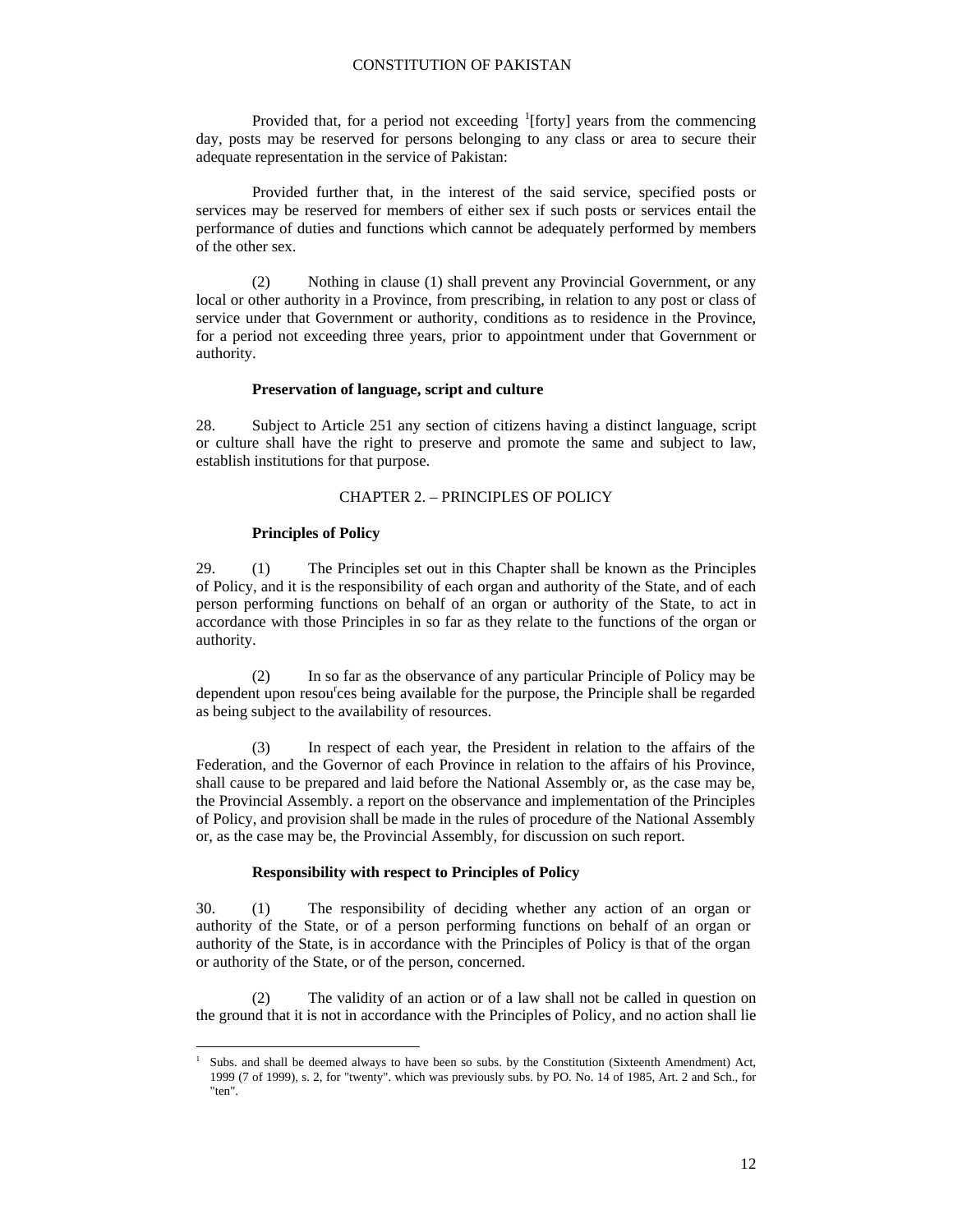<span id="page-23-0"></span>against the State, any organ or authority of the State or any person on such ground.

#### **31. Islamic way of life**

31. (1) Steps shall be taken to enable the Muslims of Pakistan, individually and collectively, to order their lives in accordance with the fundamental principles and basic concepts of Islam and to provide facilities whereby they may be enabled to understand the meaning of life according to the Holy Quran and Sunnah.

- (2) The State shall endeavour, as respects the Muslims of Pakistan,—
	- (a) to make the teaching of the Holy Quran and Islamiat compulsory, to encourage and facilitate the learning of Arabic language and to secure correct and exact printing and publishing of the Holy Quran;
	- (b) to promote unity and the observance of the Islamic moral standards; and
	- (c) to secure the proper organisation of *zakat* <sup>1</sup>[ushr,] auqaf and mosques.

#### **32. Promotion of local Government institutions**

32. The State shall encourage local Government institutions composed of elected representatives of the areas concerned and in such institutions special representation will be given to peasants, workers and women.

#### **33. Parochial and other similar prejudices to be discouraged**

33. The State shall discourage parochial, racial, tribal sectarian and provincial prejudices among the citizens.

#### **34. Full participation of women in national life**

34. Steps shall be taken to ensure full participation of women in all spheres of national life.

#### **35. Protection of family, etc.**

35. The State shall protect the marriage, the family, the mother and the child.

#### **36. Protection of minorities**

36. The State shall safeguard the legitimate rights and interests of minorities, including their due representation in the Federal and Provincial services.

#### **37. Promotion of social justice and eradication of social evils**

- 37. The State shall—
	- (a) promote, with special care, the educational and economic interests of backward classes or areas;

 $\overline{a}$ 1 Ins.by P.O. No. 14 of 1985, Art. 2 and Sch.,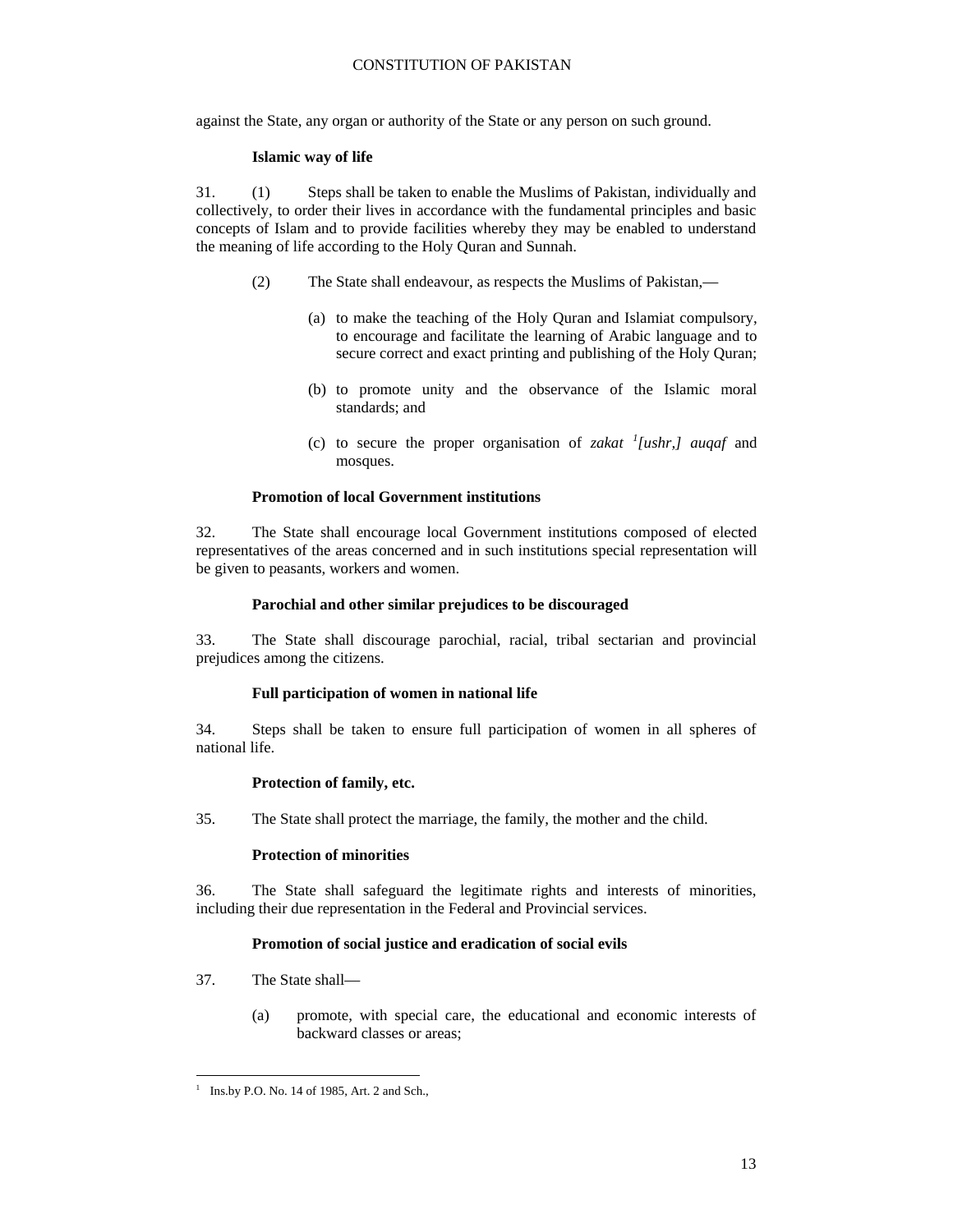- <span id="page-24-0"></span>(b) remove illiteracy and provide free and compulsory secondary education within minimum possible period;
- (c) make technical and professional education generally available and higher education equally accessible to all on the basis of merit;
- (d) ensure inexpensive and expeditious justice;
- (e) make provision for securing just and humane conditions of work, ensuring that children and women are not employed in vocations unsuited to their age or sex, and for maternity benefits for women in employment;
- (f) enable the people of different areas, through education, training, agricultural and industrial development and other methods, to participate fully in all forms of national activities, including employment in the service of Pakistan;
- (g) prevent prostitution, gambling and taking of injurious drugs, printing, publication, circulation and display of obscene literature and advertisements;
- (h) prevent the consumption of alcoholic liquor otherwise than for medicinal and, in the case of non-Muslims, religious purposes; and
- (i) decentralise the Government administration so as to facilitate expeditious disposal of its business to meet the convenience and requirements of the public.

#### **38. Promotion of social and economic well being of the people**

- 38. The State shall—
	- (a) secure the well-being of the people, irrespective of sex, caste, creed or race, by raising their standard of living, by preventing the concentration of wealth and means of production and distribution in the hands of a few to the detriment of general interest and by ensuring equitable adjustment of rights between employers and employees, and landlords and tenants;
	- (b) provide for all citizens, within the available resources of the country, facilities for work and adequate livelihood with reasonable rest and leisure;
	- (c) provide for all persons employed in the service of Pakistan or otherwise, social security by compulsory social insurance or other means;
	- (d) provide basic necessities of life, such as food, clothing, housing, education and medical relief, for all such citizens, irrespective of sex, caste, creed or race, as are permanently or temporarily unable to earn their livelihood on account of infirmity, sickness or unemployment;
	- (e) reduce disparity in the income and earnings of individuals, including persons in the various classes of the service of Pakistan; and
	- (f) eliminate *riba* as early as possible.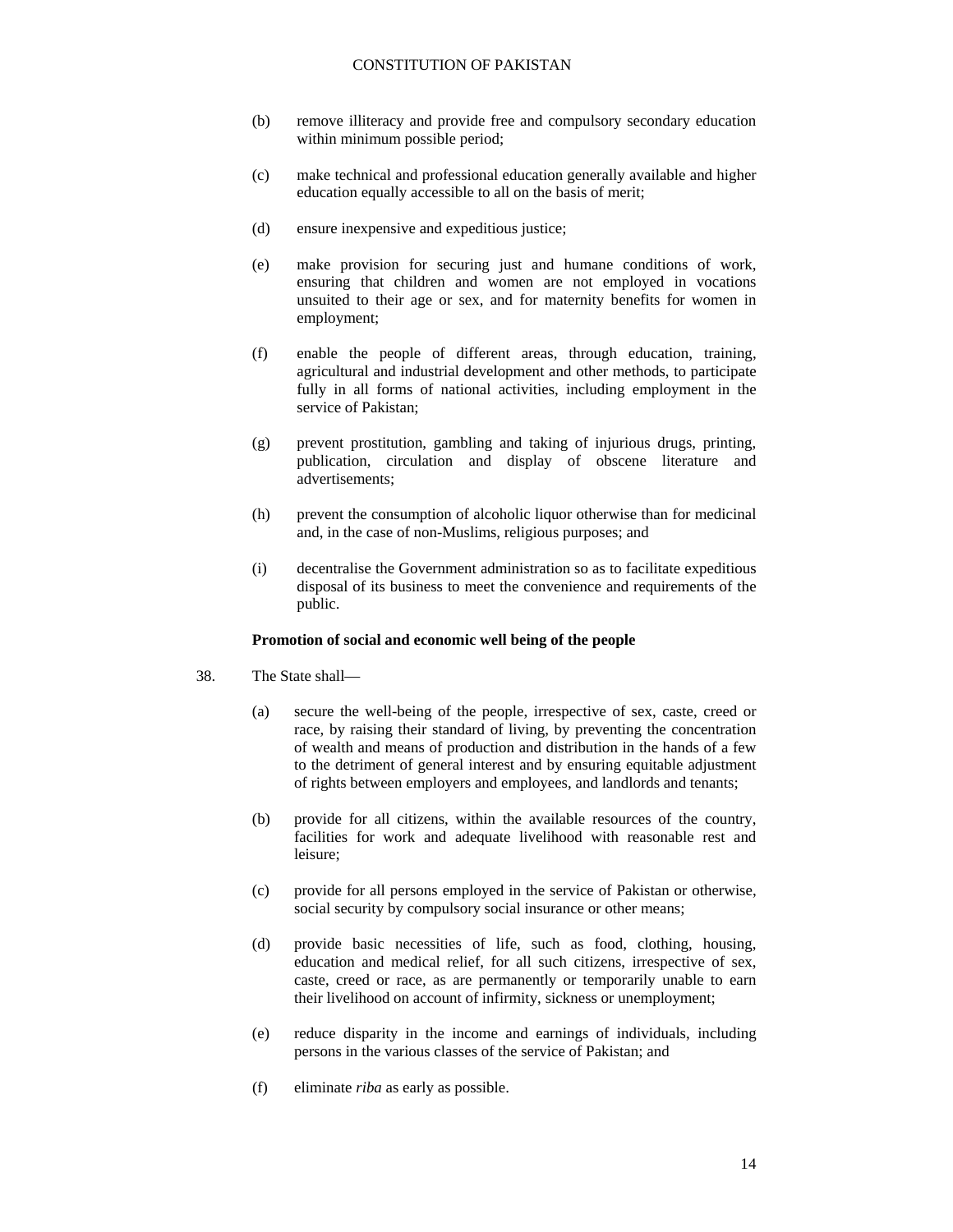## **39. Participation of people in Armed Forces**

<span id="page-25-0"></span>39. The State shall enable people from all parts of Pakistan to participate in the Armed Forces of Pakistan.

#### **40. Strengthening bonds with Muslim world and promoting international peace**

40. The State shall endeavour to preserve and strengthen fraternal relations among Muslim countries based on Islamic unity, support the common interests of the peoples of Asia, Africa and Latin America, promote international peace and security, foster goodwill and friendly relations among all nations and encourage the settlement of international disputes by peaceful means.

\_\_\_\_\_\_\_\_\_\_\_\_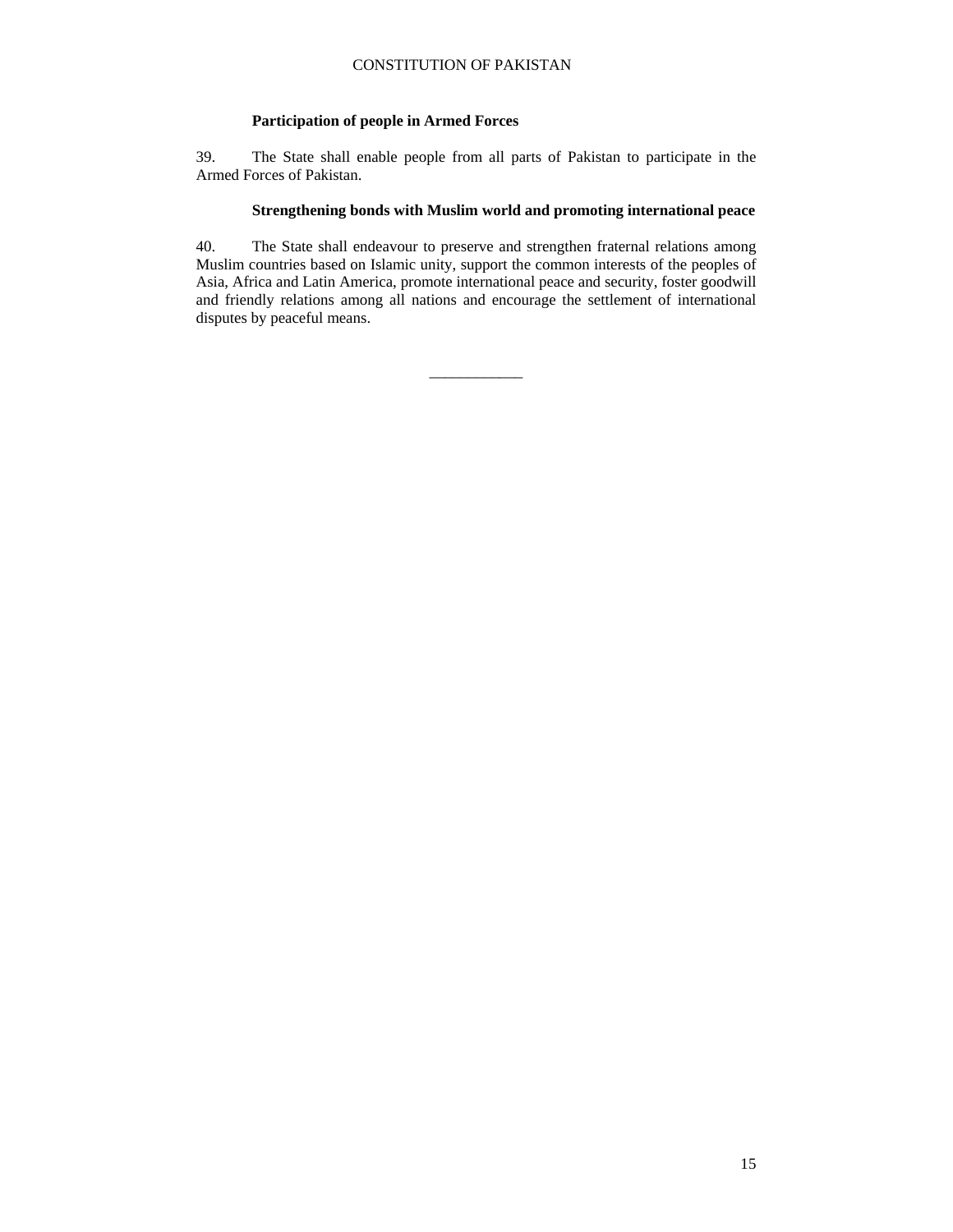#### **PART III**

#### **The Federation of Pakistan**

#### CHAPTER 1.—THE PRESIDENT

# **41. The President**

<span id="page-26-0"></span>41. (1) There shall be a President of Pakistan who shall be the Head of State and shall represent the unity of the Republic.

(2) A person shall not be qualified for election as President unless he is a Muslim of not less than forty-five years of age and is qualified to be elected as member of the National Assembly.

 $\frac{1}{1}$ [(3) The President to be elected after the expiration of the term specified in clause (7) shall be elected in accordance with the provisions of the Second Schedule by the members of an electoral college consisting of—

- (a) the members of both Houses; and
- (b) the members of the Provincial Assemblies.]

(4) Election to the office of President shall be held not earlier than sixty days and not later than thirty days before the expiration of the term of the President in office:

Provided that, if the election cannot be held within the period aforesaid because the National Assembly is dissolved, it shall be held within thirty days of the general election to the Assembly.

(5) An election to fill a vacancy in the office of President shall be held not later than thirty days from the occurrence of the vacancy:

Provided that, if the election cannot be held within the period aforesaid because the National Assembly is dissolved, it shall be held within thirty days of the general election to the Assembly.

(6) The validity of the election of the President shall not be called in question by or before any court or other authority.

 $^{2}$ [(7) The Chief Executive of the Islamic Republic of Pakistan—

(a) shall relinquish the office of Chief Executive on such day as he may determine in accordance with the judgement of the Supreme Court of Pakistan of the 12th May, 2000; and

(b) having received the democratic mandate to serve the nation as President of Pakistan for a period of five years shall, on relinquishing the office of the Chief Executive, notwithstanding anything contained in this Article or Article 43 or any other provision of the Constitution or any other law for the time being in force, assume

<sup>1</sup> Subs. by P. O. No. 14 of 1985, Art. 2 and Sch.. for "clause (3)".

Subs. by the Legal Framework Order. 2002 (C. E's. O. No. 24 of 2002). Art. 3 and Sch., for "clause (7)". which was previously amended by P. O. No. 14 of 1985, Art. 2 and Sch..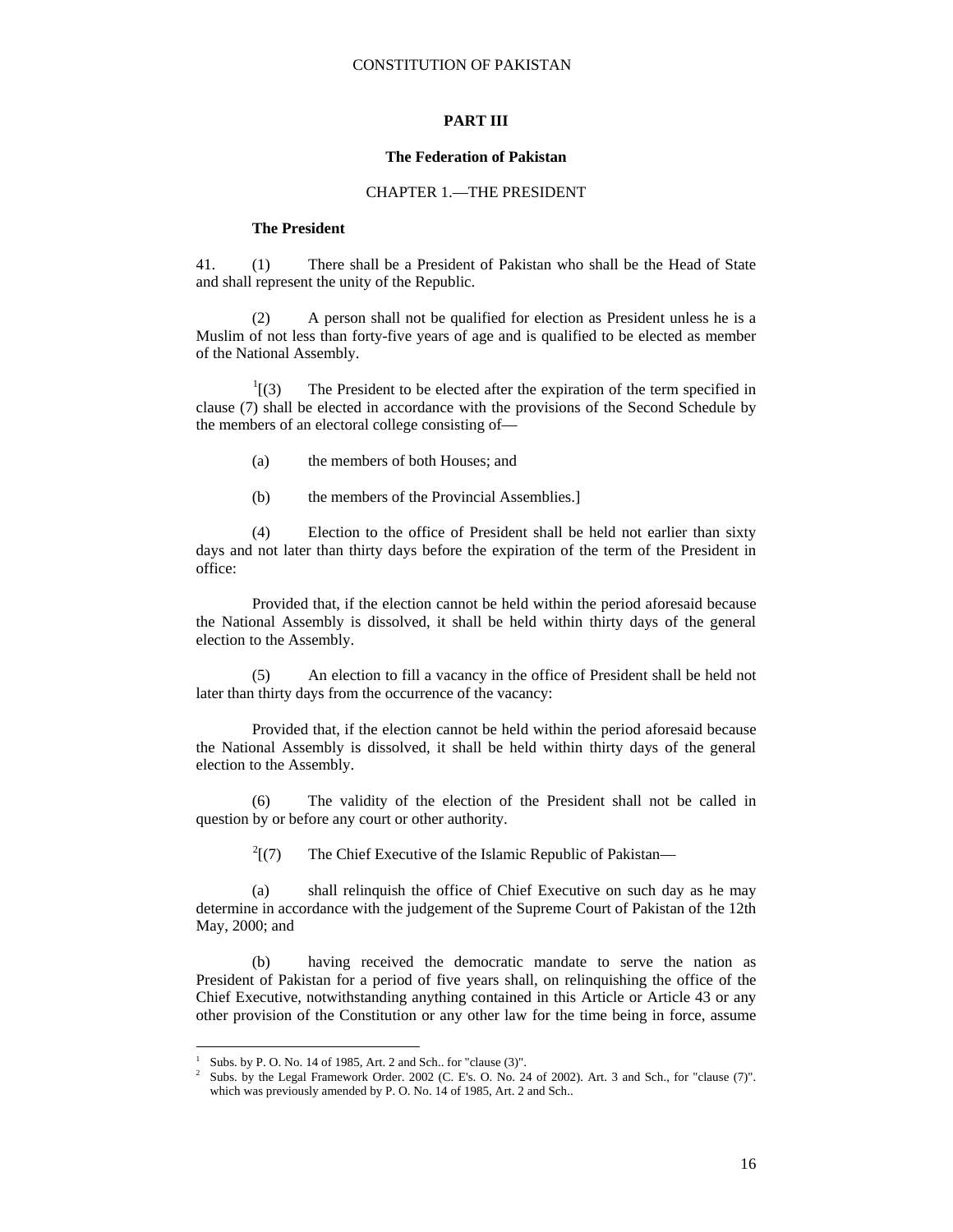<span id="page-27-0"></span>the office of President of Pakistan forthwith and shall hold office for a term of five years under the Constitution, and Article 44 and other provisions of the Constitution shall apply accordingly  $\left[$ [:]]

<sup>2</sup>[Provided that paragraph (d) of clause (1) of Article 63 shall become operative on and from the 31st day of December, 2004.]

 $\frac{3}{1}(8)$ Without prejudice to the provisions of clause (7), any member of members of a House of Majlis-e-Shoora (Parliament) or of a Provincial Assembly, individually or jointly, may, not later than thirty days from the commencement of the Constitution (Seventeenth Amendment) Act, 2003, move a resolution for vote of confidence for further affirmation of the President in office by majority of the members present and voting, by division or any other method as prescribed in the rules made by the Federal Government under clause (9), of the electrol college consisting of members of both Houses of Majlis-e-Shoora (Parliament) and the Provincial Assemblies, in a special session of each House of Majlis-e-Shoora (Parliament) and of each Provincial Assembly summoned for the purpose, and the vote of confidence having been passed, the President, nothwithstanding anything contained in the Constitution or judgement of any court, shall be deemed to be elected to hold office for a term of five years under the Constitution, and the same shall not be called in question in any court or forum on any ground whatsoever.

(9) Notwithstanding anything contained in the Constitution or any other law for the time being in force, the proceedings for the vote of confidence reffered to in clause (8) shall be regulated and conducted by the Chief Election Commissioner in accordance with such procedure and the vote shall be counted in such manner as may be prescribed by the rules framed by the Federal Government:

Provided that clauses (8) and (9) shall be valid only for the forthcoming vote of confidence for the current term of the President in office.]

#### **42. Oath of President**

42. Before entering upon office, the President shall make before the Chief Justice of Pakistan oath in the form set out in the Third Schedule.

#### **43. Conditions of President's office**

43. (1) The President shall not hold any office of profit in the service of Pakistan or occupy any other position carrying the right to remuneration for the rendering of services.

(2) The President shall not be a candidate for election as a member of 4 [Majlis-e-Shoora (Parliament)] or a Provincial Assembly; and, if a member of <sup>4</sup>[Majlise-Shoora (Parliament)] or a Provincial Assembly is elected as President, his seat in 4  $\frac{4}{\text{Majlis-e-Shoora}}$  (Parliament)] or, as the case may be, the Provincial Assembly shall become vacant on the day he enters upon his office.

<sup>1</sup> Subs. by the Constitution (Seventeenth Amdt.) Act, 2003 (3 of 2003). s. 2 for full stop. 2

Proviso added *ibid, s. 2.*

<sup>3</sup> New clauses (8) and (9) added *ibid.,*

<sup>4</sup> *See* footnote 3 on page 3*, supra.*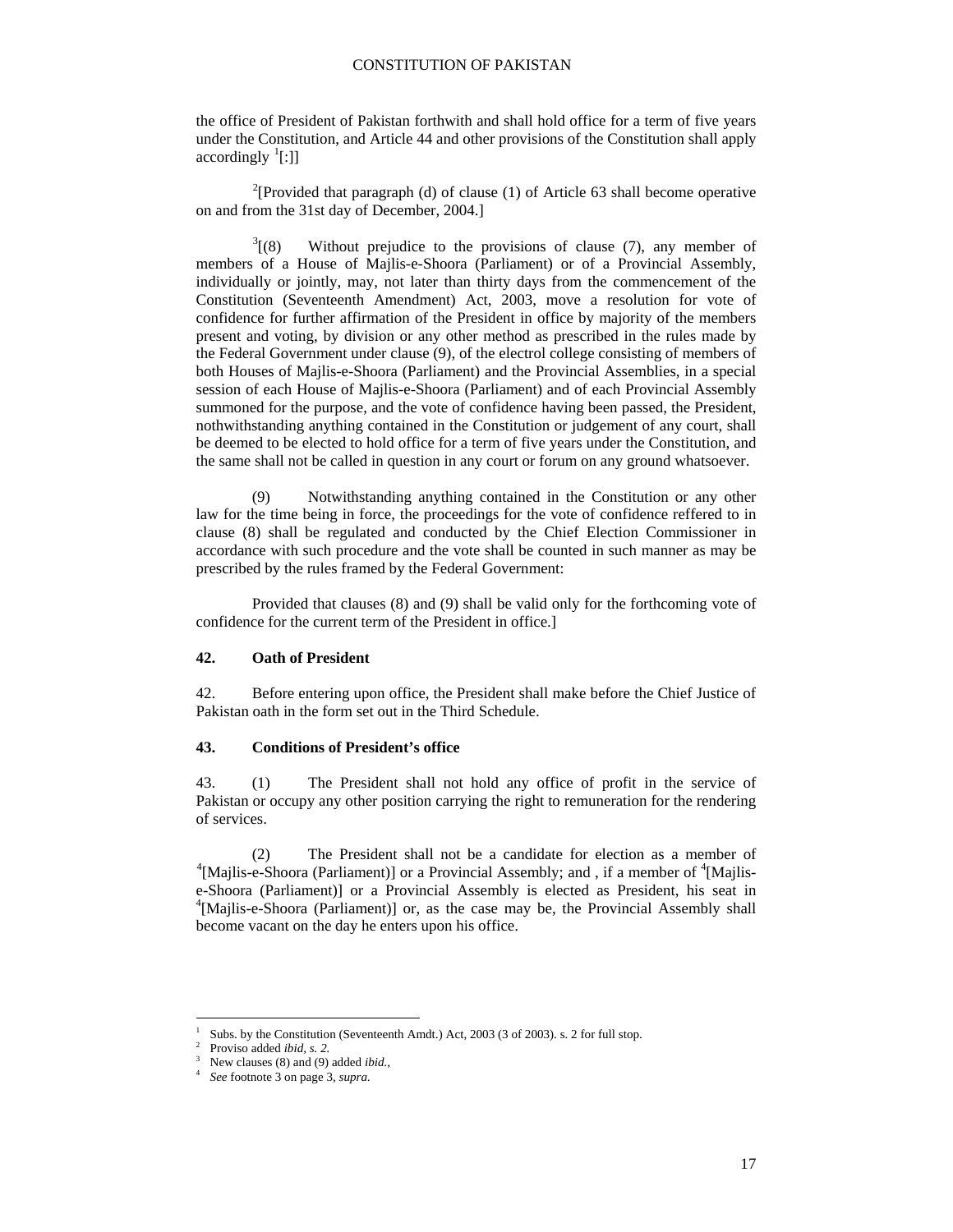#### **44. Term of office of President**

<span id="page-28-0"></span>44. (1) Subject to the Constitution, the President shall hold office for a term of five years from the day he enters upon his office :

Provided that the President shall, notwithstanding the expiration of his terms, continue to hold office until his successor enters upon his office.

(2) Subject to the Constitution, a person holding office as President shall be eligible for re-election to that office, but no person shall hold that office for more than two consecutive terms.

(3) The President may, by writing under his hand addressed to the Speaker of the National Assembly, resign his office.

#### **45. President's power to grant pardon, etc.**

45. The President shall have power to grant pardon, reprieve and respite, and to remit, suspend or commute any sentence passed by any court, tribunal or other authority.

#### **46. Duties of Prime Minister in relation to President**

 $^{1}$ [46. It shall be the duty of the Prime Minister—

(a) to communicate to the President all decisions of the Cabinet relating to the administration of the affairs of the Federation and proposals for legislation;

(b) to furnish such information relating to the administration of the affairs of the Federation and proposals for legislation as the President may call for; and

(c) if the President so requires, to submit for the consideration of the Cabinet any matter on which a decision has been taken by the Prime Minister or a Minister but which has not been considered by the Cabinet.]

# Removal <sup>2</sup>[or impeachment] of President

47. <sup>3</sup>[(1) Notwithstanding anything contained in the Constitution, the President may, in accordance with the provisions of this Article, be removed from office on the ground of physical or mental incapacity or impeached on a charge of violating the Constitution or gross misconduct.

(2) Not less than one-half of the total membership of either House may give to the Speaker of the National Assembly or, as the case may be, the Chairman written notice of its intention to move a resolution for the removal of, or, as the case may be, to impeach, the President; and such notice shall set out the particulars of his incapacity or of the charge against him.]

(3) If a notice under clause (2) is received by the Chairman, he shall transmit it forthwith to the Speaker.

(4) The Speaker shall, within three days of the receipt of a notice under clause (2) or clause (3), cause a copy of the notice to be transmitted to the President.

<sup>1</sup> Subs. by P. O. No. 14 of 1985, Art. 2 and Sch., for "Art. 46".

Ins. *ibid.,*

<sup>3</sup> Subs. *ibid.,* for "clauses (I) and (2)".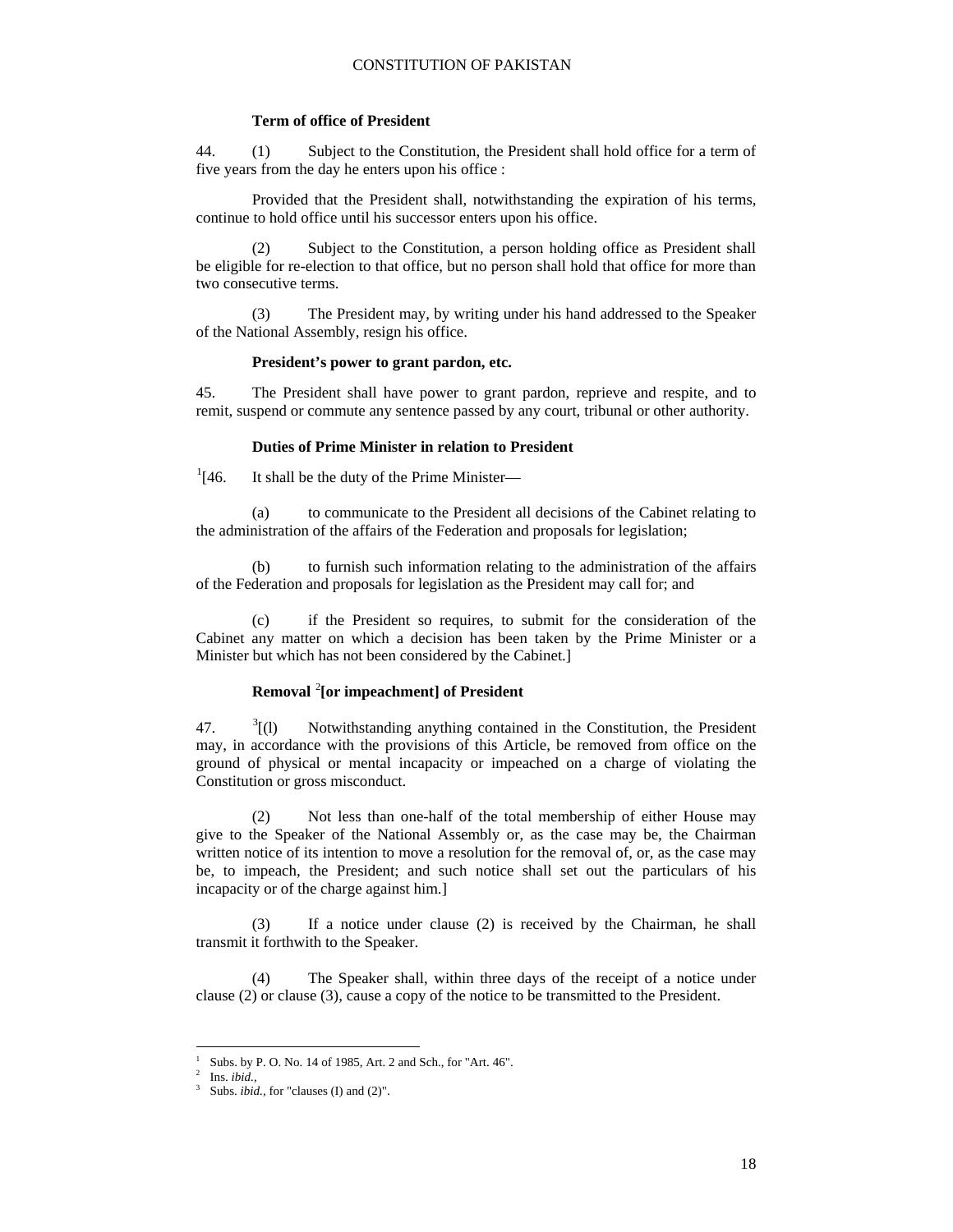<span id="page-29-0"></span>(5) The Speaker shall summon the two Houses to meet in a joint sitting not earlier than seven days and not later than fourteen days after the receipt of the notice by him.

(6) The joint sitting may investigate or cause to be investigated the ground or the charge upon which the notice is founded.

(7) The President shall have the right to appear and be represented during the investigation, if any, and before the joint sitting.

(8) If, after consideration of the result of the investigation, if any, a resolution is passed at the joint sitting by the votes of not less than two-thirds of the total membership of <sup>1</sup>[Majlis-e-Shoora (Parliament)] declaring that the President is unfit to hold the office due to incapacity or is guilty of violating the Constitution or of gross misconduct, the President shall cease to hold office immediately on the passing of the resolution.

#### President to act on advice, etc.

 $2$  [48.  $(1)$  In the exercise of his functions, the President shall act in accordance with the advice of the Cabinet  ${}^{3}$  [or the Prime Minister] :

<sup>4</sup>[Provided that the President may require the Cabinet or, as the case may be, the Prime Minister to reconsider such advice, either generally or otherwise, and the President shall act in accordance with the advice tendered after such reconsideration.]

(2) Notwithstanding anything contained in clause (1), the President shall act in his discretion in respect of any matter in respect of which he is empowered by the Constitution to do so  $5$ [and the validity of anything done by the President in his discretion shall not be called in question on any ground whatsoever].

 $6\ast$ \* \* \* \* \* \* \* \*

(4) The question whether any, and if so what, advice was tendered to the President by the Cabinet, the Prime Minister, a Minister or Minister of State shall not be inquired into in, or by, any court, tribunal or other authority.

(5) Where the President dissolves the National Assembly, he shall, in his discretion,—

- (a) appoint a date, not later than  $\binom{7}{1}$  hinety days from the date of the dissolution, for the holding of a general election to the Assembly ; and
- (b) appoint a care-taker Cabinet.

(6) If, at any time, the President, in his discretion, or on the advice of the Prime Minister, considers that it is desirable that any matter of national importance

 $\overline{a}$ 

19

<sup>1</sup> See footnote 3 on page 3 *supra.*

<sup>2</sup> Subs. by P.O. No. 14 of 1985, Art. 2 and Seh.. for "Art. 48".

<sup>3</sup> Subs. by the Constitution (Eighth Amdt.) Act, 1985 (18 of 1985), s. 2, for ",the Prime Minister, or a appropriate Minister".

*Subs. ibid., for* "the original proviso".

Added *ibid.,*

<sup>6</sup> Clause (3) omitted, *ibid.,*

<sup>7</sup> Subs. by the Constitution (Eighth Amdt.) Act, 1985 (18 of 1985) s. 2. for "one hundred".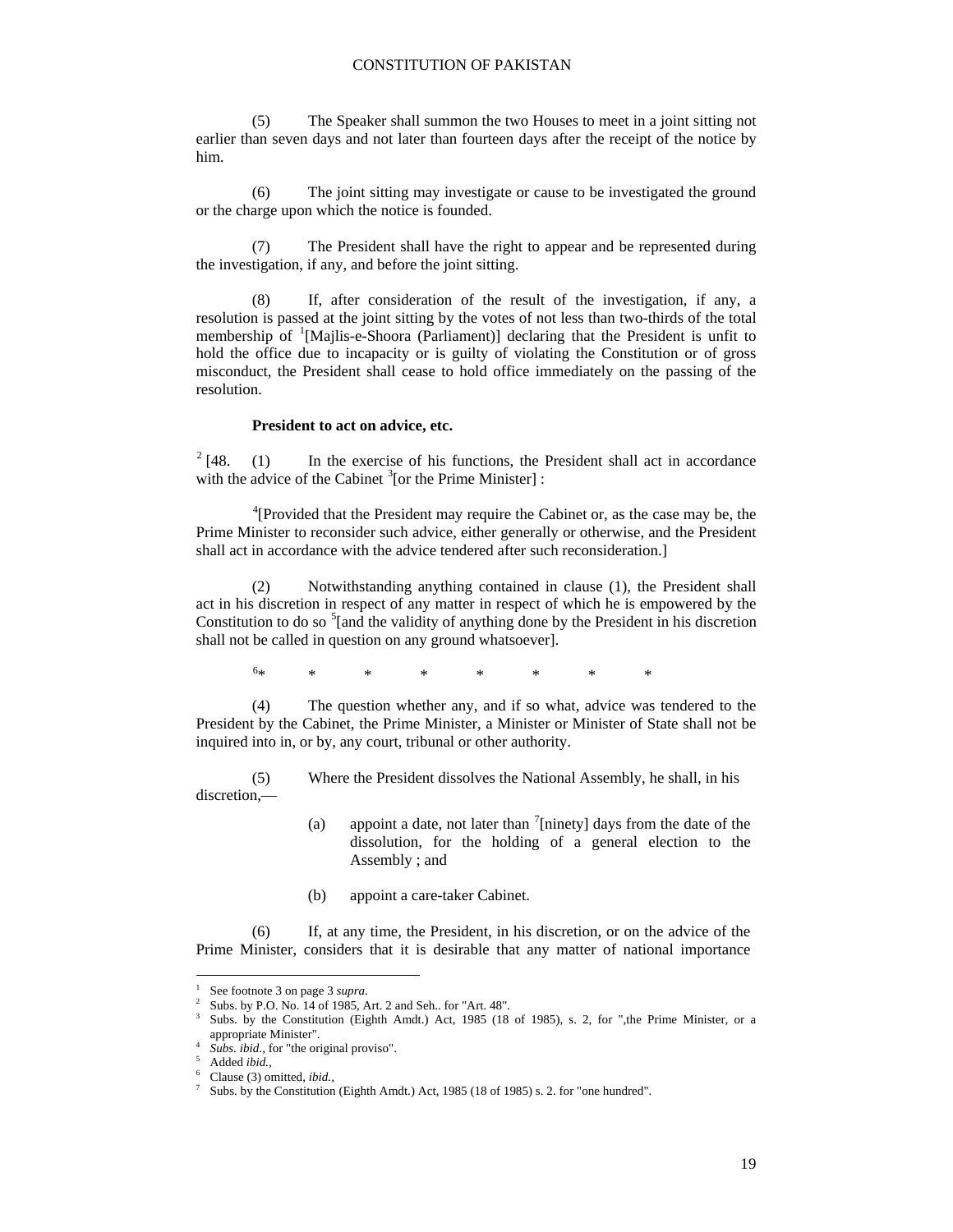<span id="page-30-0"></span>should be referred to a referendum, the President may cause the matter to be referred to a referendum in the form of a question that is capable of being answered either by <sup>"</sup>Yes<sup>"</sup> or "No" No" .

 (7) An Act of Majlis-e-Shoora (Parliament) may lay down the procedure for the holding of a referendum and the compiling and consolidation of the result of a referendum.]

#### **49. Chairman or Speaker to act as, or perform functions of, President**

49. (1) If the office of President becomes vacant by reason of death, resignation or removal of the President, the Chairman or, if he is unable to perform the functions of the office of President, the Speaker of the National Assembly shall act as President until a President is elected in accordance with clause (3) of Article 41.

(2) When the President, by reason of absence from Pakistan or any other cause, is unable to perform his functions, the Chairman or, if he too is absent or unable to perform the functions of the office of President, the Speaker of the National Assembly shall perform the functions of President until the President returns to Pakistan or, as the case may be, resumes his functions.

CHAPTER 2. – THE <sup>1</sup>[MAJLIS-E-SHOORA (PARLIAMENT)]

# **Composition, Duration and Meetings of** <sup>1</sup> **[Majlis-e-Shoora (Parliament)]**

#### **50. Majlis-e-Shoora (Parliament)**

 $^{2}$  [50. [50. There shall be a Majlis-e-Shoora (Parliament) of Pakistan consisting of the President and two Houses to be known respectively as the National Assembly and the Senate.]

#### **51. National Assembly**

51.  ${}^{3}$ [(1) There shall be three hundred and forty-two seats of the members in the National Assembly, including seats reserved for women and non-Muslims.

 $(IA)$  The seats in the National Assembly refer<sup>r</sup>ed to in clause  $(1)$ , except as provided in clause (2A), are allocated to each Province, the Federally Administered Tribal Areas and the Federal Capital as under:—

|                                         | <b>General Seats</b> | Women | Total                               |
|-----------------------------------------|----------------------|-------|-------------------------------------|
| <b>Balochistan</b>                      | 14                   | 3     | 17                                  |
| The North-West Frontier Province        | 35                   | 8     | 43                                  |
| The Punjab                              | 148                  | 35    | 183                                 |
| Sind                                    | 61                   | 14    | 75                                  |
| The Federally Administered Tribal Areas | 12                   |       | 12                                  |
| The Federal Capital<br>Total            | 2<br>272             | 60    | $\mathcal{D}_{\mathcal{L}}$<br>3321 |

<sup>1</sup> See footnote 3 on page 3 *supra.*

<sup>2</sup> Subs. by P.O. No. 14 of 1985, Art. 2 and Sch., for "Art. 50".

<sup>3</sup> Subs. by the Legal Framework Order, 2002 (C. E's. O. No. 24 of 2002), Art. 3 and Sch., for "clause (1)", which was previously amended by P. O. No. 14 of 1985, Art. 2 and Sch., for "two hundred."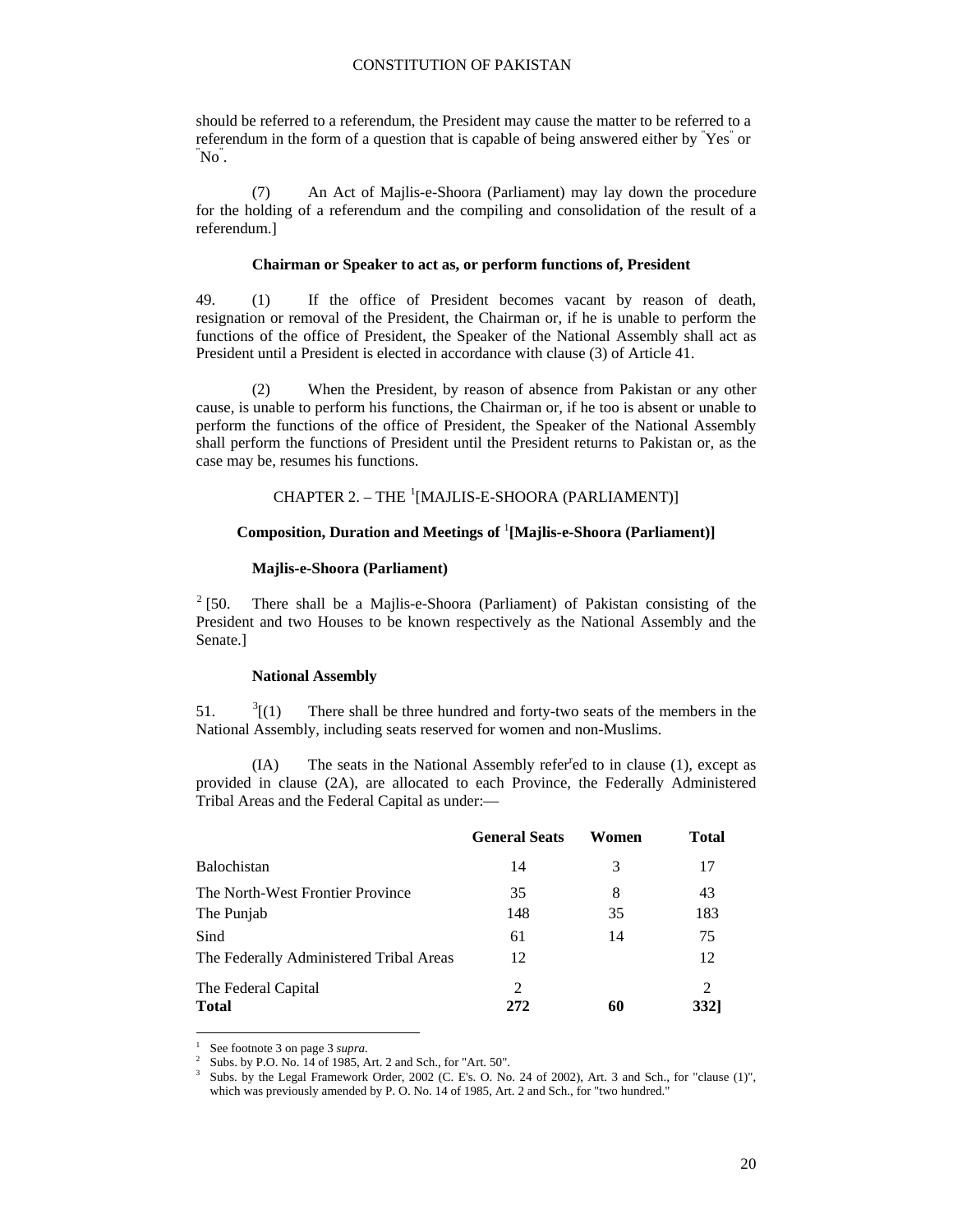(2) A person shall be entitled to vote if—

- (a) he is a citizen of Pakistan;
- (b) he is not less than  $\textsuperscript{1}$  [eighteen] years of age;
- (c) his name appears on the electoral roll; and
- (d) he is not declared by a competent court to be of unsound mind  $2$ [.]

 $3*$ \* \* \* \* \* \* \* \* \*

 ${}^{4}$ [(2A) In addition to the number of seats referred to in clause (IA), there shall be, in the National Assembly, ten seats reserved for non-Muslims.]

(3) The seats in the National Assembly shall be allocated to each Province, the Federally Administered Tribal Areas and the Federal Capital on the basis of population in accordance with the last preceding census officially published.

- $^{5}[(4)]$ For the purpose of election to the National Assembly,—
	- (a) the constituencies for the general seats shall be single member territorial constituencies and the members to fill such seats shall be elected by direct and free vote in accordance with law;
	- (b) each Province shall be a single constituency for all seats reserved for women which are allocated to the respective Provinces under clause (IA);
	- (c) the constituency for all seats reserved for non-Muslims shall be the whole country;
	- (d) members to the seats reserved for women which are allocated to a Province under clause (IA) shall be elected in accordance with law through proportional representation system of political parties' lists of candidates on the basis of total number of general seats secured by each political party from the Province concerned in the National Assembly  $[$ : $]$ <sup>6</sup>

<sup>7</sup>[Provided that for the purpose of this sub-clause the total number of general seats won by a political party shall include the independent returned candidate or candidates who may duly join such political party within three days of the publication in the official Gazette of the names of the returned candidates;]

(e) members to the seats reserved for non-Muslims shall be elected in accordance with law through proportional representation system of political parties' lists

<sup>1</sup> Subs. *ibid.*, for "twenty one" which was previously amended by P. O. No. 14 of 1985, Art. 2 and Sch..

Subs. by P.O. No. 14 of 1985, Art. 2 and Sch., for colon.

<sup>3</sup> Proviso omitted *ibid.,*

<sup>4</sup> Subs. by C. E's O. No. 24 of 2002, Art. 3 and Sch., for "clause (2A)", which was previously amended by Act, 71 of 1975 s. 5 (w.e.f. the 21st November, 1975).

<sup>&</sup>lt;sup>5</sup> Subs. by the Legal Framework Order, 2002 (C. E's O. No. 24 of 2002), Art. 3 and Sch., for "clause (4)". which was previously amended by Act 18 of 1985, s. 3 for "second".

Subs. *ibid.*, for the semi-colon. which was further amended by C. E's. O. No. 29 of 2002. Art. 2.

Proviso ins. *ibid.,*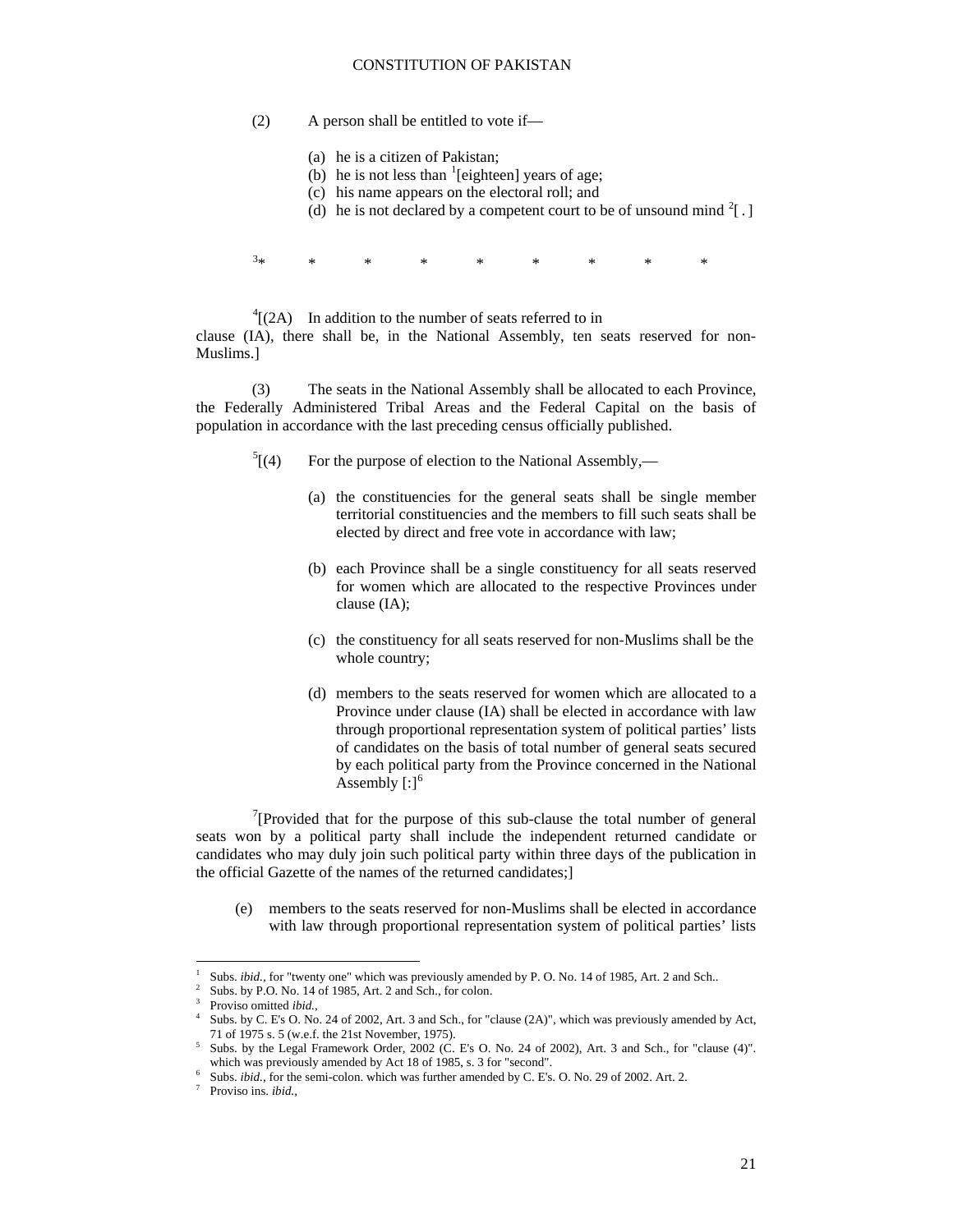of candidates on the basis of total number of general seats won by each political party in the National Assembly :

<span id="page-32-0"></span><sup>1</sup>[Provided that for the purpose of this sub-clause the total number of general seats won by a political party shall include the independent returned candidate or candidates who may duly join such political party within three days of the publication in the official Gazette of the names of the returned candidates;]].

> $2*$ \* \* \* \* \* \* \* \* \*

#### **52. Duration of National Assembly**

52. The National Assembly shall, unless sooner dissolved, continue for a term of five years from the day of its first meeting and shall stand dissolved at the expiration of its term.

#### **53. Speaker and Deputy Speaker of National Assembly**

53. (1) After a general election, the National Assembly shall, at its first meeting and to the exclusion of any other business, elect from amongst its members a Speaker and a Deputy Speaker and, so often as the office of Speaker or Deputy Speaker becomes vacant, the Assembly shall elect another member as Speaker or, as the case may be, Deputy Speaker.

(2) Before entering upon office, a member elected as Speaker or Deputy Speaker shall make before the National Assembly oath in the form set out in the Third Schedule.

(3) When the office of Speaker is vacant, or the Speaker is absent or is unable to perform his functions due to any cause, the Deputy Speaker shall act as speaker, and if, at that time, the Deputy Speaker is also absent or is unable to act as Speaker due to any cause, such member as may be determined by the rules of procedure of the Assembly shall preside at the meeting of the Assembly.

(4) The Speaker or the Deputy Speaker shall not preside at a meeting of the Assembly when a resolution for his removal from office is being considered.

(5) The Speaker may, by writing under his hand addressed to the President, resign his office.

(6) The Deputy Speaker may, by writing under his hand addressed to the Speaker, resign his office.

(7) The office of Speaker or Deputy Speaker shall become vacant if—

- (a) he resigns his office;
- (b) he ceases to be a member of the Assembly; or
- (c) he is removed from office by a resolution of the Assembly, of which not less than seven days' notice has been given and which is

<sup>1</sup> Subs. *ibid.*. for the "original proviso".

Clauses (4A) to (6) omitted by the Legal Framework Order, 2002 (C.E's. O. No. 24 of 2002), Art. 3 and Sch., which was previously amended by various enactments.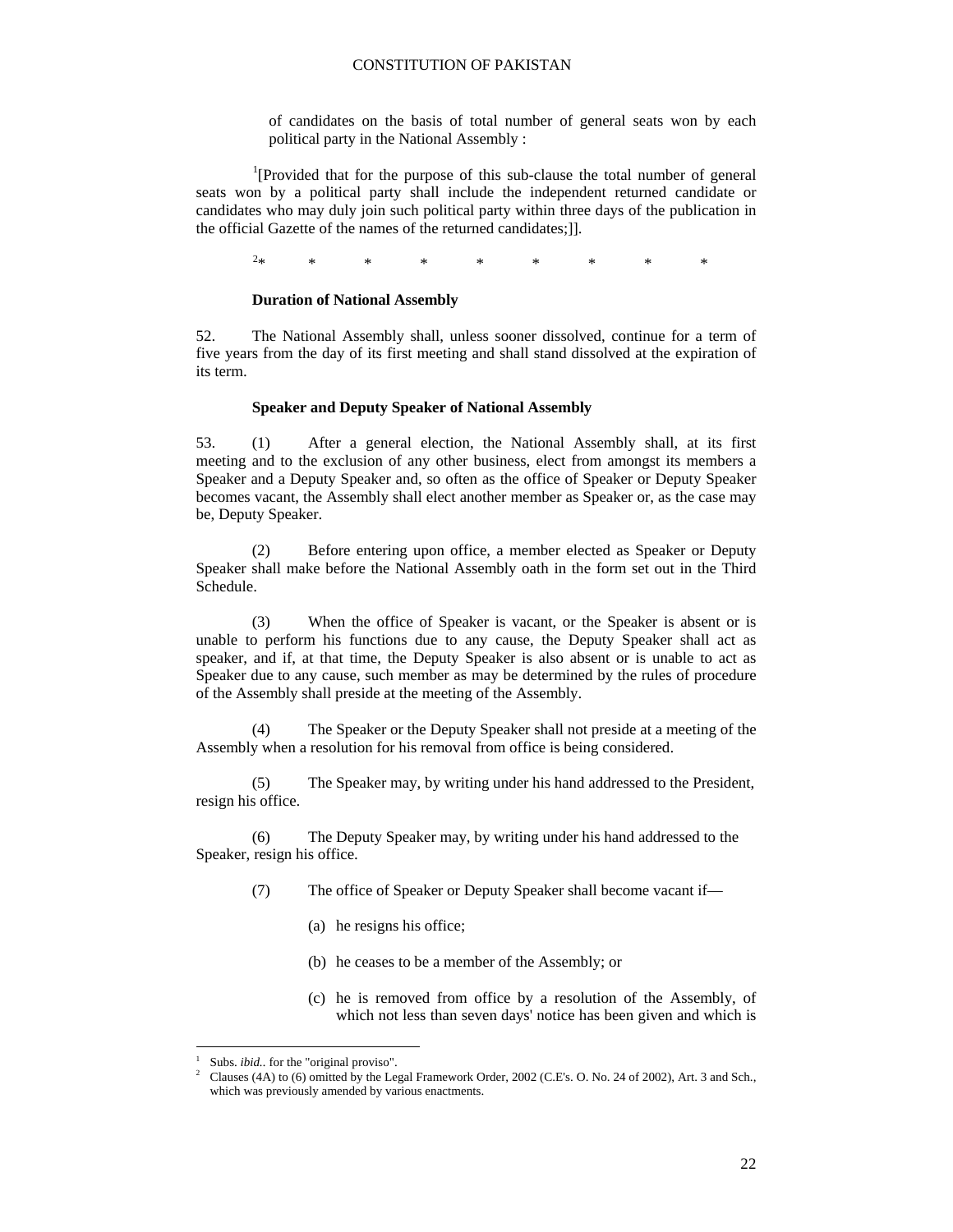passed by the votes of the majority of the total membership of the Assembly.

<span id="page-33-0"></span>(8) When the National Assembly is dissolved, the Speaker shall continue in his office till the person elected to fill the office by the next Assembly enters upon his office.

#### **Summoning and prorogation of Majlis-e-Shoora (Parliament)**

 $154$ 54. (1) The President may, from time to time, summon either House or both Houses or  ${}^{2}$ [Majlis-e-Shoora (Parliament)] in joint sitting to meet at such time and place as he thinks fit and may also prorogue the same.

(2) There shall be at least  ${}^{3}$ [three] sessions of the National Assembly every year, and not more than one hundred and twenty days shall intervene between the last sitting of the Assembly in one session and the date appointed for its first sitting in the next session:

Provided that the National Assembly shall meet for not less than one hundred and <sup>4</sup>[thirty] working days in each year.

 ${}^{5}$ [*Explanation*.– In this clause, "working days" includes any day on which there is a joint sitting and any period, not exceeding two days, for which the National Assembly is adjourned].

(3) On a requisition signed by not less than one-fourth of the total membership of the National Assembly, the Speaker shall summon the National Assembly to meet, at such time and place as he thinks fit, within fourteen days of the receipt of the requisition; and when the Speaker has summoned the Assembly only he may prorogue it.

#### **55. Voting in Assembly and quorum**

55. (1) Subject to the Constitution, all decisions of the National Assembly shall be taken by majority of the members present and voting, but the person presiding shall not vote except in the case of equality of votes.

(2) If at any time during a sitting of the National Assembly the attention of the person presiding is drawn to the fact that less than one-fourth of the total membership of the Assembly is present, he shall either adjourn the Assembly or suspend the meeting until at least one-fourth of such membership is present.

#### **56. Address by President**

56.  $\binom{6}{1}$ The President may address either House or both Houses assembled together and may for that purpose require the attendance of the members.

<sup>1</sup> Article 54, had, until the 31st day of December, 1973, effect as if the proviso to clause (2) thereof were omitted, see the Removal of Difficulties (Sittings of National Assembly) Order 1973 (P.O. No. 23 of 1973),

Art. 2.<br><sup>2</sup> See footnote 3 on page 3, *supra*.

<sup>3</sup> Subs. by P.O. No. 14 of 1985, Art. 2 and Sch.. for "two".

<sup>4</sup> Subs. by the Constitution (Tenth Amdt.) Act, 1987 (I of 1987). s. 2. for "sixty" which was previously amended by P.O. No.14 of 1985, Art. 2 and Sch.,

Explanation added by the Constitution (Fourth Amdt.) Act, 1975 (71 of 1975), s. (*w.e.f.* the 21st November, 1975). 6 Re-numbered and added by P. O. No. 14 of 1985, Art. 2 and Sch.,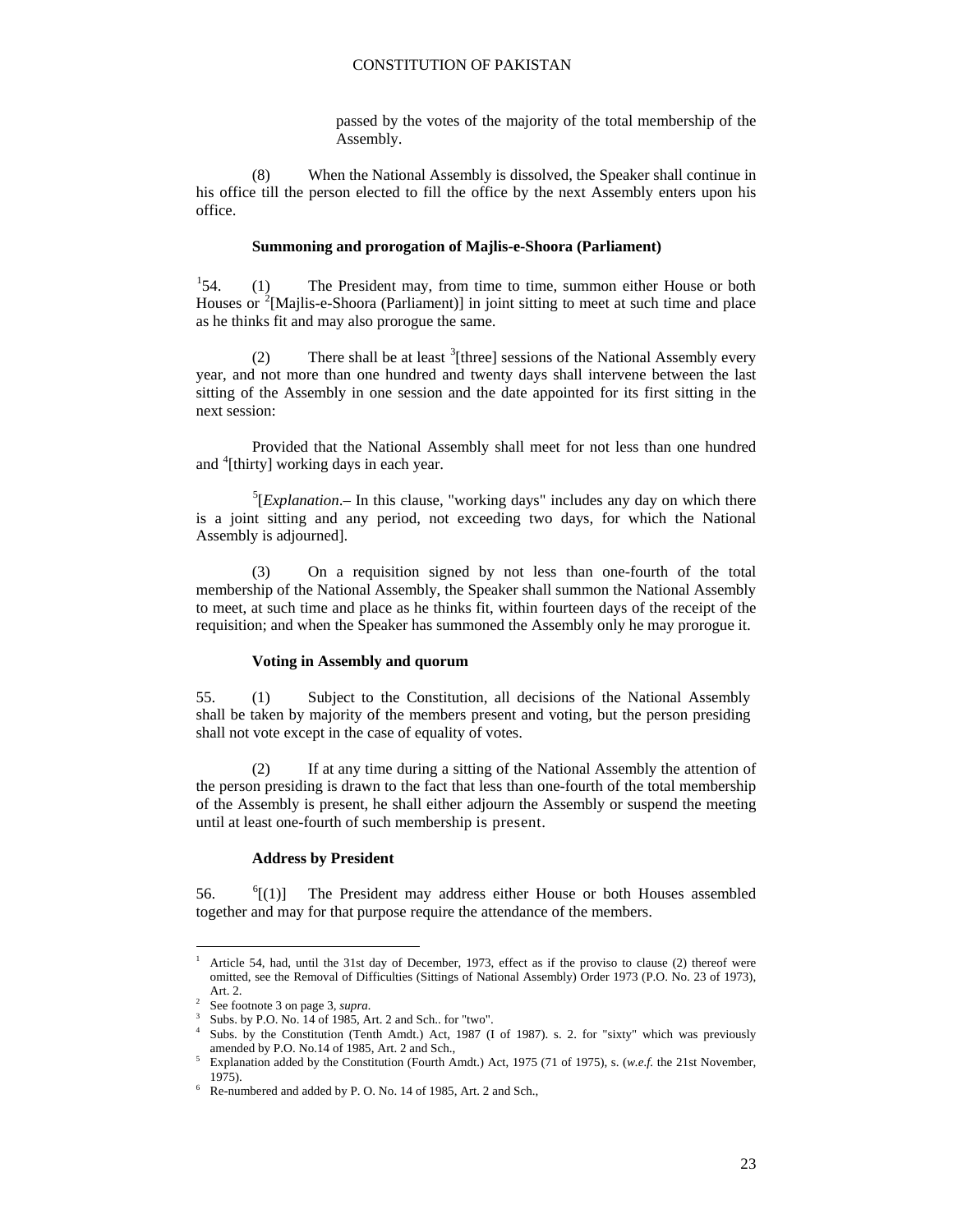<span id="page-34-0"></span> $\frac{1}{2}$ [(2) The President may send messages to either House, whether with respect to a Bill then pending in the Majlis-e-Shoora (Parliament) or otherwise, and a House to which any message is so sent shall with all convenient despatch consider any matter required by the message to be taken into consideration.

 $^{1}$ [(3) At the commencement of the first session after each general election to the National Assembly and at the commencement of the first session of each year the President shall address both Houses assembled together and inform the Majlis-e-Shoora (Parliament) of the causes of its summons.]

(4) Provision shall be made in the rules for regulating the procedure of a House and the conduct of its business for the allotment of time for discussion of the matters referred to in the address of the President.]

# **57. Right to speak in** <sup>2</sup> **[Majlis-e-Shoora (Parliament)]**

57. The Prime Minister, a Federal Minister, a Minister of State and the Attorney General shall have the right to speak and otherwise take part in the proceedings of either House, or a joint sitting or any committee thereof, of which he may be named a member, but shall not by virtue of this Article be entitled to vote.

#### **58. Dissolution of National Assembly**

58.  ${}^{3}$ [(1)] [(1)] The President shall dissolve the National Assembly if so advised by the Prime Minister; and the National Assembly shall, unless sooner dissolved, stand dissolved at the expiration of forty-eight hours after the Prime Minister has so advised.

*Explanation*.– Reference in this Article to "Prime Minister" shall not be construed to include reference to a Prime Minister against whom a  $4$ [notice of a resolution for a vote of no-confidence has been given] in the National Assembly but has not been voted upon or against whom such a resolution has been passed or who is continuing in office after his resignation or after the dissolution of the National Assembly  $3*$ \* \* \*

 $5(2)$  Notwithstanding anything contained in clause (2) of Article 48, the President may also dissolve the National Assembly in his discretion where, in his opinion,

- (a) a vote of no-confidence having been passed against the Prime Minister, no other member of the National Assembly is likely to command the confidence of the majority of the members of the National Assembly in accordance with the provisions of the Constitution, as ascertained in a session of the National Assembly summoned for the purpose; or
- $<sup>6</sup>$ [(b) a situation has been arisen in which the Government of the Federation</sup> cannot be carried on in accordance with the provisions of the Constitution and an appeal to the electorate is necessary.]

<sup>1</sup>  $\frac{1}{2}$  Subs. by the Constitution (Eighth Amdt.) Act, 1985, (18 of 1985), s. 4, for "clause (3)."

*See* footnote 3 on page 3, *supra*.

Re-numbered and omitted by P O. No.14 of 1985. Art. 2 and Sch.

<sup>4</sup> Subs. by the Constitution (Eight Amdt.) Act, 1985 (18 of 1985), s. 5, for "resolution for a vote of noconfidence has been moved".

Subs. *ibid.*, for "clause (2)" which was previously amended by P.O. No. 14 of 1985. Art. 2 and Sch.

<sup>&</sup>lt;sup>6</sup> New paragraph (b) added by the Legal Framework Order, 2002 (C.E's O. No. 24 of 2002), Art. 3 and Sch.,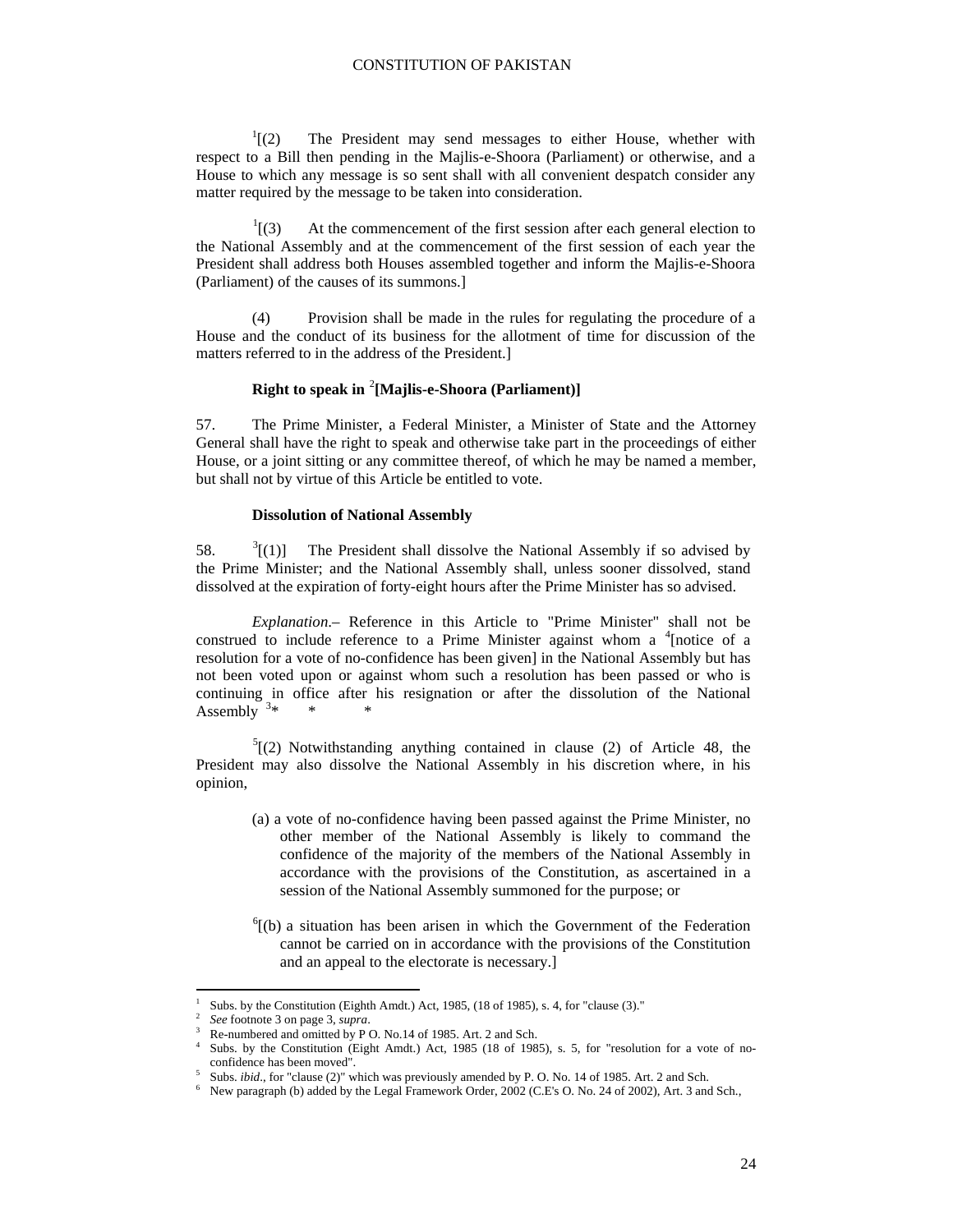$1_{\ast}$ \* \* \* \* \* \* \*

<span id="page-35-0"></span> $^{2}$ [(3) The President in case of dissolution of the National Assembly under paragraph (b) of clause (2) shall, within fifteen days of the dissolution, refer the matter to the Supreme Court and the Supreme Court shall decide the reference within thirty days whose decision shall be final.].

#### **59. The Senate**

59.  ${}^{3}$ [(1) The Senate shall consist of one hundred members, of whom,—

- (a) fourteen shall be elected by the members of each Provincial Assembly;
- (b) eight shall be elected  $4* * *$  from the Federally Administered Tribal Areas. in such manner as the President may, by Order, prescribe;
- (c) two on general seats, and one woman and one technocrat including *aalim* shall be elected from the Federal Capital in such manner as the President may, by Order, prescribe;
- (d) four women shall be elected by the members of each Provincial Assembly;
- (e) four technocrats including ulema shall be elected by the members of each Provincial Assembly.]

(2) Election to fill seats in the Senate allocated to each Province shall be held in accordance with the system of proportional representation by means of the single transferable vote.

 $^{5}$ [(3) The Senate shall not be subject to dissolution but the term of its members, who shall retire as follows, shall be six years:-

- $^{6}$ [(a) of the members referred to in paragraph (a) of clause  $(1)$ , seven shall retire after the expiration of the first three years and seven shall retire after the expiration of the next three years;
- (b) of the members referred to in paragraph (b) of the aforesaid clause, four shall retire after the expiration of the first three years and four shall retire after the expiration of the next three years;
- $7$ [(c) of the members referred to in paragraph (c) of the aforesaid clause,—

<sup>1</sup> Sub. clause (b) omitted by the Constitution (Thirteenth Amdt.) Act. 1997 (1 of 1997) s. 2.

New clause (3) added by the Constitution (Seventeenth Amdt.) Act. 2003 (3 of 2003), s. 3. 3

Subs. by C. E's O. No. 24 of 2002, Art. 3 and Sch., for "clause (1)," which was previously amended by various enactments. 4

The words "by direct and free vote" omitted and shall be deemed to have always been so omitted by the Legal Framework Order, 2002 (C. E's. O. No. 24 of 2002), Art. 3 and Sch., which was amended by C. E's. O. No. 32 of 2002. Art. 2.

Subs. by P. O. No. 14 of 1985. Art. 2 and Sch. for "clause (3)".

<sup>6</sup> Subs. by the Constitution (Eigth Amdt.) Act, 1985 (18 of 1985), s. 6. for "paragraphs (a), (b) and (c)".

Subs. by C. E's O. No. 24 of 2002. Art. 3 and Sch., for "paragraph (c)".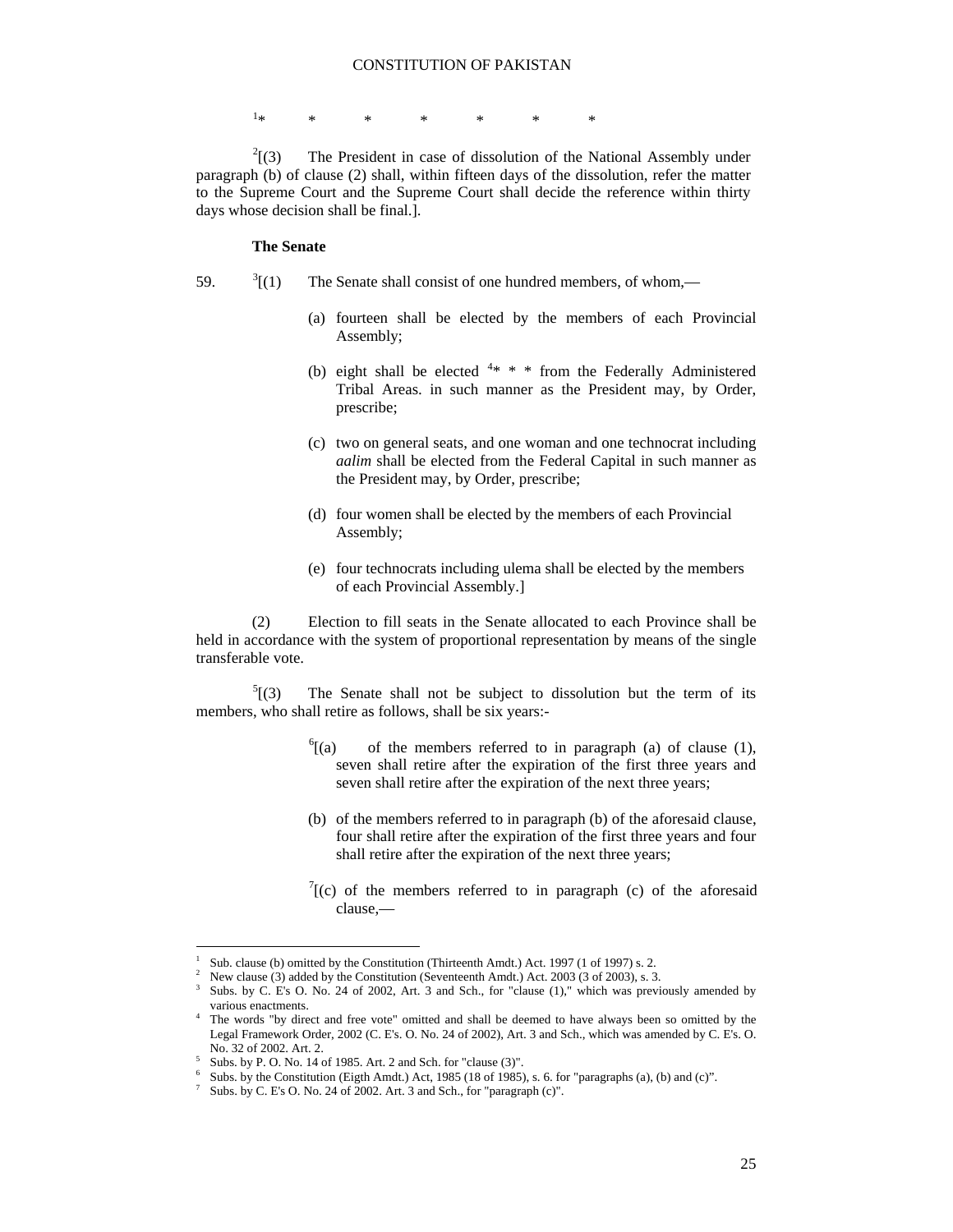- (i) one elected on general seat shall retire after the expiration of the first three years and the other one shall retire after the expiration of the next three years; and
- (ii) one elected on the seat reserved for technocrat shall retire after first three years and the one elected on the seat reserved for woman shall retire after the expiration of the next three years;]
- $\frac{1}{1}$ [(d) of the members referred to in paragraph (d) of the aforesaid clause, two shall retire after the expiration of the first three years and two shall retire after the expiration of the next three years; and
- (e) of the members referred to in paragraph (e) of the aforesaid clause, two shall retire after the expiration of the first three years and two shall retire after the expiration of the next three years:]]

Provided that the term of office of a person elected  $2*$  \* to fill a casual vacancy shall be the unexpired term of the member whose vacancy he has filled.]

 $2*$ \* \* \* \* \* \* \* \* \*

### **60. Chairman and Deputy Chairman**

60. (1) After the Senate has been duly constituted, it shall, at its first meeting and to the exclusion of any other business. elect from amongst its members a Chairman and a Deputy Chairman and, so often as the Office of Chairman or Deputy Chairman becomes vacant, the Senate shall elect another member as Chairman or, as the case may be, Deputy Chairman.

(2) The term of office of the Chairman or Deputy Chairman shall be'  $3$ [three] years from the day on which he enters upon his office.

## **61. Other provisions relating to Senate**

61. The provisions of clauses (2) to (7) of Article 53, clauses (2) and (3) of Article 54 and Article 55 shall apply to the Senate as they apply to the National Assembly and, in their application to the Senate, shall have effect as if references therein to the National Assembly, Speaker and Deputy Speaker were references, respectively, to the Senate, Chairman and Deputy Chairman  $\frac{4}{1}$  and as if, in the proviso to the said clause (2) of Article 54, for the words <sup>5</sup>[one hundred and thirty] the word "ninety" were substituted].

*provisions as to Members of <sup>6</sup> [Majlis-e-Shoora (Parliament)]* 

# **62. Qualifications for membership of Majlis-e-Shoora (Parliament)**

 $7$   $162.$ A person shall not be qualified to be elected or chosen as a member of Majlis-e-Shoora (Parliament) unless—

<sup>1</sup> Subs. by the Legal Framework Order. 2002, (C. E's. O. No. 24 of 2002) Art. 3 and Sch., for "paragraph (d)". 2

The words or chosen" and clause (4) omitted by the Constitution (Eighth Amdt.) Act, 1985 (18 of 1985), s. 6. 3 Subs. *ibid.*. s. 7. for "two". 4

<sup>&</sup>lt;sup>4</sup> Added by the Constitution (First Amdt.) Act, 1974 (33 of 1974), s. 5 (w.e.f. the 14th May, 1974).

Subs. by the Constitution (Tenth Amdt.) Act, 1987 (1 of 1987), s. 3, which was previously amended by P. O. No. 24 of 1985. Art. 2. 6

See footnote 3 on page 3 *supra*. 7

Subs. by P. O. No. 14 of 1985, Art., 2 and Sch., for "Arts. 62 and 63".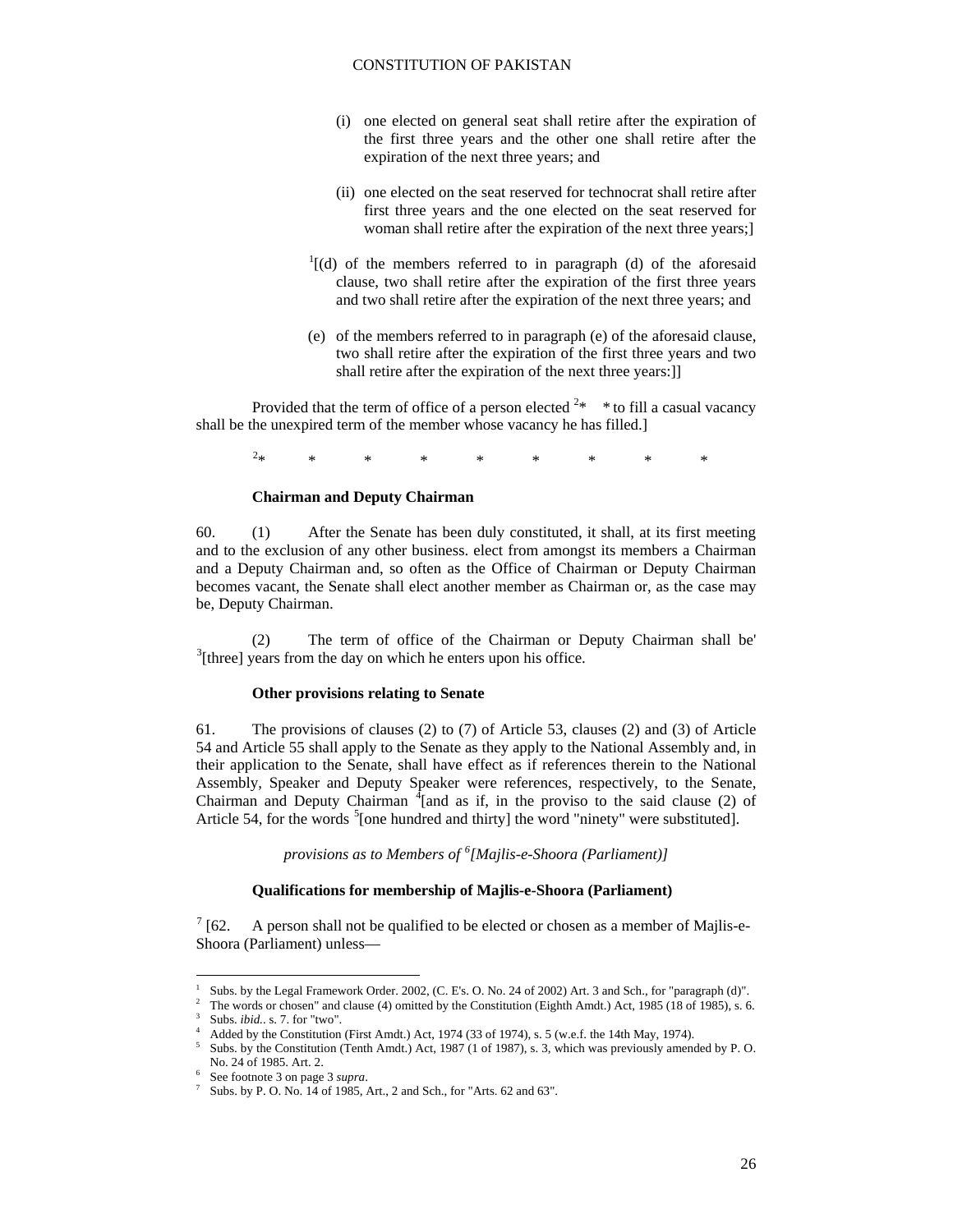- (a) he is a citizen of Pakistan;
- $<sup>1</sup>$ [(b) he is, in the case of the National Assembly, not less than twenty-five years</sup> of age and is enrolled as a voter in any electoral roll in—
	- (i) any part of Pakistan, for election to a general seat or a seat reserved for non-Muslims; and
	- (ii) any area in a Province from which he seeks membership for election to a seat reserved for women.]
- (c) he is, in the case of Senate, not less than thirty years of age and is enrolled as a voter in any area in a Province or, as the case may be, the Federal Capital or the Federally Administered Tribal Areas, from where he seeks membership;
- (d) he is of good character and is not commonly known as one who violates Islamic Injunctions;
- (e) he has adequate knowledge of Islamic teachings and practices obligatory duties prescribed by Islam as well as abstains from major sins;
- (f) he is sagacious, righteous and non-profligate and honest and ameen;
- (g) he has not been convicted for a crime involving moral turpitude or for giving false evidence;
- (h) he has not, after the establishment of Pakistan, worked against the integrity of the country or opposed the ideology of Pakistan :

Provided that the disqualifications specified in paragraphs (d) and (e) shall not apply to a person who is a non-Muslim, but such a person shall have good moral reputation; and

(i) he possesses such other qualifications as may be prescribed by Act of Majlis-e-Shoora (Parliament).

### **63. Disqualifications for membership of Majlis-e-Shoora (Parliament)**

63. (1) A person shall be disqualified from being elected or chosen as, and from being, a member of the Majlis-e-Shoora (Parliament), if—

- (a) he is of unsound mind and has been so declared by a competent court; or
- (b) he is an undischarged insolvent; or

- (c) he ceases to be a citizen of Pakistan, or acquires the citizenship of a foreign State; or
- (d) he holds an office of profit in the service of Pakistan other than an office declared by law not to disqualify its holder; or

<sup>1</sup> Subs. by the Legal Framework Order, 2002 (C. E's. O. No. 24 of 2002), Art. 3 and Sch., for "clause (b)".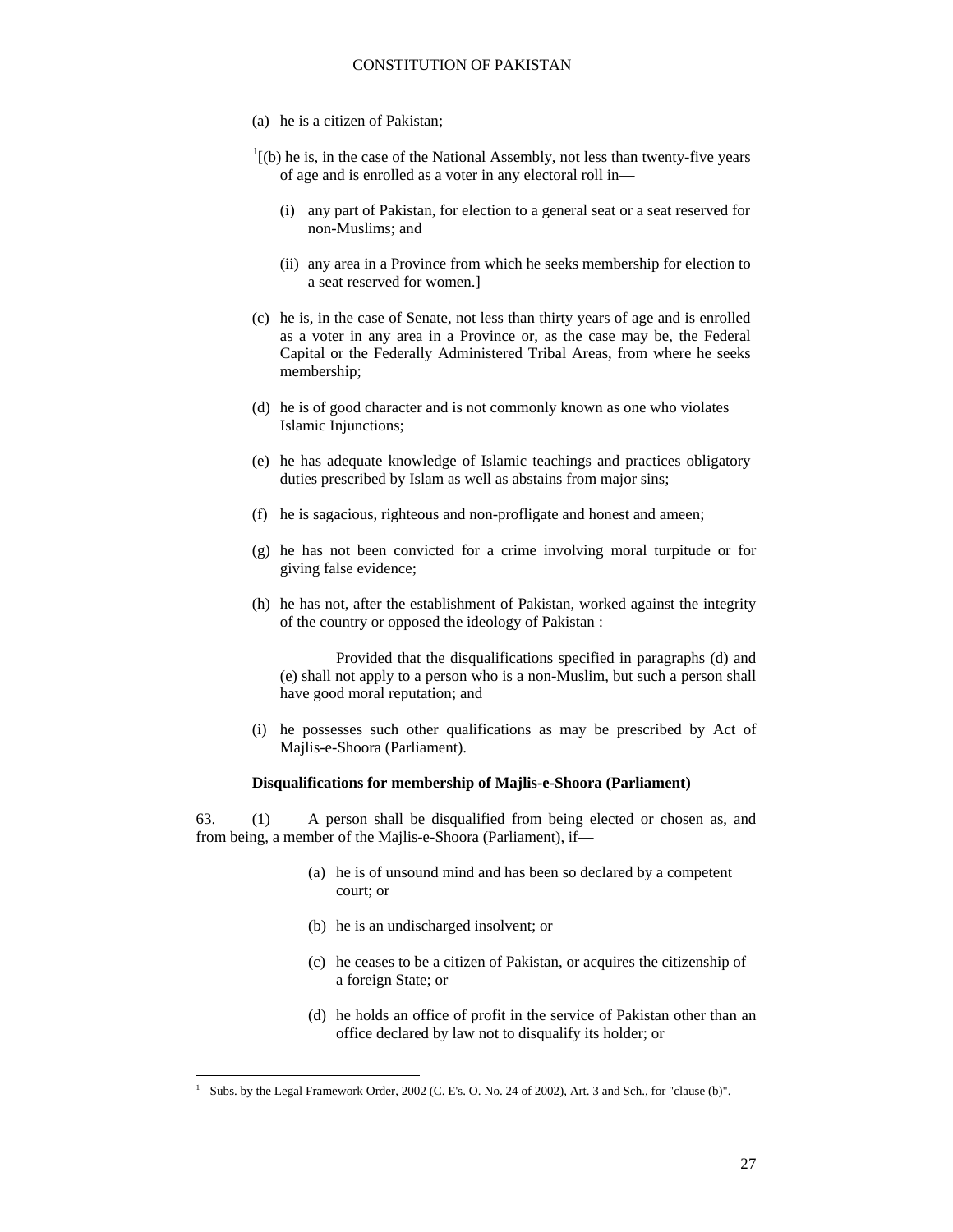- (e) he is in the service of any statutory body or any body which is owned or controlled by the Government or in which the Government has a controlling share or interest; or
- (f) being a citizen of Pakistan by virtue of section 14B of the Pakistan Citizenship Act, 1951 (II of 1951), he is for the time being disqualified under any law in force in Azad Jammu and Kashmir from being elected as a member of the Legislative Assembly of Azad Jammu and Kashmir; or
- (g) he is propagating any opinion, or acting in any manner, prejudicial to the Ideology of Pakistan, or the sovereignty, integrity or security of Pakistan, or morality, or the maintenance of public order, or the integrity or independence of the judiciary of Pakistan, or which defames or brings into ridicule the judiciary or the Armed Forces of Pakistan; or
- $1$ <sup>1</sup>[(h) he has been convicted by a court of competent jurisdiction on a charge of corrupt practice, moral turpitude or misuse of power or authority under any law for the time being in force; or
- (i) he has been dismissed from the service of Pakistan or service of a corporation or office set up or, controlled by the Federal Government, Provincial Government or a Local Government on the grounds of misconduct or moral turpitude; or
- (j) he has been removed or compulsorily retired from the service of Pakistan or service of a corporation or office-set up or controlled by the Federal Government, Provincial Government or a Local Government on the grounds of misconduct or moral turpitude; or]
- (k) he has been in the service of Pakistan or of any statutory body or any body which is owned or controlled by the Government or in which the Government has a controlling share or interest. unless a period of two years has elapsed since he ceased to be in such service; or
- (l) he is found guilty of a corrupt or illegal practice under any law for the time being in force, unless a period of five years has elapsed from the date on which that order takes effect; or
- (m) he has been convicted under section 7 of the political Parties Act, 1962 (III of 1962), unless a period of five years has elapsed from the date of such conviction; or
- (n) he, whether by himself or by any person or body of persons in trust for him or for his benefit or on his account or as a member of a Hindu undivided family, has any share or interest in a contract, not being a contract between a cooperative society and Government, for the supply of goods to, or for the execution of any contract or for the performance of any service undertaken by, Government :

<sup>1</sup> Subs. by the Legal Framework Order. 2002 (C. Es O. No. 24 of 2002). Art. 3 and Sch., for "paragraphs (h).  $(i)$  and  $(j)$ ".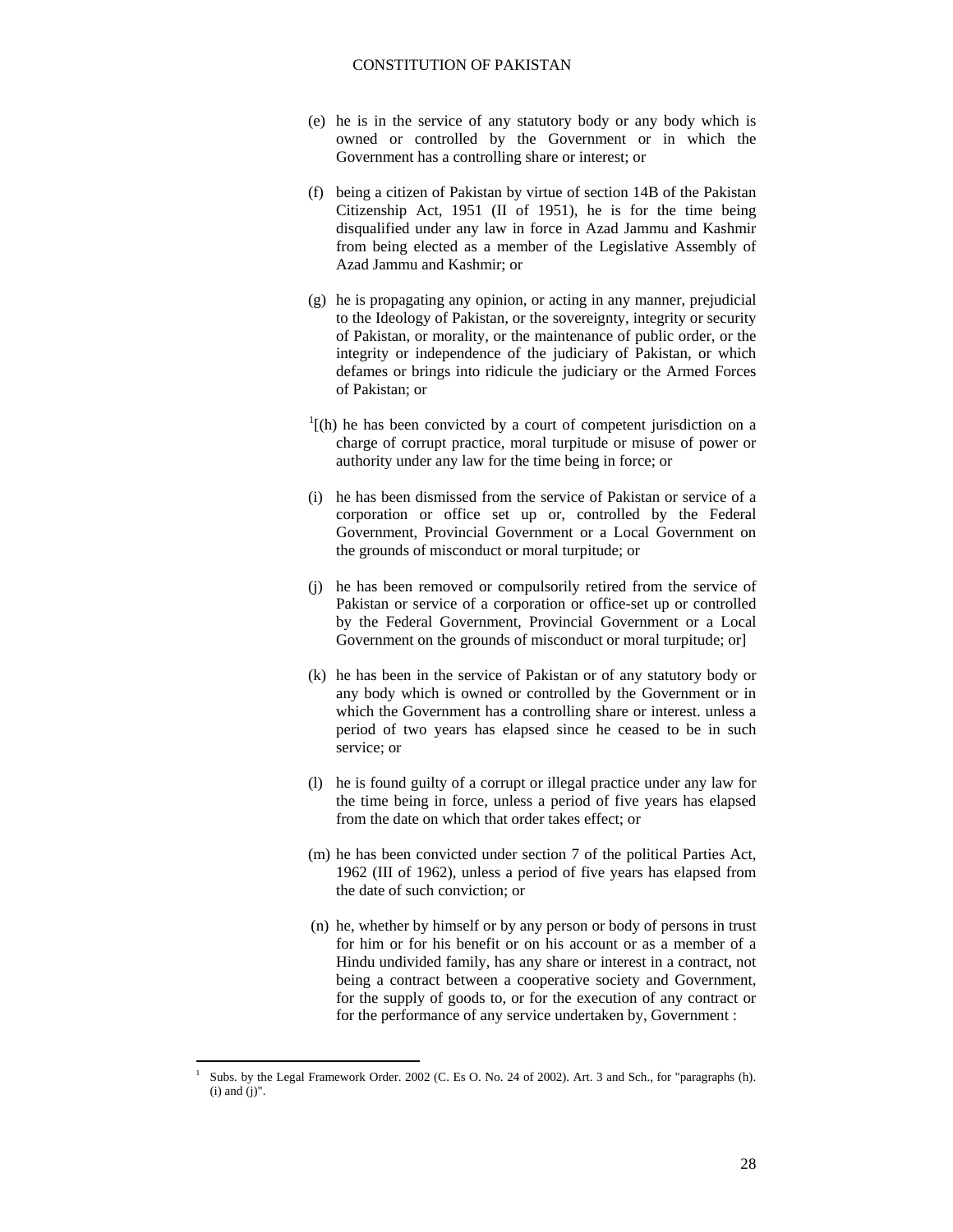Provided that the disqualification under this paragraph shall not apply to a person—

- (i) where the share or interest in the contract devolves on him by inheritance or succession or as a legatee, executor or administrator, until the expiration of six months after it has so devolved on him;
- (ii) where the contract has been entered into by or on behalf of a public company as defined in the Companies Ordinance, 1984 (XLVII of 1984), of which he is a shareholder but is not a director holding an office of profit under the company; or
- (iii) where he is a member of a Hindu undivided family and the contract has been entered into by any other member of that family in the course of carrying on a separate business in which he has no share or interest; or

*Explanation.*—In this Article "goods" does not include agricultural produce or commodity grown or produced by him or such goods as he is, under any directive of Government or any law for the time being in force, under a duty or obligation to supply.

- (o) he holds any office of profit in the service of Pakistan other than the following offices, namely :-
	- (i) an office which is not whole time office remunerated either by salary or by fee;
	- (ii) the office of Lumbardar, whether called by this or any other title;
	- (iii) the Qaumi Razakars;
	- (iv) any office the holder whereof, by virtue of such office, is liable to be called up for military training or military service under any law providing for the constitution or raising of a Force; or
- $\frac{1}{1}$ (p) he has been convicted and sentenced to imprisonment for having absconded by a competent court under any law for the time being in force; or
- (q) he has obtained a loan for an amount of two million rupees or more, from any hank, financial institution, cooperative society or cooperative body in his own name or in the name of his spouse or any of his dependents, which remains unpaid for more than one year from the due date, or has got such loan written off; or
- (r) he or his spouse or any of his dependents has defaulted in payment of government dues and utility expenses, including telephone, electricity, gas and water charges in excess of ten thousand rupees, for over six months, at the time of filing his nomination papers

<sup>1</sup> Subs. by the Legal Framework Order. 2002 (C. E's O. No. 24 of 2002), Art. 3 and Sch., for "paragraph (p)".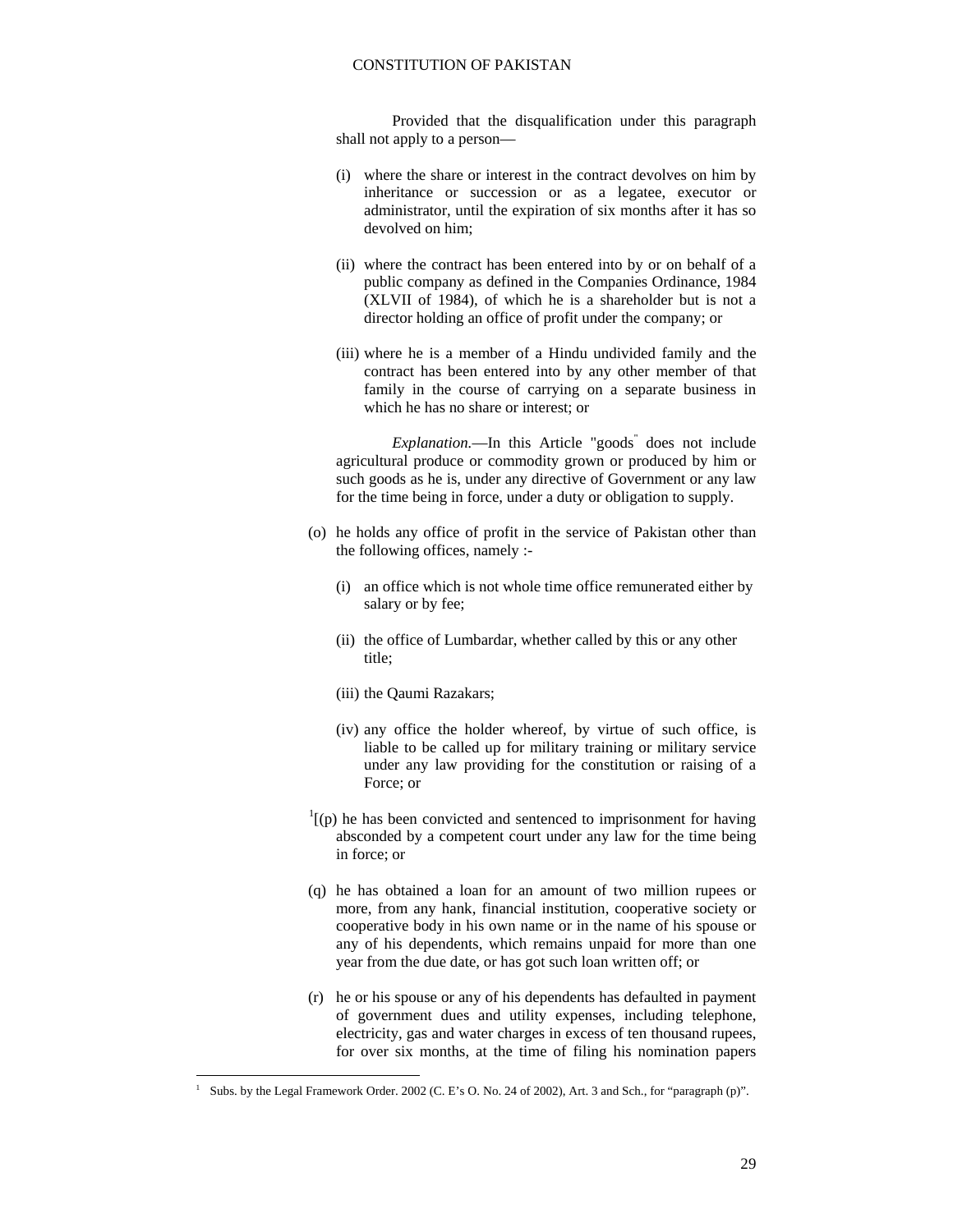$\left[ \text{[or]} \right]$ 

 $2^{2}$ [(s) he is for the time being disqualified from being elected or chosen as a member of the Majlis-e-Shoora (Parliament) or of a Provincial Assembly under any law for the time being in force.]

 $\sqrt[3]{(2)}$ If any question arises whether a member of Majlis-e-Shoora (Parliament) has become disqualified from being a member, the Speaker or, as the case may be, the Chairman shall, within thirty days from raising of such question refer the question to the Chief Election Commissioner.]

 $\frac{4}{(3)}$ Where a question is referred to the Chief Election Commissioner under clause (2), he shall lay such question before the Election Commission which shall give its decision thereon not later than three months from its receipt by the Chief Election Commissioner.]

## **63A. Disqualification on grounds of defection, etc.**

 $5$ [63A. (1) If a member of a Parliamentary Party composed of a single political party in a House—

- (a) resigns from membership of his political party or joins another Parliamentary party; or
- (b) votes or abstains from voting in the House contrary to any direction issued by the Parliamentary Party to which he belongs, in relation to—
	- (i) election of the Prime Minister or the Chief Minister; or
	- (ii) a vote of confidence or a vote of no-confidence; or
	- (iii) a Money Bill;

he may be declared in writing by the Head of the Parliamentary party to have defected from the political party, and the Head of the Parliamentary Party may forward a copy of the declaration to the Presiding Officer, and shall similarly forward a copy thereof to the member concerned :

Provided that before making the declaration, the Head of the Parliamentary Party shall provide such member with an opportunity to show cause as to why such declaration may not be made against him.

(2) A member of a House shall be deemed to be a member of a Parliamentary Party if he, having been elected as a candidate or nominee of a political party which constitutes the Parliamentary Party in the House or, having been elected otherwise than as a candidate or nominee of a political party, has become a member of such Parliamentary Party after such election by means of a declaration in writing.

(3) Upon receipt of the declaration under clause (1), the Presiding Officer of the House shall within two days refer the declaration to the Chief Election Commissioner who shall lay the declaration before the Election Commission for its

<sup>1</sup> Subs. ibid., for full-stop, which was further amended by C. E's. O. No. 29 of 2002, Art. 2.

<sup>2</sup> New pragraph (s) added and shall he deemed always to have been so added *ibid*.,

Subs. *ibid.*, for "clause (2)".

New clause (3) added by the Legal Framework Order. 2002 (C. E's. O. No. 24 of 2002), Art. 3, and Sch.,

Subs. ibid., for "Artcle 63A", which was previously amended by Act 24 of 1997 s. 2.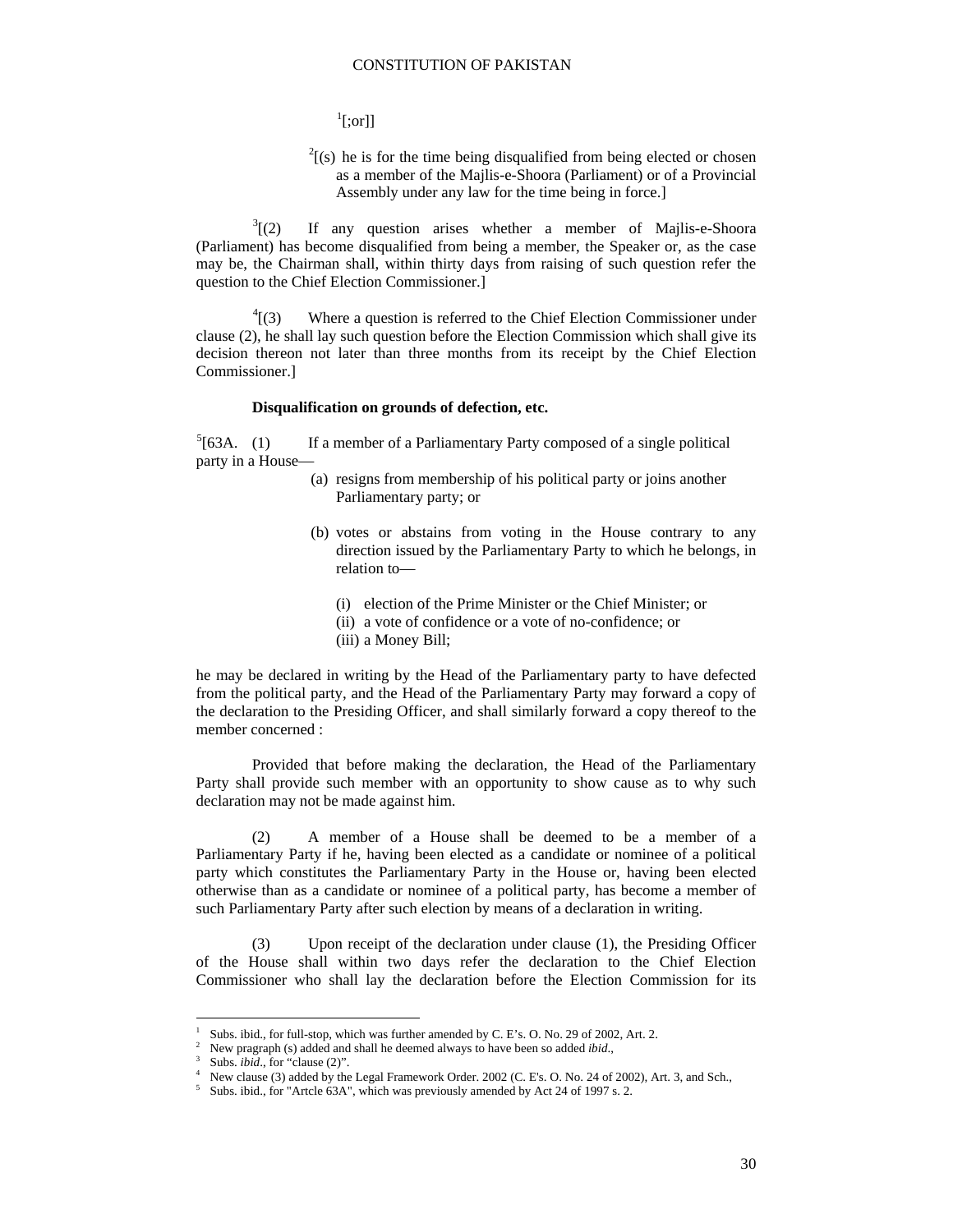decision thereon confirming the declaration or otherwise within thirty days of its receipt by the Chief Election Commissioner.

(4) Where the Election Commission confirms the declaration, the member referred to in clause (1) shall cease to be a member of the House and his seat shall become vacant.

(5) Any party aggrieved by the decision of the Election Commission may, within thirty days, prefer an appeal to the Supreme Court which shall decide the matter within three months from the date of the filing of the appeal.

(6) Nothing contained in this Article shall apply to the Chairman or Speaker of a House.

- (7) For the purpose of this Article,—
	- (a) "House" means the National Assembly or the Senate, in relation to the Federation; and a Provincial Assembly in relation to the Province, as the case may be;
	- (b) "Presiding Officer" means the Speaker of the National Assembly, the Chairman of the Senate or the Speaker of the Provincial Assembly, as the case may be.]

# **64. Vacation of seats**

64.  $(1)$  A member of <sup>1</sup>[Majlis-e-Shoora (Parliament)] may, by writing under his hand addressed to the Speaker or, as the case may be, the Chairman resign his seat, and thereupon his seat shall become vacant.

(2) A House may declare the seat of a member vacant if, without leave of the House, he remains absent for forty consecutive days of its sittings.

# **65. Oath of Members**

65. A person elected to a House shall not sit or vote until he has made before the House oath in the form set out in the Third Schedule.

# **66. Privileges of members, etc.**

66. (1) Subject to the Constitution and to the rules of procedure of  $\frac{1}{2}$ [Majlis-e-Shoora (Parliament)], there shall be freedom of speech in  ${}^{1}$ [Majlis-e-Shoora (Parliament)] and no member shall be liable to any proceedings in any court in respect of anything said or any vote given by him in <sup>1</sup>[Majlis-e-Shoora (Parliament)], and no person shall be so liable in respect of the publication by or under the authority of  $\left[$ <sup>1</sup>[Majlis-e-Shoora (Parliament)] of any report, paper, votes or proceedings.

(2) In other respects, the powers, immunities and privileges of  ${}^{1}$ [Majlis-e-Shoora (Parliament)], and the immunities and privileges of the members of <sup>1</sup>[Majlis-e-Shoora (Parliament)], shall be such as may from time to time be defined by law and, until so defined, shall be such as were, immediately before the commencing day, enjoyed by the National Assembly of Pakistan and the committees thereof and its members.

<sup>&</sup>lt;sup>1</sup> See footnote 3 on page 3, supra.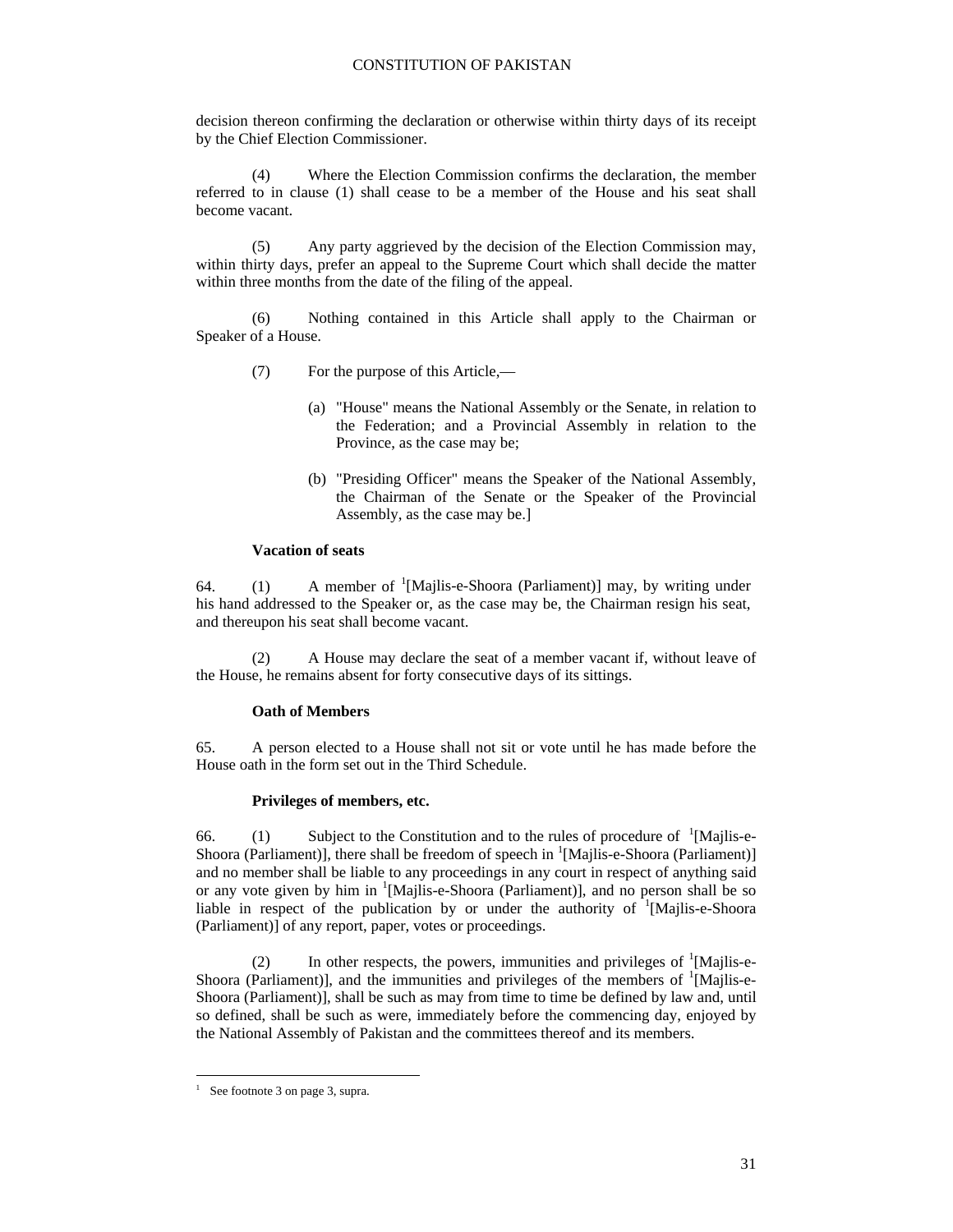(3) Provision may be made by law for the punishment, by a House, of persons who refuse to give evidence or produce documents before a committee of the House when duly required by the chairman of the committee so to do :

Provided that any such law—

- (a) may empower a court to punish a person who refuses to give evidence or produce documents; and
- (b) shall have effect subject to such Order for safeguarding confidential matters from disclosure as may be made by the President.

(4) The provisions of this Article shall apply to persons who have the right to speak in, and otherwise to take part in the proceedings of, <sup>1</sup>[Majlis-e-Shoora (Parliament)] as they apply to members.

(5) In this Article.  ${}^{1}$ [Majlis-e-Shoora (Parliament)] means either House or a joint sitting, or a committee thereof.

#### *Procedure Generally*

# **67. Rules of procedure, etc.**

67. (1) Subject to the Constitution, a House may make  $\frac{1}{1}$  rules for regulating its procedure and the conduct of its business, and shall have power to act notwithstanding any vacancy in the membership thereof, and any proceedings in the House shall not be invalid on the ground that some persons who were not entitled to do so sat, voted or otherwise took part in the proceedings.

(2) Until rules are made under clause (1), the procedure and conduct of business in a House shall be regulated by the rules of procedure made by the President.

# **68. Restriction on discussion in Majlis-e-Shoora (Parliament)**

68. No discussion shall take place in  ${}^{1}$ [Majlis-e-Shoora (Parliament)] with respect to the conduct of any Judge of the Supreme Court or of a High Court in the discharge of his duties.

### **69. Courts not to inquire into proceedings of Majlis-e-Shoora (Parliament)**

69. (1) The validity of any proceedings in <sup>2</sup>[Majlis-e-Shoora (Parliament)] shall not be called in question on the ground of any irregularity of procedure.

(2) No officer or member of  $^1$ [Majlis-e-Shoora Parliament)] in whom powers are vested by or under the Constitution for regulating procedure or the conduct of business, or for maintaining order in <sup>1</sup>[Majlis-e-Shoora (Parliament)], shall be subject to the jurisdiction of any court in respect of the exercise by him of those powers.

(3) In this Article,  ${}^{1}$ [Majlis-e-Shoora (Parliament)] has the same meaning as in Article 66.

<sup>1</sup> For the rules of Procedure and Conduct of business in the Senate. see Gaz. of Pak. 1973. Ext., Pt. II. pp. 1543-1620.

For the Rules of Procedure and Conduct of Business in the National Assembly. 1973. see Gaz. of Pak., 1973, Ext., Pt. II, pp. 1897-1957.<br><sup>2</sup> See footnote 3 on page 3, supra.,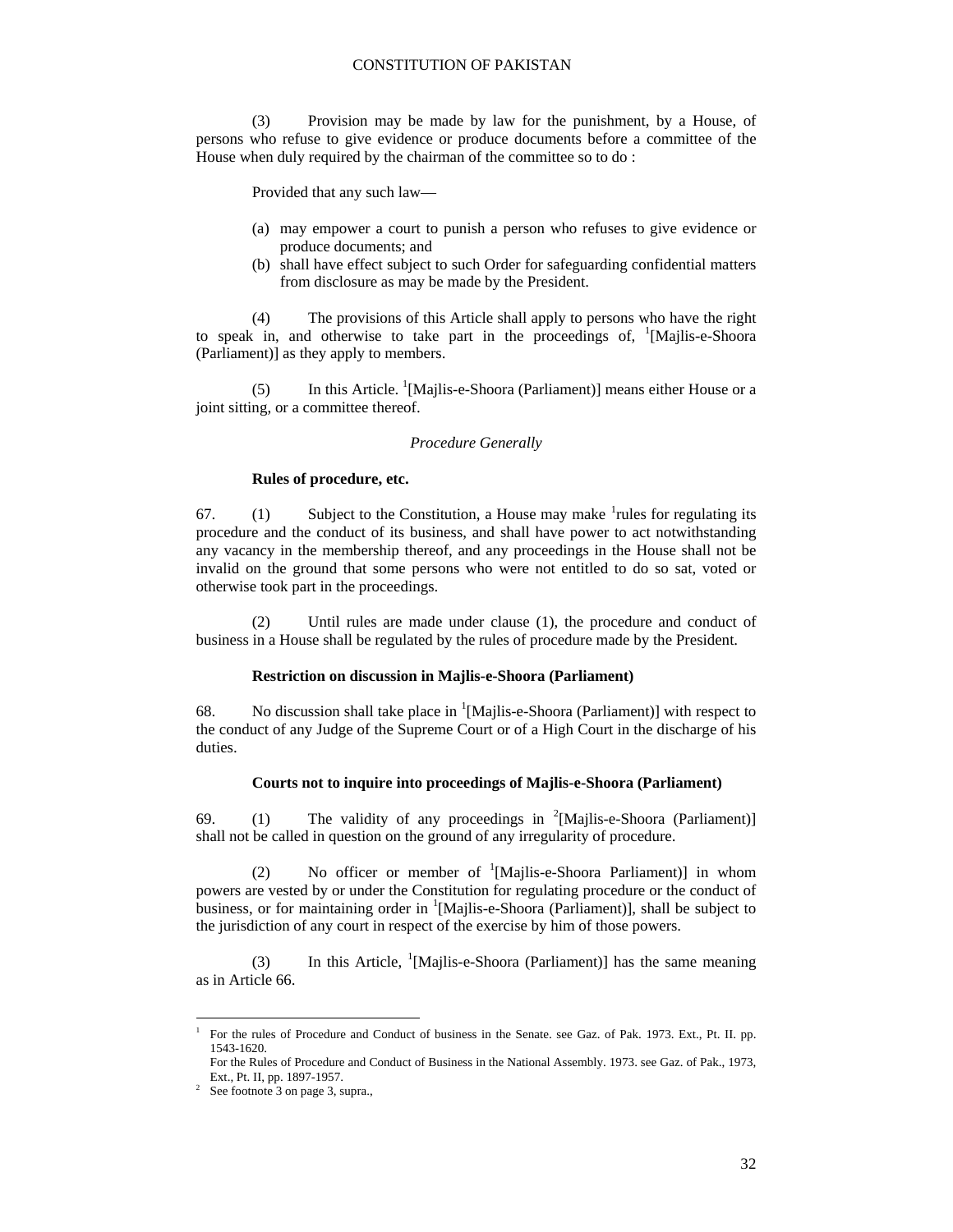### *Legislative Procedure*

#### **70. Introduction and passing of Bills**

 $1$ [70. [70. (1) A Bill with respect to any matter in the Federal Legislative List or in the Concurrent Legislative List may originate in either House and shall, if it is passed by the House in which it originated, be transmitted to the other House; and, if the Bill is passed without amendment, by the other House also, it shall be presented to the President for assent.

(2) If a Bill transmitted to a House under clause (1) is rejected or is not passed within ninety days of its receipt or is passed with amendment, the Bill, at the request of the House in which it originated, shall be  $2$ [referred to a Mediation Committee constituted under Article 71 for consideration and resolution thereon.]

 $\sqrt[3]{(3)}$ Where a Bill is referred to the Mediation Committee under clause (2), the Mediation Committee shall, within ninety days, formulate an agreed Bill which is likely to be passed by both Houses of the Majlis-e-Shoora (Parliament) and place the agreed Bill separately before each House, and if both the Houses pass the Bill, it shall be presented to the President for assent.]

(4) In this Article and the succeeding provisions of the Constitution, "Federal Legislative List" and "Concurrent Legislative List" means respectively the Federal Legislative List and the Concurrent Legislative List in the Fourth Schedule.]

### **71. Mediation Committee**

 $^{4}$  [71. [71. (1) Both Houses of Majlis-e-Shoora (Parliament) shall, within fifteen days from the date of referral of the Bill by the House in which it was originated for consideration and resolution by the Mediation Committee under clause (2) of Article 70, nominate eight members each as members of a Mediation Committee.

(2) The House in which the Bill was originated shall nominate a member of the Mediation Committee as Chairman of the Committee and the other House shall nominate a member as the Vice-Chairman thereof.

All decisions of the Mediation Committee shall be made by a majority of the total number of members of each House in the Committee.

(4) The President may, in consultation with the Speaker of the National Assembly and Chairman of the Senate, make rules for conduct of business of the Mediation Committee.]

# **72. Procedure at joint sittings**

72. (1) The President, after consultation with the Speaker of the National Assembly and the Chairman, may make <sup>5</sup>rules as to the procedure with respect to the joint sittings of, and communications between, the two Houses.

<sup>1</sup> Subs. by P O. No. 14 of 1985. Art. 2 and Sch., for "Arts. 70 and 71". 2

Subs. by the Legal Framework Order, 2002 (C. Es. O. No. 24 of 2002), Art. 3 and Sch., for certain words.

Subs. by the Legal Framework Order, 2002 (C. E's O. No. 24 of 2002), Art. 3 and Sch., for "clause (3)". New Article 71 added *ibid.*,

For the Parliament (Joint Sitting), Rules 1973, see Gaz. of Pak. 1973, Ext. Pt. 11, pp. 1657-1672.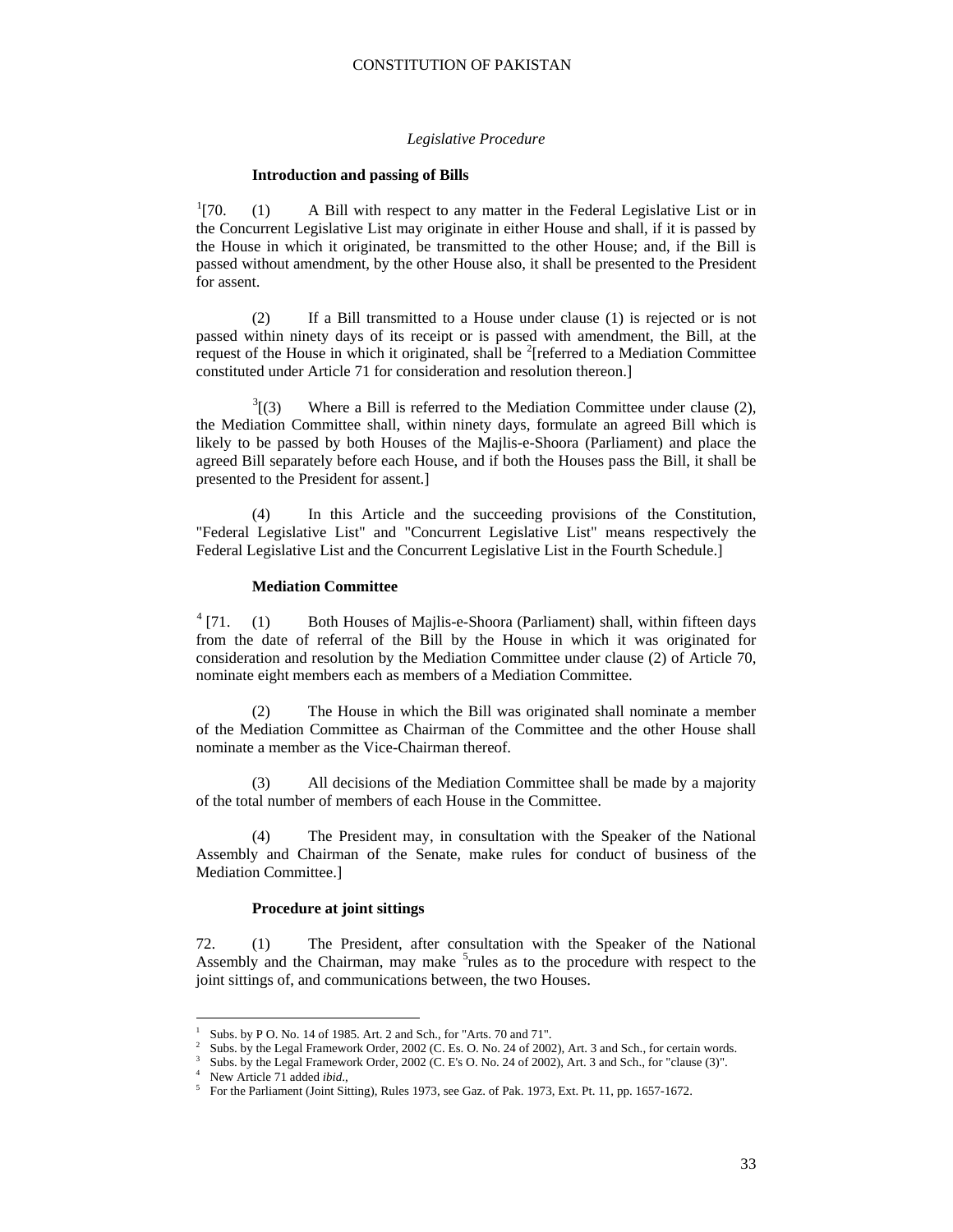(2) At a joint sitting, the Speaker of the National Assembly or, in his absence, such person as may be determined by the rules made under clause (1), shall preside.

(3) The rules made under clause (1) shall be laid before a joint sitting and may be added to, varied, amended or replaced at a joint sitting.

(4) Subject to the Constitution, all decisions at a joint sitting shall be taken by the votes of the majority of the members present and voting.

## **73. Procedure with respect to Money Bills**

73.  $\frac{1}{1}(1)$ Notwithstanding anything contained in Article 70, a Money Bill shall originate in the National Assembly:

Provided that simultaneously when a Money Bill, including the Finance Bill containing the Annual Budget Statement, is presented in the National Assembly, a copy thereof shall be transmitted to the Senate which may, within seven days, make recommendations thereon to the National Assembly.

(1A) The National Assembly shall, consider the recommendations of the Senate and after the Bill has been passed by the Assembly with or without incorporating the recommendations of the Senate, it shall he presented to the President for assent.]

(2) For the purposes of this Chapter, a Bill or amendment shall be deemed to be a Money Bill if it contains provisions dealing with all or any of the following matters, namely:

- (a) the imposition, abolition, remission, alteration or regulation of any tax;
- (b) the borrowing of money, or the giving of any guarantee, by the Federal Government, or the amendment of the law relating to the financial obligations of that Government;
- (c) the custody of the Federal Consolidated Fund, the payment of moneys into, or the issue of moneys from, that Fund;
- (d) the imposition of a charge upon the Federal Consolidated Fund, or the abolition or alteration of any such charge;
- (e) the receipt of moneys on account of the Public Account of the Federation, the custody or issue of such moneys;
- (f) the audit of the accounts of the Federal Government or a Provincial Government; and
- (g) any matter incidental to any of the matters specified in the preceding paragraphs.

<sup>1</sup> Subs. by the Legal Framework Order, 2002 (C. E's. O. No. 24 of 2002), Art. 3 and Sch., for "clause. (1)", which was previously amended by P.O. No. 14 of 1985, Art. 2 and Sch.,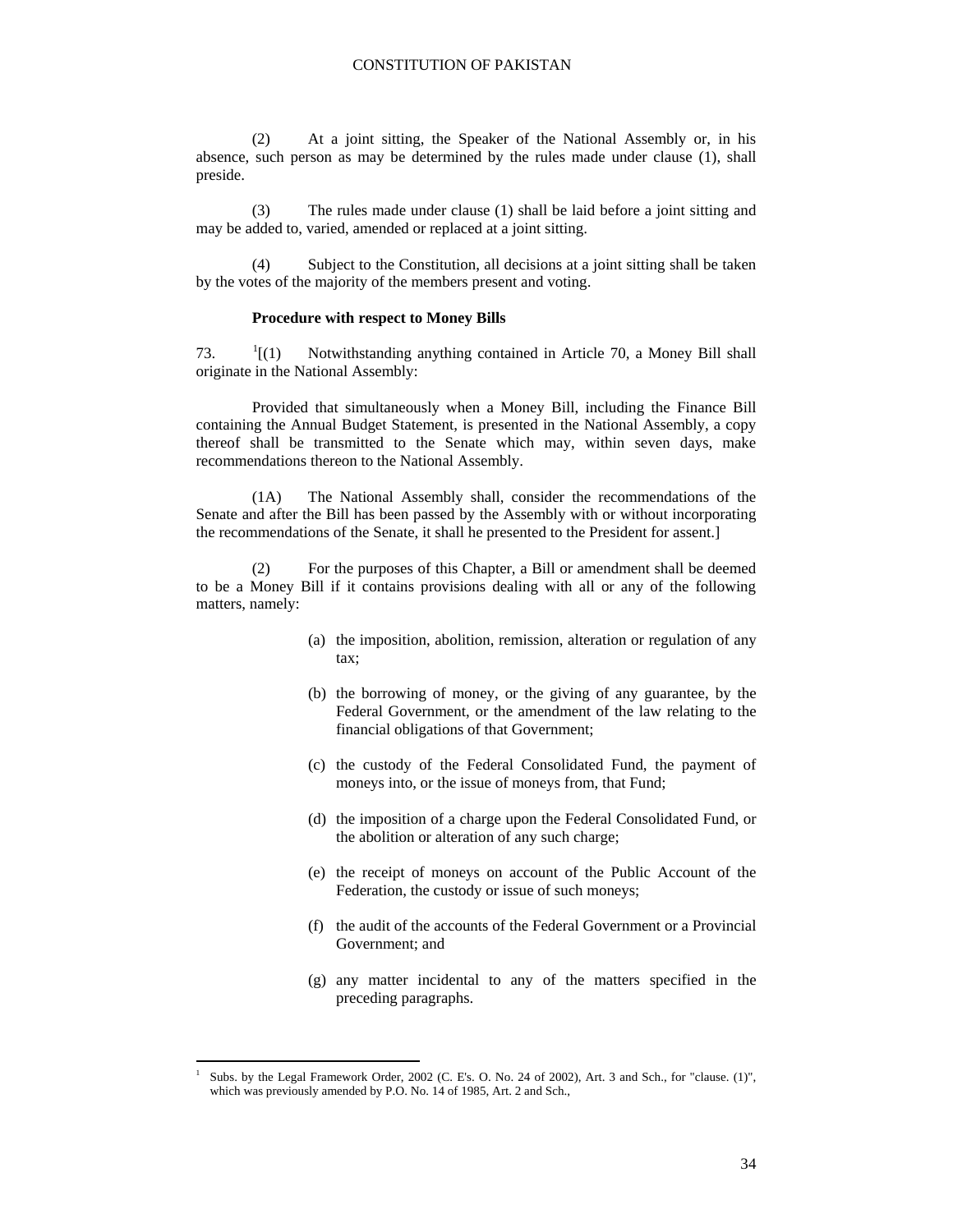(3) A Bill shall not be deemed to be a Money Bill by reason only that it

provides—

- (a) for the imposition or alteration of any fine or other pecuniary penalty, or for the demand or payment of a licence fee or a fee or charge for any service rendered; or
- (b) for the imposition, abolition, remission, alteration or regulation of any tax by any local authority or body for local purposes.

(4) If any question arises whether a Bill is a Money Bill or not, the decision of the Speaker of the National Assembly thereon shall be final.

(5) Every Money Bill presented to the President for assent shall bear a certificate under the hand of the Speaker of the National Assembly that it is a Money Bill, and such certificate shall be conclusive for all purposes and shall not be called in question.

#### **74. Federal Government's consent required for financial measures**

74. A Money Bill, or a Bill or amendment which if enacted and brought into operation would involve expenditure from the Federal Consolidated Fund or withdrawal from the Public Account of the Federation or affect the coinage or currency of Pakistan or the constitution or functions of the State Bank of Pakistan shall not be introduced or moved in <sup>1</sup>[Majlis-e-Shoora (Parliament)] except by or with the consent of the Federal Government.

#### **75. President's assent to Bills**

 $^{2}$ [75. [75. (1) When a Bill is presented to the President for assent, the President shall, within  $\frac{3}{1}$ [thirty] days,

- (a) assent to the Bill; or
- (b) in the case of a Bill other than a Money Bill, return the Bill to the Majlis-e-Shoora (Parliament) with a message requesting that the Bill or any specified provision thereof, be reconsidered and that any amendment specified in the message be considered.

 $^{4}$ [(2) When the President has returned a Bill to the Majlis-e-Shoora (Parliament), it shall be reconsidered by the Majlis-e-Shoora (Parliament)  $5* * *$  and, if it is again passed, with or without amendment, by the Majlis-e-Shoora (Parliament), <sup>6</sup>[in accordance with Article 70,] it shall be deemed for the purposes of the Constitution to have been passed by both Houses and shall be presented to the President and the President shall not withhold assent therefrom.]

(3) When the President has assented to a Bill, it shall become law and be called an Act of Majlis-e-Shoora (Parliament).

<sup>1</sup>

<sup>&</sup>lt;sup>1</sup> See footnote 3 on page 3. *supra*.<br><sup>2</sup> Subs. by P. O. No. 14 of 1985, Art. 2 and Sch., for "Art. 75".

<sup>&</sup>lt;sup>3</sup> Subs. by the Constitution (Eighth Amdt.) Act, 1985 (18 of 1985), s. 8 for "forty five".

 $\frac{4}{5}$  Subs. *ibid.*, for clause (2).

The words "in joint sitting"omitted by the Legal Framework Order, 2002 (C. E's. O. No. 24 of 2002), Art. 3 and Sch.,

Subs. *ibid*., for certain words.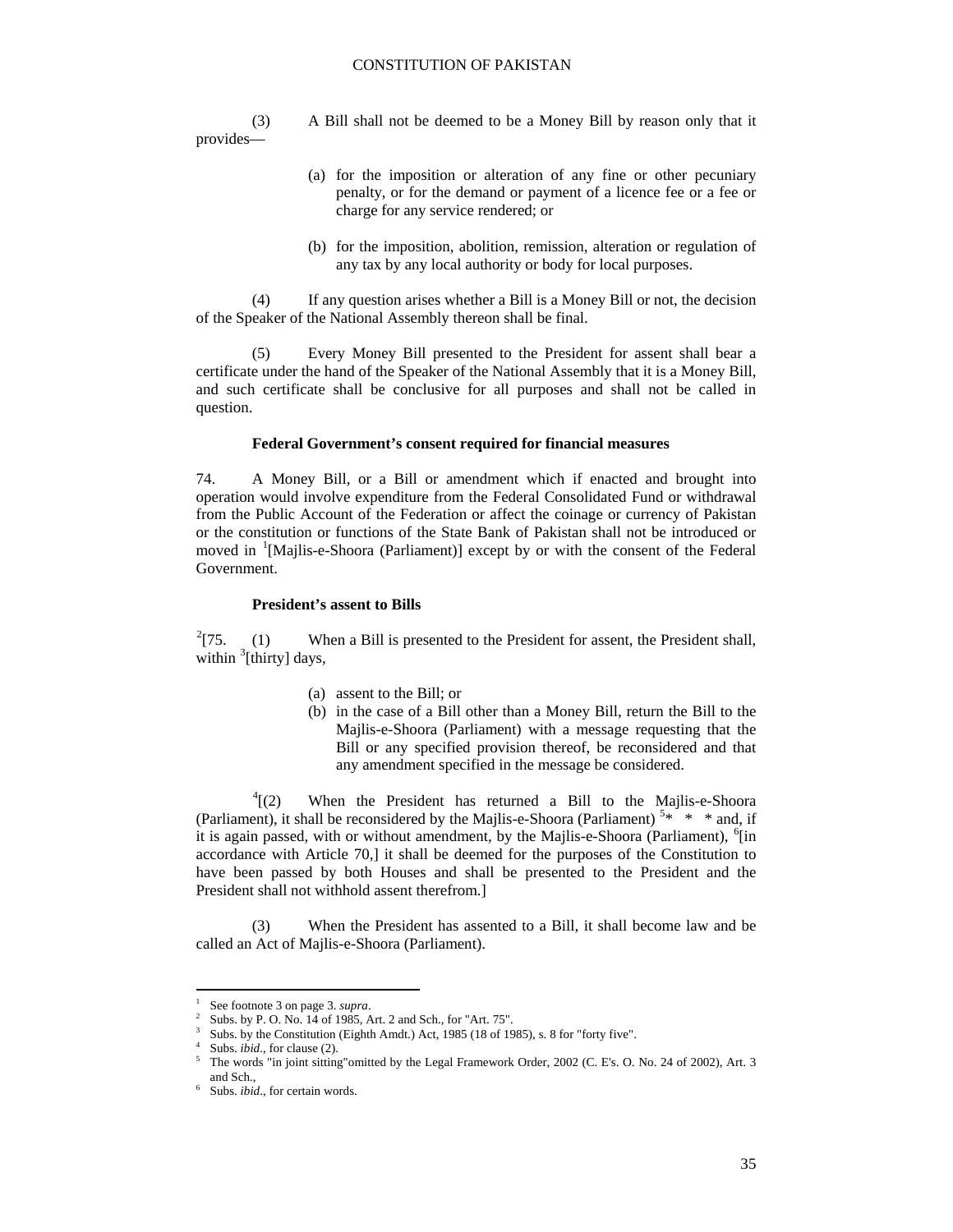(4) No Act of Majlis-e-Shoora (Parliament), and no provision in any such Act, shall be invalid by reason only that some recommendation, previous sanction or consent required by the Constitution was not given if that Act was assented to in accordance with the Constitution.]

#### **76. Bill not to lapse on prorogation, etc.**

76. (1) A Bill pending in either House shall not lapse by reason of the prorogation of the House.

(2) A Bill pending in the Senate which has not been passed by the National Assembly shall not lapse on the dissolution of the National Assembly.

(3) A Bill pending in the National Assembly, or a Bill which having been passed by the National Assembly is pending in the Senate, shall lapse on the dissolution of the National Assembly.

### **77. Tax to be levied by law only**

77. No tax shall be levied for the purposes of the Federation except by or under the authority of Act of '[Majlis-e-Shoora (Parliament)].

## *Financial Procedure*

# **78. Federal Consolidated Fund and Public Account**

78. (1) All revenues received by the Federal Government, all loans raised by that Government, and all moneys received by it in repayment of any loan, shall form part of a consolidated fund, to be known as the Federal Consolidated Fund.

- (2) All other moneys—
	- (a) received by or on behalf of the Federal Government; or
	- (b) received by or deposited with the Supreme Court or any other court established under the authority of the Federation;

shall be credited to the Public Account of the Federation.

# **79. Custody, etc., of Federal Consolidated Fund and Public Account**

79. The custody of the Federal Consolidated Fund, the payment of moneys into that Fund, the withdrawal of moneys therefrom, the custody of other moneys received by or on behalf of the Federal Government, their payment into, and withdrawal from, the Public Account of the Federation, and all matters connected with or ancillary to the matters aforesaid shall be regulated by Act of <sup>1</sup>[Majlis-e-Shoora (Parliament)] or, until provision in that behalf is so made, by rules made by the President.

### **80. Annual Budget Statement**

80. (1) The Federal Government shall, in respect of every financial year, cause to be laid before the National Assembly a statement of the estimated receipt and

<sup>1</sup> See footnote 3 on page 3, *supra*.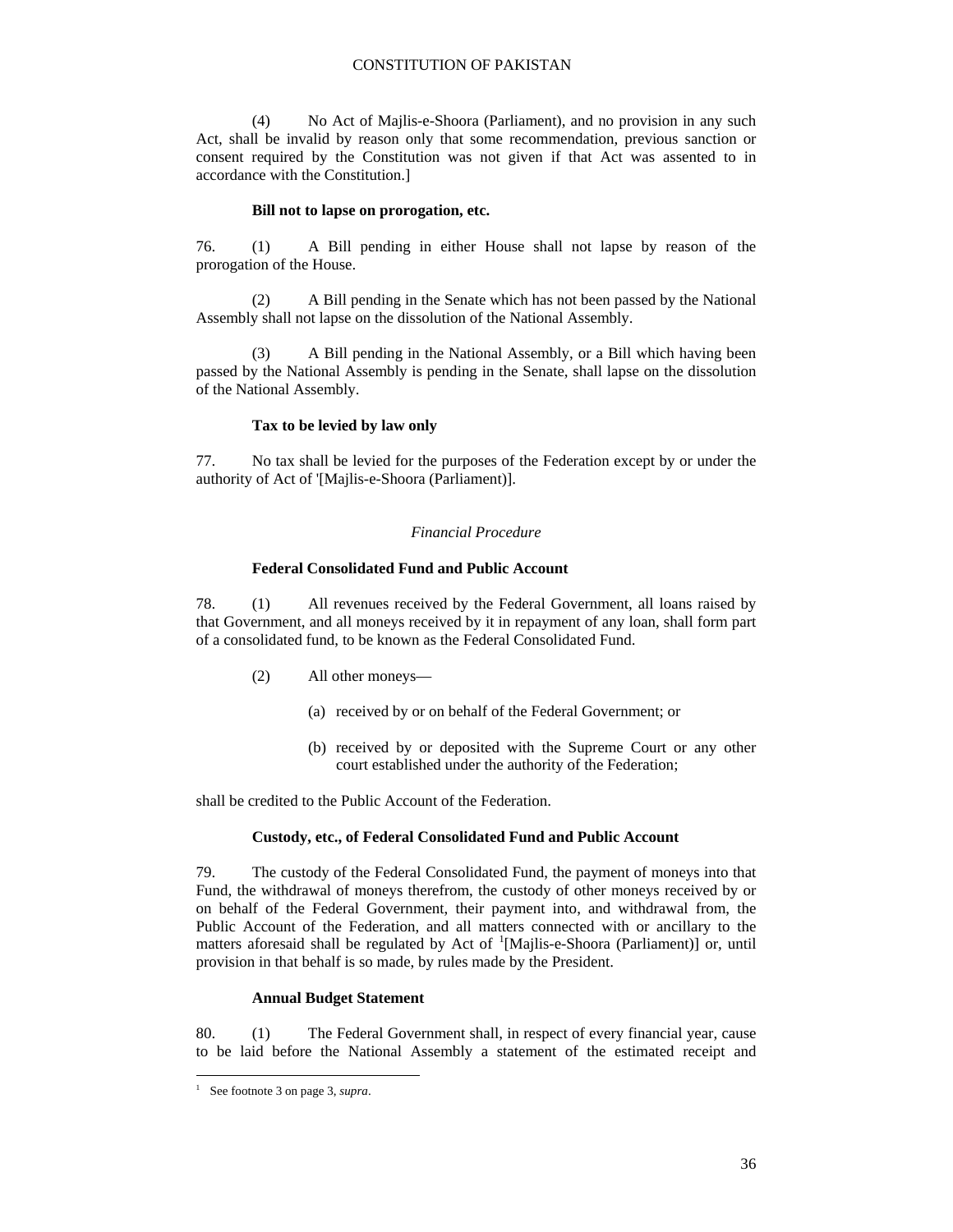expenditure of the Federal Government for that year, in this Part, referred to as the Annual Budget Statement.

- (2) The Annual Budget Statement shall show separately—
	- (a) the sums required to meet expenditure described by the Constitution as expenditure charged upon the Federal Consolidated Fund; and
	- (b) the sums required to meet other expenditure proposed to be made from the Federal Consolidated Fund;

and shall distinguish expenditure on revenue account from other expenditure.

# **81. Expenditure charged upon Federal Consolidated Fund**

81. The following expenditure shall be expenditure charged upon the Federal Consolidated Fund :

- (a) the remuneration payable to the President and other expenditure relating to his office, and the remuneration payable to
	- (i) the Judges of the Supreme Court;
	- (ii) the Chief Election Commissioner;
	- (iii) the Chairman and the Deputy Chairman;
	- (iv) the Speaker and the Deputy Speaker of the National Assembly;
	- (v) the Auditor-General;
- (b) the administrative expenses, including the remuneration payable to officers and servants, of the Supreme Court, the department of the Auditor-General and the Office of the Chief Election Commissioner and of the Election Commission and the Secretariats of the Senate and the National Assembly;
- (c) all debt charges for which the Federal Government is liable, including interest, sinking fund charges, the repayment or amortisation of capital, and other expenditure in connection with the raising of loans, and the service and redemption of debt on the security of the Federal Consolidated Fund;
- (d) any sums required to satisfy any judgement, decree or award against Pakistan by any court or tribunal; and
- (e) any other sums declared by the Constitution or by Act of  ${}^{1}$ [Majlise-Shoora (Parliament)] to be so charged.

<sup>1</sup> See footnote 3 on page 3, *supra*.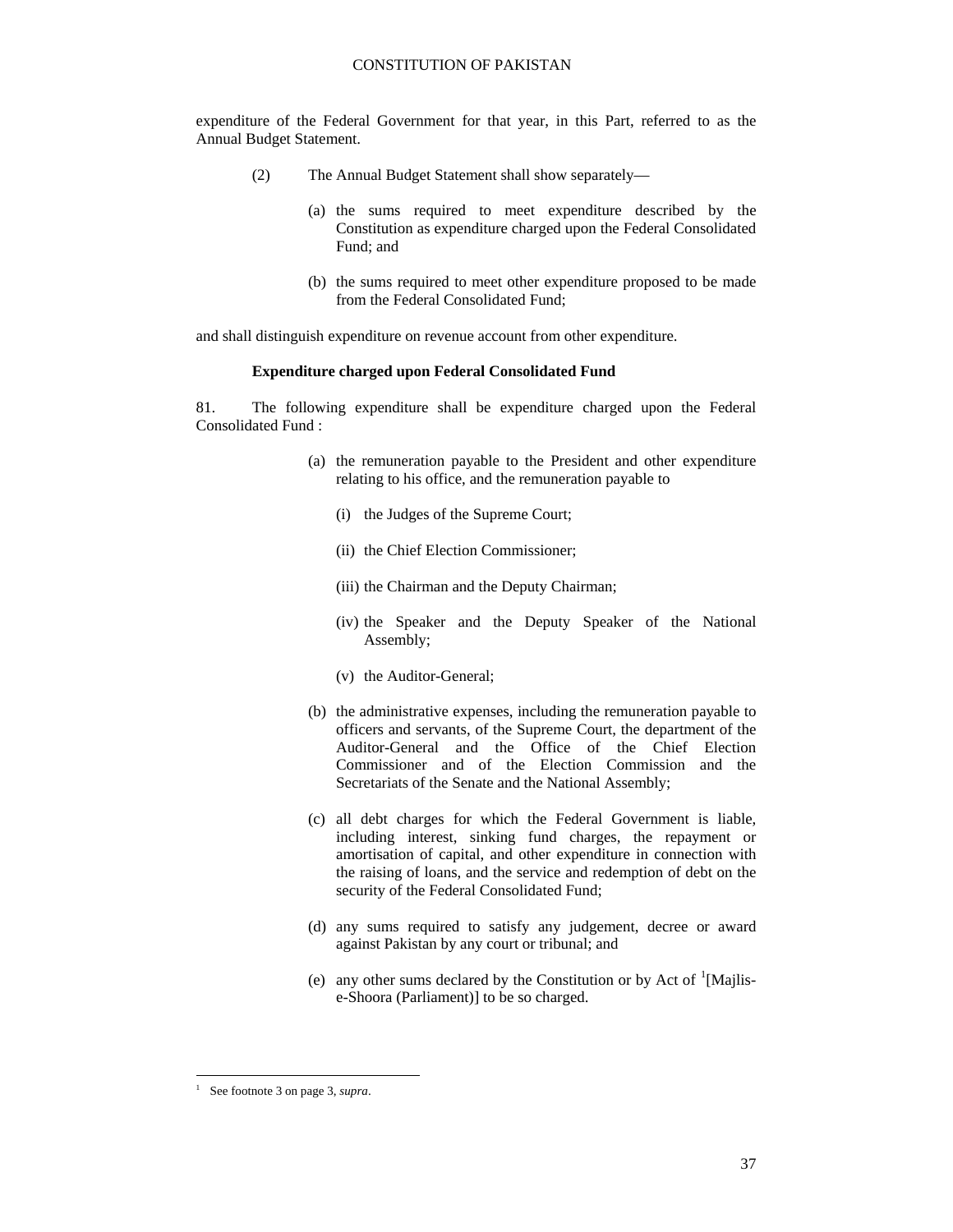## **82. Procedure relating to Annual Budget Statement**

82. (1) So much of the Annual Budget Statement as relates to expenditure charged upon the Federal Consolidated Fund may be discussed in, but shall not be submitted to the vote of, the National Assembly.

(2) So much of the Annual Budget Statement as relates to other expenditure shall be submitted to the National Assembly in the form of demands for grants, and the Assembly shall have power to assent to, or to refuse to assent to, any demand, or to assent to any demand subject to a reduction of the amount specified therein:

Provided that, for a period of ten years from the commencing day or the holding of the second general election to the National Assembly, whichever occurs later, a demand shall be deemed to have been assented to without any reduction of the amount specified therein, unless, by the votes of a majority of the total membership of the Assembly, it is refused or assented to subject to a reduction of the amount specified therein.

(3) No demand for a grant shall be made except on the recommendation of the Federal Government.

# **83. Authentication of schedule of authorized expenditure**

83. (1) The Prime Minister shall authenticate by his signature a schedule specifying—

- (a) the grants made or deemed to have been made by the National Assembly under Article 82, and
- (b) the several sums required to meet the expenditure charged upon the Federal Consolidated Fund but not exceeding, in the case of any sum, the sum shown in the statement previously laid before the National Assembly.

(2) The schedule so authenticated shall be laid before the National Assembly, but shall not be open to discussion or vote thereon.

Subject to the Constitution, no expenditure from the Federal Consolidated Fund shall be deemed to be duly authorised unless it is specified in the schedule so authenticated and such schedule is laid before the National Assembly as required by clause (2).

# **84. Supplementary and excess grants**

84. If in respect of any financial year it is found—

- (a) that the amount authorized to be expended for a particular service for the current financial year is insufficient, or that a need has arisen for expenditure upon some new service not included in the Annual Budget Statement for that year; or
- (b) that any money has been spent on any service during a financial year in excess of the amount granted for that service for that year;

the Federal Government shall have power to authorize expenditure from the Federal Consolidated Fund, whether the expenditure is charged by the Constitution upon that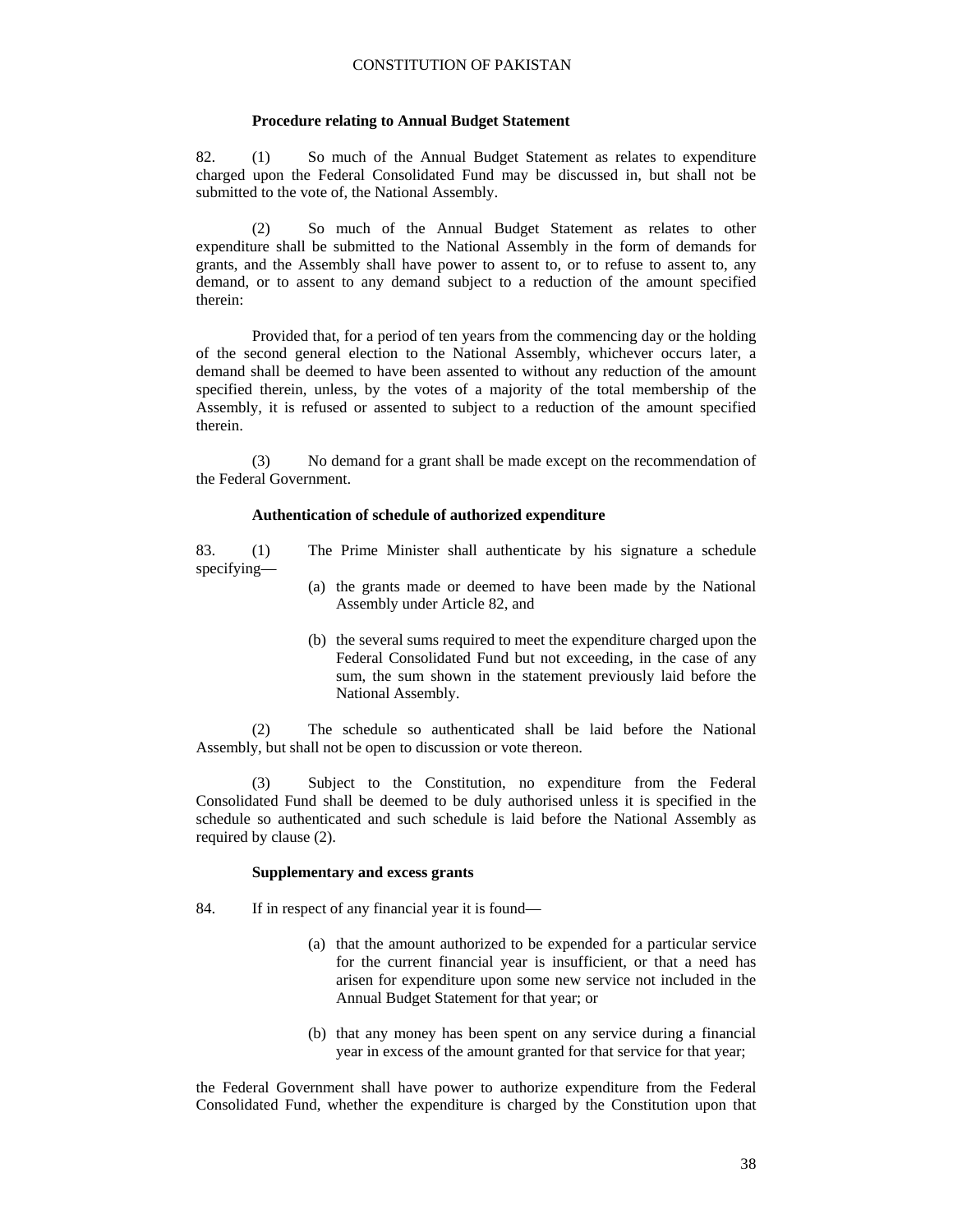Fund or not, and shall cause to be laid before the National Assembly Supplementary Budget Statement or, as the case may be, an Excess Budget Statement, setting out the amount of that expenditure, and the provisions of Articles 80 to 83 shall apply to those statements as they apply to the Annual Budget Statement.

#### **85. Votes on account**

85. Notwithstanding anything contained in the foregoing provisions relating to financial matters, the National Assembly shall have power to make any grant in advance in respect of the estimated expenditure for a part of any financial year, not exceeding four months, pending completion of the procedure prescribed in Article 82 for the voting of such grant and the authentication of the schedule of authorized expenditure in accordance with the provisions of Article 83 in relation to the expenditure.

### Power to authorize expenditure when Assembly stands dissolved

86. Notwithstanding anything contained in the foregoing provisions relating to financial matters, at any time when the National Assembly stands dissolved, the Federal Government may authorize expenditure from the Federal Consolidated Fund in respect of the estimated expenditure for a period not exceeding four months in any financial year, pending completion of the procedure prescribed in Article 82 for the voting of grants and the authentication of the schedule of authorized expenditure in accordance with the provisions of Article 83 in relation to the expenditure.

### **87. Secretariats of Majlis-e-Shoora (Parliament)**

87. (1) Each House shall have a separate Secretariat :

Provided that nothing in this clause shall be construed as preventing the creation of posts common to both Houses.

 $(2)$ <sup>1</sup>[Majlis-e-Shoora (Parliament)] may by law regulate the recruitment and the conditions of service of persons appointed to the secretarial staff of either House.

(3) Until provision is made by  $(3)$ <sup>1</sup>[Majlis-e-Shoora (Parliament)] under clause (2), the Speaker or, as the case may be, the Chairman may, with the approval of the President, make rules<sup>2</sup> regulating the recruitment, and the conditions of service, of persons appointed to the secretarial staff of the National Assembly or the Senate.

### **88. Finance Committees**

88. (1) The expenditure of the National Assembly and the Senate within authorised appropriations shall be controlled by the National Assembly or, as the case may be, the Senate acting on the advice of its Finance Committee.

(2) The Finance Committee shall consist of the Speaker or, as the case may be, the Chairman, the Minister of Finance and such other members as may be elected thereto by the National Assembly or, as the case may be, the Senate.

<sup>1</sup> See footnote 3 on page 3, *supra*.

For the National Assembly Secretariat (Recruitment) Rules, 1973, see Gaz. of Pak.. 1973, Ext., Part-II. pp. 2279-2286.

For the Senate Secretariat (Recruitment) Rules. 1973, see ibid.. pp. 2301-2307.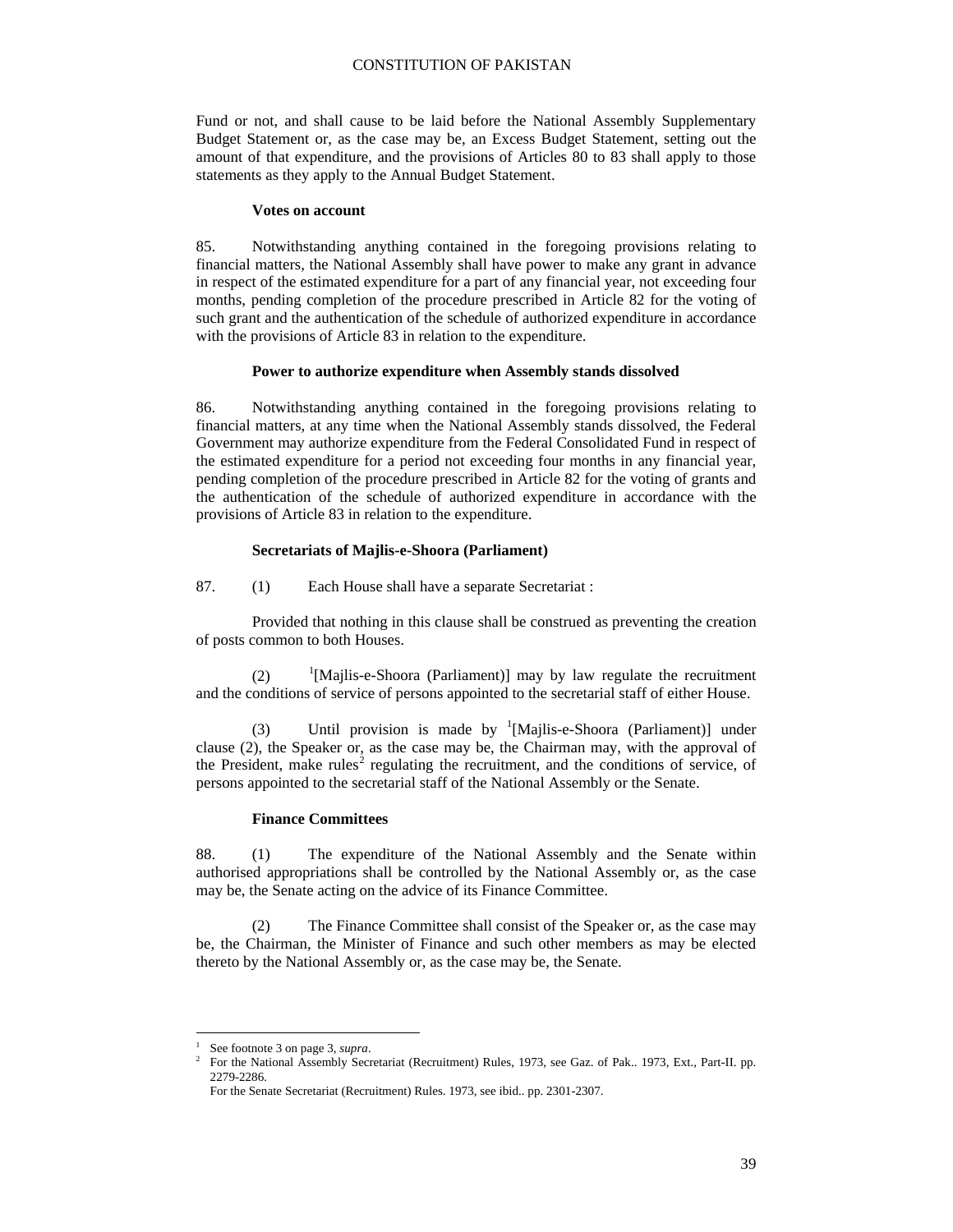(3) The Finance Committee may make rules<sup>1</sup> for regulating its procedure.

### *Ordinances*

#### **89. Power of President to promulgate Ordinances**

89. (1) The President may, except when the National Assembly is in session, if satisfied that circumstances exist which render it necessary to take immediate action, make and promulgate an Ordinance as the circumstances may require.

(2) An Ordinance promulgated under this Article shall have the same force and effect as an Act of  $2$ <sup>[</sup>Majlis-e-Shoora (Parliament)] and shall be subject to like restrictions as the power of  ${}^{3}$ [Majlis-e-Shoora (Parliament)] to make law, but every such Ordinance—

- (a) shall be laid—
	- (i) before the National Assembly if it  $\frac{3}{2}$  contains provisions dealing with all or any of the matters specified in clause (2) of Article 73], and shall stand repealed at the expiration of four months from its promulgation or, if before the expiration of that period a resolution disapproving it is passed by the Assembly, upon the passing of that resolution;
	- (ii) before both Houses if it '-[does not contain provisions dealing with any of the matters referred to in sub-paragraph (i)], and shall stand repealed at the expiration of four months from its promulgation or, if before the expiration of that period a resolution disapproving it is passed by either House, upon the passing of that resolution; and
- (b) may be withdrawn at any time by the President.

(3) Without prejudice to the provisions of clause (2), an Ordinance laid before the National Assembly shall be deemed to be a Bill introduced in the National Assembly.

### CHAPTER 3. – THE FEDERAL GOVERNMENT

### **Exercise of executive authority of the Federation**

 $^{4}$ [90. <sup>5</sup>  ${}^{5}$ [(1)] The executive authority of the Federation shall vest in the President and shall be exercised by him, either directly or through officers subordinate to him, in accordance with the Constitution.

 $^{2}$ [(2) Nothing contained in clause (1) shall—

<sup>1</sup> For the National Assembly (Finance Committee) Rules, 1973, see Gaz. of Pak., 1973. Ext., Part II, pp. 2451- 2454.

For the Senate (Finance Committee) Rules, 1973, see ibid., pp. 2479-2482.

<sup>&</sup>lt;sup>2</sup> See footnote 3 on page 3, *supra*.<br> $S<sup>3</sup>$  Subs, by the Constitution (Secon

Subs. by the Constitution (Second Amdt.) Order, 1985 (P. O. No. 20 of 1985), Art. 2, for certain words.

Subs. by P. O. No. 14 of 1985, Art. 2 and Sch., for Arts. "90, 91, 92, 93, 94, 95 and 96".

<sup>5</sup> Re-numbered and added by the Constitution (Eighth Amdt.) Act, 1985 (18 of 1985), s. 9.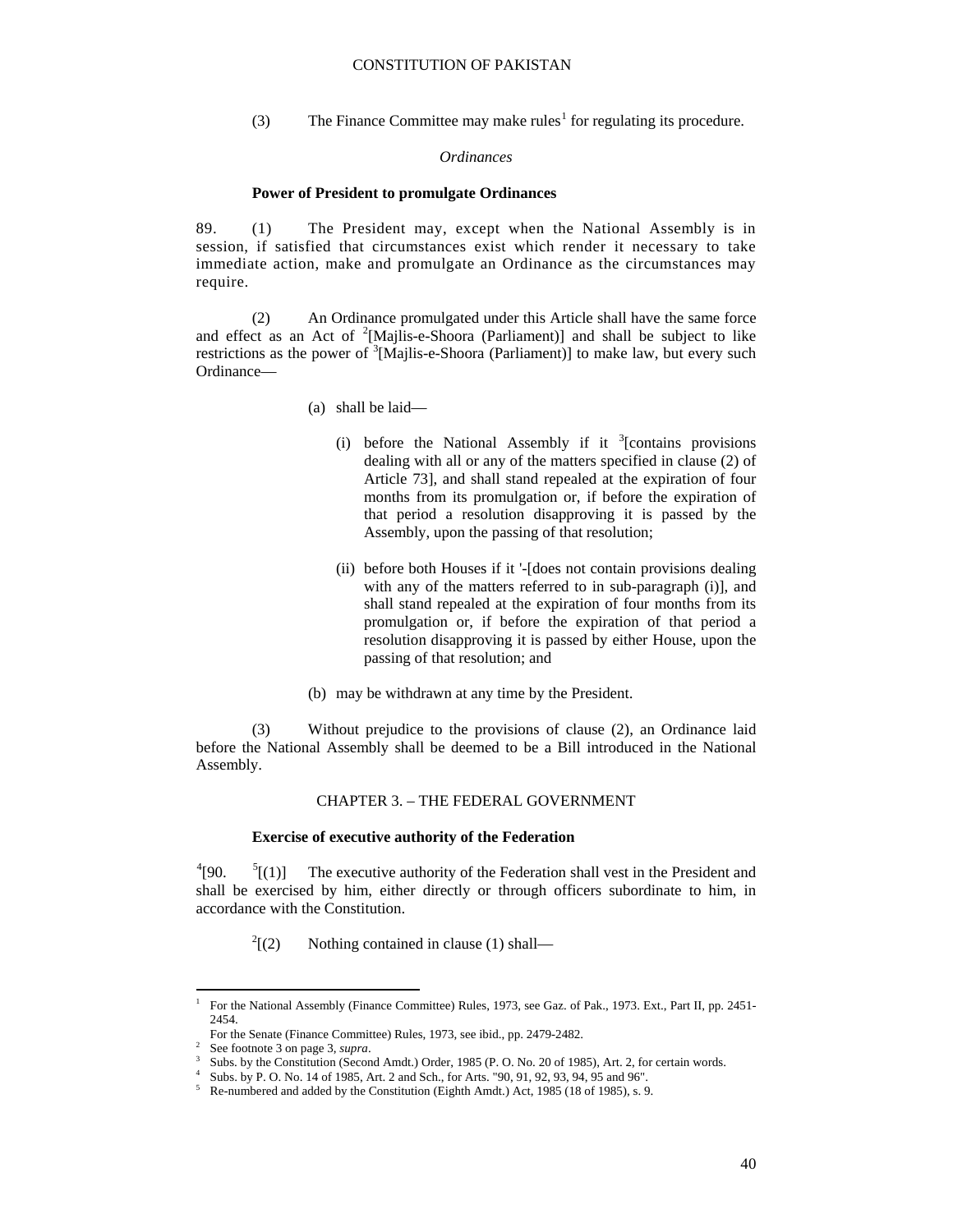- (a) be deemed to transfer to the President any functions conferred by any existing law on the Government of any Province or other authority; or
- (b) prevent the Majlis-e-Shoora (Parliament) from conferring by law functions on authorities other than the President.]

## **91. The Cabinet**

91. (1) There shall be a Cabinet of Ministers, with the Prime Minister at its head, to aid and advise the President in the exercise of his functions.

(2) The President shall in his discretion appoint from amongst the members of the National Assembly a Prime Minister who, in his opinion, is most likely to command the confidence of the majority of the members of the National Assembly.

 $1$ [(2A) Notwithstanding anything contained in clause (2), after the twentieth day of March, one thousand nine hundred and ninety, the President shall invite the member of the National Assembly to be the Prime Minister who commands the confidence of the majority of the members of the National Assembly, as ascertained in a session of the Assembly summoned for the purpose in accordance with the provisions of the Constitution.]

(3) The person appointed under clause (2)  $\frac{1}{1}$  [or, as the case may be, invited under clause (2A)] shall, before entering upon the office, make before the President oath in the form set out in the Third Schedule and shall within a period of sixty days thereof obtain a vote of confidence from the National Assembly.

(4) The Cabinet, together with the Ministers of State, shall be collectively responsible to the National Assembly.

 $^{2}$ [(5) The Prime Minister shall hold office during the pleasure of the President, but the President shall not exercise his powers under this clause unless he is satisfied that the Prime Minister does not command the confidence of the majority of the members of the National Assembly, in which case he shall summon the National Assembly and require the Prime Minister to obtain a vote of confidence from the Assembly.].

(6) The Prime Minister may, by writing under his hand addressed to the President, resign his office.

(7) A Minister who for any period of six consecutive months is not a member of the National Assembly shall, at the expiration of that period, cease to be a Minister and shall not before the dissolution of that Assembly be again appointed a Minister unless he is elected a member of that Assembly :

Provided that nothing contained in this clause shall apply to a Minister who is a member of the Senate.

(8) Nothing contained in this Article shall be construed as disqualifying the Prime Minister or any other Minister or a Minister of State for continuing in office during any period during which the National Assembly stands dissolved, or as preventing the

<sup>1</sup> Ins. by the Constitution (Eighth Amdt.) Act, 1985 (18 of 1985), s. 10.

<sup>&</sup>lt;sup>2</sup> Subs. *ibid.*, for "clause  $(5)$ ".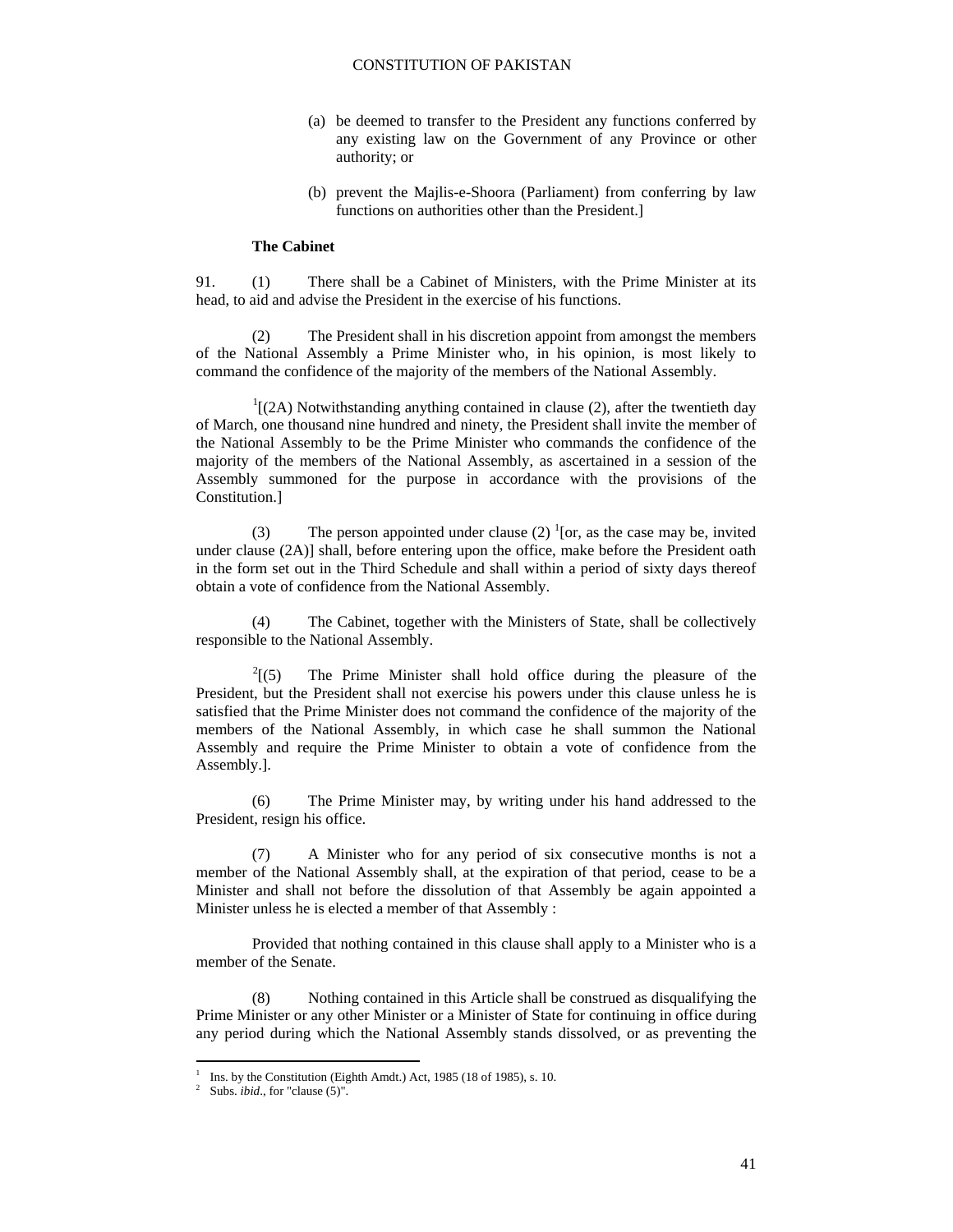appointment of any person as Prime Minister or other Minister or as Minister of State during any such period.

## **92. Federal Ministers and Ministers of State**

92. (1) Subject to clauses (7) and (8) of Article 91, the President shall appoint Federal Ministers and Ministers of State from amongst the members of Majlis-e-Shoora (Parliament) on the advice of the Prime Minister :

Provided that the number of Federal Ministers and Ministers of State who are members of the Senate shall not at any time exceed one-fourth of the number of Federal Ministers.

(2) Before entering upon office, a Federal Minister or Minister of State shall make before the President oath in the form set out in the Third Schedule.

(3) A Federal Minister or Minister of State may, by writing under his hand addressed to the President, resign his office or may be removed from office by the President on the advice of the Prime Minister.

# **93. Advisers**

93. (1) The President may, on the advice of the Prime Minister, appoint not more than five Advisers, on such terms and conditions as he may determine.

(2) The provisions of Article 57 shall also apply to an Adviser.

### **Prime Minister continuing in office**

94. The President may ask the Prime Minister to continue to hold office until his successor enters upon the office of Prime Minister.

### **95. Vote of no-confidence against Prime Minister**

95. (1) A resolution for a vote of no-confidence moved by not less than twenty per centum of the total membership of the National Assembly may be passed against the Prime Minister by the National Assembly.

(2) A resolution referred to in clause (1) shall not be voted upon before the expiration of three days, or later than seven days, from the day on which such resolution is moved in the National Assembly.

(3) A resolution referred to in clause (1) shall not be moved in the National Assembly while the National Assembly is considering demands for grants submitted to it in the Annual Budget Statement.

(4) If the resolution referred to in clause (1) is passed by a majority of the total membership of the National Assembly, the Prime Minister shall cease to hold office.]

96. *[Vote of no confidence against Prime Minister.] Omitted by substitution through renumbering vide P. O. No. 14 of 1985, Art. 2 and Sch.*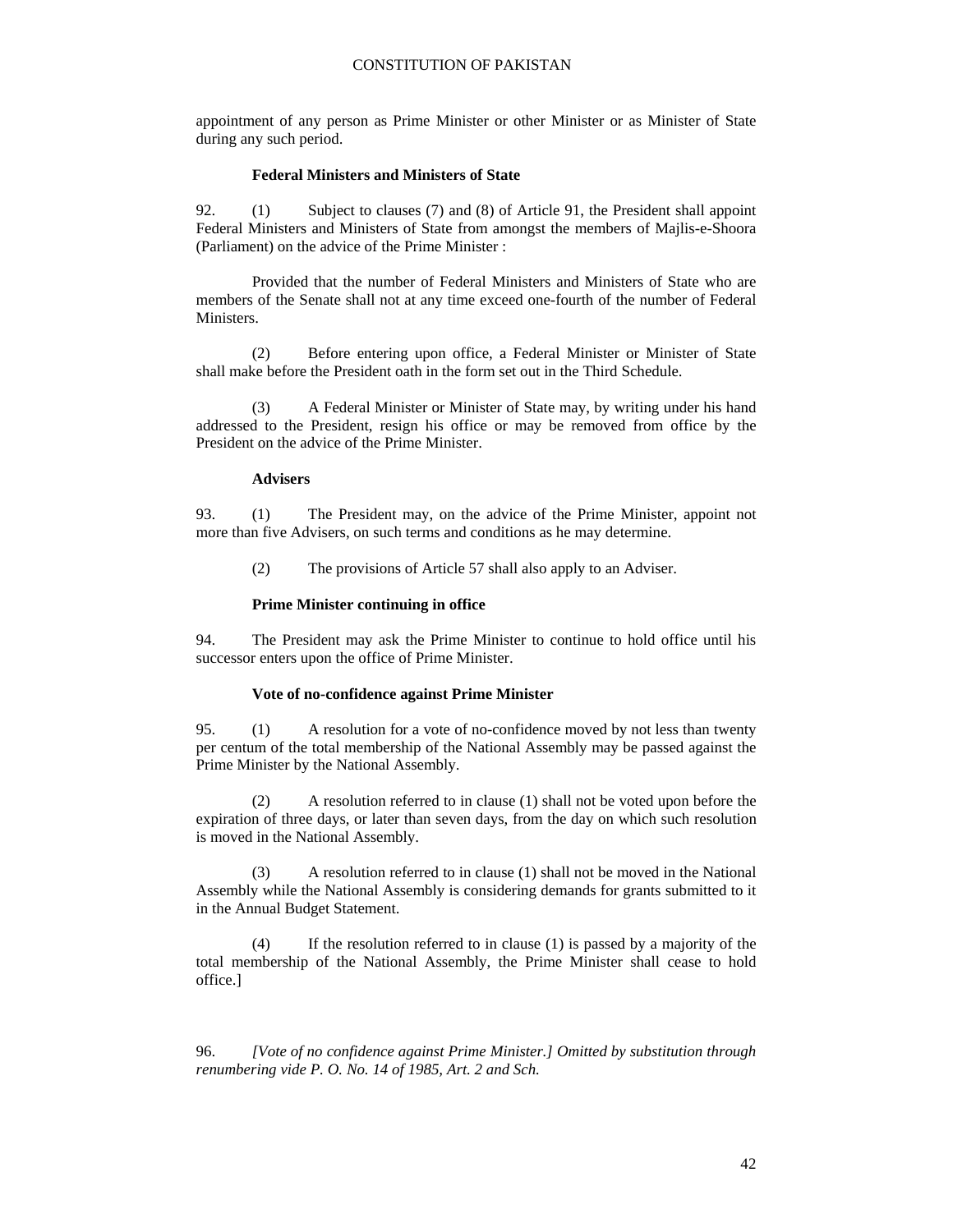# **Extent of executive authority of Federation**

97. Subject to the Constitution, the executive authority of the federation shall extend to the matters with respect to which  $<sup>1</sup>[Majlis-e-Shoora (Parliament)]$  has power to make</sup> laws, including exercise of rights, authority and jurisdiction in and in relation to areas outside Pakistan :

Provided that the said authority shall not, save as expressly provided in the Constitution or in any law made by '[Majlis-e-Shoora (Parliament)], extend in any Province to a matter with respect to which the Provincial Assembly has also power to make laws.

### **98. Conferring of functions on subordinate authorities**

98. On the recommendation of the Federal Government, <sup>1</sup>[Majlis-e-Shoora (Parliament)] may by law confer functions upon officers or authorities subordinate to the Federal Government.

#### **Conduct of business of Federal Government**

 $^{2}$ [99. [99. (1) All executive actions of the Federal Government shall be expressed to be taken in the name of the President.

(2) The President shall by rules specify the manner in which orders and other instruments made and executed in his name shall be authenticated, and the validity of any order or instrument so authenticated shall not be questioned in any court on the ground that it was not made or executed by the President.

(3) The President shall also make rules for the allocation and transaction of the business of the Federal Government.]

#### **Attorney-General for Pakistan**

100. (1) The President shall appoint a person, being a person qualified to be appointed a Judge of the Supreme Court, to be the Attorney-General for Pakistan.

(2) The Attorney-General shall hold office during the pleasure of the President.

(3) It shall be the duty of the Attorney-General to give advice to the Federal Government upon such legal matters, and to perform such other duties of a legal character, as may be referred or assigned to him by the Federal Government, and in the performance of his duties he shall have the right of audience in all courts and tribunals in Pakistan.

(4) The Attorney-General may, by writing under his hand addressed to the President, resign his office.

\_\_\_\_\_\_\_\_\_\_\_

<sup>1</sup> See footnote 3 on page 3, *supra*. 2

Subs. by P. O. No. 14 of 1985, Art. 2 and Sch., for "Art. 99".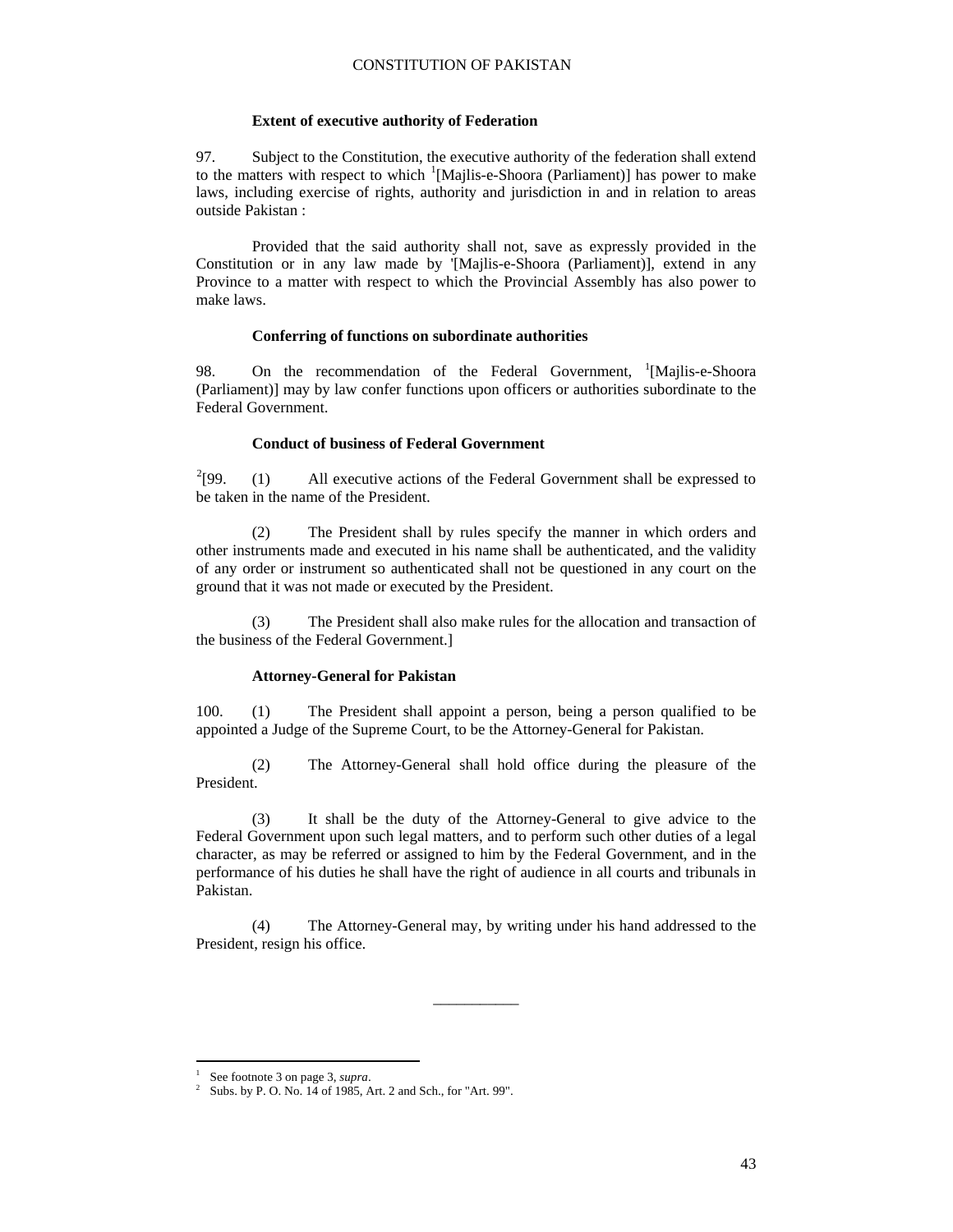# **PART IV**

# **Provinces**

## CHAPTER 1. – THE GOVERNORS

### **Appointment of Governor**

101. (1) There shall be a Governor for each Province, who shall be appointed by the President  $\frac{1}{2}$  [after consultation with] the Prime Minister].

(2) A person shall not be appointed a Governor unless he is qualified to be elected as a member of the National Assembly and is not less than thirty-five years of age  $\left[$ <sup>3</sup>[:]

 $4*$ \* \* \* \* \* \* \* \* \*  $4*$ \* \* \* \* \* \* \* \* \*

(3) The Governor shall hold office during the pleasure of the President  $\frac{5}{2}$ [and shall be entitled to such salary, allowances and privileges as the President may determine].

(4) The Governor may, by writing under his hand addressed to the President, resign his office.

 $^{\circ}$ [(5) The President may make such provision as he thinks fit for the discharge of the functions of a Governor  $\frac{7}{1}$  any contingency not provided for in this Part.]

# **Oath of Office**

102. Before entering upon office, the Governor shall make before the Chief Justice of the High Court oath in the form set out in the Third Schedule.

#### **103. Conditions of Governor's office**

103. (1) The Governor shall not hold any office of profit in the service of Pakistan or occupy any other position carrying the right to remuneration for the rendering of services.

<sup>1</sup> Subs. by the Constitution (Eighth Amdt.) Act, 1985 (18 of 1985), s. I I for "in his discretion" which was previously amended by P. O. No. 14 of 1985, Art. 2 and Sch.,  $\frac{2}{3}$ 

Subs. by the Legal Framework Order, 2002 (C. E's.O.No.24 of 2002), Art. 3 and Sch., for "on the advice of", which was previously amended by Act 1 of 1997 s. 3. for "after consultation with". which was previously amended by Act 1 of 1997 s. 3. for "after consultation with".<br><sup>3</sup> Subs. by the Constitution (Fifth Amdt.) Act. 1976 (62 of 1976), s. 2, for full-stop (w.e.f. the 13th September,

 $1976$ .

Proviso and clause (2A) omitted by Act 18 of 1985, s. 11 which was previously amended by Act 62 of 1976,  $\frac{1}{2}$  s.2.

Added by the Constitution (First Amdt.) Act, 1974 (33 of 1974), s. 6, (w.e.f: the 4th May, 1974).

Added by P. O. No. 14 of 1985, Art. 2 and Sch.,

<sup>7</sup> Added by Act 18 of 1985, s. 11.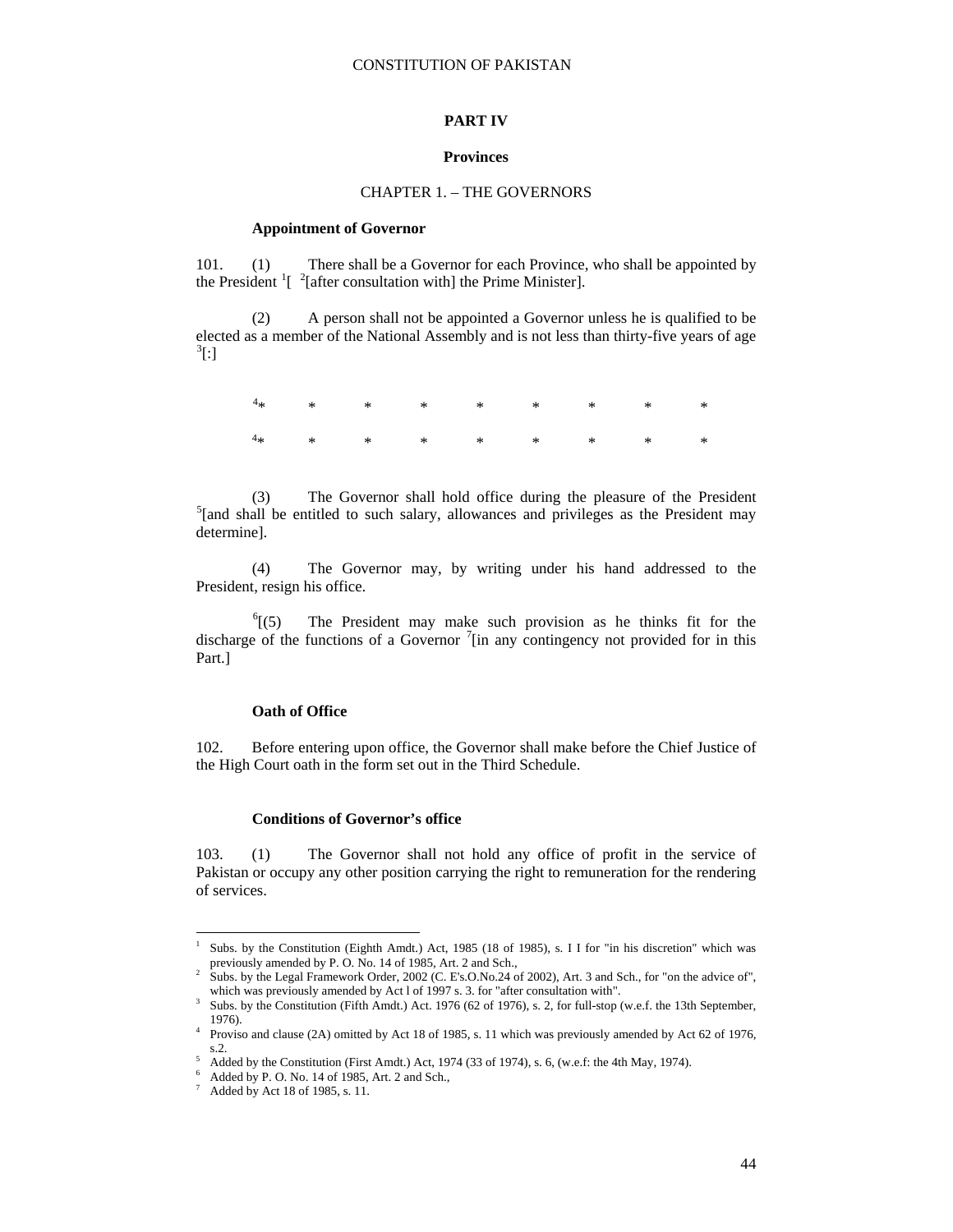(2) The Governor shall not be a candidate for election as a member of 1 [Majlis-e-Shoora (Parliament)] or a Provincial Assembly and, if a member of <sup>1</sup>[Majlis-e-Shoora (Parliament)] or a Provincial Assembly is appointed as Governor, his seat in <sup>1</sup>[Majlis-e-Shoora (Parliament)] or, as the case may be, the Provincial Assembly shall become vacant on the day he enters upon his office.

### **Acting Governor**

104. When the Governor is absent from Pakistan or is unable to perform the functions of his office due to any cause, such other person as the President may direct shall act as Governor.

### Governor to act on advice, etc.

 $^{2}[105. (1)]$ Subject to Constitution, in the performance of his functions, the Governor shall act in accordance with the advice of the Cabinet<sup>3</sup> [or the Chief Minister] :

 $3$ [Provided that the Governor may require the Cabinet or, as the case may be, the Chief Minister to reconsider such advice, whether generally or otherwise, and the Governor shall act in accordance with the advice tendered after such reconsideration.]

 $4*$ \* \* \* \* \* \* \* \* \*

(2) The question whether any, and if so what, advice was tendered to the Governor by the Chief Minister  ${}^{5}$ [ or the Cabinet] shall not be inquired into in, or by, any court, tribunal or other authority.

(3) Where the Governor dissolves the Provincial Assembly, he shall appoint, in his discretion, but with the previous approval of the President, a care-taker Cabinet.

(4) The powers conferred by this Article on the President shall be exercised by him in his discretion.

(5) The provisions of clause  ${}^6$ [(2) of Article 48 shall have effect in relation to a Governor as if reference therein to "President" were reference to "Governor".]

### CHAPTER 2. – PROVINCIAL ASSEMBLIES

# **106. Constitution of Provincial Assemblies**

106.  $^{7}$ [(1) Each Provincial Assembly shall consist of general seats and seats reserved for women and non-Muslims as specified herein below:-

<sup>1</sup> See footnote 3 on page 3, *supra*.

Subs. by P. O. No. 14 of 1985, Art. 2 and Sch., for "Art. 105".

<sup>3</sup> Subs. by the Constitution (Eighth Amdt.) Act. 1985 (18 of 1985), s. 12. 4

<sup>&</sup>lt;sup>4</sup> Proviso omitted *ibid.*,

Subs. *ibid.*, for "the Cabinet or a Minister".

Subs. by the Constitution (Eighth Amdt.) Act. 1985 (18 of 1985) s. 12 for "(3)".

Subs. by the Legal Framework Order 2002 (C. E's. O. No. 24 of 2002), Art. 3 and Sch., for "clause (1)".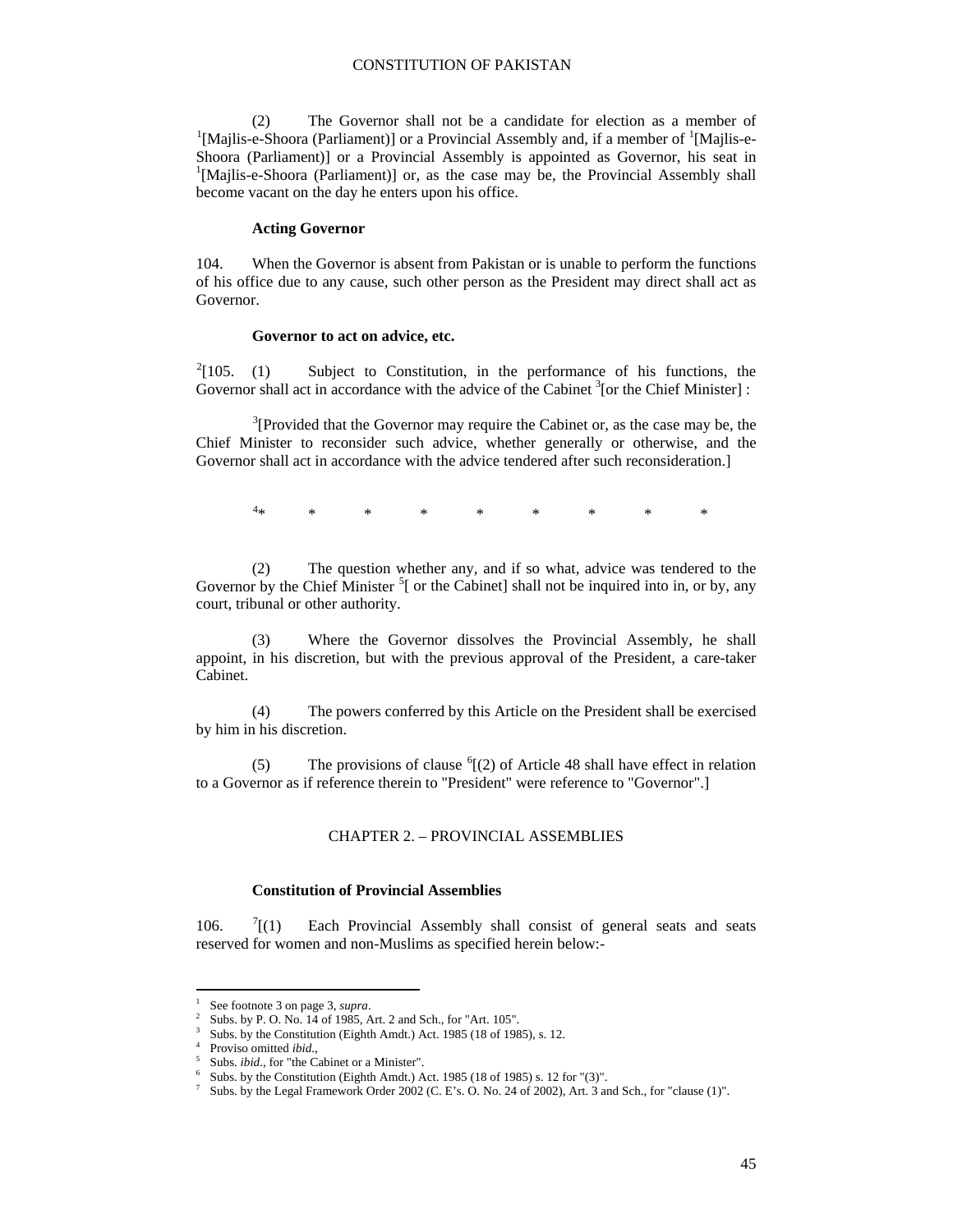|                                            | <b>General seats</b> | Women | <b>Non-Muslims</b> | <b>Total</b> |
|--------------------------------------------|----------------------|-------|--------------------|--------------|
| Baluchistan                                | 51                   |       |                    | 65           |
| The North-West<br><b>Frontier Province</b> | 99                   | 22    |                    | 124          |
| The Punjab                                 | 297                  | 66    |                    | 371          |
| Sindh                                      | 130                  | 29    |                    | 168          |

(2) A person shall be entitled to vote if—

- (a) he is a citizen of Pakistan;
- (b) he is not less than  $\textsuperscript{1}$  [eighteen] years of age;
- (c) his name appears on the electoral roll for any area in the Province; and
- (d) he is not declared by a competent court to be of unsound mind  $2[.]$

 $3*$ \* \* \* \* \* \* \* \* \*

- $\frac{4}{3}$ (3) For the purpose of election to a Provincial Assembly,—
	- (a) the constituencies for the general seats shall be single member territorial constituencies and the members to fill such seats shall be elected by direct and free vote;
	- (b) each Province shall be a single constituency for all seats reserved for women and non-Muslims allocated to the respective Provinces under clause (1);
	- (c) the members to fill seats reserved for women and non-Muslims allocated to a Province under clause (1) shall be elected in accordance with law through proportional representation system of political parties' lists of candidates on the basis of the total number of general seats secured by each political party in the Provincial Assembly:

 $5$ [Provided that for the purpose of this sub-clause, the total number of general seats won by a political party shall include the independent returned candidate or candidates who may duly join such political party within three days of the publication in the official Gazette of the names of the returned candidates.]].

 $6*$ \* \* \* \* \* \* \* \* \*

<sup>1</sup> Subs. *ibid.*, for "twenty one" which was previously amended by P. O. No. 14 of 1985, Art. 2 and Sch., for "eighteen".<br><sup>2</sup> Subs by P

Subs. by P. O. No. 14 of 1985, Art. 2 and Sch., for "colon".

<sup>3</sup> <sup>3</sup> Proviso omitted *ibid.*,

Subs. by C. E's. O. No. 24 of 2002, Art. 3 and Sch., for cl. (3), which was previously amended by P. O. No. 14 of 1985 Art. 2 and Sch., for "clause (3)". 5

Subs. by the Legal Framework Order. 2002 (C. E's. O. No. 24 of 2002). Art. 3 and Sch., "for the original proviso", which was further amended by C. E's. O. No. 29 of 2002. Art. 2. 6

Clauses. (4), (5) and (6) omitted *ibid*., which was previously amended by various enactments.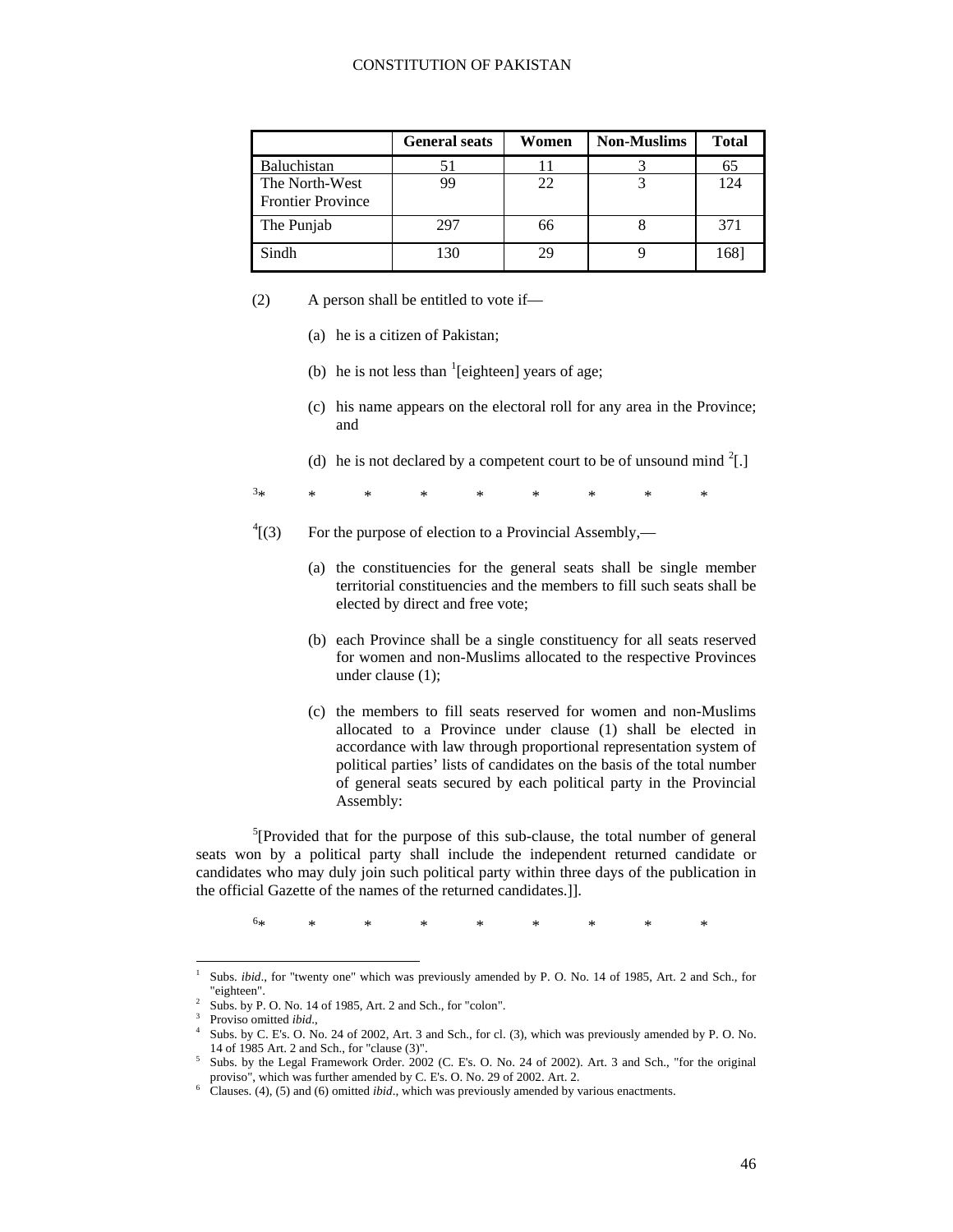## **Duration of Provincial Assembly**

107. A Provincial Assembly shall, unless sooner dissolved, continue for a term of five years from the day of its first meeting and shall stand dissolved at the expiration of its term.

### **Speaker and Deputy Speaker**

108. After a general election, a Provincial Assembly shall, at its first meeting and to the exclusion of any other business, elect from amongst its members a Speaker and a Deputy Speaker and, so often as the office of Speaker or Deputy Speaker becomes vacant, the Assembly shall elect another member as Speaker or, as the case may be, Deputy Speaker.

### **109. Summoning and prorogation of Provincial Assembly**

109. The Governor may from time to time—

- (a) summon the Provincial Assembly to meet at such time and place as he thinks fit; and
- (b) prorogue the Provincial Assembly.

### **Right of Governor to address Provincial Assembly**

110. The Governor may address the Provincial Assembly and may for that purpose require the attendance of the members.

## **111. Right to speak in Provincial Assembly**

111. The Advocate-General shall have the right to speak and otherwise take part in the proceedings of the Provincial Assembly or any committee thereof of which he may be named a member, but shall not by virtue of this Article be entitled to vote.

### **12. Dissolution of Provincial Assembly**

 $112. - \frac{1}{2}[(1)]$ The Governor shall dissolve the Provincial Assembly if so advised by the Chief Minister; and the Provincial Assembly shall, unless sooner dissolved, stand dissolved at the expiration of forty-eight hours after the Chief Minister has so advised.

*Explanation*.– Reference in this Article to "Chief Minister" shall not be construed to include reference to a Chief Minister against whom a '[notice of a resolution for a vote of no-confidence has been given] in the Provincial Assembly but has not been voted upon or against whom a resolution for a vote of no-confidence has been passed or who is continuing in office by virtue of clause (2) of Article 134 or a Provincial Minister performing the functions of Chief Minister under clause (1) or clause (3) of Article 135.

 $^{2}$ [(2) The Governor may also dissolve the Provincial Assembly in his discretion, but subject to the previous approval of the President, where, in his opinion,—

> (a) a vote of no-confidence having been passed against the Chief Minister, no other member of the Provincial Assembly is likely to

<sup>1</sup> Re-numbered and Subs. by the Constitution (Eighth Amdt.) Act. 1985 (18 of 1985), s. 14. 2

Added *ibid.*,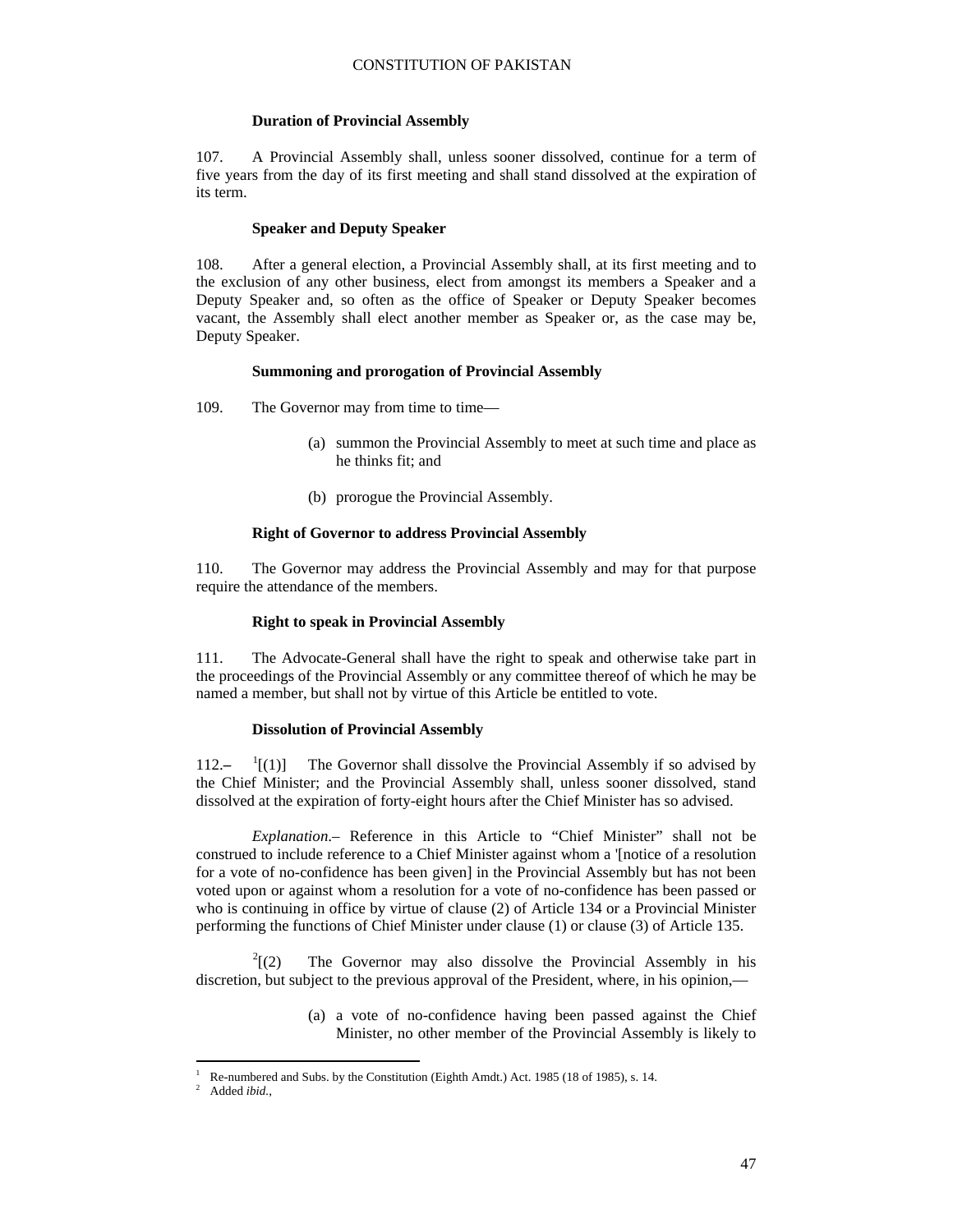command the confidence of the majority of the members of the Provincial Assembly in accordance with the provisions of the Constitution, as ascertained in a session of the Provincial Assembly summoned for the purpose; or

 $\frac{1}{1}$ [(b) a situation has arisen in which the Government of the Province cannot be carried on in accordance with the provisions of the Constitution and an appeal to the electorate is necessary.]

 $2*$ \* \* \* \* \* \* \* \* \*

 $3(3)$ The Governor in case of dissolution of the Provincial Assembly under paragraph (b) of clause (2) shall, within fifteen days of the dissolution, refer the matter to the Supreme Court with the previous approval of the President and the Supreme Court shall decide the reference within thirty days whose decision shall be final.]

### **113. Qualifications and disqualifications for membership of Provincial Assembly**

 $4$ [113. The qualifications and disqualifications for membership of the National Assembly set out in Articles 62 and 63 shall also apply for membership of a Provincial Assembly as if reference therein to "National Assembly" were a reference to "Provincial Assembly" .]

#### **114. Restriction on discussion in Provincial Assembly**

114. No discussion shall take place in a Provincial Assembly with respect to the conduct of any Judge of the Supreme Court or of a High Court in the discharge of his duties.

#### **115. Provincial Government's consent required for financial measures**

115. (1) A Money Bill, or a Bill or amendment which if enacted and brought into operation would involve expenditure from the Provincial Consolidated Fund or withdrawal from the Public Account of the Province shall not be introduced or moved in the Provincial Assembly except by or with the consent of the Provincial Government.

(2) For the purposes of this Article, a Bill or amendment shall be deemed to be a Money Bill if it contains provisions dealing with all or any of the following matters, namely:

- (a) the imposition, abolition, remission, alteration or regulation of any tax;
- (b) the borrowing of money, or the giving of any guarantee, by the Provincial Government or the amendment of the law relating to the financial obligations of that Government;
- (c) the custody of the Provincial Consolidated Fund, the payment of moneys into, or issue of moneys from, that fund;

<sup>1</sup> New paragraph (b) added by the Legal Framework Order, 2002 (C. E's. O. No. 24 of 2002), Art. 3 and Sch., 2

Sub-Clause (b) omitted by the Constitution (Thirteenth Amendment) Act, 1997 (1 of 1997), s. 4.

New clause (3) added by the Constitution (Seventeenth Amdt.) Act, 2003 (3 of 2003), s. 4.

Subs. by P. O. No. 14 of 1985, Art. 2 and Sch., for "Art. 113".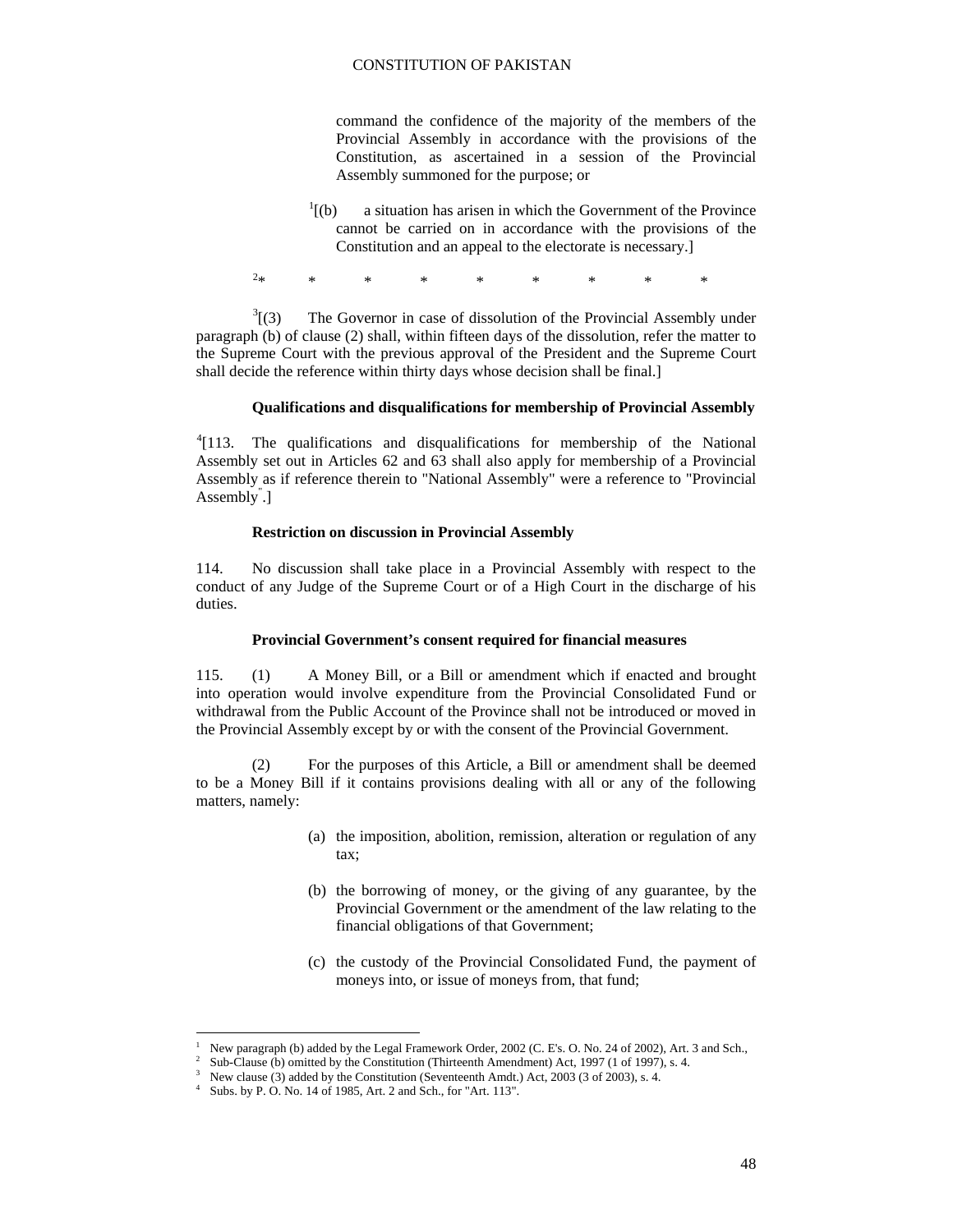- (d) the imposition of a charge upon the Provincial Consolidated Fund, or the abolition or alteration of any such charge;
- (e) the receipt of moneys on account of the Public Account of the Province, the custody or issue of such moneys ; and
- (f) any matter incidental to any of the matters specified in the preceding paragraphs.
- (3) A Bill shall not be deemed to be a Money Bill by reason only that it
	- (a) for the imposition or alteration of any fine or other pecuniary penalty or for the demand or payment of a licence fee or a fee or charge for any service rendered; or
	- (b) for the imposition, abolition, remission, alteration or regulation of any tax by any local authority or body for local purposes.

(4) If any question arises whether a Bill is a Money Bill or not, the decision of the Speaker of the Provincial Assembly thereon shall be final.

(5) Every Money Bill presented to the Governor for assent shall bear a certificate under the hand of the Speaker of the Provincial Assembly that it is a Money Bill and such certificate shall be conclusive for all purposes and shall not be called in question.

#### **116. Governor's assent to Bills**

provides—

 $^{1}[116. (1)]$ When a Bill has been passed by the Provincial Assembly, it shall be presented to the Governor for assent.

(2) When a Bill is presented to the Governor for assent, the Governor shall, within  $^{2}$ [thirty] days,—

- (a) assent to the Bill; or
- (b) in the case of a Bill other than a Money Bill, return the Bill to the Provincial Assembly with a message requesting that the Bill, or any specified provision thereof, be reconsidered and that any amendment specified in the message be considered.

 $3(3)$ When the Governor has returned a Bill to the Provincial Assembly, it shall be reconsidered by the Provincial Assembly and, if it is again passed, with or without amendment, by the Provincial Assembly, by the votes of the majority of the members of the Provincial Assembly present and voting, it shall be again presented to the Governor and the Governor shall not withhold assent therefrom.].

(4) When the Governor has assented to a Bill, it shall become law and be called an Act of Provincial Assembly.

<sup>1</sup> Subs. by P. O. No. 14 of 1985, Art. 2 and Sch., for "Art. 116"

Subs. by the Constitution (Eighth Amdt.) Act, 1985 (18 of 1985), s. 15. for "forty-five".

Subs. *ibid.*, for "clause (3)".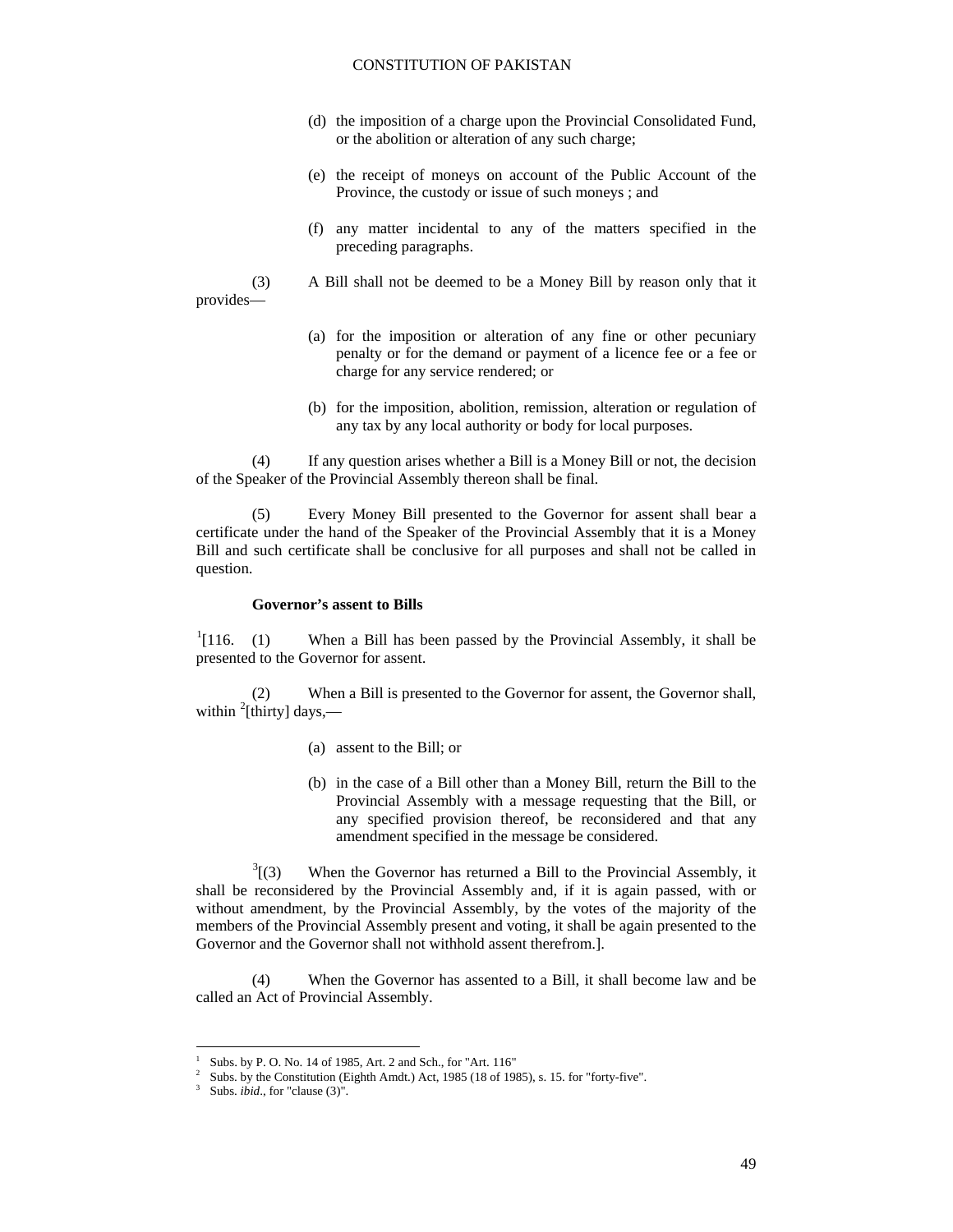(5) No Act of a Provincial Assembly, and no provision in any such Act, shall be invalid by reason only that some recommendation, previous sanction or consent required by the Constitution was not given if that Act was assented to in accordance with the Constitution.]

#### Bill not to lapse on prorogation, etc.

117. (1) A Bill pending in a Provincial Assembly shall not lapse by reason of the prorogation of the Assembly.

(2) A Bill pending in a Provincial Assembly shall lapse on the dissolution of the Assembly.

### *Financial Procedure*

### **118. Provincial Consolidated Fund and Public Account**

118. (1) All revenues received by the Provincial Government, all loans raised by that Government, and all moneys received by it in repayment of any loan, shall form part of a consolidated fund, to be known as the Provincial Consolidated Fund.

- (2) All other moneys—
	- (a) received by or on behalf of the Provincial Government; or
	- (b) received by or deposited with the High Court or any other court established under the authority of the Province;

shall be credited to the Public Account of the Province.

# **119. Custody, etc., of Provincial Consolidated Fund and Public Account**

119. The custody of the Provincial Consolidated Fund, the payment of moneys into that Fund, the withdrawal of moneys therefrom, the custody of other moneys received by or on behalf of the Provincial Government, their payment into, and withdrawal from, the Public Account of the Province, and all matters connected with or ancillary to the matters aforesaid, shall be regulated by Act of the Provincial Assembly or, until provision in that behalf is so made, by rules made by the Governor.

### **Annual Budget Statement**

120. (1) The Provincial Government shall, in respect of every financial year, cause to be laid before the Provincial Assembly statement of the estimated receipts and expenditure of the Provincial Government for that year, in this Chapter referred to as the Annual Budget Statement.

- (2) The Annual Budget Statement shall show separately—
	- (a) the sums required to meet expenditure described by the constitution as expenditure charged upon the Provincial Consolidated Fund; and
	- (b) the sums required to meet other expenditure proposed to be made from the Provincial Consolidated Fund;

and shall distinguish expenditure on revenue account from other expenditure.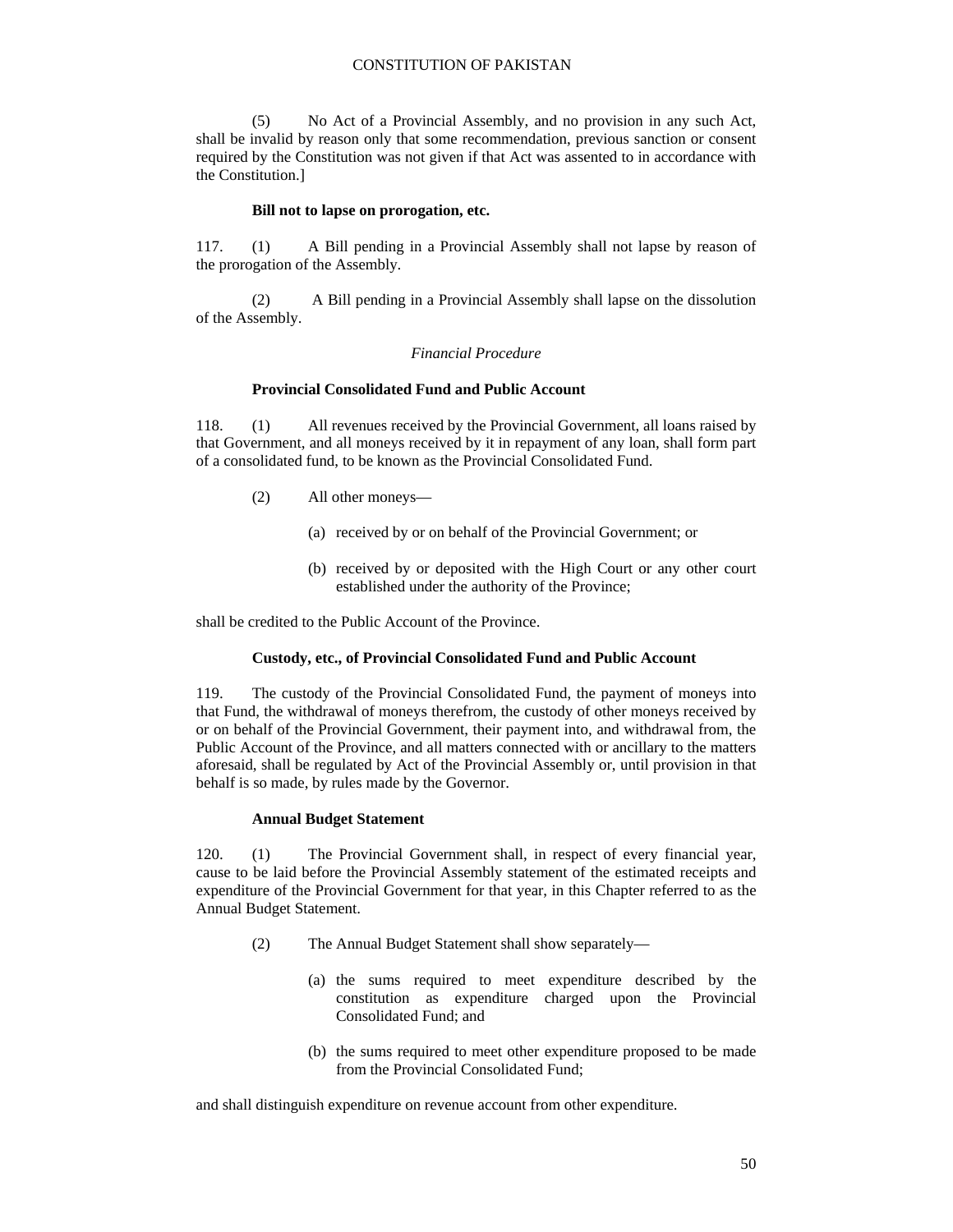## **Expenditure charged upon Provincial Consolidated Fund**

121. The following expenditure shall be expenditure charged upon the Provincial Consolidated Fund:-

- (a) the remuneration payable to the Governor and other expenditure relating to his office, and the remuneration payable to—
	- (i) the Judges of the High Court; and
	- (ii) the Speaker and Deputy Speaker of the Provincial Assembly;
- (b) the administrative expenses, including the remuneration payable to officers and servants, of the High Court and the Secretariat of the Provincial Assembly;
- (c) all debt charges for which the Provincial Government is liable, including interest, sinking fund charges, the repayment or amortisation of capital, and other expenditure in connection with the raising of loans, and the service and redemption of debt on the security of the Provincial Consolidated Fund;
- (d) any sums required to satisfy any judgement, decree or award against the Province by any court or tribunal; and
- (e) any other sums declared by the Constitution or by Act of the Provincial Assembly to be so charged.

### **122. Procedure relating to Annual Budget Statement**

122. (1) So much of the Annual Budget Statement as relates to expenditure charged upon the Provincial Consolidated Fund may be discussed in, but shall not be submitted to the vote of the Provincial Assembly.

(2) So much of the Annual Budget Statement as relates to other expenditure shall be submitted to the Provincial Assembly in the form of demands for grants, and that Assembly shall have power to assent to, or to refuse to assent to, any demand, or to assent to any demand subject to a reduction of the amount specified therein:

Provided that, for a period of ten years from the commencing day or the holding of the second general election to the Provincial Assembly, whichever occurs later, a demand shall be deemed to have been assented to unless, by the votes of a majority of the total membership of the Assembly, it is refused or assented to subject to a reduction of the amount specified therein.

(3) No demand for a grant shall be made except on the recommendation of the Provincial Government.

### **123. Authentication of schedule of authorized expenditure**

123. (1) The Chief Minister shall authenticate by his signature a schedule specifying—

> (a) the grants made or deemed to have been made by the Provincial Assembly under Article 122, and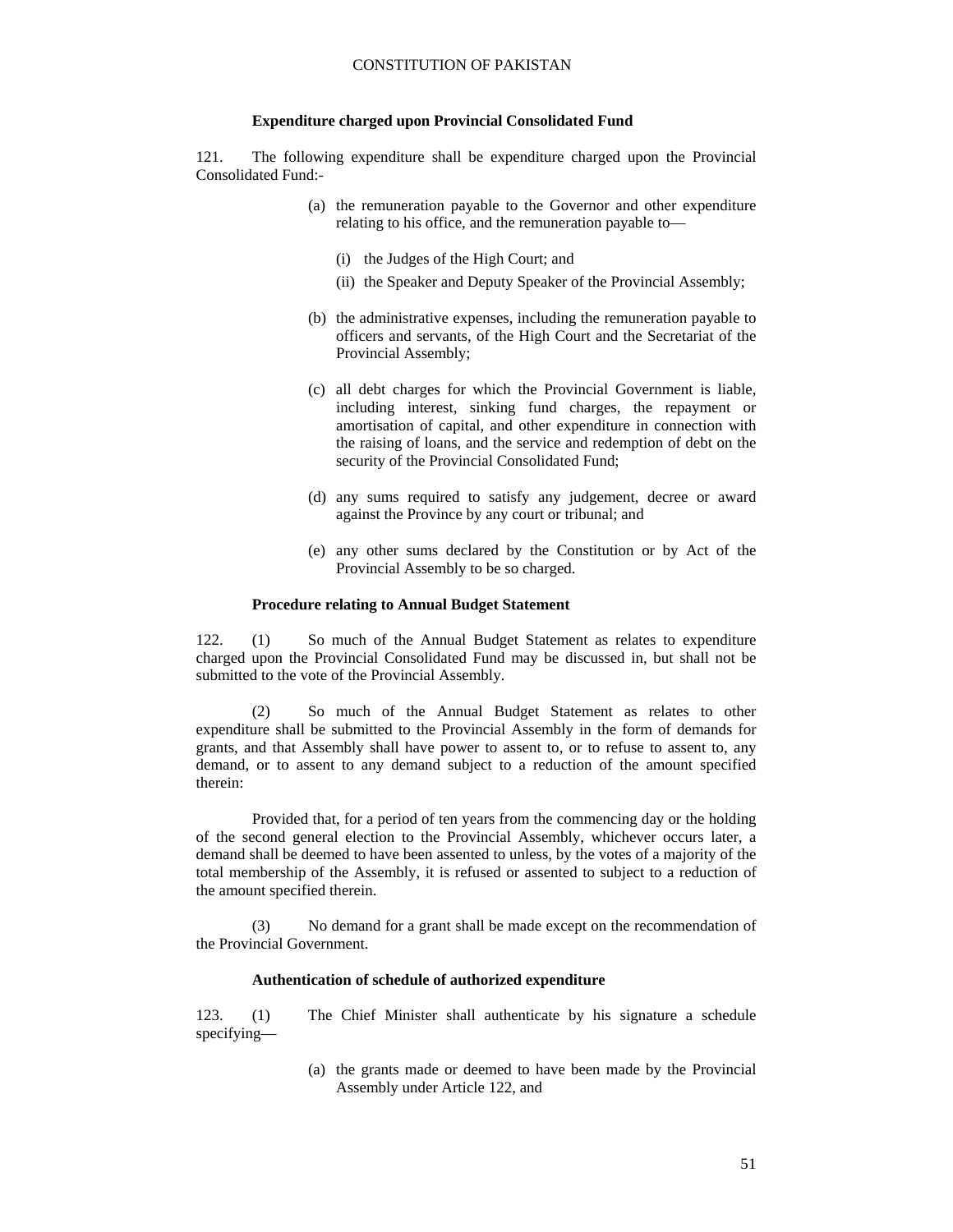(b) the several sums required to meet the expenditure charged upon the Provincial Consolidated Fund but not exceeding, in the case of any sum, the sum shown in the statement previously laid before the Assembly.

(2) The schedule so authenticated shall be laid before the Provincial Assembly, but shall not be open to discussion or vote thereon.

(3) Subject to the Constitution, no expenditure from the Provincial Consolidated Fund shall be deemed to be duly authorized unless it is specified in the schedule so authenticated and such schedule is laid before the Provincial Assembly as required by clause (2).

# **124. Supplementary and excess grant**

124. If in respect of any financial year it is found—

- (a) that the amount authorized to be expended for a particular service for the current financial year is insufficient, or that a need has arisen for expenditure upon some new service not included in the Annual Budget Statement for that year; or
- (b) that any money has been spent on any service during a financial year in excess of the amount granted for that service for that year;

the Provincial Government shall have power to authorize expenditure from the Provincial Consolidated Fund, whether the expenditure is charged by the Constitution upon that Fund or not, and shall cause to be laid before the Provincial Assembly a Supplementary Budget Statement or, as the case may be, an Excess Budget Statement, setting out the amount of that expenditure, and the provisions of Articles 120 to 123 shall apply to those statements as they apply to the Annual Budget Statement.

### **125. Votes on account**

125. Notwithstanding anything contained in the foregoing provisions relating to financial matters, the Provincial Assembly shall have power to make any grant in advance in respect of the estimated expenditure for a part of any financial year, not exceeding three months, pending completion of the procedure prescribed in Article 122 for the voting of such grant and the authentication of the schedule of expenditure in accordance with the provisions of Article 123 in relation to the expenditure.

# Power to authorize expenditure when Assembly stands dissolved

126. Notwithstanding anything contained in the foregoing provisions relating to financial matters, at any time when the Provincial Assembly stands dissolved, the Provincial Government may authorize expenditure from the Provincial Consolidated Fund in respect of the estimated expenditure for a period not exceeding four months in any financial year, pending completion of the procedure prescribed in Article 122 for the voting of grants and the authentication of the schedule of authorized expenditure, in accordance with the provisions of Article 123 in relation to the expenditure.

# **127. Provisions relating to National Assembly, etc., to apply to Provincial Assembly, etc.**

127. Subject to the Constitution, the provisions of clauses (2) to (8) of Article 53, clauses (2) and (3) of Article 54, Article 55, Articles 63 to 67, Article 69, Article 77,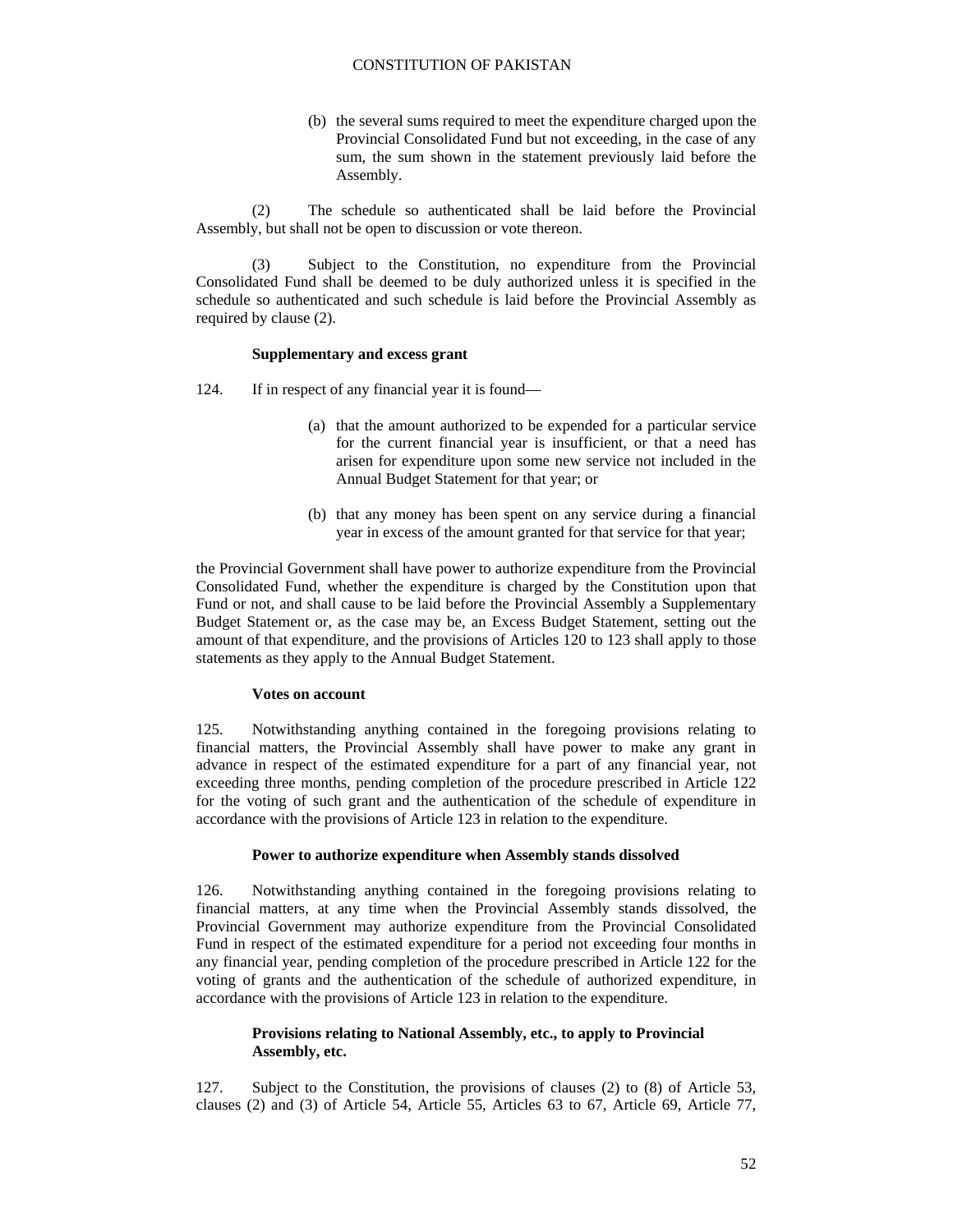Article 87 and Article 88 shall apply to and in relation to a Provincial Assembly or a committee or members thereof or the Provincial Government but so that—

- (a) any reference in those provisions to <sup>1</sup> Majlis-e-Shoora (Parliament)], a House or the National Assembly shall be read as a reference to the Provincial Assembly ;
- (b) any reference in those provisions to the President shall be read as a reference to the Governor of the Province;
- (c) any reference in those provisions to the Federal Government shall be read as a reference to the Provincial Government ;
- (d) any reference in those provisions to the Prime Minister shall be read as a reference to the Chief Minister ;
- (e) any reference in those provisions to a Federal Minister shall be read as a reference to a Provincial Minister;  $2*$
- (f) any reference in those provisions to the National Assembly of Pakistan shall be read as a reference to the Provincial Assembly in existence immediately before the commencing day  $3$ [; and]
- $^{4}$ [(g) the said clause (2) of Article 54 shall have effect as if, in the proviso thereto, for the words "one hundred and thirty" the word "seventy" were substituted]

#### *Ordinances*

#### Power of Governor to promulgate Ordinances

128. (1) The Governor may, except when the Provincial Assembly is in session, if satisfied that circumstances exist which render it necessary to take immediate action, make and promulgate an Ordinance as the circumstances may require.

(2) An Ordinance promulgated under this Article shall have the same force and effect as an Act of the Provincial Assembly and shall be subject to like restrictions as the power of the Provincial Assembly to make laws, but every such Ordinance—

- (a) shall be laid before the Provincial Assembly and shall stand repealed at the expiration of three months from its promulgation or, if before the expiration of that period a resolution disapproving it is passed by the Assembly, upon the passing of that resolution ; and
- (b) may be withdrawn at any time by the Governor.

(3) Without prejudice to the provisions of clause (2), an Ordinance laid before the Provincial Assembly shall be deemed to be a Bill introduced in the Provincial Assembly.

<sup>1</sup>  $\frac{1}{2}$  See footnote 3 on page 3, *supra*.

The word "and" omitted by the Constitution (First Amdt.) Act. 1974 (33 of 1974), s.7 (w.e.f the 4th May.  $\frac{1974}{\text{Subs}}$ .

 $S$ ubs. *ibid.*, s. 7 for full stop.

Paragraph (g) *added ibid*.,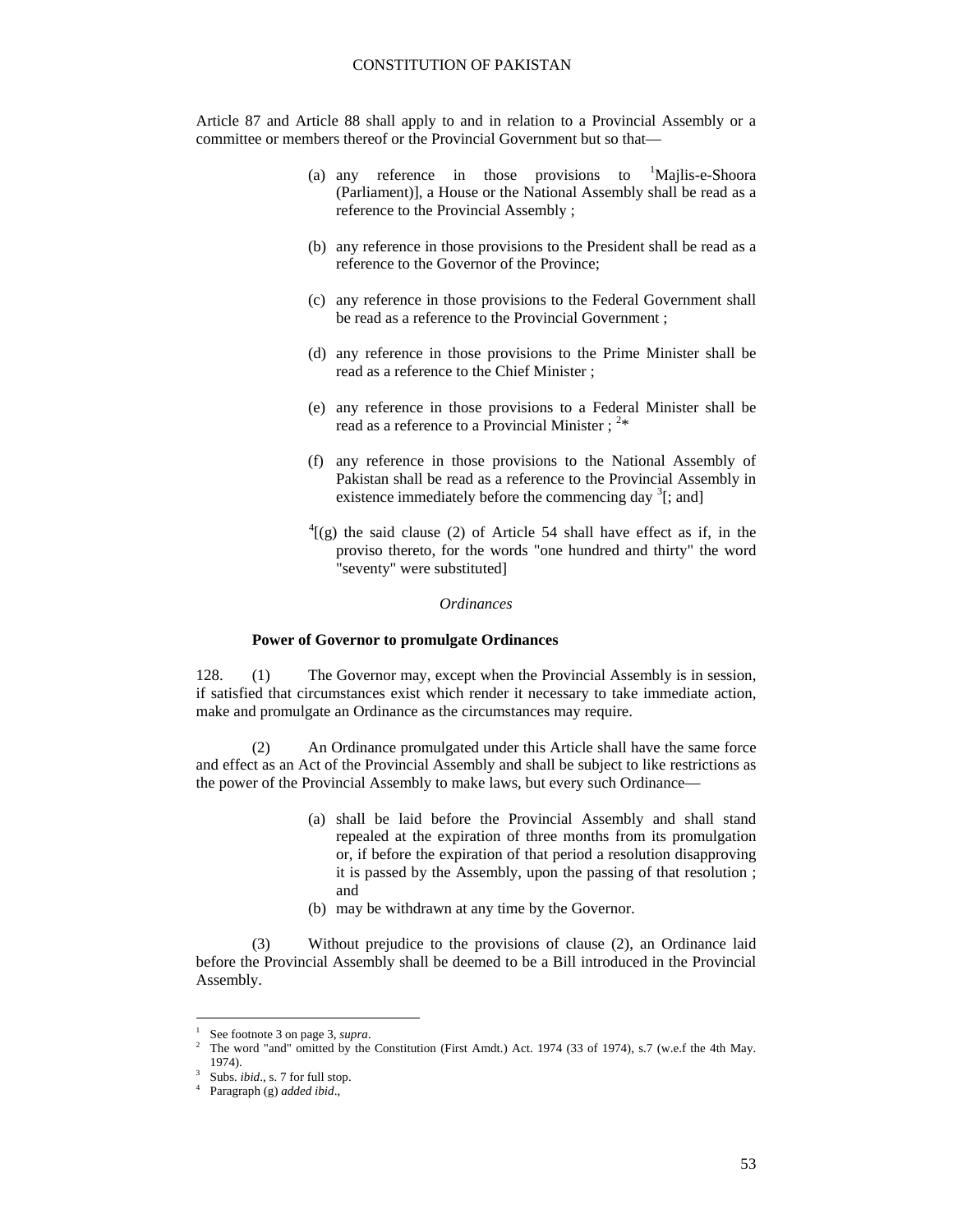# CHAPTER 3. – THE PROVINCIAL GOVERNMENTS

### **Exercise of executive authority of the Province**

 $1$ [129. The executive authority of the Province shall vest in the Governor and shall be exercised by him, either directly or through officers subordinate to him, in accordance with the Constitution.

### **130. The Cabinet**

130. (1) There shall be a Cabinet of Ministers, with the Chief Minister at its head, to aid and advise the Governor in the exercise of his functions.

(2) The Governor shall appoint from amongst the members of the Provincial Assembly a Chief Minister who, in his opinion, is likely to command the confidence of the majority of the members of the Provincial Assembly.

 $2^2$ [(2A) Notwithstanding anything contained in clause (2), after the twentieth day of March, one thousand nine hundred and eighty-eight, the Governor shall invite the member of the Provincial Assembly to be the Chief Minister who commands the confidence of the majority of the members of the Provincial Assembly, as ascertained in a session of the Assembly summoned for the purpose in accordance with the provisions of the Constitution :

Provided that nothing contained in this clause shall apply to a Chief Minister holding office on the twentieth day of March, one thousand nine hundred and eightyeight, in accordance with the provisions of the Constitution.].

(3) The person appointed under clause (2)  ${}^{I}$ [or, as the case may be, invited under clause (2A)] shall, before entering upon the office, make before the Governor oath in the form set out in the Third Schedule and shall within a period of sixty days thereof obtain a vote of confidence from the Provincial Assembly.

(4) The Cabinet shall be collectively responsible to the Provincial Assembly.

 $\frac{3}{5}$ [(5) The Chief Minister shall hold office during the pleasure of the Governor, but the Governor shall not exercise his powers under this clause unless he is satisfied that the Chief Minister does not command the confidence of the majority of the members of the Provincial Assembly, in which case he shall summon the Provincial Assembly and require the Chief Minister to obtain a vote of confidence from the Assembly.].

(6) The Chief Minister may, by writing under his hand addressed to the Governor, resign his office.

(7) A Minister who for any period of six consecutive months is not a member of the Provincial Assembly shall, at the expiration of that period, cease to be a Minister, and shall not before the dissolution of that Assembly be again appointed a Minister unless he is elected a member of that Assembly.

<sup>1</sup> Subs. by P.O. No. 14 of 1985, Art. 2 and Sch. for "Arts. 129, 130 and 131"

Ins. by the Constitution (Eighth Arndt.) Act, 1985 (18 of 1985), s. 16.

<sup>3</sup> Subs. ibid., for "clause (5)".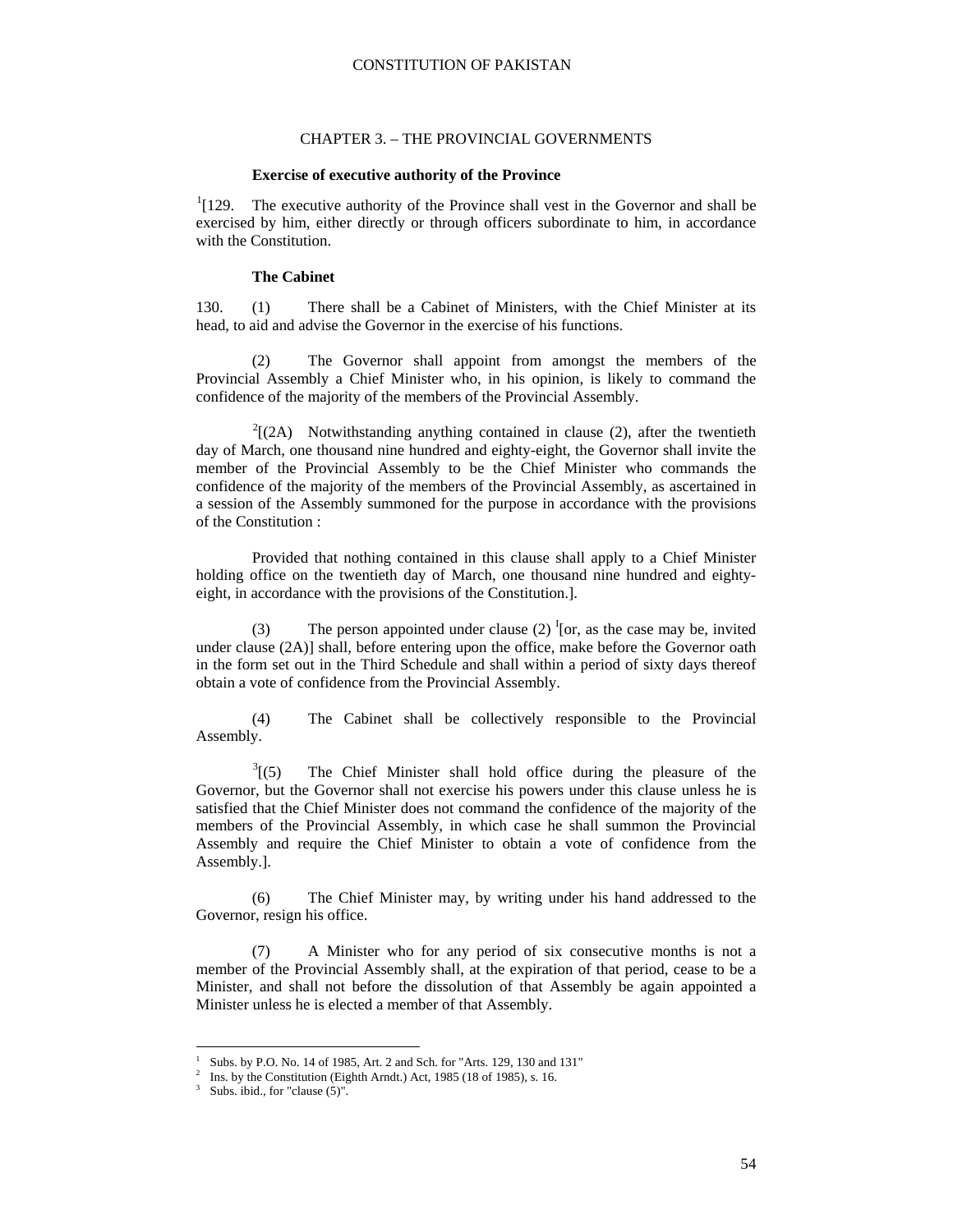(8) Nothing contained in this Article shall be construed as disqualifying the Chief Minister or any other Minister for continuing in office during any period during which the Provincial Assembly stands dissolved, or as preventing the appointment of any person as Chief Minister or other Minister during any such period.

# **131. Duties of Chief Minister in relation to Governor**

- 131. It shall be the duty of the Chief Minister—
	- (a) to communicate to the Governor all decisions of the Cabinet relating to the administration of the affairs of the Province and proposals for legislation ;
	- (b) to furnish such information relating to the administration of the affairs of the Province and proposals for legislation as the Governor may call for ; and
	- (c) if the Governor so requires, to submit for consideration of the Cabinet any matter on which a decision has been taken by the Chief Minister or a Minister but which has not been considered by the Cabinet.].

# **132. Provincial Ministers**

 $^{1}[132. (1)]$ Subject to clauses (7) and (8) of Article 130, the Governor shall appoint Provincial Ministers from amongst members of the Provincial Assembly on the advice of the Chief Minister.

(2) Before entering upon office, a Provincial Minister shall make before the Governor oath in the form set out in the Third Schedule.

(3) A Provincial Minister may, by writing under his hand addressed to the Governor, resign his office or may be removed from office by the Governor on the advice of the Chief Minister.

### **133. Chief Minister continuing in office**

133. The Governor may ask the Chief Minister to continue to hold office until his successor enters upon the office of Chief Minister.]

134. [*Resignation by Chief Minister] Omitted by P.O. No. 14 of 1985, Art. 2 and Sch.*

135. *[Provincial Minister performing functions of Chief Minister.] Omitted by P.O. No. 14 of 1985, Art. 2 and Sch.*

# **136. Vote of no-confidence against Chief Minister**

<sup>2</sup> [136. (1) A resolution for a vote of no-confidence moved by not less than twenty

<sup>1</sup> Subs. by P. O. No. 14 of 1985, Art. 2 and Sch., for "Arts. 132 and 133".

<sup>2</sup> Subs. by P. O. No. 14 of 1985, Art. 2 and Sch.. for "Art. 136".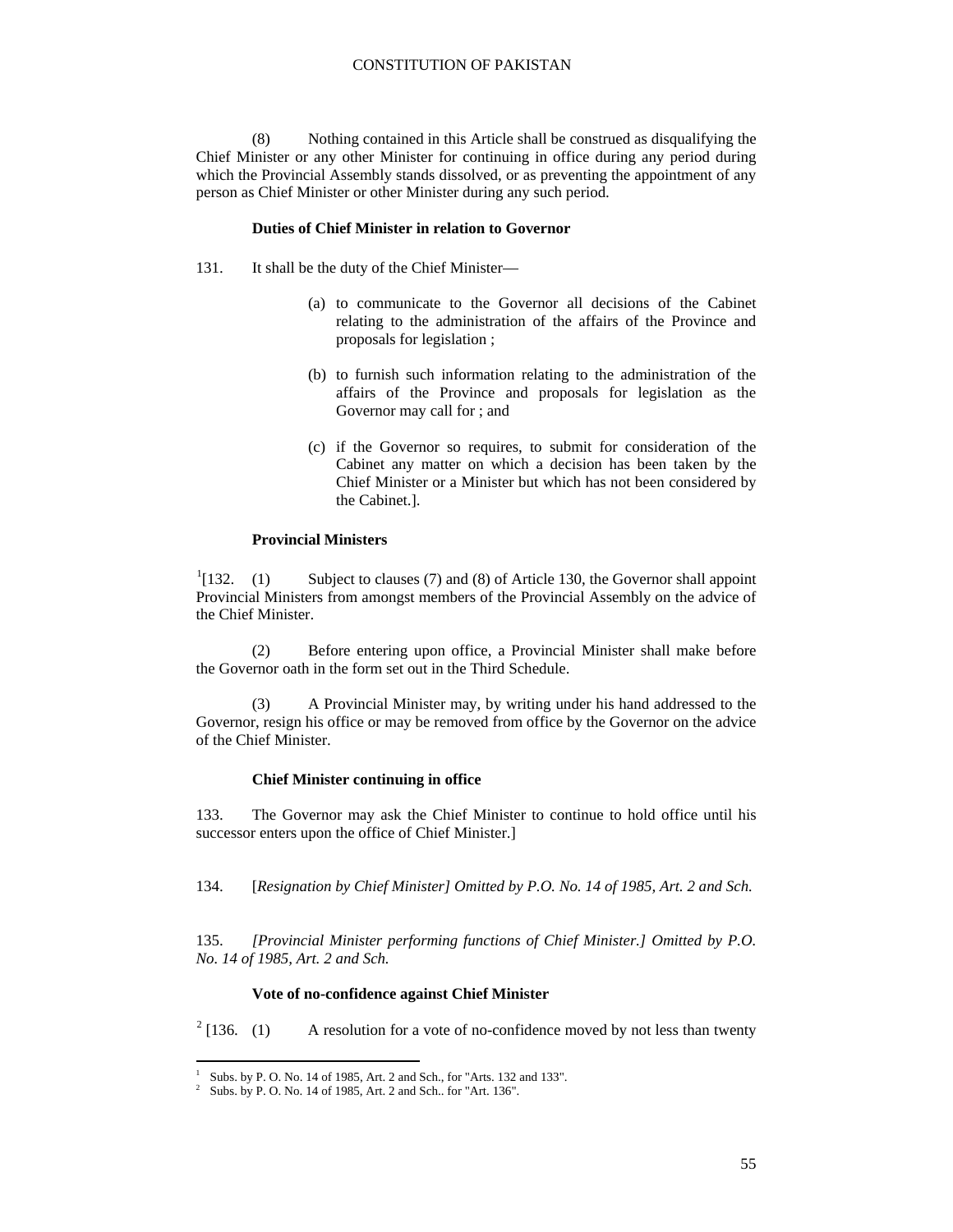per centum of the total membership of the Provincial Assembly may be passed against the Chief Minister by the Provincial Assembly.

(2) A resolution referred to in clause (1) shall not be voted upon before the expiration of three days, or later than seven days, from the day on which such resolution is moved in the Provincial Assembly.

(3) If the resolution referred to in clause (l) is passed by a majority of the total membership of the Provincial Assembly, the Chief Minister shall cease to hold office.]

### **137. Extent of executive authority of Province**

137. Subject to the Constitution, the executive authority of the Province shall extend to the matters with respect to which the Provincial Assembly has power to make laws :

Provided that, in any matter with respect to which both <sup>1</sup>[Majlis-e-Shoora (Parliament)] and the Provincial Assembly of a Province have power to make laws, the executive authority of the Province shall be subject to, and limited by, the executive authority expressly conferred by the Constitution or by law made by  $2$ [Majlis-e-Shoora (Parliament)] upon the Federal Government or authorities thereof.

### **138. Conferring of functions on subordinate authorities**

138. On the recommendation of the Provincial Government, the Provincial Assembly may by law confer functions upon officers or authorities subordinate to the Provincial Government.

### **139. Conduct of business of Provincial Government**

 $^{2}$ [139. (1) All executive actions of the Provincial Government shall be expressed to be taken in the name of the Governor.

(2) The Governor shall by rules specify the manner in which orders and other instruments made and executed in his name shall he authenticated, and the validity of any order or instrument so authenticated shall not be questioned in any court on the ground that it was not made or executed by the Governor.

(3) The Governor shall also make rules for the allocation and transaction of the business of the Provincial Government.]

# **140. Advocate General for a Province**

140. (1) The Governor of each Province shall appoint a person, being a person qualified to be appointed a Judge of the High Court, to be the Advocate General for the Province.

(2) It shall be the duty of the Advocate-General to give advice to the Provincial Government upon such legal matters, and to perform such other duties of a legal character, as may be referred or assigned to him by the Provincial Government.

<sup>1</sup> See footnote 3 on page 3, *supra*. 2

Subs. by P O. No. 14 of 1985, Art. 2 and Sch., for "Art. 139".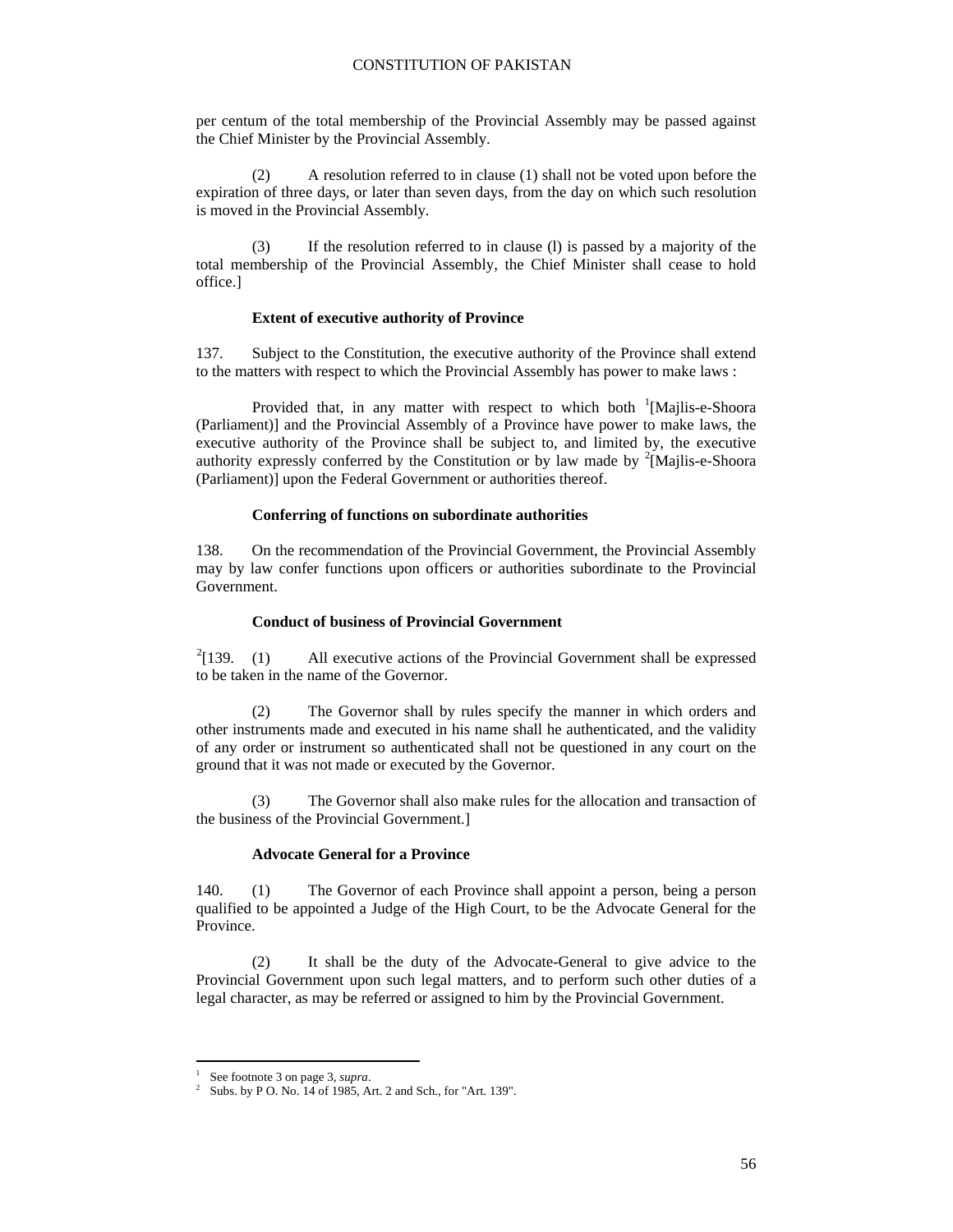(3) The Advocate-General shall hold office during the pleasure of the Governor.

(4) The Advocate-General may, by writing under his hand addressed to the Governor, resign his office.

# **Local Government**

<sup>1</sup>[140A. Each Province shall, by law, establish a local government system and devolve political, administrative and financial responsibility and authority to the elected representatives of the local governments.]

\_\_\_\_\_\_\_\_\_\_\_

 1 New Article 140A ins. by the Legal Framework Order, 2002 (C. E's O. No. 24 of 2002), Art. 3 and Sch.,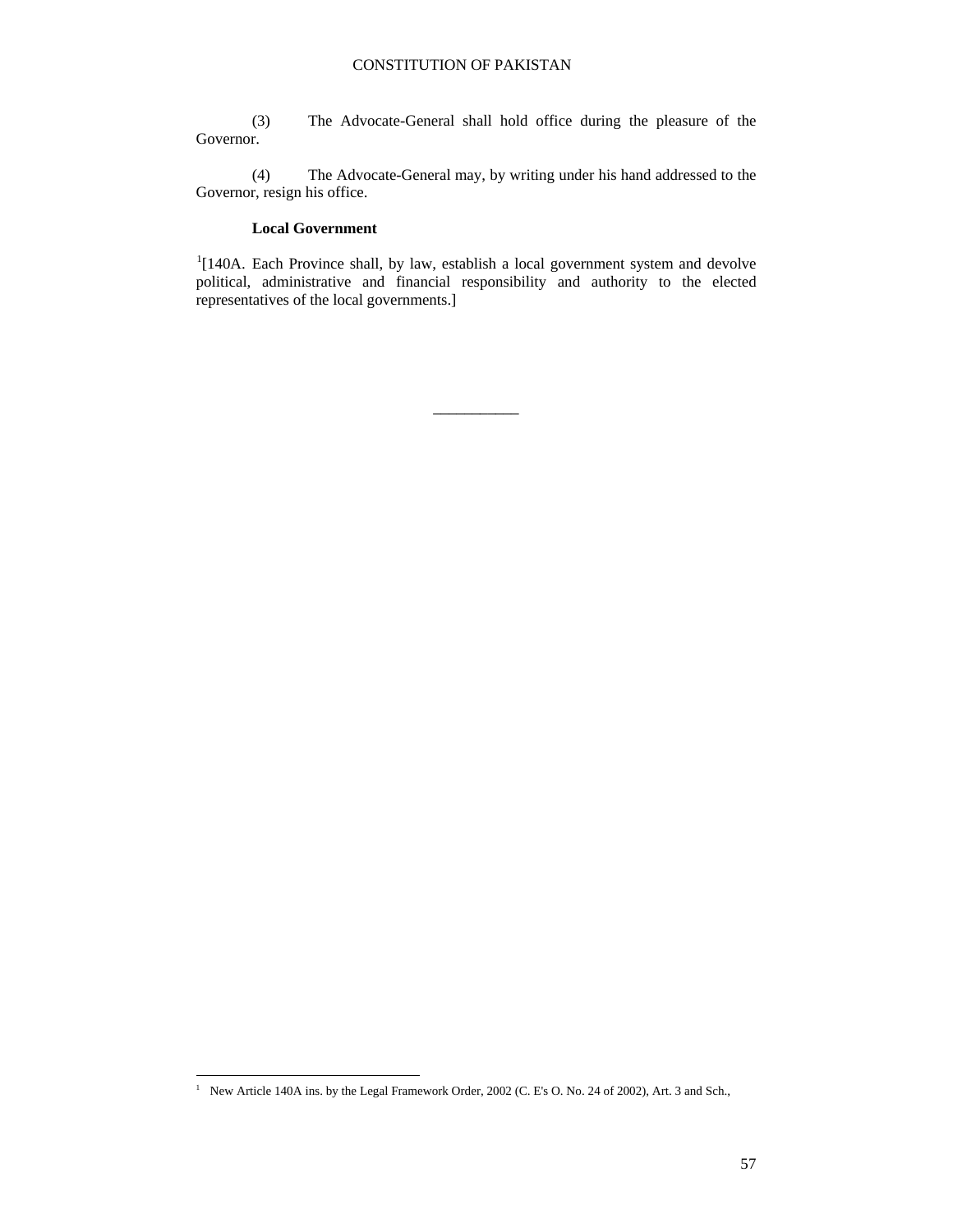# **PART V**

# **Relations Between Federation and Provinces**

# CHAPTER 1. – DISTRIBUTION OF LEGISLATIVE POWERS

# **Extent of Federal and Provincial laws**

141. Subject to the Constitution, <sup>1</sup>[Majlis-e-Shoora (Parliament)] may make laws (including laws having extra-territorial operation) for the whole or any part of Pakistan, and a Provincial Assembly may make laws for the Province or any part thereof.

# **142. Subject-matter of Federal and Provincial laws**

- 142. Subject to the Constitution—
	- (a)  $\frac{1}{2}$ [Majlis-e-Shoora (Parliament)] shall have exclusive power to make laws with respect to any matter in the Federal Legislative List;
	- (b) <sup>1</sup> [Majlis-e-Shoora (Parliament)], and a Provincial Assembly also, shall have power to make laws with respect to any matter in the Concurrent Legislative List;
	- (c) a Provincial Assembly shall, and  ${}^{1}[$ Majlis-e-Shoora (Parliament)] shall not, have power to make laws with respect to any matter not enumerated in either the Federal Legislative List or the Concurrent Legislative List; and
	- (d) <sup>1</sup> [Majlis-e-Shoora (Parliament)] shall have exclusive power to make laws with respect to matters not enumerated in either of the Lists for such areas in the Federation as are not included in any Province.

# **143. Inconsistency between Federal and Provincial laws**

143. If any provision of an Act of a Provincial Assembly is repugnant to any provision of an Act of <sup>1</sup>[Majlis-e-Shoora (Parliament)] which <sup>1</sup>[Majlis-e-Shoora (Parliament)] is competent to enact, or to any provision of any existing law with respect to any of the matters enumerated in the Concurrent Legislative List, then the Act of 1  $\frac{1}{2}$ [Majlis-e-Shoora (Parliament)], whether passed before or after the Act of the Provincial Assembly, or, as the case may be, the existing law, shall prevail and the Act of the Provincial Assembly shall, to the extent of the repugnancy, be void.

# **144. Power of Majlis-e-Shoora (Parliament) to legislate for two or more Provinces by consent**

144. (1) If two or more Provincial Assemblies pass resolutions to the effect that <sup>1</sup>[Majlis-e-Shoora (Parliament)] may by law regulate any matter not enumerated in either List in the Fourth Schedule, it shall be lawful for  $\frac{1}{1}$ [Majlis-e-Shoora (Parliament)] to pass an Act for regulating that matter accordingly, but any act so

 1 See footnote 3 on page 3, *supra*.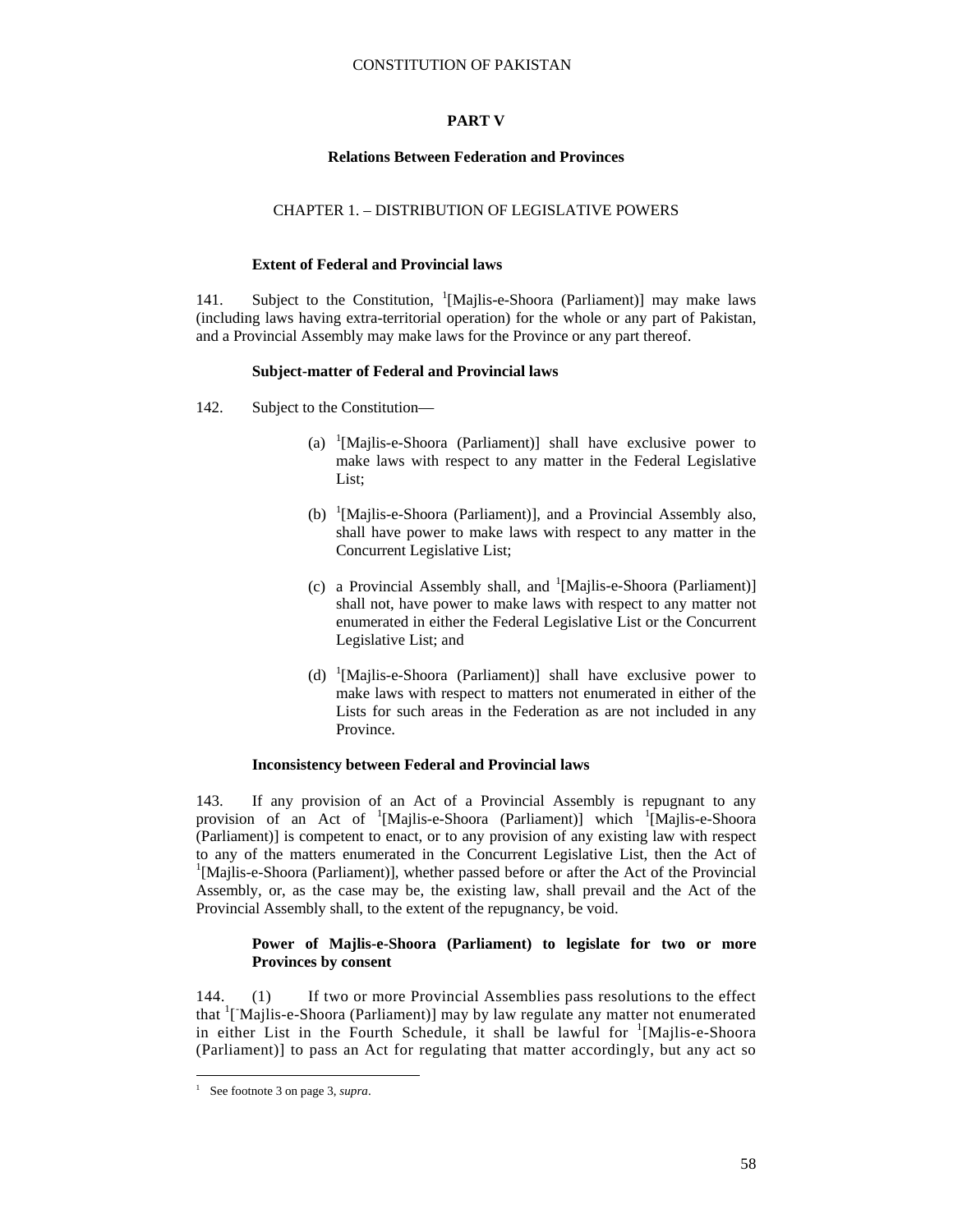passed may, as respects any Province to which it applies, be amended or repealed by Act of the Assembly of that Province.

 $1_{\ast}$ \* \* \* \* \* \* \* \* \*

# CHAPTER 2. – ADMINISTRATIVE RELATIONS BETWEEN FEDERATION AND PROVINCES

# Power of President to direct Governor to discharge certain functions as his **Agent**

145. (1) The President may direct the Governor of any Province to discharge as his Agent, either generally or in any particular matter, such functions relating to such areas in the Federation which are not included in any Province as may be specified in the direction.

(2) The provisions of Article 105 shall not apply to the discharge by the Governor of his functions under clause (1).

# Power of Federation to confer powers, etc., on Provinces, in certain cases

146. (1) Notwithstanding anything contained in the Constitution, the Federal Government may, with the consent of the Government of a Province, entrust either conditionally or unconditionally to that Government, or to its officers functions in relation to any matter to which the executive authority of the Federation extends.

(2) An Act of '[Majlis-e-Shoora (Parliament)] may, notwithstanding that it relates to a matter with respect to which a Provincial Assembly has no power to make laws, confer powers and impose duties upon a Province or officers and authorities thereof.

(3) Where by virtue of this Article powers and duties have been conferred or imposed upon a Province or officers or authorities thereof, there shall be paid by the Federation to the Province such sum as may be agreed or, in default of agreement, as may be determined by an arbitrator appointed by the Chief Justice of Pakistan, in respect of any extra costs of administration incurred by the Province in connection with the exercise of those powers or the discharge of those duties.

# Power of the Provinces to entrust functions to the Federation

147. Notwithstanding anything contained in the Constitution, the Government of a Province may, with the consent of the Federal Government, entrust, either conditionally or unconditionally, to the Federal Government, or to its officers, functions in relation to any matter to which the executive authority of the Province extends.

# **148. Obligation of Provinces and Federation**

148. (1) The executive authority of every Province shall be so exercised as to secure compliance with Federal laws which apply in that Province.

(2) Without prejudice to any other provision of this Chapter, in the exercise of the executive authority of the Federation in any Province regard shall be had to the interests of that Province.

 1 Clause (2) omitted by the Constitution (Eighth Amdt.) Act, 1985 (18 of 1985), s.17.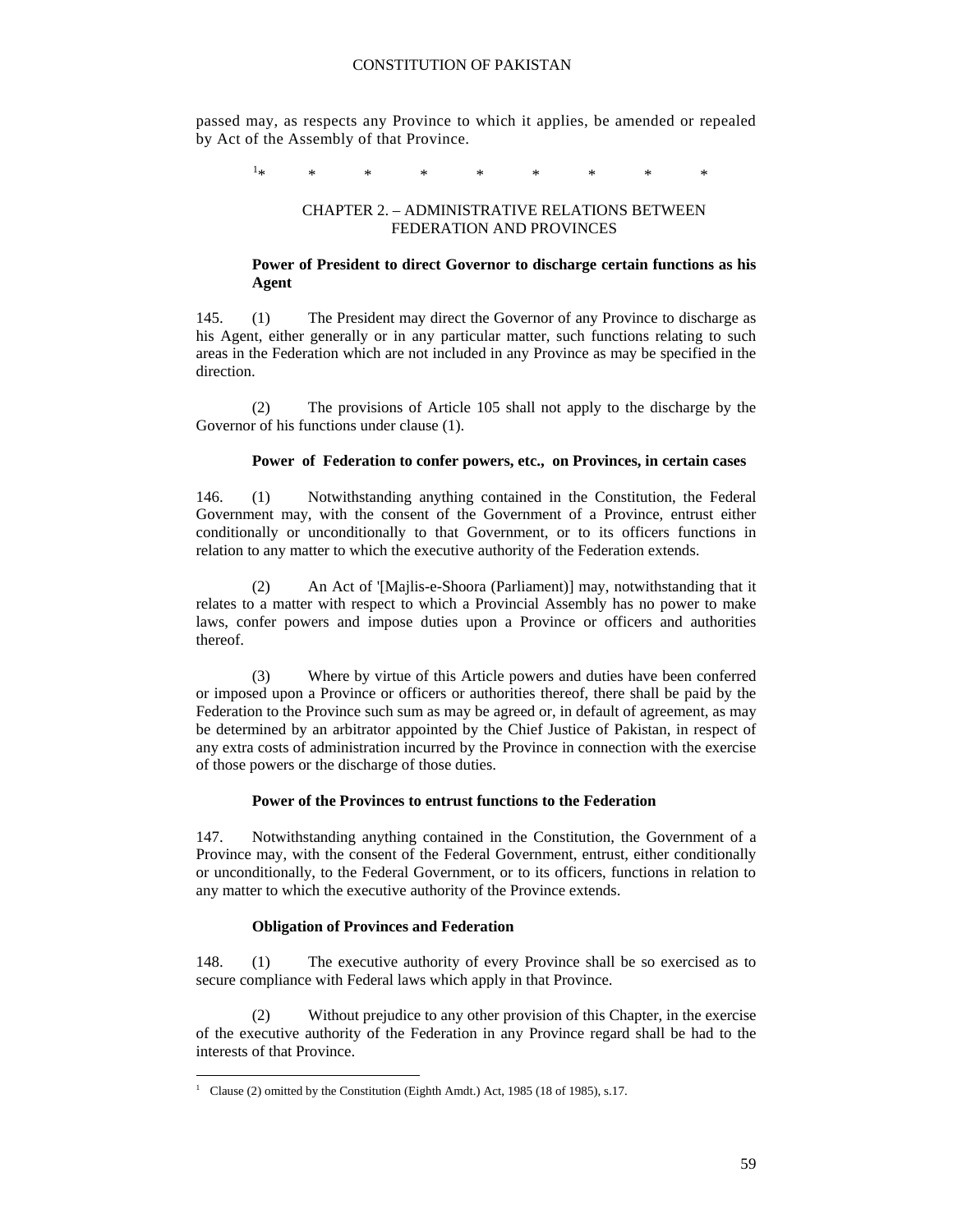(3) It shall be the duty of the Federation to protect every Province against external aggression and internal disturbances and to ensure that the Government of every Province is carried on in accordance with the provisions of the Constitution.

### **149. Directions to Provinces in certain cases**

149. (1) The executive authority of every Province shall be so exercised as not to impede or prejudice the exercise of the executive authority of the Federation, and the executive authority of the Federation shall extend to the giving of such directions to a Province as may appear to the Federal Government to be necessary for that purpose.

(2) The executive authority of the Federation shall also extend to the giving of directions to a Province as to the carrying into execution therein of any Federal law which relates to a matter specified in the Concurrent Legislative List and authorises the giving of such directions.

(3) The executive authority of the Federation shall also extend to the giving of directions to a Province as to the construction and maintenance of means of communication declared in the direction to be of national or strategic importance.

(4) The executive authority of the Federation shall also extend to the giving of directions to a Province as to the manner in which the executive authority thereof is to be exercised for the purpose of preventing any grave menace to the peace or tranquillity or economic life of Pakistan or any part thereof.

### **150. Full faith and credit for public acts, etc.**

150. Full faith and credit shall be given throughout Pakistan to public acts and records, and judicial proceedings of every Province.

# **151. Inter-Provincial trade**

151. (1) Subject to clause (2), trade, commerce and intercourse throughout Pakistan shall be free.

 $(2)$  $\frac{1}{2}$ [Majlis-e-Shoora (Parliament)] may by law impose such restrictions on the freedom of trade, commerce or inter-course between one Province and another or within any part of Pakistan as may be required in the public interest.

(3) A Provincial Assembly or a Provincial Government shall not have power to—

- (a) make any law, or take any executive action, prohibiting or restricting the entry into, or the export from, the Province of goods of any class or description, or
- (b) impose a tax which, as between goods manufactured or produced in the Province and similar goods not so manufactured or produced, discriminates in favour of the former goods or which, in the case of goods manufactured or produced outside the Province discriminates between goods manufactured or produced in any area in Pakistan and similar goods manufactured or produced in any other area in Pakistan.

<sup>1</sup> See footnote 3 on page 3, *supra*.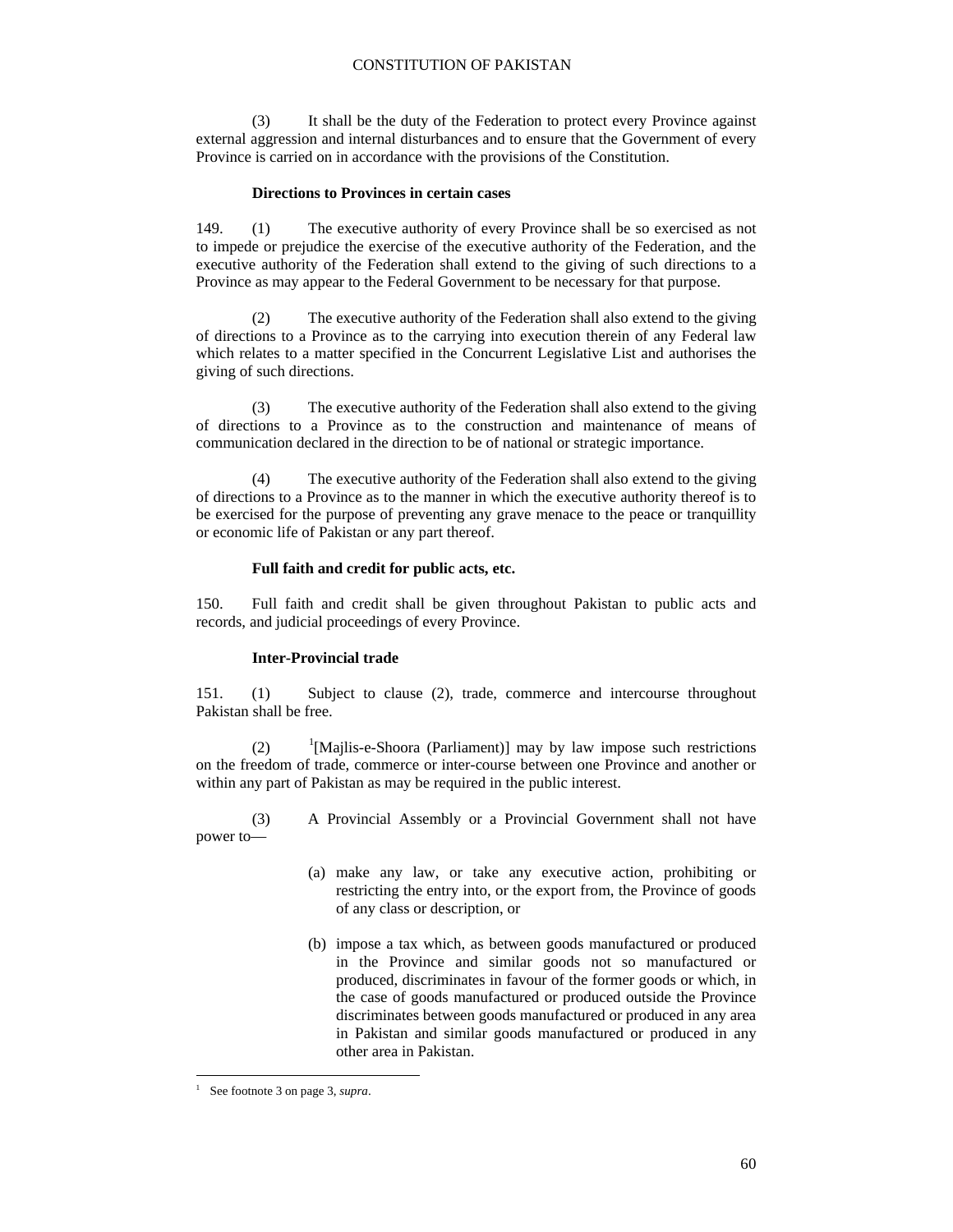(4) An Act of a Provincial Assembly which imposes any reasonable restriction in the interest of public health, public order or morality, or for the purpose of protecting animals or plants from disease or preventing or alleviating any serious shortage in the Province of any essential commodity shall not, if it was made with the consent of the President, be invalid.

### **152. Acquisition of land for Federal purposes**

152. The Federation may, if it deems necessary to acquire any land situate in a Province for any purpose connected with a matter with respect to which <sup>1</sup>[Majlis-e-Shoora (Parliament)] has power to make laws, require the Province to acquire the land on behalf, and at the expense, of the Federation or, if the land belongs to the Province, to transfer it to the Federation on such terms as may be agreed or, in default of agreement, as may be determined by an arbitrator appointed by the Chief Justice of Pakistan.

# CHAPTER 3. – SPECIAL PROVISIONS

152A. [*National Security Council*.] *Omitted by the Constitution (Seventeenth Amdt.) Act 2003 (3 of 2003), s. 5, which was previously ins. by C.E's. O. No. 24 of 2002, Art. 3 and Sch., as amended by various enactments.* 

# **153. Council of Common Interests**

153. (1) There shall be a Council of Common Interests, in this Chapter referred to as the Council, to be appointed by the President.

- (2) The members of the Council shall be—
	- (a) the Chief Ministers of the Provinces, and
	- (b) an equal number of members from the Federal Government to be nominated by the Prime Minister from time to time.

(3) The Prime Minister, if he is a member of the Council, shall be the Chairman of the Council but, if at any time he is not a member, the President may nominate a Federal Minister who is a member of the Council to be its Chairman.

(4) The Council shall be responsible to  ${}^{1}$ [Majlis-e-Shoora (Parliament).]

### **154. Functions and rules of procedure**

154. (1) The Council shall formulate and regulate policies in relation to matters in Part II of the Federal Legislative List and, in so far as it is in relation to the affairs of the Federation, the matter in entry 34 (electricity) in the Concurrent Legislative List, and shall exercise supervision and control over related institutions.

(2) The decisions of the Council shall be expressed in terms of the opinion of the majority.

(3) Until <sup>1</sup>[Majlis-e-Shoora (Parliament)] makes provision by law in this behalf, the Council may make its rules of procedure.

<sup>1</sup> See footnote 3 on page 3, *supra*.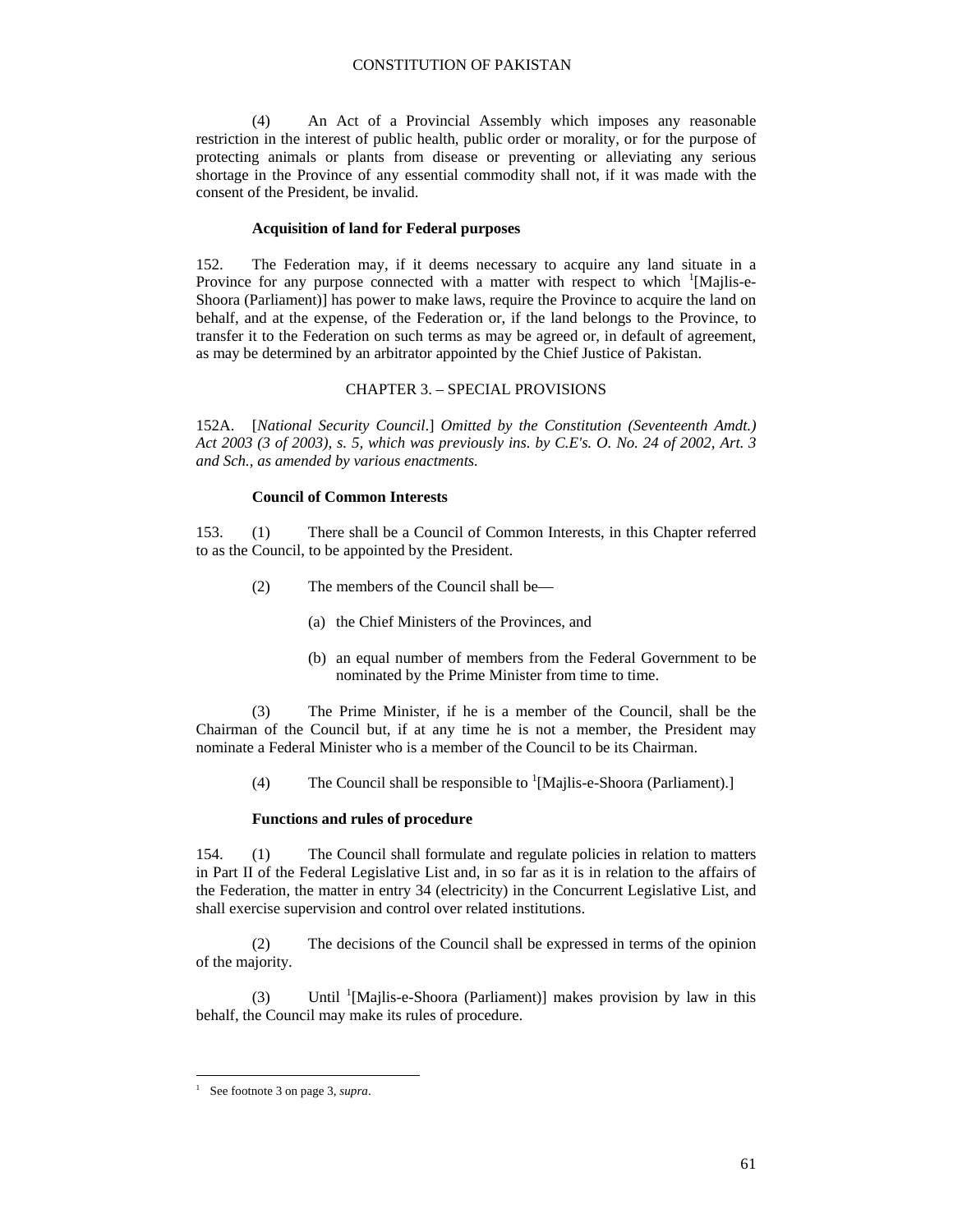$(4)$  $\frac{1}{2}$ [Majlis-e-Shoora (Parliament)] in joint sitting may from time to time by resolution issue directions through the Federal Government to the Council generally or in a particular matter to take action as <sup>1</sup>[Majlis-e-Shoora (Parliament)] may deem just and proper and such directions shall be binding on the Council.

(5) If the Federal Government or a Provincial Government is dissatisfied with a decision of the Council, it may refer the matter to  $\frac{1}{2}$ [Majlis-e-Shoora (Parliament)] in a joint sitting whose decision in this behalf shall be final.

# **155. Complaints as to interference with water supplies**

155. (1) If the interests of a Province, the Federal Capital or the Federally Administered Tribal Areas, or any of the inhabitants thereof, in water from any natural source of supply have been or are likely to be affected prejudicially by —

- (a) any executive act or legislation taken or passed or proposed to be taken or passed, or
- (b) the failure of any authority to exercise any of its powers with respect to the use and distribution or control of water from that source,

the Federal Government or the Provincial Government concerned may make a complaint in writing to the Council.

(2) Upon receiving such complaint, the Council shall, after having considered the matter, either give its decision or request the President to appoint a commission consisting of such persons having special knowledge and experience in irrigation, engineering, administration, finance or law as he may think fit, hereinafter referred to as the Commission.

(3) Until <sup>1</sup>[Majlis-e-Shoora (Parliament)] makes provision by law in this behalf, the provisions of the Pakistan Commissions of Inquiry Act, 1956, as in force immediately before the commencing day shall apply to the Council or the Commission as if the Council or the Commission were a Commission appointed under that Act to which all the provisions of section 5 thereof applied and upon which the power contemplated by section 10A thereof had been conferred.

(4) After considering the report and supplementary report, if any, of the Commission, the Council shall record its decision on all matters referred to the Commission.

 (5) Notwithstanding any law to the contrary, but subject to the provisions of clause (5) of Article 154, it shall be the duty of the Federal Government and the Provincial Government concerned in the matter in issue to give effect to the decision of the Council faithfully according to its terms and tenor.

(6) No proceeding shall lie before any court at the instance of any party to a matter which is or has been in issue before the Council, or of any person whatsoever, in respect of a matter which is actually or has been or might or ought to have been a proper subject of complaint to the Council under this Article.

<sup>1</sup> See footnote 3 on page 3, *supra*.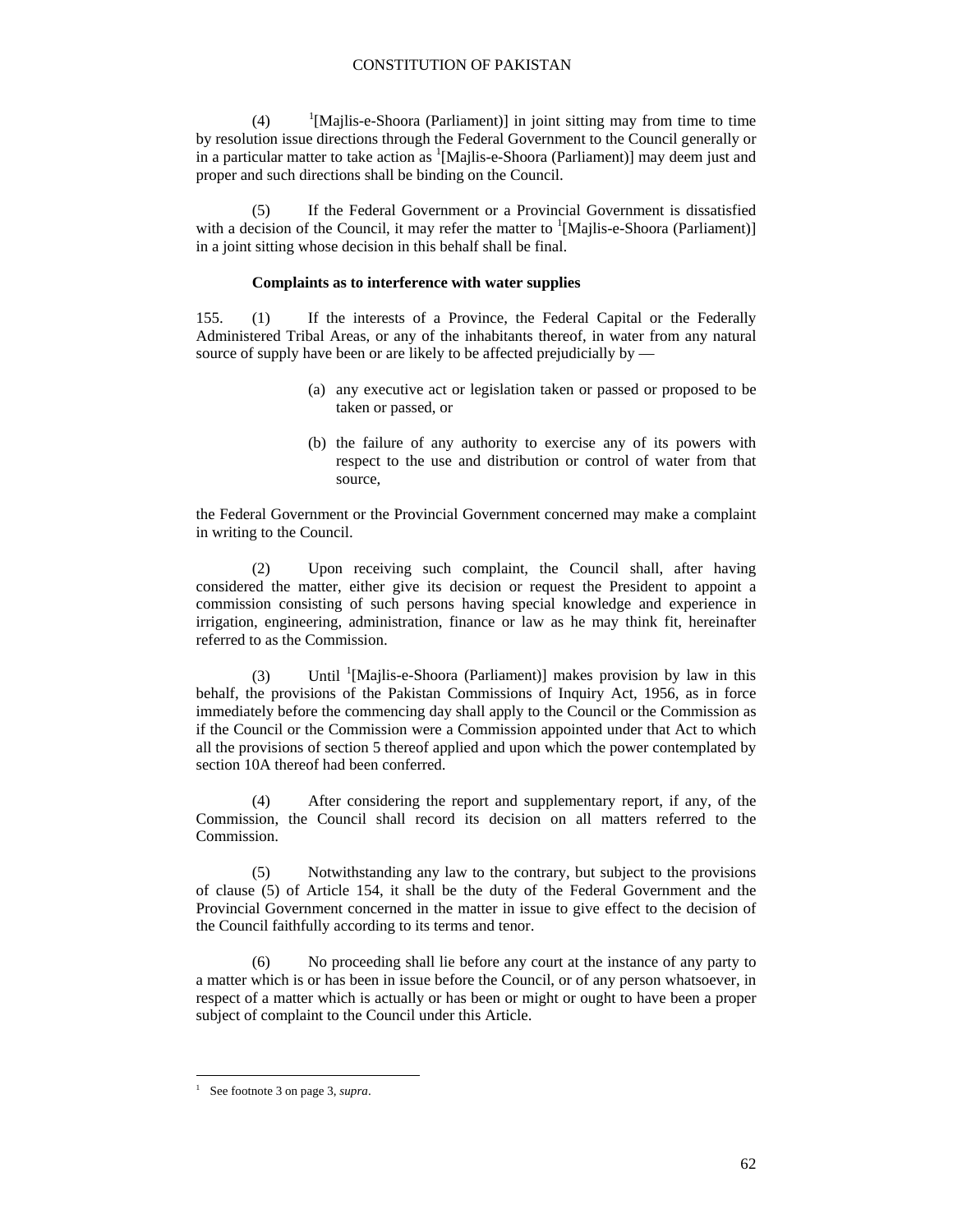### **156. National Economic Council**

156. (1) The President shall constitute a National Economic Council consisting of the Prime Minister, who shall be its Chairman, and such other members as the President may determine:

Provided that the President shall nominate one member from each Province on the recommendation of the Government of that Province.

(2) The National Economic Council shall review the overall economic condition of the country and shall, for advising the Federal Government and the Provincial Governments, formulate plans in respect of financial, commercial, social and economic policies; and in formulating such plans, it shall be guided by the Principles of Policy set-out in Chapter 2 of Part II.

#### **157. Electricity**

157. (1) The Federal Government may in any Province construct or cause to be constructed hydro-electric or thermal power installations or grid stations for the generation of electricity and lay or cause to be laid inter-Provincial transmission lines.

- (2) The Government of a Province may
	- (a) to the extent electricity is supplied to that Province from the national grid, require supply to be made in bulk for transmission and distribution within the Province;
	- (b) levy tax on consumption of electricity within the Province;
	- (c) construct power houses and grid stations and lay transmission lines for use within the Province; and
	- (d) determine the tariff for distribution of electricity within the Province.

#### **158. Priority of requirements of natural gas**

158. The Province in which a well-head of natural gas is situated shall have precedence over other parts of Pakistan in meeting the requirements from that well-head, subject to the commitments and obligations as on the commencing day.

### **159. Broadcasting and telecasting**

159. (1) The Federal Government shall not unreasonably refuse to entrust to a Provincial Government such functions with respect to broadcasting and telecasting as may be necessary to enable that Government—

- (a) to construct and use transmitters in the Province; and
- (b) to regulate, and impose fees in respect of, the construction and use of transmitters and the use of receiving apparatus in the Province:

Provided that nothing in this clause shall be construed as requiring the Federal Government to entrust to any Provincial Government any control over the use of transmitters constructed or maintained by the Federal Government or by persons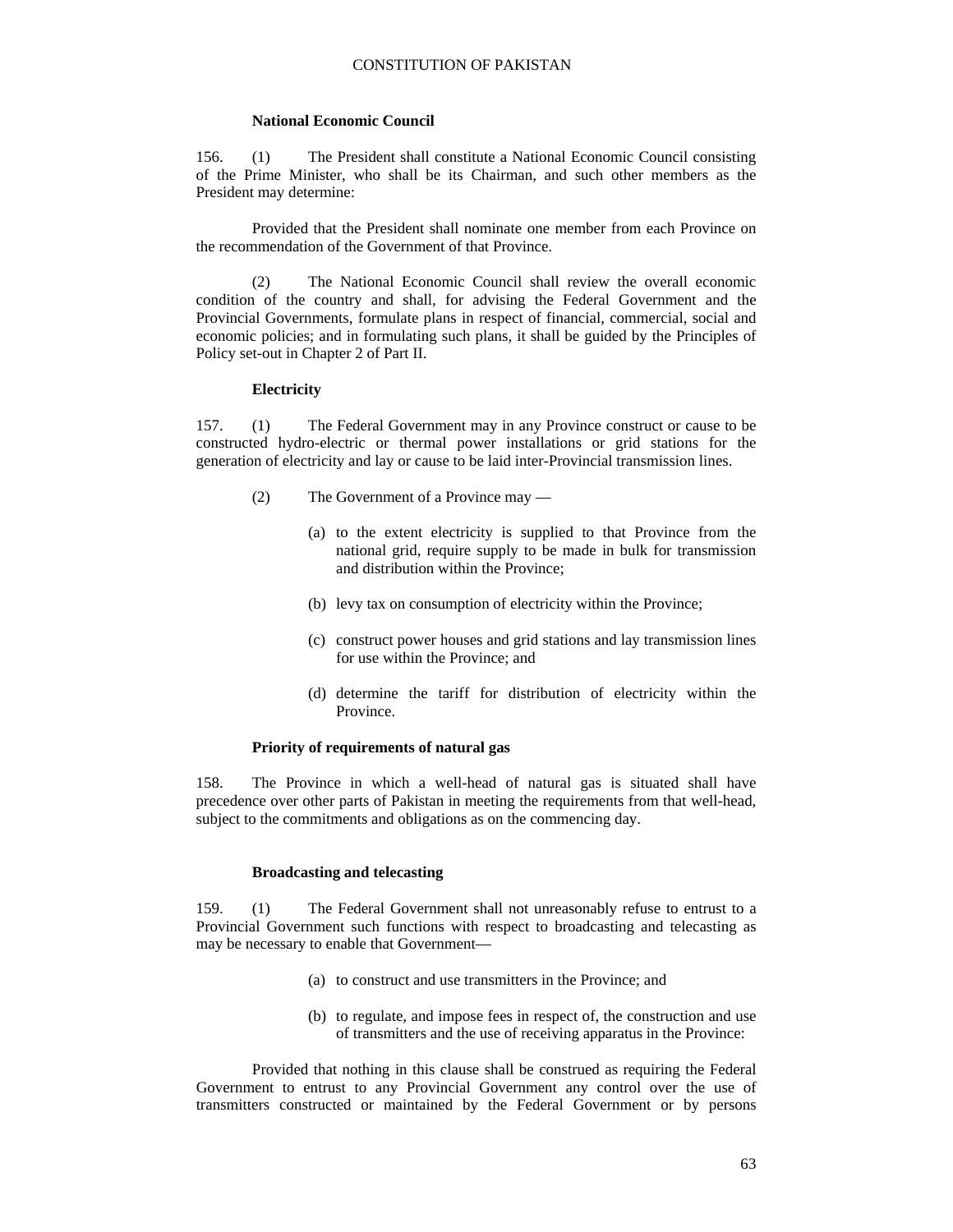authorised by the Federal Government, or over the use of receiving apparatus by person so authorised.

(2) Any functions so entrusted to a Provincial Government shall be exercised subject to such conditions as may be imposed by the Federal Government, including, notwithstanding anything contained in the Constitution, any conditions with respect to finance, but it shall not be lawful for the Federal Government so to impose any conditions regulating the matter broadcast or telecast by, or by authority of, the Provincial Government.

(3) Any Federal law with respect to broadcasting and telecasting shall be such as to secure that effect can be given to the foregoing provisions of this Article.

(4) If any question arises whether any conditions imposed on any Provincial Government are lawfully imposed, or whether any refusal by the Federal Government to entrust functions is unreasonable, the question shall be determined by an arbitrator appointed by the Chief Justice of Pakistan.

(5) Nothing in this Article shall be construed as restricting the powers of the Federal Government under the Constitution for the prevention of any grave menace to the peace or tranquillity of Pakistan or any part thereof.

\_\_\_\_\_\_\_\_\_\_\_\_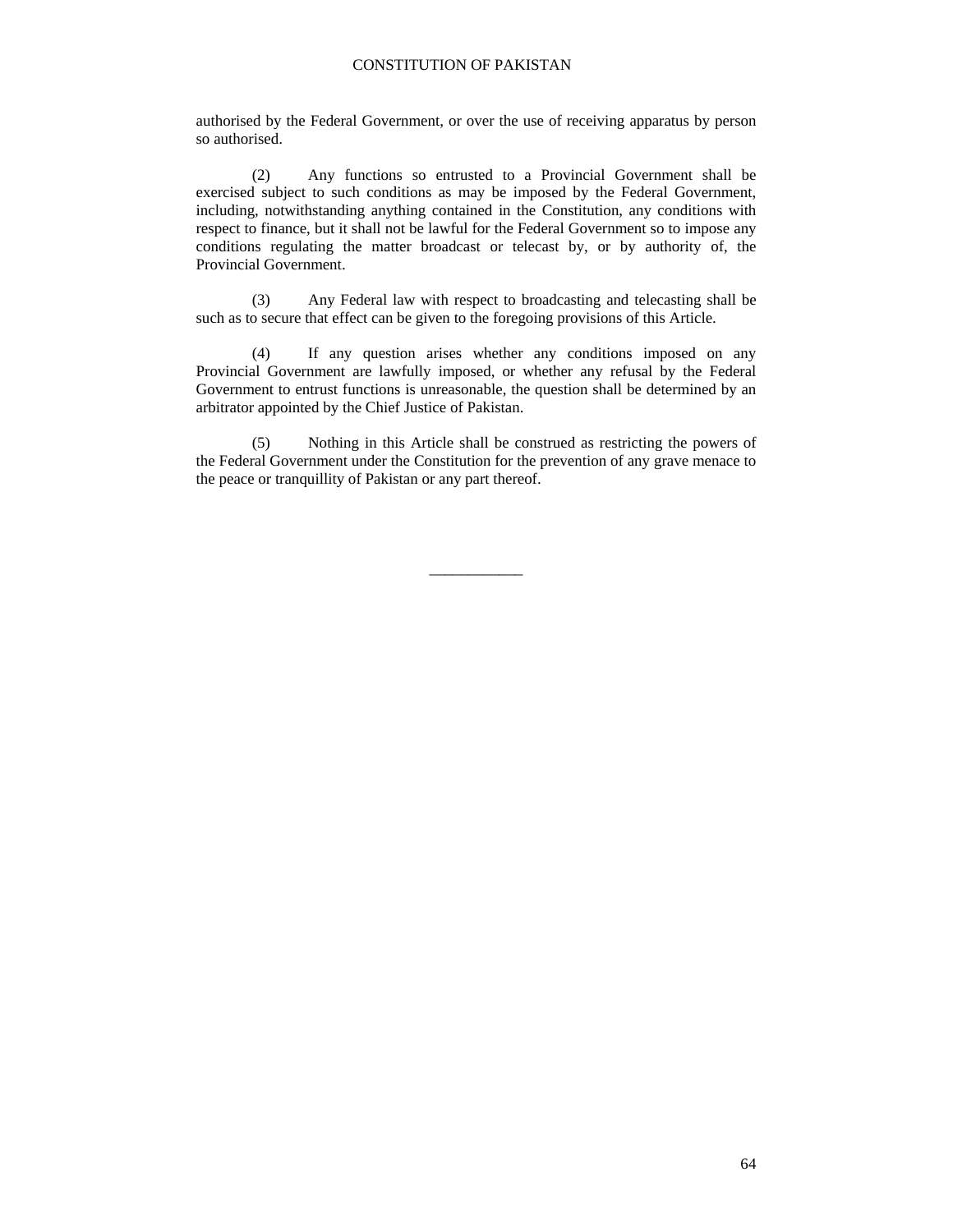## **PART VI**

#### **Finance, Property, Contracts and Suits**

### CHAPTER 1. – FINANCE

#### Distribution of Revenues between the Federation and the Provinces

### **National Finance Commission**

160. (1) Within six months of the commencing day and thereafter at intervals not exceeding five years, the President shall <sup>1</sup>constitute a National Finance Commission consisting of the Minister of Finance of the Federal Government, the Ministers of Finance of the Provincial Governments, and such other persons as may be appointed by the President after consultation with the Governors of the Provinces.

(2) It shall be the duty of the National Finance Commission to make recommendations to the President as to—

- (a) the distribution between the Federation and the Provinces of the net proceeds of the taxes mentioned in clause (3);
- (b) the making of grants-in-aid by the Federal Government to the Provincial Governments;
- (c) the exercise by the Federal Government and the Provincial Governments of the borrowing powers conferred by the Constitution; and
- (d) any other matter relating to finance referred to the Commission by the President.

(3) The taxes referred to in paragraph (a) of clause (2) are the following taxes raised under the authority of <sup>2</sup>[Majlis-e-Shoora (Parliament)], namely:—

- (i) taxes on income, including corporation tax but not including taxes on income consisting of remuneration paid out of the Federal Consolidated Fund ;
- $3$ [(ii) taxes on the sales and purchases of goods imported, exported, produced, manufactured or consumed ;]
- (iii) export duties on cotton, and such other export duties as may be specified by the President;
- (iv) such duties of excise as may be specified by the President; and
- (v) such other taxes as may be specified by the President.

<sup>1</sup> For the notification constituting the National Finance Commission, see Gaz. of Pak. 1974, Ext., Part II. pp. 191-192. 2

See footnote 3 on page 3, *supra*.

Subs. by the Constitution (Fifth Arndt.) Act, 1976 (62 of 1976), s. 3, for the "original paragraph (ii)", (*w.e.f.* the 13th September, 1976).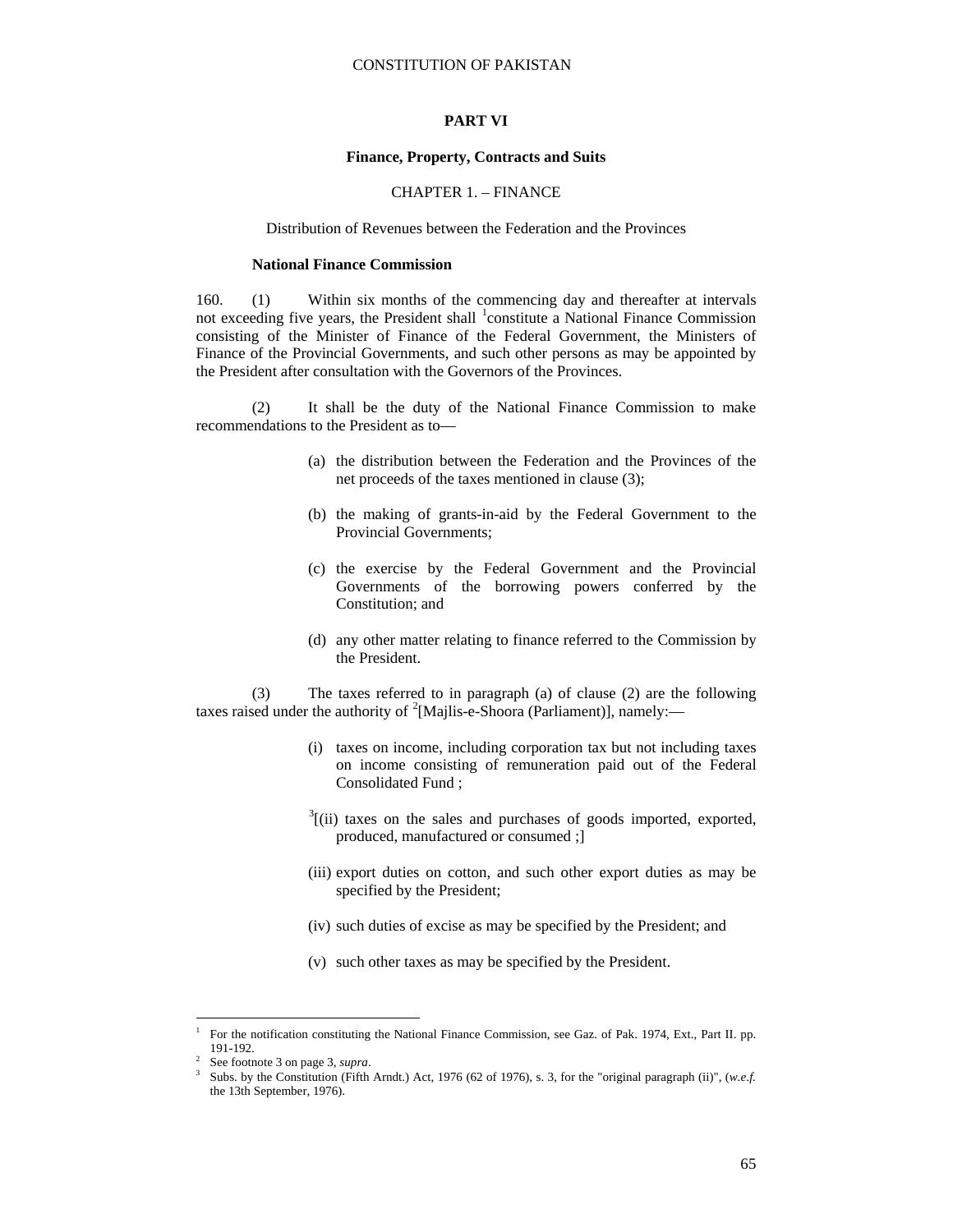(4) As soon as may be after receiving the recommendations of the National Finance Commission, the President shall, by  ${}^{1}$ Order, specify, in accordance with the recommendations of the Commission under paragraph (a) of clause (2), the share of the net proceeds of the taxes mentioned in clause (3) which is to be allocated to each Province, and that share shall be paid to the Government of the Province concerned, and, notwithstanding the provision of Article 78 shall not form part of the Federal Consolidated Fund.

(5) The recommendations of the National Finance Commission, together with an explanatory memorandum as to the action taken thereon, shall be laid before both Houses and the Provincial Assemblies.

(6) At any time before an Order under clause (4) is made, the President may, by Order, make such amendments or modifications in the law relating to the distribution of revenues between the Federal Government and the Provincial Governments as he may deem necessary or expedient.

(7) The President may, by Order, make grants-in-aid of the revenues of the Provinces in need of assistance and such grants shall be charged upon the Federal Consolidated Fund.

### **161. Natural gas and hydro-electric power**

161. (1) Notwithstanding the provisions of Article 78 the net proceeds of the Federal duty of excise on natural gas levied at well-head and collected by the Federal Government, and of the royalty collected by the Federal Government, shall not form part of the Federal Consolidated Fund and shall be paid to the Province in which the wellhead of natural gas is situated.

(2) The net profits earned by the Federal Government, or any undertaking established or administered by the Federal Government from the bulk generation of power at a hydro-electric station shall be paid to the Province in which the hydro-electric station is situated.

*Explanation*.—For the purposes of this clause "net profits" shall be computed by deducting from the revenues accruing from the bulk supply of power from the bus-bars of a hydro-electric station at a rate to be determined by the Council of Common Interests, the operating expenses of the station, which shall include any sums payable as taxes, duties, interest or return on investment, and depreciations and element of obsolescence, and over-heads, and provision for reserves.

# **162. Prior sanction of President required to Bills affecting taxation in which Provinces are interested**

162. No Bill or amendment which imposes or varies a tax or duty the whole or part of the net proceeds whereof is assigned to any Province, or which varies the meaning of the expression "agricultural income" as defined for the purposes of the enactments relating to income-tax, as defined for the purposes of the enactments relating to income-tax, or which affects the principles on which under any of the foregoing provisions of this Chapter moneys are or may be distributable to Provinces, shall be introduced or moved in the National Assembly except with the previous sanction of the President.

 1 For such Order, see the Distribution of Revenues and Grants-in-Aid Order, 1975 (P. O. No. 2 of 1975).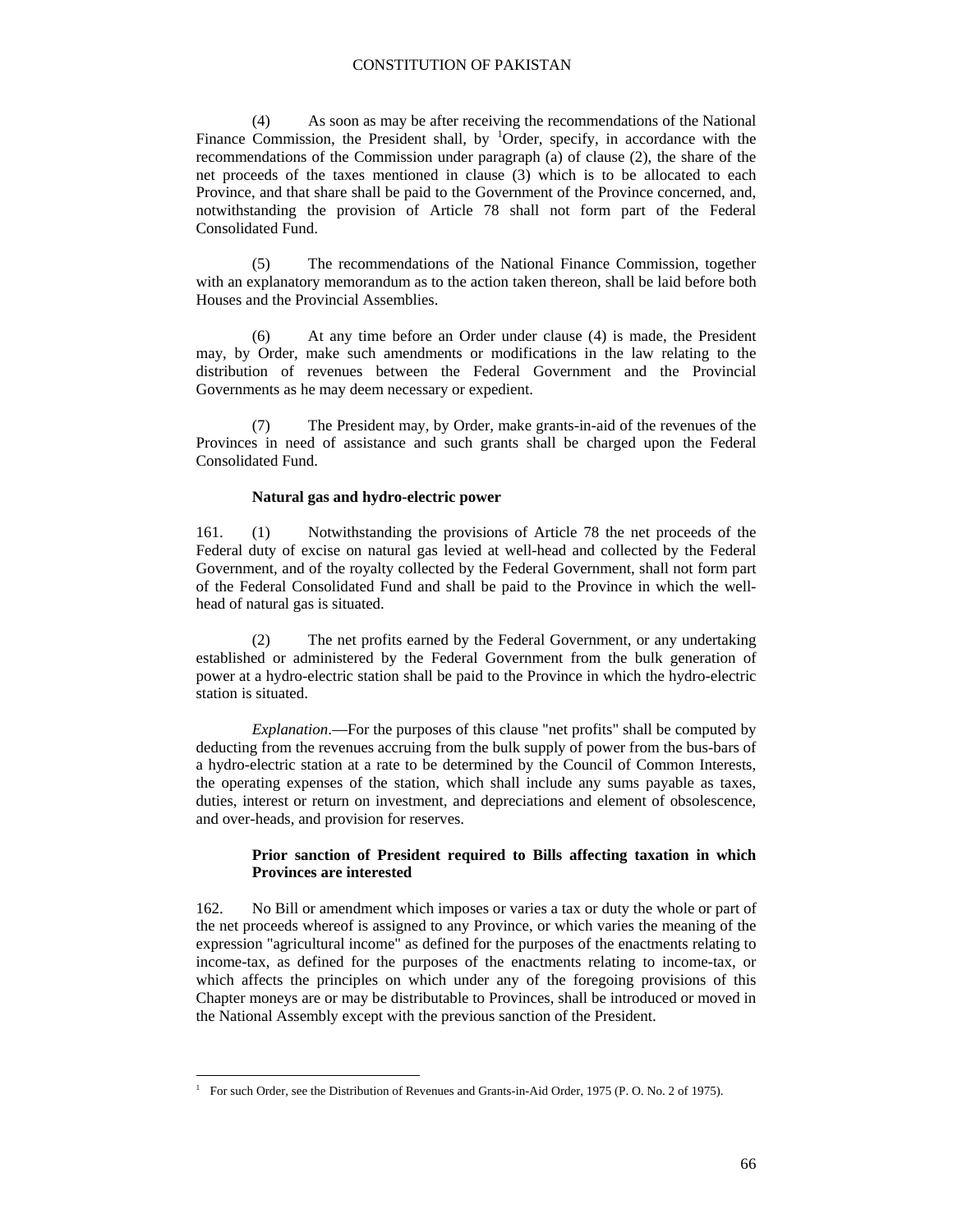### **163. Provincial taxes in respect of professions, etc.**

163. A Provincial Assembly may by Act impose taxes, not exceeding such limits as may from time to time be fixed by Act of <sup>1</sup>[Majlis-e-Shoora (Parliament)], on persons engaged in professions, trades, callings or employments, and no such Act of the Assembly shall be regarded as imposing a tax on income.

# *Miscellaneous Financial Provisions*

# **164. Grants out of Consolidated Fund**

164. The Federation or a Province may make grants for any purpose, notwithstanding that the purpose is not one with respect to which  $\frac{1}{2}$ [Majlis-e-Shoora (Parliament)] or, as the case may be, a Provincial Assembly may make laws.

#### Exemption of certain public property from taxation

165. (1) The Federal Government shall not, in respect of its property or income, be liable to taxation under any Act of Provincial Assembly and, subject to clause (2), a Provincial Government shall not, in respect of its property or income, be liable to taxation under Act of <sup>1</sup>[Majlis-e-Shoora (Parliament)] or under Act of the Provincial Assembly of any other Province.

(2) If a trade or business of any kind is carried on by or on behalf of the Government of a Province outside that Province, that Government may, in respect of any property used in connection with that trade or business or any income arising from that trade or business, be taxed under Act of  ${}^{1}$ [Majlis-e-Shoora (Parliament)] or under Act of the Provincial Assembly of the Province in which that trade or business is carried on.

(3) Nothing in this Article shall prevent the imposition of fees for services rendered.

### Power of Majlis-e-Shoora (Parliament) to impose tax on the income of **certain corporations, etc.**

<sup>2</sup> [165A. (1) [165A. (1) For the removal of doubt, it is hereby declared that  $^1$ [Majlis-e-Shoora (Parliament)] has, and shall be deemed always to have had, the power to make a law to provide for the levy and recovery of a tax on the income of a corporation, company or other body or institution established by or under a Federal law or a Provincial law or an existing law or a corporation, company or other body or institution owned or controlled, either directly or indirectly, by the Federal Government or a Provincial Government, regardless of the ultimate destination of such income.

(2) All orders made, proceedings taken and acts done by any authority or person, which were made, taken or done, or purported to have been made, taken or done, before the commencement of the Constitution (Amendment) Order, 1985, in exercise of the powers derived from any law referred to in clause (1), or in execution of any orders made by any authority in the exercise or purported exercise of powers as aforesaid, shall, notwithstanding any judgment of any court or tribunal, including the Supreme Court and a High Court, be deemed to be and always to have been validly made, taken or done and shall not be called in question in any court, including the Supreme Court and a High Court, on any ground whatsoever.

<sup>1</sup> See footnote 3 on page 3, *supra.* 2

Added by the Constitution (Arndt.) Order. 1985 (P. O. No. 11 of 1985), Art. 2.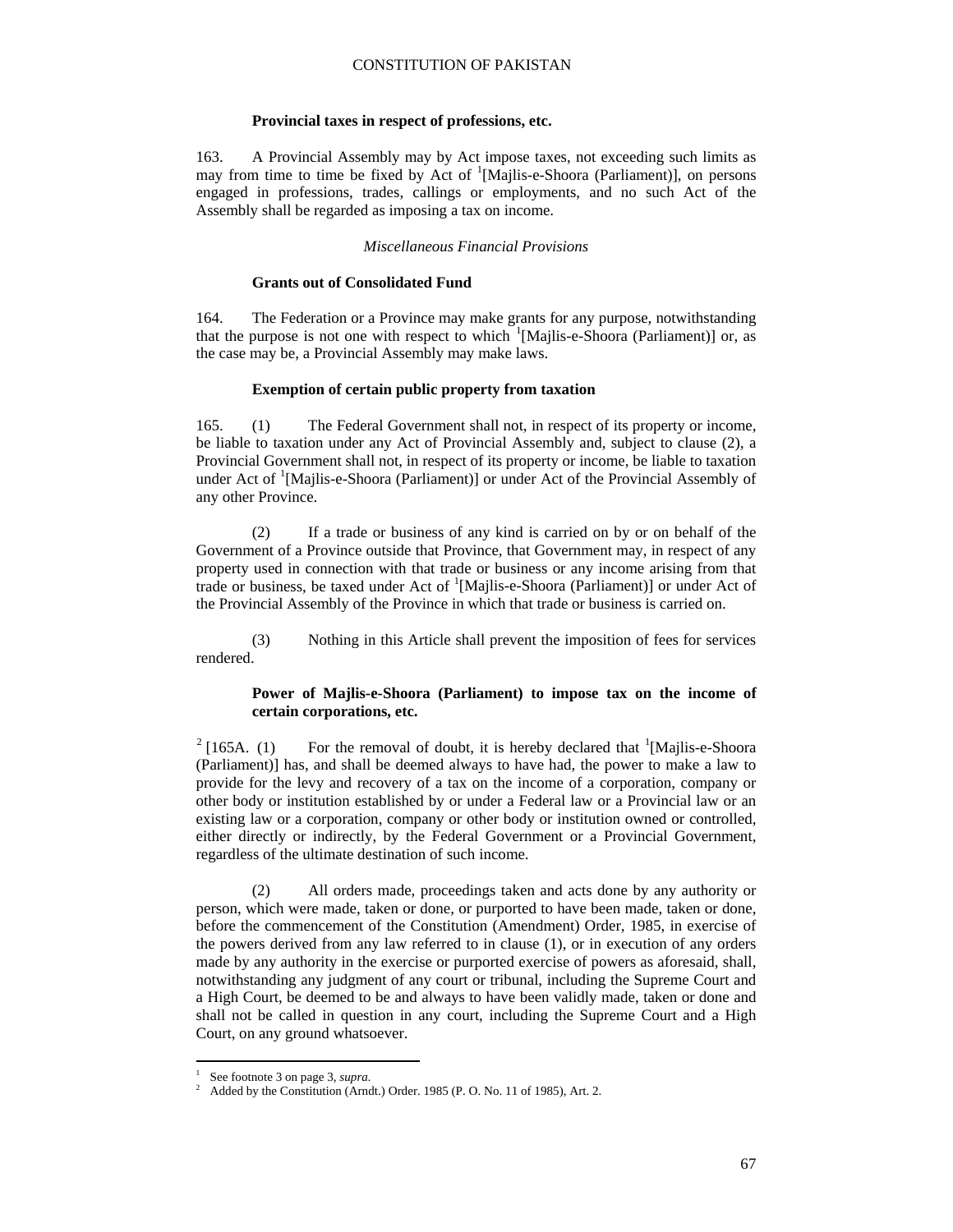(3) Every judgement or order of any court or tribunal, including the Supreme Court and a High Court, which is repugnant to the provisions of clause (1) or clause (2) shall be, and shall be deemed always to have been, void and of no effect whatsoever.]

### CHAPTER 2. – BORROWING AND AUDIT

### **166. Borrowing by Federal Government**

166. The executive authority of the Federation extends to borrowing upon the security of the Federal Consolidated Fund within such limits, if any, as may from time to time be fixed by Act of <sup>1</sup>[Majlis-e-Shoora (Parliament)], and to the giving of guarantees within such limits, if any, as may be so fixed.

### **167. Borrowing by Provincial Government**

167. (1) Subject to the provisions of this Article, the executive authority of a Province extends to borrowing upon the security of the Provincial Consolidated Fund within such limits, if any, as may from time to time be fixed by Act of the Provincial Assembly, and to the giving of guarantees within such limits, if any, as may be so fixed.

(2) The Federal Government may, subject to such conditions, if any, as it may think fit to impose, make loans to, or, so long as any limits fixed under Article 166 are not exceeded give guarantees in respect of loans raised by, any Province, and any sums required for the purpose of making loans to a Province shall be charged upon the Federal Consolidated Fund.

(3) A Province may not, without the consent of the Federal Government, raise any loan if there is still outstanding any part of a loan made to the Province by the Federal Government, or in respect of which guarantee has been given by the Federal Government; and consent under this clause may be granted subject to such conditions, if any, as the Federal Government may think fit to impose.

## *Audit and Accounts*

## **168. Auditor-General of Pakistan**

168. (1) There shall be an Auditor-General of Pakistan, who shall be appointed by the President.

(2) Before entering upon office, the Auditor-General shall make before the Chief Justice of Pakistan oath in the form set out in the Third Schedule.

(3) The terms and conditions of service, including the term of office, of the Auditor-General shall be determined by Act of <sup>1</sup>[Majlis-e-Shoora (Parliament)] and, until so determined, by  ${}^{2}$ Order of the President.

(4) A person who has held office as Auditor-General shall not be eligible for further appointment in the service of Pakistan before the expiration of two years after he has ceased to hold that office.

<sup>1</sup> See footnote 3 on page 3, *supra.*

<sup>2</sup> For such Order, see the Pakistan (Audit and Accounts) Order, 1973 (P. O. No. 21 of 1973).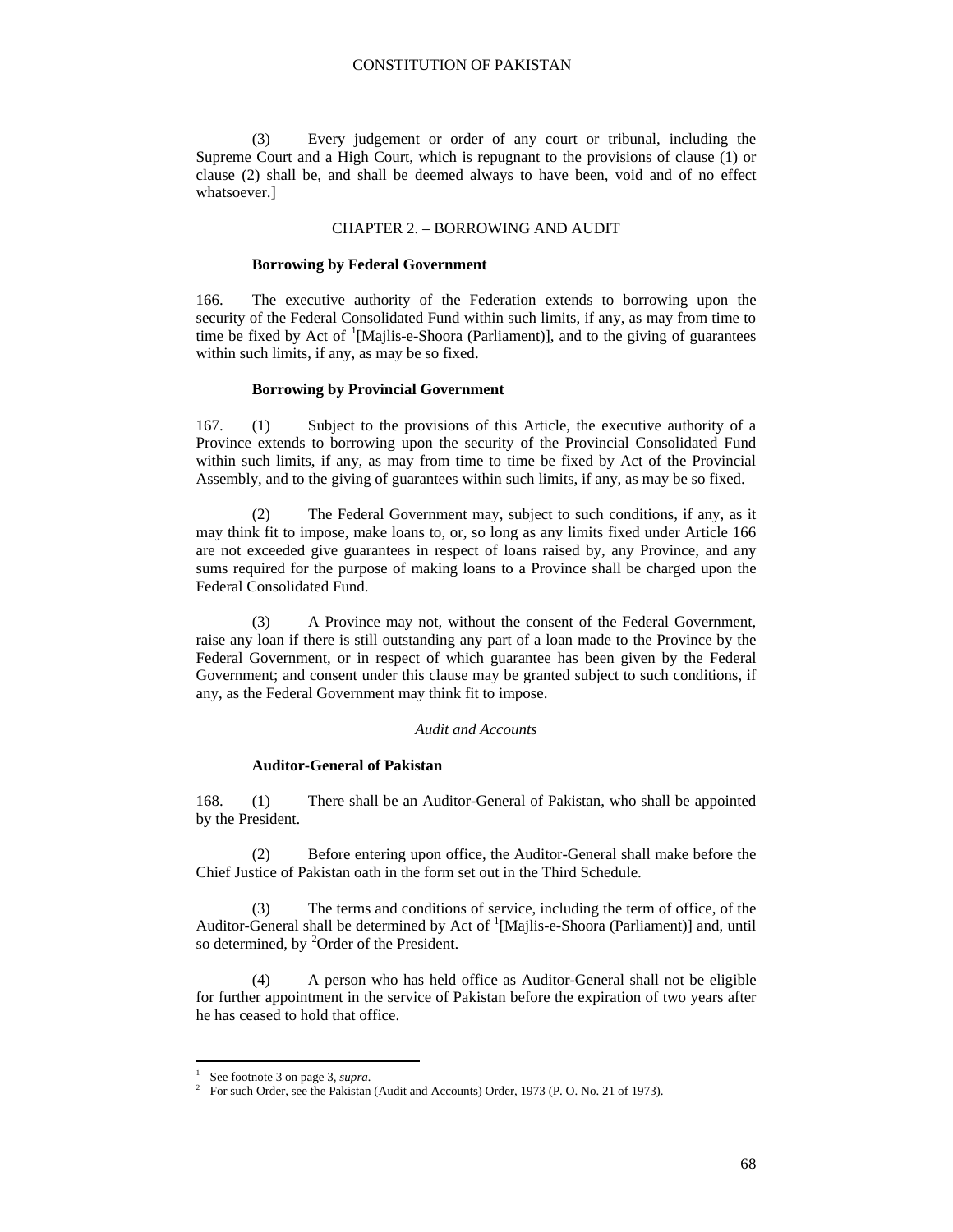(5) The Auditor-General shall not be removed from office except in the like manner and on the like grounds as a Judge of the Supreme Court.

(6) At any time when the office of the Auditor-General is vacant or the Auditor-General is absent or is unable to perform the functions of his office due to any cause, such other person as the President may direct shall act as Auditor-General and perform the functions of that office.

## **169. Functions and powers of Auditor-General**

- 169. The Auditor-General shall, in relation to—
	- (a) the accounts of the Federation and of the Provinces; and
	- (b) the accounts of any authority or body established by the Federation or a Province,

perform such functions and exercise such powers as may be deter-mined by or under Act of <sup>1</sup>[Majlis-e-Shoora (Parliament)] and, until so determined, by <sup>2</sup>Order of the President.

# Power of Auditor-General to give directions as to accounts

170. The accounts of the Federation and of the Provinces shall be kept in such form and in accordance with such principles and methods as the Auditor-General may, with the approval of the President, prescribe.

# **Reports of Auditor-General**

171. The reports of the Auditor-General relating to the accounts of the Federation shall be submitted to the President, who shall cause them to be laid before the National Assembly and the reports of the Auditor-General relating to the accounts of a Province shall be submitted to the Governor of the Province, who shall cause them to be laid before the Provincial Assembly.

# CHAPTER 3. – PROPERTY, CONTRACTS, LIABILITIES AND SUITS

# **172. Ownerless property**

172. (1) Any property which has no rightful owner shall, if located in a Province, vest in the Government of that Province, and in every other case, in the Federal Government.

(2) All lands, minerals and other things of value within the continental shelf or underlying the ocean within the territorial waters of Pakistan shall vest in the Federal Government.

### Power to acquire property and to make contracts, etc.

173. (1) The executive authority of the Federation and of a Province shall extend, subject to any Act of the appropriate Legislature, to the grant, sale, disposition or mortgage of any property vested in, and to the purchase or acquisition of property on

<sup>1</sup> See footnote 3 on page 3, *supra*.

For such Order, see the Pakistan (Audit and Accounts) Order, 1973 (P. O. No. 21 of 1973).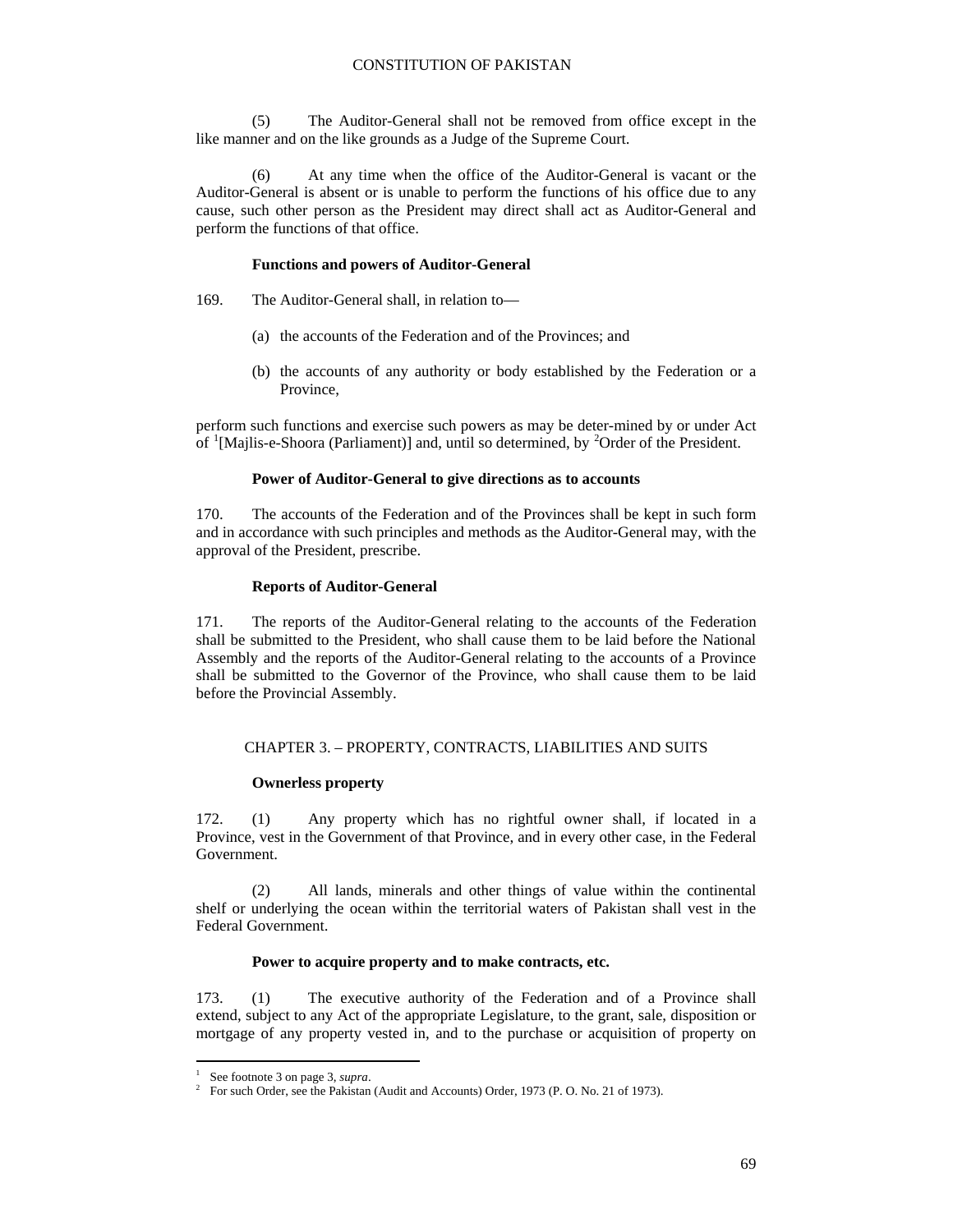behalf of, the Federal Government or, as the case may be, the Provincial Government, and to the making of contracts.

(2) All property acquired for the purposes of the Federation or of a Province shall vest in the Federal Government or, as the case may be, in the Provincial Government.

(3) All contracts made in the exercise of the executive authority of the Federation or of a Province shall be expressed to be made in the name of the President or, as the case may be, the Governor of the Province, and all such contracts and all assurances of property made in the exercise of that authority shall be executed on behalf of the President or Governor by such persons and in such manner as he may direct or authorize.

(4) Neither the President, nor the Governor of a Province, shall be personally liable in respect of any contract or assurance made or executed in the exercise of the executive authority of the Federation or, as the case may be, the Province, nor shall any person making or executing any such contract or assurance on behalf of any of them be personally liable in respect thereof.

(5) Transfer of land by the Federal Government or a Provincial Government shall be regulated by law.

## **174. Suits and proceedings**

174. The Federation may sue or be sued by the name of Pakistan and a Province may sue or be sued by the name of the Province.

\_\_\_\_\_\_\_\_\_\_\_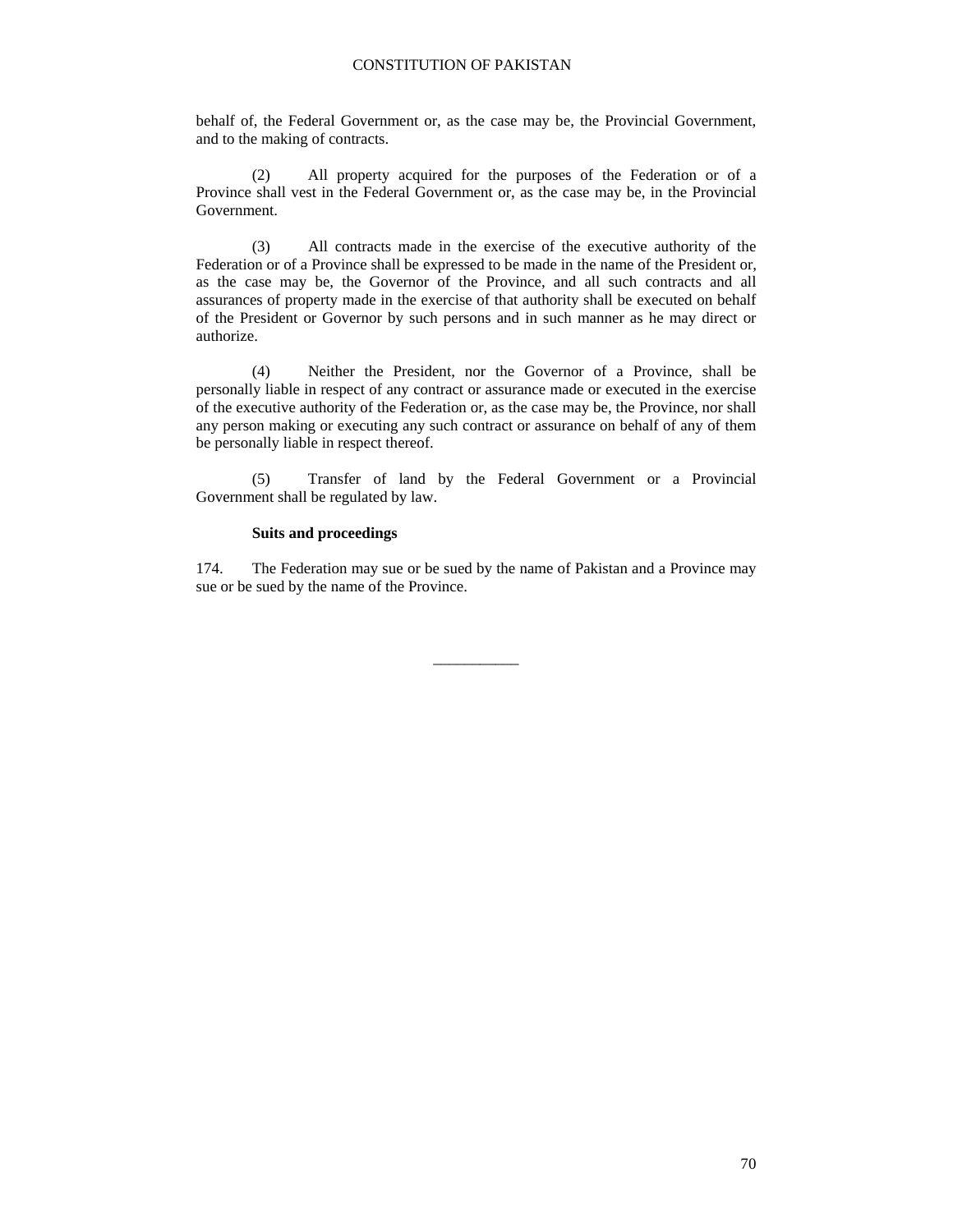# **PART VII**

## **The Judicature**

# CHAPTER 1. – THE COURTS

### **175. Establishment and jurisdiction of courts**

175. (1) There shall be a Supreme Court of Pakistan, a High Court for each Province and such other courts as may be established by law.

(2) No court shall have any jurisdiction save as is or may be conferred on it by the Constitution or by or under any law.

(3) The Judiciary shall be separated progressively from the Executive within <sup>1</sup>[fourteen] years from the commencing day.

# CHAPTER 2. – THE SUPREME COURT OF PAKISTAN

#### **176. Constitution of Supreme Court**

176. The Supreme Court shall consist of a Chief Justice to be known as the Chief Justice of Pakistan and so many other Judges as may be determined by Act of <sup>2</sup>[Majlis-e-Shoora (Parliament)] or, until so determined, as may be fixed by the President.

# **177. Appointment of Supreme Court Judges**

177. (1) The Chief Justice of Pakistan shall be appointed by the President, and each of the other Judges shall be appointed by the President after consultation with the Chief Justice.

(2) A person shall not be appointed a Judge of the Supreme Court unless he is a citizen of Pakistan and—

- (a) has for a period of, or for periods aggregating, not less than five years been a judge of a High Court (including a High Court which existed in Pakistan at any time before the commencing day); or
- (b) has for a period of, or for periods aggregating, not less than fifteen years been an advocate of a High Court (including a High Court which existed in Pakistan at any time before the commencing day).

# **Oath of Office**

178. Before entering upon office, the Chief Justice of Pakistan shall make before the President, and any other Judge of the Supreme Court shall make before the Chief Justice, oath in the form set out in the Third Schedule.

<sup>1</sup> Subs. by P. O. No. 14 of 1985, Art. 2 and Sch., for "five".

<sup>2</sup> See footnote 3 on page 3, *supra*.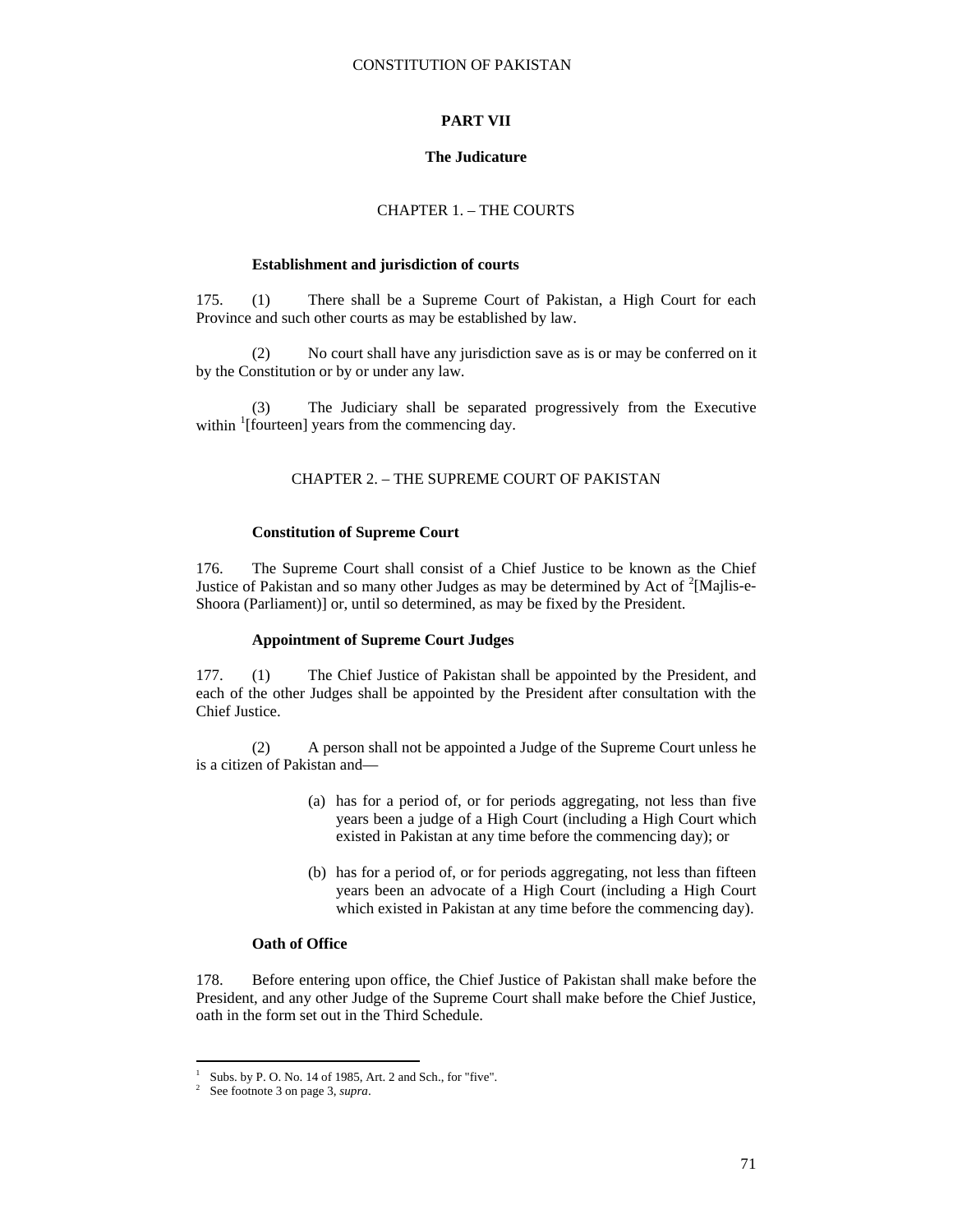## **Retiring age**

 $^{1}$ [179. A Judge of the Supreme Court shall hold office until he attains the age of sixtyfive years, unless he sooner resigns or is removed from office in accordance with the Constitution.].

### **Acting Chief Justice**

- 180. At any time when—
	- (a) the office of Chief Justice of Pakistan is vacant; or
	- (b) the Chief Justice of Pakistan is absent or is unable to perform the functions of his office due to any other cause,

the President shall appoint  $2$ [the most senior of the other Judges of the Supreme Court] to act as Chief Justice of Pakistan.

#### **181. Acting Judges**

- 181. (1) At any time when—
	- (a) the office of a Judge of the Supreme Court is vacant ; or
	- (b) a Judge of the Supreme Court is absent or is unable to perform the functions of his office due to any other cause,

the President may, in the manner provided in clause (1) of Article 177, appoint a Judge of a High Court who is qualified for appointment as a Judge of the Supreme Court to act temporarily as a Judge of the Supreme Court.

3 [*Explanation*.—In this clause, 'Judge of a High Court' includes a person who has retired as a Judge of a High Court.]

(2) An appointment under this Article shall continue in force until it is revoked by the President.

#### **182. Appointment of** *ad-hoc* **Judges**

182. If at any time it is not possible for want of quorum of Judges of the Supreme Court to hold or continue any sitting of the Court, or for any other reason it is necessary to increase temporarily the number of Judges of the Supreme Court, the Chief Justice of Pakistan may, in writing,—

- (a) with the approval of the President, request any person who has held the office of a Judge of that Court and since whose ceasing to hold that office three years have not elapsed ; or
- (b) with the approval of the President and with the consent of the Chief Justice of a High Court, require a Judge of that Court qualified for appointment as a judge of the Supreme Court,

 $\overline{a}$ 

72

<sup>1</sup> Article 179 subs. by the Constitution (Seventeenth Arndt.) Act, 2003 (3 of 2003), s.6. which was previously amended by various enactments.

Subs. by P. O. No. 14 of 1985. Art. 2 and Sch., for certain words.

<sup>3</sup> Explanation added by the Constitution (Amdt.) Order, 1982 (P. O. No. 2 of 1982), Art. 2.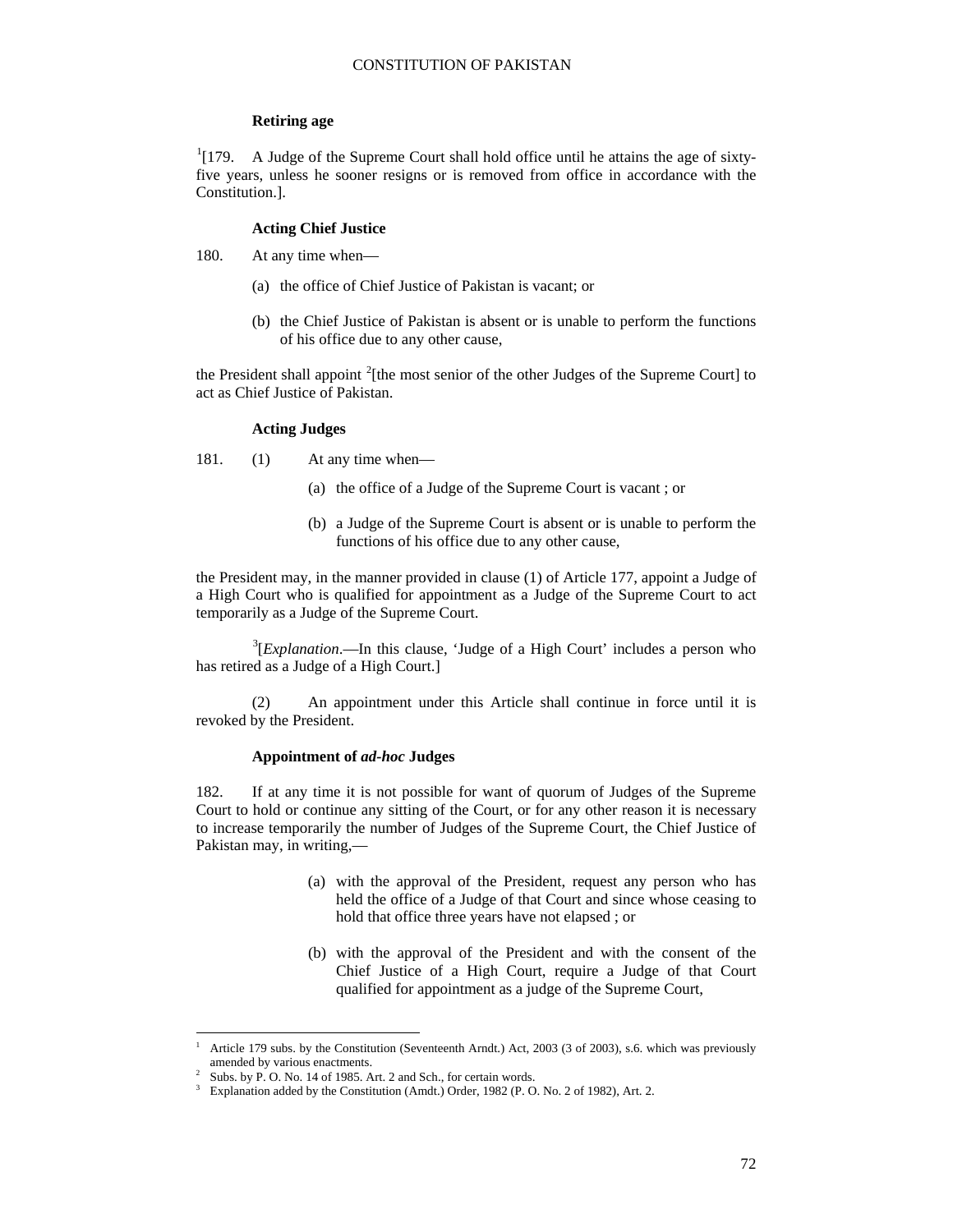to attend sittings of the Supreme Court as an *ad hoc* Judge for such period as may be necessary and while so attending an *ad hoc* Judge shall have the same power and jurisdiction as a Judge of the Supreme Court.

#### **183. Seat of the Supreme Court**

183 (1) The permanent seat of the Supreme Court shall, subject to clause (3), be at Islamabad.

(2) The Supreme Court may from time to time sit in such other places as the Chief Justice of Pakistan, with the approval of the President, may appoint.

(3) Until provision is made for establishing the Supreme Court at Islamabad, the seat of the Court shall be at such place as the President may <sup>1</sup>appoint.

#### **184. Original Jurisdiction of Supreme Court**

184. (1) The Supreme Court shall, to the exclusion of every other court, have original jurisdiction in any dispute between any two or more Governments.

Explanation.—In this clause, <sup>"</sup>Governments<sup>"</sup> means the Federal Government and the Provincial Governments.

(2) In the exercise of the jurisdiction conferred on it by clause (1), the Supreme Court shall pronounce declaratory judgements only.

Without prejudice to the provisions of Article 199, the Supreme Court shall, if it considers that a question of public importance with reference to the enforcement of any of the Fundamental Rights conferred by Chapter 1 of Part II is involved, have the power to make an order of the nature mentioned in the said Article.

### **185. Appellate jurisdiction of Supreme Court**

 $\overline{a}$ 

185. (1) Subject to this Article, the Supreme Court shall have jurisdiction to hear and determine appeals from judgements, decrees, final orders or sentences of a High Court.

(2) An appeal shall lie to the Supreme Court from any judgement, decree, final order or sentence of a High Court—

- (a) if the High Court has on appeal reversed an order of acquittal of an accused person and sentenced him to death or to transportation for life or imprisonment for life ; or, on revision, has enhanced a sentence to a sentence as aforesaid ; or
- (b) if the High Court has withdrawn for trial before itself any case from any court subordinate to it and has in such trial convicted the accused person and sentenced him as aforesaid ; or
- (c) if the High Court has imposed any punishment on any person for contempt of the High Court; or

<sup>1</sup> For appointment of Rawalpindi as the seat of the Supreme Court, *see* Gaz. of Pak., 1974, Pt. 11, p. 1387.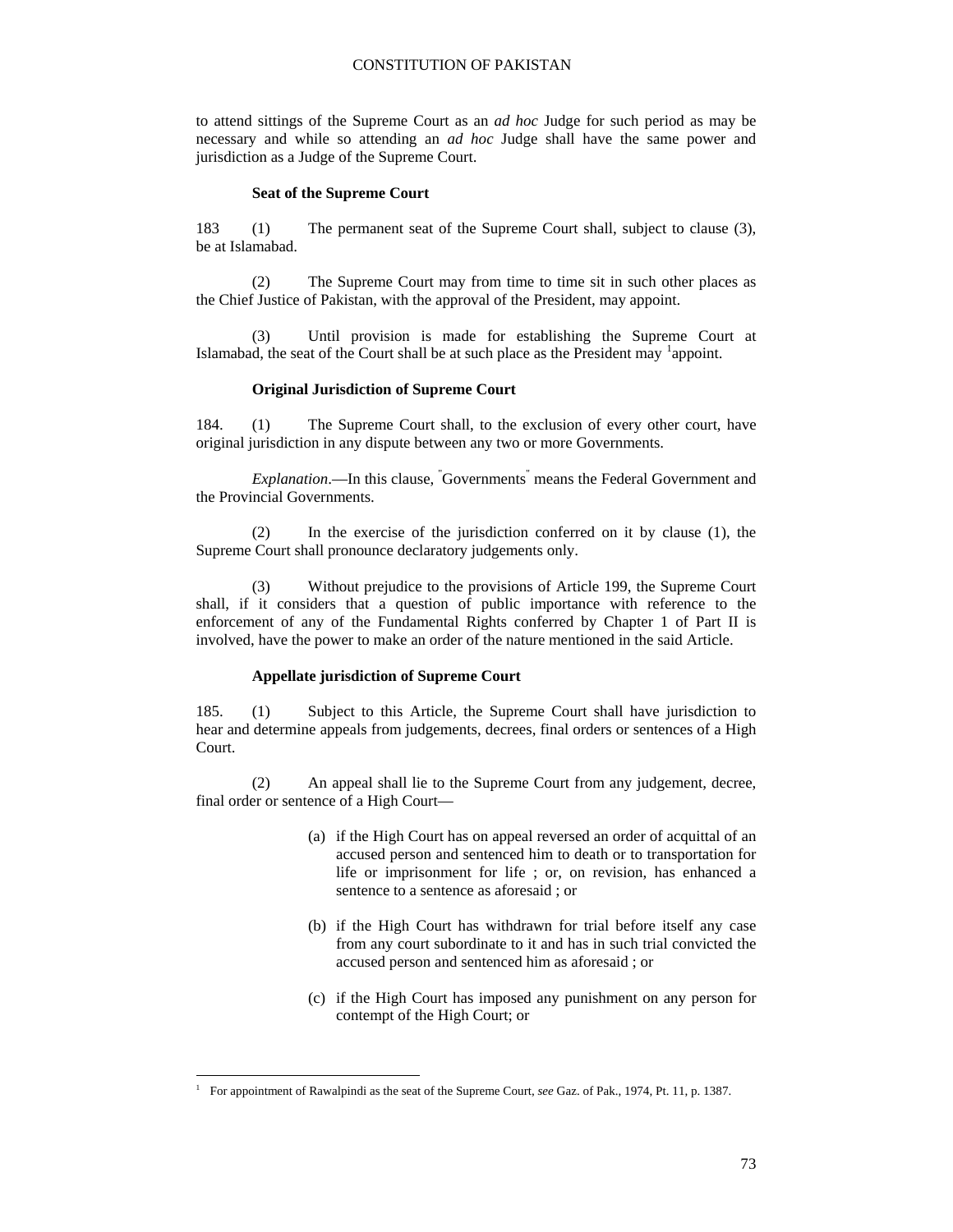- (d) if the amount or value of the subject-matter of the dispute in the court of first instance was, and also in dispute in appeal is, not less than fifty thousand rupees or such other sum as may be specified in that behalf by Act of  ${}^{1}$ [Majlis-e-Shoora (Parliament)] and the judgment, decree or final order appealed from has varied or set aside the judgement, decree or final order of the court immediately below ; or
- (e) if the judgement, decree or final order involves directly or indirectly some claim or question respecting property of the like amount or value and the judgement, decree or final order appealed from has varied or set aside the judgement, decree or final order of the court immediately below ; or
- (f) if the High Court certifies that the case involves a substantial question of law as to the interpretation of the Constitution.

(3) An appeal to the Supreme Court from a judgement decree, order or sentence of a High Court in a case to which clause (2) does not apply shall lie only if the Supreme Court grants leave to appeal.

#### **186. Advisory Jurisdiction**

186. (1) If, at any time, the President considers that it is desirable to obtain the opinion of the Supreme Court on any question of law which he considers of public importance, he may refer the question to the Supreme Court for consideration.

(2) The Supreme Court shall consider a question so referred and report its opinion on the question to the President.

#### Power of Supreme Court to transfer cases

 $2$ [186A. The Supreme Court may, if it considers it expedient to do so in the interest of justice, transfer any case, appeal or other proceedings pending before any High Court to any other High Court.]

### **187. Issue and execution of processes of Supreme Court**

187.  $(1)$  $\frac{3}{5}$ [Subject to clause (2) of Article 175, the] Supreme Court shall have power to issue such directions, orders or decrees as may be necessary for doing complete justice in any case or matter pending before it, including an order for the purpose of securing the attendance of any person or the discovery or production of any document.

(2) Any such direction, order or decree shall be enforceable throughout Pakistan and shall, where it is to be executed in a Province, or a territory or an area not forming part of a Province but within the jurisdiction of the High Court of the Province, be executed as if it had been issued by the High Court of that Province.

(3) If a question arises as to which High Court shall give effect to a direction, order or decree of the Supreme Court, the decision of the Supreme Court on the question shall be final.

<sup>1</sup> See footnote 3 on page 3, *supra*.

New Art. 186A ins. by P. O. No 14 of 1985, Art. 2 and Sch.,

<sup>3</sup> Subs. by the Constitution (Fifth Amdt.) Act, 1976 (62 of 1976), s. 7, for "The" (w.e.f. the 13th September, 1976).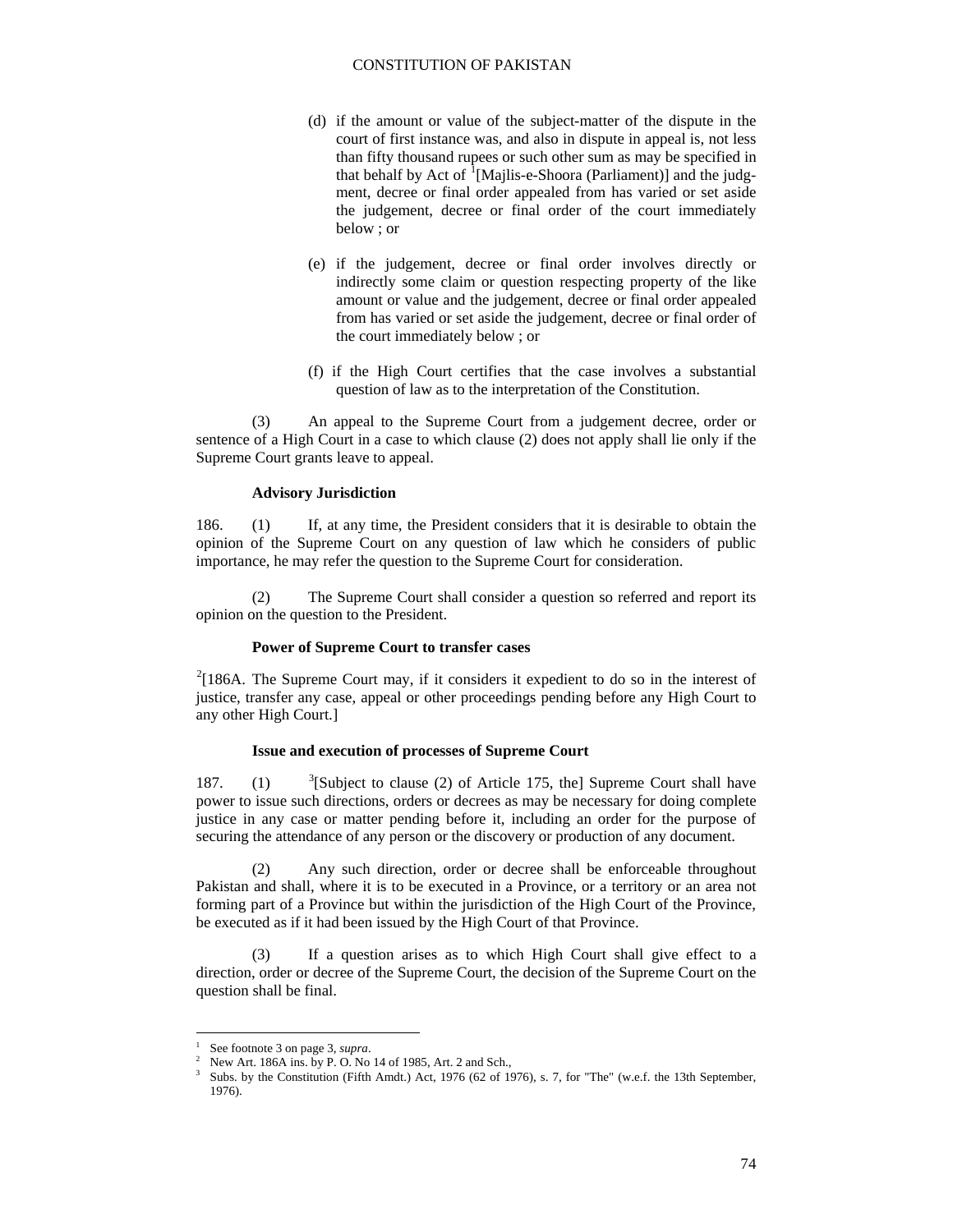### **188. Review of judgements of orders by the Supreme Court**

188. The Supreme Court shall have power, subject to the provisions of any Act of <sup>1</sup>[Majlis-e-Shoora (Parliament)] and of any rules made by the Supreme Court, to review any judgement pronounced or any order made by it.

#### **189. Decisions of Supreme Court binding on other Courts**

189. Any decision of the Supreme Court shall, to the extent that it decides a question of law or is based upon or enunciates a principle of law, be binding on all other courts in Pakistan.

### **190. Action in aid of Supreme Court**

190. All executive and judicial authorities throughout Pakistan shall act in aid of the Supreme Court.

#### **191. Rules of procedure**

191. Subject to the Constitution and law, the Supreme Court may make rules regulating the practice and procedure of the Court.

# CHAPTER 3. – THE HIGH COURTS

### **192. Constitution of High Court**

192. (1) A High Court shall consist of a Chief Justice and so many other Judges as may be determined by law or, until so determined, as may be fixed by the President.

 $2(2)$ The Sind and Baluchistan High Court shall cease to function as a common High Court for the Provinces of Baluchistan and Sind.

(3) The President shall, by  ${}^{3}$ Order, establish a High Court for each of the Provinces of Baluchistan and Sind and may make such provision in the Order for the principal seats of the two High Courts, transfer of the Judges of the common High Court, transfer of cases pending in the common High Court immediately before the establishment of two High Courts and, generally, for matters consequential or ancillary to the common High Court ceasing to function and the establishment of the two High Courts as he may deem fit.]

(4) The jurisdiction of a High Court may, by Act of <sup>1</sup>[Majlis-e-Shoora (Parliament)], be extended to any area in Pakistan not forming part of a Province.

# **193. Appointment of High Court Judges**

193. (1) A Judge of a High Court shall be appointed by the President after consultation—

<sup>1</sup>  $\frac{1}{2}$  See footnote 3 on page 3, *supra*.

Subs. by the Constitution (Fifth Amdt.) Act, 1976 (62 of 1976), s. 8, for the "original clauses (2) to (4)" (w.e.f. the 1st December, 1976).

For such Order, in respect of establishment of High Courts for Baluchistan and Sind, *see* the P O. No. 6 of 1976, dated the 29th November, 1976, see Gaz. of Pak. 1976, Ext., Pt. 1, pp.595—599.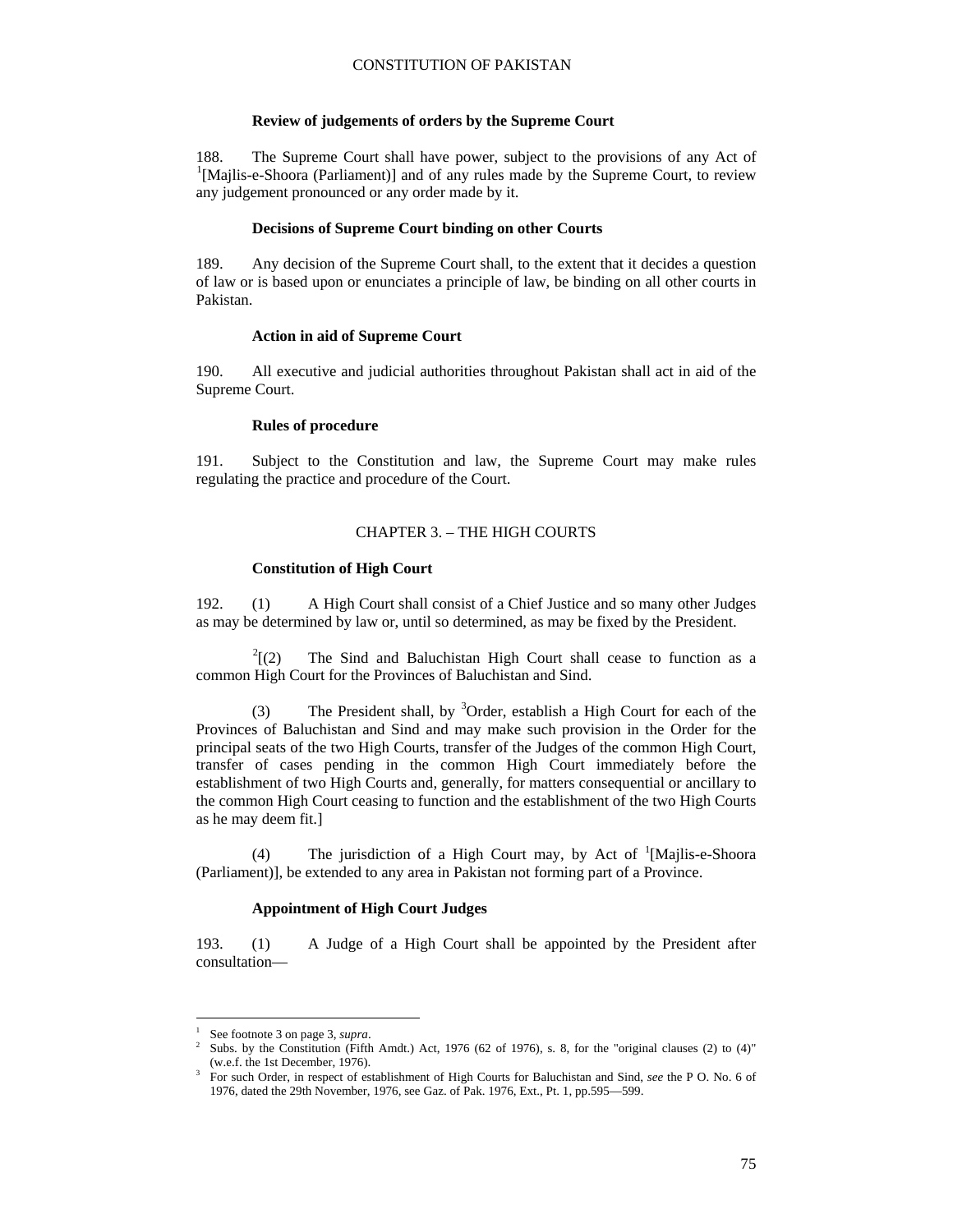- (a) with the Chief Justice of Pakistan ;
- (b) with the Governor concerned ; and
- (c) except where the appointment is that of Chief Justice, with the Chief Justice of the High Court.

(2) A person shall not be appointed a Judge of a High Court unless he is a citizen of Pakistan, is not less than  $\frac{1}{1}$  [forty-five years] of age, and

- (a) he has for a period of, or for periods aggregating, not less than ten years been an advocate of a High Court (including a High Court which existed in Pakistan at any time before the commencing day); or
- (b) he is, and has for a period of not less than ten years been, a member of a civil service prescribed by law for the purposes of this paragraph, and has, for a period of not less than three years, served as or exercised the functions of a District Judge in Pakistan; or
- (c) he has, for a period of not less than ten years, held a judicial office in Pakistan.

 $2$ <sup>2</sup>[*Explanation*.—In computing the period during which a person has been an advocate of a High Court or held judicial office, there shall be included any period during which he has held judicial office after he became an advocate or, as the case may be, the period during which he has been an advocate after having held judicial office.]

(3) In this Article, "District Judge" means Judge of a principal civil court of original jurisdiction.

### **194. Oath of Office**

194. Before entering upon office, the Chief Justice of a High Court shall make before the Governor, and any other Judge of the Court shall make before the Chief Justice, oath in the form set out in the Third Schedule.

### **195. Retiring age**

 $3[195.$  A Judge of a High Court shall hold office until he attains the age of sixty-two years, unless he sooner resigns or is removed from office in accordance with the Constitution].

#### **196. Acting Chief Justice**

196. At any time when—

- (a) the office of Chief Justice of a High Court is vacant, or
- (b) the Chief Justice of a High Court is absent or is unable to perform the functions of his office due to any other cause,

 $\overline{a}$ 1 Subs. by the Legal Framework Order, 2002 (C. E's. O. No. 24 of 2002), Art. 3 and Sch., for "forty years", which was further amended by (C. E's. O. No. 29 of 2002), Art. 2.

*Explanation added by the Constitution (First Arndt.) Act, 1974 (33 of 1974), s. 8, (w.e.f. the 4th May, 1974).* 

Article 195 subs. by the Constitution (Seventeenth Amdt.) Act, 2003 (3 of 2003), s.7 which was previously amended by various enactments.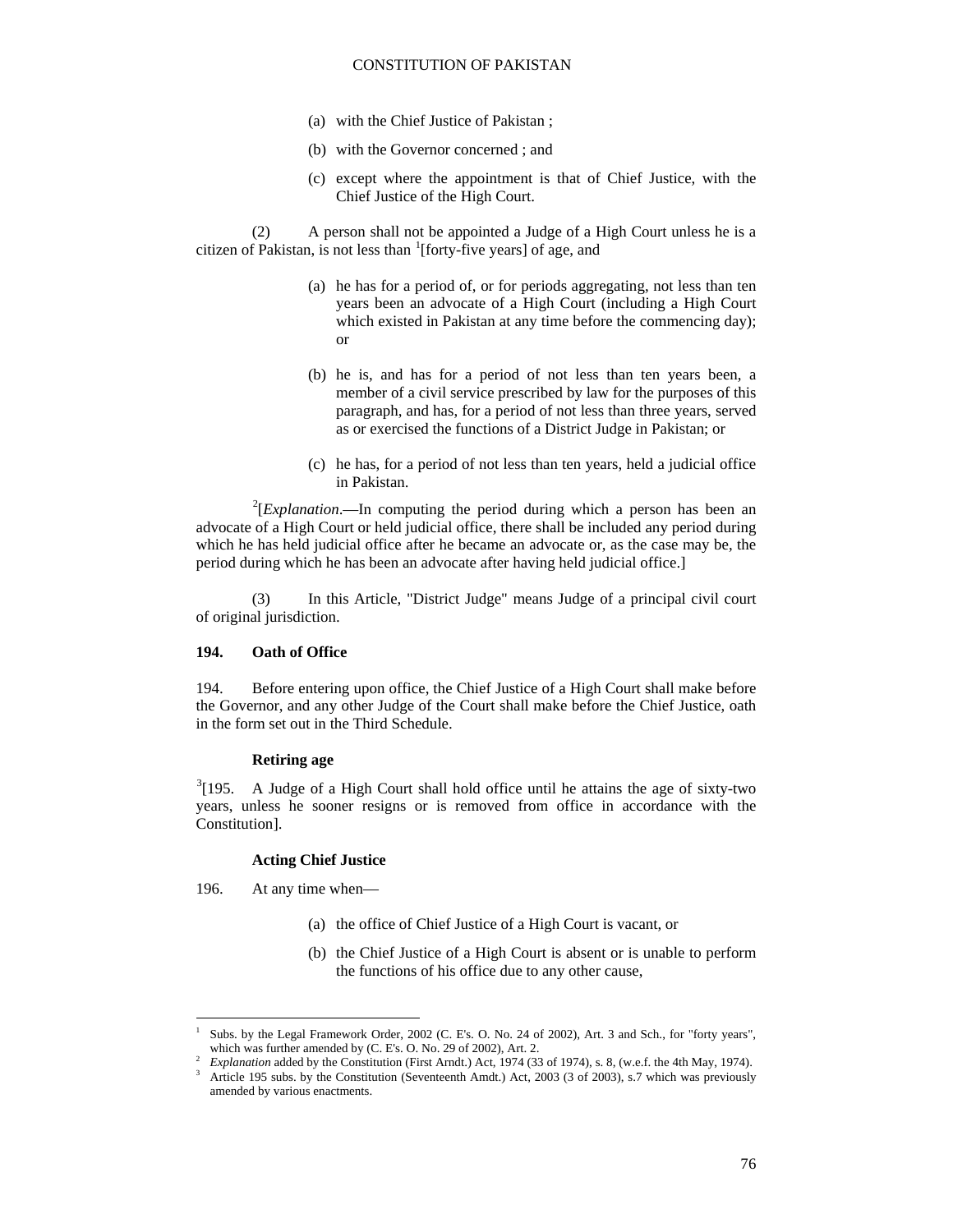the President shall appoint  $1$ [one of the other Judges of the High Court, or may request one of the Judges of the Supreme Court], to act as Chief Justice.

#### **197. Additional Judges**

- 197. At any time when—
	- (a) the office of a Judge of a High Court is vacant ; or
	- (b) a Judge of a High Court is absent or is unable to perform the functions of his office due to any other cause ; or
	- (c) for any reason it is necessary to increase the number of Judges of a High Court, the President may, in the manner provided in clause (1) of Article 193, appoint a person qualified for appointment as a Judge of the High Court to be Additional Judge of the Court for such period as the President may determine, being a period not exceeding such period, if any, as may be prescribed by law.

# **198. Seat of the High Court**

198.  $^{2}$ [(1)] Each High Court in existence immediately before the commencing day shall continue to have its principal seat at the place where it had such seat before that day.

 $\sqrt[3]{(2)}$ Each High Court and the Judges and divisional courts thereof shall sit at its principal seat and the seats of its Benches and may hold, at any place within its territorial jurisdiction, circuit courts consisting of such of the Judges as may be nominated by the Chief Justice.

(3) The Lahore High Court shall have a Bench each at Bahawalpur, Multan and Rawalpindi; the High Court of Sind shall have a Bench at Sukkur; the Peshawar High Court shall have a Bench each at Abbottabad and Dera Ismail Khan and the High Court of Baluchistan shall have a Bench at Sibi.

(4) Each of the High Courts may have Benches at such other places as the Governor may determine on the advice of the Cabinet and in consultation with the Chief Justice of the High Court.

(5) A Bench referred to in clause (3), or established under clause (4), shall consist of such of the Judges of the High Court as may be nominated by the Chief Justice from time to time for a period of not less than one year.

(6) The Governor in consultation with the Chief Justice of the High Court shall make rules to provide the following matters, that is to say,—

- (a) assigning the area in relation to which each Bench shall exercise jurisdiction vested in the High Court; and
- (b) for all incidental, supplemental or consequential matters.]

<sup>1</sup> Subs. by P.O. No. 14 of 1985 Art. 2 and Sch., for certain words.

Re-numbered *ibid.*,

Added by P. O. No. 14 of 1985, Art. 2 and Sch.,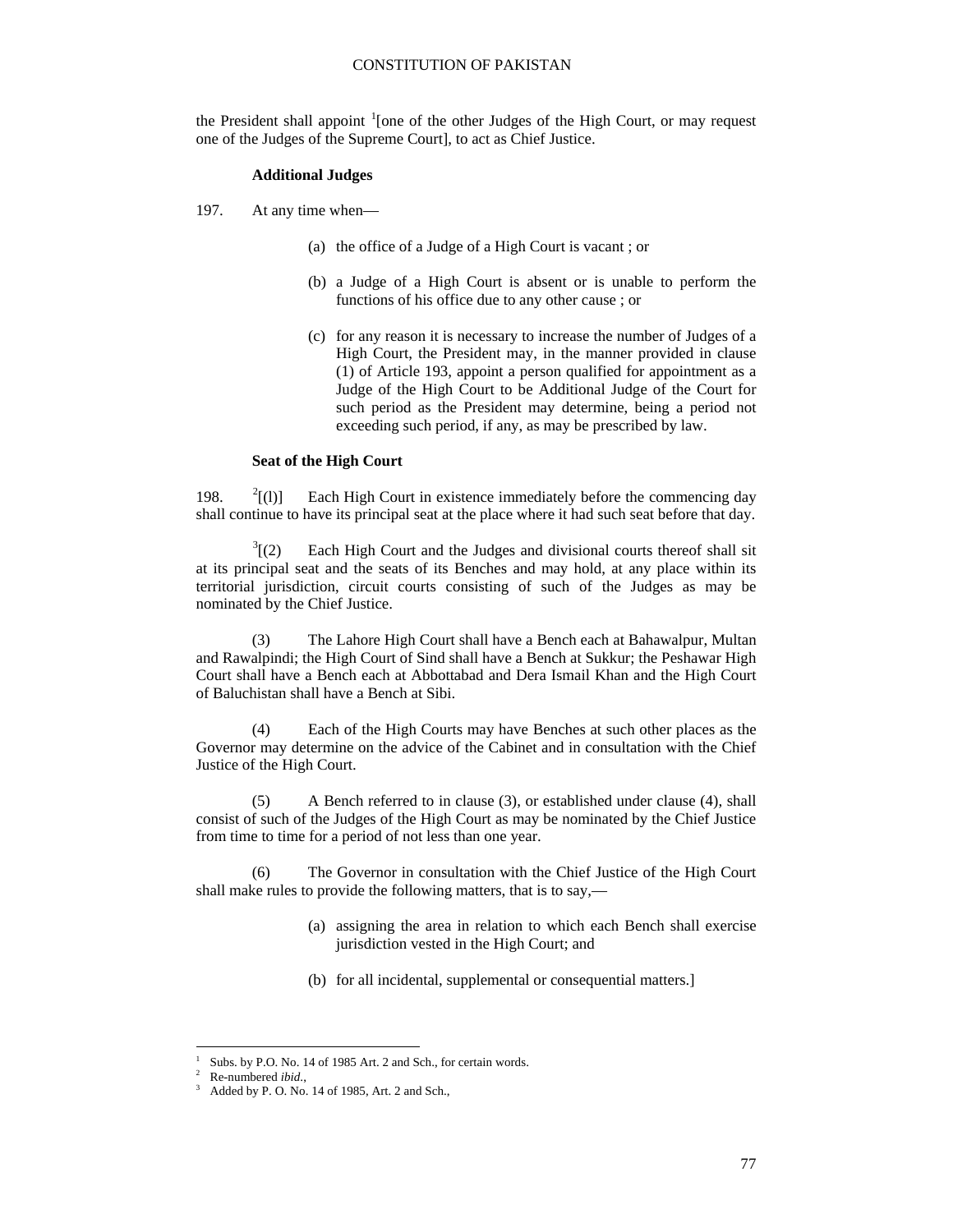### **199. Jurisdiction of High Court**

199. (1) Subject to the Constitution, a High Court may, if it is satisfied that no other adequate remedy is provided by law,—

- (a) on the application of any aggrieved party, make an order—
	- (i) directing a person performing, within the territorial jurisdiction of the Court, functions in connection with the affairs of the Federation, a Province or a local authority, to refrain from doing anything he is not permitted by law to do, or to do anything he is required by law to do; or
	- (ii) declaring that any act done or proceeding taken within the territorial jurisdiction of the Court by a person performing functions in connection with the affairs of the Federation, a Province or a local authority has been done or taken without lawful authority and is of no legal effect; or
- (b) on the application of any person, make an order—
	- (i) directing that a person in custody within the territorial jurisdiction of the Court be brought before it so that the Court may satisfy itself that he is not being held in custody without lawful authority or in an unlawful manner; or
	- (ii) requiring a person within the territorial jurisdiction of the Court holding or purporting to hold a public office to show under what authority of law he claims to hold that office ; or
- (c) on the application of any aggrieved person, make an order giving such directions to any person or authority, including any Government exercising any power or performing any function in, or in relation to, any territory within the jurisdiction of that Court as may be appropriate for the enforcement of any of the Fundamental Rights conferred by Chapter 1 of Part II.

(2) Subject to the Constitution, the right to move a High Court for the enforcement of any of the Fundamental Rights conferred by Chapter 1 of Part II shall not be abridged.

 $\frac{1}{1}$ [(3) An order shall not be made under clause (1) on application made by or in relation to a person who is a member of the Armed Forces of Pakistan, or who is for the time being subject to any law relating to any of those Forces, in respect of his terms and conditions of service, in respect of any matter arising out of his service, or in respect of any action taken in relation to him as a member of the Armed Forces of Pakistan or as a person subject to such law.]

 $2*$ \* \* \* \* \* \* \* \* \*

<sup>1</sup> Subs. by the Constitution (First Amdt.) Act, 1974 (33 of 1974), s. 9, for "clause (3)", (w.e.f. the 4th May, 1974). 2 Clauses (3A), (3B) and (3C) omitted by P. O. No. 14 of 1985, Art. 2 and Sch., which was previously

amended by various enactments.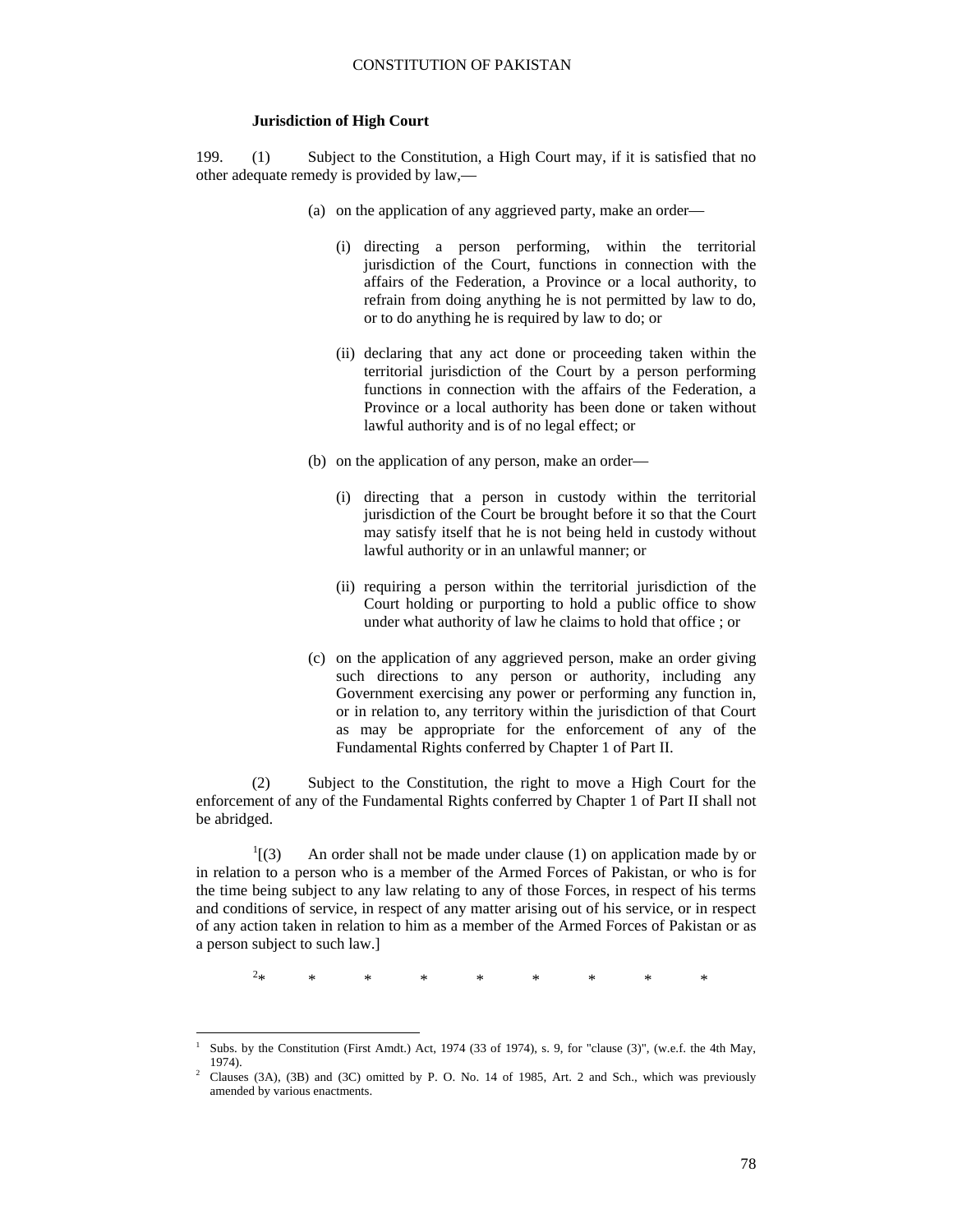- (4) Where—
	- (a) an application is made to a High Court for an order under paragraph (a) or paragraph (c) of clause (1), and
	- (b) the making of an interim order would have the effect of prejudicing or interfering with the carrying out of a public work or of otherwise being harmful to public interest <sup>1</sup>[or State property] or of impeding the assessment or collection of public revenues,

the Court shall not make an interim order unless the prescribed law officer has been given notice of the application and he or any person authorised by him in that behalf has had an opportunity of being heard and the Court, for reasons to be recorded in writing, is satisfied that the interim order —

- (i) would not have such affect as aforesaid; or
- (ii) would have the effect of suspending an order or proceeding which on the face of the record is without jurisdiction.

 $^{2}$ [(4A) An interim order made by a High Court on an application made to it to question the validity or legal effect of any order made, proceeding taken or act done by any authority or person, which has been made, taken or done or purports to have been made, taken or done under any law which is specified in Part I of the First Schedule or relates to, or is connected with,  $^{2}$ [State property or] assessment or collection of public revenues shall cease to have effect on the expiration of a period of  $\frac{3}{1}$  six months] following the day on which it is made, <sup>4</sup>[Provided that the matter shall be finally decided by the High Court within six months from the date on which the interim order is made].]

- $5*$ \* \* \* \* \* \* \* \* \*
- (5) In this Article, unless the context otherwise requires,—

"person" includes any body politic or corporate, any authority of or under the control of the Federal Government or of a Provincial Government, and any Court or tribunal, other than the Supreme Court, a High Court or a Court or tribunal established under a law relating to the Armed Forces of Pakistan ; and

"prescribed law officer" means—

- (a) in relation to an application affecting the Federal Government or an authority of or under the control of the Federal Government, the Attorney-General, and
- (b) in any other case, the Advocate-General for the Province in which the application is made.

<sup>1</sup>  $\frac{1}{2}$  Ins. *ibid.*,

Clause (4A) ins. by the Constitution (Fourth Amdt.) Act, 1975 (71 of 1975), s. 8, (w.e.f. the 21st November, 1975).

Subs. by P. O. No. 14 of 1985, Art. 2 and Sch., for "sixty days".

<sup>4</sup> Subs. by the Legal Framework Order, 2002 (C. E's. O. No. 24 of 2002), Art. 3 and Sch., for certain words.

Clause (4B) omitted *ibid*., which was previously amended by P. O. No. 14 of 1985, Art. 2 and Sch.,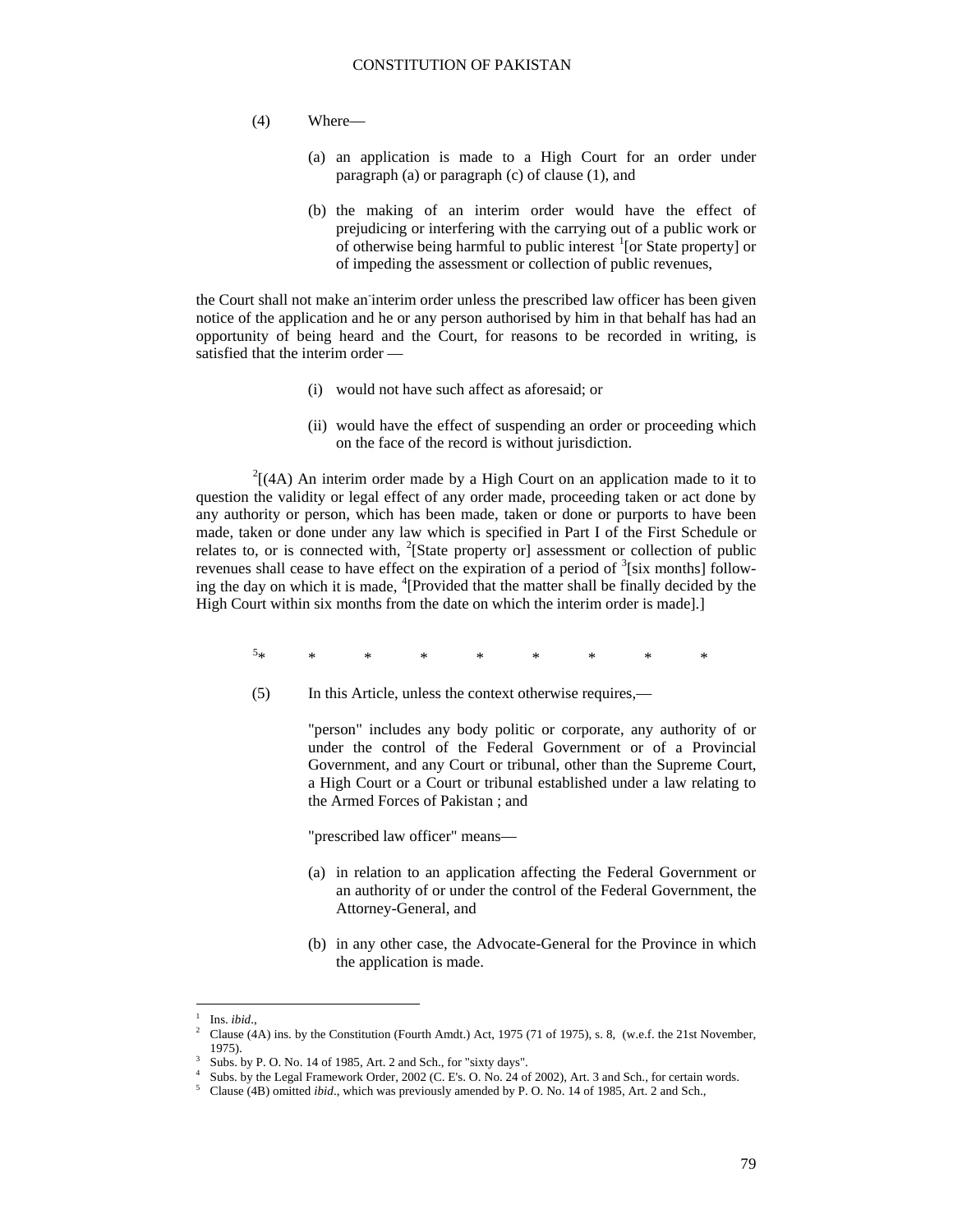### **7ransfer of High Court Judges**

200. (1) The President may transfer a Judge of a High Court from one High Court to another High Court, but no Judge shall be so transferred except with his consent and after consultation by the President with the Chief Justice of Pakistan and the Chief Justices of both High Courts $[\cdot]$ <sup>1</sup>

<sup>2</sup>[Provided that such consent, or consultation with the Chief Justices of the High Courts, shall not be necessary if such transfer is for a period not exceeding  $\frac{3}{2}$  [two years] at a time.

*Explanation*.—In this Article, "Judge" does not include a Chief Justice <sup>4</sup>[but includes a Judge for the time being acting as Chief Justice of a High Court other than a Judge of the Supreme Court acting as such in pursuance of a request made under paragraph (b) of Article 196].]

 $\Gamma(2)$ Where a Judge is so transferred or is appointed to an office other than that of Judge at a place other than the principal seat of the High Court, he shall, during the period for which he serves as a Judge of the High Court to which he is transferred, or holds such other office, be entitled to such allowances and privileges, in addition to his salary, as the President may, by Order, determine.]

 $^{6}$ [(3) If at any time it is necessary for any reason to increase temporarily the number of Judges of a High Court, the Chief Justice of that Court may require a Judge of any other High Court to attend sittings of the former High Court for such period as may be necessary and, while so attending the sittings of the High Court, the Judge shall have the same power and jurisdiction as a Judge of that High Court:

Provided that a Judge shall not be so required except with his consent and the approval of the President and after consultation with the Chief Justice of Pakistan and the Chief Justice of the High Court of which he is a Judge.]

 $T$ [*Explanation*.— In this Article, "High Court" includes a Bench of a High Court.]

 $^{8}$ [(4) [(4) A Judge of a High Court who does not accept transfer to another High Court under clause (1) shall be deemed to have retired from his office and, on such retirement, shall be entitled to receive a pension calculated on the basis of the length of his service as Judge and total service, if any, in the service of Pakistan.]

#### **201. Decision of High Court binding on subordinate Courts**

201. Subject to Article 189, any decision of a High Court shall, to the extent that it decides a question of law or is based upon or enunciates a principle of law, be binding on all courts subordinate to it.

<sup>1</sup> Subs. by the Constitution (Fifth Amdt.) Act, 1976 (62 of 1976), s. 12, for full-stop (w.e.f. the 13th September, 1976). September, 1976).<br><sup>2</sup> Provise added ibid.

<sup>&</sup>lt;sup>2</sup> Proviso added *ibid*.,  $3 \text{ Shk}_0$  by **P**  $\Omega$  No. 1

 $3$  Subs. by P. O. No. 14 of 1985, Art. 2 and Sch., for "one year". 4

Added by the Constitution (Third Amdt.) Order, 1985 (P. O. No. 24 of 1985), Art. 3.

Subs. by P. O. No. 14 of 1985, Art. 2 and Sch., for "clause  $(2)$ ".

<sup>6</sup> Clause (3) added by the Constitution (First Amdt.) Act, 1974 (33 of 1974), s. 10, (w.e.f. the 4th May, 1974)

*Explanation* added by P. O. No. 14 of 1985, Art. 2 and Sch.,

New clause (4) added by the Constitution (Third Amdt.) Order, 1985 (P. O. No. 24 of 1985), Art. 3.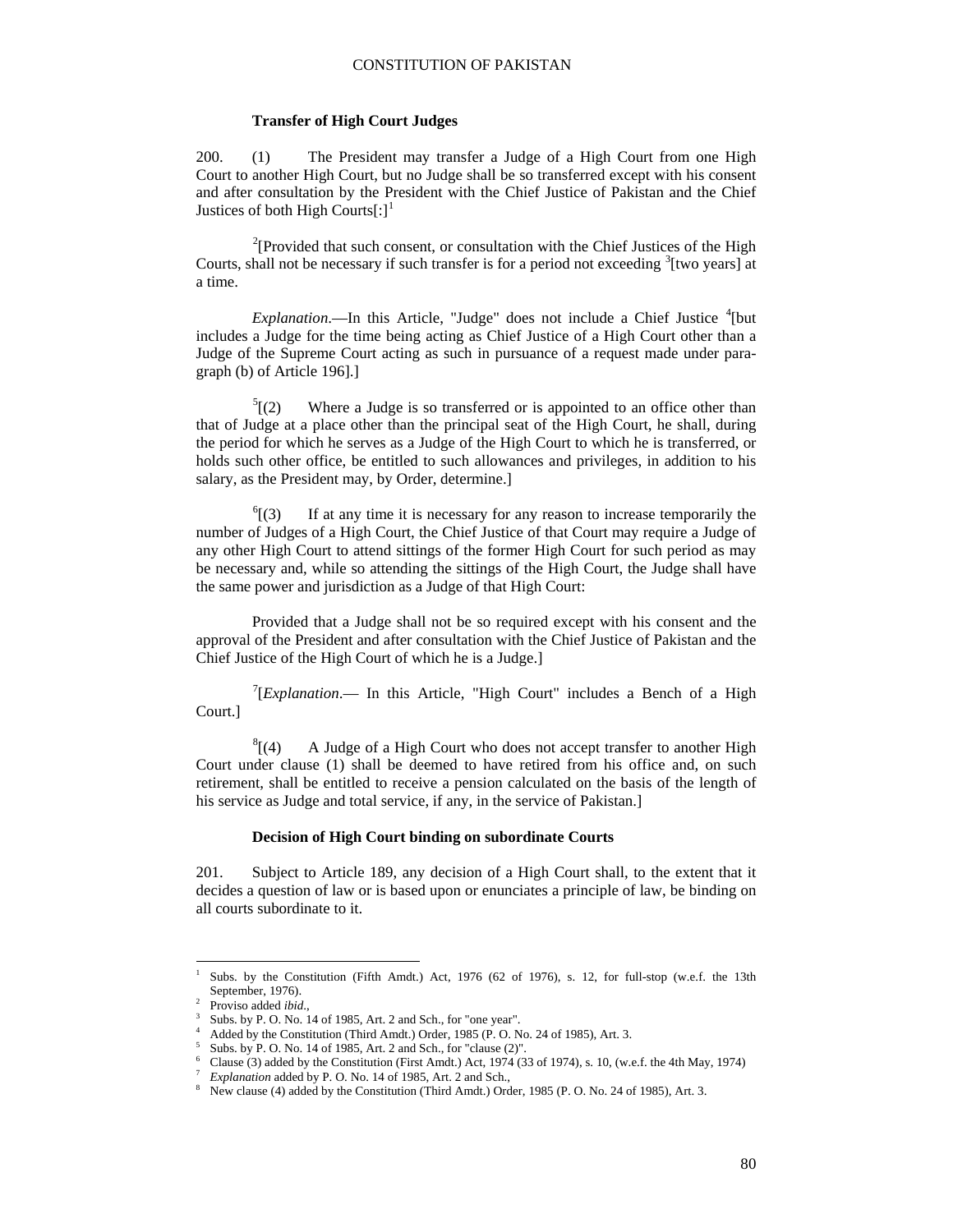### **Rules of procedure**

202. Subject to the Constitution and law, a High Court may make rules regulating the practice and procedure of the Court or of any court subordinate to it.

#### **203. High Court to superintend subordinate Courts**

203. Each High Court shall supervise and control all courts subordinate to it.

# 1 [CHAPTER 3A. – FEDERAL SHARIAT COURT

### Provisions of Chapter to override other provisions of Constitution

203A. The provisions of this Chapter shall have effect notwithstanding anything contained in the Constitution.

# **203B. Definitions**

- 203B. In this Chapter, unless there is anything repugnant in the subject or context,—
	- $2[(a)$  "Chief Justice" means Chief Justice of the Court;]
	- (b) "Court" means the Federal Shariat Court constituted in pursuance of Article 203C ;
	- $3$ [(bb) "Judge" means Judge of the Court;]
	- (c) "law" includes any custom or usage having the force of law but does not include the Constitution, Muslim personal law, any law relating to the procedure of any court or tribunal or, until the expiration of <sup>4</sup>[ten] years from the commencement of this Chapter, any fiscal law or any law relating to the levy and collection of taxes and fees or banking or insurance practice and procedure ; and

5 \* \* \* \* \* \* \* \* \*

#### **203** The Federal Shariat Court

203C. (1) There shall be constituted for the purposes of this Chapter a Court to be called the Federal Shariat Court.

 $^{6}$ [(2)  $[(2)$  The Court shall consist of not more than eight Muslim <sup>7</sup>[Judges],

<sup>1</sup> Subs. by the Constitution (Amdt) Order, 1980 (P.O. No. 1 of 1980). Art. 3, for the "existing Chapter 3A" (w.e.f. 26th May, 1980). (w.e.f. 26th May, 1980).

 $\frac{2}{3}$  Subs. by the Constitution (Second Amdt.) Order, 1982 (P. O. No. 5 of 1982), Art. 2.  $\frac{3}{3}$  Inc. ikid.

 $\frac{3}{4}$  Ins. *ibid.*,

Subs. by P.O. No. 14 of 1985, Art. 2 and Sch., for "five", which was previously amended by various enactments. 5 Paragraph (d) omitted by P. O. No. 5 of 1982, Art. 2.

<sup>6</sup> Subs. by the Constitution (Second Amdt.) Order, 1981 (P. O. No. 7 of 1981), Art. 2, for "clause (2)".

Subs. by P. O. No. 5 of 1982, Art. 3, for "members".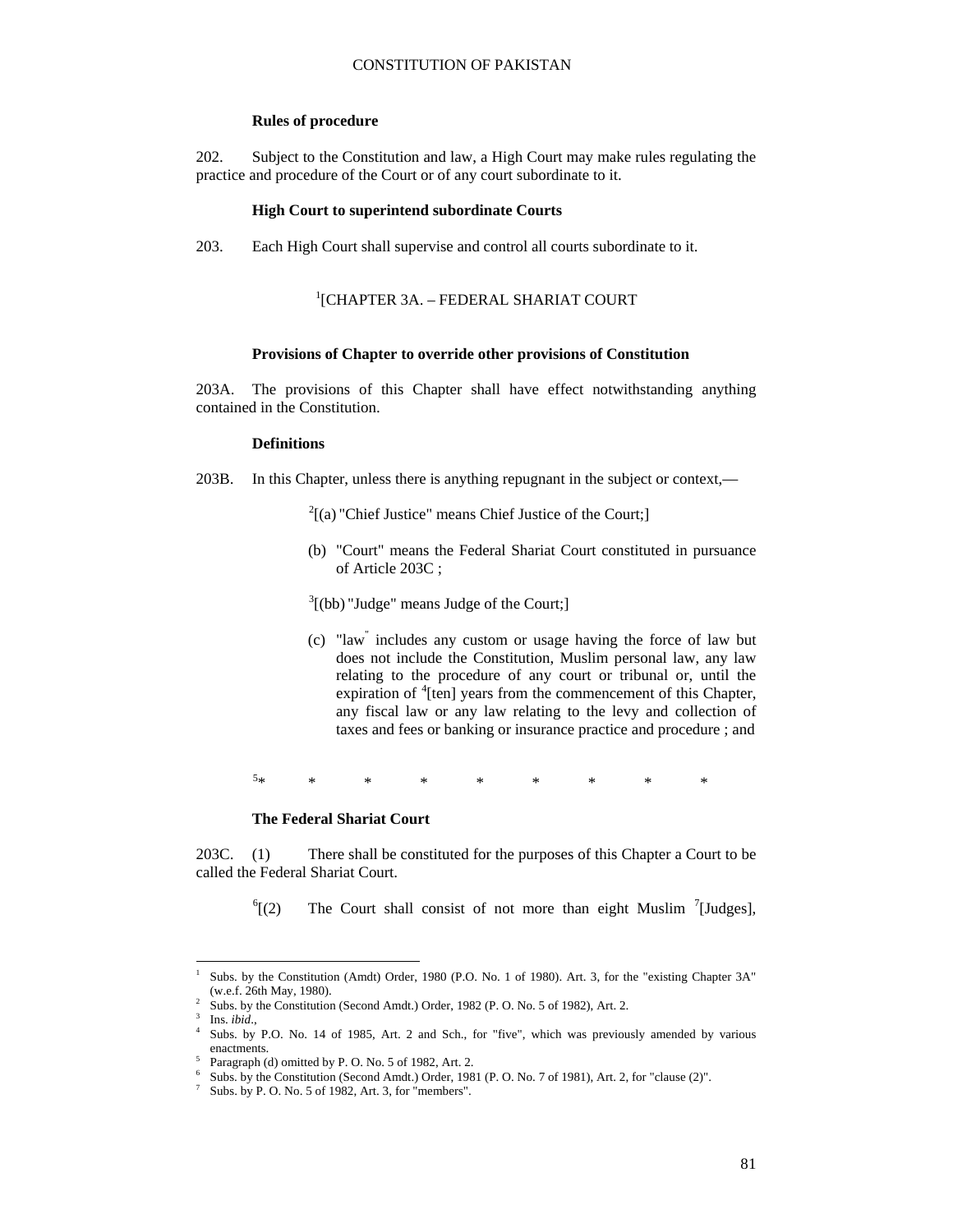including the  ${}^{1}$ [Chief Justice], to be appointed by the President.]

 $^{2}$ [(3) The Chief Justice shall be a person who is, or has been, or is qualified to be, a Judge of the Supreme Court or who is or has been a permanent Judge of a High Court.

(3A) Of the Judges, not more than four shall be persons each one of whom is, or has been, or is qualified to be, a Judge of a High Court and not more than three shall be Ulema who are well-versed in Islamic law.]

(4) The  ${}^{3}$ [Chief Justice] and a  ${}^{4}$ [Judge] shall hold office for a period not exceeding three years, but may be appointed for such further term or terms as the President may determine:

Provided that a Judge of a High Court shall not be appointed to be a <sup>6</sup>[Judge] for a period exceeding  $\frac{5}{3}$ [two years] except with his consent and  $\frac{8}{3}$ [, except where the Judge is himself the Chief Justice,] after consultation by the President with the Chief Justice of the High Court.

<sup>6</sup>[(4A) The <sup>5</sup>[Chief Justice], if he is not a Judge of the Supreme Court, and a 6<sup>6</sup>[Judge] who is not a Judge of a High Court, moy by writing under higher dedicated to  ${}^{6}$ [Judge] who is not a Judge of a High Court, may, by writing under his hand addressed to the President, resign his office.]

- $T[(4B)$  The President may, at any time, by order in writing,—
	- (a) modify the term of appointment of a Judge;
	- (b) assign to a Judge any other office ; and
	- (c) require a Judge to perform such other functions as the President may deem fit;

and pass such other order as he may consider appropriate.

*Explanation*.—In this clause and clause (4C), "Judge" includes Chief Justice.

(4C) While he is performing the functions which he is required under clause (4B) to perform, or holding any other office assigned to him under that clause, a Judge shall be entitled to the same salary, allowances and privileges as are admissible to the Chief Justice or, as the case may be, Judge of the Court.]

 $(5)$  A Judge of a High Court who does not accept appointment as a  ${}^{8}$ [Judge] shall be deemed to have retired from his office and, on such retirement, shall be entitled to receive a pension calculated on the basis of the length of his service as Judge and total service, if any, in the service of Pakistan.

(6) The principal seat of the Court shall be at Islamabad, but the Court may

<sup>1</sup> Subs. *ibid.*, for "Chairman".

Subs. by the Constitution (Third Amdt.) Order 1985 (P. O. No. 24 of 1985), Art. 4, for "clause(3)".

Subs. by the Constitution (Second Amdt.) Order, 1982 (P. O. No. 5 of 1982), Art. 3, for "Chairman". 4

Subs. *ibid.*, for "members".

Subs. by the Constitution (Third Amdt.) Order, 1985 (P. O. No. 24 of 1985), Art. 4, for "one year".

Ins. by the Constitution (Second Amdt.) Order, 1980 (P. O. No. 4 of 1980), Art. 2.

<sup>7</sup> New clause (4B) ins. by P. O. No. 14 of 1985, Art. 2 and Sch.,

<sup>8</sup> Subs. by the Constitution (Second Amdt.) Order, 1982 (P. O. No. 5 of 1982), Art. 3, for "member".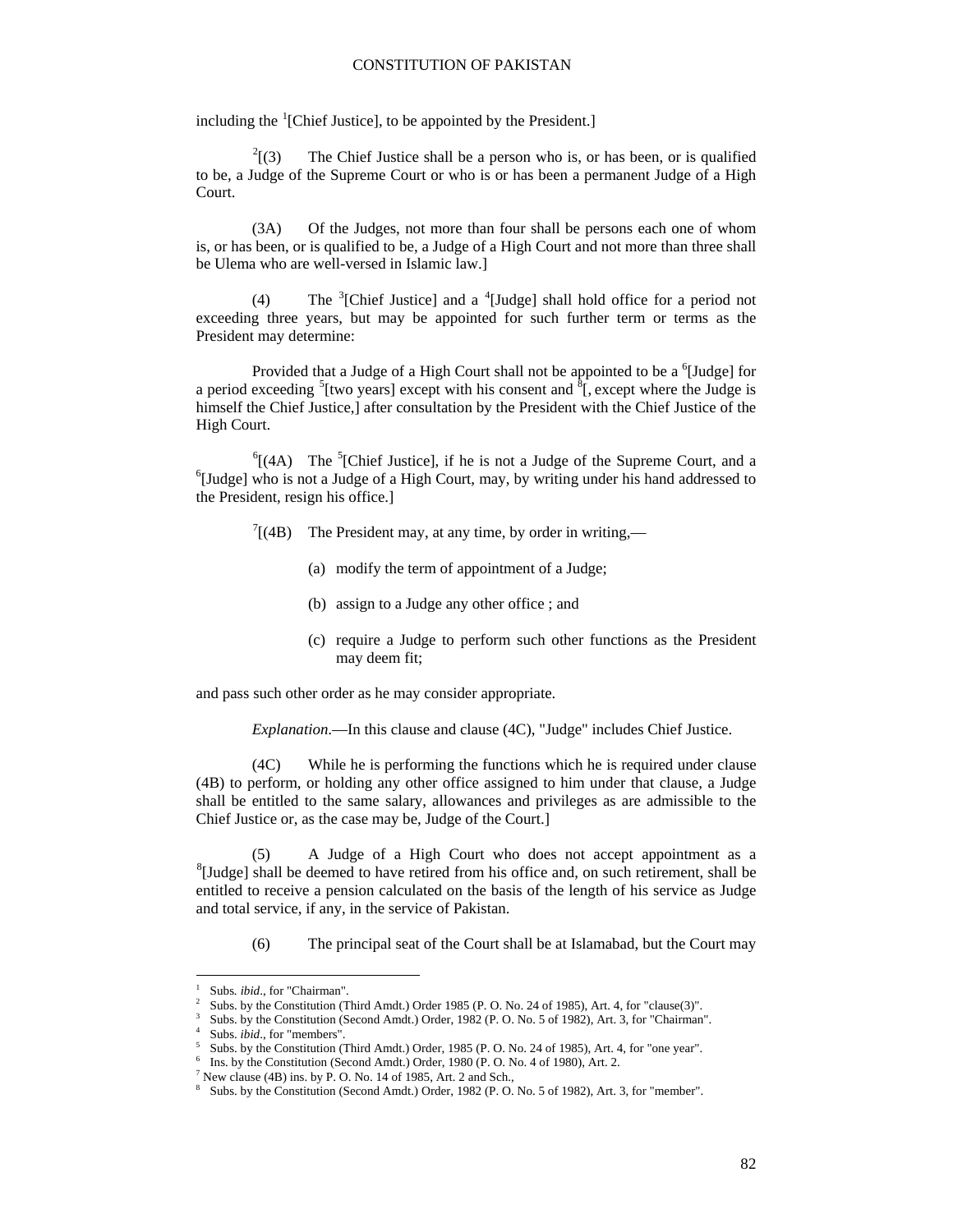from time to time sit in such other places in Pakistan as the <sup>1</sup>[Chief Justice] may, with the approval of the President, appoint.

(7) Before entering upon office, the <sup>2</sup>[Chief Justice] and a <sup>1</sup>[Judge] shall make before the President or a person nominated by him oath in the form set out in the Third Schedule.

(8) At any time when the <sup>2</sup>[Chief Justice] or a <sup>1</sup>[Judge] is absent or is unable to perform the functions of his office, the President shall appoint another person qualified for the purpose to act as <sup>2</sup>[Chief Justice] or, as the case may be, <sup>1</sup>[Judge].

(9) A <sup>2</sup>[Chief Justice] who is not a Judge of the Supreme Court shall be entitled to the same  $2$ [remuneration], allowances and privileges as are admissible to a Judge of the Supreme Court and a <sup>1</sup>[Judge] who is not a Judge of a High Court shall be entitled to the same <sup>3</sup>[remuneration], allowances and privileges as are admissible to a Judge of a High Court<sup>3</sup>[:]

<sup>4</sup>[Provided that where a Judge is already drawing a pension for any other post in the service of Pakistan, the amount of such pension shall be deducted from the pension admissible under this clause.]

203CC. *[Penal of Ulema and Ulema members.] Omitted by the Constitution (Second Amdt.) Order, 1981 (P.O. No. 7 of 1981), Art. 3, which was previously ins. by P.O. No. 5 of 1981, Art. 2.* 

#### Powers, jurisdiction and functions of the Court

203D. (1) The Court may,  ${}^{5}$ [either of its own motion or] on the petition of a citizen of Pakistan or the Federal Government or a Provincial Government, examine and decide the question whether or not any law or provision of law is repugnant to the Injunctions of Islam, as laid down in the Holy Quran and the Sunnah of the Holy Prophet, hereinafter referred to as the Injunctions of Islam.

 ${}^{6}$ [(IA) Where the Court takes up the examination of any law or provision of law under clause (1) and such law or provision of law appears to it to be repugnant to the Injunctions of Islam, the Court shall cause to be given to the Federal Government in the case of a law with respect to a matter in the Federal Legislative List or the Concurrent Legislative List, or to the Provincial Government in the case of a law with respect to a matter not enumerated in the either of those Lists, a notice specifying the particular provisions that appear to it to be so repugnant, and afford to such Government adequate opportunity to have its point of view placed before the Court.]

(2) If the Court decides that any law or provision of law is repugnant to the Injunctions of Islam, it shall set out in its decision :—

(a) the reasons for its holding that opinion; and

<sup>1</sup> Subs., *ibid.*, for "Chairman".

Subs. by the Legal Framework Order, 2002 (C. E's. O. No. 24 of 2002), Art. 3 and Sch., for "Salary".

 $\frac{3}{5}$  Subs. *ibid.*, for full stop.

Proviso added *ibid.*,

Ins. by the Constitution (Second Amdt.) Order 1982 (5 of 1982), Art. 4.

<sup>&</sup>lt;sup>6</sup> Ins. by the Constitution (Amdt.) Order, 1984 (P. O. No. I of 1984), Art. 2.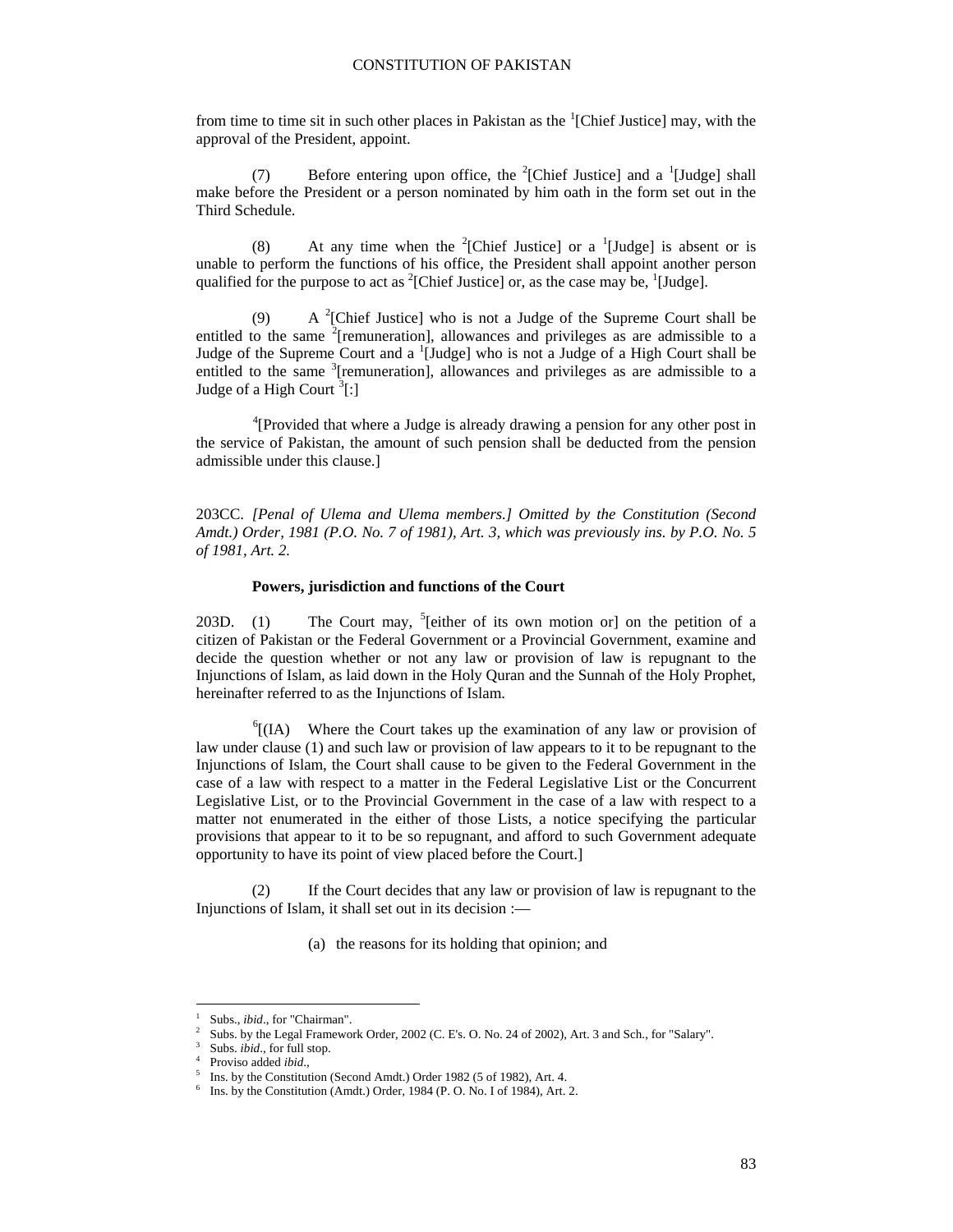(b) the extent to which such law or provision is so repugnant;

and specify the day on which the decision shall take effect  $[\cdot]$ <sup>1</sup>

 $2$ <sup>2</sup>[Provided that no such decision shall be deemed to take effect before the expiration of the period within which an appeal therefrom may be preferred to the Supreme Court or, where an appeal has been so preferred, before the disposal of such appeal.]

(3) If any law or provision of law is held by the Court to be repugnant to the Injunctions of Islam,—

- (a) the President in the case of a law with respect to a matter in the Federal Legislative List or the Concurrent Legislative List, or the Governor in the case of a law with respect to a matter not enumerated in either of those Lists, shall take steps to amend the law so as to bring such law or provision into conformity with the Injunctions of Islam; and
- (b) such law or provision shall, to the extent to which it is held to be so repugnant, cease to have effect on the day on which the decision of the Court takes effect.

 $3\,$ \* \* \* \* \* \* \* \* \*

#### **Revisional and other jurisdiction of the Court**

 $4$ [203DD, (1) The Court may call for and examine the record of any case decided by any criminal court under any law relating to the enforcement of *Hudood* for the purpose of satisfying itself as to the correctness, legality or propriety of any finding, sentence or order recorded or passed by, and as to the regularity of any proceedings of, such court and may, when calling for such record, direct that the execution of any sentence be suspended and, if the accused is in confinement, that he be released on bail or on his own bond pending the examination of the record.

(2) In any case the record of which has been called for by the Court, the Court may pass such order as it may deem fit and may enhance the sentence:

Provided that nothing in this Article shall be deemed to authorise the Court to convert a finding of acquittal into one of conviction and no order under this Article shall be made to the prejudice of the accused unless he has had an opportunity of being heard in his own defence.

(3) The Court shall have such other jurisdiction as may be conferred on it by or under any law.]

### Powers and procedure of the Court

203E. (1) For the purposes of the performance of its functions, the Court shall

<sup>1</sup>  $\frac{1}{2}$  Subs. *ibid.*, for full stop.

Proviso added and shall be deemed always to have been so added *ibid*.,

Clause (4) omitted by the Constitution (Second Amdt.) Order, 1980 (P. O. No. 4 of 1980), Art. 3. 4

Subs.by the Constitution (Second Amdt.) Order, 1982 (P. O. No. 5 of 1982), Art. 5, for "Art. 203DD", which was previously ins. by P. O. No. 4 of 1980, Art. 3.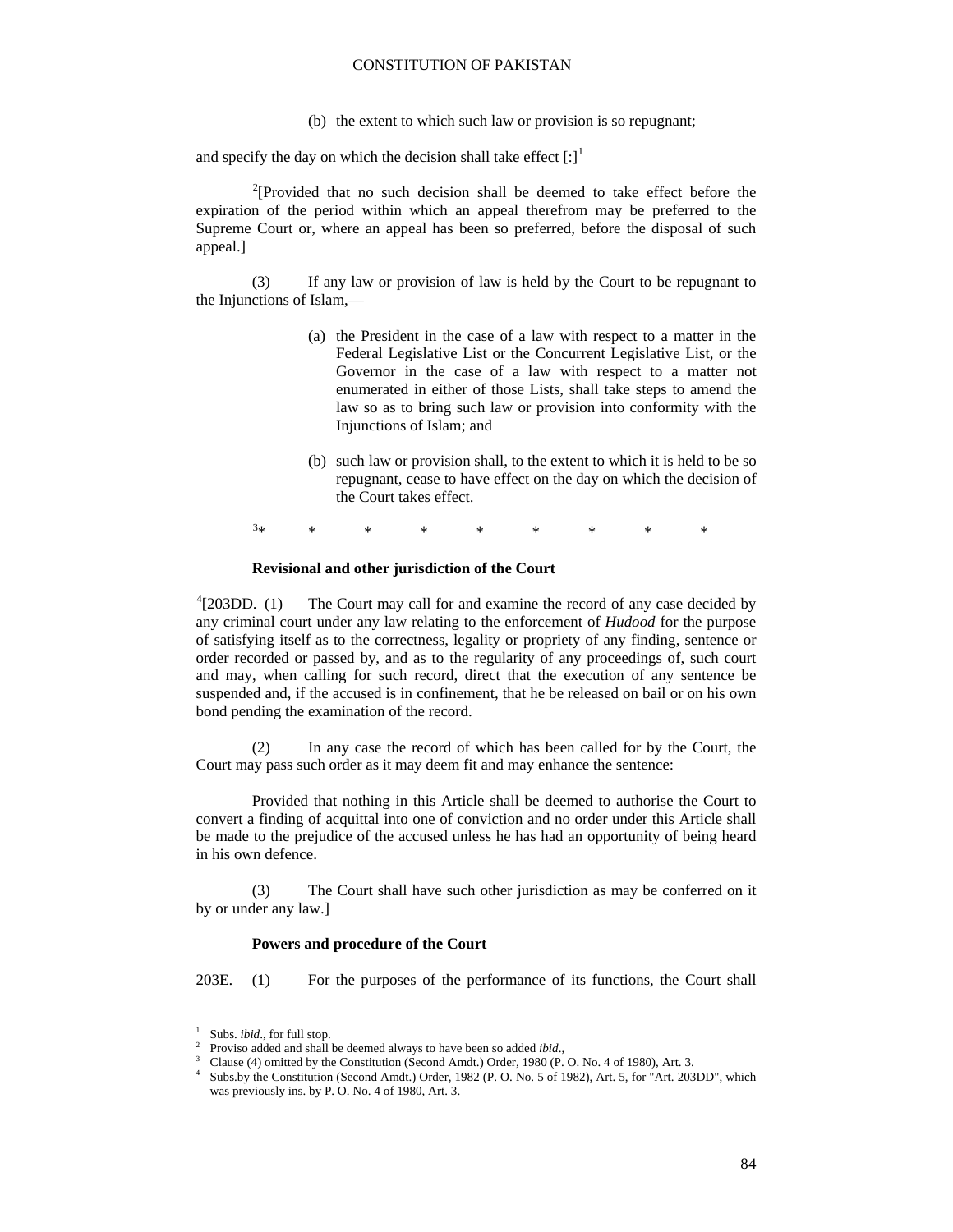have the powers of a Civil Court trying a suit under the Code of Civil Procedure, 1908 (Act V of 1908), in respect of the following matters, namely :—

- (a) summoning and enforcing the attendance of any person and examining him on oath ;
- (b) requiring the discovery and production of any document;
- (c) receiving evidence on affidavits ; and
- (d) issuing commissions for the examination of witnesses or documents.

(2) The Court shall have power to conduct its proceedings and regulate its procedure in all respects as it deems fit.

(3) The Court shall have the power of a High Court to punish its own contempt.

(4) A party to any proceedings before the Court under clause (1) of Article 203D may be represented by a legal practitioner who is a Muslim and has been enrolled as an advocate of a High Court for a period of not less than five years or as an advocate of the Supreme Court or by a jurisconsult selected by the party from out of a panel of jurisconsults maintained by the Court for the purpose.

(5) For being eligible to have his name borne on the panel of jurisconsults referred to in clause (4), a person shall be an *aalim* who, in the opinion of the Court, is well-versed in Shariat.

(6) A legal practitioner or jurisconsult representing a party before the Court shall not plead for the party but shall state, expound and interpret the Injunctions of Islam relevant to the proceedings so far as may be known to him and submit to the Court a written statement of his interpretation of such Injunctions of Islam.

(7) The Court may invite any person in Pakistan or abroad whom the Court considers to be well-versed in Islamic law to appear before it and render such assistance as may be required of him.

(8) No court fee shall be payable in respect of any petition or application made to the Court under  $^{1}[$ Article 203D.]

 $^{2}$ [(9) The Court shall have power to review any decision given or order made by it.]

# **Appeal to Supreme Court**

 $\overline{a}$ 

203F. (1) Any party to any proceedings before the Court under Article 203D aggrieved by the final decision of the Court in such proceedings may, within sixty days of such decision, prefer an appeal to the Supreme Court  $\left[\cdot\right]$ <sup>3</sup>

<sup>1</sup> Subs. by the Constitution (Second Amdt.) Order, 1980 (P. O. No. 4 of 1980), Art.. 5, for "this Article".

New clause (9) added by the Constitution (Amdt.) Order, 1981 (P. O. No. 5 of 1981), Art. 3.

Subs. by the Constitution (Third Arndt.) Order, 1983 (P. O. No. 9 of 1983), Art. 2, for full-stop.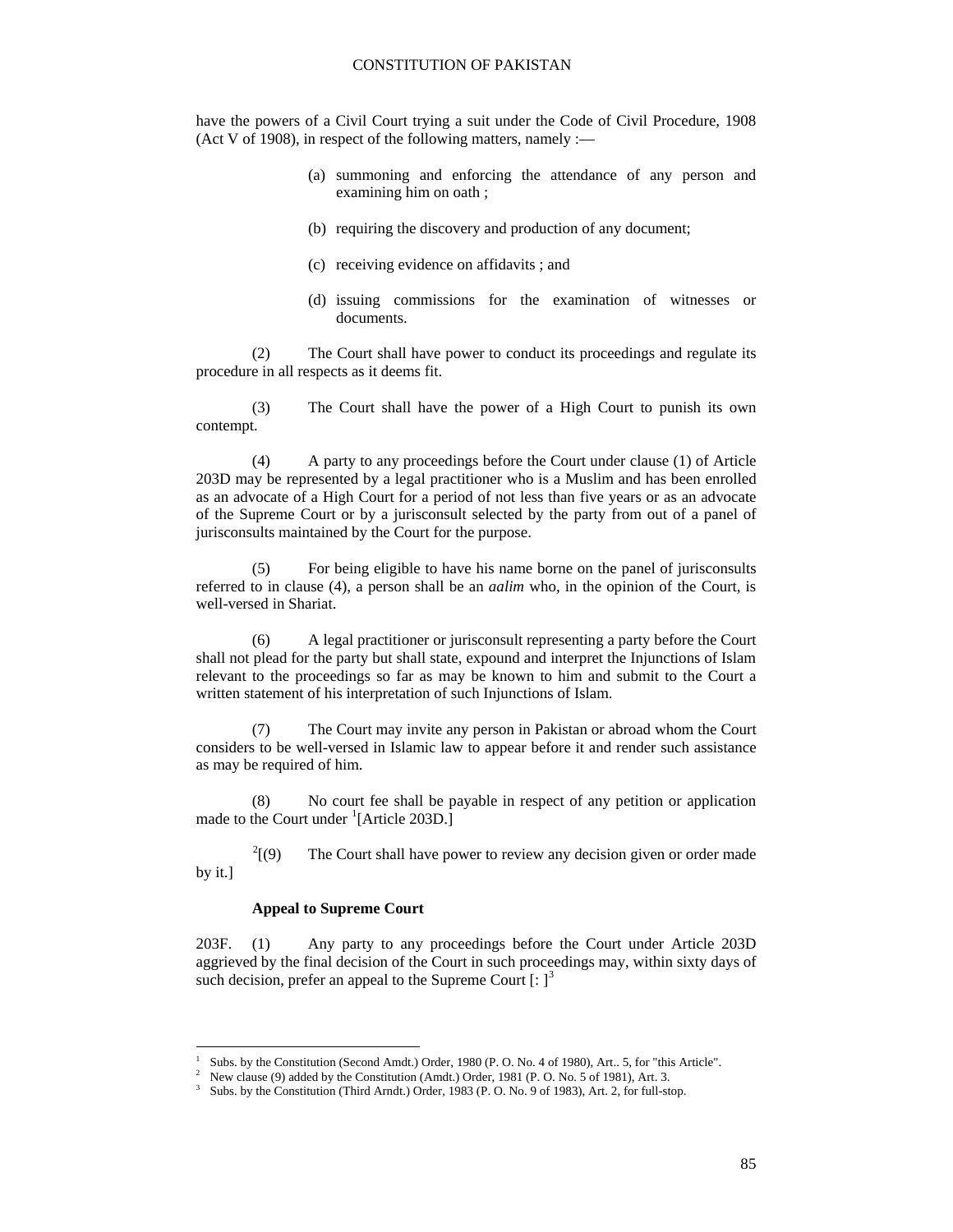<sup>1</sup>[Provided that an appeal on behalf of the Federation or of a Province may be preferred within six months of such decision.]

(2) The provisions of clauses (2) and (3) of Article 203D and clauses (4) to (8) of Article 203E shall apply to and in relation to the Supreme Court as if reference in those provisions to Court were a reference to the Supreme Court—

 $2[(2A)$  An appeal shall lie to the Supreme Court from any judgment, final order or sentence of the Federal Shariat Court

- (a) if the Federal Shariat Court has on appeal reversed an order of acquittal of an accused person and sentenced him to death or imprisonment for life or imprisonment for a term exceeding fourteen years ; or, on revision, has enhanced a sentence as aforesaid;or
- (b) if the Federal Shariat Court has imposed any punishment on any person for contempt of the Court.

(2B) An appeal to the Supreme Court from a judgment, decision, order or sentence of the Federal Shariat Court in a case to which the preceding clauses do not apply shall lie only if the Supreme Court grants leave to appeal.]

 $\sqrt[3]{(3)}$ For the purpose of the exercise of the jurisdiction conferred by this Article, there shall be constituted in the Supreme Court a Bench to be called the Shariat Appellate Bench and consisting of—

- (a) three Muslim Judges of the Supreme Court; and
- (b) not more than two *Ulema* to be appointed by the President to attend sittings of the Bench as *ad hoc* members thereof from amongst the Judges of the Federal Shariat Court or from out of a panel of *Ulema* to be drawn up by the President in consultation with the Chief Justice.

(4) A person appointed under paragraph (b) of clause (3) shall hold office for such period as the President may determine.

(5) Reference in clauses (1) and (2) to "Supreme Court" shall be construed as a reference to the Shariat Appellate Bench.

(6) While attending sittings of the Shariat Appellate Bench, a person appointed under paragraph (b) of clause (3) shall have the same power and jurisdiction, and be entitled to the same privileges, as a Judge of the Supreme Court and be paid such allowances as the President may determine.]

### **203G. Bar of jurisdiction**

203G. Save as provided in Article 203F, no court or tribunal, including the Supreme Court and a High Court, shall entertain any proceedings or exercise any power or jurisdiction in respect of any matter within the power or jurisdiction of the Court.

 $\frac{1}{1}$ Proviso added *ibid.*,

New "clause (2A)" ins. by the Constitution (Second Amdt.) Order, 1982 (P. O. No. 5 of 1982), Art. 6.

<sup>3</sup> Subs. by the Constitution (Third Amdt.) Order, 1982 (P. O. No. 12 of 1982), Art. 2, for "clause (3)".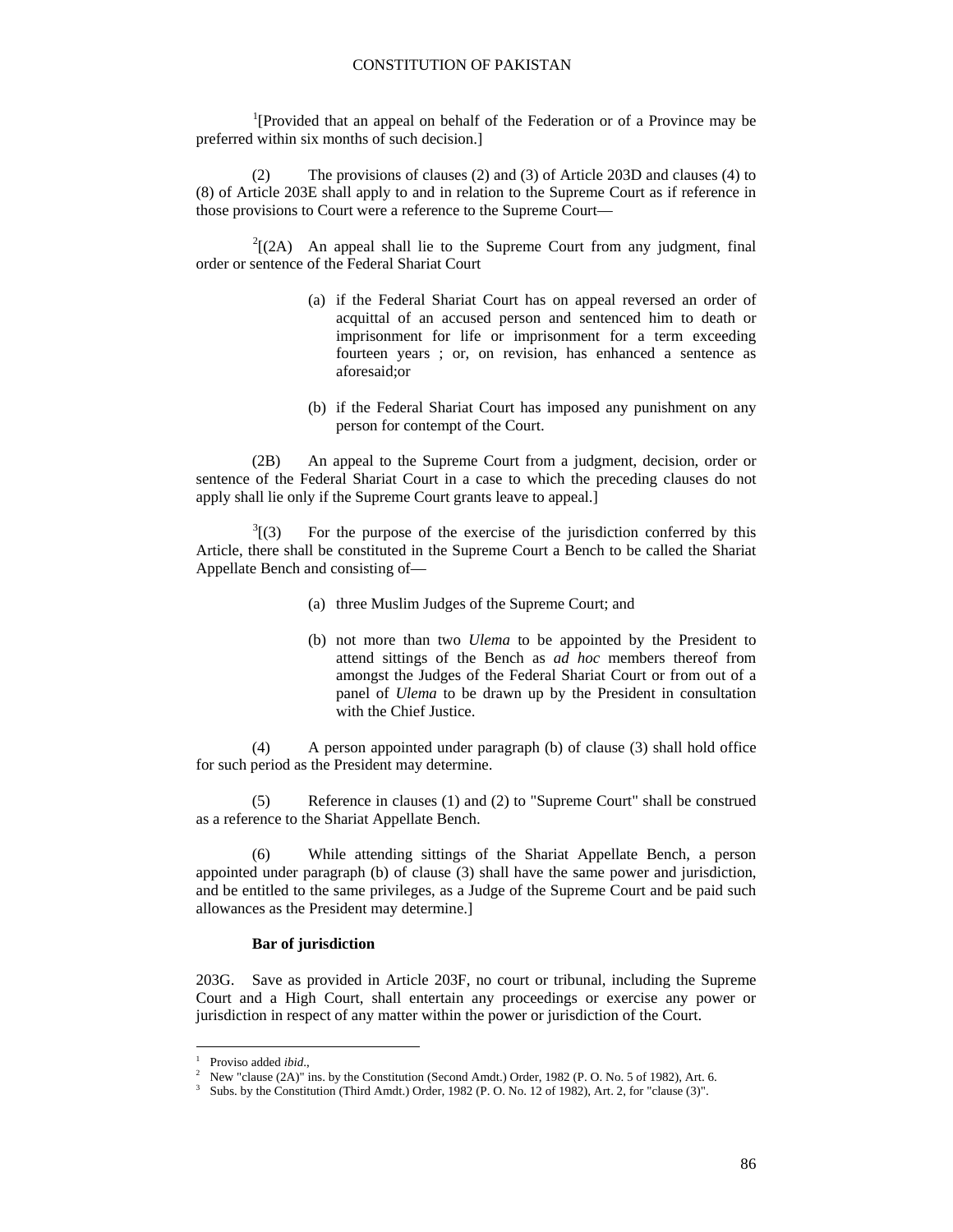#### **Decision of Court binding on High Court and courts subordinate to it**

<sup>1</sup>[203GG. Subject to Articles 203D and 203F, any decision of the Court in the exercise of its jurisdiction under this Chapter shall be binding on a High Court and on all courts subordinate to a High Court.]

## Pending proceedings to continue, etc.

203H. (1) Subject to clause (2) nothing in this Chapter shall be deemed to require any proceedings pending in any court or tribunal immediately before the commencement of this Chapter or initiated after such commencement, to be adjourned or stayed by reason only of a petition having been made to the Court for a decision as to whether or not a law or provision of law relevant to the decision of the point in issue in such proceedings is repugnant to the Injunctions of Islam; and all such proceedings shall continue, and the point in issue therein shall be decided, in accordance with the law for the time being in force.

(2) All proceedings under clause (1) of Article 203B of the Constitution that may be pending before any High Court immediately before the commencement of this Chapter shall stand transferred to the Court and shall be dealt with by the Court from the stage from which they are so transferred.

(3) Neither the Court nor the Supreme Court shall in the exercise of its jurisdiction under this Chapter have power to grant an injunction or make any interim order in relation to any proceedings pending in any other court or tribunal.

203I. [Administrative arrangements, etc.,] Omitted by the Constitution (Second Amdt.) Order, 1982, (P.O. No. 5 of 1982), Art. 8.

### **203J. Power to make rules**

203J. (1) The Court may, by notification in the official Gazette, make rules for carrying out the purposes of this Chapter.

In particular, and without prejudice to the generality of the foregoing power, such rules may make provision in respect of all or any of the following matters, namely :—

- (a) the scale of payment of honoraria to be made to jurisconsults, experts and witnesses summoned by the Court to defray the expenses, if any, incurred by them in attending for the purposes of the proceedings before the Court;  $*^2$
- (b) the form of oath to be made by a Jurisconsult, expert or witness appearing before the Court  $\frac{3}{2}$ ; ]
- 4 [(c) the powers and functions of the Court being exercised or

<sup>1</sup> New Art. 203GG ins. by the Constitution (Second Amdt.) Order, 1982 (P. O. No. 5 of 1982), Art. 7. 2

The word "and" omitted by the Constitution (Second Amdt.) Order, 1980 (P. O. No. 4 of 1980), Art. 6. 3

Subs. *ibid.*, for full-stop.

Paragraphs (c), (d) and (e) added *ibid*.,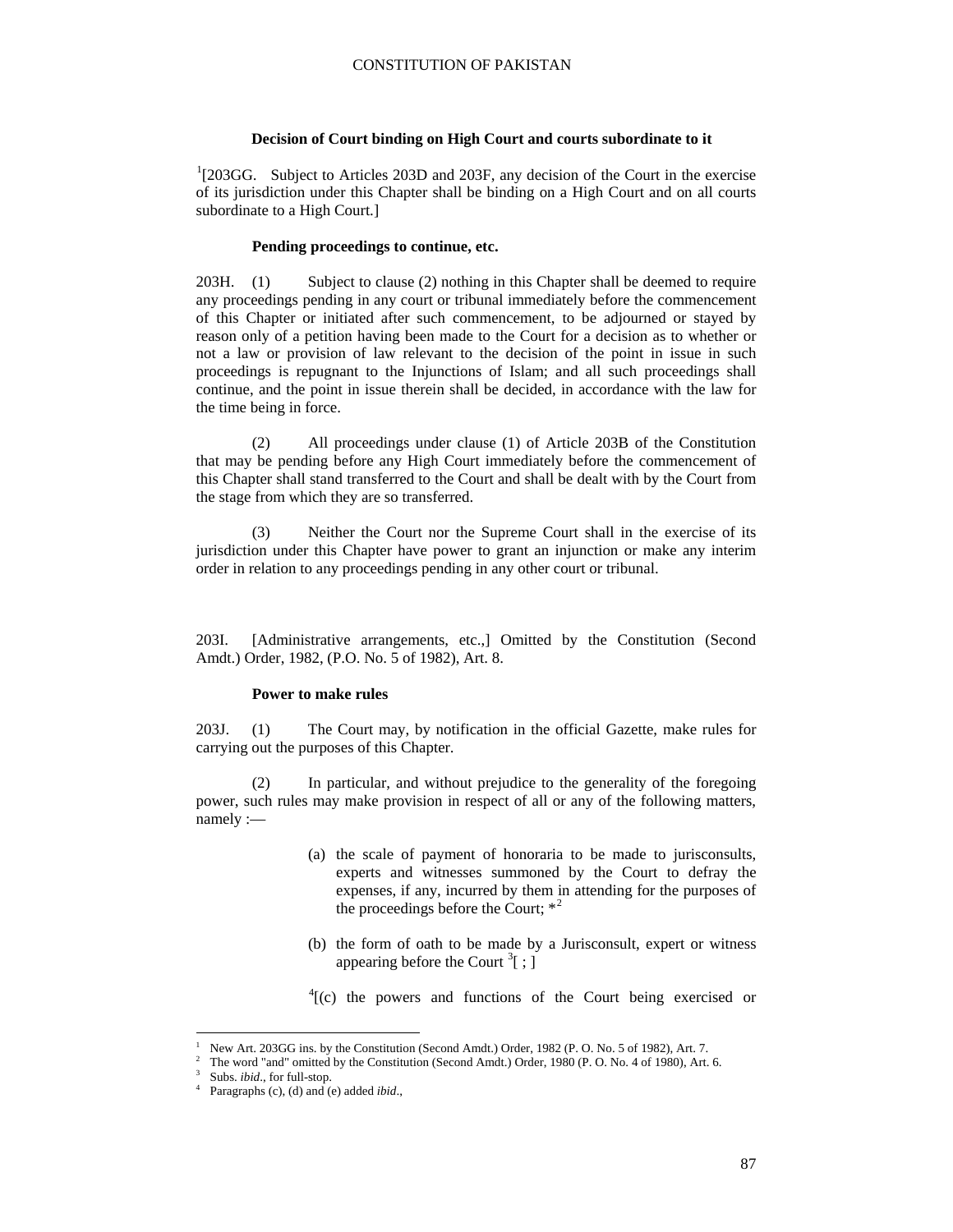performed by Benches consisting of one or more members constituted by the Chairman ;

- (d) the decision of the Court being expressed in terms of the opinion of the majority of its members or, as the case may be, of the members constituting a Bench ; and
- (e) the decision of cases in which the members constituting a Bench are equally divided in their opinion.]

(3) Until rules are made under clause (1), the Shariat Benches of Superior Courts Rules, 1979, shall, with the necessary modifications and so far as they are not inconsistent with the provisions of this Chapter, continue in force.]

### CHAPTER 4. – GENERAL PROVISIONS RELATING TO THE JUDICATURE

### **2012** Contempt of Court

- $1$ [204.  $(1)$  In this Article, "Court" means the Supreme Court or a High Court.
	- (2) A Court shall have power to punish any person who—
		- (a) abuses, interferes with or obstructs the process of the Court in any way or disobeys any order of the Court ;
		- (b) scandalizes the Court or otherwise does anything which tends to bring the Court or a Judge of the Court into hatred, ridicule or contempt;
		- (c) does anything which tends to prejudice the determination of a matter pending before the Court; or
		- (d) does any other thing which, by law, constitutes contempt of the Court.

(3) The exercise of the power conferred on a Court by this Article may be regulated by law and, subject to law, by rules made by the Court.]

#### **Remuneration etc., of judges**

205. The remuneration and other terms and conditions of service of a Judge of the Supreme Court or of a High Court shall be as provided in the Fifth Schedule.

#### **206. Resignation**

206.  $^{2}[(1)]$ A Judge of the Supreme Court or of a High Court may Resignation. resign his office by writing under his hand addressed to the President.

 $\sqrt[3]{(2)}$ A Judge of a High Court who does not accept appointment as a Judge of the Supreme Court shall be deemed to have retired from his office and, on such

<sup>1</sup> Subs. by P O. No. 14 of 1985, Art. 2 and Sch., for "Art. 204".

<sup>2</sup> Art. 206 renumbered as clause (I) of that Article, by the Constitution (Fifth Amdt.) Act, 1976 (62 of 1976), s. 14, (w.e.f. the 13th September, 1976). 3

New clause (2) added *ibid*.,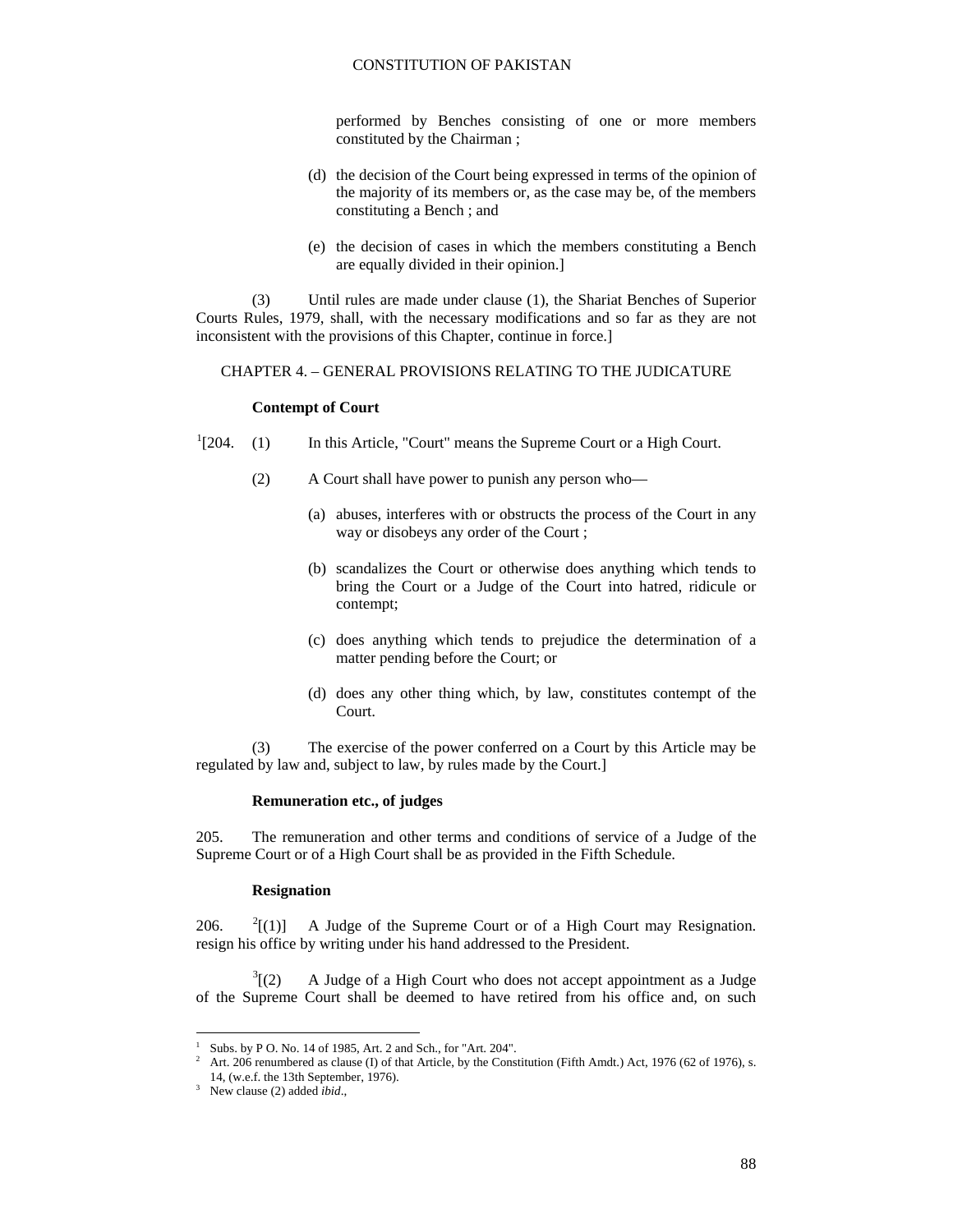retirement, shall be entitled to receive a pension calculated on the basis of the length of his service as Judge and total service, if any, in the service of Pakistan.]

#### **207. Judge not to hold office of profit, etc.**

- 207. (1) A Judge of the Supreme Court or of a High Court shall not—
	- (a) hold any other office of profit in the service of Pakistan if his remuneration is thereby increased ; or
	- (b) occupy any other position carrying the right to remuneration for the rendering of services.

(2) A person who has held office as a Judge of the Supreme Court or of a High Court shall not hold any office of profit in the service of Pakistan, not being a judicial or *quasi-judicial* office or the office of Chief Election Commissioner or of Chairman or member of a Law Commission or of Chairman or member of the Council of Islamic Ideology, before the expiration of two years after he has ceased to hold that office.

- (3) A person who has held office as a permanent Judge—
	- (a) of the Supreme Court, shall not plead or act in any court or before any authority in Pakistan ;
	- (b) of a High Court, shall not plead or act in any court or before any authority within its jurisdiction ; and
	- (c) of the High Court of West Pakistan as it existed immediately before the coming into force of the Province of West Pakistan (Dissolution) Order, 1970, shall not plead or act in any court or before any authority within the jurisdiction of the principal seat of that High Court or, as the case may be, the permanent bench of that High Court to which he was assigned.

#### **208. Officers and servants of Courts**

208. The Supreme Court <sup>1</sup>[and the Federal Shariat Court], with the approval of the President and a High Court, with the approval of the Governor concerned, may make rules providing for the appointment by the Court of officers and servants of the Court and for their terms and conditions of employment.

### **200. Supreme Judicial Council**

 $\overline{a}$ 

209. (1) There shall be a Supreme Judicial Council of Pakistan, in this Chapter referred to as the Council.

- (2) The Council shall consist of—
	- (a) the Chief Justice of Pakistan ;
	- (b) the two next most senior Judges of the Supreme Court; and

<sup>1</sup> Ins. by the Constitution (Second Amdt.) Order, 1982 (P. O. No. 5 of 1982) Art. 9.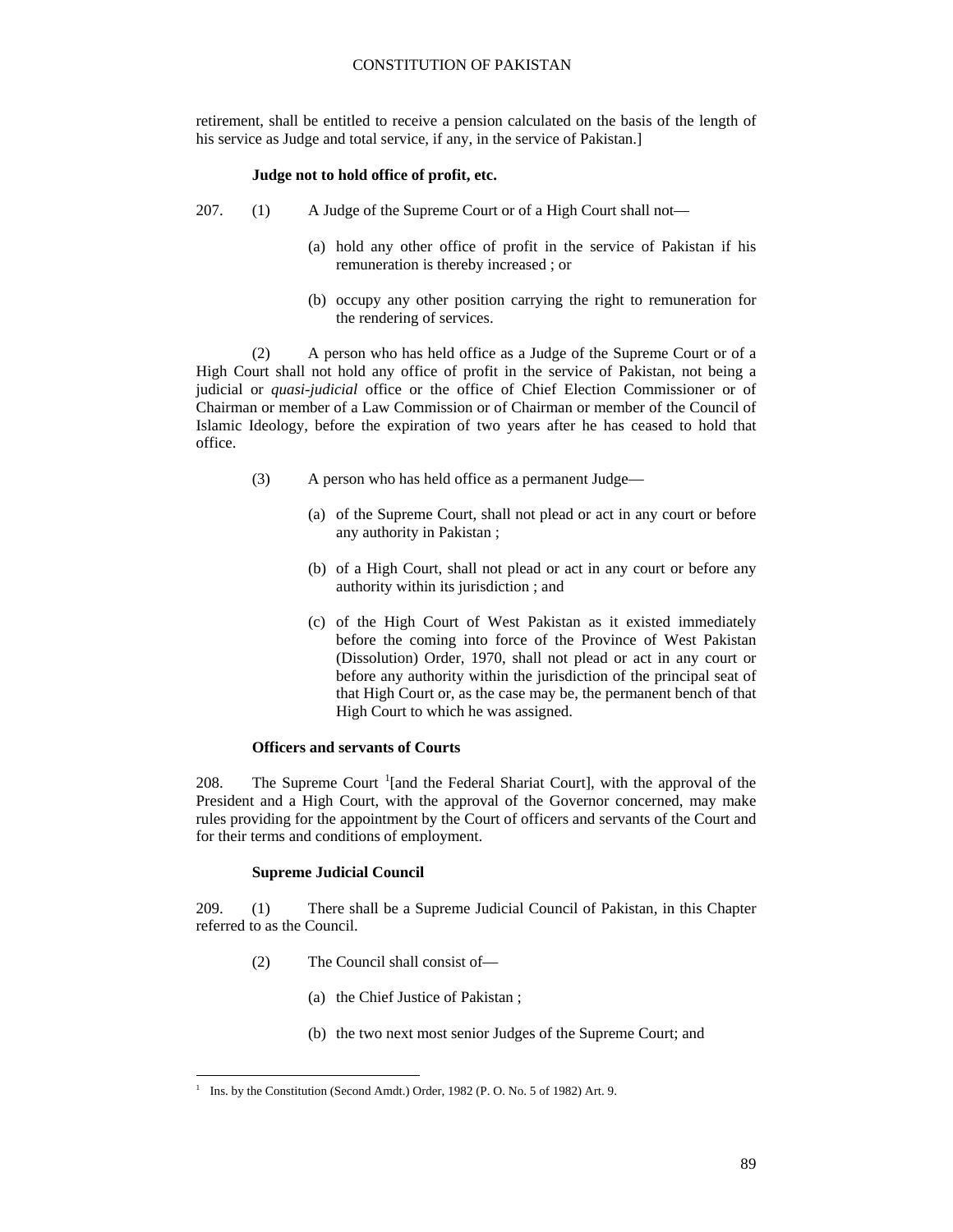(c) the two most senior Chief Justices of High Courts.

*Explanation*.—For the purpose of this clause, the *inter se* seniority of the Chief Justices of the High Courts shall be determined with reference to their dates of appointment as Chief Justice <sup>1</sup>[otherwise than as acting Chief Justice], and in case the dates of such appointment are the same, with reference to their dates of appointment as Judges of any of the High Courts.

(3) If at any time the Council is inquiring into the capacity or conduct of a Judge who is a member of the Council, or a member of the Council is absent or is unable to act due to illness or any other cause, then—

- (a) if such member is a Judge of the Supreme Court, the Judge of the Supreme Court who is next in seniority below the Judges referred to in paragraph (b) of clause (2), and
- (b) if such member is the Chief Justice of a High Court, the Chief Justice of another High Court who is next in seniority amongst the Chief Justices of the remaining High Courts,

shall act as a member of the Council in his place.

(4) If, upon any matter inquired into by the Council, there is a difference of opinion amongst its members, the opinion of the majority shall prevail, and the report of the Council to the President shall be expressed in terms of the view of the majority.

 $(5)$  If, on information <sup>2</sup>[from any source, the Council or] the President is of the opinion that a Judge of the Supreme Court or of a High Court—

- (a) may be incapable of properly performing the duties of his office by reason of physical or mental incapacity ; or
- (b) may have been guilty of misconduct,

the President shall direct the Council to  $3<sup>1</sup>$ , or the Council may, on its own motion,] inquire into the matter.

(6) If, after inquiring into the matter, the Council reports to the President that it is of the opinion—

- (a) that the Judge is incapable of performing the duties of his office or has been guilty of misconduct, and
- (b) that he should be removed from office, the President may remove the Judge from office.

(7) A Judge of the Supreme Court or of a High Court shall not be removed from office except as provided by this Article.

(8) The Council shall issue a code of conduct to be observed by Judges of the Supreme Court and of the High Courts

<sup>1</sup> Ins. by the Constitution (First Amdt.) Act, 1974 (33 of 1974), s. 11, (w.e.f. the 4th May, 1974).

Subs. by the Legal Framework Order, 2002 (C. E's. O. No. 24 of 2002), Art. 3 and Sch., for certain words.

Ins. *ibid*.,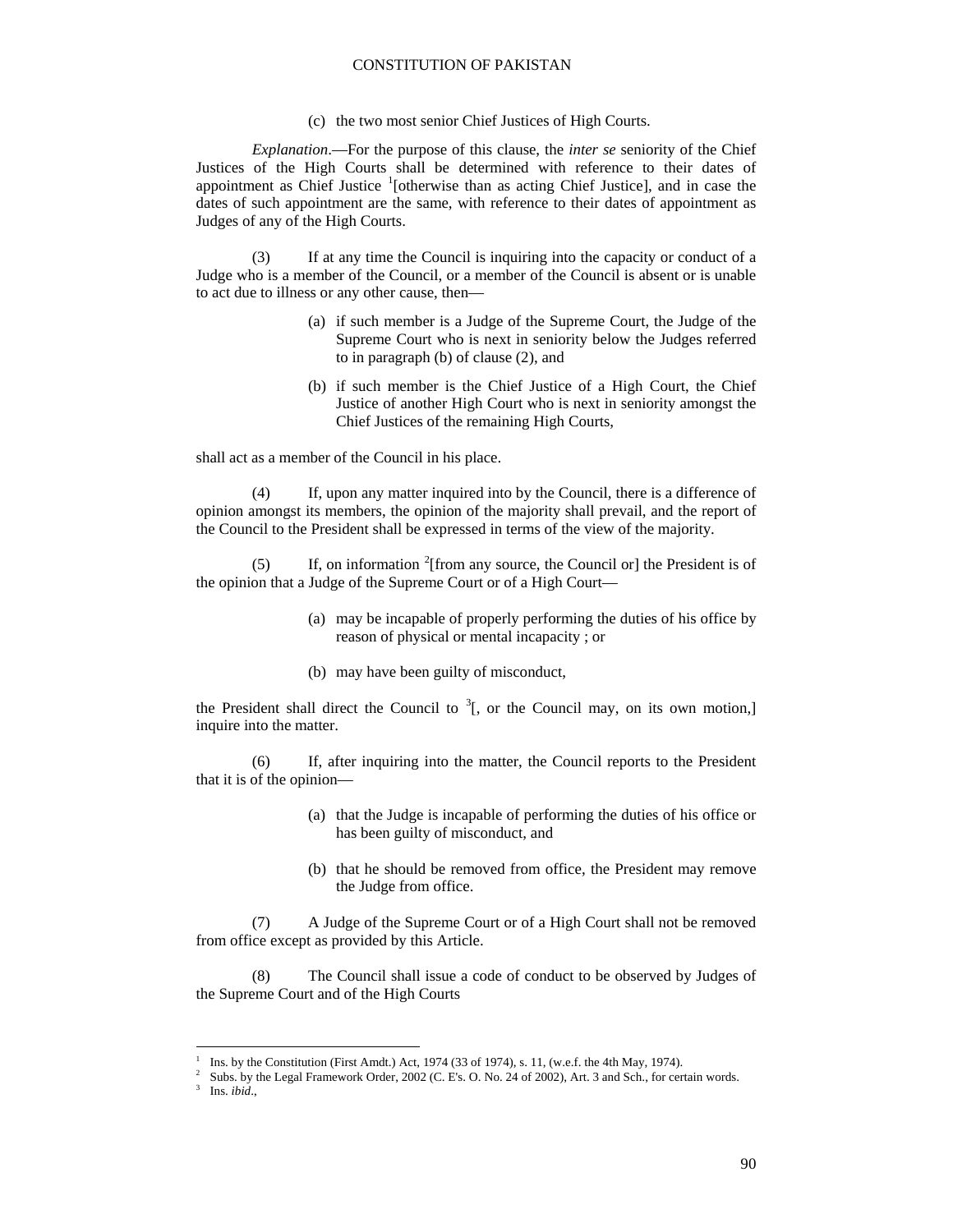#### Power of Council to enforce attendance of persons, etc.

210. (1) For the purpose of inquiring into any matter, the Council shall have the same power as the Supreme Court has to issue directions or orders for securing the attendance of any person or the discovery or production of any document; and any such direction or order shall be enforceable as if it had been issued by the Supreme Court.

(2) The provisions of Article 204 shall apply to the Council as they apply to the Supreme Court and a High Court.

#### **211. Bar of jurisdiction**

211. The proceedings before the Council, its report to the President and the removal of a Judge under clause (6) of Article 209 shall not be called in question in any court.

#### **212. Administrative Courts and Tribunals**

212. (1) Notwithstanding anything hereinbefore contained the appropriate Legislature may by Act <sup>1</sup>[provide for the establishment of] one or more Administrative Courts or Tribunals to exercise exclusive jurisdiction in respect of—

- (a) matters relating to the terms and conditions of persons  $2$ [who are or have been] in the service of Pakistan, including disciplinary matters ;
- (b) matters relating to claims arising from tortious acts of Government, or any person in the service of Pakistan, or of any local or other authority empowered by law to levy any tax or cess and any servant of such authority acting in the discharge of his duties as such servant; or
- (c) matters relating to the acquisition, administration and disposal of any property which is deemed to be enemy property under any law.

(2) Notwithstanding anything hereinbefore contained where any Administrative Court or Tribunal is established under clause (1), no other court shall grant an injunction, make any order or entertain any proceedings in respect of any matter to which the jurisdiction of such Administrative Court or Tribunal extends <sup>3</sup>[and all proceedings in respect of any such matter which may be pending before such other court immediately before the establishment of the Administrative Court or Tribunal  $^{4}$  ; other than an appeal pending before the Supreme Court,] shall abate on such establishment] :

Provided that the provisions of this clause shall not apply to an Administrative Court or Tribunal established under an Act of a Provincial Assembly unless, at the

<sup>1</sup> Subs. and shall be deemed always to have been so subs. by the Constitution (First Amdt.) Act, 1974 (33 of 1974), s. 12, for "establish". 2

Ins. and shall be deemed always to have been so ins. *ibid.*,

<sup>&</sup>lt;sup>3</sup> Ins. and shall be deemed always to have been so ins. by the Constitution (First Amdt.) Act, 1974 (33 of 1974) s. 12. 4

Ins. and shall be deemed always to have been so ins. by the Constitution (Fifth Amdt.) Act, 1976 (62 of 1976) s. 15.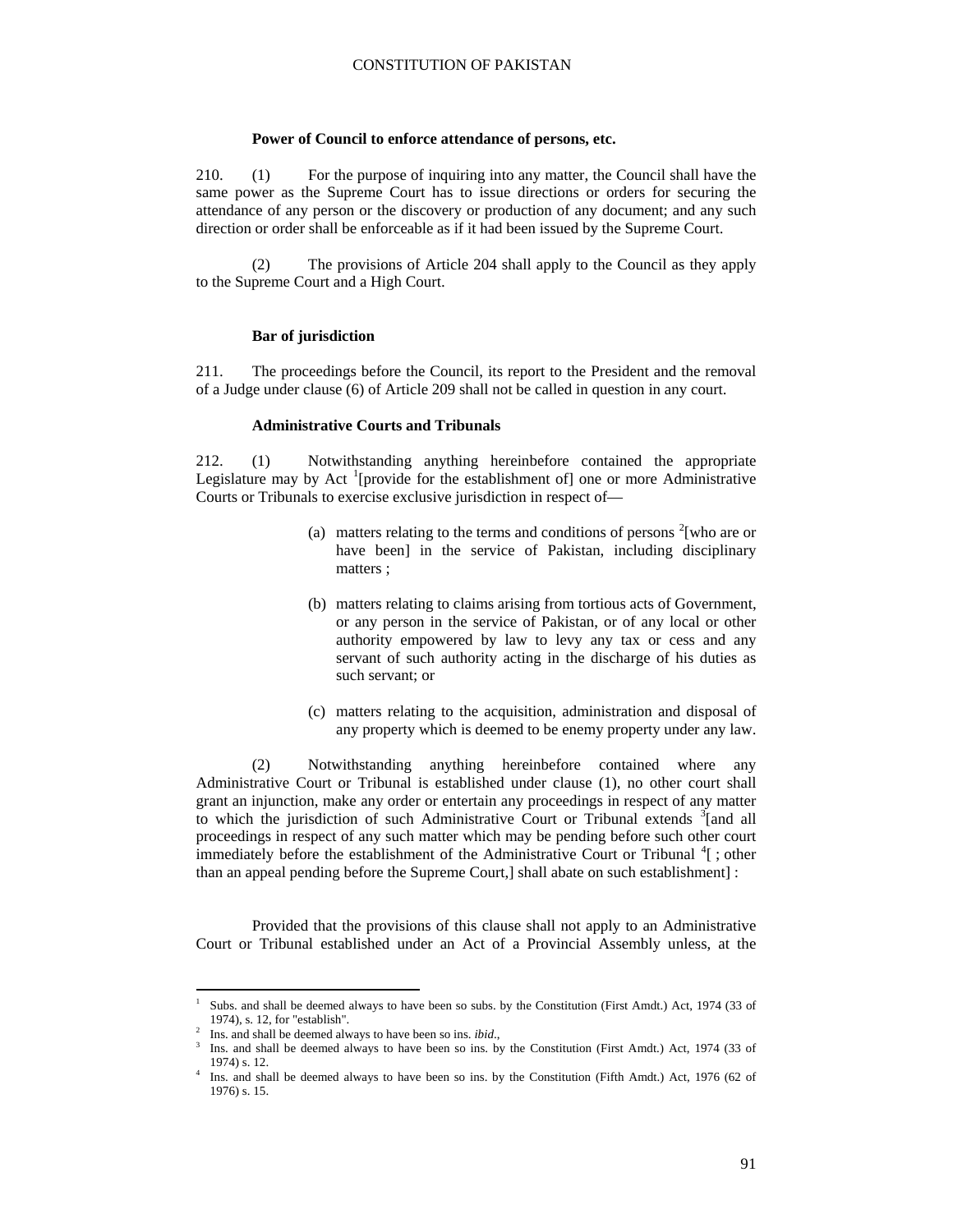request of that Assembly made in the form of a resolution, <sup>1</sup>[Majlis-e-Shoora (Parliament)] by  $law^2$  extends the provisions to such a Court or Tribunal.

(3) An appeal to the Supreme Court from a judgment, decree, order or sentence of an Administrative Court or Tribunal shall lie only if the Supreme Court, being satisfied that the case involves a substantial question of law of public importance, grants leave to appeal.

212A. *[Establishment of Military Courts or Tribunals.] Omitted by S.R.O. No. 1278 (1) 85, dated 30-12-85, read with proclamation of withdrawal of Martial Law dated 30-12- 85 see Gaz. of P. 1985, Ext., Pt. 1, dated 30-12-85, pp. 431-432, which was previously added by P.O. No. 21 of 1979, Art. 2.* 

212B. *[Establishment of Special Courts for trial of heinous offences.] Repealed by the Constitution (Twelfth Amdt.) Act, 1991 (14 of1991), s. 1 (3), (w.e.f. 26th July, 1994), which was previously added by Act 14 of 1991 s. 2, (w.e.f. 27th July, 1991).* 

\_\_\_\_\_\_\_\_\_\_

<sup>1</sup>  $\frac{1}{2}$  See footnote 3 on page 3, *supra*.

For such law see the Provincial Service Tribunals (Extension of Provisions of the Constitution) Act, 1974 (32 of 1974).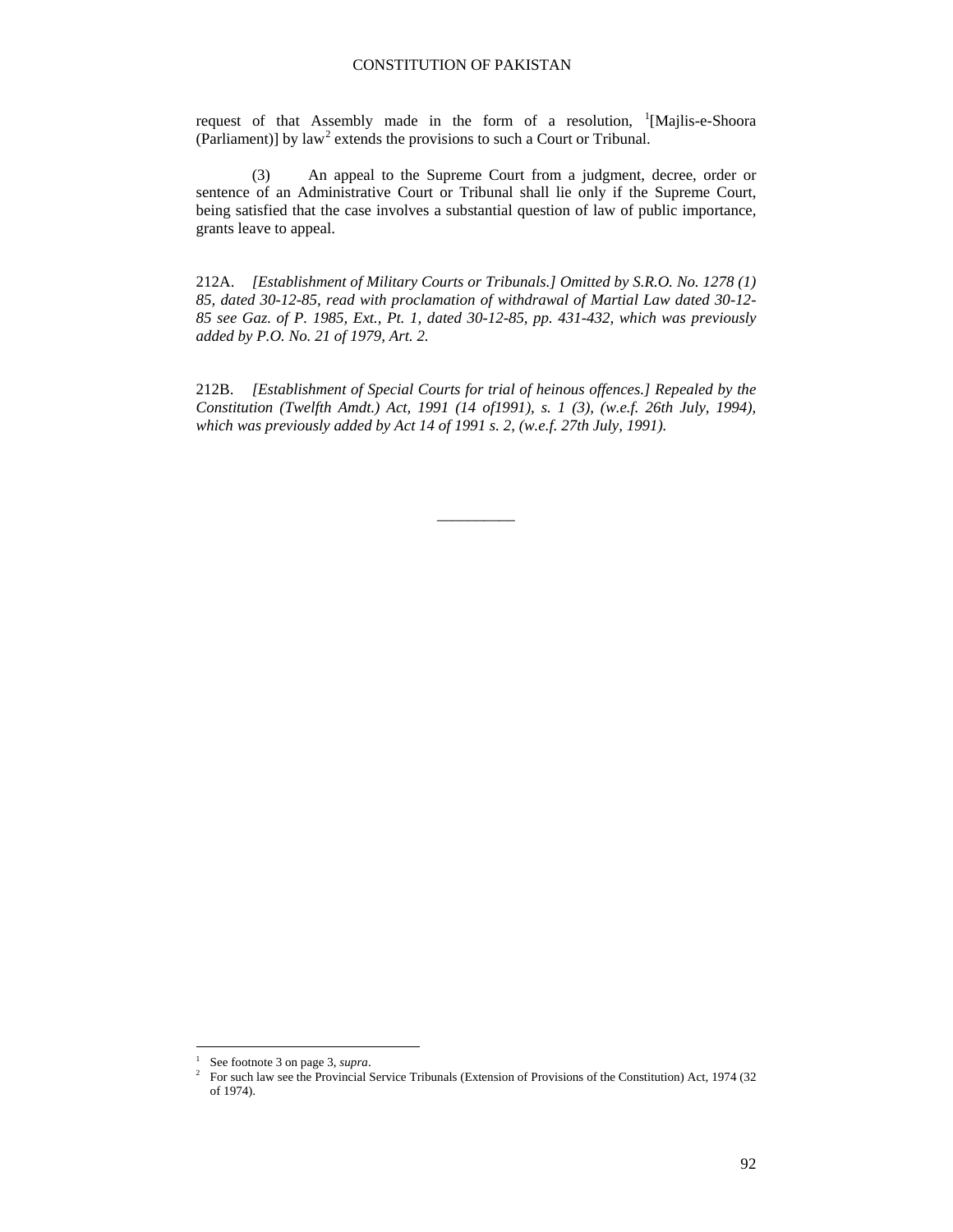# **PART VIII**

# **Elections**

## CHAPTER 1. – CHIEF ELECTION COMMISSIONER AND ELECTION COMMISSIONS

### **213. Chief Election Commissioner**

213. (1) There shall be a Chief Election Commissioner (in this Part referred to as the Commissioner), who shall be appointed by the President  $\frac{1}{2}$  [in his discretion].

(2) No person shall be appointed to be Commissioner unless he is, or has been, a Judge of the Supreme Court or is, or has been, a Judge of a High Court and is qualified under paragraph (a) of clause (2) of Article 177 to be appointed a Judge of the Supreme Court.

(3) The Commissioner shall have such powers and functions as are conferred on him by the Constitution and law.

# **214. Commissioner's Oath of Office**

214. Before entering upon office, the Commissioner shall make before the Chief Justice of Pakistan oath in the form set-out in the Third Schedule.

### **215. Term of office of Commissioner**

215. (1) The Commissioner shall, subject to this Article, hold office for a term of three years from the day he enters upon his office:

Provided that the National Assembly may by resolution extend the term of the Commissioner by a period not exceeding one year.

(2) The Commissioner shall not be removed from office except in the manner prescribed in Article 209 for the removal from office of a Judge and, in the application of the Article for the purposes of this clause, any reference in that Article to a Judge shall be construed as a reference to the Commissioner.

(3) The Commissioner may, by writing under his hand addressed to the President, resign his office.

### **216. Commissioner not to hold office of profit**

- 216. (1) The Commissioner shall not—
	- (a) hold any other office of profit in the service of Pakistan; or
	- (b) occupy any other position carrying the right to remuneration for the rendering of services.

(2) A person Who has held office as Commissioner shall not hold any office of profit in the service of Pakistan before the expiration of two years after he has ceased to hold that office:

93

 1 Added by P. O. No. 14 of 1985, Art. 2 and Sch.,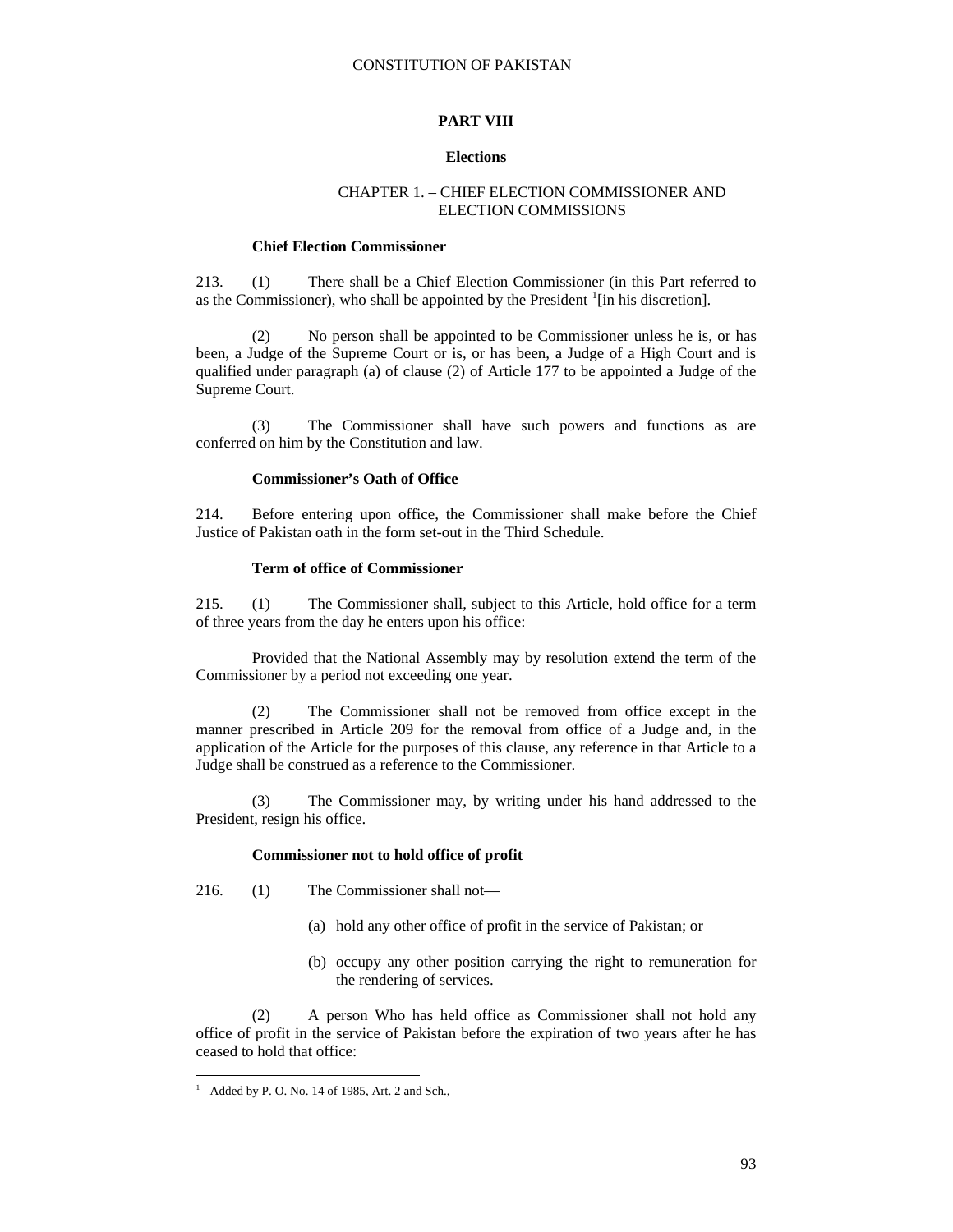### Provided that—

- (a) this clause shall not be construed as preventing a person who was a Judge of the Supreme Court or of a High Court immediately before his appointment as Commissioner from resuming his duties as such Judge on the expiration of his term as Commissioner; and
- (b) a person who has held office as Commissioner may, with the concurrence of both Houses, be reappointed to that office before the expiration of two years after he has ceased to hold that office.

### **217. Acting Commissioner**

- 217. At any time when—
	- (a) the office of Commissioner is vacant, or
	- (b) the Commissioner is absent or is unable to perform the functions of his office due to any other cause,

a Judge of the Supreme Court nominated by the Chief Justice of Pakistan shall act as Commissioner.

### **218. Election Commission**

218.  ${}^{1}f(1)$ For the purpose of election to both Houses of Majlis-e-Shoora (Parliament), Provincial Assemblies and for election of such other public offices as may be specified by law or until such law is made by the Majlis-e-Shoora (Parliament) by Order of the President, a permanent Election Commission shall be constituted in accordance with this Article.]

- (2) The Election Commission shall consist of—
	- (a) the Commissioner who shall be Chairman .of the Commission; and
	- (b) <sup>2</sup>[Four] members, each of whom shall be a Judge of a High Court  $\frac{3 \text{[from each Brevined]}}{3}$  expected by the President offer  ${}^{3}$ [from each Province], appointed by the President after consultation with the Chief Justice of the High Court concerned and with the Commissioner.

(3) It shall be the duty of the Election Commission constituted in relation to an election to organize and conduct the election and to make such arrangements as are necessary to ensure that the election is conducted honestly, justly, fairly and in accordance with law, and that corrupt practices are guarded against.

#### **219. Duties of Commissioner**

- 219. The Commissioner shall be charged with the duty of—
	- (a) preparing electoral rolls for election to the National Assembly and the Provincial Assemblies, and revising such rolls annually;

<sup>1</sup> Subs. by the Legal Framework Order, 2002 (C. E's. O. No. 24 of 2002), Art. 3 and Sch., for "clause (1)".

Subs. by the Legal Framework Order, 2002 (C. E's. O. No. 24 of 2002). Art. 3 and Sch., for "two".

Ins. *ibid*.,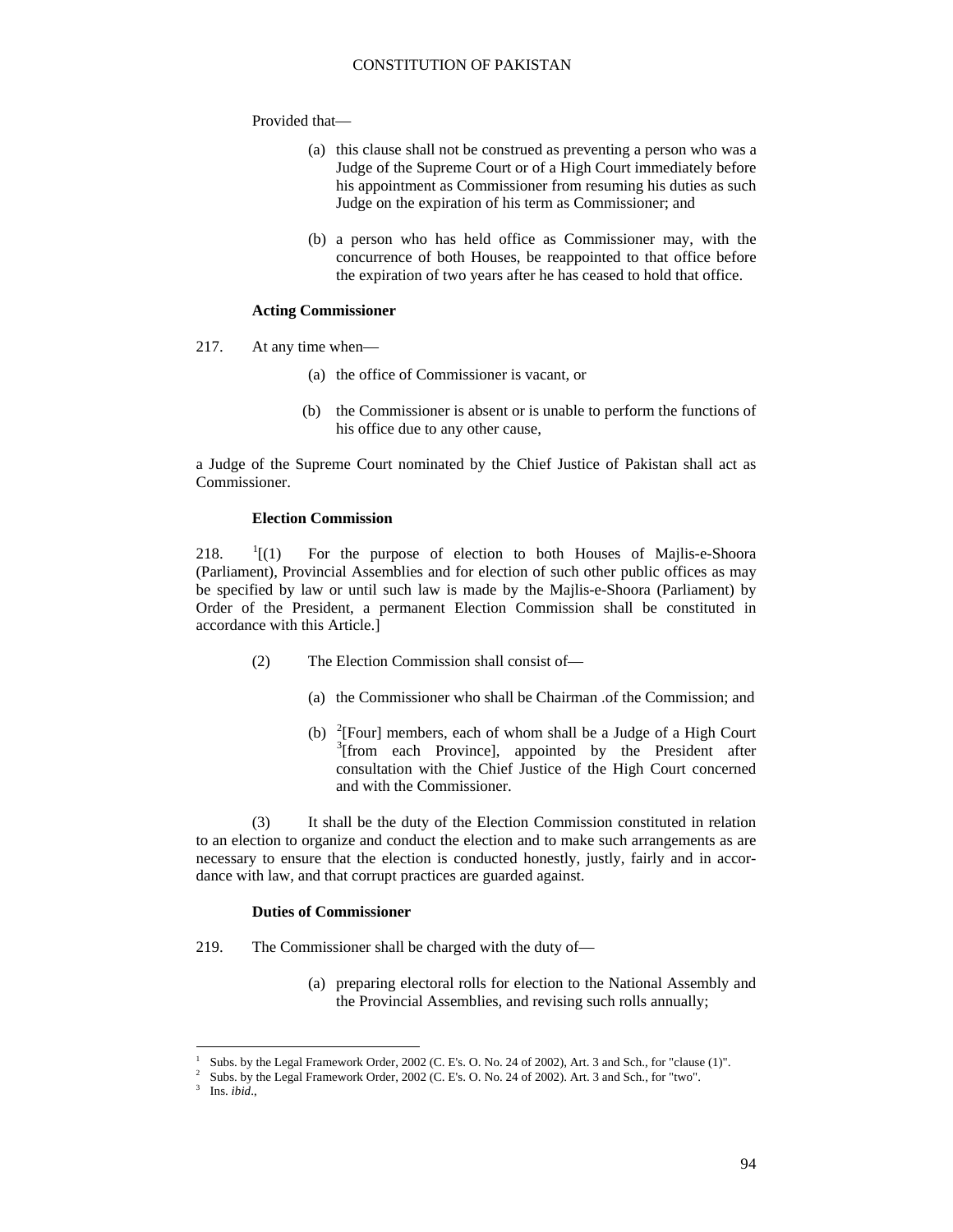- (b) organizing and conducting election to the Senate or to fill casual vacancies in a House or a Provincial Assembly; and
- (c) appointing Election Tribunals.

#### Executive authorities to assist Commission, etc.

220. It shall be the duty of all executive authorities in the Federation and in the Provinces to assist the Commissioner and the Election Commission in the discharge of his or their functions.

# **221. Officers and servants**

221. Until  ${}^{1}$ [Majlis-e-Shoora (Parliament)] by law otherwise provides, the Commissioner may, with the approval of the President, make rules providing for the appointment by the Commissioner of officers and servants to be employed in connection with the functions of the Commissioner or an Election Commission and for their terms and conditions of employment.

CHAPTER 2. – ELECTORAL LAWS AND CONDUCT OF ELECTIONS

### **222. Electoral laws**

222. Subject to the Constitution,  ${}^{1}$ [Majlis-e-Shoora (Parliament)] may by law provide for—

- (a) the allocation of seats in the National Assembly as required by clauses (3) and (4) of Article 51 ;
- (b) the delimitation of constituencies by the Election Commission;
- (c) the preparation of electoral rolls, the requirements as to residence in a constituency, the determination of objections pertaining to and the commencement of electoral rolls;
- (d) the conduct of elections and election petitions the decision of doubts and disputes arising in connection with elections;
- (e) matters relating to corrupt practices and other offences in connection with elections; and
- (f) all other matters necessary for the due constitution of the two Houses and the Provincial Assemblies;

but no such law shall have the effect of taking away or abridging any of the powers of the Commissioner or an Election Commission under this Part.

#### **223. Bar against double membership**

- 223. (1) No person shall, at the same time, be a member of—
	- (a) both Houses; or

<sup>1</sup> See footnote 3 on page 3, *supra*.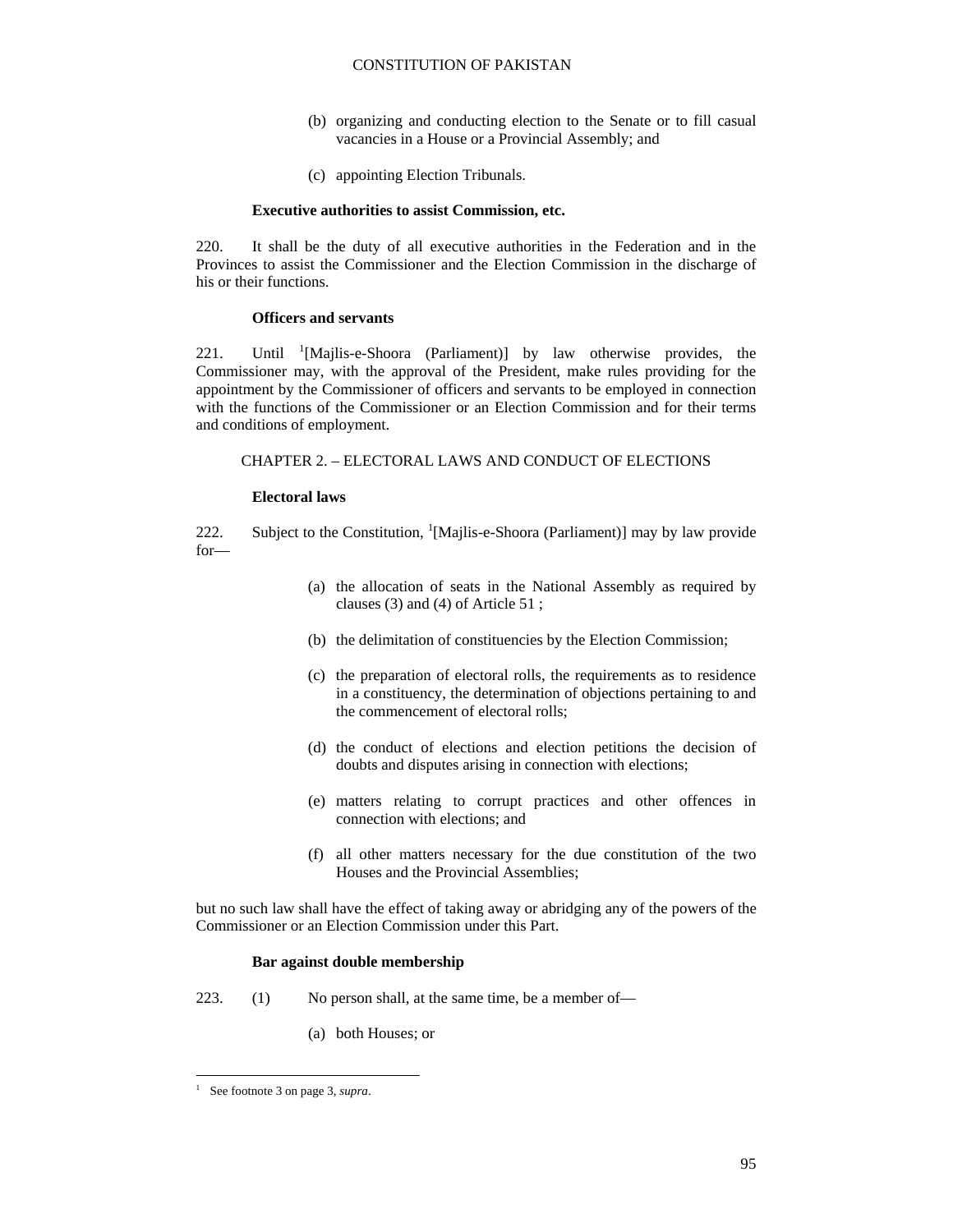- (b) a House and a Provincial Assembly; or
- (c) the Assemblies of two or more Provinces; or
- (d) a House or a Provincial Assembly in respect of more than one seat.

(2) Nothing in clause (1) shall prevent a person from being a candidate for two or more seats at the same time, whether in the same body or in different bodies, but if he is elected to more than one seat he shall, within a period of thirty days after the declaration of the result for the last such seat, resign all but one of his seats, and if he does not so resign, all the seats to which he has been elected shall become vacant at the expiration of the said period of thirty days except the seat to which he has been elected last or, if he has been elected to more than one seat on the same day, the seat for election to which his nomination was filed last.

*Explanation*.—In this clause, "body" means either House or a Provincial Assembly.

(3) A person to whom clause (2) applies shall not take a seat in either House or the Provincial Assembly to which he has been elected until he has resigned all but one of his seats.

(4) Subject to clause (2) if a member of either House or of a Provincial Assembly becomes a candidate for a second seat which, in accordance with clause (1), he may not hold concurrently with his first seat, then his first seat shall become vacant as soon as he is elected to the second seat.

#### **224. Time of Election and bye-election**

224. (1) A general election to the National Assembly or a Provincial Assembly shall be held within a period of sixty days immediately  $\frac{1}{1}$  [following] the day on which the term of the Assembly is due to expire, unless the Assembly has been sooner dissolved, and the results of the election shall be declared not later than fourteen days before that day  $2$ [:]

 $3$ [Provided that on dissolution of an Assembly on completion of its term, the President, in his discretion, or, as the case may be, the Governor, in his discretion but with the previous approval of the President, shall appoint a care-taker Cabinet.]

(2) When the National Assembly or a Provincial Assembly is dissolved, a general election to the Assembly shall be held within a period of ninety days after the dissolution, and the results of the election shall be declared not later than fourteen days after the conclusion of the polls.

(3) An election to fill the seats in the Senate which are to become vacant on the expiration of the term of the members of the Senate shall be held not earlier than thirty days immediately preceding the day on which the vacancies are due to occur.

When, except by dissolution of the National Assembly or a Provincial Assembly, a <sup>4</sup>[general] seat in any such Assembly has become vacant not later than one

<sup>1</sup> Subs. by the Legal Framework Order, 2002 (C. E's. O. No. 24 of 2002), Art. 3 and Sch., for "preceding". 2

Subs. *ibid.*, for full stop.

Proviso added *ibid.*,

Ins*. ibid*.,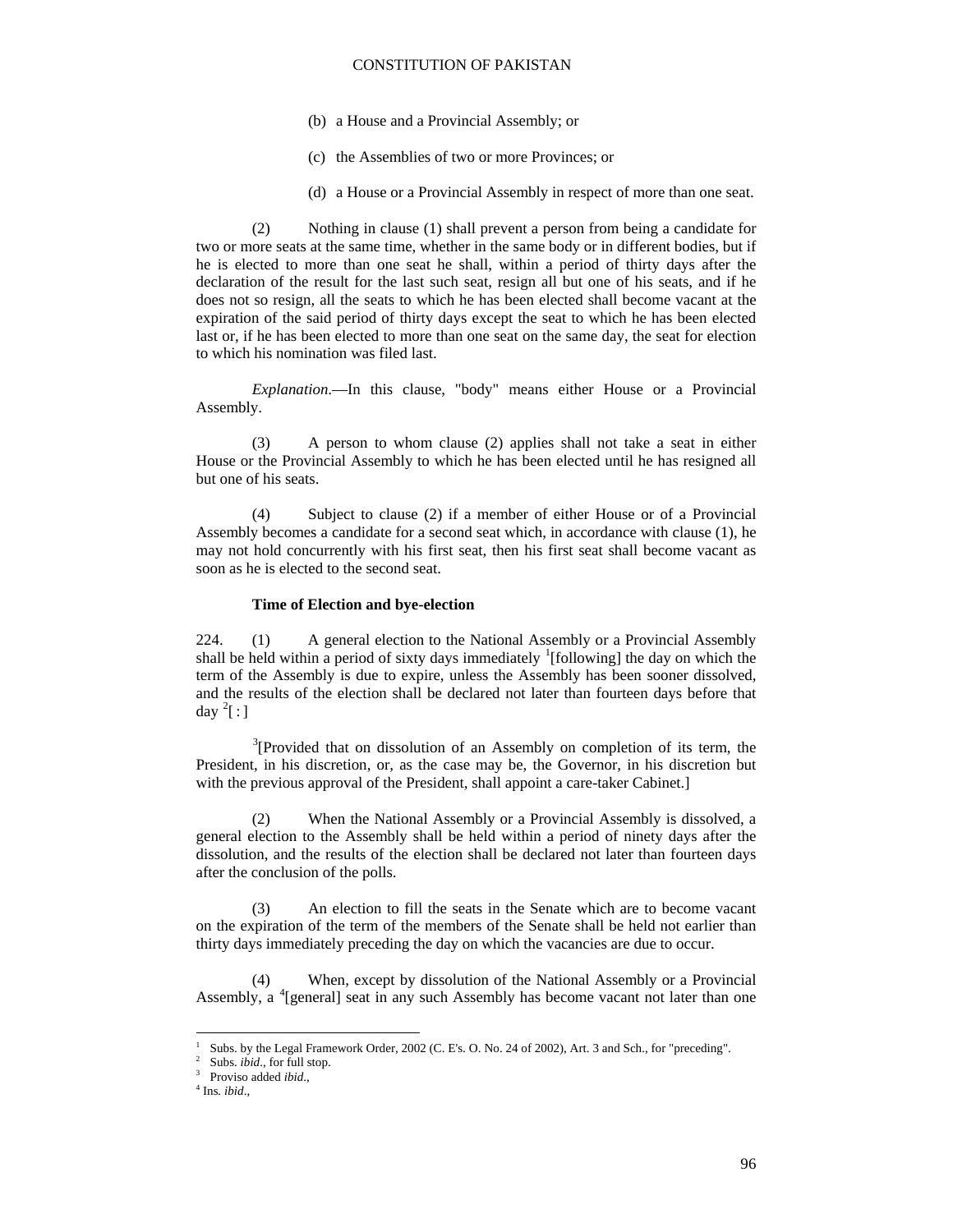hundred and twenty days before the term of that Assembly is due to expire, an election to fill the seat shall be held within sixty days from the occurrence of the vacancy.

(5) When a seat in the Senate has become vacant, an election to fill the seat shall be held within thirty days from the occurrence of the vacancy.

 $\frac{1}{1}(6)$ When a seat reserved for women or non-Muslims in the National Assembly or a Provincial Assembly falls vacant, for death, resignation or disqualification of a member, it shall be filled by the next person in order of precedence from the party list of the candidates submitted to the Election Commission for the last general election by the political party whose member has vacated such seat.

(7) When a care-taker Cabinet is appointed, on dissolution of the National Assembly under Article 58 or a Provincial Assembly under Article 112, or on dissolution of any such Assembly on completion of its term, the Prime Minister or, as the case may be, the Chief Minister of the care-taker Cabinet shall not be eligible to contest the immediately following election of such Assembly.]

#### **225. Election dispute**

225. No election to a House or a Provincial Assembly shall be called in question except by an election petition presented to such tribunal and in such manner as may be determined by Act of  $2$ [Majlis-e-Shoora (Parliament).]

\_\_\_\_\_\_\_\_\_\_\_\_\_

### **226. Elections to be by secret ballot**

226. All elections under the Constitution<sup>3\*</sup>\*\* shall be by secret ballot.

<sup>1</sup> New Clauses (6) and (7) added by the Legal Framework Order, 2002 (C. E's. O. No. 24 of 2002), Art. 3 and  $Sch.,$ 

See footnote 3 on page 3, *supra*.

Certain words omitted by the Constitution (Third Amdt.) Order, 1985 (P. O. No. 24 of' 1985), Art. 5.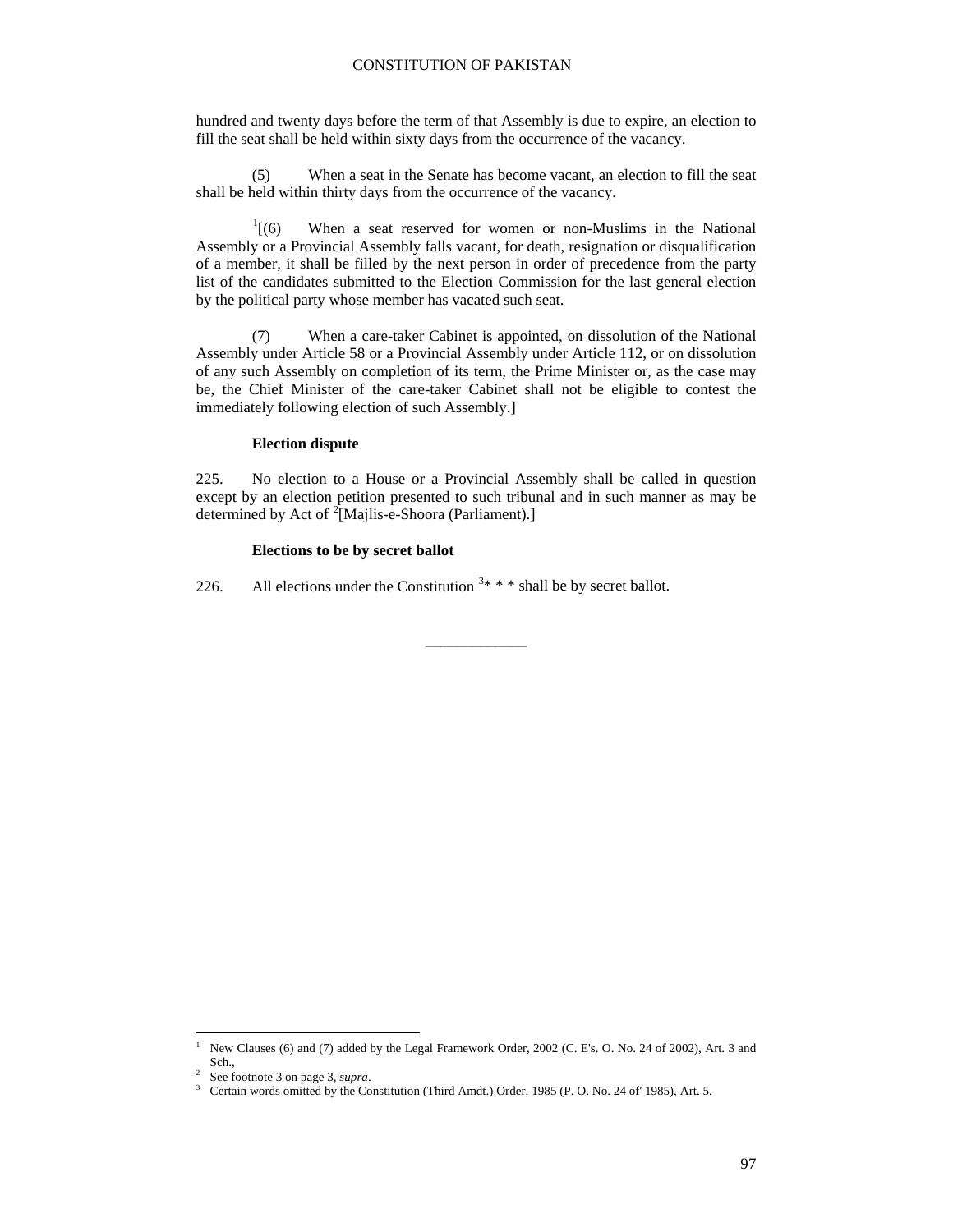# **PART IX**

### **Islamic Provisions**

#### **227. Provisions relating to the Holy Quran and Sunnah**

227. (1) All existing laws shall be brought in conformity with the Injunctions of Islam as laid down in the Holy Quran and Sunnah, in this part referred to as the Injunctions of Islam, and no law shall be enacted which is repugnant to such Injunctions.

 $\frac{1}{2}$ [*Explanation*.—In the application of this clause to the personal law of any Muslim sect, the expression "Quran and Sunnah<sup>"</sup> shall mean the Quran and Sunnah as interpreted by the sect.]

(2) Effect shall be given to the provisions of clause (1) only in the manner provided in this Part.

(3) Nothing in this Part shall affect the personal laws of non-Muslim citizens or their status as citizens.

### **228. Composition, etc., of Islamic Council**

228. (1) There shall be, constituted<sup>2</sup> within a period of ninety days from the commencing day a Council of Islamic Ideology, in this part referred to as the Islamic Council.

(2) The Islamic Council shall consist of such members, being not less than eight and not more than <sup>3</sup>[twenty] as the President may appoint from amongst persons having knowledge of the principles and philosophy of Islam as enunciated in the Holy Quran and Sunnah, or understanding of the economic, political, legal or administrative problems of Pakistan.

(3) While appointing members of the Islamic Council, the President shall ensure that—

- (a) so far as practicable various schools of thought are represented in the Council;
- (b) not less than two of the members are persons each of whom is, or has been a Judge of the Supreme Court or of a High Court;
- (c) not less than four of the members are persons each of whom has been engaged, for a period of not less than fifteen years, in Islamic research or instruction; and
- (d) at least one member is a woman.

<sup>1</sup> *Explanation* added by the Constitution (Third Amdt.) Order, 1980 (P. O. No. 14 of 1980), Art. 2.

<sup>&</sup>lt;sup>2</sup> For the notification constituting the Council of Islamic Ideology, *see* Gaz. of Pak.. 1974, Ext., Pt. II, p. 165. For the Council of Islamic Ideology (Terms and Conditions of Members) Rules, 1974, *see* Gaz. of Pak., Ext., Pt. II, p. 1727.

Subs. by the Constitution (Fourth Amdt.) Order, 1980 (P. O. No. 16 of 1980), Art. 2, for "fifteen".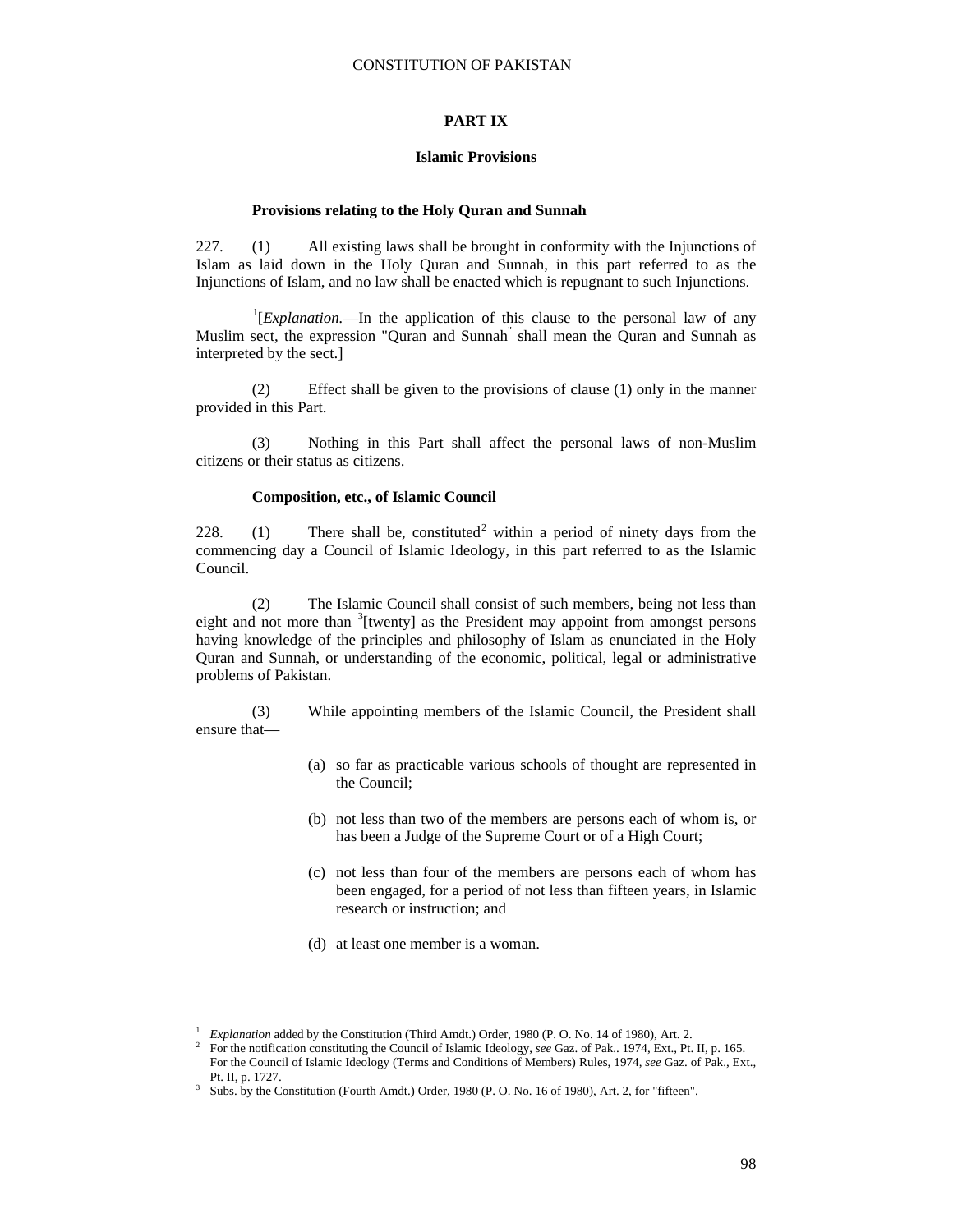$\frac{1}{1}(4)$ The President shall appoint one of the members of the Islamic Council to be the Chairman thereof.]

(5) Subject to clause (6), a member of the Islamic Council shall hold office for a period of three years.

(6) A member may, by writing under his hand addressed to the President, resign his office or may be removed by the President upon the passing of a resolution for his removal by a majority of the total membership of the Islamic Council.

# **229. Reference by <sup>2</sup> [Majlis-e-Shoora (Parliament)], etc., to Islamic Council**

229. The President or the Governor of a Province may, or if two-fifths of its total membership so requires, a House or a Provincial Assembly shall, refer to the Islamic Council for advice any question as to whether a proposed law is or is not repugnant to the Injunctions of Islam.

#### **230. Functions of the Islamic Council**

- 230. (1) The functions of the Islamic Council shall be—
	- (a) to make recommendations to  ${}^{2}$ [Majlis-e-Shoora (Parliament)] and the Provincial Assemblies as to the ways and means of enabling and encouraging the Muslims of Pakistan to order their lives individually and collectively in all respects in accordance with the principles and concepts of Islam as enunciated in the Holy Quran and Sunnah;
	- (b) to advise a House, a Provincial Assembly, the President or a Governor on any question referred to the Council as to whether proposed law is or is not repugnant to the Injunctions of Islam;
	- (c) to make recommendations as to the measures for bringing existing laws into conformity with the Injunctions of Islam and the stages by which such measures should be brought into effect; and
	- (d) to compile in a suitable form, for the guidance of  $2$ [Majlis-e-Shoora (Parliament)] and the Provincial Assemblies, such Injunctions of Islam as can be given legislative effect.

(2) When, under Article 299, a question is referred by a House, a Provincial Assembly, the President or a Governor to the Islamic Council, the Council shall, within fifteen days thereof, inform the House, the Assembly, the President or the Governor, as the case may be, of the period within which the Council expects to be able to furnish that advice.

(3) Where a House, a Provincial Assembly, the President or the Governor, as the case may be, considers that, in the public interest, the making of the proposed law in relation to which the question arose should not be postponed until the advice of the Islamic Council is furnished, the law may be made before the advice is furnished :

<sup>1</sup> Subs. by the Constitution (Third Amdt.) Order, 1982 (P. O. No. 13 of 1982), Art. 2, for "clause (4)".

*See* footnote 3 on page 3, *supra*.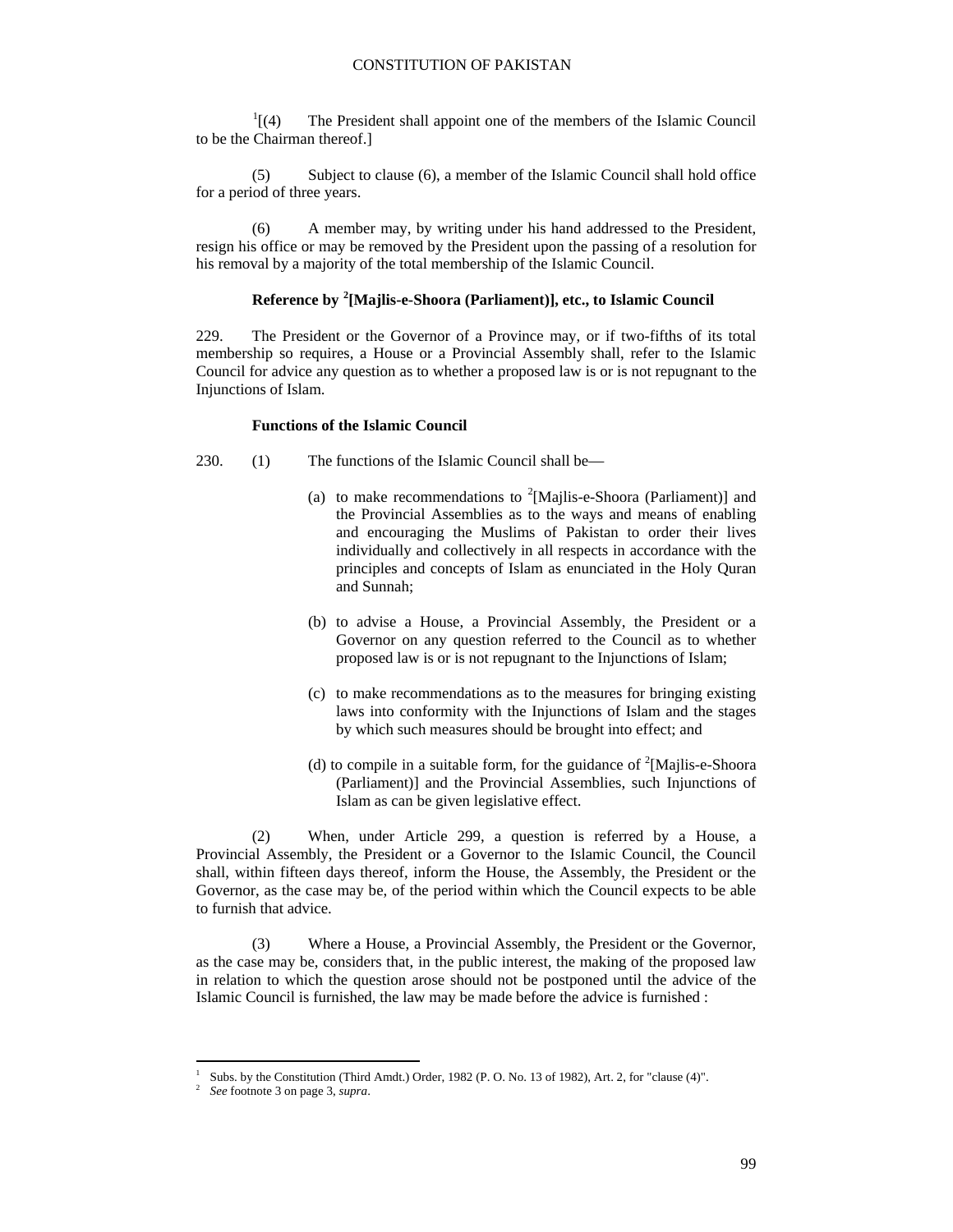Provided that, where a law is referred for advice to the Islamic Council and the Council advises that the law is repugnant to the Injunctions of Islam, the House or, as the case may be, the Provincial Assembly, the President or the Governor shall reconsider the law so made.

(4) The Islamic Council shall submit its final report within seven years of its appointment, and shall submit an annual interim report. The report, whether interim or final, shall be laid for discussion before both Houses and each Provincial Assembly within six months of its receipt, and <sup>1</sup>[Majlis-e-Shoora (Parliament)] and the Assembly, after considering the report, shall enact laws in respect thereof within a period of two years of the final report.

### **231. Rules of procedure**

231. The proceedings of the Islamic Council shall be regulated by rules of procedure<sup>2</sup> to be made by the Council with approval of the President.

\_\_\_\_\_\_\_\_\_\_

<sup>1</sup> <sup>1</sup> *See* footnote 3 on page 3, *supra*.

For the Council of Islamic Ideology (Procedure Rules), 1974, *see* Gaz. of Pak., 1974. Ext., Pt. II, pp. 771- 773.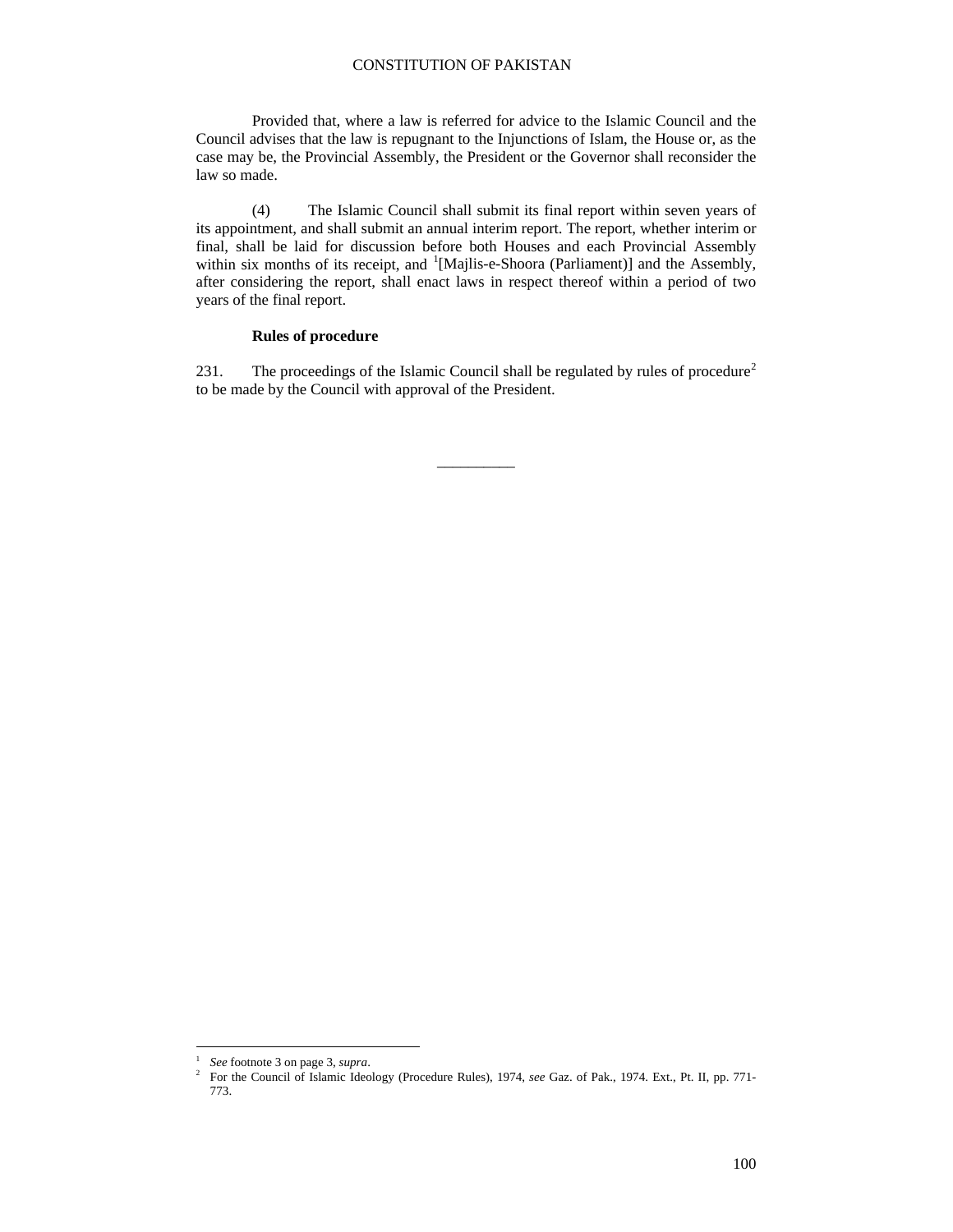# **PART X**

#### **Emergency Provisions**

#### Proclamation of emergency on account of war, internal disturbance, etc.

232. (1) If the President is satisfied that a grave emergency exists in which the security of Pakistan, or any part thereof, is threatened by war or external aggression, or by internal disturbance beyond the power of a Provincial Government to control, he may issue a Proclamation of Emergency.

(2) Notwithstanding anything in the Constitution, while a Proclamation of Emergency is in force—

- $<sup>1</sup>$ [(a) Majlis-e-Shoora (Parliament) shall have power to make laws for a</sup> Province, or any part thereof, with respect to any matter not enumerated in the Federal Legislative List or the Concurrent Legislative List;]
- (b) the executive authority of the Federation shall extend to the giving of directions to a Province as to the manner in which the executive authority of the Province is to be exercised; and
- (c) the Federal Government may by Order<sup>2</sup> assume to itself, or direct the Governor of a Province to assume on behalf of the Federal Government, all or any of the functions of the Government of the Province, and all or any of the powers vested in, or exercisable by, any body or authority in the Province other than the Provincial Assembly, and make such incidental and consequential provisions as appear to the Federal Government to be necessary or desirable for giving effect to the objects of the Proclamation, including provisions for suspending, in whole or in part, the operation of any provisions of the Constitution relating to any body or authority in the Province :

 Provided that nothing in paragraph (c) shall authorise the Federal Government to assume to itself, or direct the Governor of the Province to assume on its behalf, any of the powers vested in or exercisable by a High Court, or to suspend either in whole or in part the operation of any provisions of the Constitution relating to High Courts.

(3) The power of  ${}^{3}$ [Majlis-e-Shoora (Parliament)] to make laws for a Province with respect to any matter shall include power to make laws conferring powers and imposing duties, or authorizing the conferring of powers and the imposition of duties upon the Federation, or officers and authorities of the Federation, as respects that matter.

<sup>1</sup> Subs. by P. O. No. 14 of 1985. Art. 2 and Sch.. for paragraph (a).

<sup>2</sup> For such Order, in respect of N.W.F.P., S.R.O. No. 202(I)/75, dated the 16th February, 1975, *see* Gaz. of Pak 1975, Ext.. Pt.II, p. 329. since rescinded by S R.O. No. 522(I)/75, dated the 3rd May, 1975, *see* Gaz. of Pak., 1975, Ext., Pt. I1. p. 727; and

For such Order, in respect of the Province of Baluchistan, *see* S.R.O. No. 641(I)/76, dated the 30th June, 1976, *see* Gaz. of Pak., 1976, Ext., Pt. II. p. 1207 since rescinded by S. R. O. No. 1161 (I)/76, dated the 6th December, 1976, *see* Gaz. of Pak., 1976, Ext., Pt. II, p. 2279.

For such proclamation issued on 28-5-1998, see Gaz. of Pak. 1998, Ext., Pt. I, p. 32.

*See* footnote 3 on page 3, *supra*.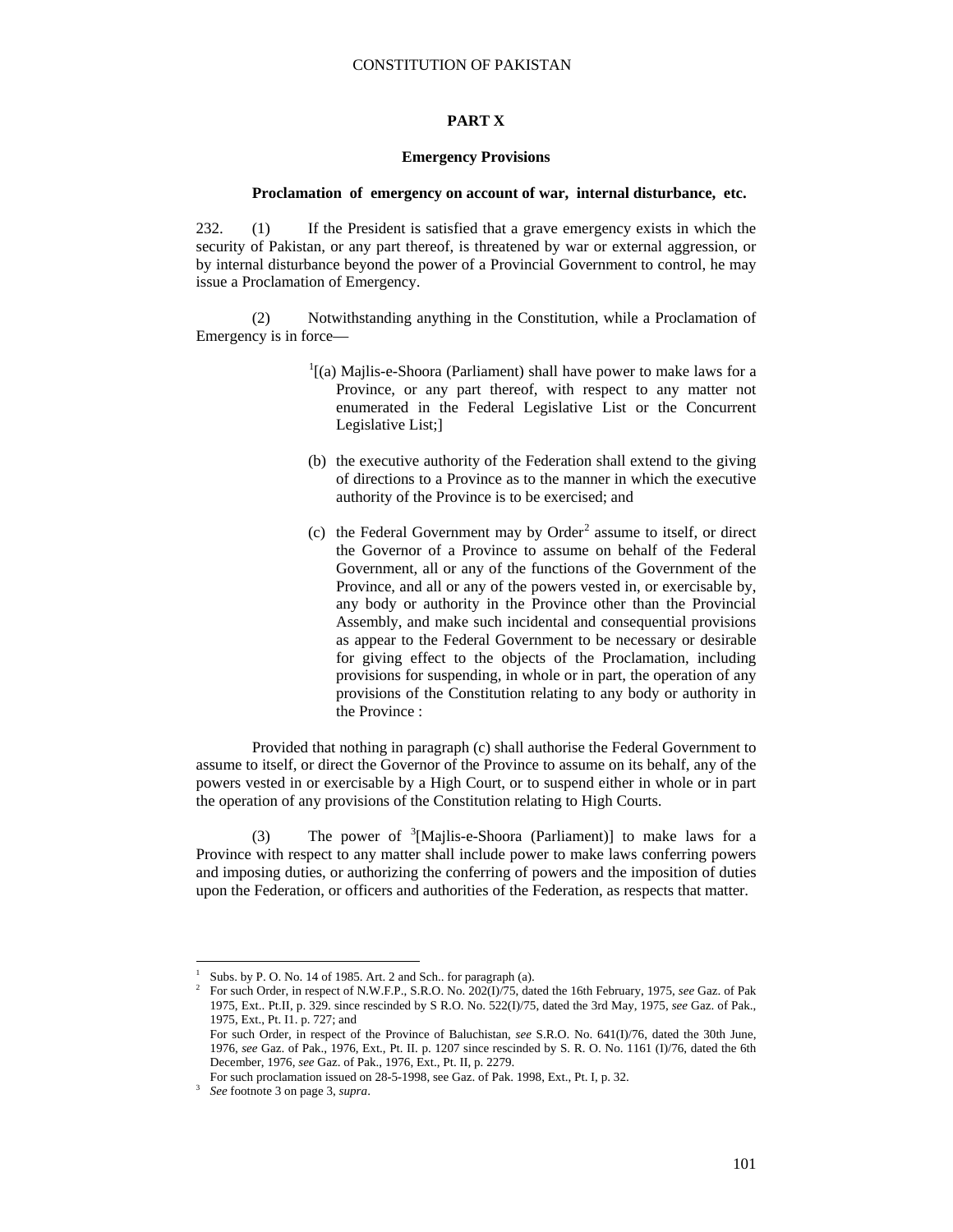(4) Nothing in this Article shall restrict the power of a Provincial Assembly to make any law which under the Constitution it has power to make, but if any provision of a Provincial law is repugnant to any provision of an Act of <sup>1</sup>[Majlis-e-Shoora (Parliament)] which <sup>1</sup>[Majlis-e-Shoora (Parliament)] has under this Article power to make, the Act of <sup>1</sup>[Majlis-e-Shoora (Parliament)], whether passed before or after the Provincial law, shall prevail and the Provincial law shall, to the extent of the repugnancy, but so long only as the Act of <sup>1</sup>[Majlis-e-Shoora (Parliament)] continues to have effect, be void.

(5) A law made by  ${}^{1}$ [Majlis-e-Shoora (Parliament)] which  ${}^{1}$ [Majlis-e-Shoora (Parliament)] would not but for the issue of a Proclamation of Emergency have been competent to make, shall, to the extent of the incompetency, cease to have effect on the expiration of a period of six months after the Proclamation of Emergency has ceased to be in force, except as respects things done or omitted to be done before the expiration of the said period.

(6) While a Proclamation of emergency is in force,  ${}^{1}$ [Majlis-e-Shoora (Parliament)] may by law extend the term of the National Assembly for a period not exceeding one year and not extending in any case beyond a period of six months after the Proclamation has ceased to be in force.

(7) A Proclamation of Emergency shall be laid before a joint sitting which shall be summoned by the President to meet within thirty days of the Proclamation being issued and—

- (a) shall cease to be in force at the expiration of two months unless before the expiration of that period it has been approved by a resolution<sup>2</sup> of the joint sitting; and
- $3(6)$  shall, subject to the provisions of paragraph (a), cease to be in force upon a resolution disapproving the proclamation being passed by the votes of the majority of the total membership of the two Houses in joint sitting.]

(8) Notwithstanding anything contained in clause (7), if the National Assembly stands dissolved at the time when a Proclamation of Emergency is issued, the Proclamation shall continue in force for a period of four months but, if a general election to the Assembly is not held before the expiration of that period; it shall cease to be in force at the expiration of that period unless it has earlier been approved by a resolution of the Senate.

<sup>1</sup> *See* footnote 3 on page 3, *supra*. 2

The joint sitting passed the following resolution on the 5th September, 1973 :-

<sup>&</sup>quot;That the joint sitting approves under clause (7) of Art. 232 of the Constitution read with Art. 280 thereof, the Proclamation of Emergency issued on the 23rd day of November, 1971, and the continuance in force of the said Proclamation for the period of six months following the expiration of the period mentioned in paragraph (a) of the said clause(7)."

The joint sitting passed the following resolution on 10-6-1998.

<sup>&</sup>quot;That the joint sitting approve under clause (7) of Article 232 of the Constitution the Proclamation of Emergency issued by the President on the 28th May, 1998, under clause (1) of Article 232 of the Constitution." *see* Gaz. of Pak. 1998. Ext., Pt. III, p. 647. 3

Subs. by the Constitution (Third Amdt.) Act, 1975, (22 of 1975), s. 3, for original paragraph (b) (w.e.f. the 13th February, 1975), which reads as follows :-

<sup>&</sup>quot;(b) may by resolution of a joint sitting, be continued in force for a period not exceeding six months at a time."

For resolutions under original paragraph (b) approving the continuance in force of the Proclamation of Emergency, *see* Gaz. of Pak., 1974, Ext., Pt. III, p. 343, and *ibid*., p. 1183.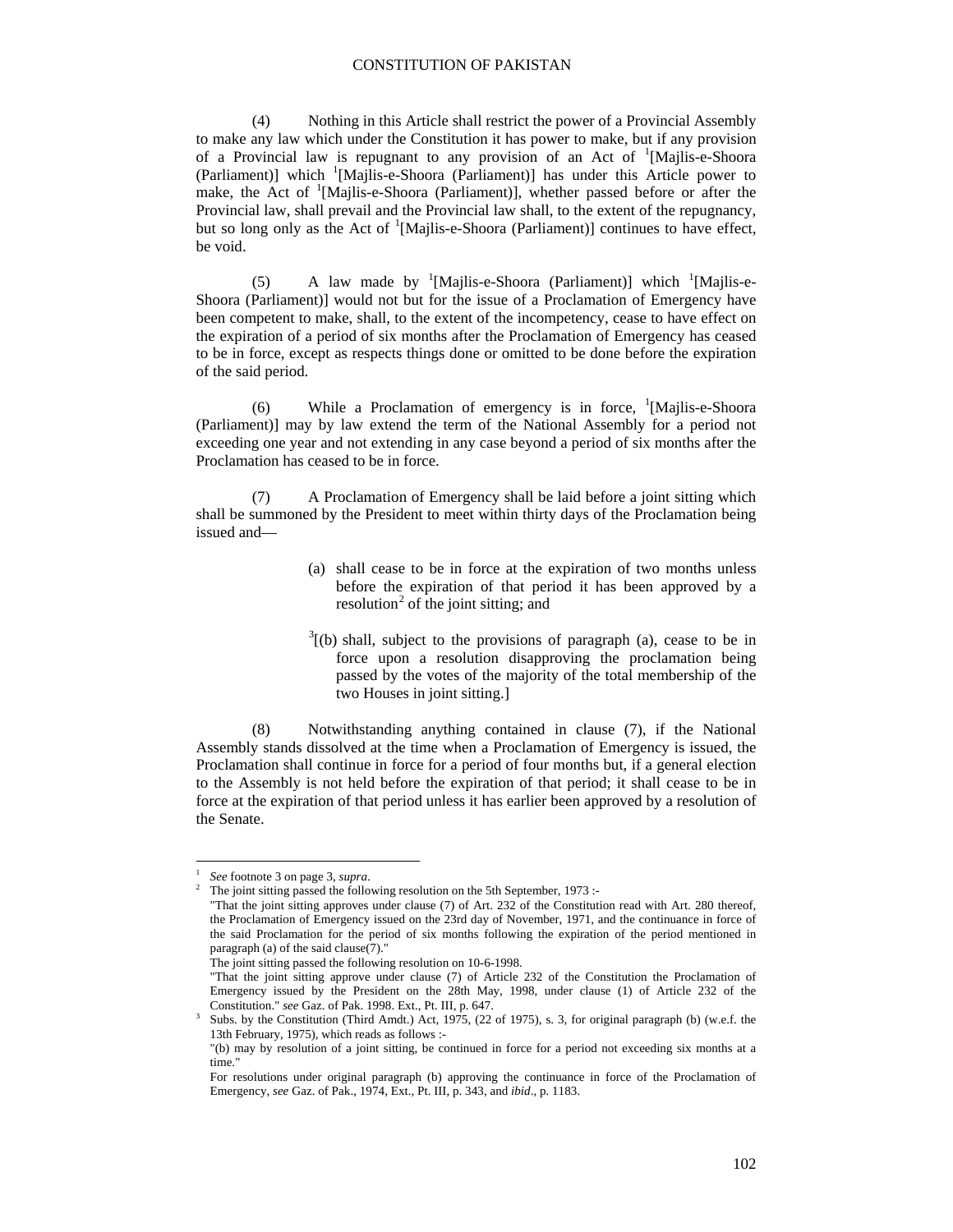### **233. Power to suspend Fundamental Rights, etc., during emergency period**

233. (1) Nothing contained in Articles 15, 16, 17, 18, 19, and 24 shall, while a Proclamation of Emergency is in force, restrict the power of the State as defined in Article 7 to make any law or to take any executive action which it would, but for the provisions in the said Articles, be competent to make or to take, but any law so made shall, to the extent of the incompetency, cease to have effect, and shall be deemed to have been repealed, at the time when the Proclamation is revoked or has ceased to be in force.

(2) While a Proclamation of Emergency is in force, the President may, by Order,<sup>1</sup> declare that the right to move any court for the enforcement of such of the Fundamental Rights conferred by Chapter 1 of Part II as may be specified in the Order, and any proceeding in any court which is for the enforcement, or involves the determination of any question as to the infringement, of any of the Rights so specified, shall remain suspended for the period during which the Proclamation is in force, and any such Order may be made in respect of the whole or any part of Pakistan.

(3) Every Order made under this Article shall, as soon as may be, be laid before a joint sitting for approval<sup>2</sup> and the provisions of clauses (7) and (8) of Article 232 shall apply to such an Order as they apply to a Proclamation of Emergency.

## Power to issue Proclamation in case of failure of Constitutional machinery **in a Province**

234. (1) If the President, on receipt of a report from the Governor of a Province or otherwise, is satisfied that a situation has arisen in which the Government of the Province cannot be carried on in accordance with the provisions of the Constitution, the President may, or if a resolution in this behalf is passed at a joint sitting shall, by Proclamation,

- (a) assume to himself, or direct the Governor of the Province to assume on behalf of the President, all or any of the functions of the Government of the Province, and all or any of the powers vested in, or exercisable by, any body or authority in the Province, other than the Provincial Assembly ;
- (b) declare that the powers of the Provincial Assembly shall be exercisable by, or under the authority of,  $3$ [Majlis-e-Shoora (Parliament)]; and

<sup>1</sup> The Order suspending the right to move any court for the enforcement of certain Fundamental Rights issued vide see Gaz. of Pak., 1973, Ext., Pt. I. p. 602, has been rescinded by S.R.O. 1093(I)/74, dated the 14th August. 1974., *see* Gaz. of Pak. 1974, Ext. Pt. II, p. 1548.

For the Order issued on 28-5-1998 suspending of Fundamental Rights, (*See* Notifications No. 7-3/98-Min. I, dated 28-5-1998. Gaz. of Pak., 1998, Part I, Page 31). 2

The joint sitting passed the following resolution on the 6th September, 1973 :-"That the joint sitting approves under clause (7) of Article 232 of the Constitution, read with clause (3) of Article 233 thereof, the President's Order of the 14th August, 1973, made under clause (2) of the said Art. 233 and the continuance in force of the said Order for the period of six months following the expiration of the period mentioned in paragraph (a) of the said clause (7) of Art. 232."

For resolution approving the continuance in force of the President's Order of the 14th August, 1973, for a further period of six months, *.see* Gaz. of Pak., 1974. Ext., Pt. III, p. 343. The joint sitting passed the following resolution on 10-6-1998.

<sup>&</sup>quot;That the joint sitting approves the Order made by the President on the 28th May, 1998, under clause (2) of Article 233 of the Constitution." *see* Gaz. of Pak. 1998. Part Ill, p. 647. 3

*See* footnote 3 on page 3, *supra*.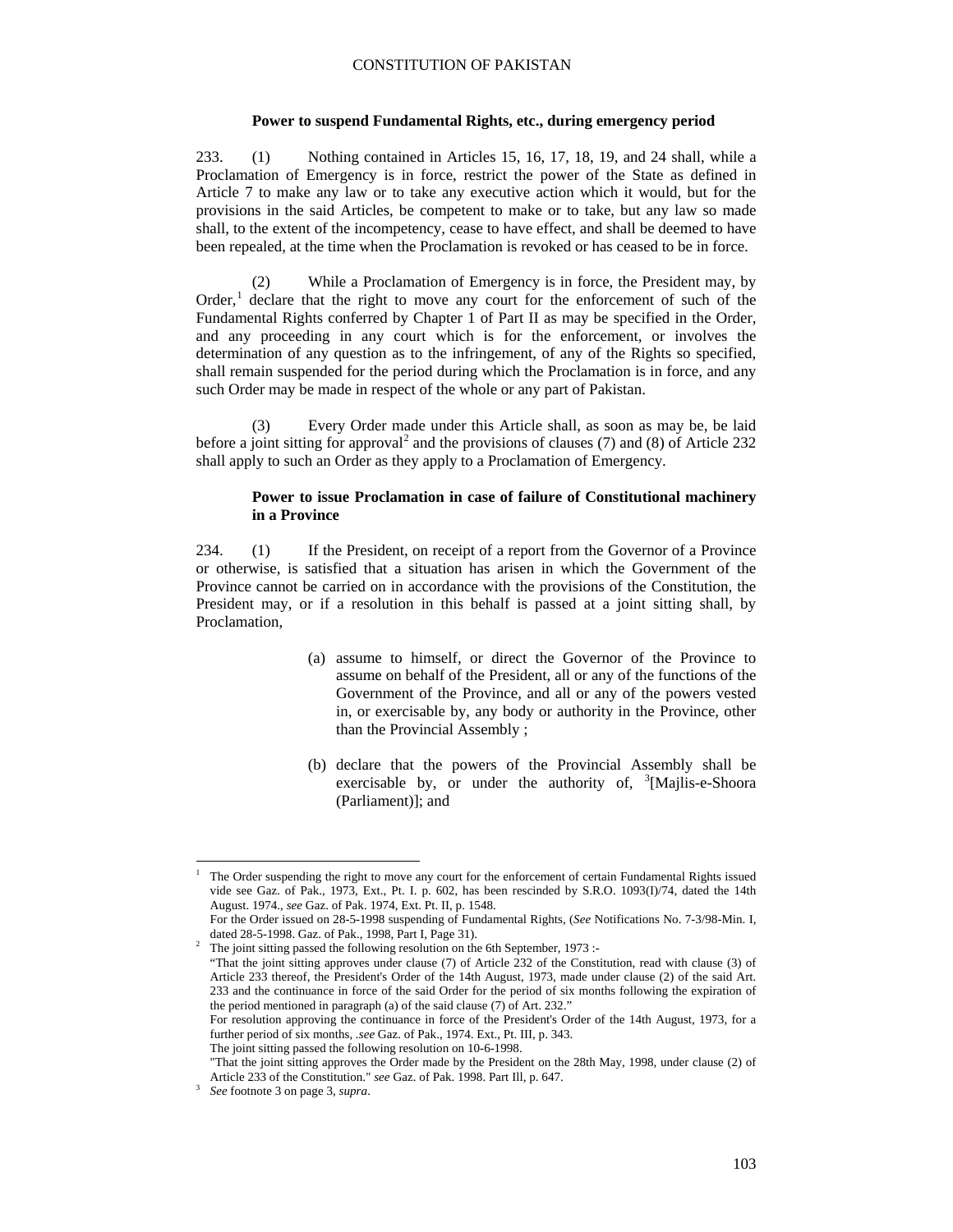(c) make such incidental and consequential provisions as appear to the President to be necessary or desirable for giving effect to the objects of the Proclamation, including provisions for suspending in whole or in part the operation of any provisions of the Constitution relating to any body or authority in the Province :

Provided that nothing in this Article shall authorise the President to assume to himself, or direct the Governor of the Province to assume on his behalf, any of the powers vested in, or exercisable by, a High Court, or to suspend either in whole or in part the operation of any provisions of the Constitution relating to High Courts.

(2) The provisions of Article 105 shall not apply to the discharge by the Governor of his functions under clause (1).

(3) A Proclamation issued under this Article shall be laid before a joint sitting and shall cease to be in force at the expiration of two months, unless before the expiration of that period it has been approved by resolution of the joint sitting and may by like resolution be extended for a further period not exceeding two months at a time; but no such Proclamation shall in any case remain in force for more than six months.

(4) Notwithstanding anything contained in clause (3), if the National Assembly stands dissolved at the time when a Proclamation is issued under this Article, the Proclamation shall continue in force for a period of three months but, if a general election to the Assembly is not held before the expiration of that period, it shall cease to be in force at the expiration of that period unless it has earlier been approved by a resolution of the Senate.

(5) Where by a Proclamation issued under this Article it has been declared that the powers of the Provincial Assembly shall be exercisable by or under the authority of <sup>1</sup>[Majlis-e-Shoora (Parliament)], it shall be competent—

- (a) to  $\frac{1}{2}$ [Majlis-e-Shoora (Parliament)] in joint sitting to confer on the President the power to make laws with respect to any matter within the legislative competence of the Provincial Assembly ;
- (b) to  $\frac{1}{2}$ [Majlis-e-Shoora (Parliament)] in joint sitting, or the President, when he is empowered under paragraph (a), to make laws conferring powers and imposing duties, or authorising the conferring of powers and the imposition of duties, upon the Federation, or officers and authorities thereof;
- (c) to the President, when  ${}^{1}[$ Majlis-e-Shoora (Parliament)] is not in session, to authorise expenditure from the Provincial Consolidated Fund, whether the expenditure is charged by the Constitution upon that fund or not, pending the sanction of such expenditure by <sup>1</sup>[Majlis-e-Shoora (Parliament)] in joint sitting ; and
- (d) to  $\frac{1}{2}$  [Majlis-e-Shoora (Parliament)] in joint sitting by resolution to sanction expenditure authorised by the President under paragraph (c)

(6) Any law made by  $^1$ [Majlis-e-Shoora (Parliament)] or the President which <sup>1</sup>[Majlis-e-Shoora (Parliament)]or the President would not, but for the issue of a

<sup>1</sup> *See* footnote 3 on page 3, *supra*.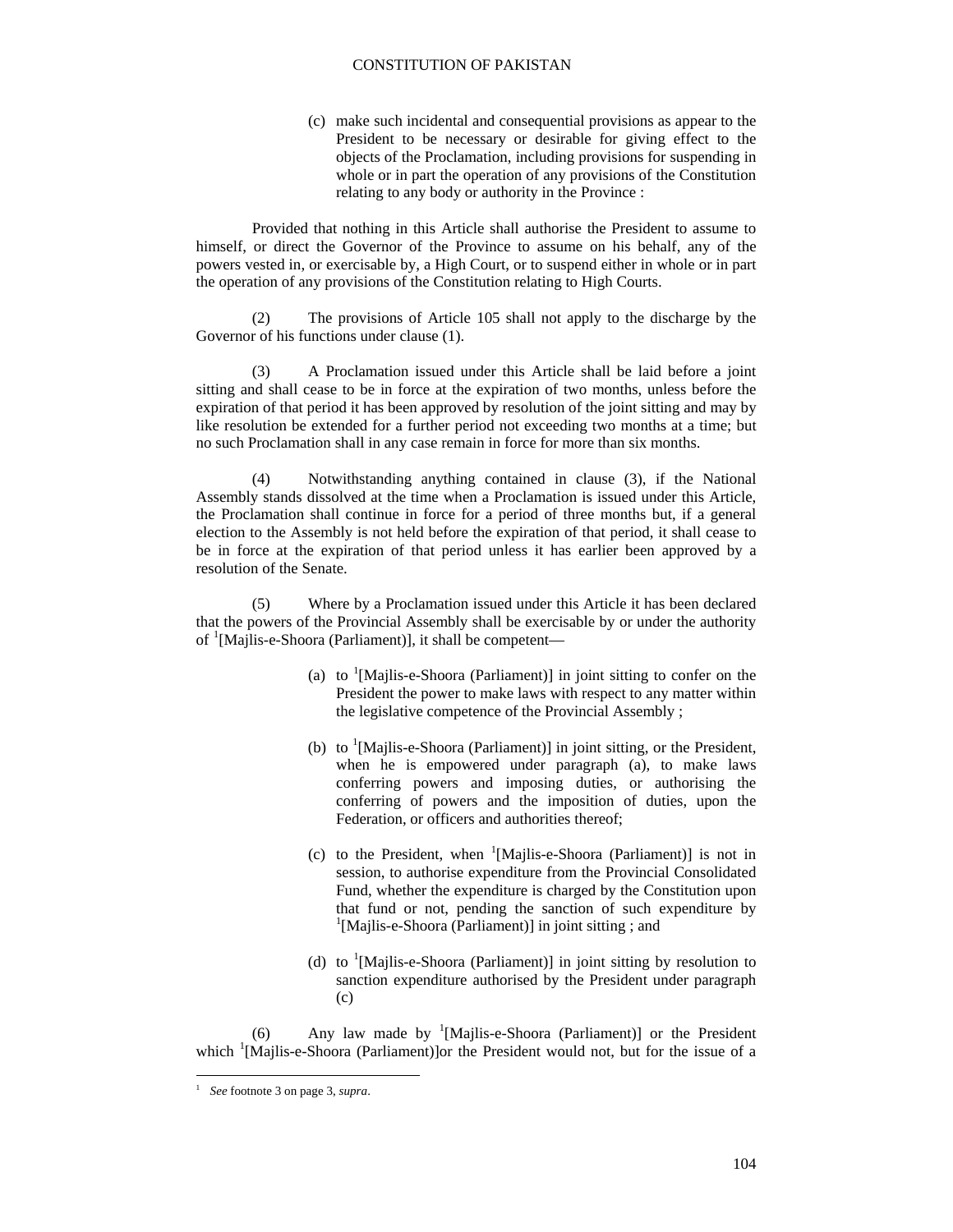Proclamation under this Article, have been competent to make, shall, to the extent of the incompetency, cease to have effect on the expiration of a period of six months after the Proclamation under this Article has ceased to be in force, except as to things, done or omitted to be done before the expiration of the said period.

### **235. Proclamation in case of financial emergency**

235. (1) If the President is satisfied that a situation has arisen whereby the economic life, financial stability or credit of Pakistan, or any part thereof, is threatened, he may, after consultation with the Governors of the Provinces or, as the case may be, the Governor of the Province concerned, by Proclamation make a declaration to that effect, and, while such a Proclamation is in force, the executive authority of the Federation shall extend to the giving of directions to any Province to observe such principles of financial propriety as may be specified in the directions, and to the giving of such other directions as the President may deem necessary in the interest of the economic life, financial stability or credit of Pakistan or any part thereof.

(2) Notwithstanding anything in the Constitution, any such directions may include a provision requiring a reduction of the salary and allowances of all or any class of persons serving in connection with the affairs of a Province.

(3) While a Proclamation issued under this Article is in force the President may issue directions for the reduction of the salaries and allowances of all or any class of persons serving in connection with the affairs of the Federation.

(4) The provisions of clauses (3) and (4) Article 234 shall apply to a Proclamation issued under this Article as they apply to a Proclamation issued under that Article.

### **236. Revocation of Proclamation, etc.**

236. (1) A Proclamation issued under this Part may be varied or revoked by a subsequent Proclamation.

(2) The validity of any Proclamation issued or Order made under this part shall not be called in question in any court.

#### **237.** <sup>1</sup> **[Majlis-e-Shoora (Parliament)] may make laws of indemnity, etc.**

237. Nothing in the Constitution shall prevent <sup>1</sup>[Majlis-e-Shoora (Parliament)] from making any law indemnifying any person in the service of the Federal Government or a Provincial Government, or any other person, in respect of any act done in connection with the maintenance or restoration of order in any area in Pakistan.

\_\_\_\_\_\_\_\_\_\_

<sup>1</sup> *See* footnote 3 on page 3, *supra*.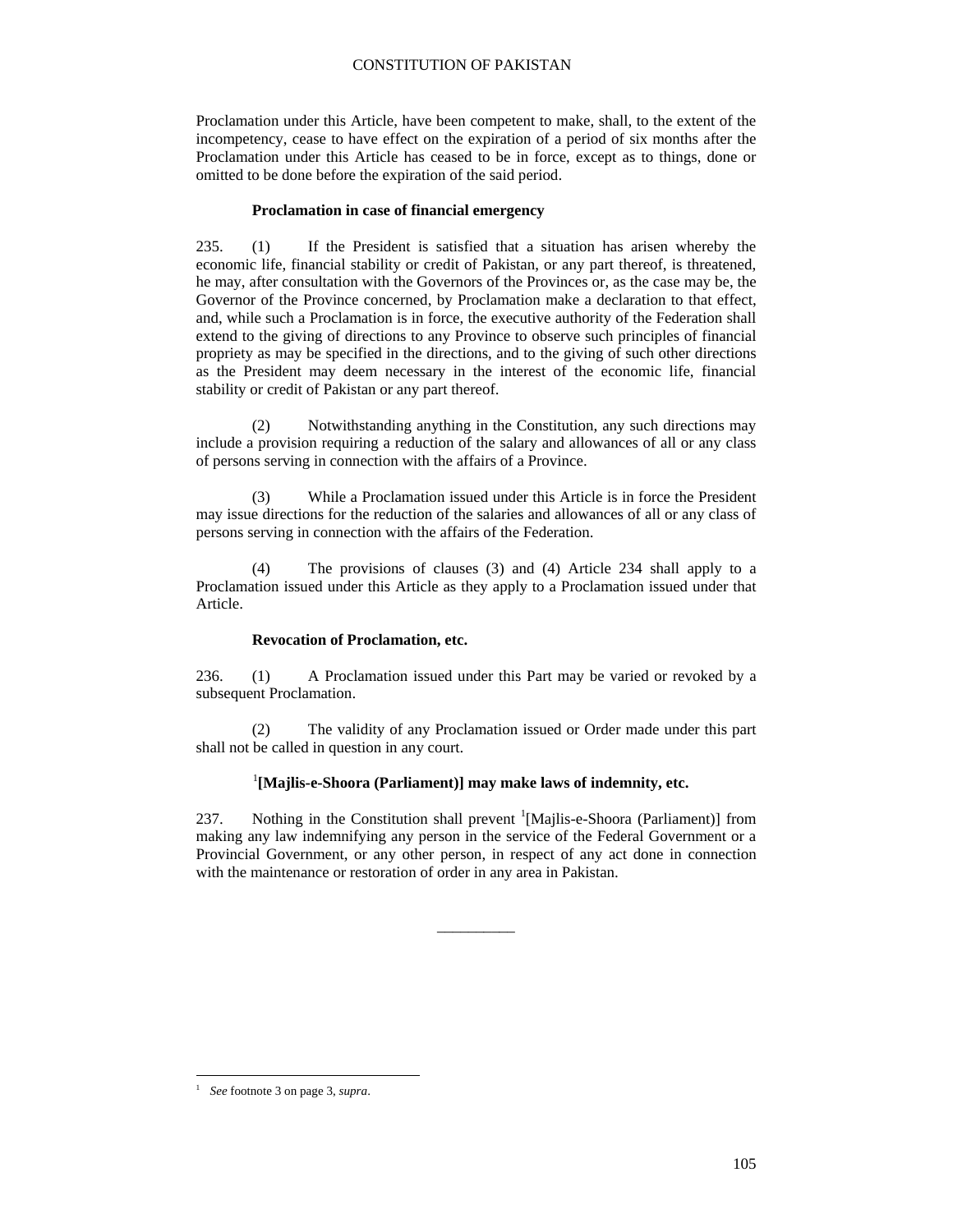# **PART XI**

### **Amendment of Constitution**

#### **Amendment of Constitution**

238. Subject to this Part, the Constitution may be amended by Act of  $\frac{1}{2}$ [Majlis-e-Shoora (Parliament)].

### **Constitution, amendment Bill**

 $2$ [239. (1) A Bill to amend the Constitution may originate in either House and, when the Bill has been passed by the votes of not less than two-thirds of the total membership of the House, it shall be transmitted to the other House.

(2) If the Bill is passed without amendment by the votes of not less than two-thirds of the total membership of the House to which it is transmitted under clause (1), it shall, subject to the provisions of clause (4), be presented to the President for assent.

(3) If the Bill is passed with amendment by the votes of not less than twothirds of the total membership of the House to which it is transmitted under clause (1), it shall be reconsidered by the House in which it had originated, and if the Bill as amended by the former House is passed by the latter by the votes of not less than two-thirds of its total membership it shall, subject to the provisions of clause (4), be presented to the President for assent.

(4) A Bill to amend the Constitution which would have the effect of altering the limits of a Province shall not be presented to the President for assent unless it has been passed by the Provincial Assembly of that Province by the votes of not less than two-thirds of its total membership.

(5) No amendment of the Constitution shall be called in question in any court on any ground whatsoever.

(6) For the removal of doubt, it is hereby declared that there is no limitation whatever on the power of the Majlis-e-Shoora (Parliament) to amend any of the provisions of the Constitution.]

\_\_\_\_\_\_\_\_\_\_\_

<sup>1</sup> *See* footnote 3 on page 3, *supra*. 2

Subs. by the Constitution (Second Amdt.) Order, 1985 (P. O. No. 20 of 1985), Art. 3, for Art. 239, which was previously subs. by P. O. No. 14 of 1985, Art. 2 and Sch., for "the original Art. 239."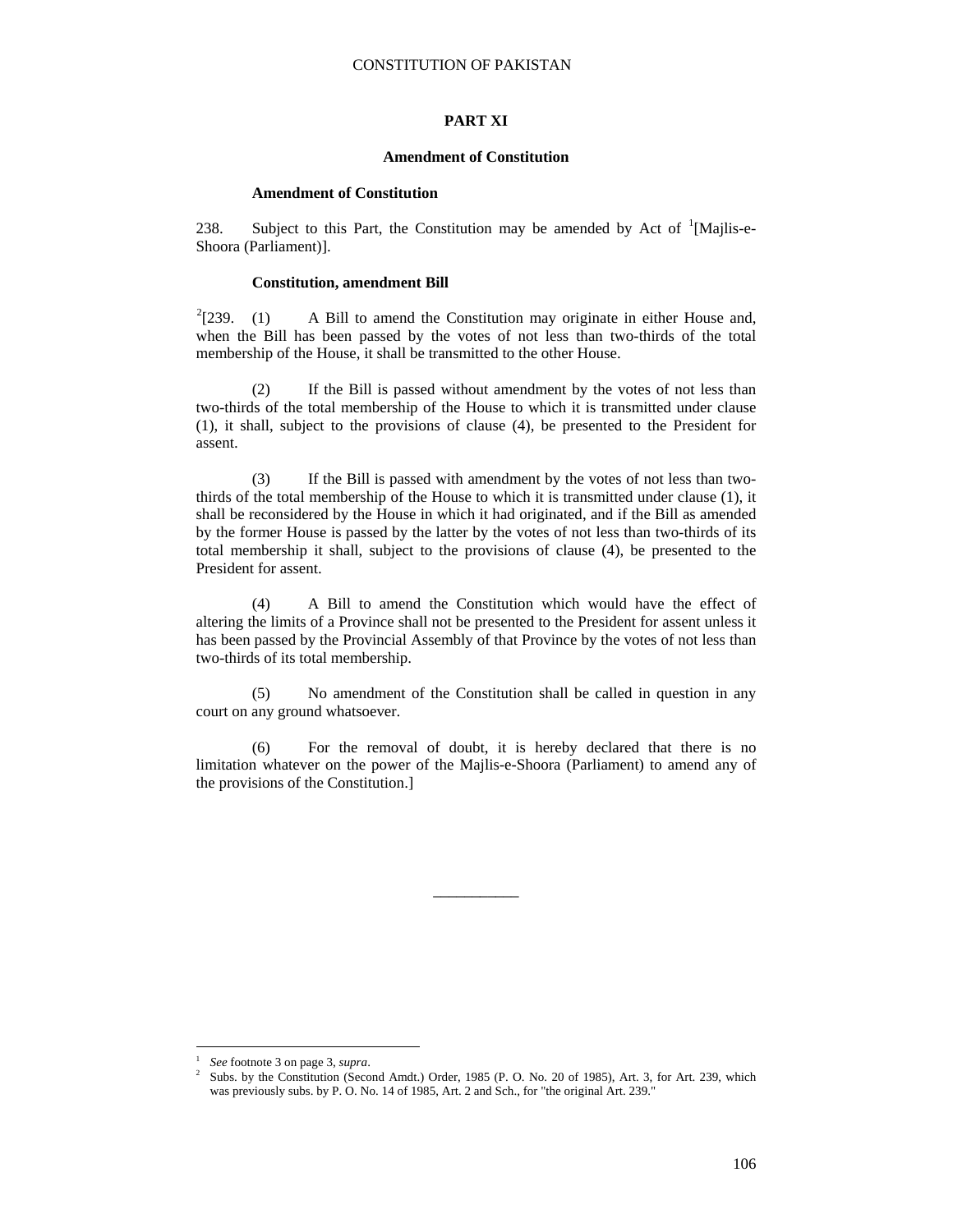# **PART XII**

### **Miscellaneous**

### CHAPTER 1. – SERVICES

#### **240. Appointments to service of Pakistan and conditions of service**

240. Subject to the Constitution, the appointments to and the conditions of service of persons in the service of Pakistan shall be determined—

- (a) in the case of the services of the Federation, posts in connection with the affairs of the Federation and All-Pakistan Services, by or under Act of <sup>1</sup>[Majlis-e-Shoora (Parliament)]; and
- (b) in the case of the services of a Province and posts in connection with the affairs of a Province, by or under Act of the Provincial Assembly.

*Explanation*.–In this Article, "All-Pakistan Service" means a service common to the Federation and the Provinces, which was in existence immediately before the commencing day or which may be created by Act of '[Majlis-e-Shoora (Parliament)].

#### **241. Existing rules, etc., to continue**

241. Until the appropriate Legislature makes a law under Article 240, all rules and orders in force immediately before the commencing day shall, so far as consistent with the provisions of the Constitution, continue in force and may be amended from time to time by the Federal Government or, as the case may be the Provincial Government.

### **242. Public Service Commission**

 $242.$  (1)  $\frac{1}{\text{Majlis-e-Shoora}}$  (Parliament) in relation to the affairs of the Federation, and the Provincial Assembly of a Province in relation to the affairs of the Province may, by law provide for the establishment and constitution of a Public Service Commission.

 $^{2}$ [(1A) The Chairman of the Public Service Commission constituted in relation to the affairs of the Federation shall be appointed by the President in his discretion.]

(2) A Public Service Commission shall perform such functions as may be prescribed by law.

## CHAPTER 2. – ARMED FORCES

### **243. Command of Armed Forces**

243. (1) The Federal Government shall have control and command of the Armed Forces.

<sup>1</sup> *See* footnote 3 on page 3, *supra*. 2

Ins. by P.O. No. 14 of 1985, Art. 2 and Sch.,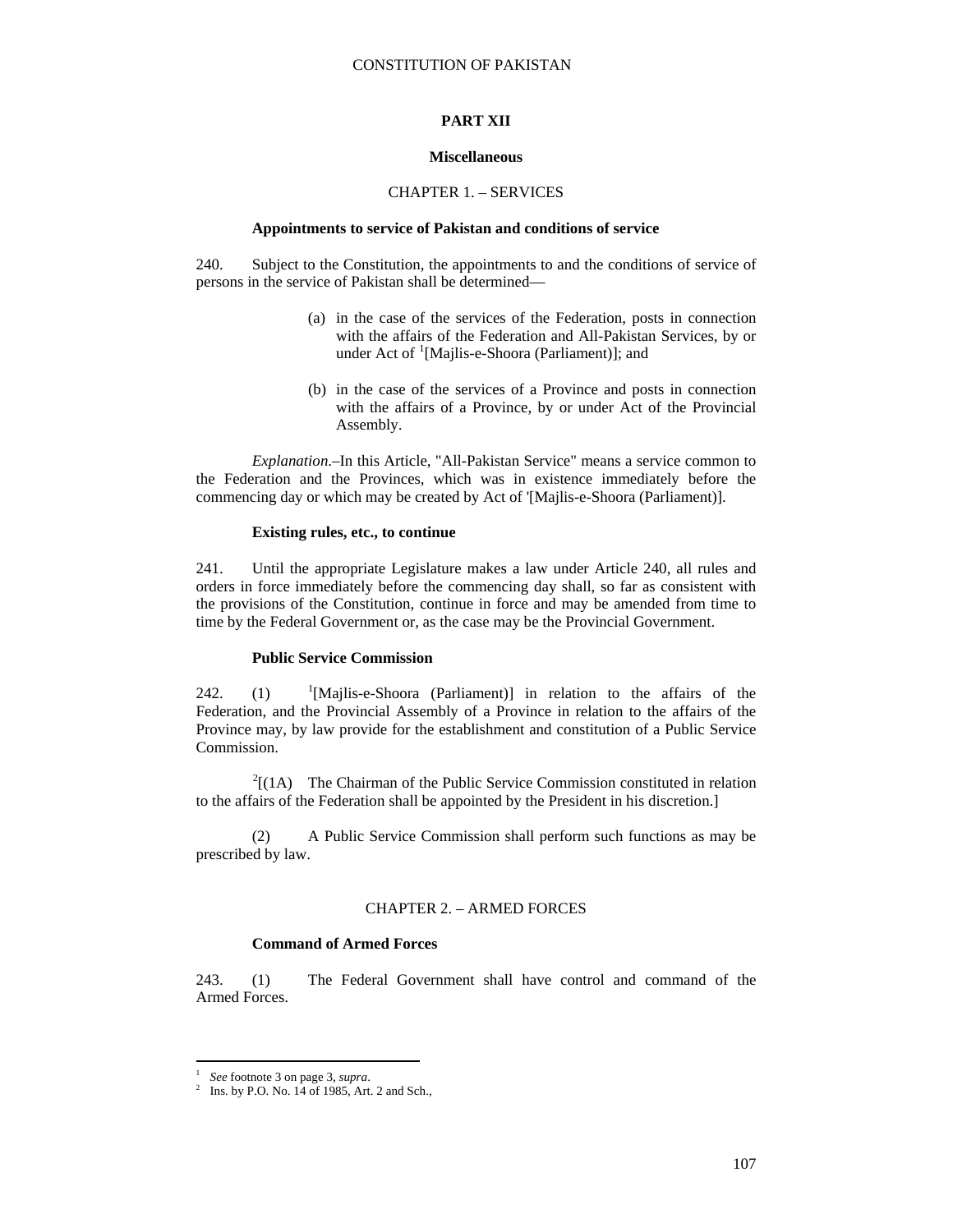$<sup>1</sup>$ [(1A) Without prejudice to the generality of the foregoing provision, the</sup> Supreme Command of the Armed Forces shall vest in the President.]

- (2) The President shall subject to law, have power—
	- (a) to raise and maintain the Military, Naval and Air Forces of Pakistan; and the Reserves of such Forces;  $^{2}$ [and]
	- (b) to grant Commissions in such Forces  ${}^{3}$ [.]

 $4*$ \* \* \* \* \* \* \* \* \*

 $^{5}$ [(3)  $[(3)$  The President shall, <sup>6</sup>[in consultation with the Prime Minister],

appoint—

- (a) the Chairman, Joint Chiefs of Staff Committee ;
- (b) the Chief of the Army Staff;
- (c) the Chief of the Naval Staff; and
- (d) the Chief of the Air Staff,

and shall also determine their salaries and allowances.]

#### **244. Oath of Armed Forces**

244. Every member of the Armed Forces shall make oath in the form set out in the Third Schedule.

# **245. Functions of Armed Forces**

245.  $\frac{7}{1}(1)$ The Armed Forces shall, under the directions of the Federal Government defend Pakistan against external aggression or threat of war, and, subject to law, act in aid of civil power when called upon to do so.

 $\mathrm{^{8}f(2)}$ The validity of any direction issued by the Federal Government under clause (1) shall not be called in question in any court.

(3) A High Court shall not exercise any jurisdiction under Article 199 in relation to any area in which the Armed Forces of Pakistan are, for the time being, acting in aid of civil power in pursuance of Article 245:

Provided that this clause shall not be deemed to affect the jurisdiction of the High Court in respect of any proceeding pending immediately before the day on which the Armed Forces start acting in aid of civil power.

<sup>1</sup> Ins. by P. O. No. 14 of 1985, Art. 2 and Sch.,

<sup>2</sup> Added by the Legal Framework Order, 2002 (C. E's. O. No. 24 of 2002). Art. 3 and Sch.,

<sup>3</sup> Subs. *ibid.*, for "; and".

<sup>&</sup>lt;sup>4</sup> Paragraph (c) omitted *ibid*., which was previously amended by various enactments.

New clause (3) added *ibid*.,

<sup>&</sup>lt;sup>6</sup> Subs. by the Constitution (Seventeenth Amdt.) Act, 2003 (3 of 2003), s. 8, for "in his discretion".

Re-numbered as clause (1) by the Constitution (Seventh Amdt) Act, 1977 (23 of 1977), s. 4 (*w.e.f*. the 21st April, 1977).

Added by the Constitution (Seventh Amdt.) Act, 1977 (23 of 1977), s. 4, (*w.e.f.* the 21st April, 1977).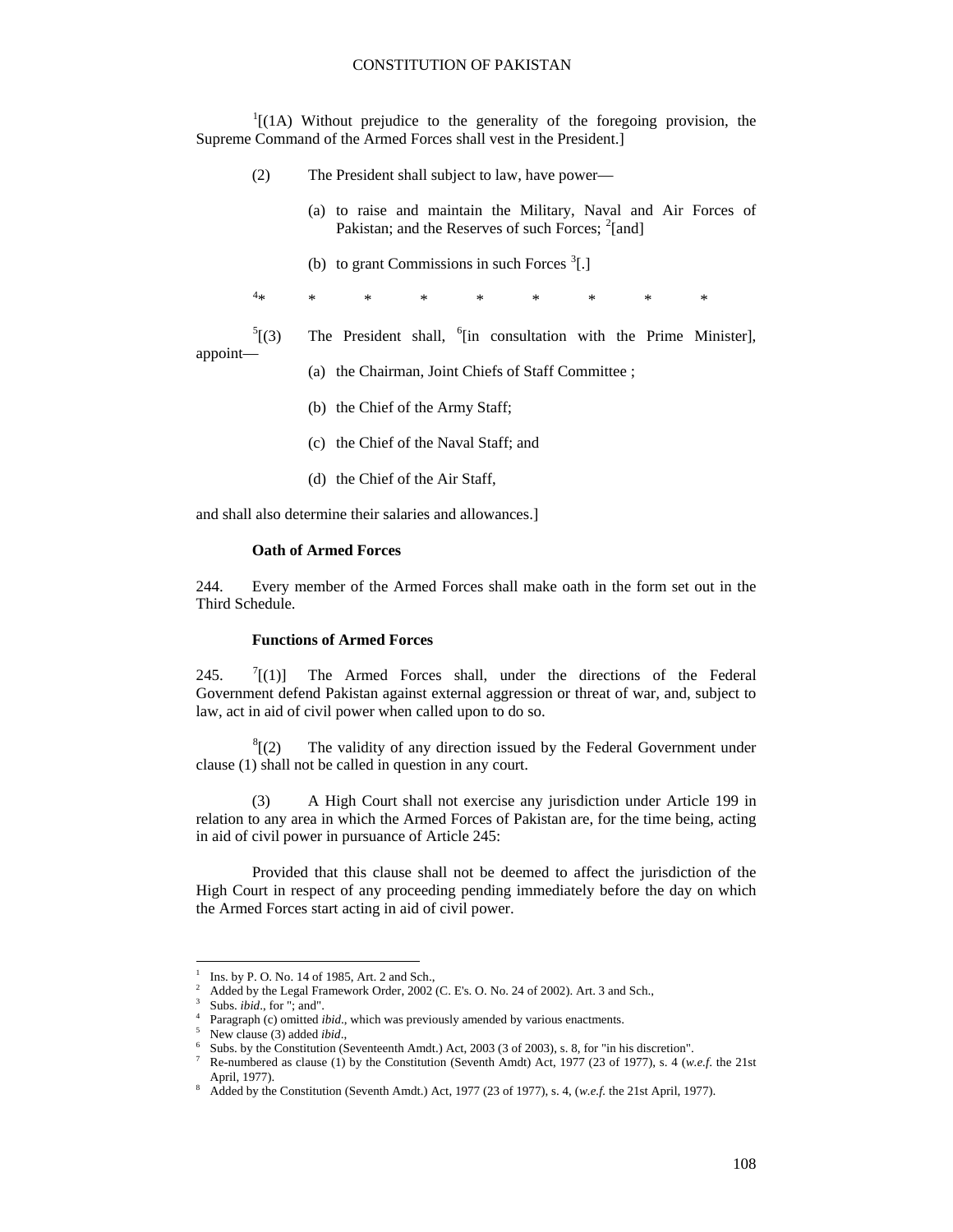(4) Any proceeding in relation to an area referred to in clause (3) instituted on or after the day the Armed Forces start acting in aid of civil power and pending in any High Court shall remain suspended for the period during which the Armed Forces are so acting.]

#### CHAPTER 3. – TRIBAL AREAS

# **246. Tribal Areas**

246. In the Constitution,—

- (a) "Tribal Areas" means the areas in Pakistan which, immediately before the commencing day, were Tribal Areas, and includes—
	- (i) the Tribal Areas of Baluchistan and the North-West Frontier Province; and
	- (ii) the former States of Amb, Chitral, Dir and Swat;
- (b) "Provincially Administered Tribal Areas" means—
	- (i) the districts of Chitral, Dir and Swat (which includes Kalam) 1 <sup>1</sup>[the Tribal Area in Kohistan district,] Malakand Protected Area, the Tribal Area adjoining  $2$ [Mansehra] district and the former State of Amb; and
	- (ii) Zhob district, Loralai district (excluding Duki Tehsil), Dalbandin Tehsil of Chagai district and Marri and Bugti Tribal territories of Sibi district; and
- (c) "Federally Administered Tribal Areas" includes
	- (i) Tribal Areas, adjoining Peshawar district;
	- (ii) Tribal Areas adjoining Kohat district;
	- (iii) Tribal Areas adjoining Bannu district;
	- (iv) Tribal Areas adjoining Dera Ismail Khan district;
	- $3$ [(v) Bajaur Agency;
	- (va) Orakzai Agency;]
	- (vi) Mohmand Agency;
	- (vii)Khyber Agency;
	- (viii) Kurram Agency;

<sup>1</sup> Ins. and shall be deemed to have been so ins. by the Constitution (Sixth Amdt.) Act, 1976 (84 of 1976), s. 4, (*w.e.f.* the 1st October, 1976).

Subs. and shall be deemed to have been so subs. *ibid.*, for "Hazara".

Subs. and shall be deemed to have been so subs. by the Constitution (Sixth Amdt.) Act, 1976 (84 of 1976), s. 4, for the original sub-paragraph (v), (*w.e.f.* the 1st December, 1973).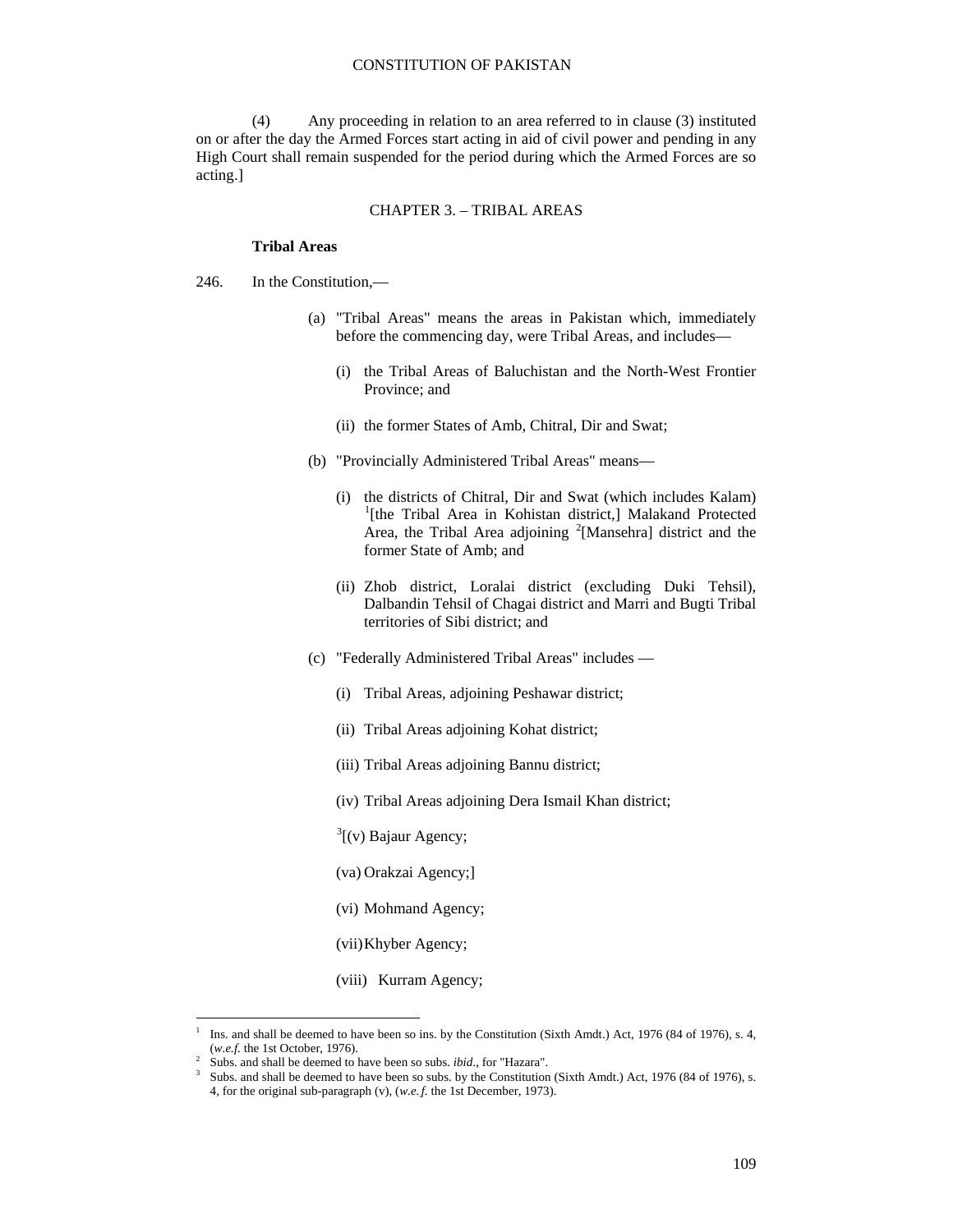(ix) North Waziristan Agency; and

(x) South Waziristan Agency;

#### **247. Administration of Tribal Areas**

247. (1) Subject to the Constitution, the executive authority of the Federation shall extend to the Federally Administered Tribal Areas, and the executive authority of a Province shall extend to the Provincially Administered Tribal Areas therein.

(2) The President may, from time to time, give such directions to the Governor of a Province relating to the whole or any part of a Tribal Area within the Province as he may deem necessary, and the Governor shall, in the exercise of his functions under this Article, comply with such directions.

(3) No Act of <sup>1</sup>[Majlis-e-Shoora (Parliament)] shall apply to any Federally Administered Tribal Area or to any part thereof, unless the President so directs, and no Act of <sup>1</sup>[Majlis-e-Shoora (Parliament)] or a Provincial Assembly shall apply to a Provincially Administered Tribal Area, or to any part thereof, unless the Governor of the Province in which the Tribal Area is situate, with the approval of the President, so directs; and in giving such a direction with respect to any law, the President or, as the case may be, the Governor, may direct that the law shall, in its application to a Tribal Area, or to a specified part thereof, have effect subject to such exceptions and modifications as may be specified in the direction.

(4) Notwithstanding anything contained in the Constitution, the President may, with respect to any matter within the legislative competence of <sup>1</sup>[Majlis-e-Shoora (Parliament)], and the Governor of a Province, with the prior approval of the President, may, with respect to any matter within the legislative competence of the Provincial Assembly make regulations for the peace and good government of a Provincially Administered Tribal Area or any part thereof, situated in the Province.

(5) Notwithstanding anything contained in the Constitution, the President may, with respect to any matter, make regulations for the peace and good government of a Federally Administered Tribal Area or any part thereof.

(6) The President may, at any time, by Order, direct that the whole or any part of a Tribal Area shall cease to be Tribal Area, and such Order may contain such incidental and consequential provisions as appear to the President to be necessary and proper:

Provided that before making any Order under this clause, the President shall ascertain, in such manner as he considers appropriate, the views of the people of the Tribal Area concerned, as represented in tribal *jirga*.

(7) Neither the Supreme Court nor a High Court shall exercise any jurisdiction under the Constitution in relation to a Tribal Area, unless <sup>1</sup>[Majlis-e-Shoora (Parliament)] by law otherwise provides:

Provided that nothing in this clause shall affect the jurisdiction which the Supreme Court or a High Court exercised in relation to a Tribal Area immediately before the commencing day.

 1 *See* footnote 3 on page 3, *supra*.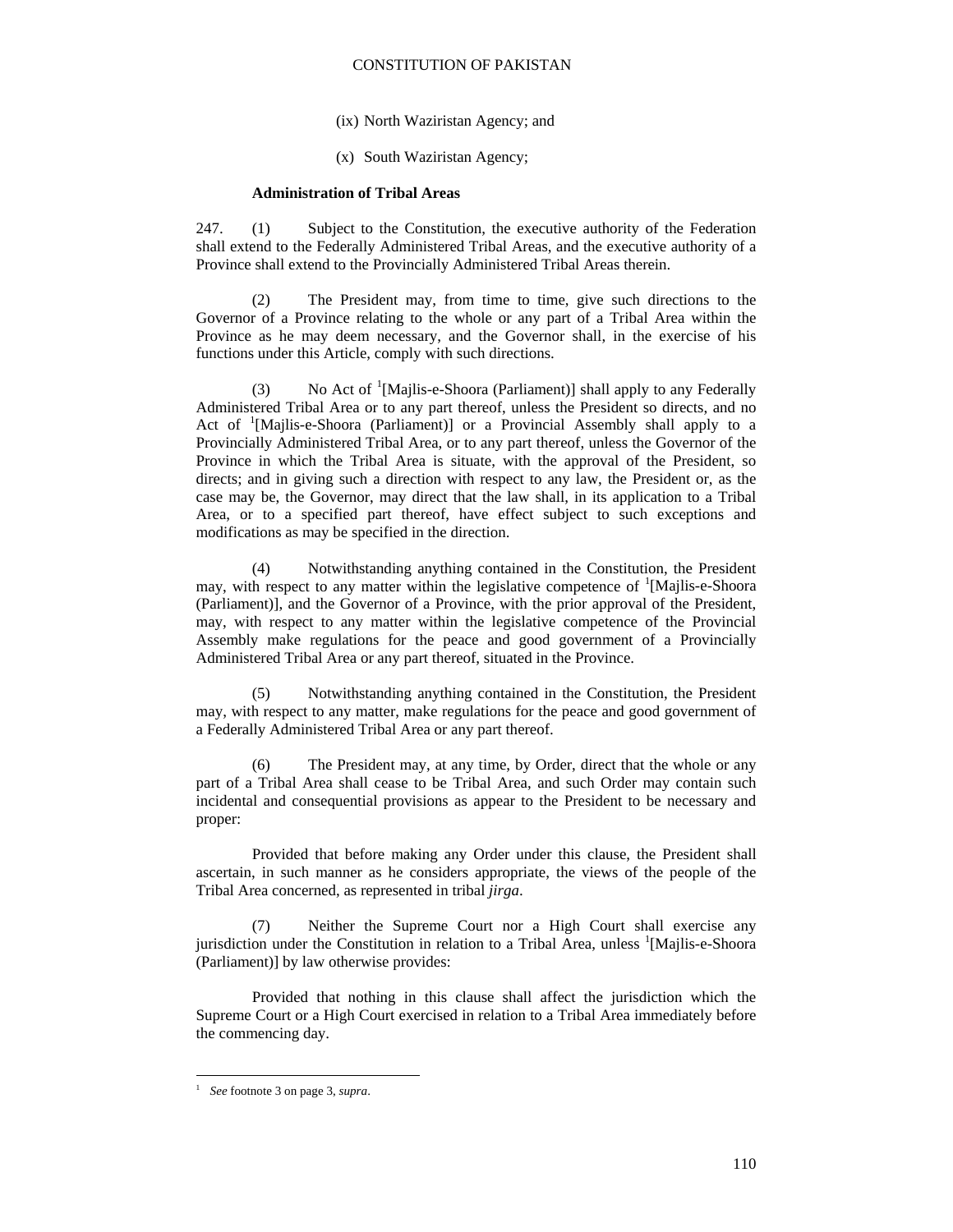### CHAPTER 4. – GENERAL

#### **248. Protection to President, Governor, Minister, etc.**

248. (1) The President, a Governor, the Prime Minister, a Federal Minister, a Minister of State, the Chief Minister and a Provincial Minister shall not be answerable to any court for the exercise of powers and performance of functions of their respective offices or for any act done or purported to be done in the exercise of those powers and performance of those functions:

Provided that nothing in this clause shall be construed as restricting the right of any person to bring appropriate proceedings against the Federation or a Province.

(2) No criminal proceedings whatsoever shall be instituted or continued against the President or a Governor in any court during his term of office.

(3) No process for the arrest or imprisonment of the President or a Governor shall issue from any court during his term of office.

(4) No civil proceedings in which relief is claimed against the President or a Governor shall be instituted during his term of office in respect of any thing done or not done by him in his personal capacity whether before or after he enters upon his office unless, at least sixty days before the proceedings are instituted, notice in writing has been delivered to him, or sent to him in the manner prescribed by law, stating the nature of the proceedings, the cause of action, the name, description and place of residence of the party by whom the proceedings are to be instituted and the relief which the party claims.

#### **249. Legal proceedings**

 $\overline{a}$ 

249. (1) Any legal proceedings which, but for the Constitution, could have been brought by or against the Federation in respect of a matter which, immediately before the commencing day, was the responsibility of the Federation and has, under the Constitution, become the responsibility of a Province, shall be brought by or against the Province concerned; and if any such legal proceedings were pending in any court immediately before the commencing day then, in those proceedings, for the Federation the Province concerned shall, as from that day, be deemed to have been substituted.

Any legal proceedings which, but for the Constitution, could have been brought by or against a Province in respect of a matter which, immediately before the commencing day, was the responsibility of the Province and has under the Constitution become the responsibility of the Federation, shall be brought by or against the Federation; and if any such legal proceedings were pending in any court immediately before the commencing day then, in those proceedings, for the Province the Federation shall, as from that day, be deemed to have been substituted.

#### **250. Salaries, allowances, etc., of the President, etc.**

250. (1) Within two years from the commencing day, provision shall be made by law for determining the salaries, allowances and privileges of the President, the Speaker and Deputy Speaker and a member of the National Assembly or a Provincial Assembly, the Chairman and Deputy Chairman and a member of the Senate, the Prime Minister, a Federal Minister, a Minister of State, <sup>1\*</sup> \* a Chief Minister, a Provincial

<sup>1</sup> The words and comma "a Governor," omitted by the Constitution (First Amdt.) Act, 1974 (33 of 1974), s. 13, (*w.e.f.* the 4th May, 1974).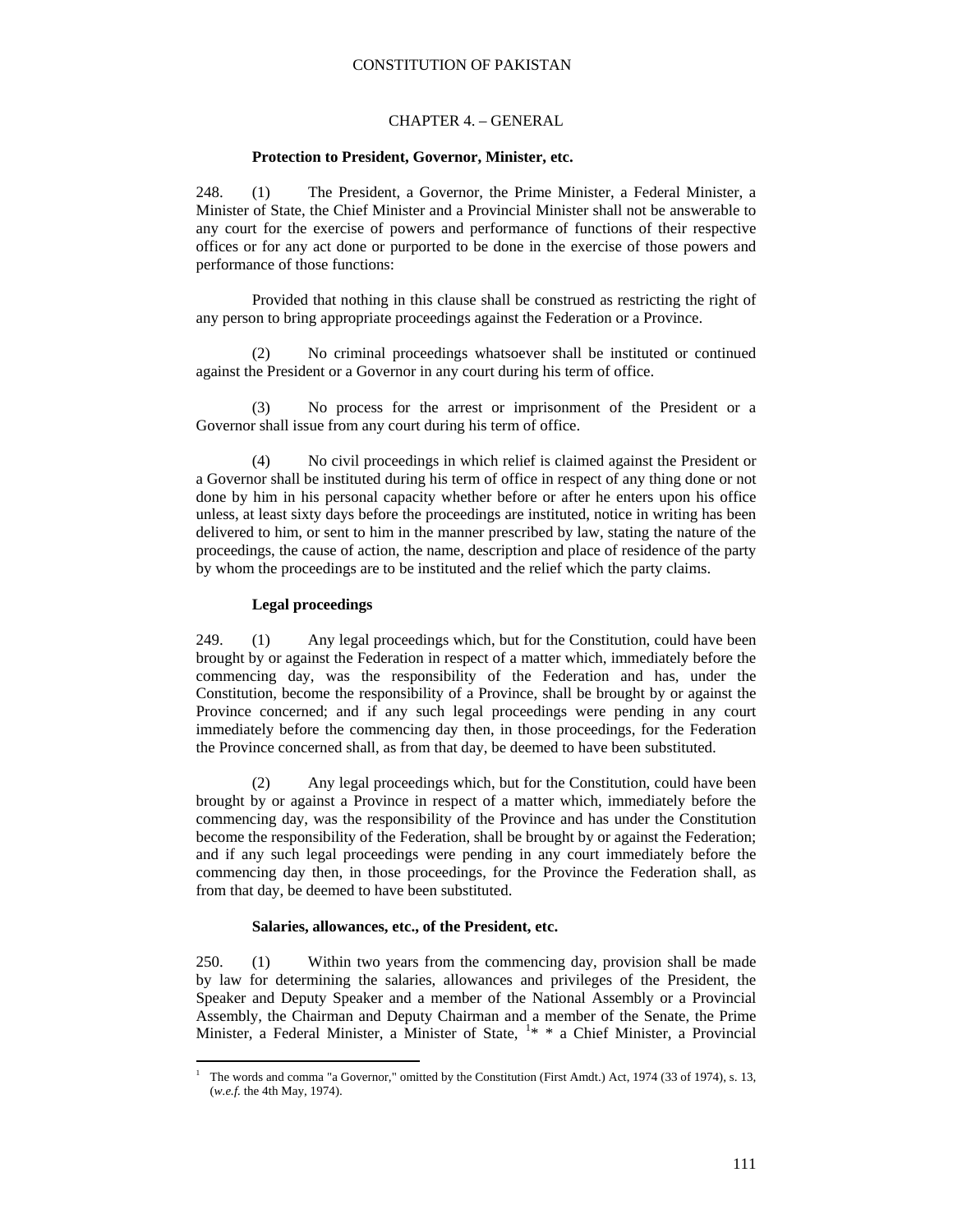Minister and the Chief Election Commissioner.

- (2) Until other provision is made by law,—
	- (a) the salaries, allowances and privileges of the President, the Speaker or Deputy Speaker or a member of the National Assembly or a Provincial Assembly, a Federal Minister, a Minister of State, 1  $1* * a$  Chief Minister, a Provincial Minister and the Chief Election Commissioner shall be same as the salaries, allowances and privileges to which the President, the Speaker or Deputy Speaker or member of the National Assembly of Pakistan or a Provincial Assembly, a Federal Minister, a Minister of State,  $1* * a$  Chief Minister, a Provincial Minister or, as the case may be, the Chief Election Commissioner was entitled immediately before the commencing day; and
	- (b) the salaries, allowances and privileges of the Chairman, the Deputy Chairman, the Prime Minister and a member of the Senate shall be such as the President may by Order determine.
- (3) The salary, allowances and privileges of a person holding office as—
	- (a) the President;
	- (b) the Chairman or Deputy Chairman;
	- (c) the Speaker or Deputy Speaker of the National Assembly or a Provincial Assembly;
	- (d) a Governor;
	- (e) the Chief Election Commissioner; or
	- (f) the Auditor-General;

shall not be varied to his disadvantage during his term of office.

(4) At any time when the Chairman or Speaker is acting as President, he shall be entitled to the same salary, allowances and privileges as a President but shall not exercise any of the functions of the office of Chairman or Speaker or a member of  $2$ [Majlis-e-Shoora (Parliament)] or be entitled to salary, allowances or privileges as Chairman, Speaker or such a member.

#### **251. National language**

251. (1) The National language of Pakistan is Urdu, and arrangements shall be made for its being used for official and other purposes within fifteen years from the commencing day.

(2) Subject to clause (1), the English language may be used for official purposes until arrangements are made for its replacement by Urdu.

<sup>&</sup>lt;sup>1</sup> The words and comma "a Governor," omitted by the Constitution (First Amdt.) Act, 1974 (33 of 1974), s. 13,

<sup>(</sup>*w.e.f.* the 4th May, 1974). 2 *See* footnote 3 on page 3, *supra*.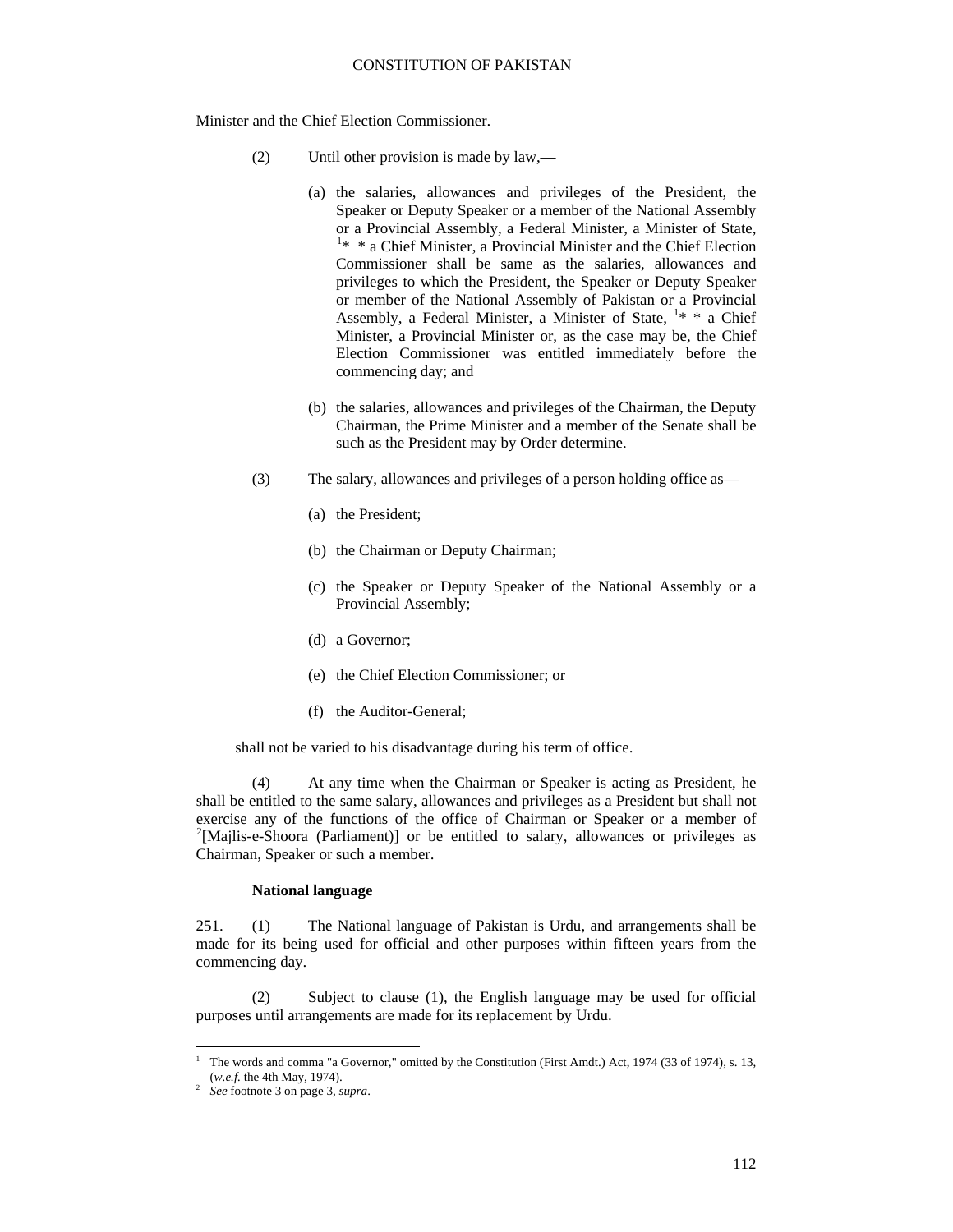(3) Without prejudice to the status of the National language, a Provincial Assembly may by law prescribe measures for the teaching, promotion and use of a provincial language in addition to the national language.

#### **252. Special provisions in relation to major ports and aerodromes**

252. (1) Notwithstanding anything contained in the Constitution or in any law, the President may, by public notification, direct that, for a period not exceeding three months from a specified date, a specified law, whether a Federal law or a Provincial law, shall not apply to a specified major port or major aerodrome, or shall apply to a specified major port or major aerodrome subject to specified exceptions or modifications.

(2) The giving of a direction under this Article in relation to any law shall not affect the operation of the law prior to the date specified in the direction.

#### **253. Maximum limits as to property, etc.**

- $253.$  (1)  $\frac{1}{2}$ [Majlis-e-Shoora (Parliament)] may by law—
	- (a) prescribe the maximum limits as to property or any class thereof which may be owned, held, possessed or controlled by any person; and
	- (b) declare that any trade, business, industry or service specified in such law shall be carried on or owned, to the exclusion, complete or partial, of other persons, by the Federal Government or a Provincial Government, or by a corporation controlled by any such Government.

(2) Any law which permits a person to own beneficially or possess beneficially an area of land greater than that which, immediately before the commencing day, he could have lawfully owned beneficially or possessed beneficially shall be invalid.

### **254. Failure to comply with requirement as to time does not render an act invalid**

254. When any act or thing is required by the Constitution to be done within a particular period and it is not done within that period, the doing of the act or thing shall not be invalid or other-wise ineffective by reason only that it was not done within that period.

# **255. Oath of Office**

255. (1) An oath required to be made by a person under the Constitution shall <sup>2</sup>[preferably be made in Urdu or] a language that is understood by that person.

(2) Where, under the Constitution, an oath is required to be made before a specified person and, for any reason, it is impracticable for the oath to be made before that person, it may be made before such other person as may be nominated by that person.

<sup>1</sup> *See* footnote 3 on page 3, *supra*. 2

Subs. by P. O. No. 14 of 1985, Art. 2 and Sch., for "be made in".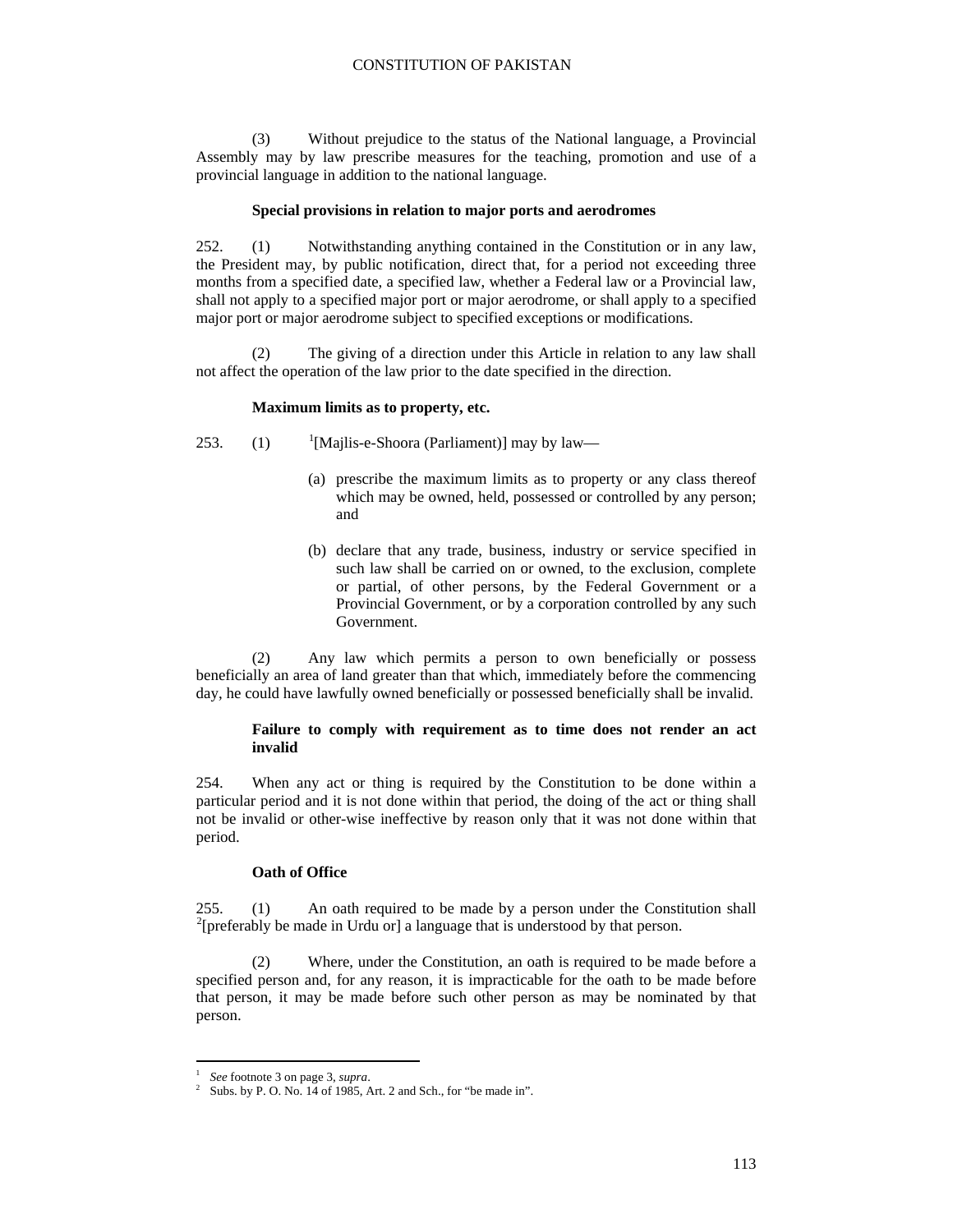(3) Where, under the Constitution, a person is required to make an oath before he enters upon an office, he shall be deemed to have entered upon the office on the day on which he makes the oath.

#### **256. Private armies forbidden**

256. No private organisation capable of functioning as a military organisation shall be formed, and any such organisation shall be illegal.

### **257. Provision relating to the State of Jammu and Kashmir**

257. When the people of the State of Jammu and Kashmir decide to accede to Pakistan, the relationship between Pakistan and that State shall be determined in accordance with the wishes of the people of that State.

### **258. Government of territories outside Provinces**

258. Subject to the Constitution, until  ${}^{1}$ [Majlis-e-Shoora (Parliament)] by law otherwise provides, the President may, by Order, make provision for peace and good government of any part of Pakistan not forming part of a Province.

### Awards

259. (1) No citizen shall accept any title, honour or decoration from any foreign State except with the approval of the Federal Government.

No title, honour or decoration shall be conferred by the Federal Government or any Provincial Government on any citizen, but the President may award decorations in recognition of gallantry  $^{2}$ [,meritorious service in the Armed Forces]  $^{3}$ [,eogdomia distinction or distinction in the field of sports or nursingly as provided by  ${}^{3}$ [,academic distinction or distinction in the field of sports or nursing], as provided by Federal law.

(3) All titles, honours and decorations awarded to citizens by any authority in Pakistan before the commencing day other-wise than in recognition of gallantry 4 [,meritorious service in the Armed Forces] or academic distinction shall stand annulled.

### CHAPTER 5. – INTERPRETATION

#### **260. Definitions**

260. (1) In the Constitution, unless the context otherwise requires, the following expressions have the meaning hereby respectively assigned to them, that is to say,—

"Act of <sup>1</sup>[Majlis-e-Shoora (Parliament)]" means an Act passed by <sup>1</sup>[Majlis-e-Shoora (Parliament)] or the National Assembly and assented to, or deemed to have been assented to, by the President;

"Act of Provincial Assembly" means an Act passed by the Provincial Assembly of a Province and assented to, or deemed to have been assented to, by the Governor;

<sup>1</sup> <sup>1</sup> *See* footnote 3 on page 3, *supra*.

Ins. by the Constitution (First Amdt.) Act, 1974 (33 of 1974), s. 14, (*w.e.f.* the 4th May, 1974).<br><sup>3</sup> Subs. by the Constitution (Third Amdt.) Order 1981 (D. O. No. 12 of 1981), Art. 2, for

Subs. by the Constitution (Third Amdt.) Order, 1981 (P. O. No. 12 of 1981), Art. 2, for "or academic

distinction". 4 Ins. and shall be deemed always to have been so ins. by Act, 33 of 1974, s. 14, (*w.e.f*. the 4th May, 1974).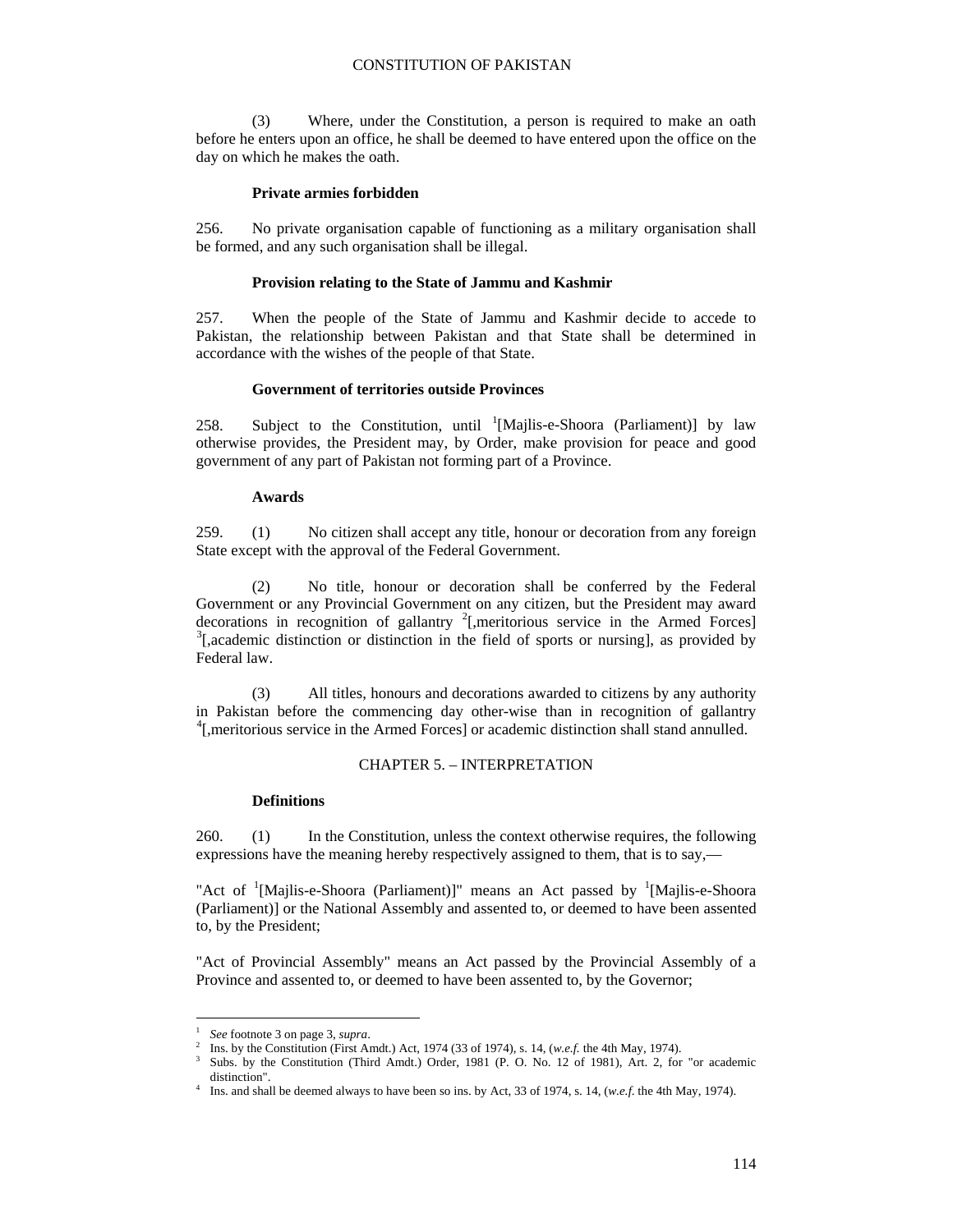"agricultural income" means agricultural income as defined for the purposes of the law relating to income-tax;

"Article" means Article of the Constitution;

" borrow" includes the raising of money by the grant of annuities, and "loans" shall be construed accordingly;

"Chairman" means the Chairman of the Senate and, except in Article 49, includes a person acting as Chairman of the Senate;

<sup>1</sup>["Chief Justice", in relation to the Supreme Court or a High Court, includes the Judge for the time being acting as Chief Justice of the Court;]

"citizen" means a citizen of Pakistan as defined by law;

" clause" means clause of the Article in which it occurs;

 $2$ ["consultation" shall, save in respect of appointments of Judges of the Supreme Court and High Courts, means discussion and deliberation which shall not be binding on the President.]

"corporation tax" means any tax on income that is payable by companies and in respect of which the following conditions apply :—

- (a) the tax is not chargeable in respect of agricultural income;
- (b) no deduction in respect of the tax paid by companies is, by any law which may apply to the tax, authorised to be made from dividends payable by the companies to individuals;
- (c) no provision exists for taking the tax so paid into account in computing for the purposes of income-tax the total income of individual receiving such dividends, or in computing the incometax payable by, or refundable to, such individuals;

" debt" includes any liability in respect of any obligation to repay capital sums by way of annuities and any liability under any guarantee, and "debt charges" shall be construed accordingly;

"estate duty" means a duty assessed on, or by reference to, the value of property passing upon death;

"existing law" has the same meaning as in clause (7) of Article 268;

"Federal law" means a law made by or under the authority of  $3$ [Majlis-e-Shoora (Parliament)];

"financial year" means a year commencing on the first day of July;

"goods" includes all materials, commodities and articles;

<sup>1</sup> Ins. by the Constitution (First Amdt.) Act, 1974 (33 of 1974), s. 15.

<sup>&</sup>lt;sup>2</sup> New expression ins. by the Legal Framework Order, 2002 (C. E's. O. No. 24 of 2002), Art. 3 and Sch.,  $\frac{3}{2}$  See footnote 3 on negale summary

*See* footnote 3 on page 3, *supra*.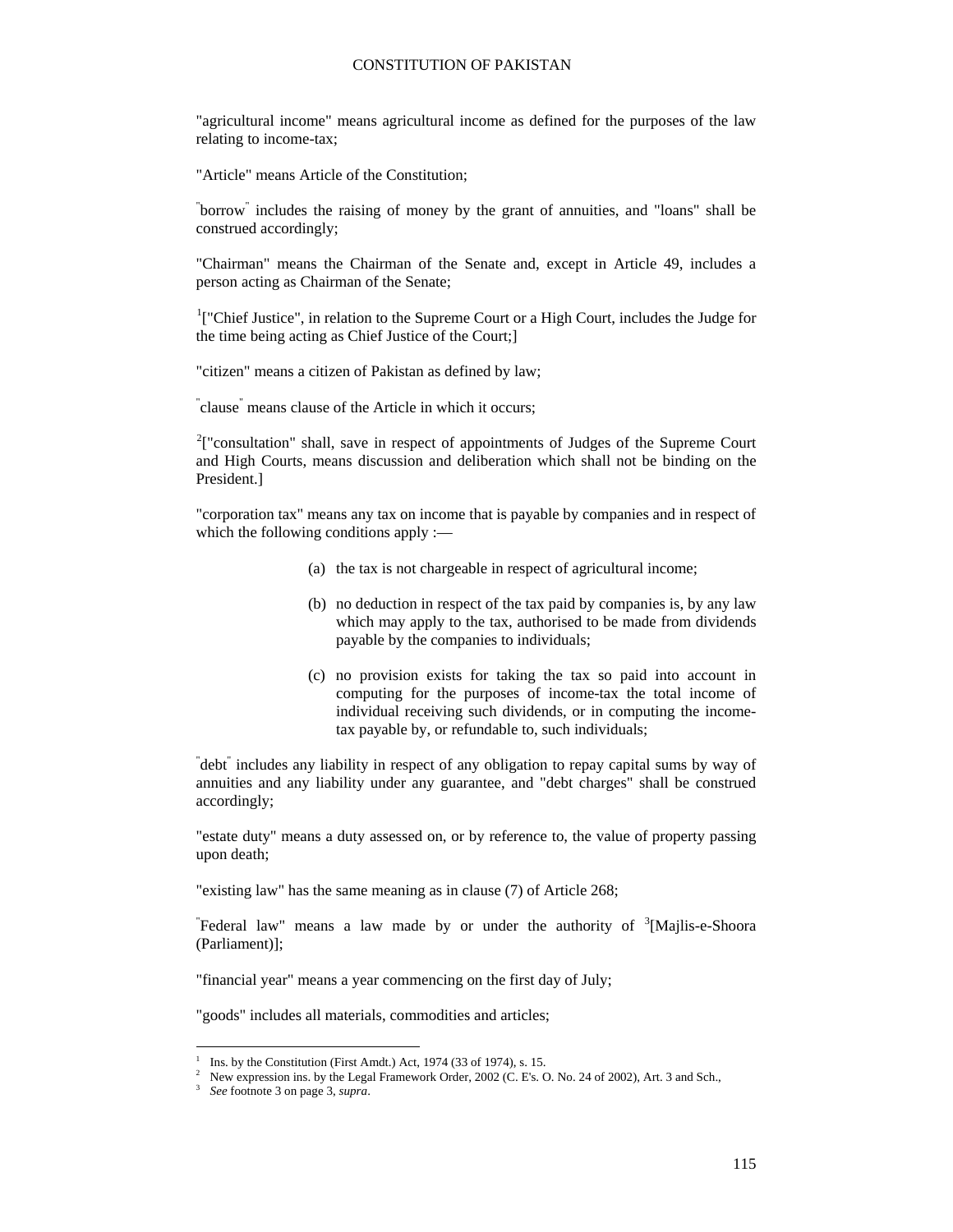"Governor" means the Governor of a Province and includes any person for the time being acting as the Governor of a Province;

"guarantee" includes any obligation undertaken before the commencing day to make payments in the event of the profits of an undertaking falling short of a specified amount;

"House" means the Senate or the National Assembly;

"Joint sitting" means a joint sitting of the two Houses;

"Judge" in relation to the Supreme Court or a High Court, includes the Chief Justice of the Court and also includes—

- (a) in relation to the Supreme Court, a person who is acting as a Judge of the Court; an
- (b) in relation to the High Court, a person who is an Additional Judge of the Court;

"members of the Armed Forces" does not include persons who are not, for the time being, subject to any law relating to the members of the Armed Forces;

"net proceeds" means, in relation to any tax or duty, the proceeds thereof, reduced by the cost of collection, as ascertained and certified by the Auditor-General;

" oath" includes affirmation;

"Part" means Part of the Constitution;

"pension" means a pension, whether contributory or not, of any kind whatsoever payable to, or in respect of, any person and includes retired pay so payable, a gratuity so payable, and any sum or sums so payable by way of the return, with or without interest thereon or any addition thereto, of subscriptions to a provident fund;

"person" includes any body politic or corporate;

"President" means the President of Pakistan and includes a person for the time being acting as, or performing the functions of, the President of Pakistan and, as respects anything required to be done under the Constitution before the commencing day, the President under the Interim Constitution of the Islamic Republic of Pakistan;

"Property" includes any right, title or interest in property, movable or immovable, and any means and instruments of production;

"Provincial law" means a law made by or under the authority of the Provincial Assembly;

"remuneration" includes salary and pension;

"Schedule" means Schedule to the Constitution;

"security of Pakistan" includes the safety, welfare, stability and integrity of Pakistan and of each part of Pakistan, but shall not include public safety as such;

"service of Pakistan" means any service, post or office in connection with the affairs of the Federation or of a Province, and includes an All-Pakistan Service, service in the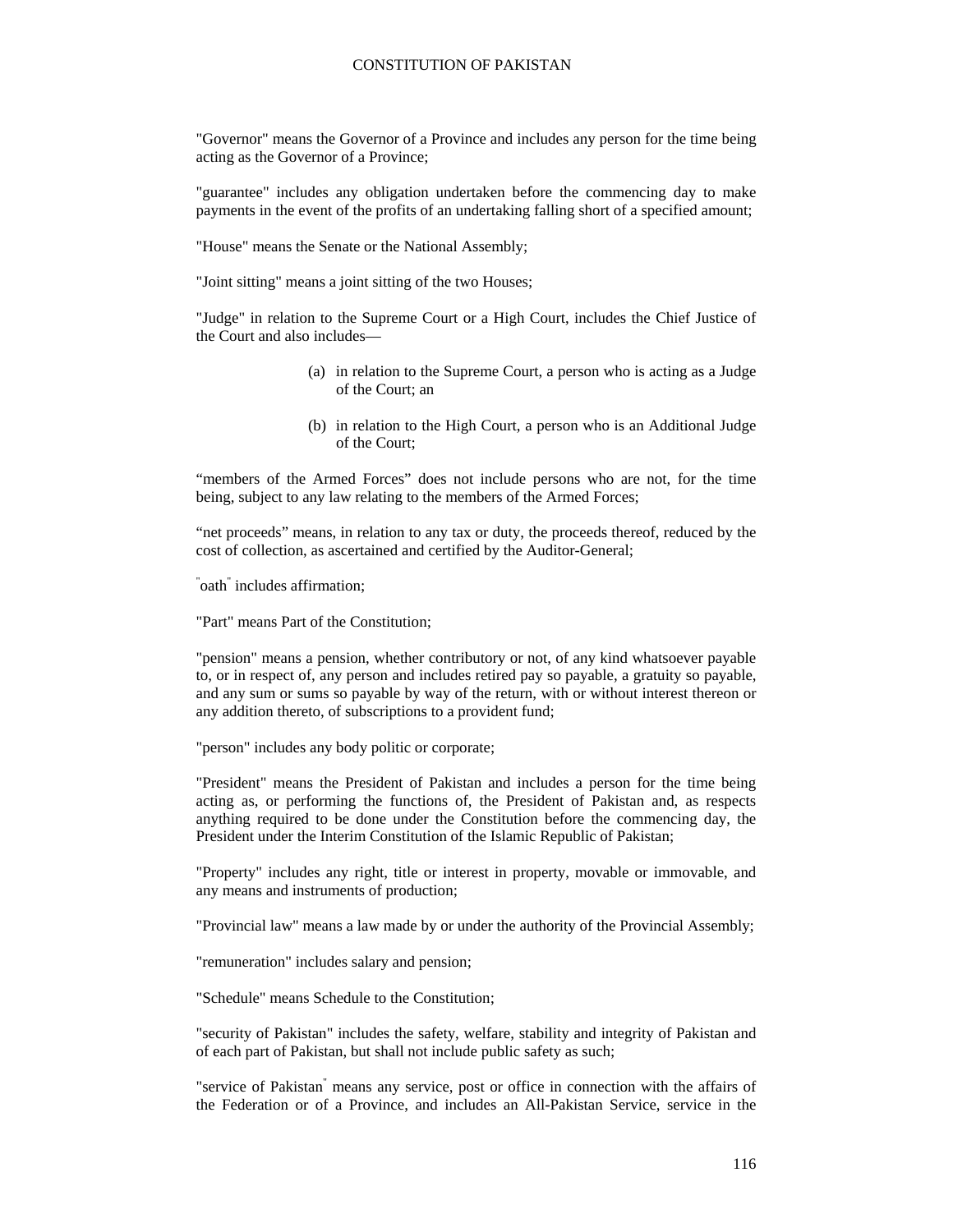Armed Forces and any other service declared to be a service of Pakistan by or under Act of <sup>1</sup>[Majlis-e-Shoora (Parliament)] or of a Provincial Assembly, but does not include service as Speaker, Deputy Speaker, Chairman, Deputy Chairman, Prime Minister, Federal Minister, Minister of State, Chief Minister, Provincial Minister, <sup>2</sup>[Attorney-General, <sup>3</sup>[Advocate-General,] Parliamentary Secretary] or <sup>4</sup>[Chairman or member of a Law Commission, Chairman or member of the Council of Islamic Ideology, Special Assistant to the Prime Minister, Adviser to the Prime Minister, Special Assistant to a Chief Minister, Adviser to a Chief Minister] or member of a House or a Provincial Assembly;

"Speaker" means the Speaker of the National Assembly or a Provincial Assembly, and includes any person acting as the Speaker of the Assembly;

"taxation" includes the imposition of any tax or duty, whether general, local or special, and "tax" shall be construed accordingly;

"tax on income" includes a tax in the nature of an excess profits tax or a business profits tax.

(2) In the Constitution "Act of <sup>1</sup>[Majlis-e-Shoora (Parliament)]" or "Federal law" or "Act of Provincial Assembly" or "Provincial law" shall include an Ordinance promulgated by the President or, as the case may be, a Governor.

 $<sup>5</sup>$ [(3) In the Constitution and all enactments and other legal instruments, unless</sup> there is anything repugnant in the subject or context,—

- (a) "Muslim" means a person who believes in the unity and oneness of Almighty Allah, in the absolute and unqualified finality of the Prophethood of Muhammad (peace be upon him), the last of the prophets, and does not believe in, or recognize as a prophet or religious reformer, any person who claimed or claims to be a prophet, in any sense of the word or of any description whatsoever, after Muhammad (peace be upon him); and
- (b) "non-Muslim" means a person who is not a Muslim and includes a person belonging to the Christian, Hindu, Sikh, Budhist or Parsi community, a person of the Quadiani group or the Lahori group (who call themselves 'Ahmadis' or by any other name), or a Bahai, and a person belonging to any of the scheduled castes.]

### **261. Person acting in office not to be regarded as successor to previous occupant of office, etc.**

261. For the purposes of the Constitution, a person who acts in an office shall not be regarded as the successor to the person who held that office before him or as the predecessor to the person who holds that office after him.

<sup>1</sup> <sup>1</sup> *See* footnote 3 on page 3, *supra*.

Ins. by the Constitution (First Amdt.) Act, 1974 (33 of 1974), s. 15, (*w.e.f.* the 4th May, 1974).<br><sup>3</sup> Ins. by the Constitution (Fifth Amdt.) Act, 1976 (62 of 1976), s. 16, (*w.e.f.* the 13th Sontember

<sup>&</sup>lt;sup>3</sup> Ins. by the Constitution (Fifth Amdt.) Act, 1976 (62 of 1976), s. 16, (*w.e.f.* the 13th September, 1976).

<sup>&</sup>lt;sup>4</sup> Ins. by the Constitution (Sixth Amdt.) Act, 1976 (84 of 1976), s. 5, (*w.e.f.* the 31st December, 1976).

Subs. by the Constitution (Third Amdt.) Order, 1985 (P. O. No. 24 of 1985), Art. 6, for "clause (3)", which was previously added by Act 49 of 1974, s. 3, (*w.e.f.* the 17th September, 1974).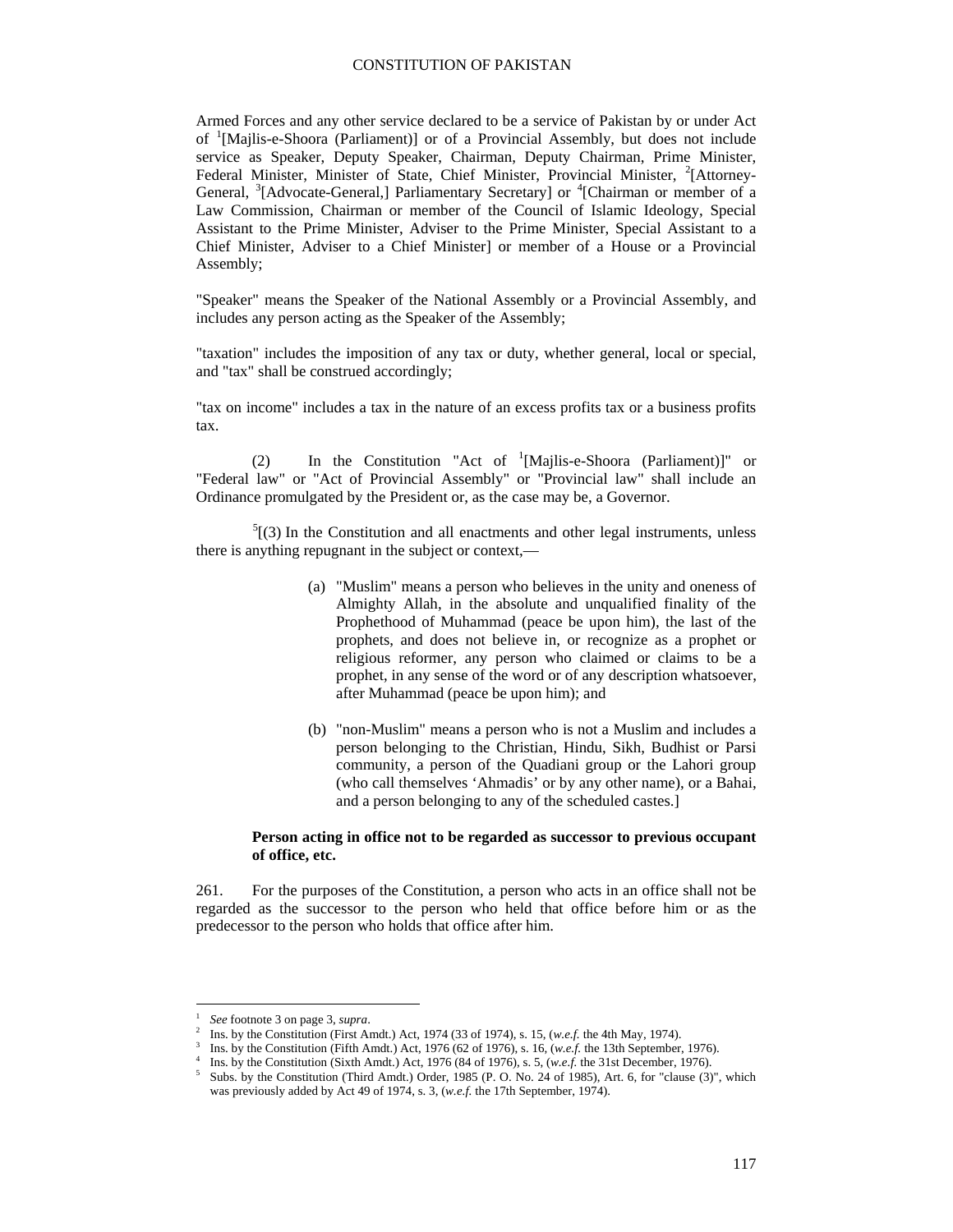#### **262. Gregorian calendar to be used**

262. For the purposes of the Constitution, periods of time shall be reckoned according to the Gregorian calendar.

#### **263. Gender and number**

- 263. In the Constitution,—
	- (a) words importing the masculine gender shall be taken to include females; and
	- (b) words in the singular shall include the plural, and words in the plural shall include the singular.

### **264. Effect of repeal of laws**

264. Where a law is repealed, or is deemed to have been repealed, by, under, or by virtue of the Constitution, the repeal shall not, except as otherwise provided in the Constitution,—

- (a) revive anything not in force or existing at the time at which the repeal takes effect;
- (b) affect the previous operation of the law or anything duly done or suffered under the law;
- (c) affect any right, privilege, obligation or liability acquired, accrued or incurred under the law;
- (d) affect any penalty, forfeiture or punishment incurred in respect of any offence committed against the law; or
- (e) affect any investigation, legal proceeding or remedy in respect of any such right, privilege, obligation, liability, penalty, forfeiture or punishment;

and any such investigation, legal proceeding or remedy may be instituted, continued or enforced, and any such penalty, forfeiture or punishment may be imposed, as if the law had not been repealed.

# CHAPTER 6. – TITLE, COMMENCEMENT AND REPEAL

### **265. Title of Constitution and commencement**

265. (1) This Constitution shall be known as the Constitution of the Islamic Republic of Pakistan.

(2) Subject to clauses (3) and (4), the Constitution shall come into force on the fourteenth day of August, one thousand nine hundred and seventy-three or on such earlier day as the President may, by notification in the official Gazette, appoint, in the Constitution referred to as the "commencing day".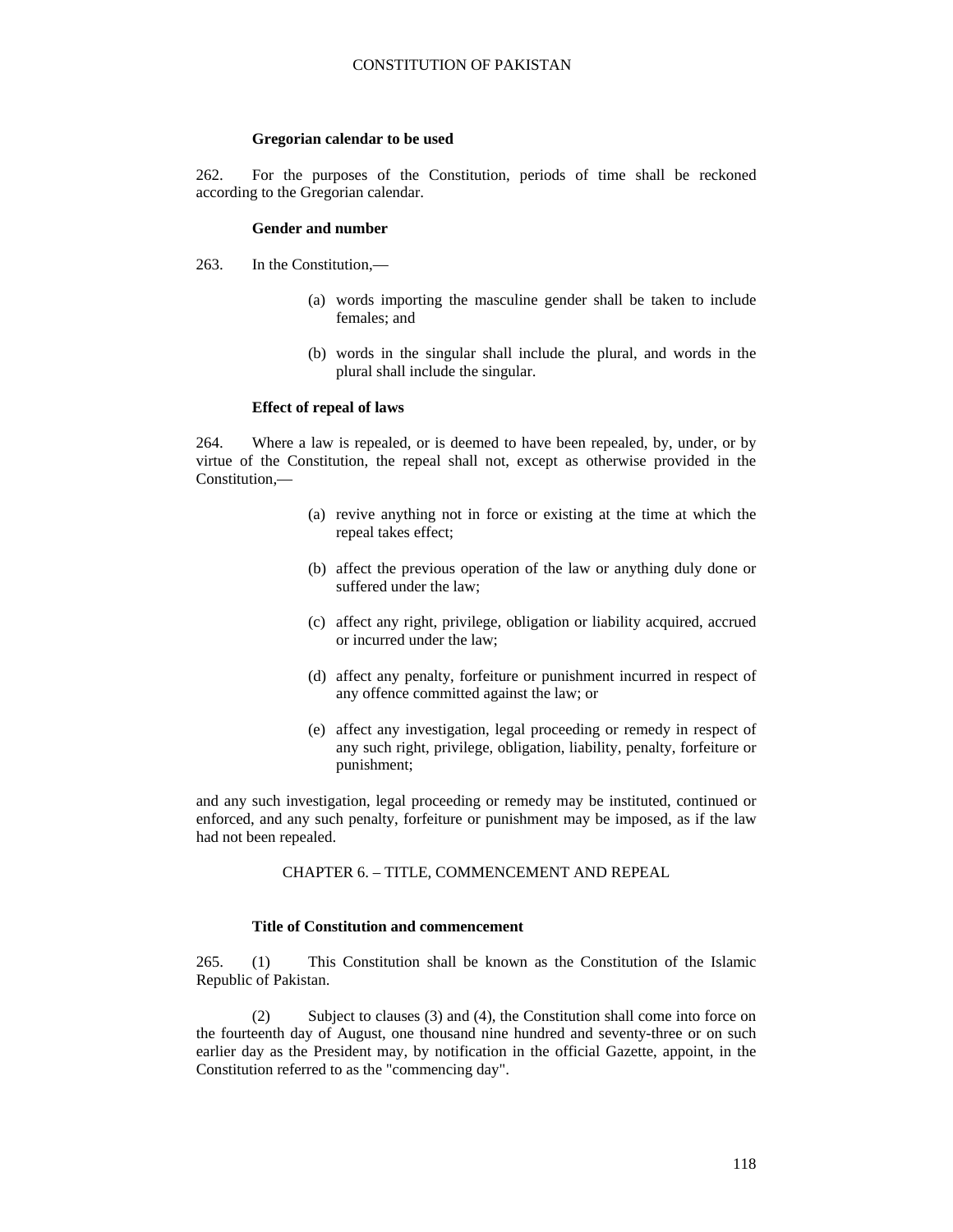- (3) The Constitution shall, to the extent necessary—
	- (a) for the constitution of the first Senate;
	- (b) for the first meeting of a House or a joint sitting to be held;
	- (c) for the election of the President and the Prime Minister to be held ; and
	- (d) to enable any other thing to be done which, for the purposes of the Constitution, it is necessary to do before the commencing day,

come into force upon the enactment of the Constitution, but the person elected as President or Prime Minister shall not enter upon his office before the commencing day.

(4) Where by the Constitution a power is conferred to make rules or to issue orders with respect to the enforcement of any provision thereof, or with respect to the establishment of any court or office, or the appointment of any Judge or officer thereunder, or with respect to the person by whom, or the time when, or the place where, or the manner in which, anything is to be done under any such provision, then that power may be exercised at any time between the enactment of the Constitution and its commencement.

### **266. Repeal**

266. The Interim Constitution of the Islamic Republic of Pakistan, together with the Acts and President's Orders making omissions from, additions to, modifications of, or amendments in, that Constitution is hereby repealed.

### CHAPTER 7. – TRANSITIONAL

## **267. Power of President to remove difficulties**

267. (1) At any time before the commencing day or before the expiration of three months from the commencing day, the President may, for the purpose of removing any difficulties, or for bringing the provisions of the Constitution into effective operation, by Order, direct that the provisions of the Constitution shall, during such period as may be specified in the Order, have effect, subject to such adaptations, whether by way of modification, addition or omission, as he may deem to be necessary or expedient.

(2) An Order made under clause (1) shall be laid before both Houses without undue delay, and shall remain in force until a resolution disapproving it is passed by each House or, in case of disagreement between the two Houses, until such resolution is passed at a joint sitting.

### **268. Continuance in force, and adaptation of certain laws**

268. (1) Except as provided by this Article, all existing laws shall, subject to the Constitution, continue in force, so far as applicable and with the necessary adaptations, until altered, repealed or amended by the appropriate Legislature.

(2) The laws specified in the Sixth Schedule shall not be altered, repealed or amended <sup>1</sup>[, expressly or impliedly,] without the previous sanction of the President

 1 Ins. by the Legal Framework Order, 2002 (C. E's. O. No. 24 of 2002), Art. 3 and Sch.,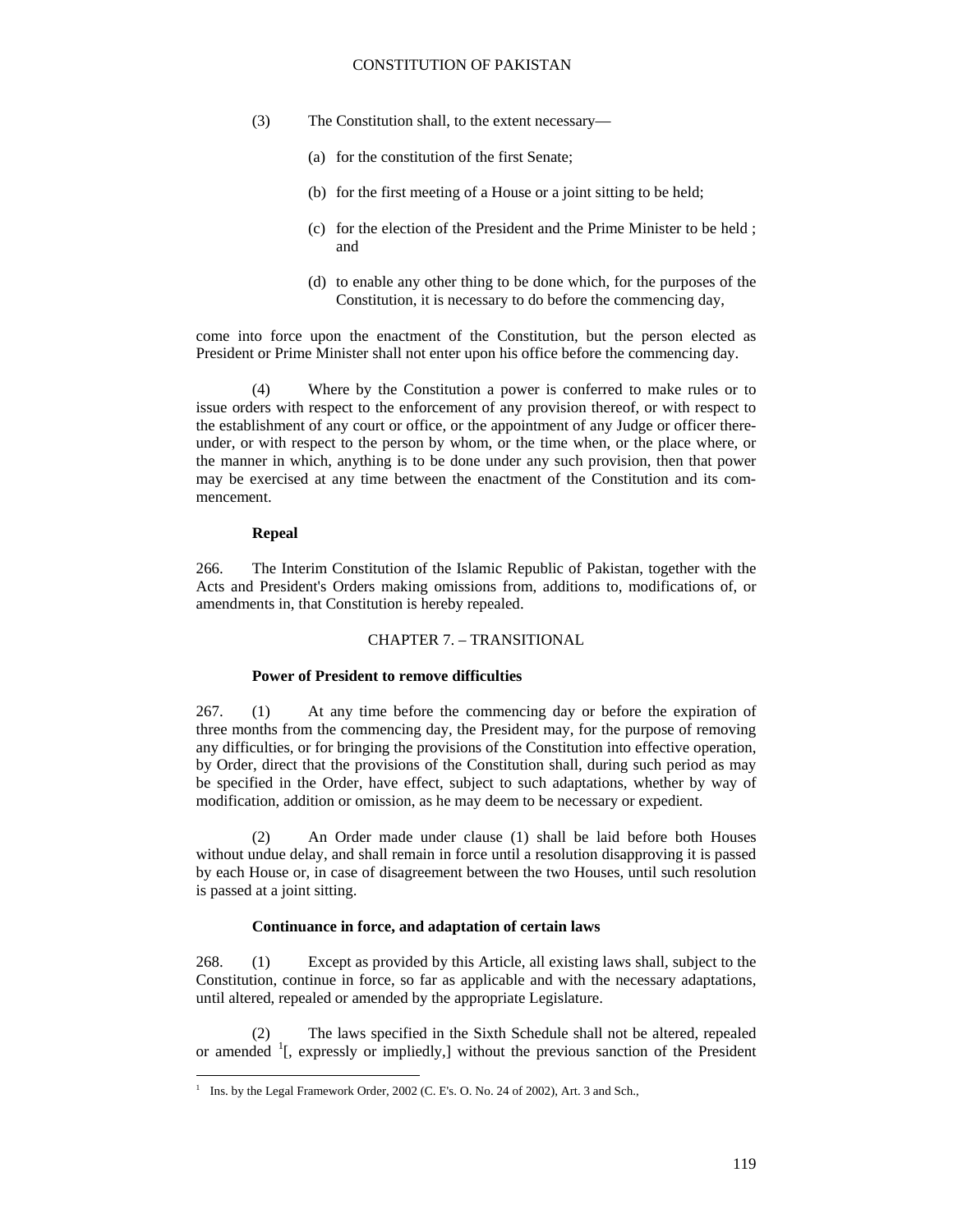<sup>1</sup>[accorded after consultation with the Prime Minister[:]]<sup>2</sup>

 $3$ [Provided that the laws mentioned at entries 27 to 30 and entry 35 in the Sixth Schedule shall stand omitted after six years.].

(3) For the purpose of bringing the provisions of any existing law into accord with the provisions of the Constitution (other than Part II of the Constitution), the President may by Order, within a period of two years from the commencing day, make such adaptations, whether by way of modification, addition or omission, as he may deem to be necessary or expedient, and any such Order may be made so as to have effect from such day, not being a day earlier than the commencing day, as may be specified in the Order.

(4) The President may <sup>4</sup> authorise the Governor of a Province to exercise, in relation to the Province, the powers conferred on the President by clause (3) in respect of laws relating to matters with respect to which the Provincial Assembly has power to make laws.

(5) The powers exercisable under clauses (3) and (4) shall be subject to the provisions of an Act of the appropriate Legislature.

(6) Any court, tribunal or authority required or empowered to enforce an existing law shall, notwithstanding that no adaptations have been made in such law by an Order made under clause (3) or clause (4), construe the law with all such adaptations as are necessary to bring it into accord with the provisions of the Constitution.

In this Article, "existing laws" means all laws (including Ordinances, Orders-in-Council, Orders, rules, bye-laws, regulations and Letters Patent constituting a High Court, and any notifications and other legal instruments having the force of law) in force in Pakistan or any part thereof, or having extra-territorial validity, immediately before the commencing day.

*Explanation*.–In this Article, "in force", in relation to any law, means having effect as law whether or not the law has been brought into operation.

#### **269. Validation of law, acts, etc.**

269. (1) All Proclamations, President' s Orders, Martial Law Regulations, Martial Law Orders and all other laws made between the twentieth day of December, one thousand nine hundred and seventy-one and the twentieth day of April, one thousand nine hundred and seventy-two (both days inclusive), are hereby declared notwithstanding any judgment of any court, to have been validly made by competent authority and shall not be called in question in any court on any ground whatsoever.

(2) All orders made, proceedings taken and acts done by any authority, or by any person, which were made, taken or done, or purported to have been made, taken or done, between the twentieth day of December, one thousand nine hundred and seventy-one, and the twentieth day of April, one thousand nine hundred and seventy-two (both days inclusive), in exercise of the powers derived from any President's Orders, Martial Law Regulations, Martial Law Orders, enactments, notifications, rules, orders or

<sup>1</sup> Added *ibid.*,

Subs. by the Constitution (Seventeenth Amdt.) Act, 2003 (3 of 2003), s. 9, for full stop.

Proviso added *ibid*. 4

For such authorization, *see* Gaz. of Pak., 1973, Ext., Pt. II, p. 2001.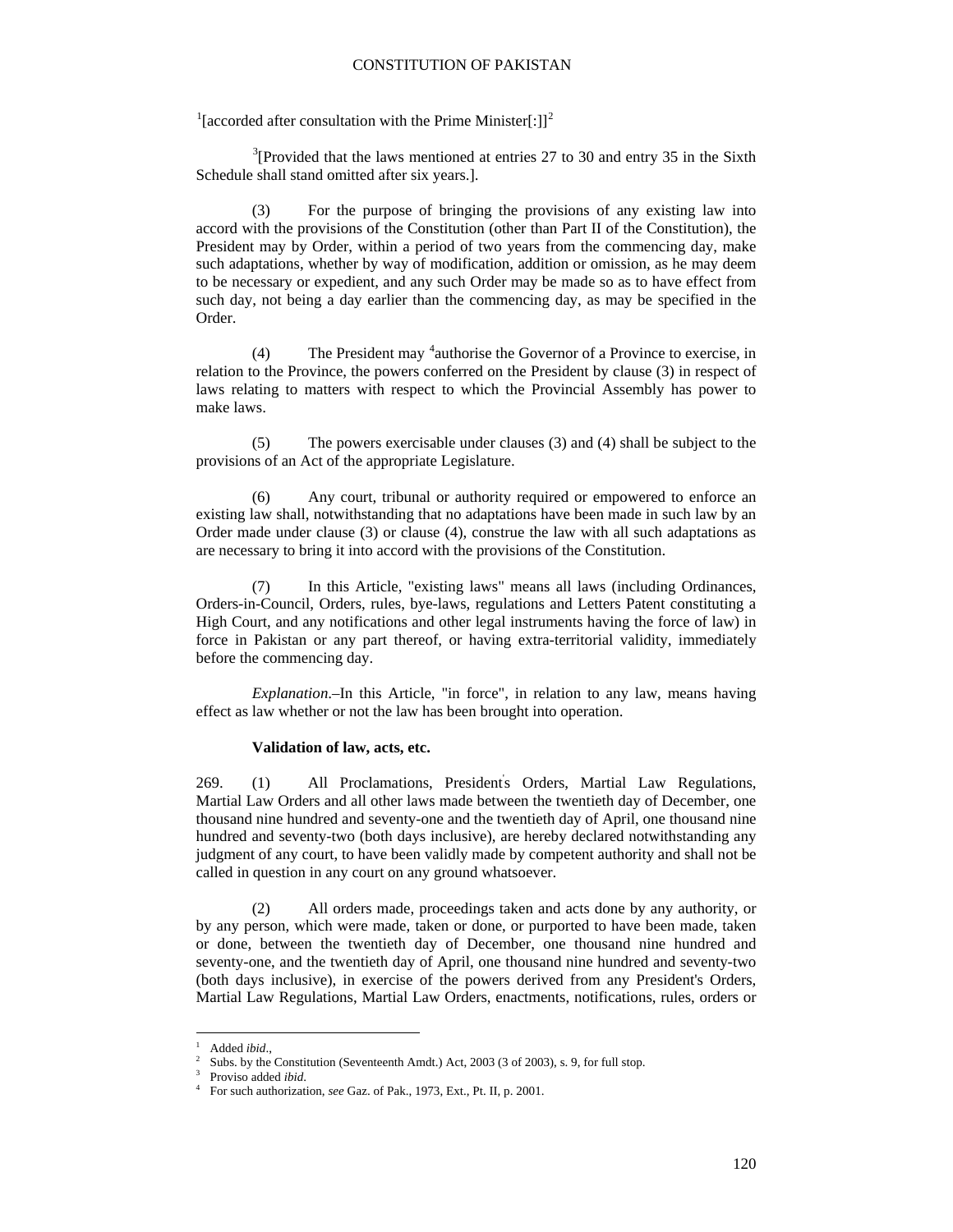bye-laws, or in execution of any orders made or sentences passed by any authority in the exercise or purported exercise of powers as aforesaid, shall, notwithstanding any judgment of any court, be deemed to be and always to have been validly made, taken or done and shall not be called in question in any court on any ground whatsoever.

(3) No suit or other legal proceedings shall lie in any court against any authority or any person for or on account of or in respect of any order made, proceedings taken or act done whether in the exercise or purported exercise of the powers referred to in clause (2) or in execution of or in compliance with orders made or sentences passed in exercise or purported exercise of such powers.

### **270. Temporary validation of certain laws, etc.**

 $270.$  (1)  $\frac{1}{2}$ [Majlis-e-Shoora (Parliament)] may by law made in the manner prescribed for legislation for a matter in Part I of the Federal Legislative List validate all Proclamations, President's Orders, Martial Law Regulations, Martial Law Orders and other laws made between the twenty-fifth day of March, one thousand nine hundred and sixty-nine, and the nineteenth day of December, one thousand nine hundred and seventyone (both days inclusive).

(2) Notwithstanding a judgment of any court, a law made by  ${}^{1}$ [Majlis-e-Shoora (Parliament)] under clause (1) shall not be questioned in any court on any ground, whatsoever.

(3) Notwithstanding the provisions of clause (1), and a judgment of any court to the contrary, for a period of two years from the commencing day, the validity of all such instruments as are referred to in clause (1) shall not be called in question before any court on any ground whatsoever.

(4) All orders, made, proceedings taken, and acts done by any authority, or any person, which were made, taken or done, or purported to have been made, taken or done, between the twenty-fifth day of March, one thousand nine hundred and sixty-nine and nineteenth day of December, one thousand nine hundred and seventy-one (both days inclusive), in exercise of powers derived from any President's Orders, Martial Law Regulations, Martial Law Orders, enactments, notifications, rules, orders or bye-laws, or in execution of any order made or sentence passed by any authority in the exercise or purported exercise of power as aforesaid shall, notwithstanding any judgment of any court, be deemed to be and always to have been validly made, taken or done, so however that any such order, proceeding or act may be declared invalid by <sup>1</sup>[Majlis-e-Shoora (Parliament)] at any time within a period of two years from the commencing day by resolution of both Houses, or in case of disagreement between the two Houses, by such resolution passed at a joint sitting and shall not be called in question before any court on any ground, whatsoever.

## Affirmation of President's Orders, etc.

 $^{2}$ [<sup>3</sup>[270A.—(1) The Proclamation of the fifth day of July, 1977, all President's Orders, Ordinances, Martial Law Regulations, Martial Law Orders, including the Referendum Order, 1984 (P.O. No. 11 of 1984), under which, in consequence of the result of the

<sup>1</sup> *See* footnote 3 on page 3, *supra*. 2

<sup>&</sup>lt;sup>2</sup> Arts. 270A and 270B ins. by P. O. No. 14 of 1985, Art. 2 and Sch.,

<sup>3</sup> Art. 270A subs. by the Constitution (Eighth Amdt.) Act. 1985 (18 of 1985) s. 19, for "Art. 270A" (*w.e.f.* 30- 12-1985) *vide* S.R.O. No. 1279(1)/85, dated 29-12-85 read with Proclamation of Withdrawal of Martial Law, dated 30-12-85, *see* Gaz. of Pak., 1985, Ext., Pt. 1. pp. 431-432.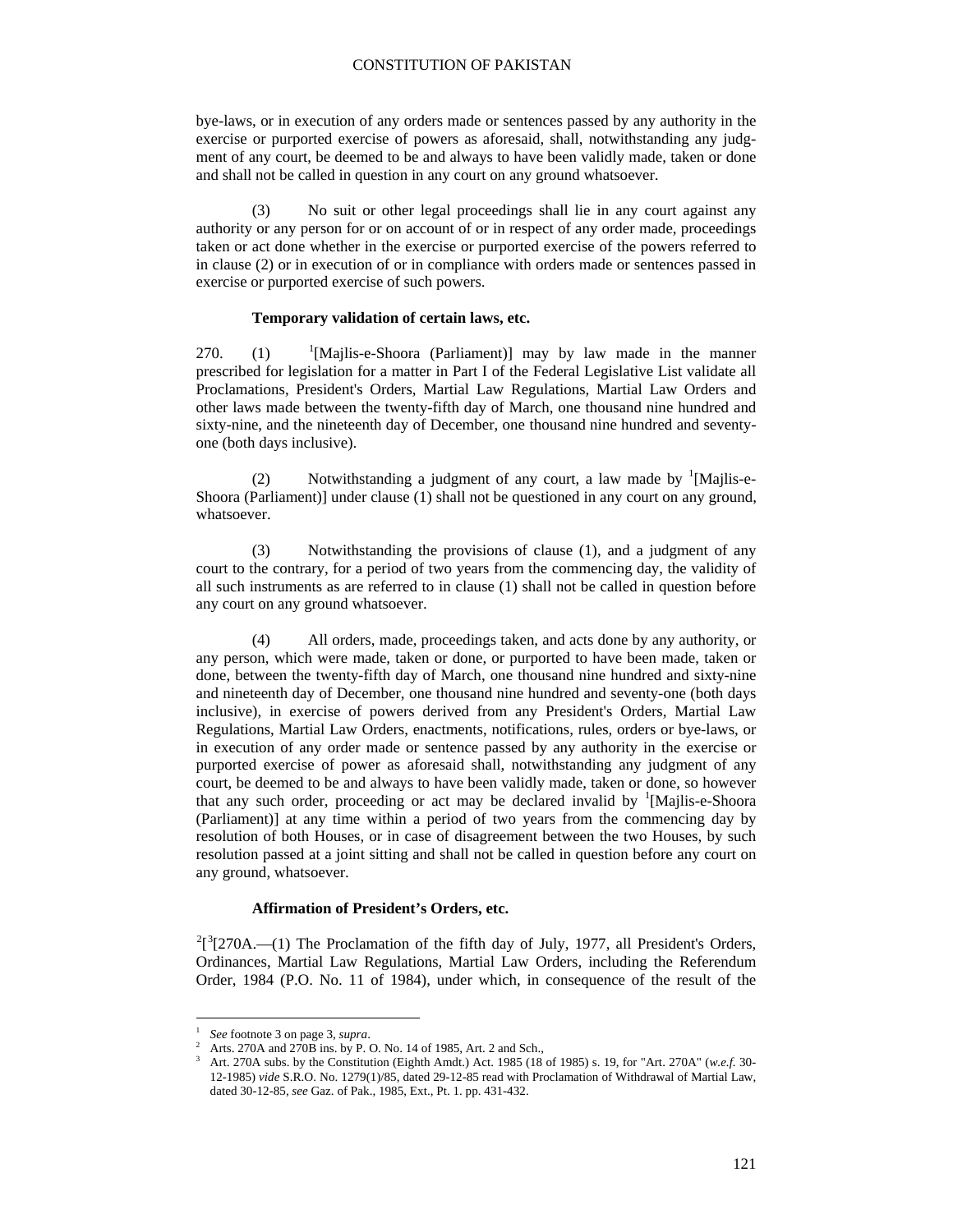referendum held on the nineteenth day of December, 1984, General Mohammad Zia-ul-Haq became the President of Pakistan on the day of the first meeting of the Majlis-e-Shoora (Parliament) in joint sitting for the term specified in clause (7) of Article 41, the Revival of the Constitution of 1973 Order, 1985 (P.O. No. 14 of 1985), the Constitution (Second Amendment) Order, 1985 (P.O. No. 20 of 1985), the Constitution (Third Amendment) Order, 1985 (P.O. No. 24 of 1985), and all other laws made between the fifth day of July, 1977, and the date on which this Article comes into force are hereby affirmed, adopted and declared, notwithstanding any judgement of any court, to have been validly made by competent authority and, notwithstanding anything contained in the Constitution, shall not be called in question in any court on any ground whatsoever :

Provided that a President's Order, Martial Law Regulation or Martial Law Order made after the thirtieth day of September, 1985, shall be confined only to making such provisions as facilitate, or are incidental to, the revocation of the Proclamation of the fifth day of July, 1977.

(2) All orders made, proceedings taken and acts done by any authority or by any person, which were made, taken or done, or purported to have been made, taken or done, between the fifth day of July, 1977, and the date on which this Article comes into force, in exercise of the powers derived from any Proclamation, President's Orders, Ordinances, Martial Law Regulations, Martial Law Orders, enactments, notifications, rules, orders or bye-laws, or in execution of or in compliance with any order made or sentence passed by any authority in the exercise or purported exercise of powers as aforesaid, shall, notwithstanding any judgement of any court, be deemed to be and always to have been validly made, taken or done and shall not be called in question in any court on any ground whatsoever.

(3) All President's Orders, Ordinances, Martial Law Regulations, Martial Law Orders, enactments, notifications, rules, orders, or bye-laws, in force immediately before the date on which this Article comes into force shall continue in force until altered, repealed or amended by competent authority.

*Explanation*.–In this clause, "competent authority" means,—

- (a) in respect of President's Order's, Ordinances, Martial Law Regulations, Martial Law Orders and enactments, the appropriate Legislature; and
- (b) in respect of notifications, rules, orders and bye-laws, the authority in which the power to make, alter, repeal or amend the same vests under the law.

(4) No suit, prosecution or other legal proceedings shall lie in any court against any authority or any person, for or on account of or in respect of any order made, proceedings taken or act done whether in the exercise or purported exercise of the powers referred to in clause (2) or in execution of or in compliance with orders made or sentences passed in exercise or purported exercise of such powers.

(5) For the purposes of clauses (1), (2) and (4), all orders made, proceedings taken, acts done or purporting to be made, taken or done by any authority or person shall be deemed to have been made, taken or done in good faith and for the purpose intended to be served thereby.

(6) Such of the President's Orders and Ordinances referred to in clause (1) as are specified in the Seventh Schedule may be amended in the manner provided for amendment of the Constitution, and all other laws referred to in the said clause may be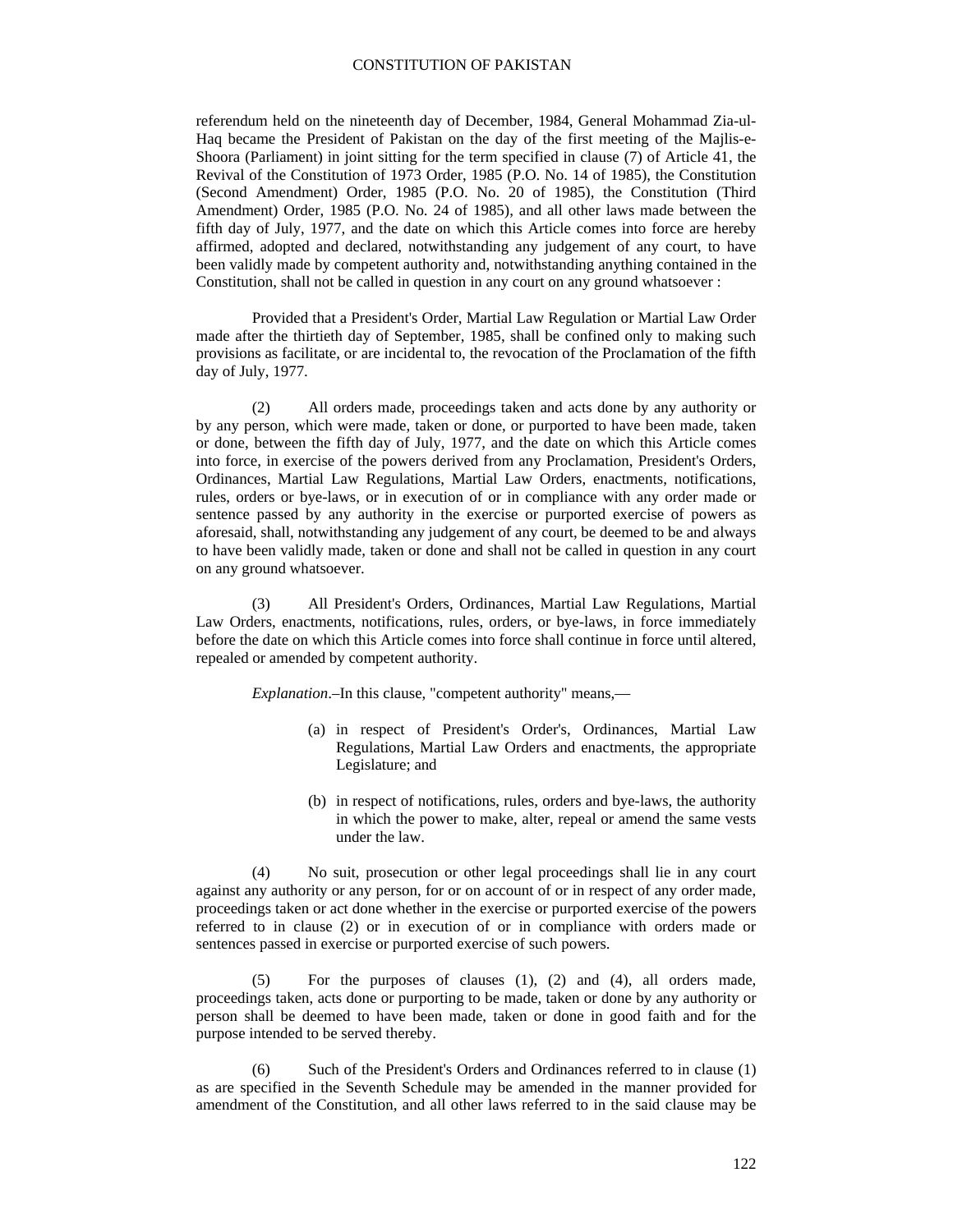amended by the appropriate Legislature in the manner provided for amendment of such laws.

*Explanation*.–In this Article "President's Orders" includes "President and Chief Martial Law Administrator's Orders" and "Chief Martial Law Administrator's Orders."].

### **Validation and affirmation of laws etc.**

<sup>1</sup>[270AA. (1) The Proclamation of Emergency of the fourteenth day of October, 1999, all President's Orders, Ordinances, Chief Executive's Orders, including the Provisional Constitution Order No. 1 of 1999, the Oath of Office (Judges) Order, 2000 (No. 1 of 2000), Chief Executive's Order No. 12 of 2002, the amendments made in the Constitution through the Legal Framework Order, 2002 (Chief Executive's Order No. 24 of 2002), the Legal Framework (Amendment) Order, 2002 (Chief Executive's Order No. 29 of 2002), the Legal Framework (Second Amendment) Order, 2002 (Chief Executive's Order No. 32 of 2002) and all other laws made between the twelfth day of October, one thousand nine hundred and ninety-nine and the date on which this Article comes into force (both days inclusive), having been duly made are accordingly affirmed, adopted and declared to have been validly made by the competent authority and notwithstanding anything contained in the Constitution shall not be called in question in any court or forum on any ground whatsoever.

(2) All orders made, proceedings taken, appointments made, including secondments and deputations, and acts done by any authority, or by any person, which were made, taken or done, or purported to have been made, taken or done, between the twelfth day of October, one thousand nine hundred and ninety-nine, and the date on which this Article comes into force (both days inclusive), in exercise of the powers derived from any Proclamation, President's Orders, Ordinances, Chief Executive's Orders, enactments, including amendments in the Constitution, notifications, rules, orders, bye-laws, or in execution of or in compliance with any orders made or sentences passed by any authority in the exercise or purported exercise of powers as aforesaid, shall, notwithstanding any judgement of any court, be deemed to be and always to have been validly made, taken or done and shall not be called in question in any court or forum on any ground whatsoever.

(3) All Proclamations, President's Orders, Ordinances, Chief Executive's Orders, laws, regulations, enactments, including amendments in the Constitution, notifications, rules, orders or bye-laws in force immediately before the date on which this Article comes into force shall continue in force until altered, repealed or amended by the competent authority.

*Explanation*.–In this clause, competent authority means,—

- (a) in respect of Presidents' Orders, Ordinances, Chief Executive's Orders and enactments, including amendments in the Constitution, the appropriate Legislature; and
- (b) in respect of notifications, rules, orders and bye-laws, the authority in which the power to make, alter, repeal or amend the same vests under the law.

<sup>1</sup> Article 270AA subs. by the Constitution (Seventeenth Amdt.) Act, 2003 (3 of 2003), s. 10, which was previously ins. by C.E's 0. No. 24 of 2002, Art. 3 and Sch.,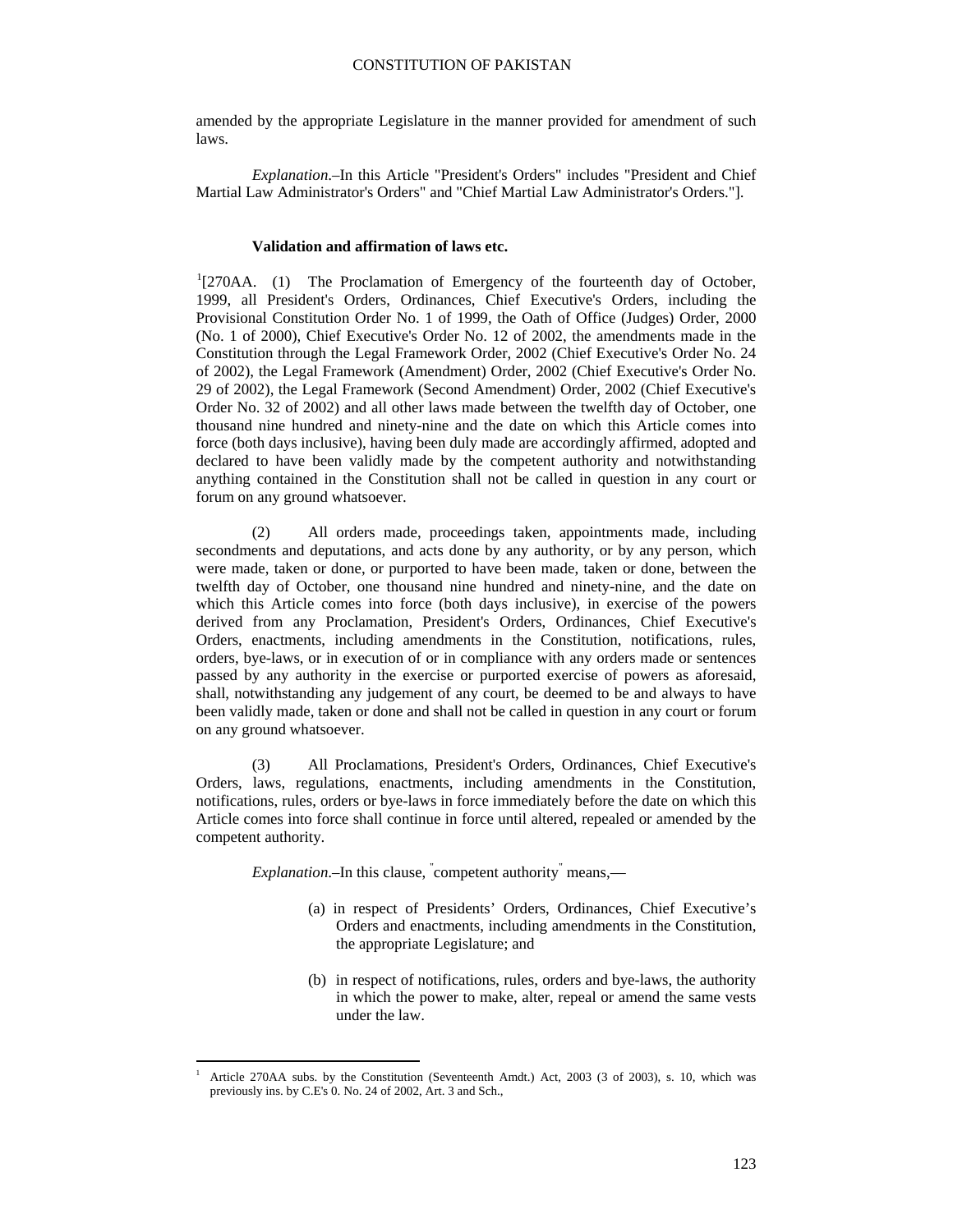(4) No suit, prosecution or other legal proceedings including writ petitions, shall lie in any court or forum against any authority or any person, for or on account of or in respect of any order made, Proceedings taken or act done whether in the exercise or purported exercise of the powers referred to in clause (2) or in execution of or in compliance with orders made or sentences passed in exercise or purported exercise of such powers.

(5) For the purposes of clauses (1), (2) and (4), all orders made, proceedings taken, appointments made, including secondments and deputation, acts done or purporting to be made, taken or done by any authority or person shall be deemed to have been made, taken or done in good faith and for the purpose intended to be served thereby.]

#### Elections to be deemed to be held under Constitution

270B. Notwithstanding anything contained in the Constitution, the elections held under the Houses of (Parliament) and Provincial Assemblies (Elections) Order, 1977, <sup>1</sup>[and the Conduct of General Elections Order, 2002 (Chief Executive's Order No. 7 of 2002),] to the Houses and the Provincial Assemblies shall be deemed to have been held under the Constitution and shall have effect accordingly.]

#### **200F 2017 Oath of Office of Judges, etc.**

 $2$ [270C. Notwithstanding anything contained in the Constitution, all persons appointed as Judges of the Supreme Court, High Courts and Federal Shariat Court who have taken oath under the Oath of Office (Judges) Order, 2000 (1 of 2000), or not having been given or taken oath under that Order have ceased to continue to hold the office of a Judge shall be deemed to have been appointed or ceased to continue to hold such office, as the case may be, under the Constitution and such appointment or cessation of office shall have effect accordingly.]

### **First National Assembly**

 $3$ [271. (1) Notwithstanding anything contained in the Constitution but subject to <sup>4</sup>[Article 63,] Article 64 and Article 223,—

- $5\text{[(a)}$ the first National Assembly shall consist of—
	- (i) persons who have taken oath in the National Assembly of Pakistan existing immediately before the commencing day ; and
	- (ii) the persons to be elected in accordance with law by the members of the Assembly to fill the seats referred to in clause (2A) of Article 51,

<sup>1</sup> Ins. by the Legal Framework Order, 2002 (C. E's. O. No. 24 of 2002) Art. 3 and Sch.,

<sup>2</sup> New Article 270C ins. *ibid.*,

Art. 271 shall, during the period of five years from the 27th October, 1973, have effect as if,—

<sup>(</sup>a) after clause (2) thereof, the following new clause was ins., namely:—"(2A) A person referred to in clause (2) shall resign one of his seats at any time on or before the 10th day of November, 1973, and, if he does not so resign, the seat to which he was elected first shall become vacant."; and

<sup>(</sup>b) in clause (3) thereof, after the words "election petition", the words "or other-wise" were inserted, *see* the Removal of Difficulties (Bar against Double Membership) Order, 1973 (P. O. No. 22 of 1973). 4

<sup>&</sup>lt;sup>4</sup> Ins., by the Constitution (Fourth Amdt.) Act, 1975 (71 of 1975), s. 9, (*w.e.f.* the 21st November, 1975).

Subs. *ibid*.,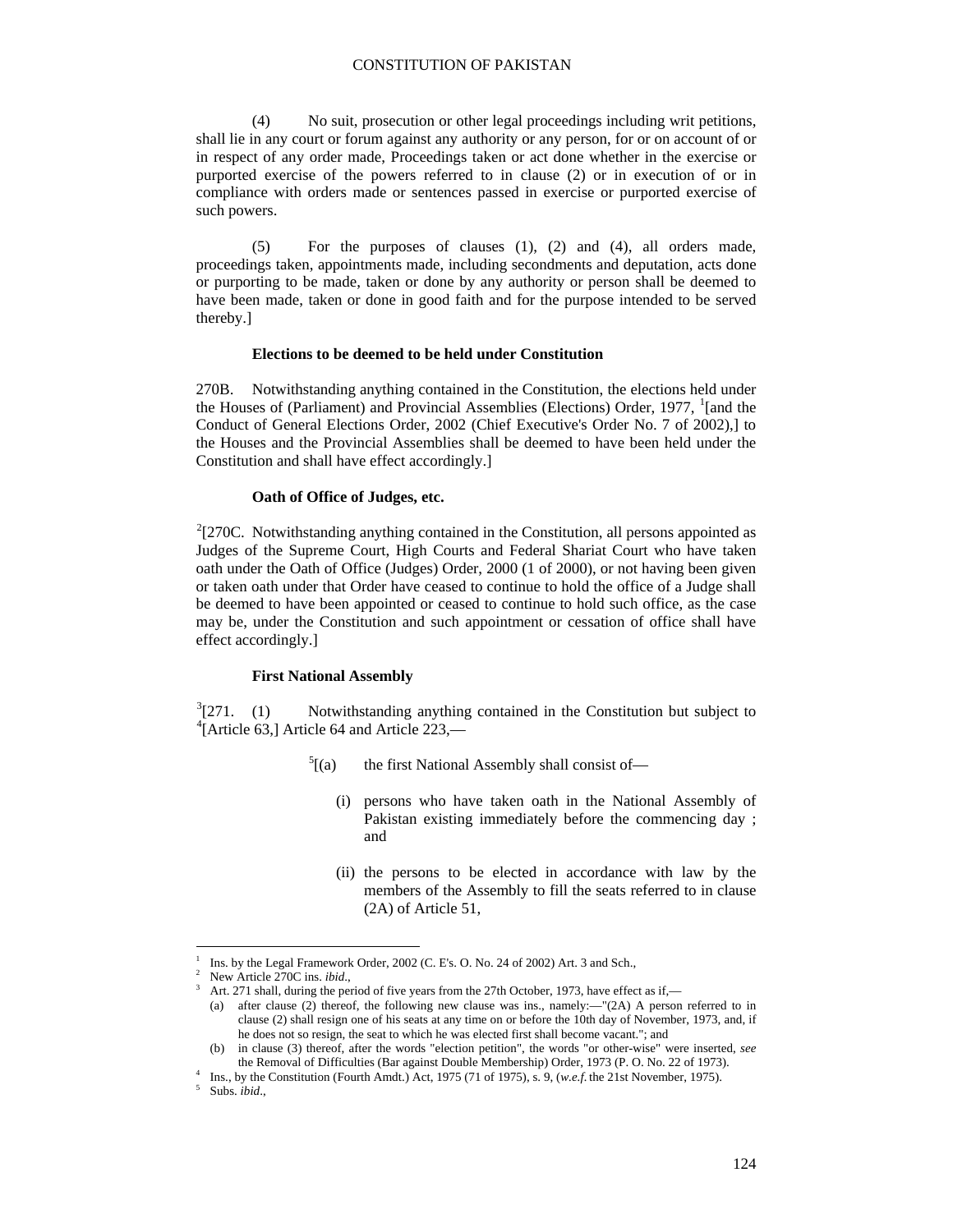and, unless sooner dissolved, shall continue until the fourteenth day of August, one thousand nine hundred and seventy-seven; and reference to 'total membership' of National Assembly in the Constitution shall be construed accordingly;]

> (b) the qualifications and disqualifications for being elected and being a member of the first National Assembly shall, except in case of members filling casual vacancies  $2 \times 1$  or to be elected to the additional seats referred to in clause (2A) of Article 51,] after the commencing day, be the same as under the Interim Constitution of the Islamic Republic of Pakistan:

Provided that no person holding an office of profit in the service of Pakistan shall continue to be a member of the first National Assembly after the expiration of three months from the commencing day.

(2) If a person referred to in paragraph (a) of clause (1) is, immediately before the commencing day, also a member of a Provincial Assembly, he shall not take a seat in the National Assembly or the Provincial Assembly until he resigns one of his seats.

(3) A casual vacancy in a seat in the first National Assembly, including a vacancy in a seat in the National Assembly of Pakistan existing before the commencing day which was not filled before that day, caused by reason of death or resignation of a member or consequent upon his incurring a disqualification or ceasing to be a member as a result of the final decision of an election petition may be filled in the same manner in which it would have been filled before the commencing day.

(4) A person referred to in paragraph (a) of clause (1) shall not sit or vote in the National Assembly until he has made the oath prescribed by Article 65 and, if, without the leave of the Speaker of the National Assembly granted on reasonable cause shown, he fails to make the oath within twenty one days from the day of the first meeting of the Assembly, his seat shall become vacant at the expiration of that period.

# **272. First** <sup>1</sup> **[constitution of] Senate**

 $2272.$   $3$  $3*$ Notwithstanding anything contained in the Constitution, but subject to  $^{4}$ [Article 63 and] Article 223,—

> (a) the Senate shall, until the first National Assembly under Constitution continues in existences, consist of forty-five members and the provisions of Article 59 shall have effect as if, in paragraph (a) of clause (1) thereof, for the word "fourteen" the word "ten"

<sup>1</sup>

<sup>&</sup>lt;sup>1</sup> Ins. by the Constitution (First Amdt.) Act, 1974 (33 of 1974), s. 16, (*w.e.f.* the 4th May, 1974). <sup>2</sup> Art. 272 had, between the 9th June, 1973, and the 14th August, 1974, effect subject to the following modifications made by the Election to the Senate Order, 1973 (P.O. No. 8 of 1973), namely:- In the said Article, after clause (1), the following new clause shall be added, namely:-

<sup>&</sup>quot;(2) Until Parliament by law makes provision in that behalf, the President may, for the purpose of the due constitution of, and election to, the Senate, by Order, make provision for any of the matters referred to in—

<sup>(</sup>a) Paragraphs (d) and (e) of clause (1) of Article 63;

<sup>(</sup>b) Paragraphs (d), (e) and (f) of Article 222; and

<sup>(</sup>c) Article 225.". 3 The brackets and figure "(1)" omitted by the Constitution (Fourth Amdt.) Act. ,1975 (71 of 1975), s. 10, (*w.e.f*. 21st November, 1975). 4

Ins. *ibid*.,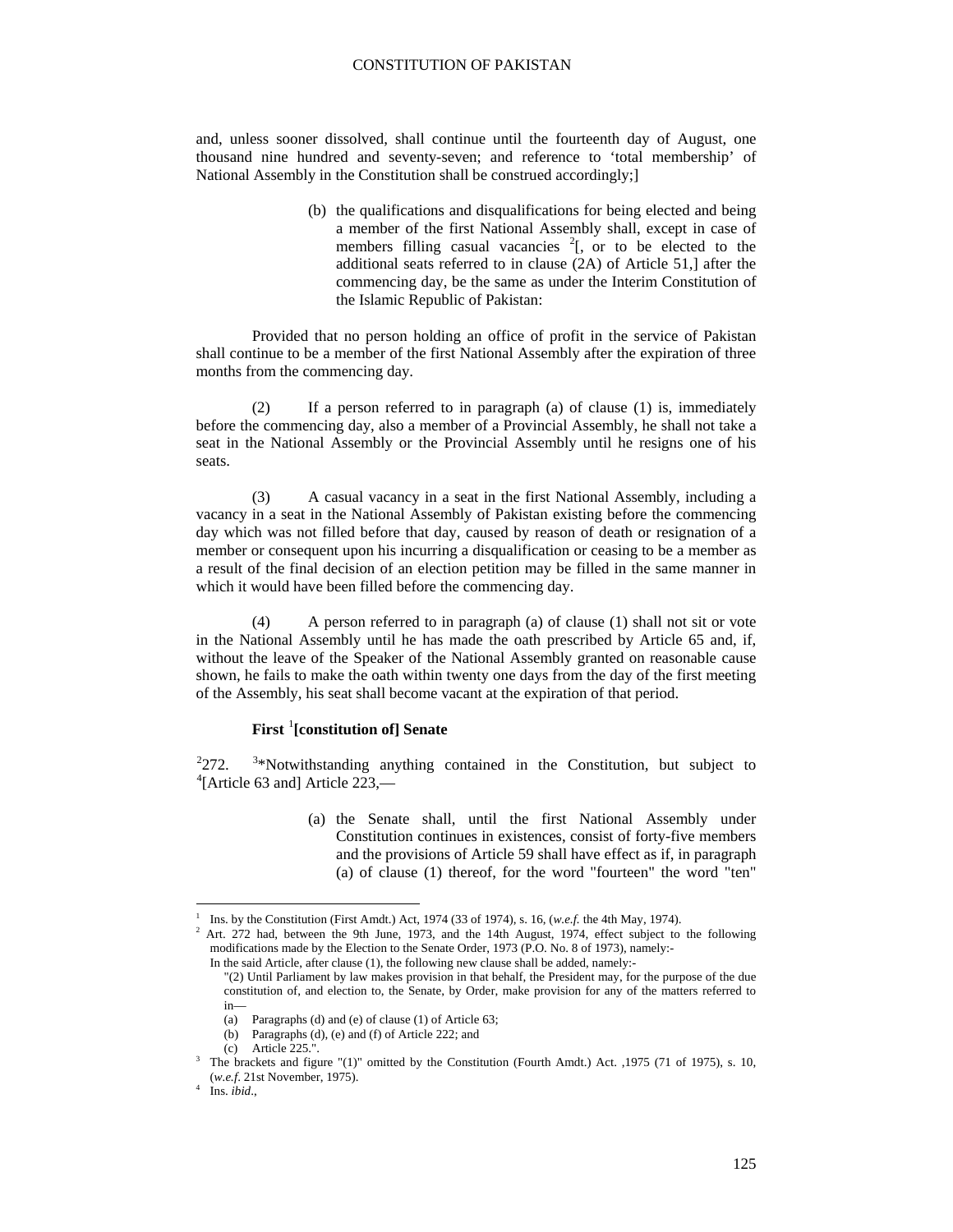and in paragraph (b) of that clause for the word "five" the word "three", were substituted, and reference to "total membership" of the Senate in the Constitution shall be construed accordingly;

- (b) the members elected or chosen as members of the Senate shall be divided into two groups by drawing of lots, the first group consisting of five members from each Province, two members from the Federally Administered Tribal Areas and one member from the Federal Capital and the second group consisting of five members from each Province one member from the said Areas and one member from the Federal Capital;
- (c) the term of office of members of the first group and of the second group shall respectively be two years and four years;
- (d) the term of office of persons elected or chosen to succeed the members of the Senate at the expiration of their respective terms shall be four years;
- (e) the term of office of a person elected or chosen to fill a casual vacancy shall be the unexpired term of the member whose vacancy he is elected or chosen to fill;
- (f) as soon as the first general election to the National Assembly is held, there shall be elected to the Senate four additional members from each Province and two additional members from the Federally Administered Tribal Areas; and
- (g) the term of office of such half of the members elected under paragraph (f) as may be determined by drawing of lots shall be the unexpired term of office of the members of the first group and the term of office of the other half shall be the unexpired term of the members of the second group.

### **273. First Provincial Assembly**

 $1273.$ 273. (1) Notwithstanding anything contained in the Constitution, but subject to <sup>2</sup>[Article 63,] Article 64 and Article 223,—

- $\frac{3}{4}$ [(a) [(a) the first Assembly of a Province under the Constitution shall consist of—
	- (i) the members of the Assembly of that Province in existence immediately before the commencing day, and
	- (ii) the additional members to be elected in accordance with law by the members of the Assembly to fill the seats referred to in clause (3) of Article 106,

<sup>1</sup> Art. 273 shall, during the period of five years from the 27th October, 1973, have effect as if, in clause (2) thereof, after the words "elections petitions", the words "or otherwise" were ins., *see.* the Removal of Difficulties (Bar against Double Membership) Order, 1973 (P.O. No. 22 of 1973). 2

Ins. by the Constitution (Fourth Amdt.) Act, 1975 (71 of 1975), s. 11, (w.e.f. the 21st November, 1975).

Subs. *ibid*., (*w.e.f.* the 21st November, 1975).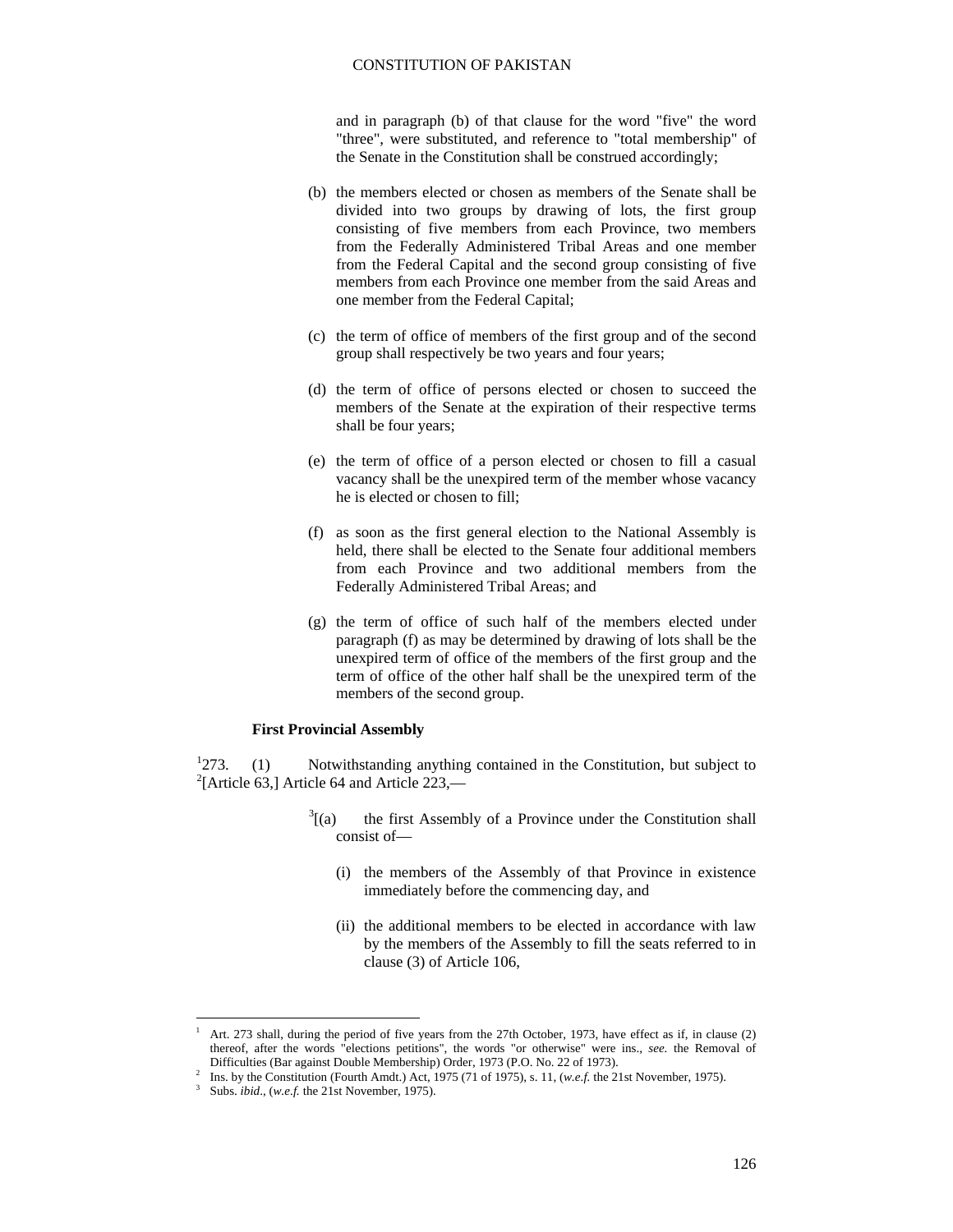and, unless sooner dissolved, shall continue until the fourteenth day of August, one thousand nine hundred and seventy-seven ; and reference "total membership" of the Assembly of a Province in the Constitution shall be construed accordingly;]

(b) the qualifications and disqualifications for member-ship of the first Assembly of a Province shall, except in case of members filling casual vacancies  $\frac{1}{1}$ , or to be elected to the additional seats referred to in clause (3) of Article 106,] after the commencing day, be the same as were provided in the Interim Constitution of the Islamic Republic of Pakistan :

Provided that no person holding an office of profit in the service of Pakistan shall continue to be a member of the Assembly after the expiration of three months from the commencing day.

(2) A casual vacancy in a seat in the first Assembly of a Province, including a vacancy in a seat in the Assembly of that Province in existence immediately before the commencing day which was not filled before that day, caused by reason of death or resignation of a member or consequent upon his incurring a disqualification or ceasing to be a member as a result of the final decision of an election petition may be filled in the same manner in which it would have been filled before the commencing day.

(3) A member referred to in paragraph (a) of clause (1) shall not sit or vote in the Provincial Assembly until he has made the oath prescribed by Article 65 read with Article 127 and, if, without leave of the Speaker of the Provincial Assembly granted on reasonable cause shown, he fails to make the oath within twenty-one days from the day of the first meeting of the Provincial Assembly, his seat shall become vacant at the expiration of that period.

## **274. Vesting of property, assets, rights, liabilities and obligations**

274. (1) All property and assets which, immediately before the commencing day, were vested in the President or the Federal Government shall, as from that day, vest in the Federal Government unless they were used for purposes which, on that day, became purposes of the Government of a Province, in which case they shall, as from that day, vest in the Government of the Province.

(2) All property and assets which, immediately before the commencing day, were vested in the Government of a Province, shall, as from that day, continue to be vested in the Government of that Province, unless they were used for purposes, which on that day, became purposes of the Federal Government in which case they shall, as from that day, vest in the Federal Government.

(3) All rights, liabilities and obligations of the Federal Government or of the Government of a Province, whether arising out of contract or otherwise, shall as from the commencing day, continue to be respectively the rights, liabilities and obligations of the Federal Government or of the Government of the Province, except that –

> (a) all rights, liabilities and obligations relating to any matter which, immediately before that day, was the responsibility of the Federal Government, but which under the Constitution, has become the responsibility of the Government of a Province, shall devolve upon

<sup>1</sup> Ins. by the Constitution (Fourth Amdt.) Act, 1975 (71 of 1975), s. 11, (w.e.f. the 21st November, 1975).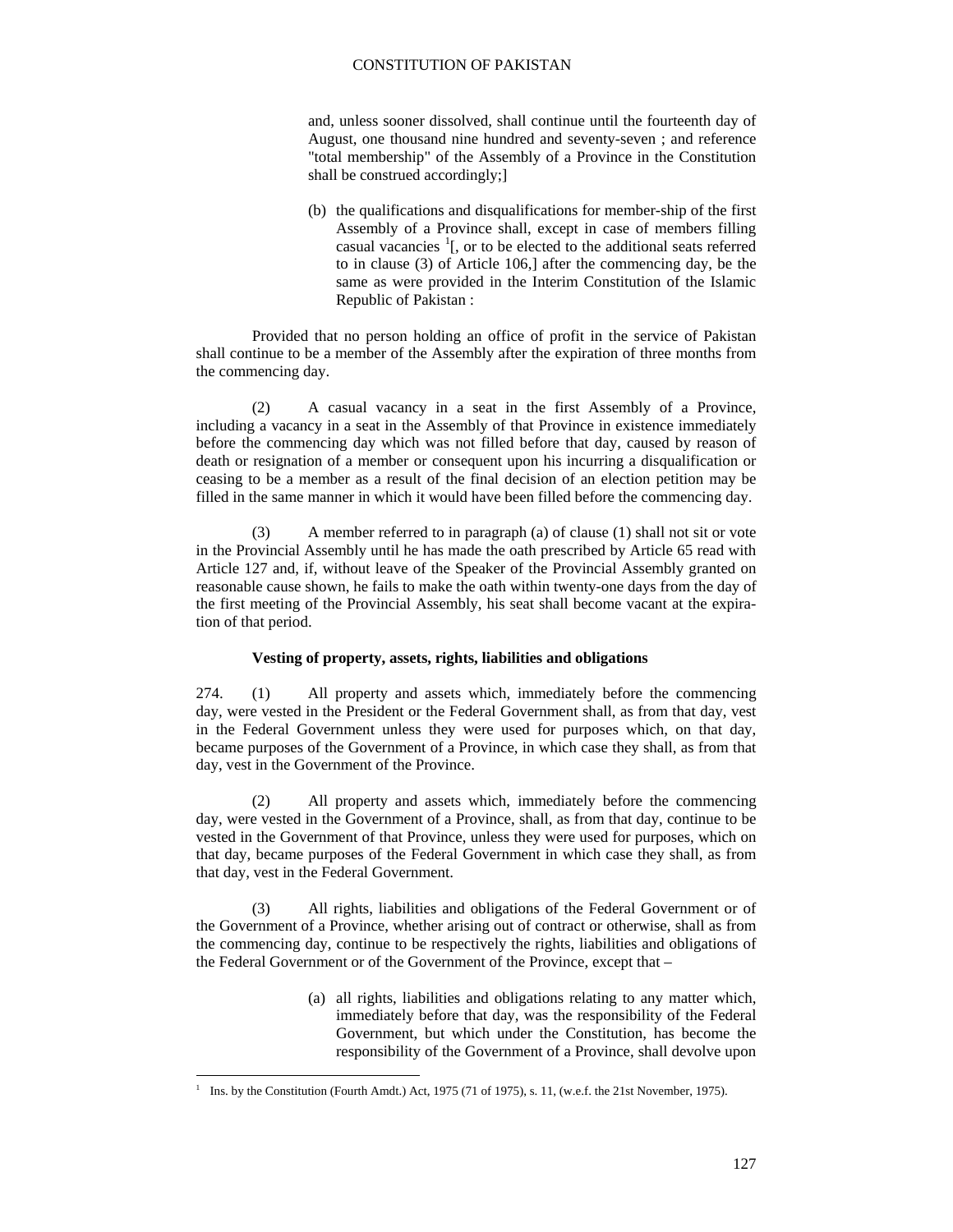the Government of that Province; and

(b) all rights, liabilities and obligations relating to any matter which, immediately before that day, was the responsibility of the Government of a Province, but which under the Constitution, has become the responsibility of the Federal Government, shall devolve upon the Federal Government.

### **275. Continuance in office of persons in service of Pakistan, etc.**

275. (1) Subject to the Constitution and until law is made under Article 240 any person who, immediately before the commencing day, was in the service of Pakistan shall, as from that day, continue in the service of Pakistan on the same terms and conditions as were applicable to him under the Interim Constitution of the Islamic Republic of Pakistan immediately before that day.

(2) Clause (1) shall also apply in relation to a person holding office immediately before the commencing day as —

- (a) Chief Justice of Pakistan or other Judge of the Supreme Court, or Chief Justice or other Judge of a High Court;
- (b) Governor of a Province;
- (c) Chief Minister of a Province;
- (d) Speaker or Deputy Speaker of the National Assembly or a Provincial Assembly;
- (e) Chief Election Commissioner;
- (f) Attorney-General for Pakistan or Advocate-General for a Province; and
- (g) Auditor-General of Pakistan.

(3) Notwithstanding anything contained in the Constitution, for a period of six months from the commencing day, a Federal Minister or a Minister of State or the Chief Minister of a Province or a Provincial Minister may be a person who is not a member of <sup>1</sup>[Majlis-e-Shoora (Parliament)] or, as the case may be, the Provincial Assembly of that Province; and such Chief Minister and Provincial Minister shall have the right to speak and otherwise take part in the proceedings of the Provincial Assembly or any committee thereof of which he may be named a member, but shall not by virtue of this clause be entitled to vote.

(4) Any person who, under this Article, is continued in an office in respect of which a form of oath is set out in the Third Schedule shall, as soon as is practicable after the commencing day make before the appropriate person oath in that form.

- (5) Subject to the Constitution and law—
	- (a) all civil, criminal and revenue courts exercising jurisdiction and functions immediately before the commencing day shall, as from

<sup>1</sup> *See* footnote 3 on page 3, *supra*.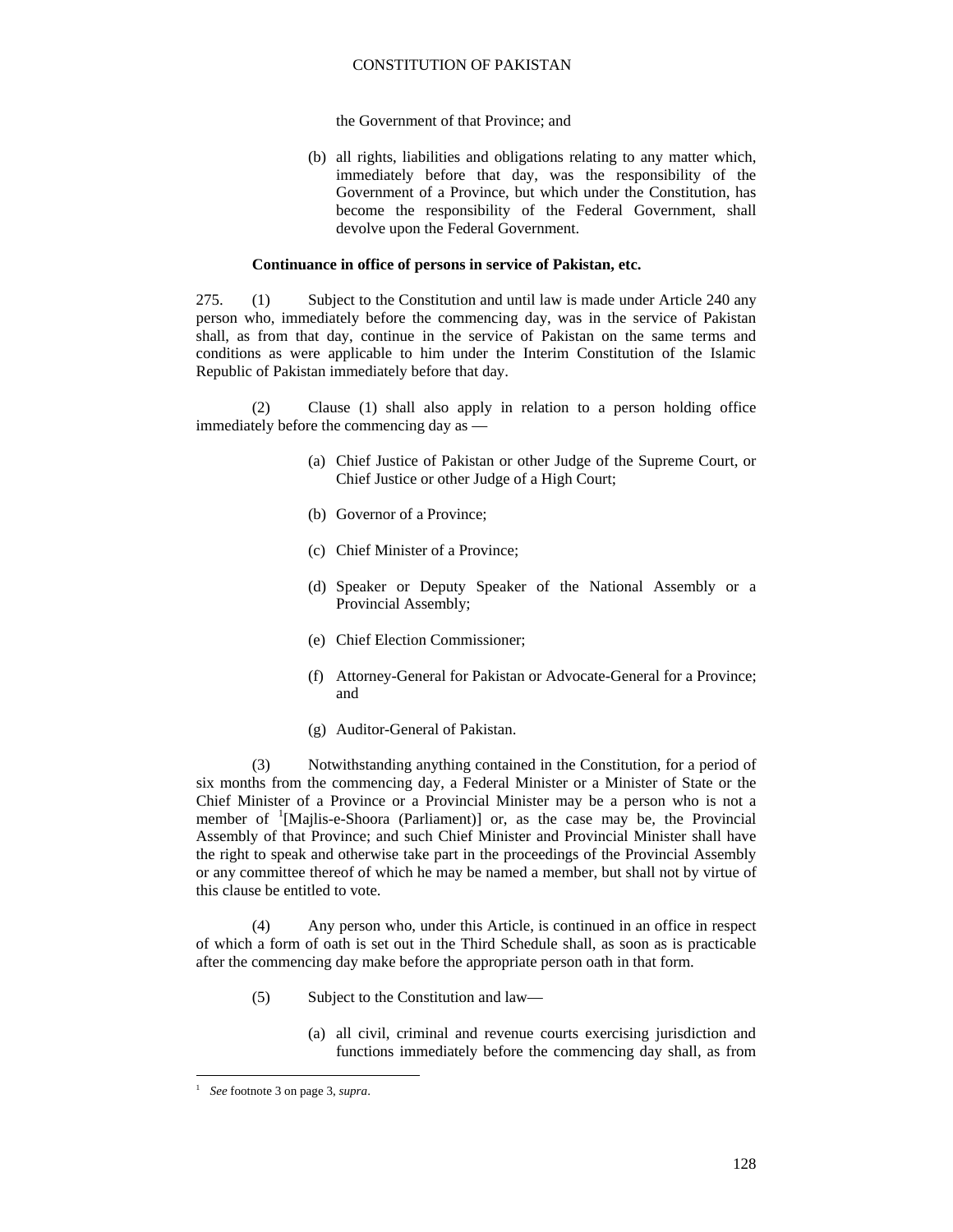that day, continue to exercise their respective jurisdictions and functions; and

(b) all authorities and all offices (whether judicial, executive, revenue or ministerial) throughout Pakistan exercising functions immediately before the commencing day shall, as from that day, continue to exercise their respective functions.

### **276. Oath of first President**

276. Notwithstanding anything contained in the Constitution, the first President may, in the absence of the Chief Justice of Pakistan, make the oath referred to in Article 42 before the Speaker of the National Assembly.

#### **277. Transitional financial, provisions**

277. (1) The schedule or authorized expenditure authenticated by the President for the financial year ending on the thirtieth day of June, one thousand nine hundred and seventy-four, shall continue to remain a valid authority for expenditure from the Federal Consolidated Fund for that year.

(2) The President may, in respect of expenditure of the Federal Government for any financial year preceding the financial year commencing on the first day of July, one thousand nine hundred and seventy-three (being expenditure in excess of the authorized expenditure for that year), authorize the withdrawal of moneys from the Federal Consolidated Fund.

(3) The provisions of clauses (1) and (2) shall apply to and in relation to a Province, and for that purpose—

- (a) any reference in those provisions to the President shall be read as a reference to the Governor of the Province;
- (b) any reference in those provisions to the Federal Government shall be read as a reference to the Government of the Province; and
- (c) any reference in those provisions to the Federal Consolidated Fund shall be read as a reference to the Provincial Consolidated Fund of the Province.

#### Accounts not audited before commencing day

278. The Auditor-General shall perform the same functions and exercise the same powers in relation to accounts which have not been completed or audited before the commencing day as. by virtue of the Constitution, he is empowered to perform or exercise in relation to other accounts, and Article 171 shall, with the necessary modifications, apply accordingly.

### **279. Continuance of taxes**

279. Notwithstanding anything contained in the Constitution, all taxes and fees levied under any law in force immediately before the commencing day shall continue to be levied until they are varied or abolished by Act of the appropriate Legislature.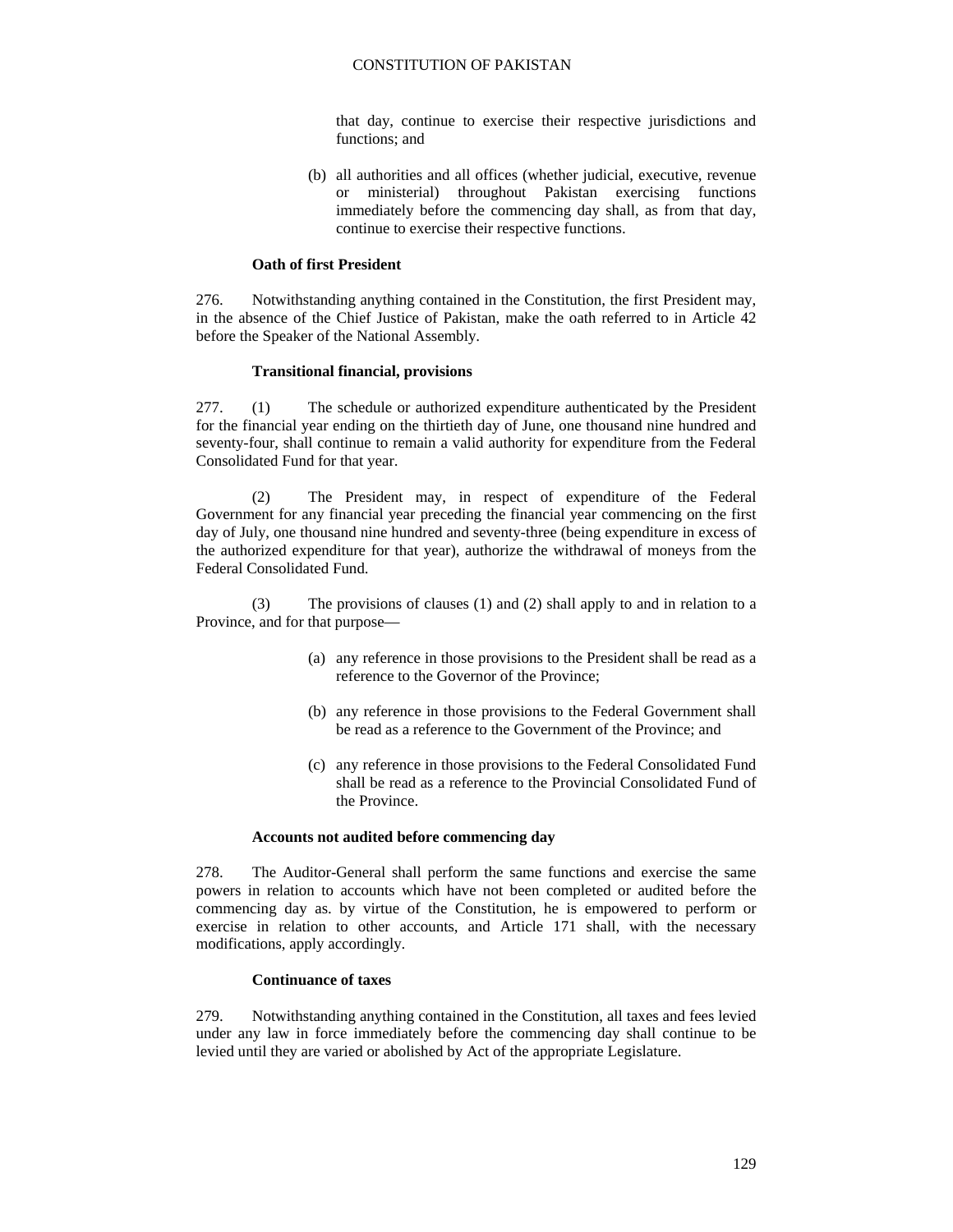# **280. Continuance of Proclamation of Emergency**

280. The Proclamation of Emergency issued on the twenty-third day of November, one thousand nine hundred and seventy-one, shall be deemed to be a Proclamation of Emergency issued under Article 232, and for the purposes of clause (7) and clause (8) thereof to have been issued on the commencing day, and any law, rule or order made or purporting to have been made in pursuance of that Proclamation shall be deemed to have been validly made <sup>1</sup>[and shall not be called in question in any Court on the ground of inconsistency with any of the rights conferred by Chapter I of Part II. ]

\_\_\_\_\_\_\_\_\_\_\_\_

 $\frac{1}{1}$  Added and shall be deemed always to have been so added by the Constitution (Fifth Amdt) Act, 1976 (62 of 1976), s. 17.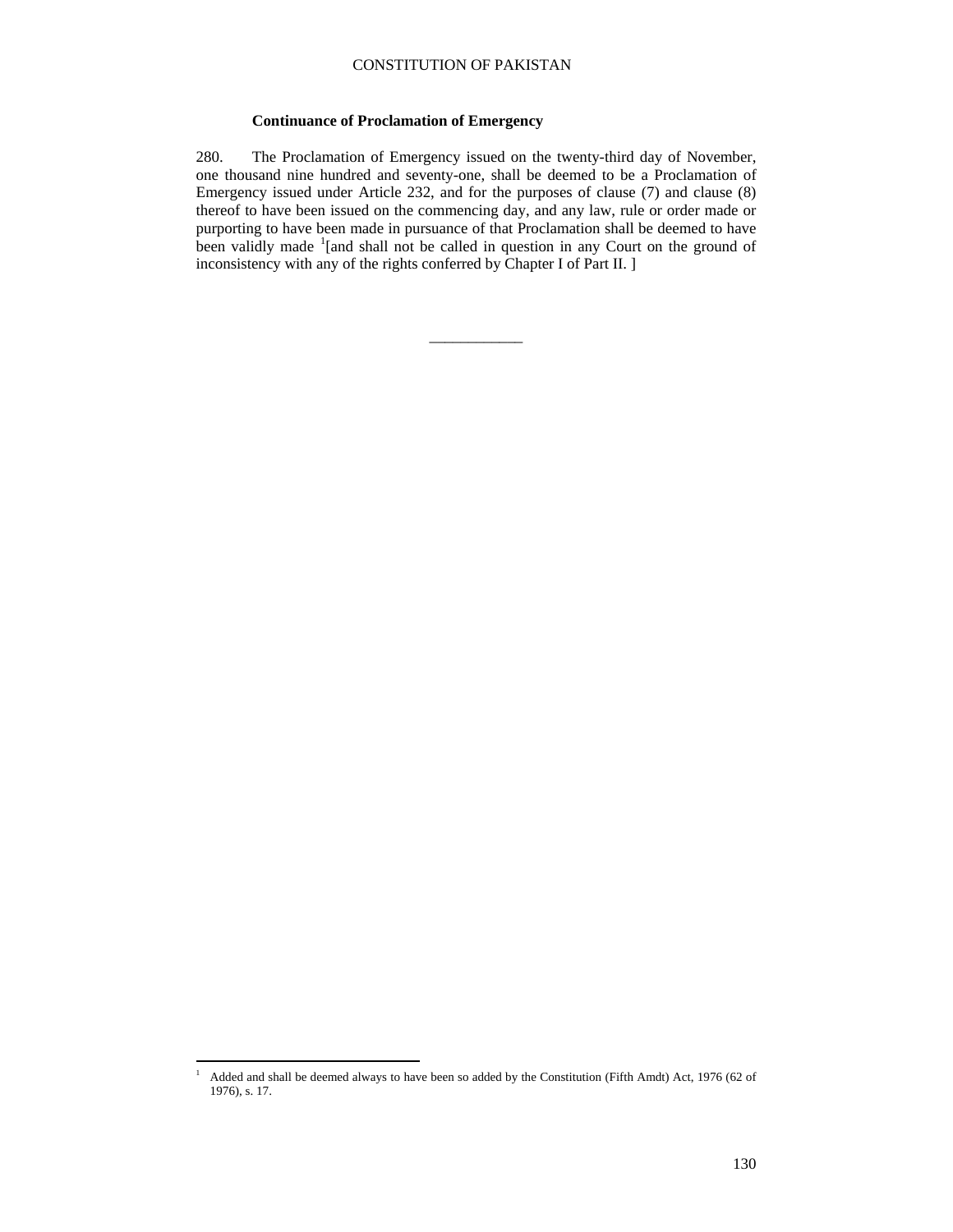# 1 [**ANNEX**

### *(Article 2A)*

#### **The Objectives Resolution**

بنسسه ابلهالتزخمن التهجسيني

#### *(In the name of Allah, the most beneficent, the most merciful.)*

Whereas sovereignty over the entire universe belongs to Allah Almighty alone and the authority which He has delegated to the State of Pakistan, through its people for being exercised within the limits prescribed by Him is a sacred trust;

This Constituent Assembly representing the people of Pakistan resolves to frame a constitution for the sovereign independent State of Pakistan;

Wherein the State shall exercise its powers and authority through the chosen representatives of the people;

Wherein the principles of democracy, freedom, equality, tolerance and social justice as enunciated by Islam shall be fully observed;

Wherein the Muslims shall be enabled to order their lives in the individual and collective spheres in accordance with the teachings and requirements of Islam as set-out in the Holy Quran and the Sunnah;

Wherein adequate provision shall be made for the minorities to profess and practise their religions and develop their cultures;

Wherein the territories now included in or in accession with Pakistan and such other territories as may hereafter be included in or accede to Pakistan shall form a Federation wherein the units will be autonomous with such boundaries and limitations on their powers and authority as may be prescribed;

Wherein shall be guaranteed fundamental rights including equality of status, of opportunity and before law, social, economic and political justice, and freedom of thought, expression, belief, faith, worship and association, subject to law and public morality;

Wherein adequate provision shall be made to safeguard the legitimate interests of minorities and backward and depressed classes;

Wherein the independence of the Judiciary shall be fully secured;

Wherein the integrity of the territories of the Federation, its independence and all its rights including its sovereign rights on land, sea and air shall be safeguarded;

So that the people of Pakistan may prosper and attain their rightful and honoured place amongst the nations of the World and make their full contribution towards international peace and progress and happiness of humanity.]

\_\_\_\_\_\_\_\_\_\_

<sup>1</sup> New Annex ins. by P.O. No. 14 of 1985, Art. 2 and Sch.,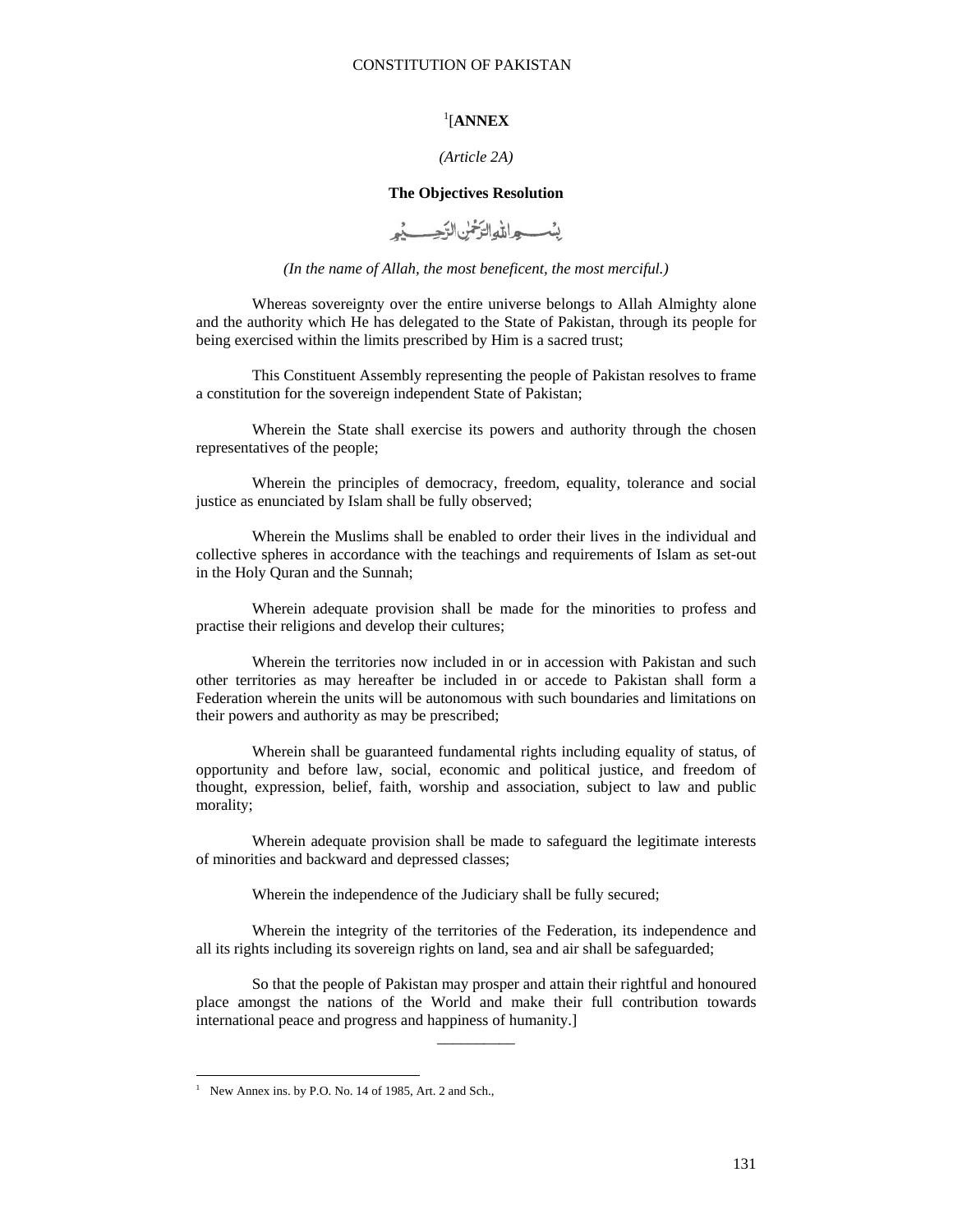# 1 [**FIRST SCHEDULE**

#### [*Article 8(3) (b) and (4)*]

#### **Laws exempted from the operation of Article 8 (1) and (2)**

# **PART I**

### **I. President's Orders**

- 1. The Acceding State (Property) Order, 1961 (P. O. No. 12 of 1961).
- 2. The Economic Reforms Order, 1972 (P. O. No. 1 of 1972).

### **II. Regulations**

1. The Land Reforms Regulation, 1972.

 $\overline{a}$ 

- 2. The Land Reforms (Baluchistan Pat Feeder Canal) Regulation, 1972.
- 3. The Economic Reforms (Protection of Industries) Regulation, 1972.

4. The Distribution of Property (Chitral) Regulation, 1974 (II of 1974).

5. The Settlement of Disputes of Immovable Property (Chitral) Regulation, 1974 (III of 1974).

6. The Dir and Swat (Devolution and Distribution of Property and Settlement of Disputes of Immovable Property) (Amendment) Regulation, 1975 (II of 1975).

 $^{2}$ [7. The Settlement of Disputes of Immovable Property (Chitral) (Amendment) Regulation, 1976 (II of 1976)].

### **III. Federal Acts**

- 1. The Land Reforms (Amendment) Act, 1974 (XXX of 1974).
- 2. The Land Reforms (Amendment) Act, 1975 (XXXIX of 1975).
- $^{3}$ [3. The Flour Milling Control and Development Act, 1976 (LVII of 1976).
- 4. The Rice Milling Control and Development Act, 1976 (LVIII of 1976).
- 5. The Cotton Ginning Control and Development Act, 1976 (LIX of 1976).]

<sup>&</sup>lt;sup>1</sup> The First Schedule as amended by the Constitution (First Amdt.) Act, 1974 (33 of 1974), s. 17, (*w.e.f.* the 4th May, 1974), has been subs. by the Constitution (Fourth Amdt.) Act, 1975 (71 of 1975), s. 12, (*w.e.f*. the 21st

November, 1975). 2 Entry 7 added by the Constitution (Fifth Amdt.) Act, 1976 (62 of 1976), s. 18, (*w.e.f.* the 13th September, 1976).

Entries 3 to 5 added by the Constitution (Fifth Amdt.) Act, 1976 (62 of 1976), s. 18, (*w.e.f.* the 13th September, 1976).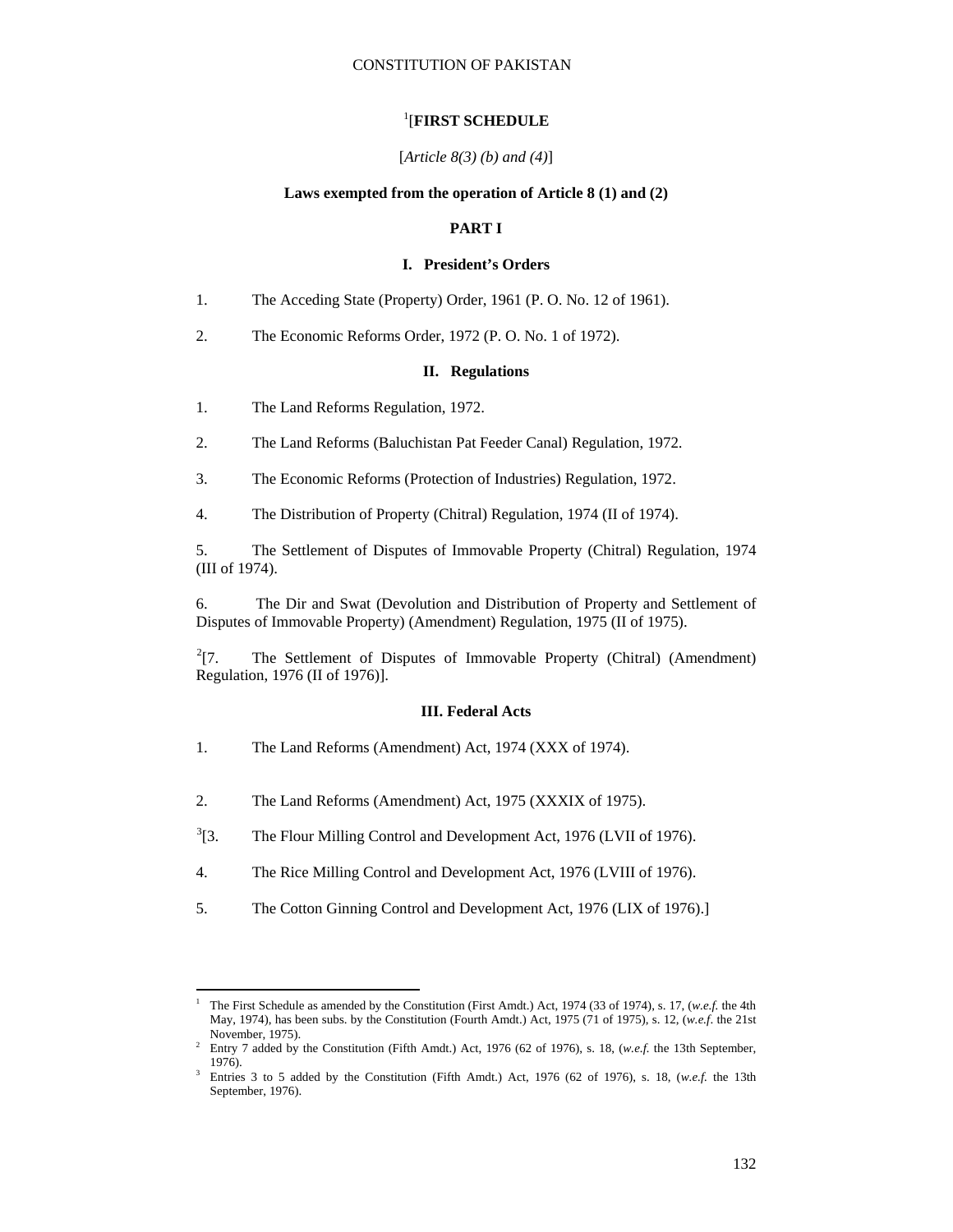# **IV. Ordinance Promulgated by the President**

The Land Reforms (Amendment) Ordinance, 1975 (XXI of 1975), and the Federal Act enacted to replace the said Ordinance.

### **V. Provincial Acts**

1. The Land Reforms (Baluchistan Amendment) Act, 1974 (Baluchistan Act XI of 1974).

2. The Land Reforms (Pat Feeder Canal Regulation) (Amendment) Act, 1975 (Baluchistan Act VII of 1975).

# 1 **[VI. Provincial Ordinance**

The Land Reforms (Pat Feeder Canal) (Amendment) Ordinance, 1976].

**\_\_\_\_\_\_\_\_\_\_** 

 1 Sub-heading VI and the entry added *ibid*.,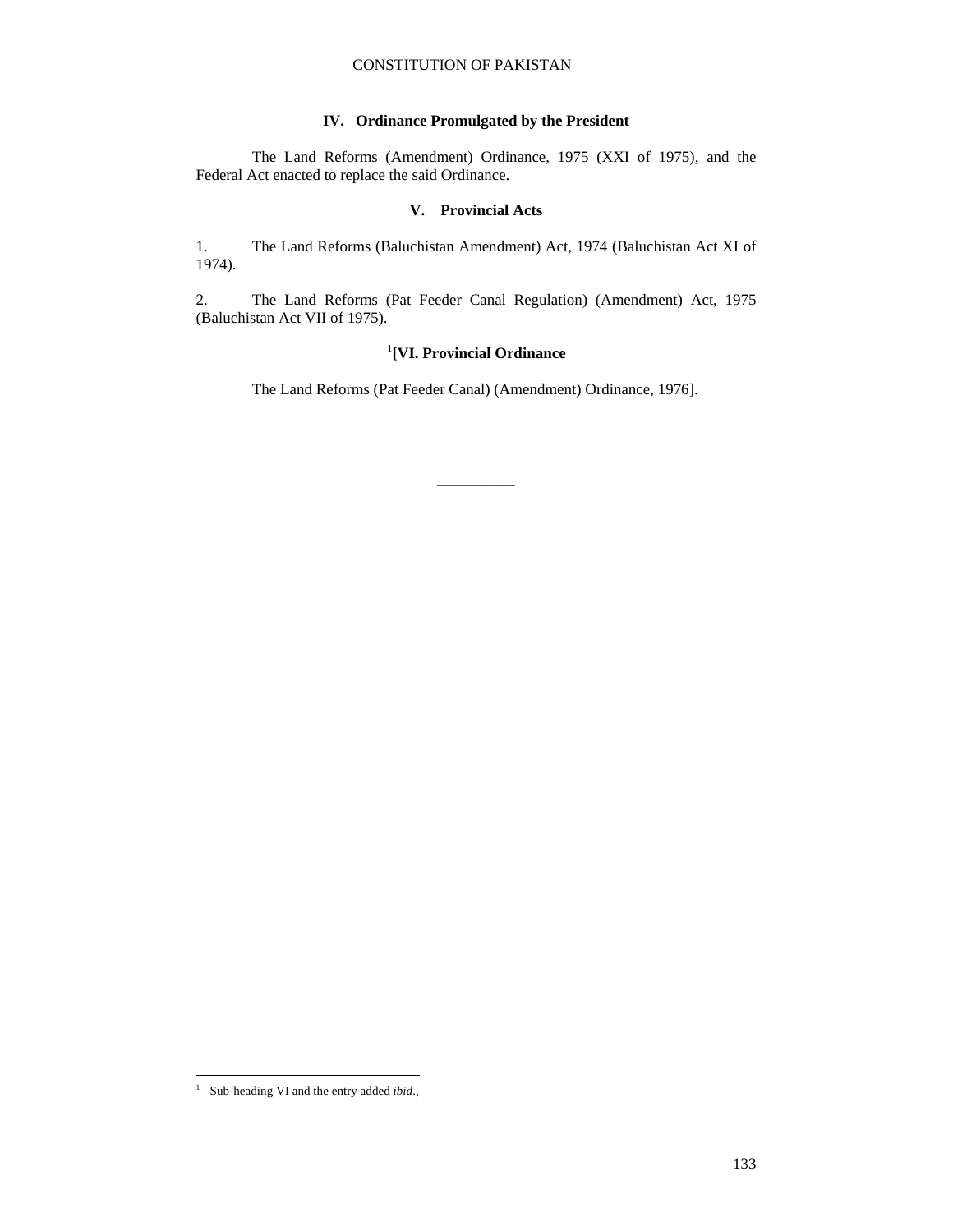### **PART II**

#### **I. President's Orders**

1. The Minerals (Acquisition and Transfer) Order, 1961 (P. O. No. 8 of 1961).

2. The Companies (Managing Agency and Election of Directors) Order, 1972 (P. O. No. 2 of 1972).

3. The Co-operative Societies (Reforms) Order, 1972 (P. O. No. 9 of 1972).

4. The Life Insurance (Nationalization) Order, 1972 (P. O. No. 10 of 1972).

5. The Martial Law (Pending Proceedings) Order, 1972 (P. O. No. 14 of 1972).

6. The Rulers of Acceding States (Abolition of Privy Purses and Privileges) Order, 1972 (P. O. No. 15 of 1972).

7. The Industrial Sanctions and Licences (Cancellation) Order, 1972 (P. O. No. 16 of 1972).

8. The Criminal Law Amendment (Special Court) Order, 1972 (P. O. No. 20 of 1972).

#### **II. Regulations**

1. Rawalpindi (Requisition of Property) Regulation, 1959.

2. The Pakistan Capital Regulation, 1960.

3. The Scrutiny of Claims (Evacuee Property) Regulation, 1961.

4. The Income Tax (Correction of Returns and False Declaration) Regulation, 1969.

5. The Improper Acquisition of Property Regulation, 1969.

6. The Removal from Service (Special Provisions) Regulation, 1969.

7. The Living Beyond Ostensible Means (Punishment) Regulation, 1969.

8. The Government Agricultural Land (Recovery of Illegal Possession) Regulation, 1969.

9. The Enemy Property (Payment of Money Due to Enemy) Regulation, 1970.

10. The Withdrawal of Currency Notes (High Denomination) Regulation, 1971.

11. The Price of Evacuee Property and Public Dues (Recovery) Regulation, 1971.

12. The Peshawar District and Tribal Areas (Settlement of Disputes) Regulation, 1971.

13. The Convention Muslim League and Awami League (Scrutiny of Funds) Regulation, 1971.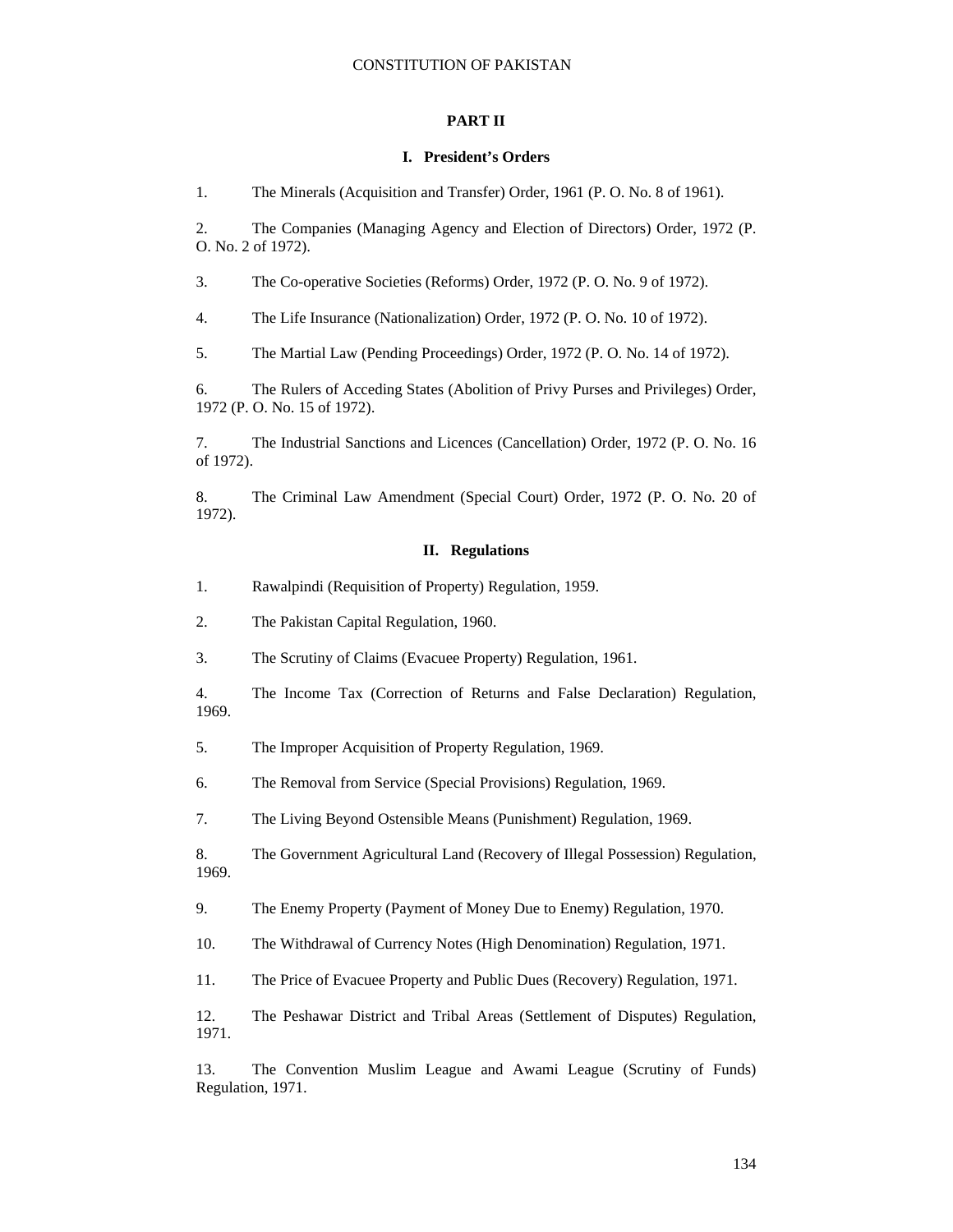14. The Foreign Exchange Repatriation Regulation, 1972.

15. The Foreign Assets (Declaration) Regulation, 1972.

16. The Removal from Service (Review Petition) Regulation, 1972.

17. The privately Managed Schools and Colleges (Taking Over) Regulation, 1972.

18. The Enemy Property (Revocation of Sales) Regulation, 1972.

19. The Dir and Swat (Devolution and Distribution of Property) Regulation, 1972.

20. The Dir and Swat (Settlement of Disputes of Immovable Property) Regulation, 1972.

21. The West Pakistan Industrial Development Corporation (Revocation of Sale or Transfer) Regulation, 1972.

22. The National Press Trust (Suspension of Board of Trustees and Directors) Regulation, 1972.

23. The Co-operative Banks (Repayment of Loans) (Punjab) Regulation, 1972.

24. The Co-operative Societies (Repayment of Loans) (Sind) Regulation, 1972.

#### **III. Ordinances Promulgated by the President**

1. The Control of Shipping Ordinance, 1959 (XIII of 1959).

2. The Jammu and Kashmir (Administration of Property) Ordinance, 1961 (III of 1961).

3. The Muslim Family Laws Ordinance, 1961 (VIII of 1961).

4. The Security of Pakistan (Amendment) Ordinance, 1961 (XIV of 1961).

5. The Associated Press of Pakistan (Taking Over) Ordinance, 1961 (XX of 1961).

6. The Trade Organisations Ordinance, 1961 (XLV of 1961).

#### **IV. Federal Acts**

The Censorship of Films Act, 1963 (XVIII of 1963).

## **V. Ordinances Promulgated by the Governor of Former Province of West Pakistan**

1. The West Pakistan Government Educational and Training Institutions Ordinance, 1960 (W.P. Ordinance No. XI of 1960).

2. The West Pakistan Wakf Properties Ordinance, 1961 (W.P. Ordinance No. XXVIII of 1961).

3. The Societies Registration (West Pakistan Amendment) Ordinance, 1962 (W.P. Ordinance No. IX of 1962).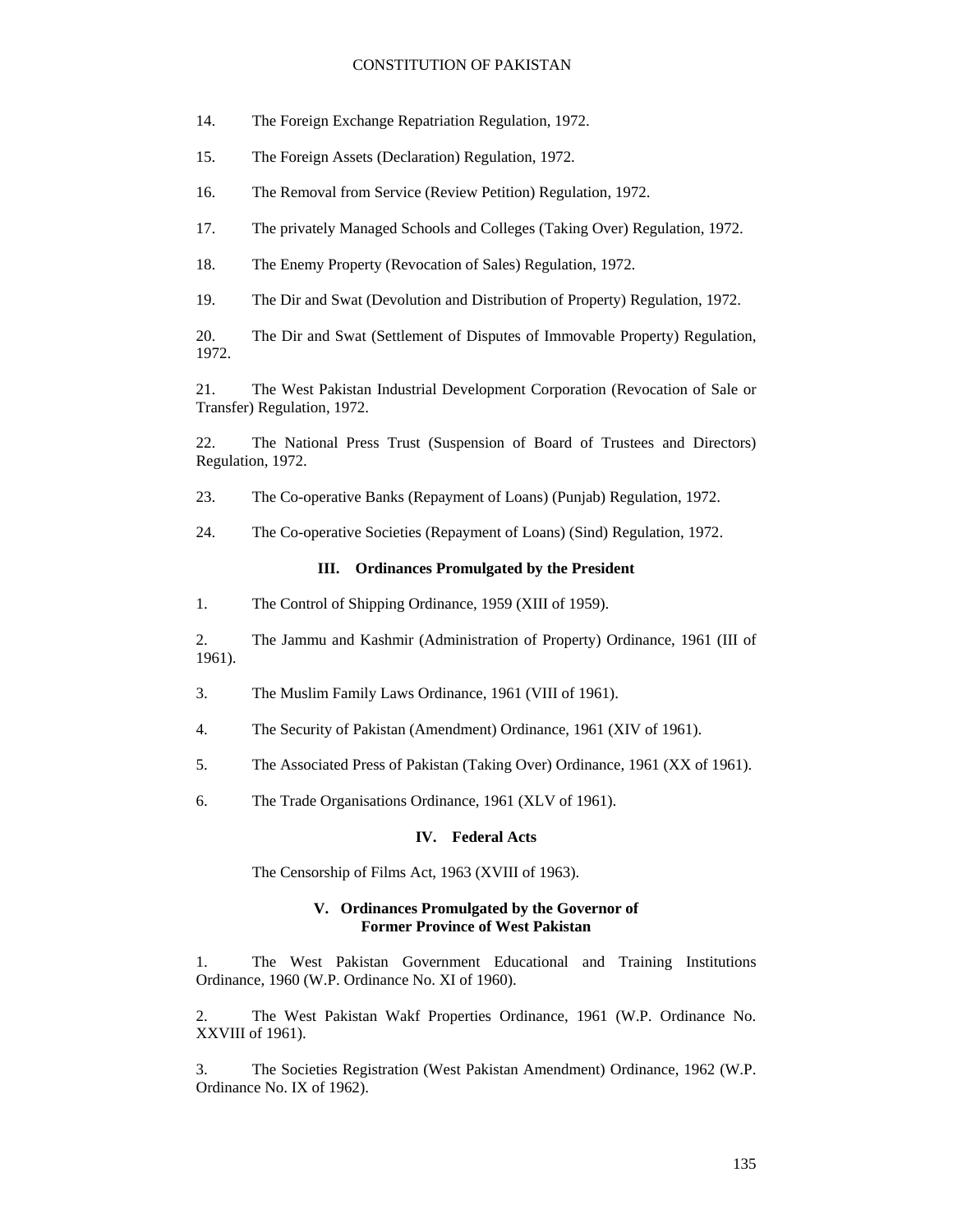4. The West Pakistan Industries (Control on Establishment and Enlargement) Ordinance, 1963 (W.P. Ordinance No. IV of 1963).

## **VI. Ordinances Promulgated by the Governor of the North-West Frontier Province**

1. The North-West Frontier Province Government Educational and Training Institutions Ordinance, 1971 (N.W.F.P. Ordinance No. III of 1971).

2. The North-West Frontier Province Chashma Right Bank Canal Project (Control and Prevention of Speculation in Land) Ordinance, 1971 (N.W.F.P. Ordinance No. V of 1971).

3. The North-West Frontier Province Gomal Zam Project (Control and Prevention of Speculation in Land) Ordinance, 1971 (N.W.F.P. Ordinance No. VIII of 1971).]

\_\_\_\_\_\_\_\_\_\_\_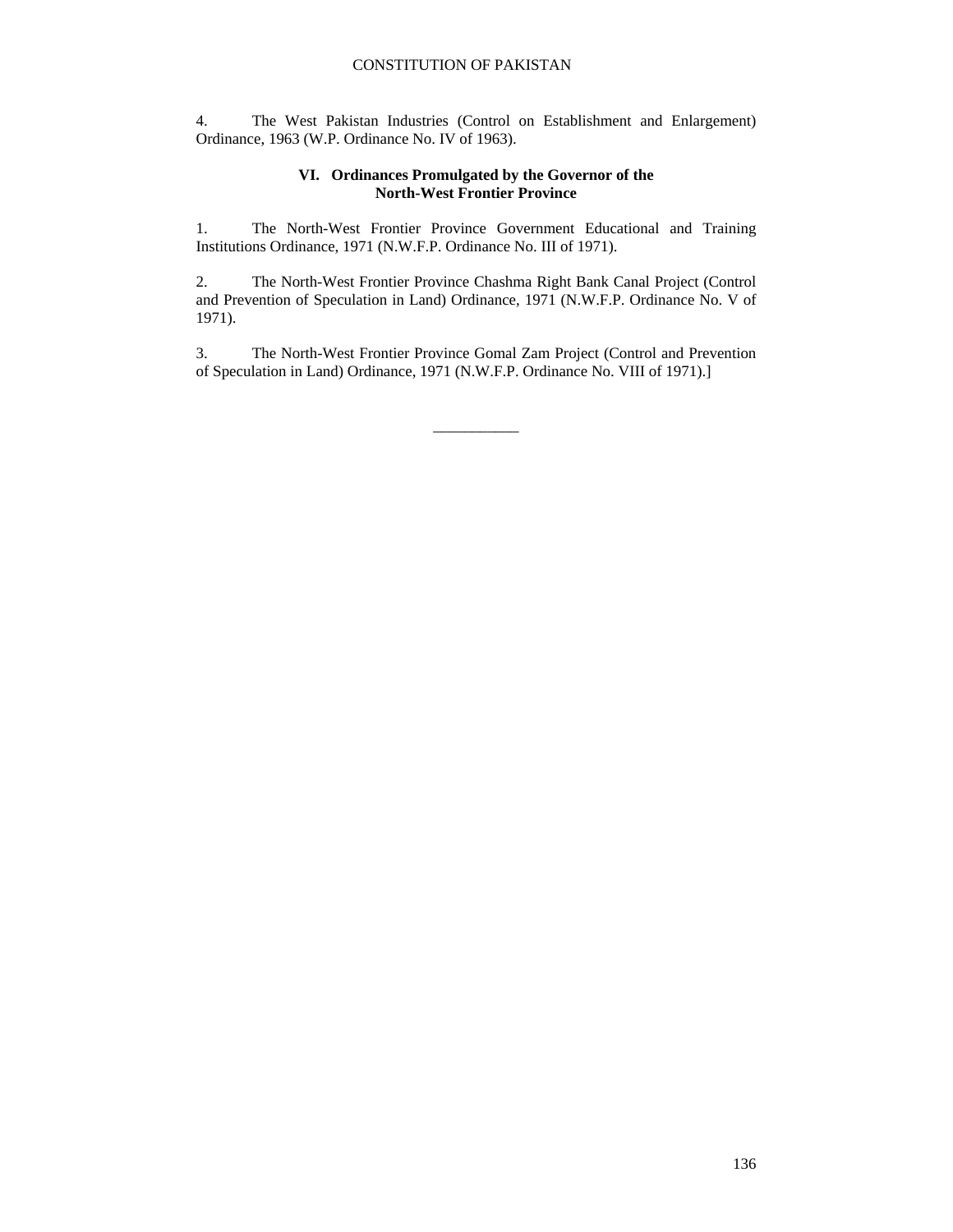## 1 [**SECOND SCHEDULE**

## [*Article 41 (3)*]

#### **Election of President**

1. The Chief Election Commissioner shall hold and conduct election to the office of President, and shall be the Returning Officer for such election.

2. The Chief Election Commissioner shall appoint Presiding Officers to preside at the meeting of the members of Majlis-e-Shoora (Parliament) and at the meetings of the members of the Provincial Assemblies.

3. The Chief Election Commissioner shall by public notification fix the time and place for depositing nomination papers, holding a scrutiny, making withdrawals, if any, and holding the poll, if necessary.

4. At any time before noon on the day fixed for nomination any member of the Majlis-e-Shoora (Parliament) or of a Provincial Assembly may nominate for election as President a person qualified for election as President by delivering to the Presiding Officer a nomination paper, signed by himself as proposer and by another member of the Majlis-e-Shoora (Parliament) or, as the case may be Assembly as seconder, together with a statement signed by the person nominated that he concents to the nomination:

Provided that no person shall subscribe, whether as proposer or as seconder, more than one nomination paper at any one election.

5. The scrutiny shall be held by the Chief Election Commissioner at the time and place fixed by him, and if after scrutiny only one person remains validly nominated, the Chief Election Commissioner shall declare that person to be elected, or if more than one person remains validly nominated, he shall announce, by public notification, the names of the persons validly nominated, to be hereinafter called the candidates.

6. A candidate may withdraw his candidature at any time before noon on the day fixed for this purpose by delivering a notice in writing under his hand to the Presiding Officer with whom his nomination paper has been deposited, and a candidate who has given a notice of withdrawal of his candidature under this paragraph shall not be allowed to cancel that notice.

7. If all but one of the candidates have withdrawn, that one shall be declared by the Chief Election Commissioner to be elected.

8. If there is no withdrawal, or if, after withdrawals have taken place, two or more candidates are left, the Chief Election Commissioner shall announce by Public notification the names of the candidates, and their proposers and seconders, and shall proceed to hold a poll by secret ballot in accordance with the provisions of the succeeding paragraphs.

9. If a candidate whose nomination has been found to be in order dies after the time fixed for nomination, and a report of his death is received by the Presiding Officer before the commencement of the poll, the Presiding Officer shall, upon being satisfied of

 1 Subs. by P. O. No. 14 of 1985, Art. 2 and Sch., for "Second Schedule."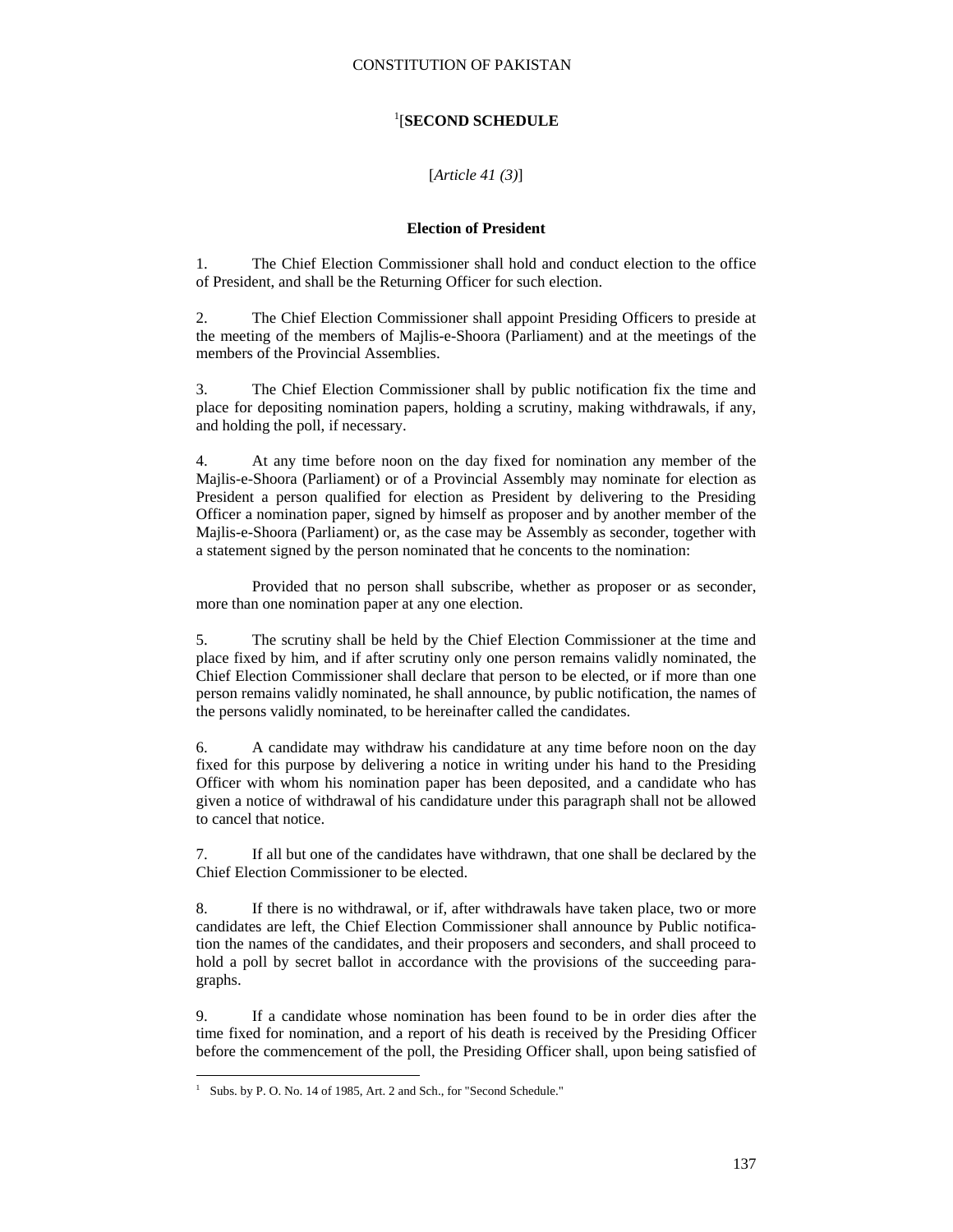the fact of the death of the candidate, countermand the poll and report the fact to the Chief Election Commissioner, and all proceedings with reference to the election shall be commenced a new in all respects as if for a new election:

Provided that no further nomination shall be necessary in the case of a candidate whose nomination was valid at the time of the countermanding of the poll:

Provided further that no person who has under paragraph 6 of this Schedule given notice of withdrawal of his candidature before the countermanding of the poll shall be ineligible for being nominated as a candidate for the election after such countermanding.

10. The poll shall be taken at the meetings of Majlis-e-Shoora (Parliament) and of each Provincial Assembly, and the respective Presiding Officers shall conduct the poll with the assistance of such officers as they may, with the approval of the Chief Election Commissioner, respectively appoint.

11. A ballot paper shall be issued to every member of Majlis-e-Shoora (Parliament), and of each Provincial Assembly, who presents himself for voting at the meeting of the members of the Majlis-e-Shoora (Parliament) or, as the case may be of the Provincial Assembly of which he is a member (hereinafter referred to as a person voting), and he shall exercise his vote personally by marking the paper in accordance with the provisions of the succeeding paragraphs.

12. The poll shall be by secret ballot by means of ballot papers containing the names of all the candidates in alphabetical order who have not withdrawn, and a person voting shall vote by placing a mark against the name of the person for whom he wishes to vote.

13. Ballot papers shall be issued from a book of ballot papers with counterfoils, each counterfoil being numbered; and when a ballot paper is issued to a person voting his name shall be entered on the counterfoil, and the ballot paper shall be authenticated by the initials of the Presiding Officer.

14. A ballot paper having been marked by the person voting shall be deposited by that person in a ballot box to be placed in front of the Presiding Officer.

15. If a ballot paper is spoiled by a person voting he may return it to the Presiding Officer, who shall issue a second ballot paper, canceling the first ballot paper and marking the cancellation on the appropriate counterfoil.

16. A ballot paper shall be invalid if—

- (i) there is upon it any name, word or mark, by which the person voting may be identified; or
- (ii) it does not contain the initials of the Presiding Officer; or
- (iii) it does not contain mark; or
- (iv) a mark is placed against the names of two or more candidates ; or
- (v) there is any uncertainty as to the identity of the candidate against whose name the mark is placed.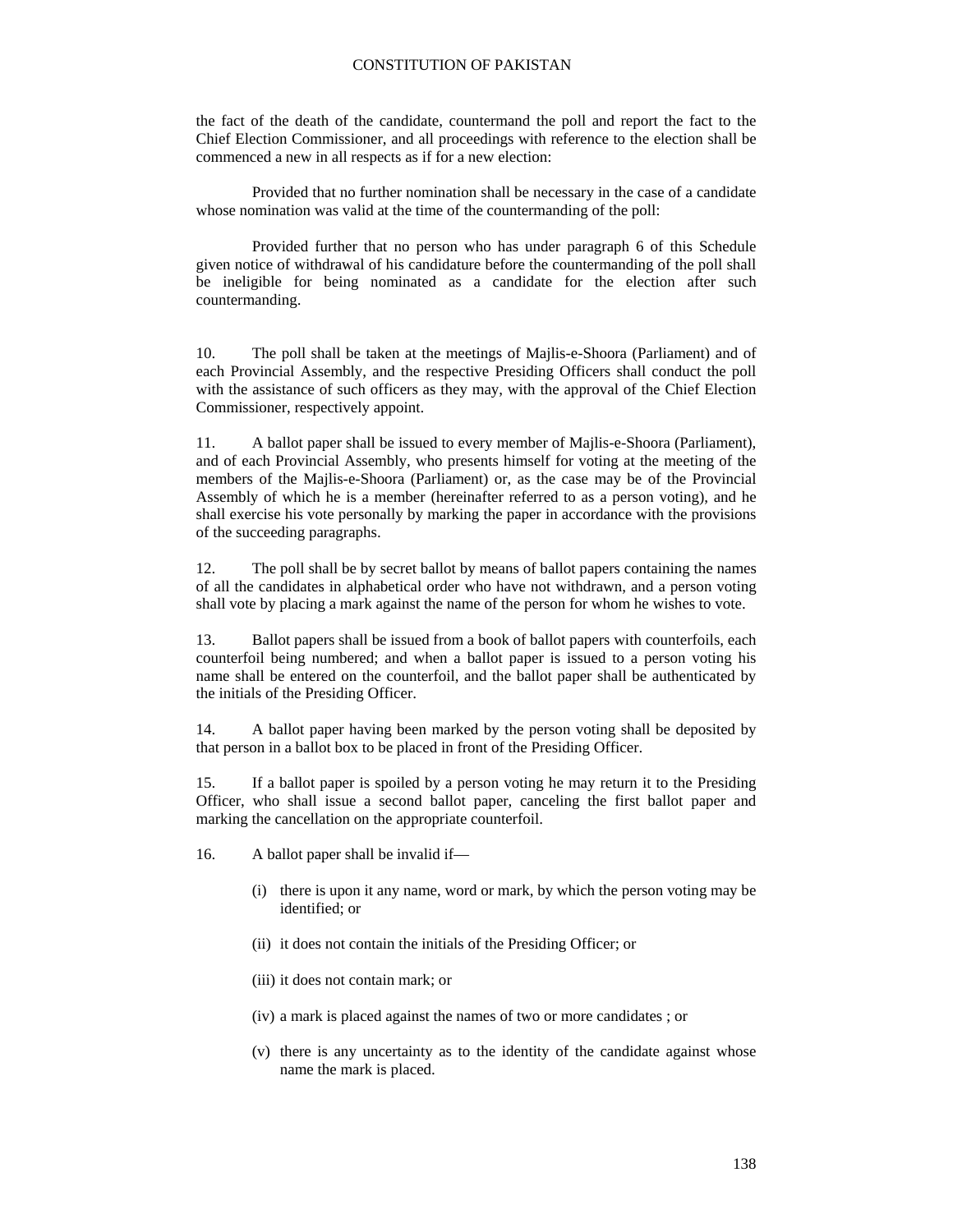17. After the close of the poll each Presiding Officer shall, in the presence of such of the candidates or their authorized representatives as may desire to be present, open and empty the ballot boxes and examine the ballot papers therein, rejecting any which are invalid, count the number of votes recorded for each candidate on the valid ballot papers, and communicate the number of the votes so recorded to the Chief Election Commissioner.

18. (1) The Chief Election Commissioner shall determine the result of the election in the following manner, namely :—

- (a) the number of votes cast in the Majlis-e-Shoora (Parliament) in favour of each candidate shall be counted;
- (b) the number of votes cast in a Provincial Assembly in favour of each candidate shall be multiplied by the total number of seats in the Provincial Assembly for the time being having the smallest number of seats and divided by the total number of seats in the Provincial Assembly in which the votes have been cast; and
- (c) the number of votes calculated in the manner referred to in clause (b) shall be added to the number of votes counted under clause (a).

*Explanation*.–In this paragraph, "total number of seats" includes seats reserved for non-Muslims and women.

(2) A fraction shall be rounded off to the nearest whole.

19. The candidate who has obtained the largest number of votes compiled in the manner specified in paragraph 18 shall be declared by the Chief Election Commissioner to be elected.

20. Where at any poll any two or more candidates obtain an equal number of votes, the selection of the candidate to be elected shall be by drawing of lots.

21. When, after any poll, the counting of the votes has been completed, and the result of the voting determined, the Chief Election Commissioner shall forthwith announce the result to those present, and shall report the result to the Federal Government, who shall forthwith cause the result to be declared by a public notification.

22. The Chief Election Commissioner may, by public notification, with the approval of the President, make rules for carrying out the purposes of this Schedule.]

\_\_\_\_\_\_\_\_\_\_\_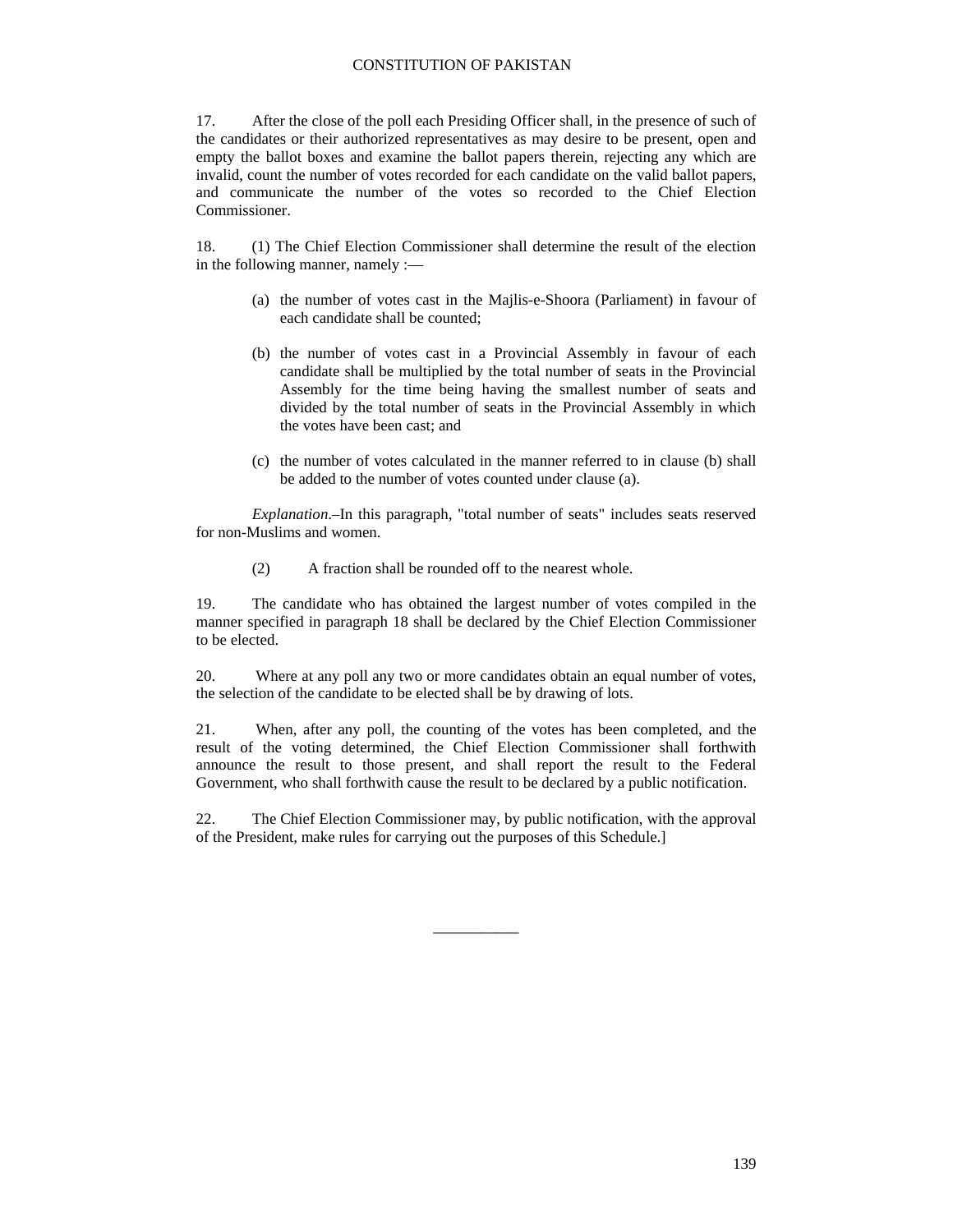## **THIRD SCHEDULE**

#### **Oaths of Office**

#### PRESIDENT

[*Article 42*]

# بنسسه اللوالتزخمن التنصب

#### *(In the name of Allah, the most Beneficent, the most Merciful.)*

I, \_\_\_\_\_\_\_\_\_\_\_\_\_\_\_\_\_\_\_\_\_\_\_\_\_\_, do solemnly swear that I am a Muslim and believe in the Unity and Oneness of Almighty Allah, the Books of Allah, the Holy Quran being the last of•them, the Prophethood of Muhammad (peace be upon him) as the last of the Prophets and that there can be no Prophet after him, the Day of Judgement, and all the requirements and teachings of the Holy Quran and Sunnah.

That I will bear true faith and allegiance to Pakistan:

That, as President of Pakistan, I will discharge my duties, and perform my functions, honestly, to the best of my ability, faithfully in accordance with the Constitution of the Islamic Republic of Pakistan and the law, and always in the interest of the sovereignty, integrity, solidarity, well-being and prosperity of Pakistan;

That I will strive to preserve the Islamic Ideology which is the basis for the creation of Pakistan:

That I will not allow my personal interest to influence my official conduct or my official decisions :

That I will preserve, protect and defend the Constitution of the Islamic Republic of Pakistan:

That, in all circumstances, I will do right to all manner of people, according to law, without fear or favour, affection or ill-will :

And that I will not directly or indirectly communicate or reveal to any person any matter which shall be brought under my consideration or shall become known to me as President of Pakistan, except as may be required for the due discharge of my duties as President.

 $<sup>1</sup>[$ May Allah Almighty help and guide me (A'meen).]</sup>

\_\_\_\_\_\_\_\_\_\_\_

<sup>1</sup> Added by P. O. No. 14 of 1985, Art. 2 and Sch.,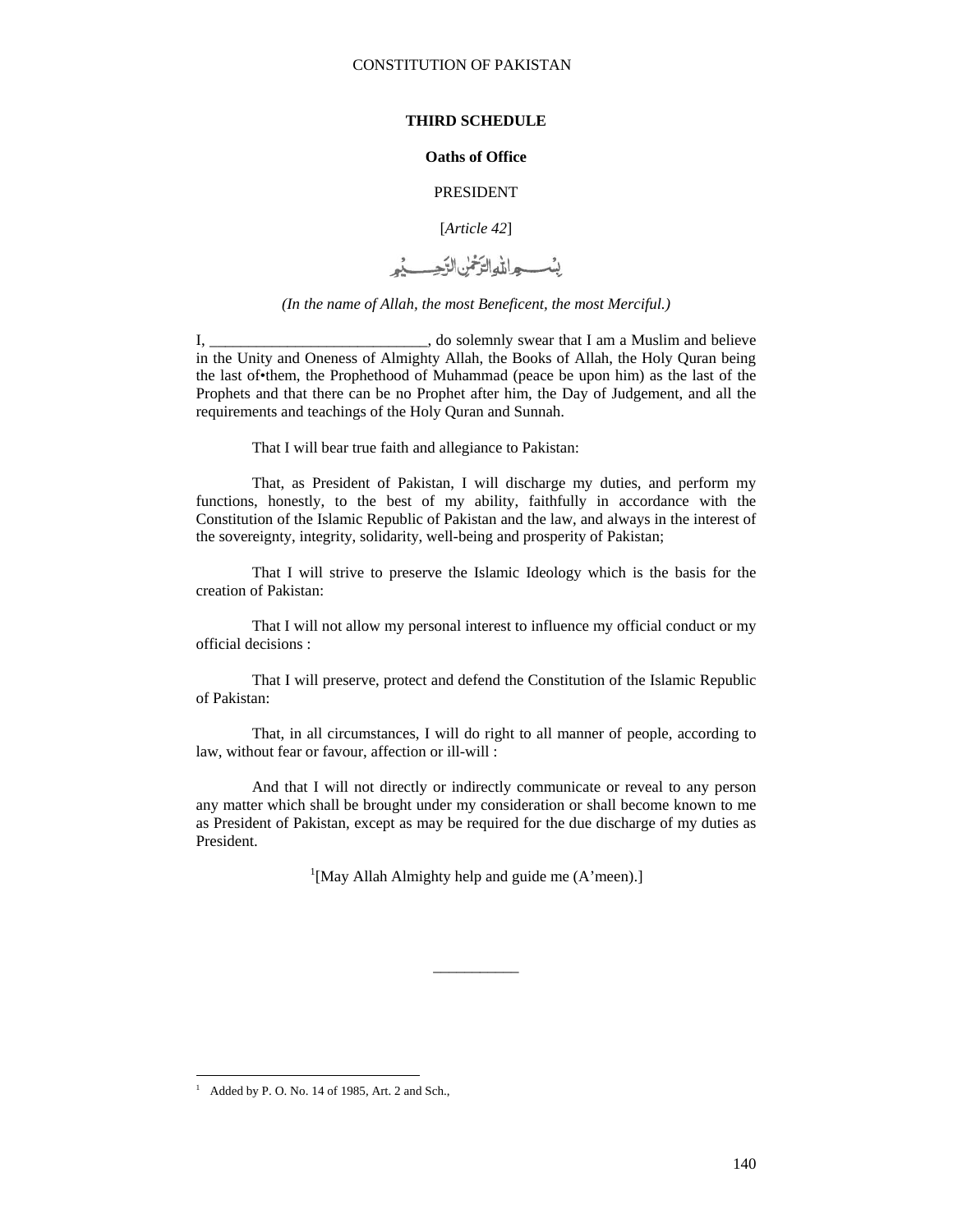## PRIME MINISTER

[*Article 91(3)*]

بنسسه اللهالتزخمن التنهيب

*(In the name of Allah, the most Beneficent, the most Merciful.)* 

I, 1. 2010 I. The solemnly swear that I am a Muslim and believe in the Unity and Oneness of Almighty Allah, the Books of Allah, the Holy Quran being the last of them, the Prophethood of Muhammad (peace be upon him) as the last of the Prophets and that there can be no Prophet after him, the Day of Judgement, and all the requirements and teachings of the Holy Quran and Sunnah.

That I will bear true faith and allegiance to Pakistan:

That, as Prime Minister of Pakistan, I will discharge my duties, and perform my functions, honestly, to the best of my ability, faithfully in accordance with the Constitution of the Islamic Republic of Pakistan and the law, and always in the interest of the sovereignty, integrity, solidarity, well-being and prosperity of Pakistan :

That I will strive to preserve the Islamic Ideology which is the basis for the creation of Pakistan :

That I will not allow my personal interest to influence my official conduct or my official decisions :

That I will preserve, protect and defend the Constitution of the Islamic Republic of Pakistan:

That, in all circumstances, I will do right to all manner of people, according to law, without fear or favour, affection or ill-will:

And that I will not directly or indirectly communicate or reveal to any person any matter which shall be brought under my consideration or shall become known to me as Prime Minister, except as may be required for the due discharge of my duties as Prime Minister.

 $<sup>1</sup>[$ May Allah Almighty help and guide me (A'meen).]</sup>

\_\_\_\_\_\_\_\_\_\_

<sup>1</sup> Added by P. O. No. 14 of 1985, Art. 2 and Sch.,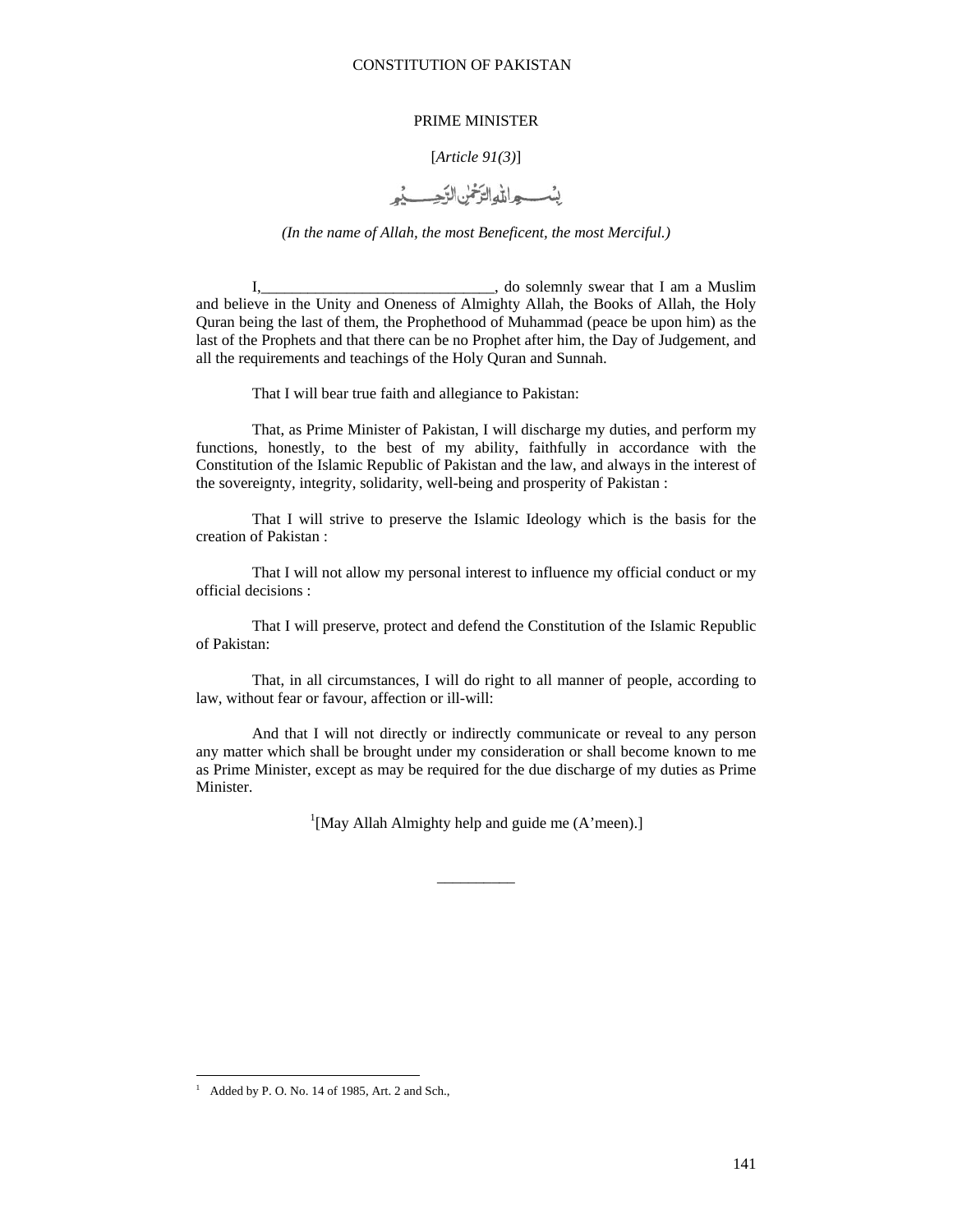## FEDERAL MINISTER OR MINISTER OF STATE

[Article 92 (2)]

بنسبه اللهالتزخمن التنصيب

*(In the name of Allah, the most Beneficent, the most Merciful.)* 

I, do solemnly swear that I will bear true faith and allegiance to Pakistan :

That, as Federal Minister (or Minister of State); I will discharge my duties, and perform my functions, honestly, to the best of my ability, faithfully in accordance with the Constitution of the Islamic Republic of Pakistan and the law, and always in the interest of the sovereignty, integrity, solidarity, well-being and prosperity of Pakistan :

That I will strive to preserve the Islamic Ideology which is the basis for the creation of Pakistan :

That I will not allow my personal interest to influence my official conduct or my official decisions :

That I will preserve, protect and defend the Constitution of the Islamic Republic of Pakistan :

That, in all circumstances, I will do right to all manner of people, according to law, without fear or favour, affection or ill-will :

And that I will not directly or indirectly communicate or reveal to any person any matter which shall be brought under my consideration or shall become known to me as Federal Minister (or Minister of State), except as may be required for the due discharge of my duties as Federal Minister (or Minister of State), or as may be specially permitted by the Prime Minister.

<sup>1</sup>[May Allah Almighty help and guide me (A'meen).]

\_\_\_\_\_\_\_\_\_\_\_

<sup>1</sup> Added by P. O. No. 14 of 1985, Art. 2 and Sch.,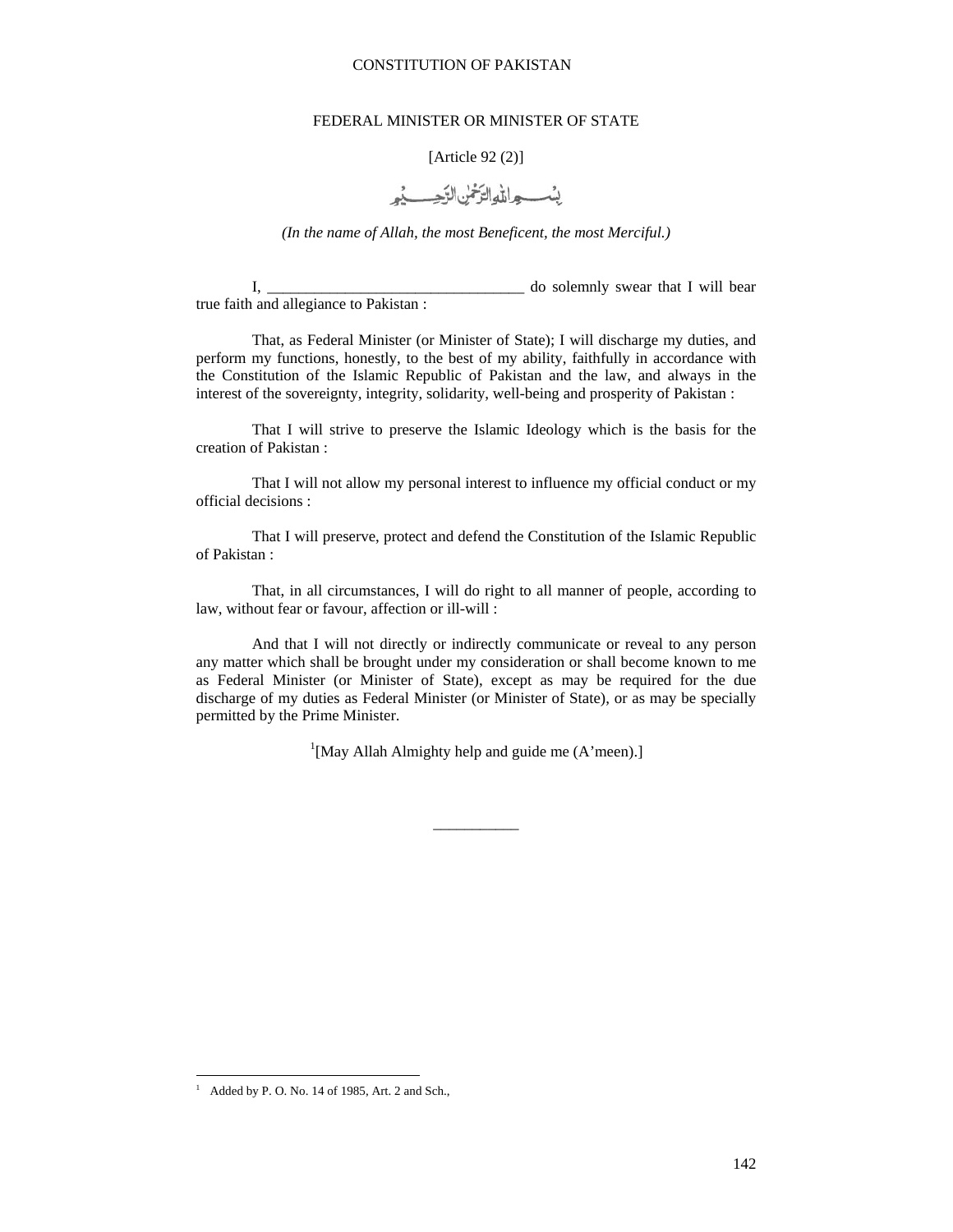## SPEAKER OF NATIONAL ASSEMBLY OR CHAIRMAN OF SENATE

#### [*Articles 53(2) and 61*]

بنسسه ابله التزخمن التنهب

*(In the name of Allah, the most Beneficent, the most Merciful)* 

I,\_\_\_\_\_\_\_\_\_\_\_\_\_\_\_\_\_\_\_\_\_\_\_\_\_\_\_\_\_\_\_\_\_\_\_, do solemnly swear that I will bear true faith and allegiance to Pakistan :

That, as Speaker of the National Assembly (or Chairman of the Senate) and whenever I am called upon to act as President of Pakistan, I will discharge my duties, and perform my functions honestly, to the best of my ability, faithfully, in accordance with the Constitution of the Islamic Republic of Pakistan the law and as Speaker of the National Assembly in accordance with the rules, of the Assembly (or as Chairman of the Senate in accordance with the rules of the Senate), and always in the interest of the sovereignty, integrity, well-being and prosperity of Pakistan :

That I will strive to preserve the Islamic Ideology which is the basis for the creation of Pakistan :

That I will not allow my personal interest to influence my official conduct or my official decisions :

That I will preserve, protect and defend the Constitution of the Islamic Republic of Pakistan :

And that, in all circumstances, I will do right to all manner of people, according to law, without fear or favour, affection or ill-will.

 $<sup>1</sup>[$ May Allah Almighty help and guide me (A'meen).]</sup>

\_\_\_\_\_\_\_\_\_\_\_

<sup>1</sup> Added by P. O. No. 14 of 1985, Art. 2 and Sch.,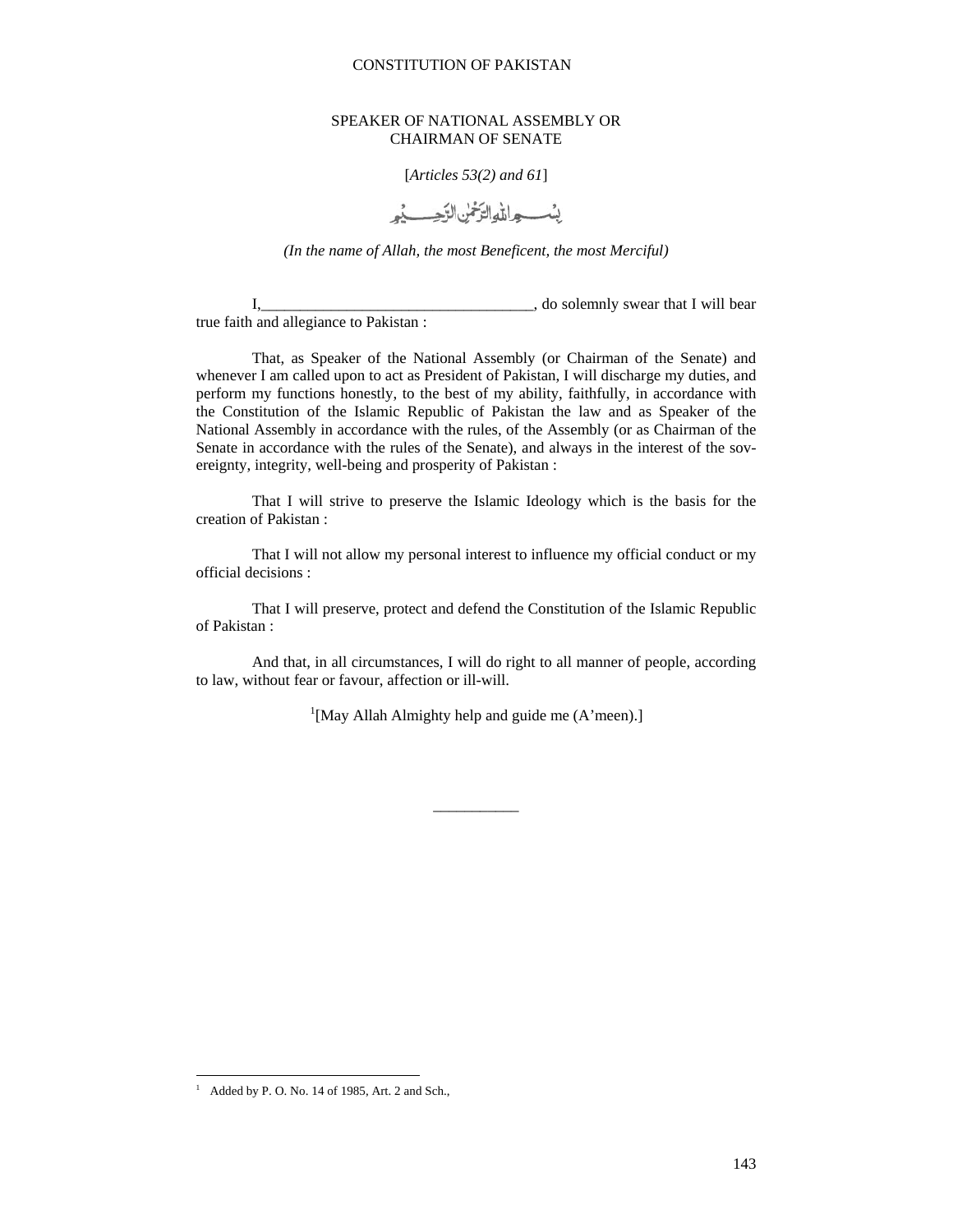## DEPUTY SPEAKER OF NATIONAL ASSEMBLY OR DEPUTY CHAIRMAN OF SENATE

[*Articles 53 (2) and 61*]

بيُهِ بِهِ اللهِ الرَّخْمٰنِ الرَّحِيبُ مُر

*(In the name of Allah, the most Beneficent, the most Merciful.)* 

I,\_\_\_\_\_\_\_\_\_\_\_\_\_\_\_\_\_\_\_\_\_\_\_\_\_\_\_\_\_\_\_\_\_\_, do solemnly swear that I will bear true faith and allegiance to Pakistan :

That, whenever I am called upon to act as Speaker of the National Assembly (or Chairman of the Senate), I will discharge my duties, and perform my functions honestly, to the best of my ability, faithfully, in accordance with the Constitution of the Islamic Republic of Pakistan, the law and the rules of the Assembly (or Senate), and always in the interest of the sovereignty, integrity, solidarity, well-being and prosperity of Pakistan:

That I will strive to preserve the Islamic Ideology which is the basis for the creation of Pakistan :

That I will not allow my personal interest to influence my official conduct or my official decisions :

That I will preserve, protect and defend the Constitution of the Islamic Republic of Pakistan :

And that, in all circumstances, I will do right to all manner of people, according to law, without fear or favour, affection or ill-will.

<sup>1</sup>[May Allah Almighty help and guide me (A'meen).]

\_\_\_\_\_\_\_\_\_\_\_

<sup>1</sup> Added by P. O. No. 14 of 1985, Art. 2 and Sch.,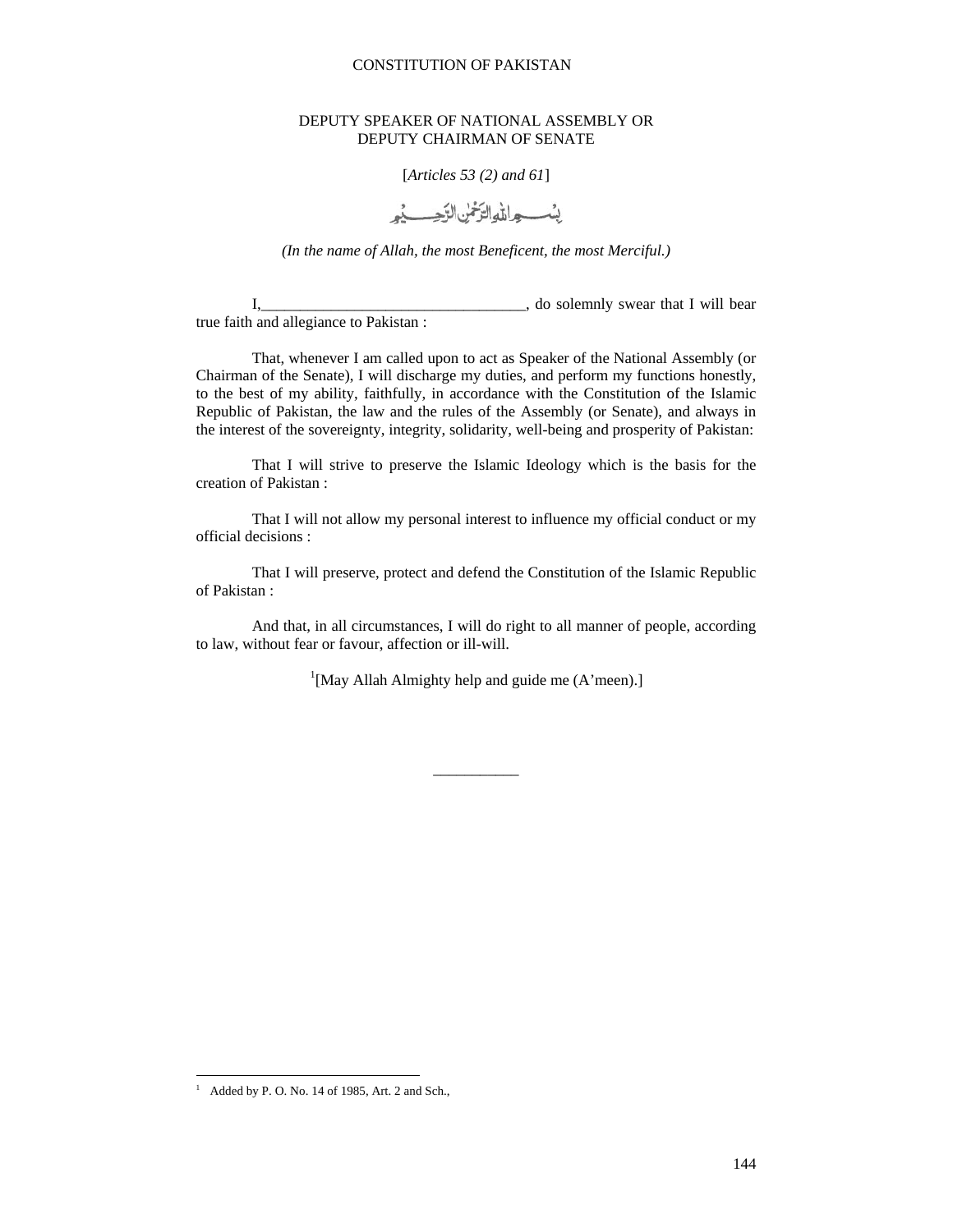## MEMBER OF NATIONAL ASSEMBLY OR MEMBER OF SENATE

#### [*Article 65*]

بيّنب حدامله التّزخمين التّبجب

*(In the name of Allah, the most Beneficent, the most Merciful.)* 

I,\_\_\_\_\_\_\_\_\_\_\_\_\_\_\_\_\_\_\_\_\_\_\_\_\_\_\_\_\_\_\_\_\_\_\_, do solemnly swear that I will bear true faith and allegiance to Pakistan :

That, as a member of the National Assembly (or Senate), I will perform my functions honestly, to the best of my ability, faithfully, in accordance with the Constitution of the Islamic Republic of Pakistan, and the law, and the rules of the Assembly (or Senate), and always in the interest of the sovereignty, integrity, solidarity, well-being and prosperity of Pakistan:

That I will strive to preserve the Islamic Ideology which is the basis for the creation of Pakistan.

And that I will preserve, protect and defend the Constitution of the Islamic Republic of Pakistan.

<sup>1</sup>[May Allah Almighty help and guide me (A'meen).]

\_\_\_\_\_\_\_\_\_\_

 1 Added by P. O. No. 14 of 1985, Art. 2 and Sch.,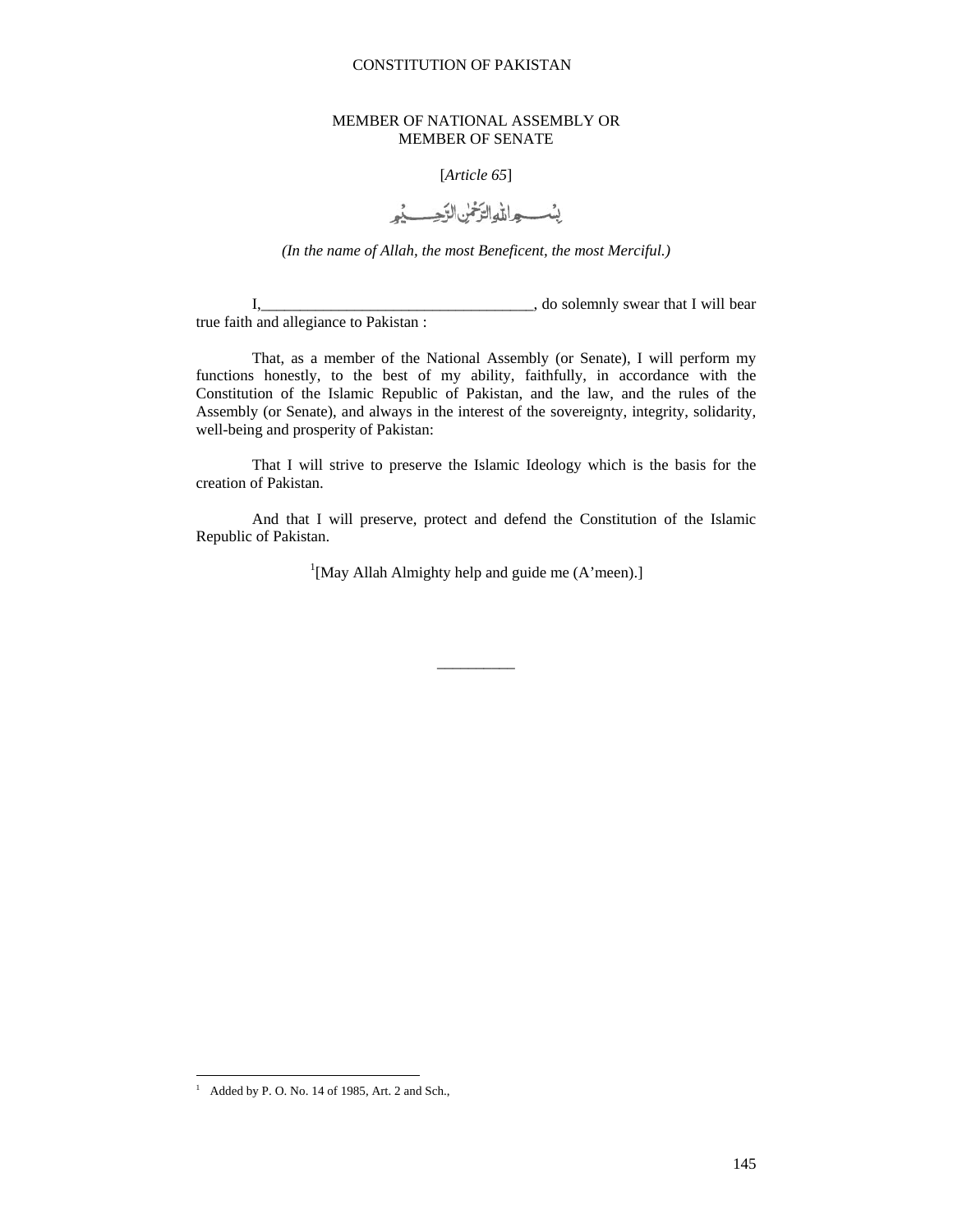## GOVERNOR OF PROVINCE

#### [*Article 102*]

# بسواللهالرخمن الزج

*(In the name of Allah, the most Beneficent, the most Merciful.)* 

I,\_\_\_\_\_\_\_\_\_\_\_\_\_\_\_\_\_\_\_\_\_\_\_\_\_\_\_\_\_\_\_\_\_\_\_\_, do solemnly swear that I will bear true faith and allegiance to Pakistan :

That, as the Governor of the Province of  $\blacksquare$ will discharge my duties, and perform my functions, honestly, to the best of my ability, faithfully, in accordance with the Constitution of the Islamic Republic of Pakistan, and the law and always in the interest of the sovereignty, integrity, solidarity, well-being and prosperity of Pakistan :

That I will strive to preserve the Islamic Ideology which is the basis for the creation of Pakistan :

That I will not allow my personal interest to influence my official conduct or my official decisions :

That I will preserve, protect and defend the Constitution of the Islamic Republic of Pakistan :

That, in all circumstances, I will do right to all manner of people, according to law, without fear or favour, affection or ill-will :

And that I will not directly or indirectly communicate or reveal to any person any matter which shall be brought under my consideration or shall become known to me as Governor of the Province of ……………..………except as may be required for the due discharge of my duties as Governor.

 $<sup>1</sup>[$ May Allah Almighty help and guide me (A'meen).]</sup>

<sup>1</sup> Added by P. O. No. 14 of 1985, Art. 2 and Sch.,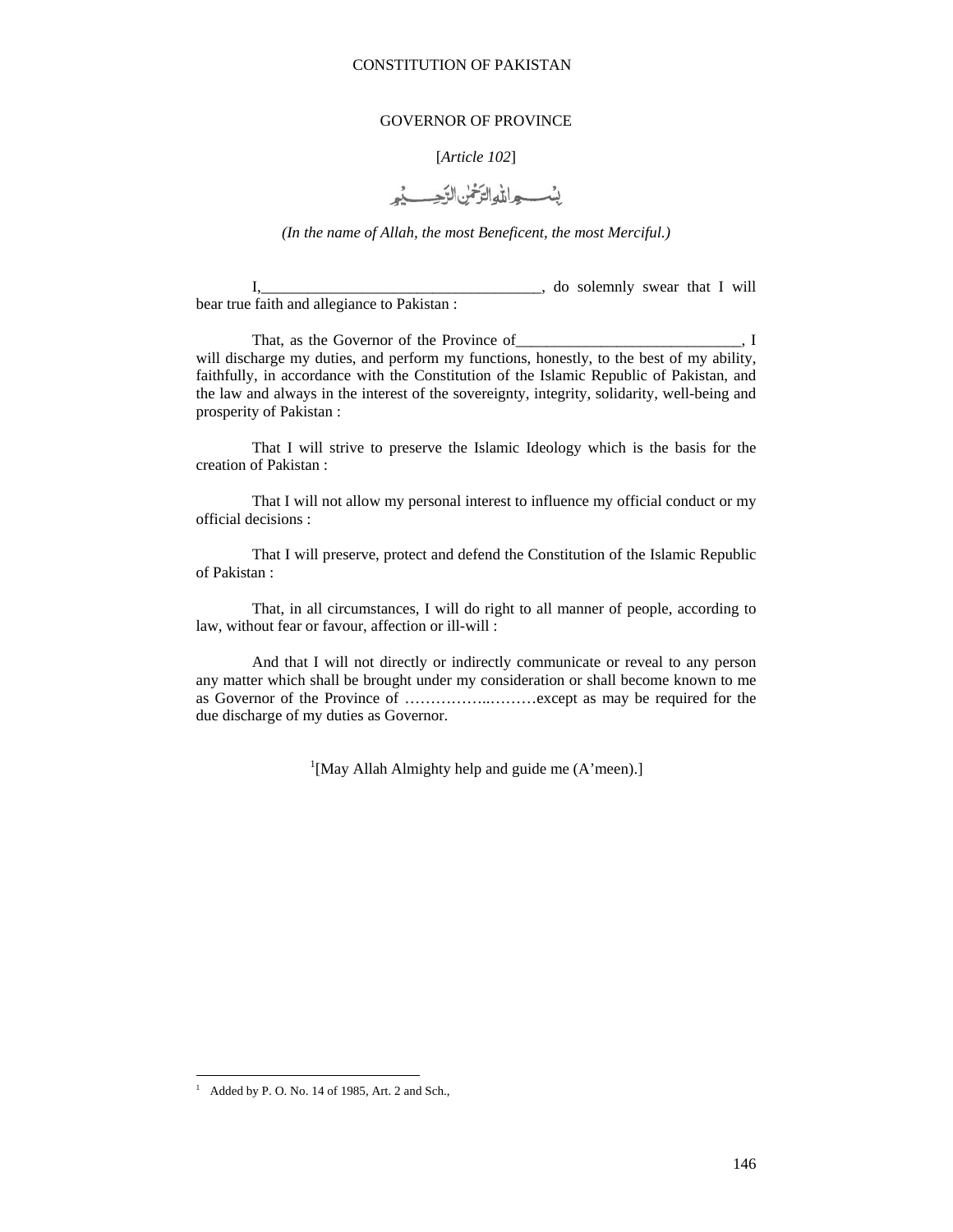## CHIEF MINISTER OR PROVINCIAL MINISTER

[*Articles 131 (4) and 132 (2)*]

بنسبهم اللوالتزخمن التنصيف

*(In the name of Allah, the most Beneficent, the most Merciful.)* 

I, 1. 2010 1.1 and 1 million of the solemnly swear that I will bear true faith and allegiance to Pakistan :

That, as a Chief Minister (or Minister) of the Government of the Province of The state of  $\mathbf{I}$ , I will discharge my duties, and perform my functions, honestly, to the best of my ability, faithfully, in accordance with the Constitution of the Islamic Republic of Pakistan, and the law and always in the interest of the sovereignty, integrity, solidarity, well-being and prosperity of Pakistan :

That I will strive to preserve the Islamic Ideology which is the basis for the creation of Pakistan :

That I will not allow my personal interest to influence my official conduct or my official decisions :

That I will preserve, protect and defend the Constitution of the Islamic Republic of Pakistan :

That, in all circumstances, I will do right to all manner of people, according to law, without fear or favour, affection or ill-will :

And that I will not directly or indirectly communicate or reveal to any person any matter which shall be brought under my consideration or shall become known to me as Chief Minister (or Minister) except as may be required for the due discharge of my duties as Chief Minister (or Minister or as may be specially permitted by the Chief Minister).

<sup>1</sup>[May Allah Almighty help and guide me (A'meen).]

\_\_\_\_\_\_\_\_\_\_\_

<sup>1</sup> Added by P. O. No. 14 of 1985, Art. 2 and Sch.,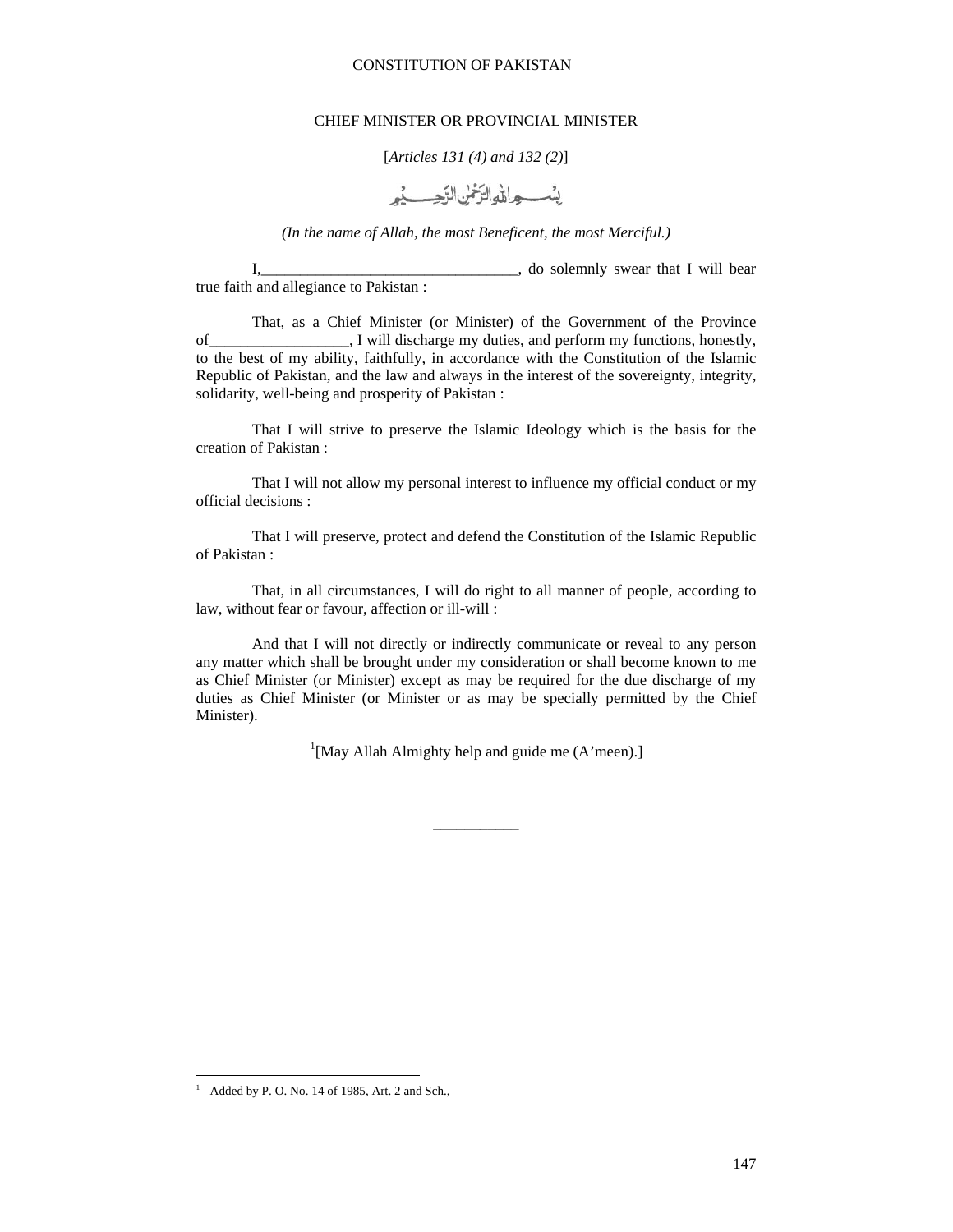## SPEAKER OF A PROVINCIAL ASSEMBLY

[*Articles 53(2) and 127*]

بنسبه اللوالرَّخْن الزَّحِسِيْهِ

*(In the name of Allah, the most Beneficent, the most Merciful.)* 

I, \_\_\_\_\_\_\_\_\_\_\_\_\_\_\_\_\_\_\_\_\_\_\_\_\_\_\_\_\_\_\_\_\_\_, do solemnly swear that I will bear true faith and allegiance to Pakistan:

That, as Speaker of the Provincial Assembly of the Province of……………………………………I will discharge my duties, and perform my functions, honestly, to the best of my ability, faithfully, in accordance with the Constitution of the Islamic Republic of Pakistan, the law and the rules of the Assembly, and always in the interest of the sovereignty, integrity, solidarity, well-being and prosperity of Pakistan:

That I will strive to preserve the Islamic Ideology which is the basis for the creation of Pakistan :

That I will not allow my personal interest to influence my official conduct or my official decisions :

That I will preserve, protect and defend the Constitution of the Islamic Republic of Pakistan :

And that, in all circumstances, I will do right to all manner of people, according to law, without fear or favour, affection or ill-will.

<sup>1</sup>[May Allah Almighty help and guide me (A'meen).]

\_\_\_\_\_\_\_\_\_\_\_

<sup>1</sup> Added by P. O. No. 14 of 1985, Art. 2 and Sch.,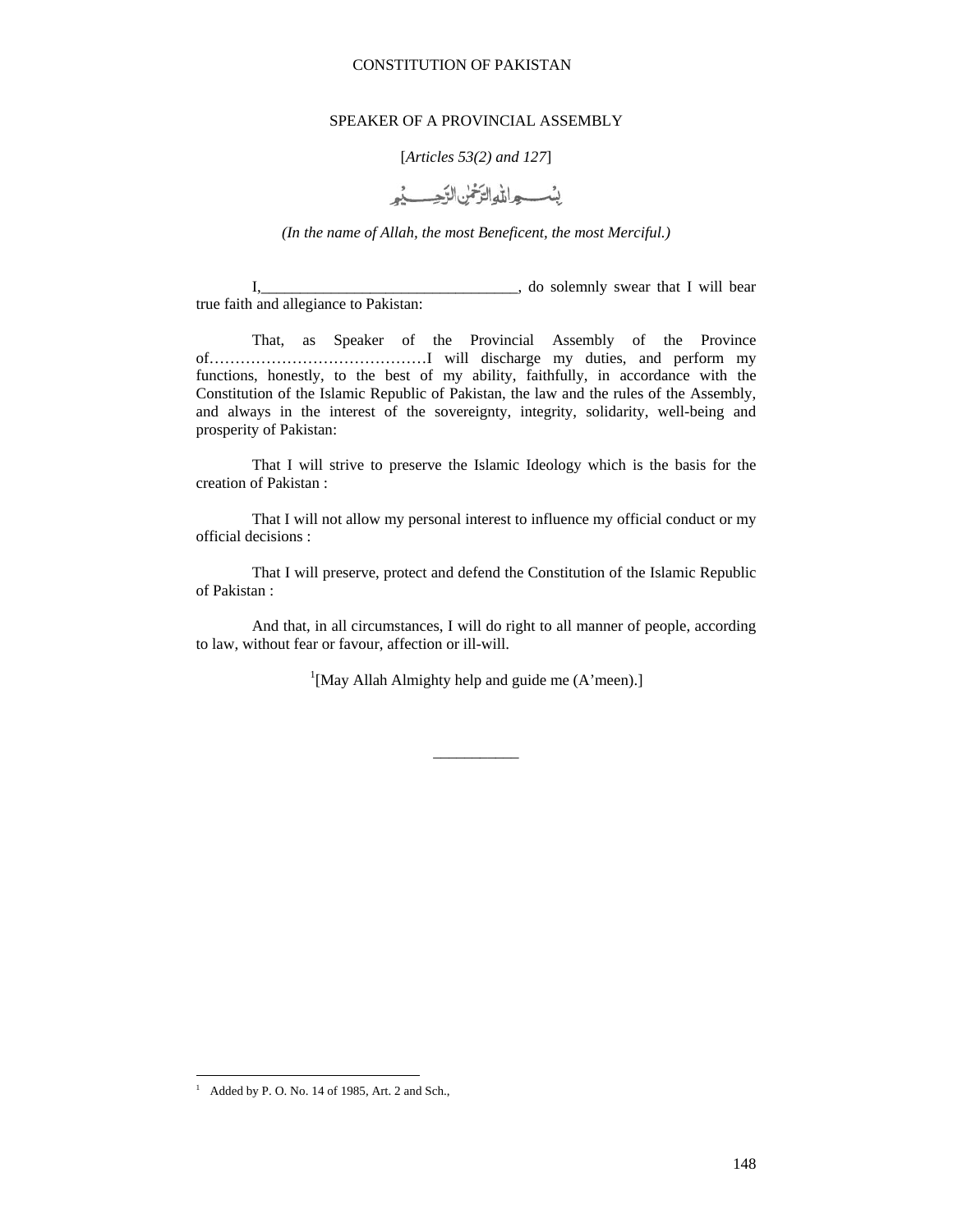## DEPUTY SPEAKER OF A PROVINCIAL ASSEMBLY

[*Articles 53 (2) and 127*]

بنسبه اللوالرَّخْن الزَّحِسِيْهِ

*(In the name of Allah, the most Beneficent, the most Merciful.)* 

I, 1. 2010 1. The solemnly swear that I will bear true faith and allegiance to Pakistan:

That, whenever I am called upon to act as Speaker of the Provincial Assembly of the Province of……………………….…, I will discharge my duties, and perform my functions, honestly, to the best of my ability, faithfully, in accordance with the Constitution of the Islamic Republic of Pakistan, the law and the rules of the Assembly, and always in the interest of the sovereignty, integrity, solidarity, well-being and prosperity of Pakistan:

That I will strive to preserve the Islamic Ideology which is the basis for the creation of Pakistan :

That I will not allow my personal interest to influence my official conduct or my official decisions :

That I will preserve, protect and defend the Constitution of the Islamic Republic of Pakistan :

And that, in all circumstances, I will do right to all manner of people, according to law, without fear or favour, affection or ill-will.

<sup>1</sup>[May Allah Almighty help and guide me (A'meen).]

\_\_\_\_\_\_\_\_\_\_\_

<sup>1</sup> Added by P. O. No. 14 of 1985, Art. 2 and Sch.,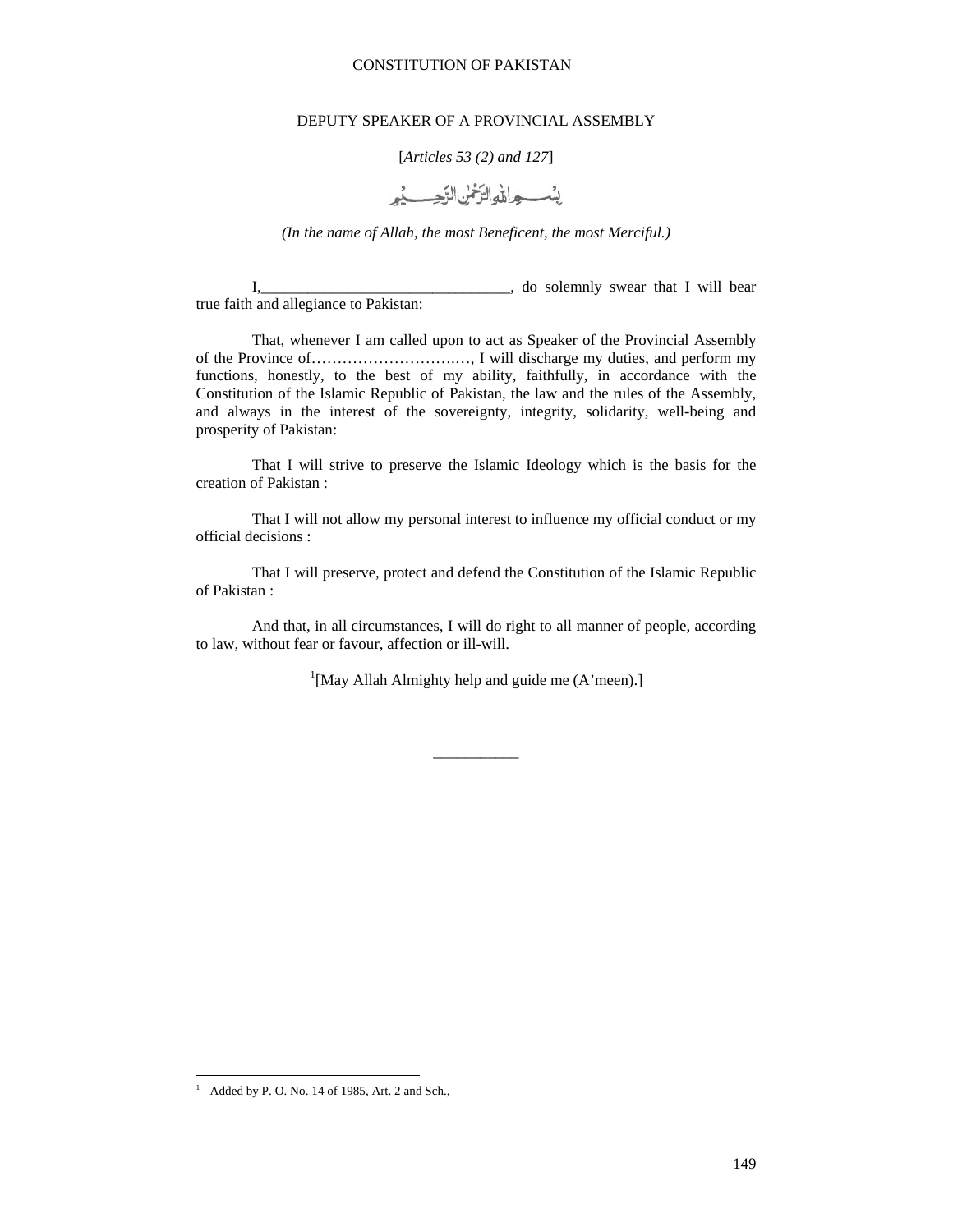## MEMBER OF A PROVINCIAL ASSEMBLY

[*Articles 65 and 127*]

بنسبه اللوالرَّخْنِ الزَّحِسِيْمِ

*(In the name of Allah, the most Beneficent, the most Merciful.)* 

I,\_\_\_\_\_\_\_\_\_\_\_\_\_\_\_\_\_\_\_\_\_\_\_\_\_\_\_\_\_\_, do solemnly swear that I will bear true faith and allegiance to Pakistan:

That, as a member of the Provincial Assembly of……………………I will perform my functions, honestly, to the best of my ability, faithfully, in accordance with the Constitution of the Islamic Republic of Pakistan, the law and the rules of the Assembly, and always in the interest of the sovereignty, integrity, solidarity, well-being and prosperity of Pakistan:

That I will strive to preserve the Islamic Ideology which is the basis for the creation of Pakistan :

And that I will preserve, protect and defend the Constitution of the Islamic Republic of Pakistan :

 $<sup>1</sup>[$ May Allah Almighty help and guide me (A'meen).]</sup>

\_\_\_\_\_\_\_\_\_\_\_

 $\frac{1}{1}$ Added by P. O. No. 14 of 1985, Art. 2 and Sch.,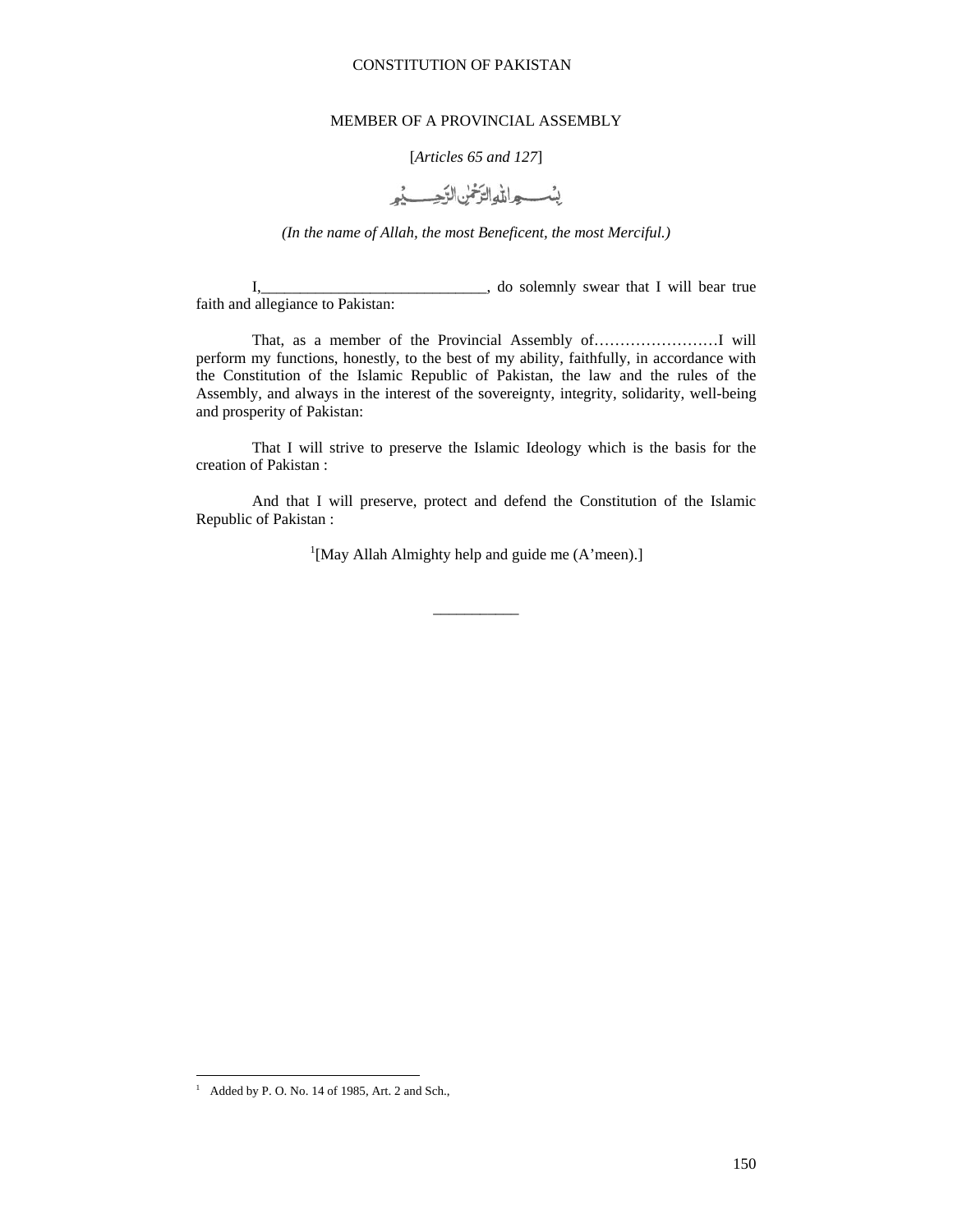## AUDITOR-GENERAL OF PAKISTAN

[*Article 168 (2)*]

بِنْهِ \_ حِرامَلُهِ التَرْخُمُنِ التَّحِيبُ فِي

*(In the name of Allah, the most Beneficent, the most Merciful.)* 

I,\_\_\_\_\_\_\_\_\_\_\_\_\_\_\_\_\_\_\_\_\_\_\_\_\_\_\_\_\_\_\_\_, do solemnly swear that I will bear true faith and allegiance to Pakistan:

That, as Auditor-General of Pakistan, I will discharge my duties, and perform my functions, honestly, faithfully, in accordance with the Constitution of the Islamic Republic of Pakistan, and the law and to the best of my knowledge, ability and judgement, without fear or favour, affection or ill-will, and that I will not allow my personal interest to influence my official conduct or my official decisions.

<sup>1</sup>[May Allah Almighty help and guide me (A'meen).]

\_\_\_\_\_\_\_\_\_\_\_\_

 1 Added by P. O. No. 14 of 1985, Art. 2 and Sch.,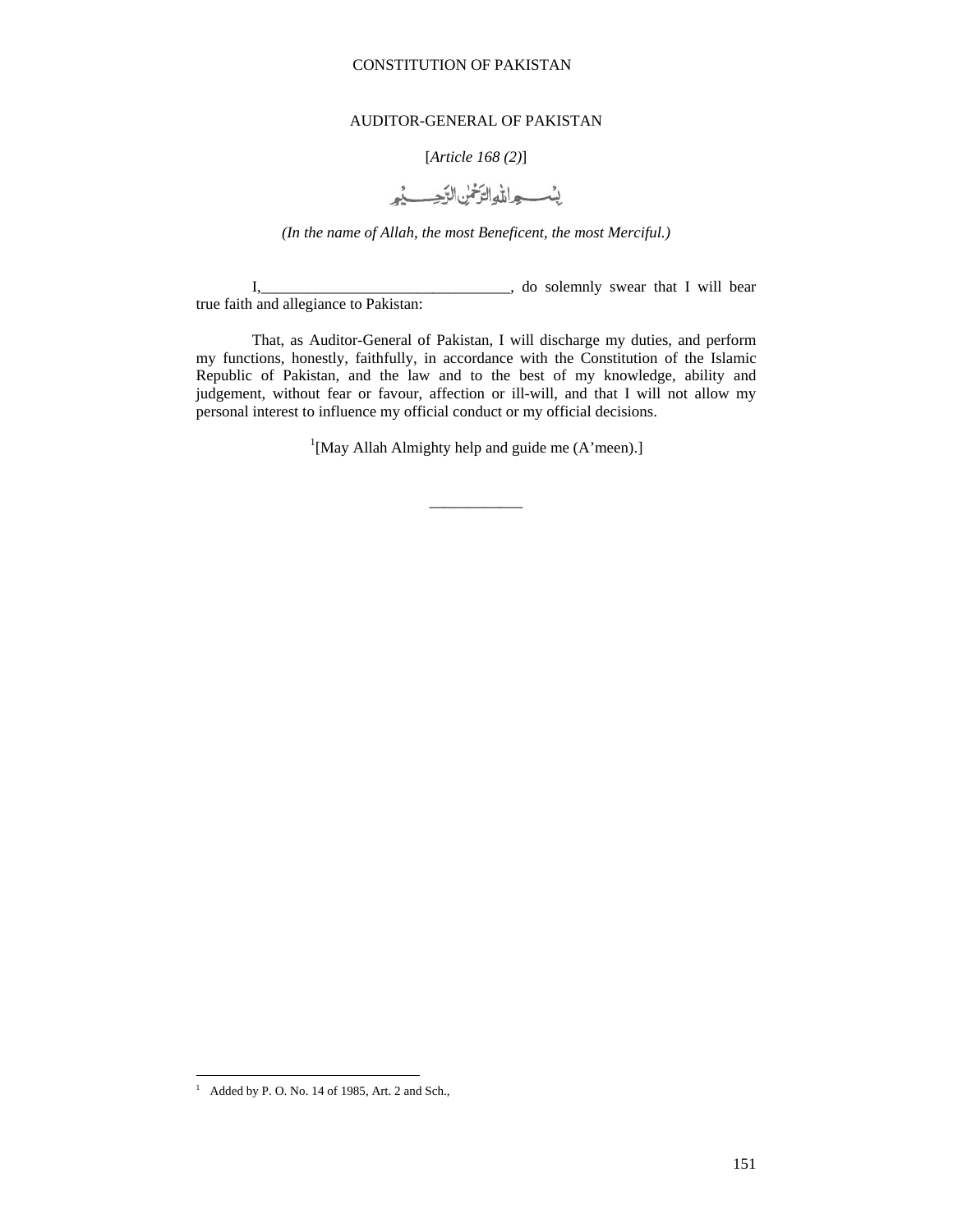## CHIEF JUSTICE OF PAKISTAN OR OF A HIGH COURT OR JUDGE OF THE SUPREME COURT OR A HIGH COURT

[*Articles 178 and 194*]

بنسبه اللهالتزخمن التنصيل

*(In the name of Allah, the most Beneficent, the most Merciful.)* 

I, \_\_\_\_\_\_\_\_\_\_\_\_\_\_\_\_\_\_\_\_\_\_\_\_\_\_\_\_\_\_\_\_\_, do solemnly swear that I will bear true faith and allegiance to Pakistan:

That, as Chief Justice of Pakistan (or a Judge of the Supreme Court of Pakistan or Chief Justice or a Judge of the High Court for the Province or Provinces of……………………………..), I will discharge my duties, and perform my functions, honestly, to the best of my ability, and faithfully, in accordance with the Constitution of the Islamic Republic of Pakistan and the law :

That I will abide by the code of conduct issued by the Supreme Judicial Council:

That I will not allow my personal interest to influence my official conduct or my official decisions :

That I will preserve, protect and defend the Constitution of the Islamic Republic of Pakistan :

And that, in all circumstances, I will do right to all manner of people, according to law, without fear or favour, affection or ill-will.

<sup>1</sup>[May Allah Almighty help and guide me (A'meen).]

\_\_\_\_\_\_\_\_\_\_\_

<sup>1</sup> Added by P. O. No. 14 of 1985, Art. 2 and Sch.,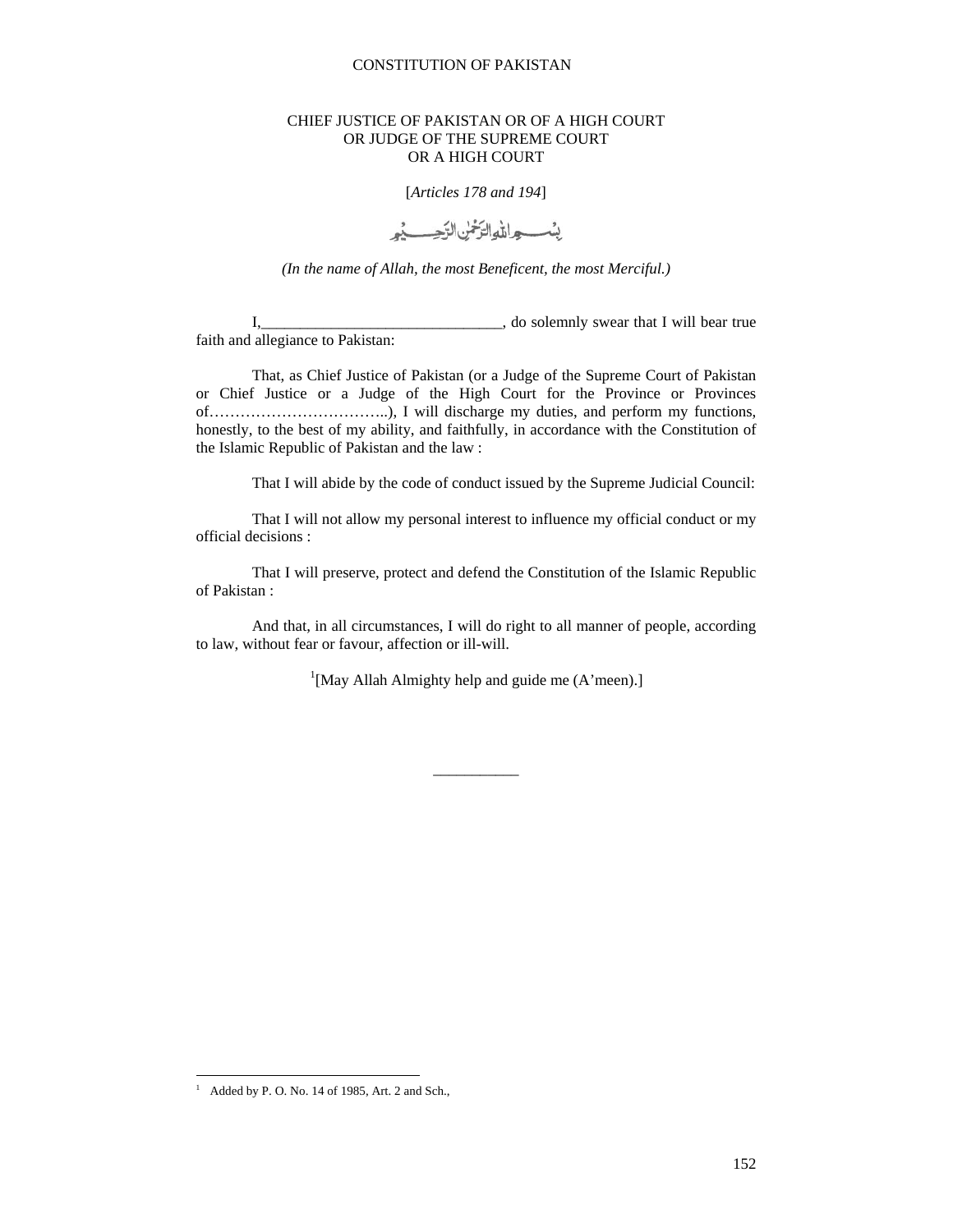## $1$ <sup>1</sup>[<sup>2</sup>[CHIEF JUSTICE] OR <sup>3</sup>[JUDGE] OF THE FEDERAL SHARIAT COURT

[*Article 203C (7)*]

بنسبهاللوالرخمن الزحسنير

*(In the name of Allah, the most Beneficent, the most Merciful.)* 

I,  $\frac{1}{2}$  and  $\frac{1}{2}$  and  $\frac{1}{2}$  and  $\frac{1}{2}$  and  $\frac{1}{2}$  are  $\frac{1}{2}$  chief Justice] (or a <sup>3</sup>[Judge]) of the Federal Shariat Court, I will discharge my duties, and perform my functions, honestly, to the best of my ability and faithfully, in accordance with law;

And that I will not allow my personal interest to influence my official conduct or my official decisions.]

<sup>4</sup>[May Allah Almighty help and guide me (A'meen).]

\_\_\_\_\_\_\_\_\_\_\_

<sup>1</sup> Ins. by the Constitution (Amdt.) Order, 1980 (P.O. No. 1 of 1980), Art. 4.

<sup>2</sup> Subs. by P. O. No. 14 of 1985, Art. 2 and Sch., for "Chairman".

<sup>3</sup> Subs. *ibid.*, for "member".

Added *ibid*.,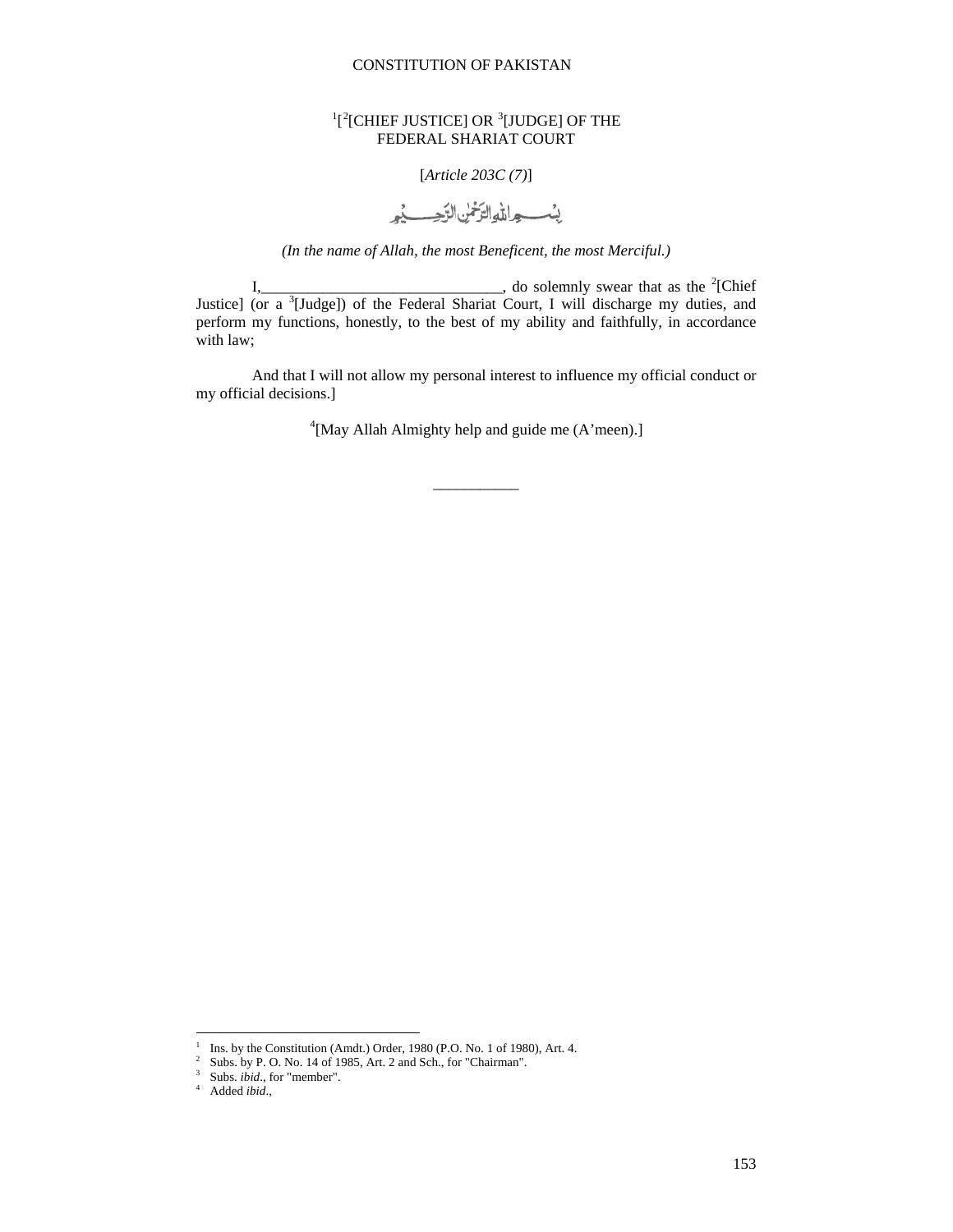## CHIEF ELECTION COMMISSIONER

[*Article 214*]

# بِنْهِ \_ حِرامَلُهِ التَرْخُمُنِ التَّحِيبُ فِي

*(In the name of Allah, the most Beneficent, the most Merciful.)* 

I, 1. 2010 1.1 and the solemnly swear that as Chief Election Commissioner I will discharge my duties, and perform my functions, honestly, to the best of my ability, faithfully, in accordance with the Constitution of the Islamic Republic of Pakistan and the law, and without fear or favour, affection or ill-will, and that I will not allow my personal interest to influence my official conduct or my official decisions.

<sup>1</sup>[May Allah Almighty help and guide me (A'meen).]

\_\_\_\_\_\_\_\_\_\_

 1 Added by P. O. No. 14 of 1985, Art. 2 and Sch.,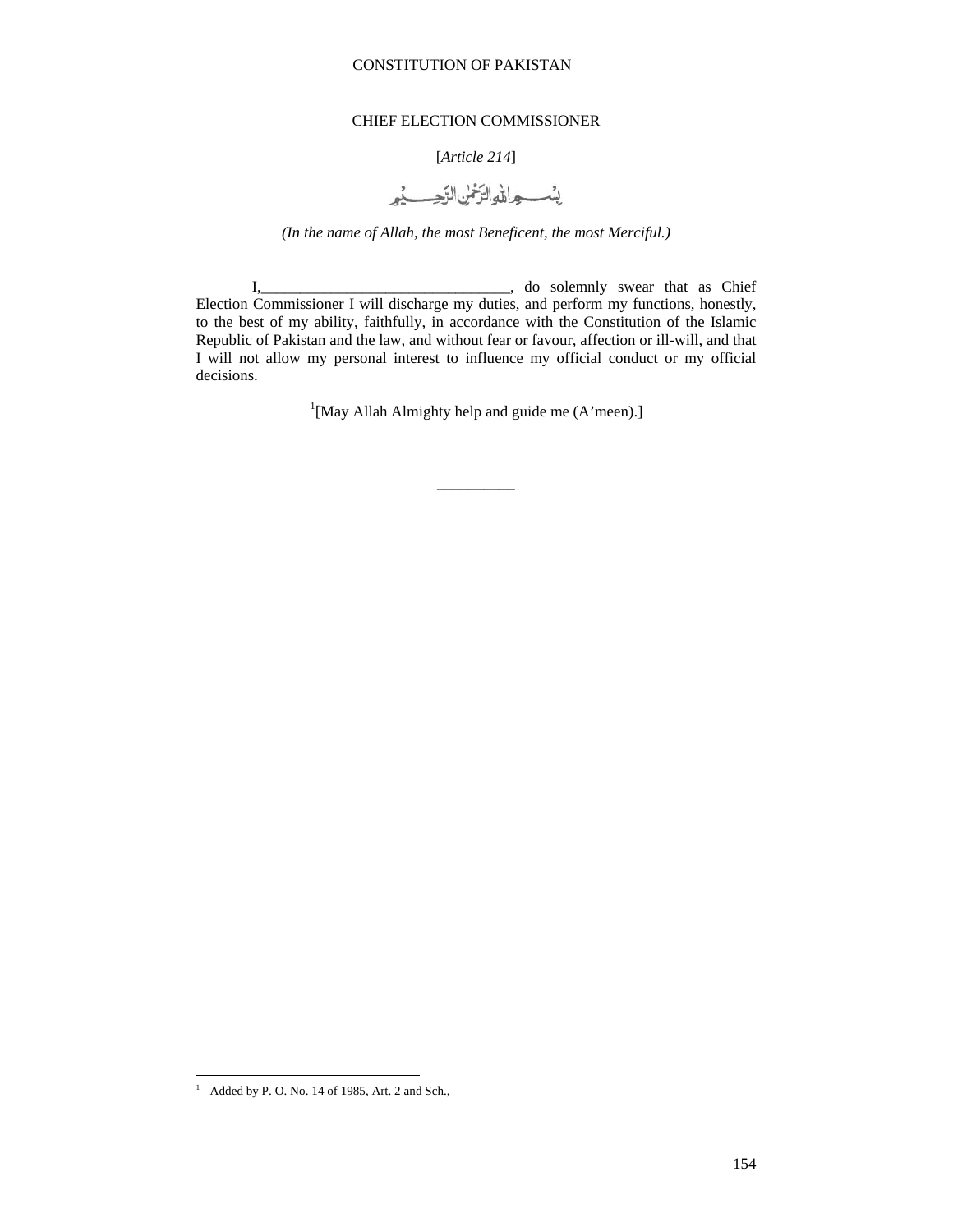## MEMBERS OF THE ARMED FORCES

[*Article 244*]

بِنْهِ \_ حِمامَلُهِ التَرْخُمُنِ التَّحِيبِ فِي

*(In the name of Allah, the most Beneficent, the most Merciful.)* 

I, 1. 2012 The solemnly swear that I will bear true faith and allegiance to Pakistan and uphold the Constitution of the Islamic Republic of Pakistan which embodies the will of the people, that I will not engage myself in any political activities whatsoever and that I will honestly and faithfully serve Pakistan in the Pakistan Army (or Navy or Air Force) as required by and under the law.

<sup>1</sup>[May Allah Almighty help and guide me (A'meen).]

 1 Added by P. O. No. 14 of 1985, Art. 2 and Sch.,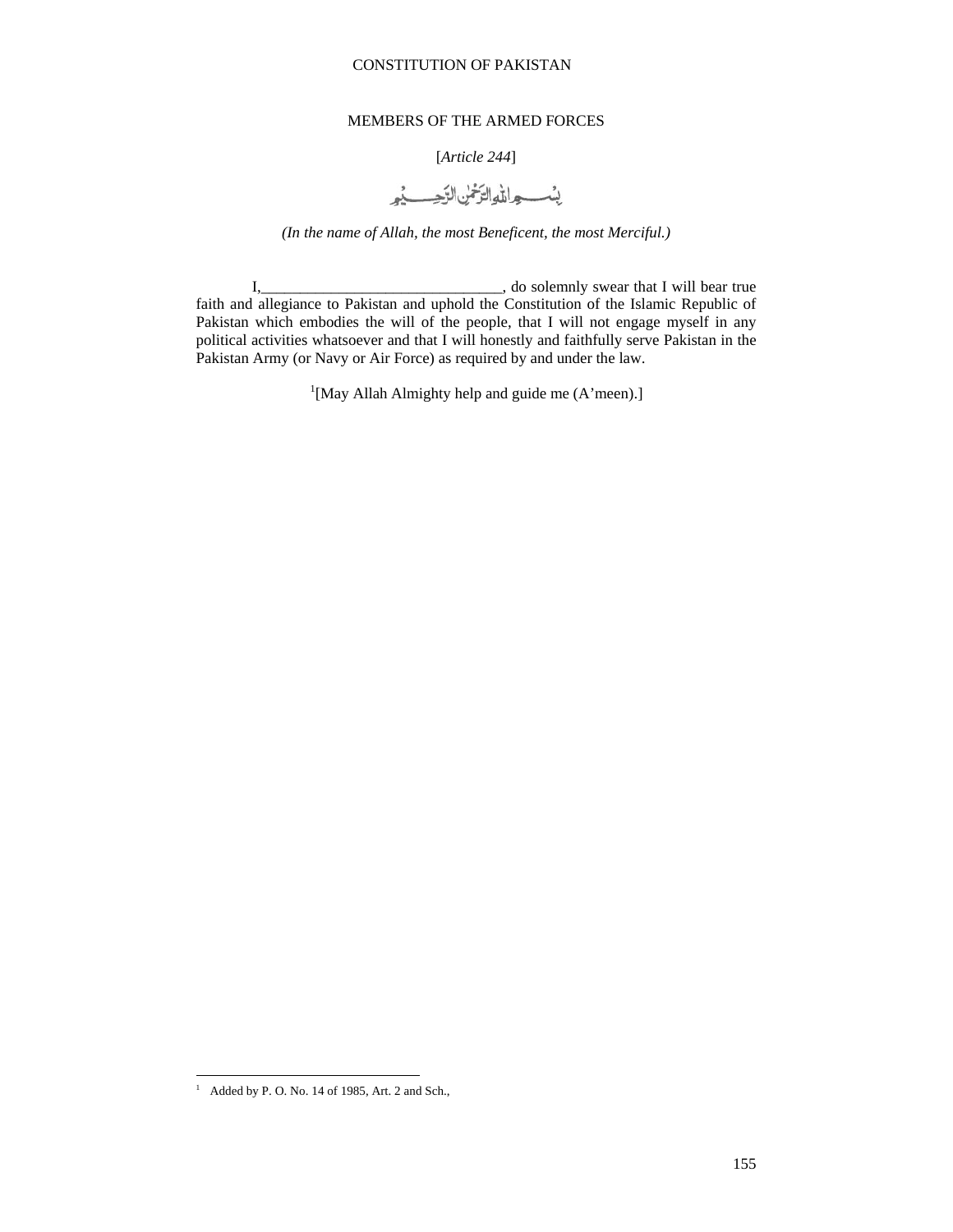## **FOURTH SCHEDULE**

#### [*Article 70 (4)*]

#### **LEGISLATIVE LISTS**

Federal Legislative List

## **PART I**

1. The defence of the Federation or any part thereof in peace or war; the military, naval and air forces of the Federation and any other armed forces raised or maintained by the Federation ; any armed forces which are not forces of the Federation but are attached to or operating with any of the Armed Forces of the Federation including civil Armed Forces; Federal Intelligence Bureau; preventive detention for reasons of State connected with defence, external affairs, or the security of Pakistan or any part thereof ; persons subjected to such detention; industries declared by Federal law to be necessary for the purpose of defence or for the prosecution of war.

2. Military, naval and air force works; local self-government in cantonment areas, the constitution and powers within such areas of cantonment authorities, the regulation of house accommodation in such areas, and the delimitation of such areas.

3. External affairs; the implementing of treaties and agreements, including educational and cultural pacts and agreements, with other countries; extradition, including the surrender of criminals and accused persons to Governments outside Pakistan.

4. Nationality, citizenship and naturalisation.

5. Migration from or into, or settlement in, a Province or the Federal Capital.

6. Admission into, and emigration and expulsion from, Pakistan, including in relation thereto the regulation of the movements in Pakistan of persons not domiciled in Pakistan, pilgrimages to places beyond Pakistan.

7. Posts and telegraphs, including telephones, wireless, broadcasting and other like forms of communications; Post Office Saving Bank.

8. Currency, coinage and legal tender.

9. Foreign exchange; cheques, bills of exchange, promissory notes and other like instruments.

10. Public debt of the Federation, including the borrowing of money on the security of the Federal Consolidated Fund ; foreign loans and foreign aid.

11. Federal Public Services and Federal Public Service Commission.

12. Federal pensions, that is to say, pensions payable by the Federation or out of the Federal Consolidated Fund.

13. Federal Ombudsman.

14. Administrative Courts and Tribunals for Federal subjects.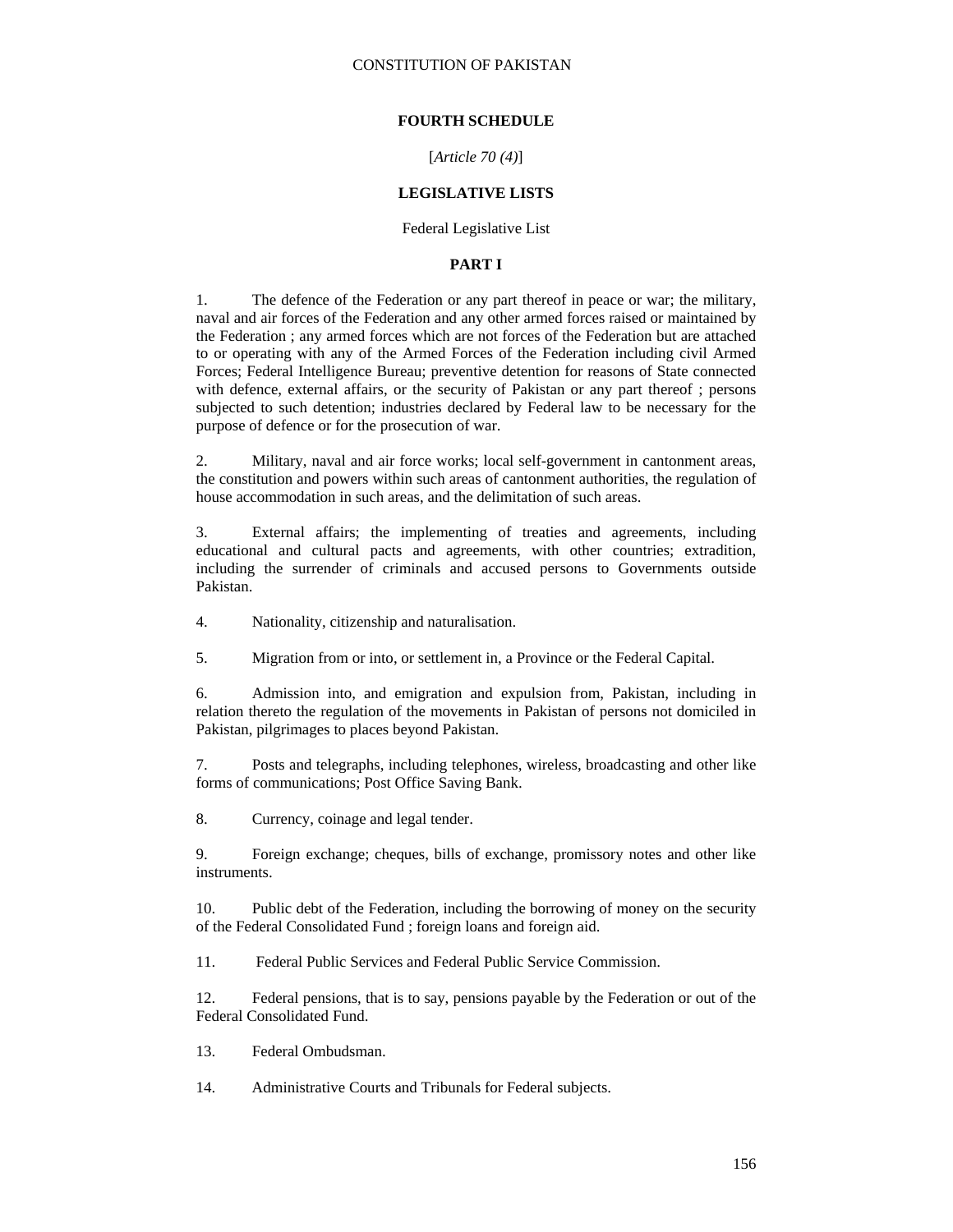15. Libraries, museums, and similar institutions controlled or financed by the Federation.

16. Federal agencies and institutes for the following purposes, that is to say, for research, for professional or technical training, or for the promotion of special studies.

17. Education as respects Pakistani students in foreign countries and foreign students in Pakistan.

- 18. Nuclear energy, including—
	- (a) mineral resources necessary for the generation of nuclear energy;
	- (b) the production of nuclear fuels and the generation and use of nuclear energy; and
	- (c) ionizing radiations.

19. Port quarantine, seamen's and marine hospitals and hospitals connected with port quarantine.

20. Maritime shipping and navigation, including shipping and navigation on tidal waters; Admiralty jurisdiction.

21. Major ports, that is to say, the declaration and delimitation of such ports, and the constitution and powers of port authorities therein.

22. Aircraft and air navigation; the provision of aerodromes; regulation and organisation of air traffic and of aerodromes.

23. Lighthouses, including lightships, beacons and other provisions for the safety of shipping and aircraft.

24. Carriage of passengers and goods by sea or by air.

25. Copyright, inventions, designs, trade-marks and merchandise marks.

26. Opium so far as regards sale for export.

27. Import and export across customs frontiers as defined by the Federal Government, inter-provincial trade and commerce, trade and commerce with foreign countries; standard of quality of goods to be exported out of Pakistan.

28. State Bank of Pakistan; banking, that is to say, the conduct of banking business by corporations other than corporations owned or controlled by a Province and carrying on business only within that Province.

29. The law of insurance, except as respects insurance undertaken by a Province, and the regulation of the conduct of insurance business, except as respects business undertaken by a Province; Government insurance, except so far as undertaken by a Province by virtue of any matter within the legislative competence of the Provincial Assembly.

30. Stock exchanges and futures markets with objects and business not confined to one Province.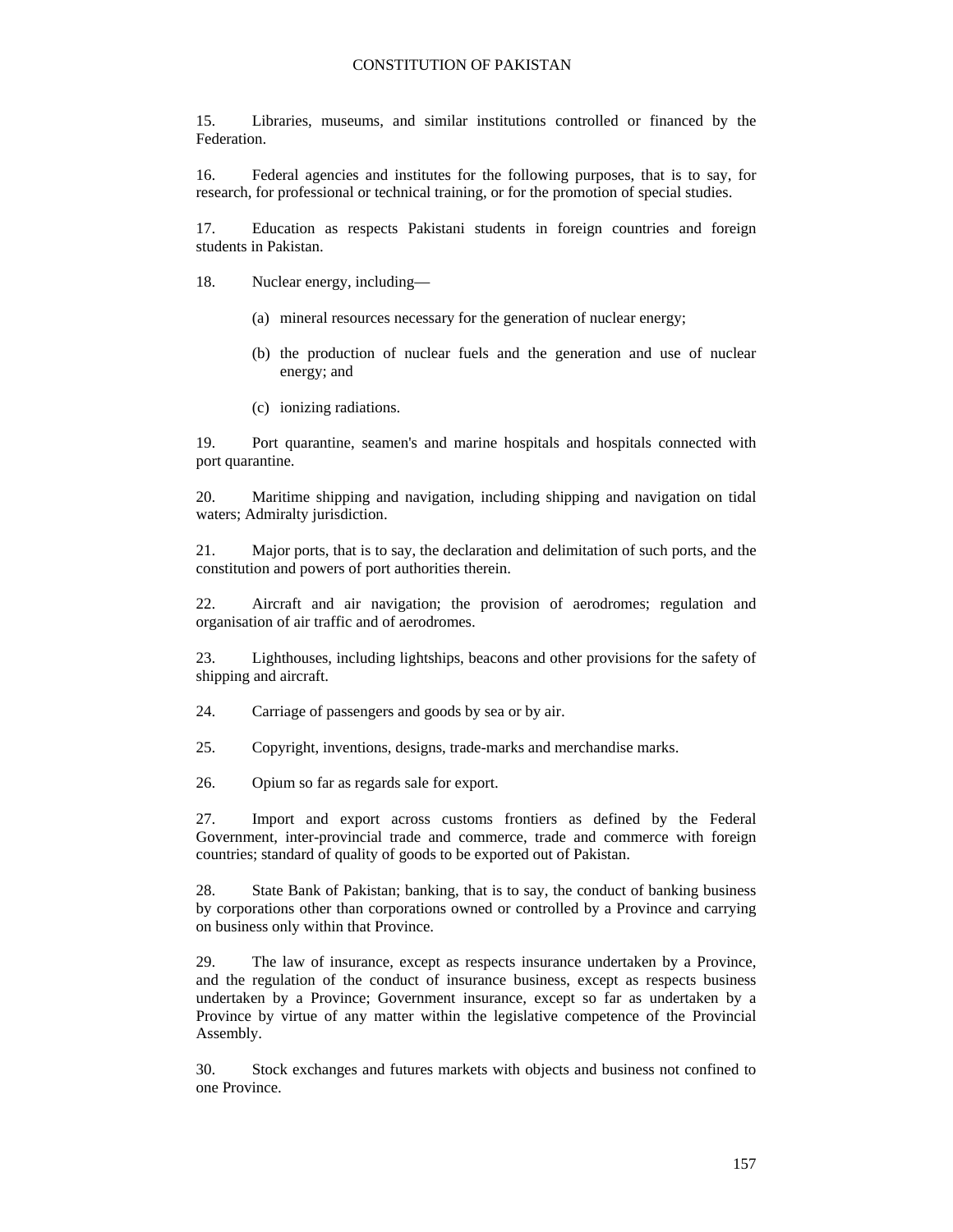31. Corporations, that is to say, the incorporation, regulation and winding-up of trading corporations, including banking, insurance and financial corporations, but not including corporations owned or controlled by a Province and carrying on business only within that Province, or cooperative societies, and of corporations, whether trading or not, with objects not confined to a Province, but not including universities.

32. National planning and national economic coordination including planning and coordination of scientific and technological research.

33. State lotteries.

34. National highways and strategic roads.

35. Federal surveys including geological surveys and Federal meteorological organisations.

36. Fishing and fisheries beyond territorial waters.

37. Works, lands and buildings vested in, or in the possession of Government for the purposes of the Federation (not being military, naval or air force works), but, as regards property situate in a Province, subject always to Provincial legislation, save in so far as Federal law otherwise provides.

38. Census.

39. Establishment of standards of weights and measures.

40. Extension of the powers and jurisdiction of members of a police force belonging to any Province to any area in another Province, but not so as to enable the police of one Province to exercise powers and jurisdiction in another Province without the consent of the Government of that Province; extension of the powers and jurisdiction of members of a police force belonging to any Province to railway areas outside that Province.

41. Elections to the office of President, to the National Assembly, the Senate and the Provincial Assemblies; Chief Election Commissioner and Election Commissions.

42. The salaries, allowances and privileges of the President, Speaker and Deputy Speaker of the National Assembly, Chairman and Deputy Chairman of the Senate, Prime Minister, Federal Ministers, Ministers of State, the salaries, allowances and privileges of the members of the Senate and the National Assembly; and the punishment of persons who refuse to give evidence or produce documents before committees thereof.

43. Duties of customs, including export duties.

44. Duties of excise, including duties on salt, but not including duties on alcoholic liquors, opium and other narcotics.

45. Duties in respect of succession to property.

46. Estate duty in respect of property.

47. Taxes on income other than agricultural income.

48. Taxes on corporations.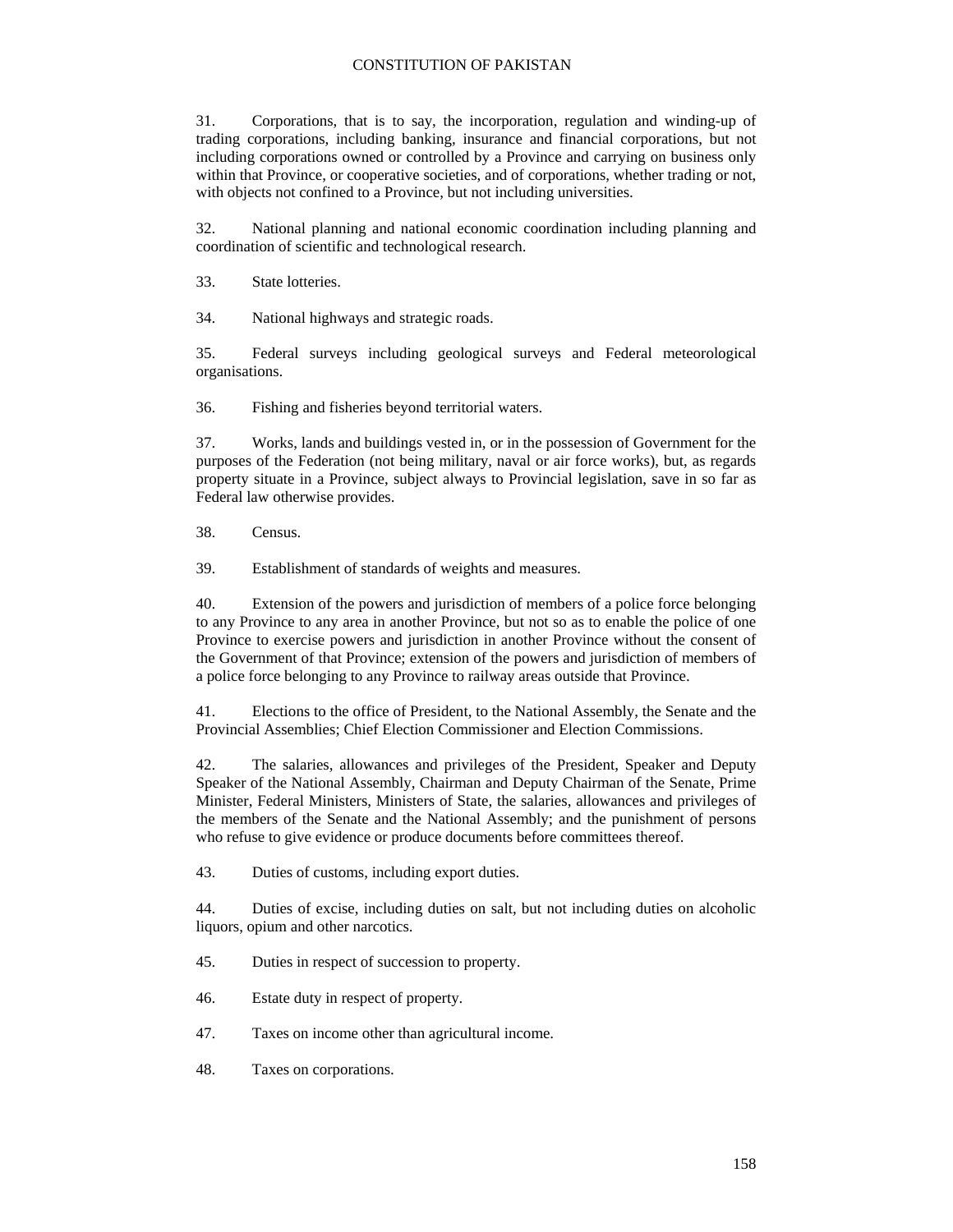$^{1}$ [49. Taxes on the sales and purchases of goods imported, exported, produced, manufactured or consumed.]

50. Taxes on the capital value of the assets, not including taxes on capital gains on immovable property.

51. Taxes on mineral oil, natural gas and minerals for use in generation of nuclear energy.

52. Taxes and duties on the production capacity of any plant, machinery, undertaking, establishment or installation in lieu of the taxes and duties specified in entries 44, 47, 48 and 49 or in lieu of any one or more of them.

53. Terminal taxes on goods, or passengers carried by railway, sea or air; taxes on their fares and freights.

54. Fees in respect of any of the matters in this Part, but not including fees taken in any court.

55. Jurisdiction and powers of all courts, except the Supreme Court, with respect to any of the matters in this List and, to such extent as is expressly authorised by or under the Constitution, the enlargement of the jurisdiction of the Supreme Court, and the conferring thereon of supplemental powers.

56. Offences against laws with respect to any of the matters in this Part.

57. Inquiries and statistics for the purposes of any of the matters in this Part.

58. Matters which under the Constitution are within the legislative competence of <sup>2</sup>[Majlis-e-Shoora (Parliament)] or relate to the Federation.

\_\_\_\_\_\_\_\_\_\_\_

59. Matters incidental or ancillary to any matter enumerated in this Part.

<sup>1</sup> Subs. by the Constitution (Fifth Amdt.) Act, 1976 (62 of 1976), s. 19, for the "original entry 49" (w.e.f. the 13th September,1976). 2

*See* footnote 3 on page 3, *supra*.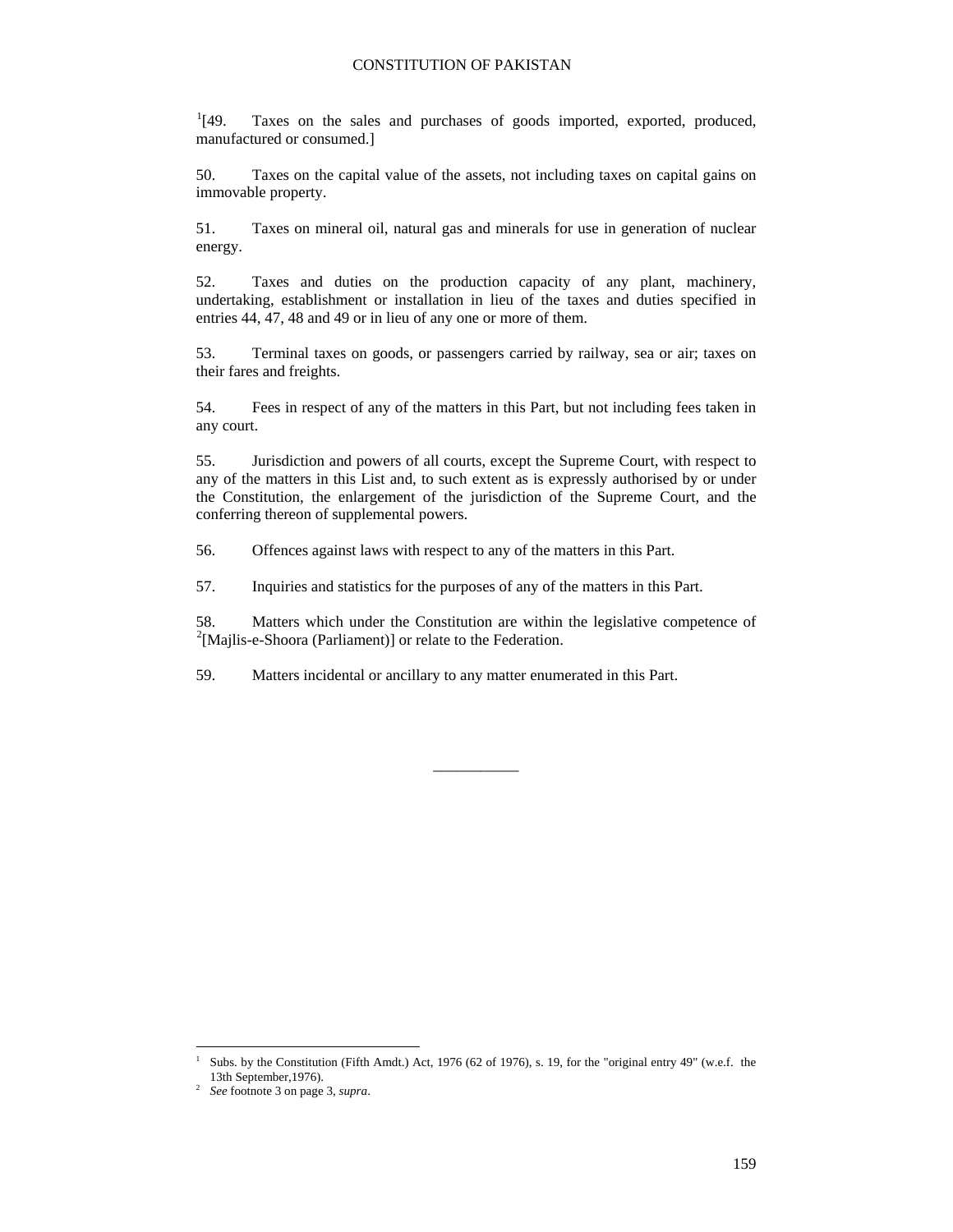## **PART II**

1. Railways.

2. Mineral oil and natural gas; liquids and substances declared by Federal law to be dangerously inflammable.

3. Development of industries, where development under Federal control is declared by Federal law to be expedient in the public interest; institutions, establishments, bodies and corporations administered or managed by the Federal Government immediately before the Commencing day, including the <sup>1</sup>[Pakistan Water and Power Development Authority and the Pakistan Industrial Development Corporation]; all undertakings, projects and schemes of such institutions, establishments, bodies and corporations, industries, projects and undertakings owned wholly or partially by the Federation or by a corporation set up by the Federation.

4. Council of Common Interests.

5. Fees in respect of any of the matters in this Part but not including fees taken in any court.

6. Offences against laws with respect to any of the matters in this Part.

7. Inquiries and statistics for the purposes of any of the matters in this Part.

8. Matters incidental or ancillary to any matter enumerated in this Part.

## **Concurrent Legislative List**

1. Criminal law, including all matters included in the Pakistan Penal Code on the commencing day, but excluding offences against laws with respect to any of the matters specified in the Federal Legislative List and excluding the use of naval, military and air forces in aid of civil power.

2. Criminal procedure, including all matters included in the Code of Criminal Procedure, on the commencing day.

3. Civil procedure, including the law of limitation and all matters included in the Code of Civil Procedure on the commencing day; the recovery in a Province or the Federal Capital of claims in respect of taxes and other public demands, including arrears of land revenue and sums recoverable as such, arising, outside that Province.

4. Evidence and oath; recognition of laws, public acts and records and judicial proceedings.

5. Marriage and divorce, infants and minors; adoption.

6. Wills, intestacy and succession, save as regards agricultural land.

7. Bankruptcy and insolvency, administrators-general and official trustees.

 $\overline{a}$ 1 Subs. by the Constitution (Fifth Amdt.) Act, 1976 (62 of 1976), s. 19, for "West Pakistan Water and Power Development Authority and the West Pakistan Industrial Development Corporation" (w.e.f. the 13th September, 1976).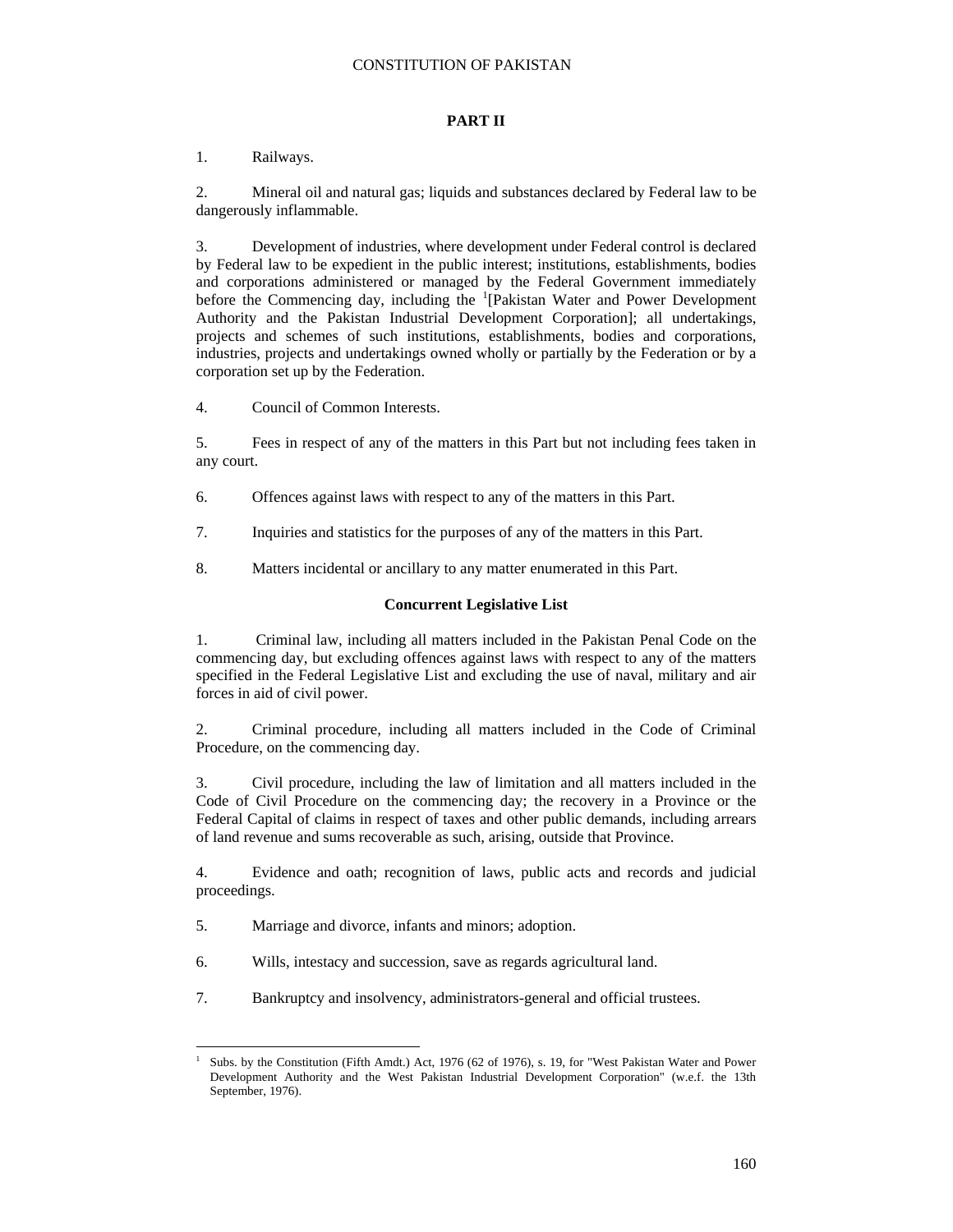#### 8. Arbitration.

9. Contracts, including partnership, agency, contracts of carriage, and other special forms of contracts, but not including contracts relating to agricultural land.

10. Trust and trustees.

11. Transfer of property other than agricultural land, registration of deeds and documents.

12. Actionable wrongs, save in so far as included in laws with respect to any of the matters specified in the Federal Legislative List.

13. Removal of prisoners and accused persons from one Province to another Province.

14. Preventive detention for reasons connected with the maintenance of public order; or the maintenance of supplies and services essential to the community; persons subjected to such detention.

15. Persons subject to preventive detention under Federal authority.

16. Measures to combat certain offences committed in connection with matters concerning the Federal and Provincial Governments and the establishment of a police force for that purpose.

17. Arms, fire-arms and ammunition.

- 18. Explosives.
- 19. Opium, so far as regards cultivation and manufacture.

20. Drugs and medicines.

21. Poisons and dangerous drugs.

22. Prevention of the extension from one Province to another of infectious or contagious diseases or pests affecting men, animals or plants.

23. Mental illness and mental retardation, including places for the reception or treatment of the mentally ill and mentally retarded.

24. Environmental pollution and ecology.

25. Population planning and social welfare.

26. Welfare of labour; conditions of labour, provident funds; employers' liability and workmen's compensation, health insurance including invalidity pensions, old age pensions.

27. Trade unions; industrial and labour disputes.

28. The setting-up and carrying on of labour exchanges, employment information bureaus and training establishments.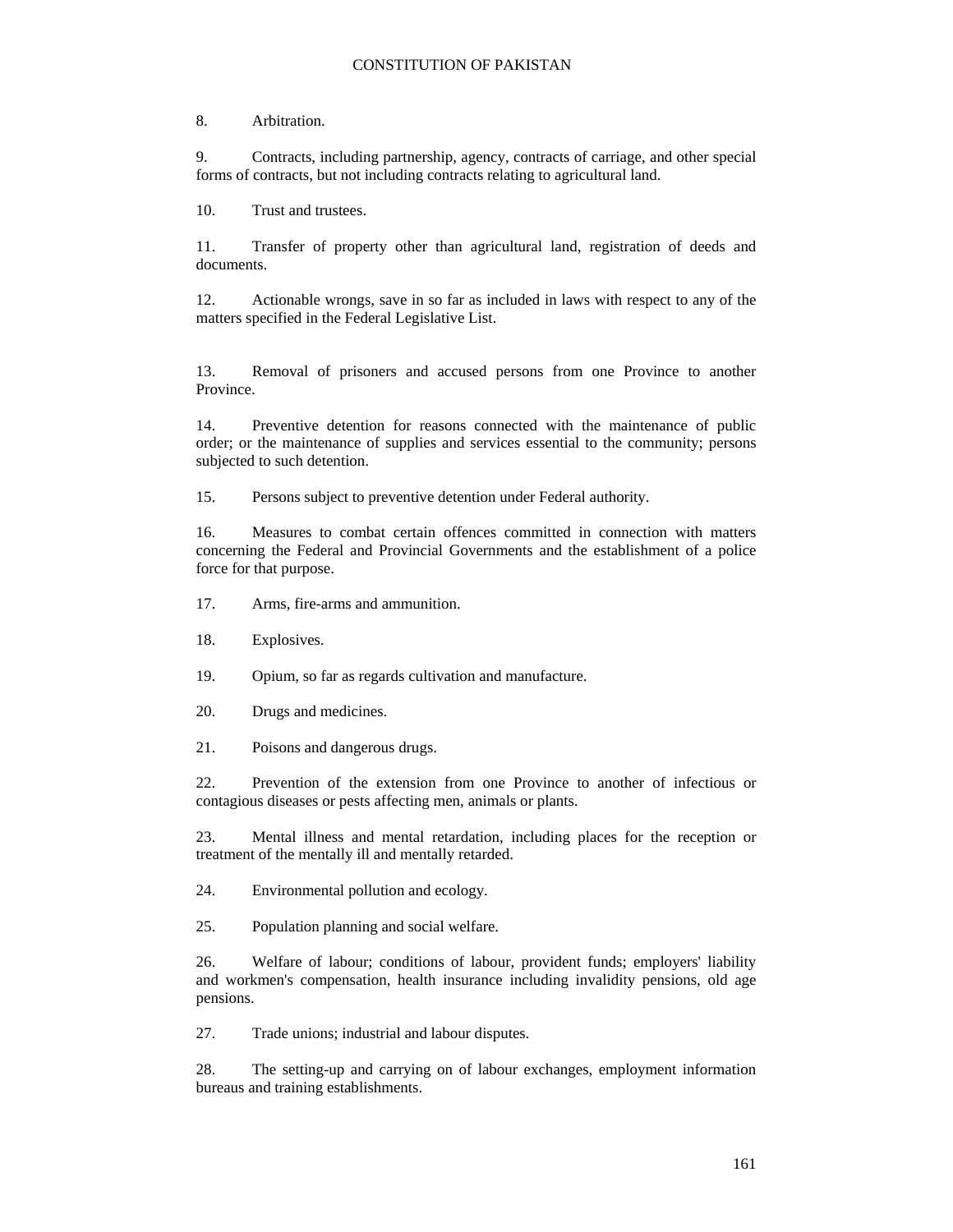29. Boilers.

30. Regulation of labour and safety in mines, factories and oil-fields.

31. Unemployment insurance.

32. Shipping and navigation on inland waterways as regards mechanically propelled vessels, and the rule of the road on such waterways; carriage of passengers and goods on inland waterways.

33. Mechanically propelled vehicles.

34. Electricity.

35. Newspapers, books and printing presses.

36. Evacuee property.

37. Ancient and historical monuments, archaeological sites and remains.

38. Curriculum, syllabus, planning, policy, centers of excellence and standards of education.

39. Islamic education.

40. Zakat.

 $^{1}[41]$ . Production, censorship and exhibition of cinematograph films.

42. Tourism.

43. Legal, medical and other professions.

 $2$ [43A. Auqaf].

 $\overline{a}$ 

44. Fees in respect of any of the matters in this List, but not including fees taken in any court.

45. Inquiries and statistics for the purpose of any of the matters in this List.

46. Offences against laws with respect to any of the matters in this List; jurisdiction and powers of all courts except the Supreme Court, with respect to any of the matters in this List.

47. Matters incidental or ancillary to any matter enumerated in this List.

\_\_\_\_\_\_\_\_\_\_\_

<sup>1</sup> Subs. by the Constitution (Fifth Amdt.) Act, 1976 (62 of 1976), s. 19, for the "original entry 41" (w.e.f. the 13th September, 1976). 2

Entry 43A ins. by the Constitution (Fourth Amdt.) Act, 1975 (71 of 1975), s. 13, (w.e.f. the 21st November, 1975).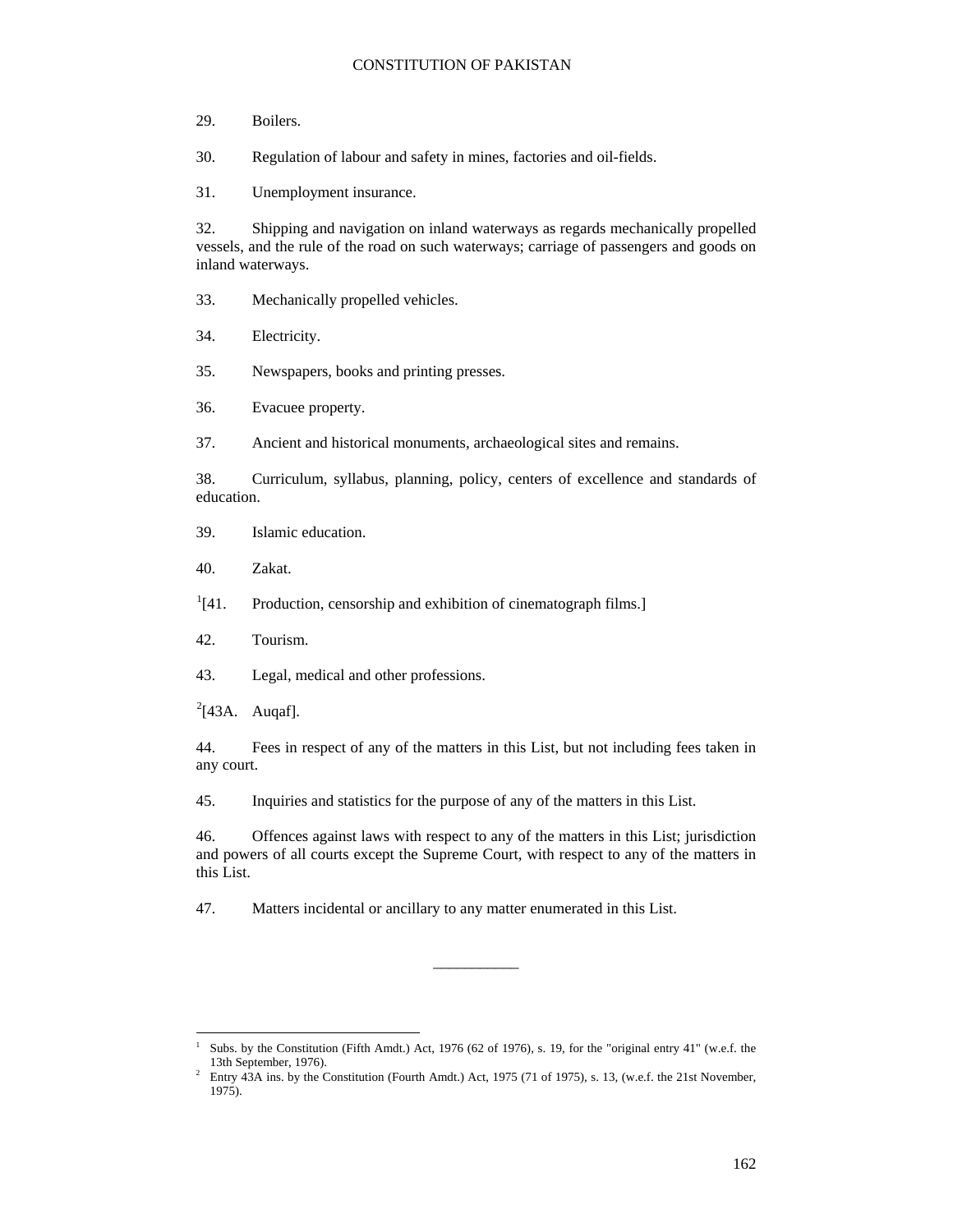## ∗ **FIFTH SCHEDULE**

#### [*Article 205*]

#### **Remuneration and Terms and Conditions of Service of Judges**

## THE SUPREME COURT

1. There shall be paid to the Chief Justice of Pakistan a salary of Rs. <sup>1</sup>[9,900] per mensem, and to every other Judge of the Supreme Court a salary of Rs. <sup>1</sup>[9,500] per mensem <sup>2</sup>[,or such higher salary as the President may, from time to time, determine.]

2. Every Judge of the Supreme Court shall be entitled to such privileges and allowances, and to such rights in respect of leave of absence and pension, as may be determined by the President, and until so determined, to the privileges, allowances and rights to which, immediately before the commencing day, the Judges of the Supreme Court of Pakistan were entitled.

 $^{3}$ [3. The pension payable to a retired Judge of the Supreme Court per mensem shall not be less or more than the amount specified in the table below, depending on the length of his service as Judge in that Court or a High Court :

 Provided that the President may, from time to time, raise the minimum or maximum amount of pension so specified :

| Judge                | <b>Minimum</b><br>Amount | <b>Maximum</b><br>Amount |
|----------------------|--------------------------|--------------------------|
| <b>Chief Justice</b> | Rs. 7,000                | Rs. 8,000                |
| Other Judge          | Rs. 6,250                | Rs. 7,125.1              |

 $^{4}$ [4. [4. The widow of a Judge of the Supreme Court shall be entitled to a pension at the following rates, namely :—

- (a) if the Judge dies after retirement–50 per cent of the net pension payable to him; or
- (b) if the Judge dies after having rendered not less than three years' service as Judge and while still serving as such–50 per cent of the pension admissible to him at the minimum rate.

<sup>∗</sup> w.e.f. 1-12-2001, the salary of the Chief Justice of Pakistan and other Judges of the Supreme Court has been determined by the President to be Rs. 55,000 and Rs. 52,000 respectively vide P.O. No. 2 of 2002, paragraph 2 (1), which was previously amended by P.O. No. 9 of 1991, P.O. No. 3 of 1995 and P.O. No. 4 of 1995. (w.e.,f. 27-7-1991, vide P. O. No. 2 of 1997) the Chief Justice and a Judge of the Supreme Court on his retirement or resignation shall be entitled to the minimum amount of pension equal to 70% to the Chief Justice of his salary or as the case may be, a Judge plus 5% of salary for each completed year of service either as the Chief Justice or as the Judge not exceeding the maximum amount of pension equal to 85% of the said salary.

Subs. by the Constitution (Twelfth Amdt.) Act., 1991 (14 of 1991), s. 3, for "7,900" and "7,400", which was previously amended by P.O. No. 6 of 1985, Art. 2 (w.e.f. 1-7-1983). 2

Added *ibid.*,

Subs. *ibid.*, for "paragraph 3rd."

 $4$  Added by P. O. No. 6 of 1985, Art. 2, (w.e.f. the 1st July, 1981).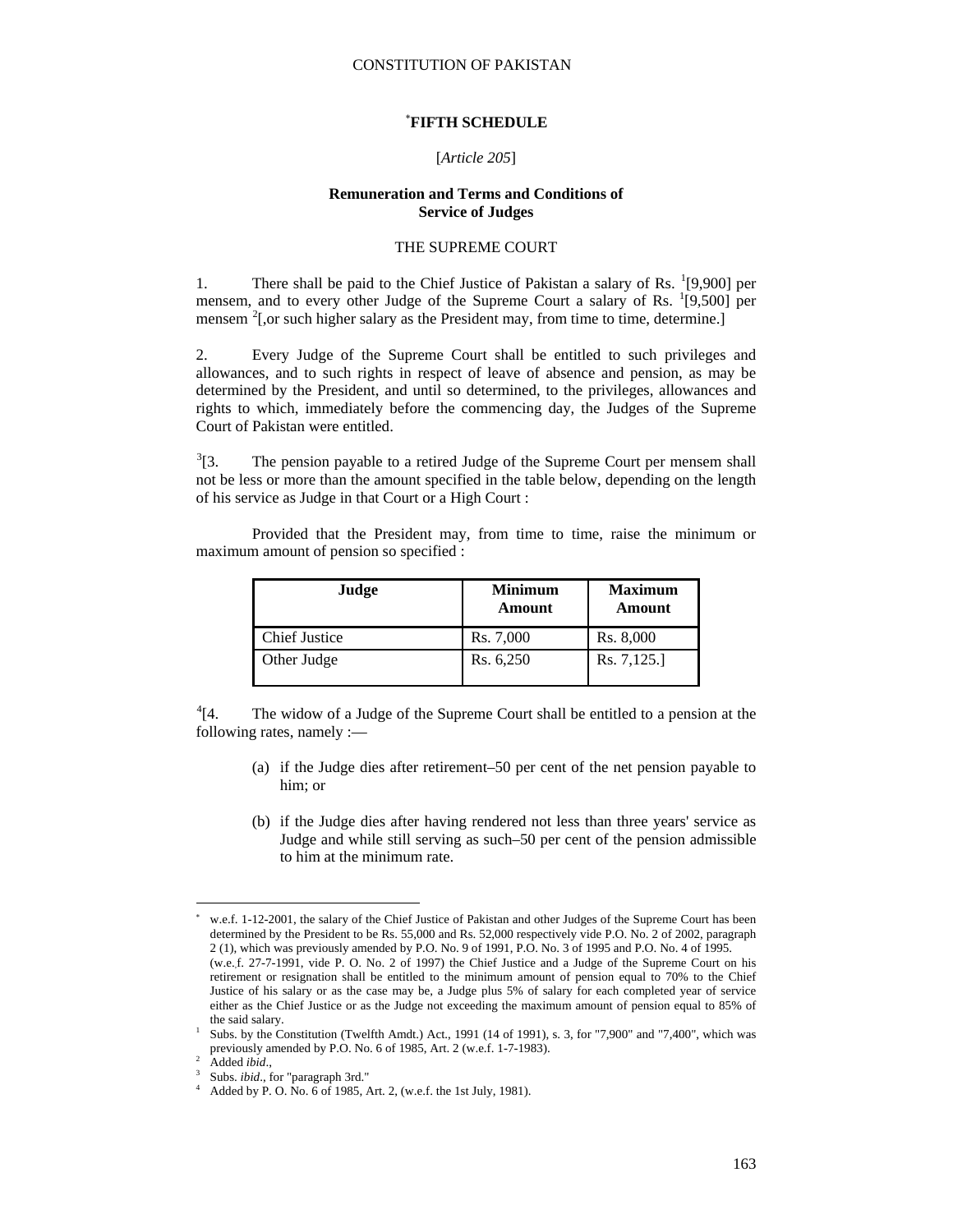5. The pension shall be payable to the widow for life or, if she remarries, until her marriage.

- 6. If the widow dies, the pension shall be payable—
	- (a) to the sons of the judge who are less than twenty-one years of age, until they attain that age; and
	- (b) to the unmarried daughters of the Judge who are. less than twenty-one years of age, until they attain that age or are married, whichever first occurs.]

## THE HIGH COURT

1. <sup>∗</sup> There shall be paid to the Chief Justice of a High Court a salary of Rs.  $\frac{1}{9}$ ,400] per mensem, and to every other Judge of a High Court a salary of Rs. <sup>1</sup>[8,400] per mensem  $2$ [,or such higher salary as the President may, from time to time, determine.]

2. Every Judge of a High Court shall be entitled to such privileges and allowances, and to such rights in respect of leave of absence and pension, as may be determined by the President, and until so determined, to the privileges, allowances and rights to which, immediately before the commencing day, the Judges of the High Court were entitled.

 $^{3}$ [3. [3. The pension payable per mensem to a Judge of a High Court who retires after having put in not less than five years service as such Judge shall not be less or more than the amount specified in the table below, depending on the length of his service as Judge and total service, if any, in the service of Pakistan:

 Provided that the President may, from time to time, raise the minimum or maximum amount of pension so specified :

| Judge                | <b>Minimum</b><br>amount. | <b>Maximum</b><br>amount. |
|----------------------|---------------------------|---------------------------|
| <b>Chief Justice</b> | Rs. 5,640                 | Rs. 7,050                 |
| Other Judge          | Rs. 5,040                 | Rs. 6,300.1               |

 $^{4}$ [4. The widow of a Judge of the High Court shall be entitled to a pension at the following rates, namely :—

(a) if the Judge dies after retirement—50 per cent of the net pension payable to him; or

<sup>∗</sup> w..e.f. 1-12-2001, the salary of the Chief Justice of High Court and other Judges of a High Court has been determined by the President to be Rs. 51,000 and Rs. 49.000 respectively vide P. O. No. 2 of 2002, paragraph 2 (2), which was previously amended by P.O. No. 9 of 1991, P. O. No. 3 of 1995 and P. O. No. 4 of 1995. (w.e.,f: 27-7-1991, vide P. O. No. 3 of 1997) the Chief Justice and a Judge of the High Court on his retirement or resignation or removal shall be entitled to the minimum pension equal to 70% of the salary on the completion of 5 years service for pension as Judge and an extra pension  $\mathcal{Q}^2$ % of such salary for each subsequent completed year of service as Chief Justice or the Judge including his service if any the maximum pension not exceeding 80% of the salary.

Subs. by the Constitution (Twelfth Amdt.) Act., 1991 (14 of 1991). s. 3, for "7,200" and "6,500". which was previously amended by P.O. No. 6 of 1985. Art. 2 (w.e.f. 1-7-1983).

Added *ibid.*,

Subs. *ibid.*, for "paragraph 3rd".

Added by P. O. No. 6 of 1985, Art. 2, (w.e.f. the 1st July, 1981).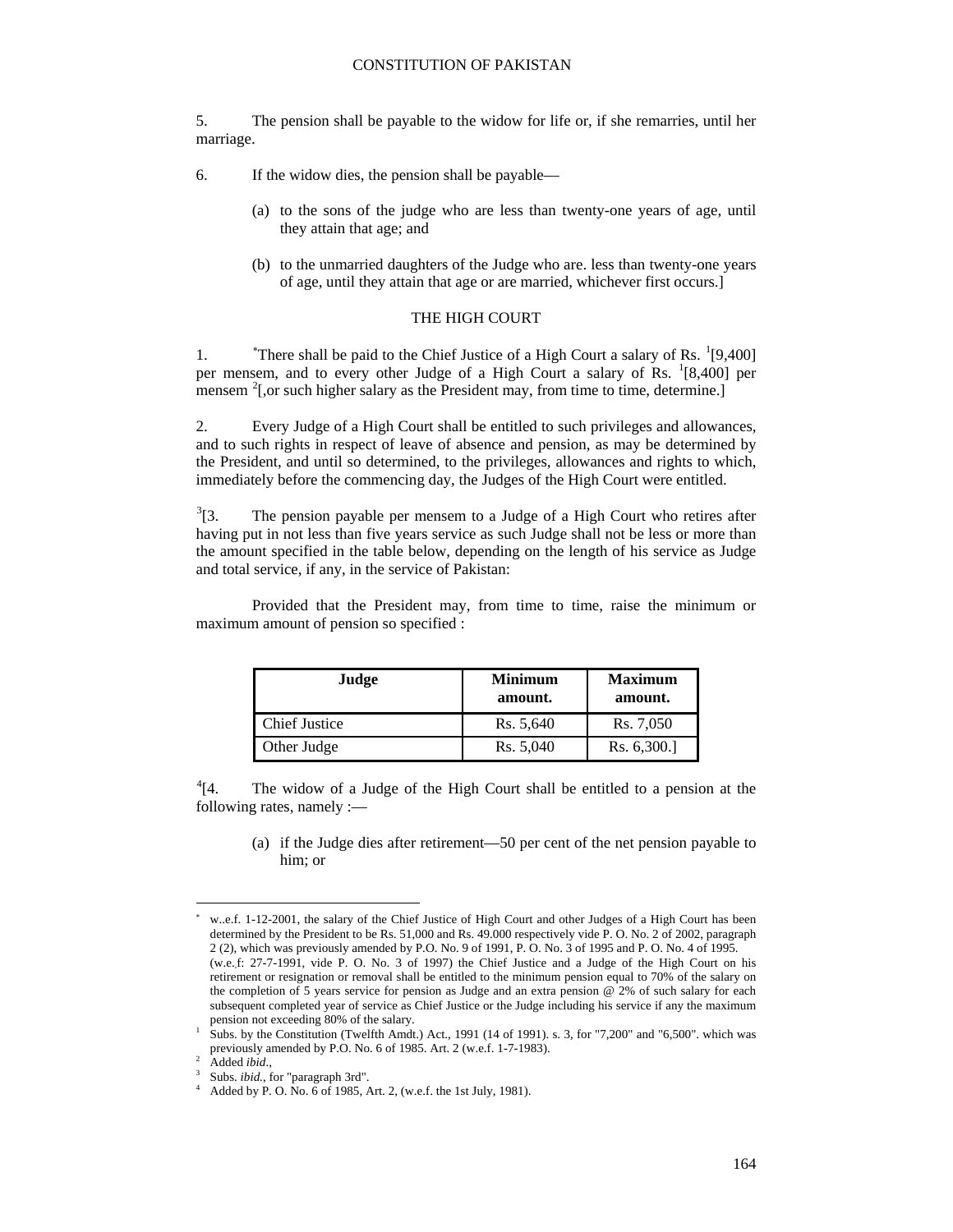(b) if the Judge dies after having rendered not less than five years' service as Judge and while still serving as such–50 per cent of the pension admissible to him at the minimum rate.

5. The pension shall be payable to the widow for life or, if she remarries, until her marriage.

- 6. If the widow dies, the pension shall be payable
	- (a) to the sons of the Judge who are less than twenty-one years of age, until they attain that age; and
	- (b) to the unmarried daughters of the Judge who are less than twenty-one years of age, until they attain that age or are married, whichever first occurs.]

\_\_\_\_\_\_\_\_\_\_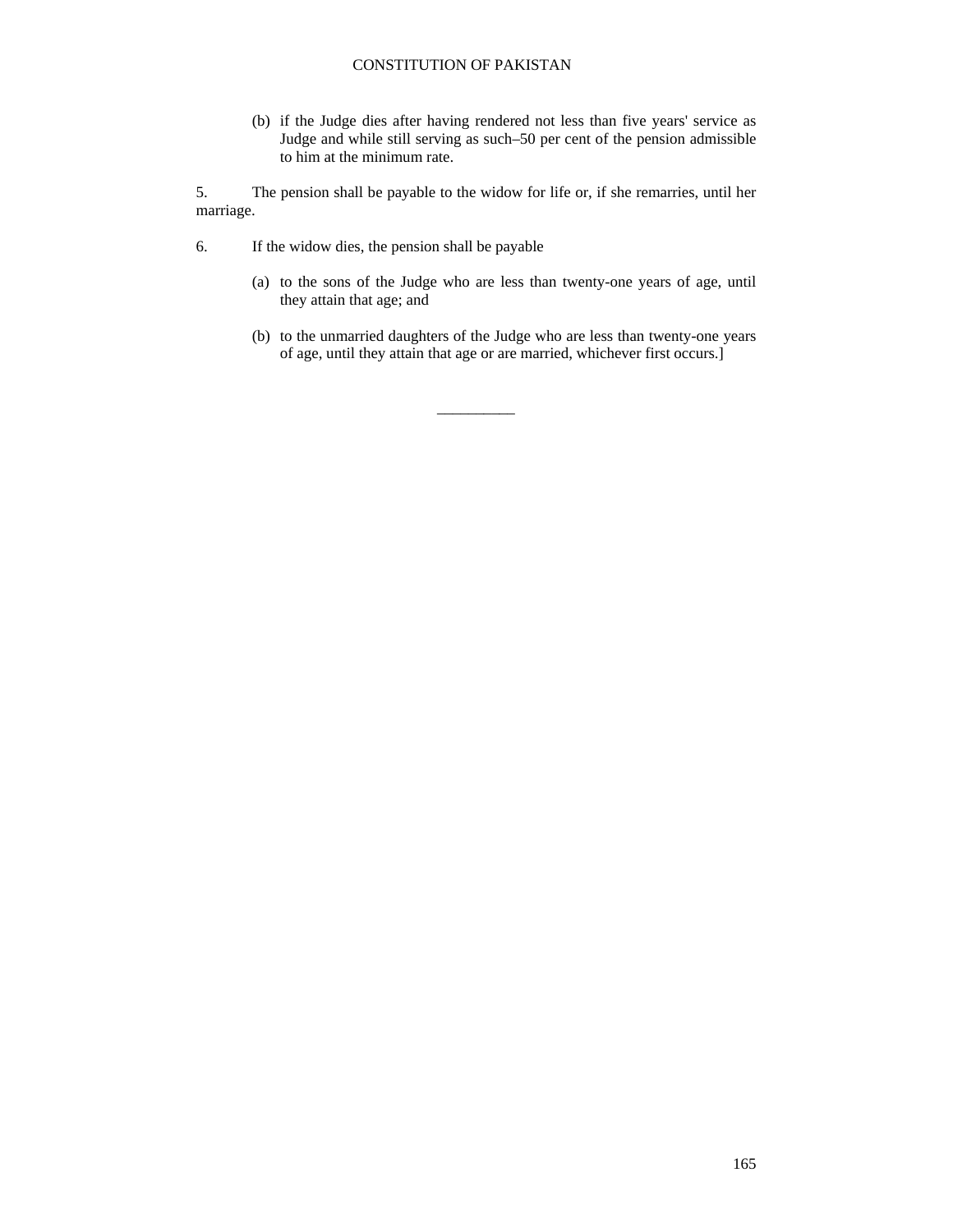## **SIXTH SCHEDULE**

## [*Article 268 (2)*]

#### **Laws not to be Altered, Repealed or Amended without the Previous Sanction of the President**

| <b>Number</b> | Description of Regulation                                                                                   |
|---------------|-------------------------------------------------------------------------------------------------------------|
| 1.            | The Improper Acquisition of Property Regulation, 1969.                                                      |
| 2.            | The Removal from Service (Special Provisions) Regulation, 1969.                                             |
| 3.            | The Living Beyond Ostensible Means (Punishment) Regulation, 1969.                                           |
| 4.            | The Government Agricultural Land (Recovery of Illegal Possession)<br>Regulation, 1969.                      |
| 5.            | The Enemy Property (Payment of Money Due to Enemy) Regulation, 1970.                                        |
| 6.            | The Withdrawal of Currency Notes (High Denomination) Regulation, 1971.                                      |
|               | ۽ 1<br>$\ast$<br>$\ast$<br>$\ast$<br>*<br>$\ast$<br>*<br>*                                                  |
| 8.            | The Peshawar District and Tribal Areas (Settlement of Disputes) Regulation,<br>1971.                        |
| 9.            | The Convention Muslim League and Awami League (Scrutiny of Funds)<br>Regulations, 1971.                     |
| 10.           | The Foreign Exchange Repatriation Regulation, 1972.                                                         |
| 11.           | The Foreign Assets (Declaration) Regulation, 1972.                                                          |
| 12.           | The Removal from Service (Special Provisions) Regulation, 1972.                                             |
| 13.           | The Land Reforms Regulation, 1972.                                                                          |
| 14.           | The Removal from Service (Review Petition) Regulation, 1972.                                                |
| 15.           | The Land Reforms (Baluchistan Pat Feeder Canal) Regulation, 1972.                                           |
| 16.           | The Privately Managed Schools and Colleges (Taking Over) Regulation,<br>1972.                               |
| 17.           | The Enemy Property (Revocation of Sales) Regulation, 1972.                                                  |
| 18.           | The Dir and Swat (Devolution and Distribution of Property) Regulation,<br>1972.                             |
| 19.           | The Dir and Swat (Settlement of Disputes of Immovable Property)<br>Regulation, 1972.                        |
| 20.           | The West Pakistan Industrial Development Corporation (Revocation of Sales<br>or Transfer) Regulation, 1972. |
| 21.           | The Economic Reforms (Protection of Industries) Regulation, 1972.                                           |
| 22.           | The National Press trust (Suspension of Board of Trustees and Directors)<br>Regulation, 1972.               |
| 23.           | The Cooperative Banks (Repayment of Loans) (Punjab) Regulation, 1972.                                       |

<sup>&</sup>lt;sup>1</sup> Repealed by the Evacuee Property and Displaced Persons Laws (Repeal) Act, 1975 (14 of 1975), s. 2, (w.e., f 1-7-1974).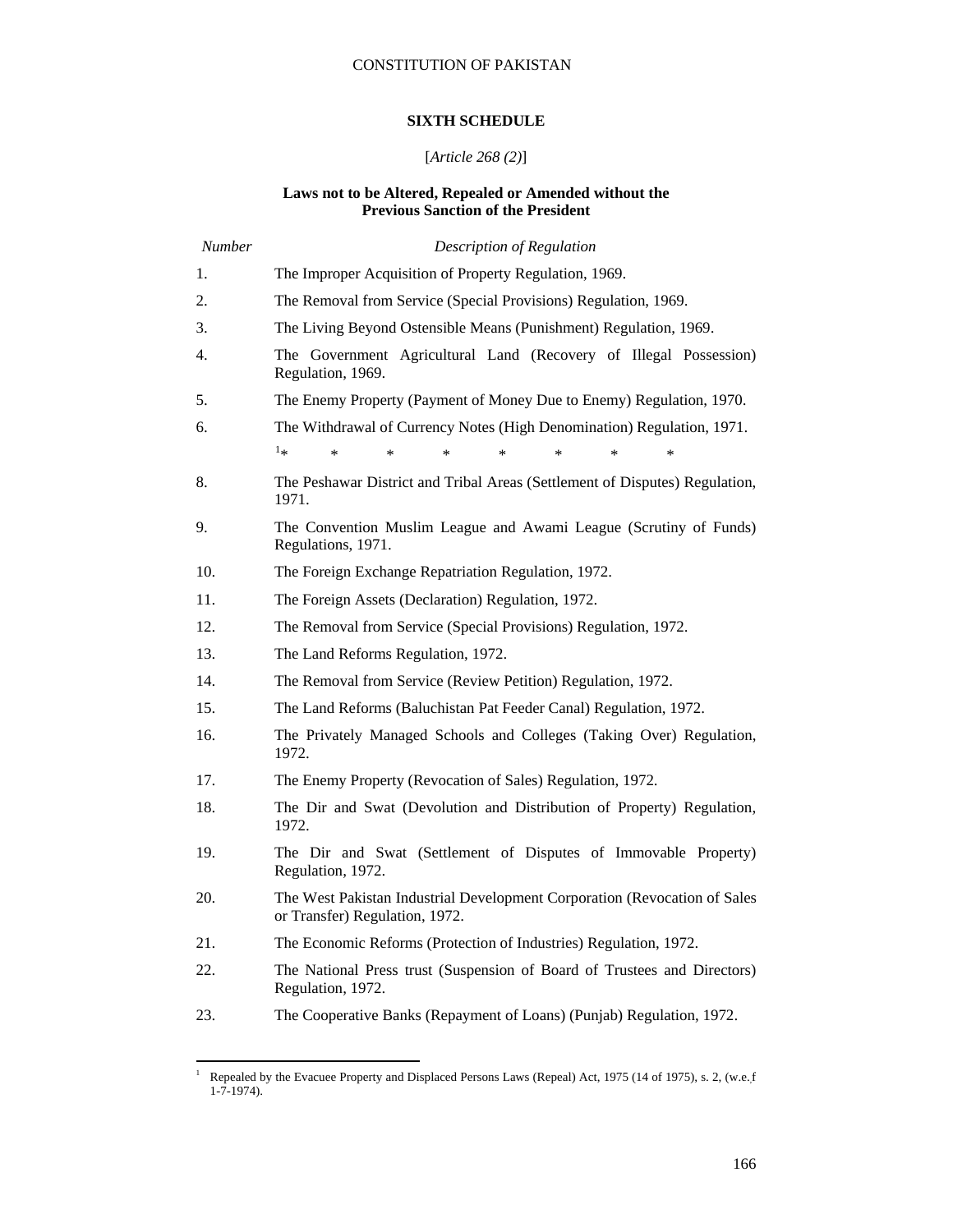| <b>Number</b> | Description of Regulation                                                                         |
|---------------|---------------------------------------------------------------------------------------------------|
| 24.           | The Cooperative Societies (Repayment of Loans) (Sind) Regulation, 1972.                           |
| $^{1}$ [25.   | The State Bank of Pakistan Act, 1956 (XXXIII of 1956).                                            |
| 26.           | The National Accountability Bureau Ordinance, 1999 (XVIII of 1999).                               |
| 27.           | The Balochistan Local Government Ordinance, 2001 (XVIII of 2001).                                 |
| 28.           | The North-West Frontier Province, Local Government Ordinance, 2001<br>$(XIV of 2001)$ .           |
| 29.           | The Punjab Local Government Ordinance, 2001 (XIII of 2001).                                       |
| 30.           | The Sindh Local Government Ordinance, 2001 (XXVII of 2001).                                       |
| 31.           | The Election Commission Order, 2002 (Chief Executive's Order No. 1 of<br>2002).                   |
| 32.           | The Conduct of General Elections Order, 2002 (Chief Executive's Order No.<br>7 of 2002).          |
| 33.           | The Political Parties Order, 2002 (Chief Executive's Order No. 18 of 2002).                       |
| 34.           | The Qualification to Hold Public Offices Order, 2002 (Chief Executive's<br>Order No. 19 of 2002). |
| 35.           | The Police Order, 2002 (Chief Executive's Order No. 22 of 2002)].                                 |

 $\overline{\phantom{a}}$ 

<sup>&</sup>lt;sup>1</sup> New entries 25, 26. 27, 28, 29. 30. 31, 32, 33, 34 and 35 added by the Legal Framework Order, 2002 (C. E's. O. No. 24 of 2002), Art. 3 and Sch.,